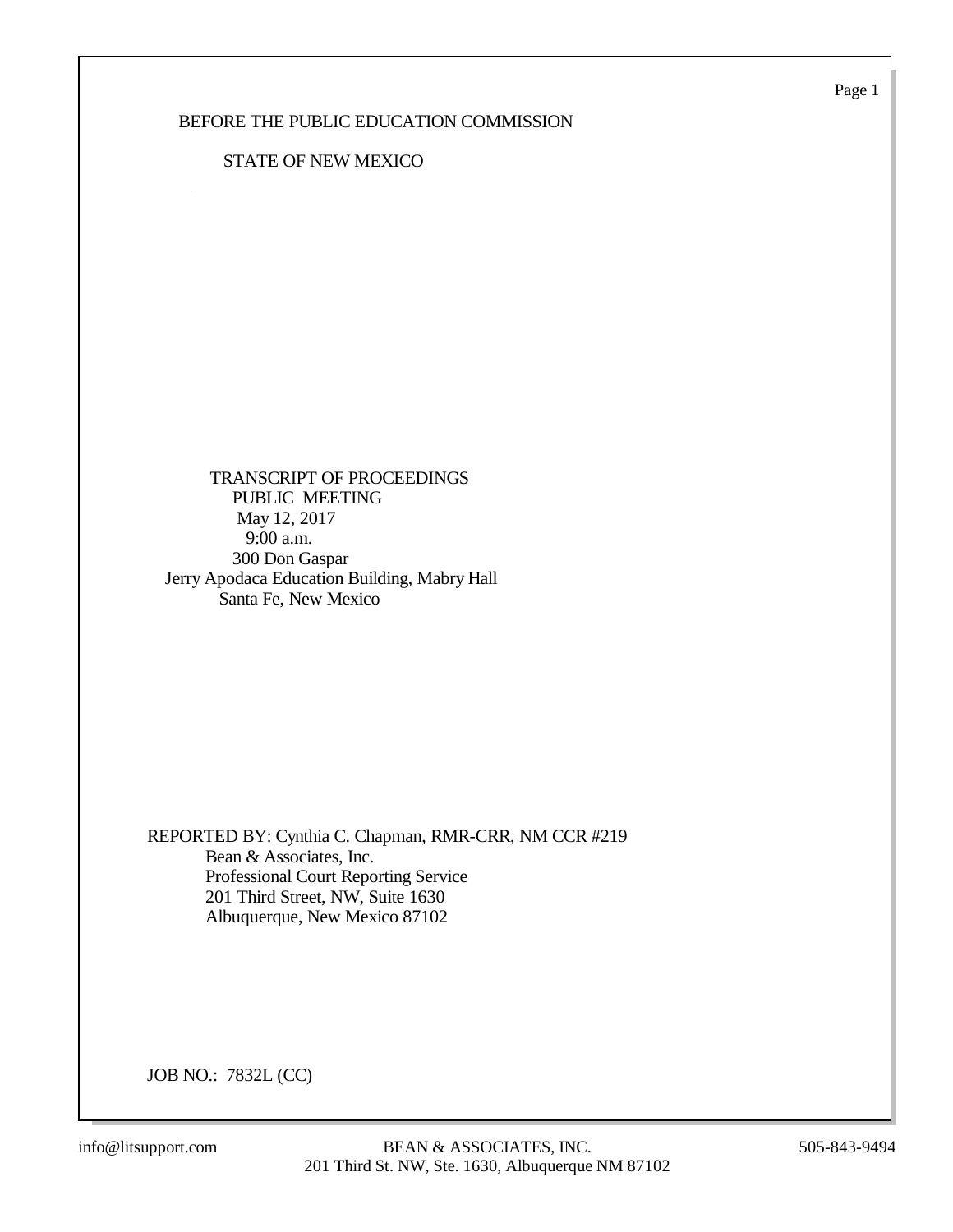|                                                                                                                                                                                                                                                                 | Page 2                                                                                                                                                                                                                                                                                                                                                                                                                                                                                                                                                                                                                                                                                                                                        |                                                                                                | Page 4                                                                                                                                                                                                                                                                                                                                                                                                                                                                                       |
|-----------------------------------------------------------------------------------------------------------------------------------------------------------------------------------------------------------------------------------------------------------------|-----------------------------------------------------------------------------------------------------------------------------------------------------------------------------------------------------------------------------------------------------------------------------------------------------------------------------------------------------------------------------------------------------------------------------------------------------------------------------------------------------------------------------------------------------------------------------------------------------------------------------------------------------------------------------------------------------------------------------------------------|------------------------------------------------------------------------------------------------|----------------------------------------------------------------------------------------------------------------------------------------------------------------------------------------------------------------------------------------------------------------------------------------------------------------------------------------------------------------------------------------------------------------------------------------------------------------------------------------------|
| $\mathbf{1}$<br>$\sqrt{2}$<br><b>COMMISSIONERS:</b><br>3<br>4<br>5<br>6<br>7<br>STAFF:<br>8<br>9<br>10                                                                                                                                                          | <b>APPEARANCES</b><br>MS. PATRICIA GIPSON, Chair<br>MS. KARYL ANN ARMBRUSTER, Secretary<br>MR. JAMES CONYERS, Member<br>MR. TIM CRONE, Member<br>MS. DANIELLE JOHNSTON, Member<br>MS. TRISH RUIZ, Member<br>MS. CARMIE TOULOUSE, Member<br>MS. KATIE POULOS, Director, Charter School Division<br>MR. DAVID STEVENS, Assistant Attorney General<br>Counsel to the PEC                                                                                                                                                                                                                                                                                                                                                                         | $\mathbf{1}$<br>$\sqrt{2}$<br>3<br>4<br>5<br>6<br>$\boldsymbol{7}$<br>8<br>9<br>10<br>11<br>12 | INDEX TO PROCEEDINGS, Continued<br>11 Discussion and Possible Action on<br>216<br><b>Contract for PEC Legal Services</b><br>12 Report From the Chair<br>256<br>13 PEC Comments<br>264<br>14 Adjourn<br>266<br>REPORTER'S CERTIFICATE<br>267<br><b>ATTACHMENTS:</b><br>Public Comment Sign-In Sheet<br>1<br>2<br>Visitors Sign-In Sheets                                                                                                                                                      |
| 11<br>12<br>13<br>14<br>15<br>16<br>17<br>18<br>19<br>20<br>21<br>22<br>23<br>24<br>25                                                                                                                                                                          | MS. BEVERLY FRIEDMAN, PED Custodian of Record<br>and Liaison to the PEC                                                                                                                                                                                                                                                                                                                                                                                                                                                                                                                                                                                                                                                                       | 13<br>14<br>15<br>16<br>17<br>18<br>19<br>20<br>21<br>22<br>23<br>24<br>25                     |                                                                                                                                                                                                                                                                                                                                                                                                                                                                                              |
|                                                                                                                                                                                                                                                                 | Page 3                                                                                                                                                                                                                                                                                                                                                                                                                                                                                                                                                                                                                                                                                                                                        |                                                                                                | Page 5                                                                                                                                                                                                                                                                                                                                                                                                                                                                                       |
| $\mathbf{1}$<br>2<br>3<br>1 Call to Order, Roll Call, Pledge of<br>4<br>2 Approval of Agenda<br>5<br>3 Public Comment<br>6<br>4<br>7<br>5 Discussion and Possible Action on<br>8<br><b>Charter School Amendments</b><br>9<br>A La Tierra Montessori<br>10<br>11 | <b>INDEX TO PROCEEDINGS</b><br>Page<br>5<br>Allegiance and Salute to New Mexico Flag<br>6<br>7<br>Approval of Minutes and Transcripts<br>21<br>24<br>24<br><b>B</b> Mission Achievement and Success<br>51<br>59<br>6 Report from Options for Parents and<br>the Charter School Division - Discussion                                                                                                                                                                                                                                                                                                                                                                                                                                          | 1<br>2<br>3<br>$\overline{4}$<br>5<br>6<br>7<br>8<br>9<br>10<br>11                             | THE CHAIR: I am calling into session --<br>I'm calling into session this meeting of the Public<br>Education Commission. It is Friday, May 12th, and<br>it is 9:02 a.m. And I will ask Commissioner<br>Armbruster to do a roll-call vote.<br><b>COMMISSIONER ARMBRUSTER: Commissioner</b><br>Pogna is not here.<br>Commissioner Toulouse?<br>COMMISSIONER TOULOUSE: Present.<br><b>COMMISSIONER ARMBRUSTER: Commissioner</b><br>Armbruster is here.                                           |
| 12<br>and Possible Actions<br>13<br>14<br>15<br>C Report on School Closures<br>16<br>17<br>18<br>19<br>20<br>21<br>9<br>22<br>Performance Framework<br>23<br>24<br>25                                                                                           | 59<br>A Charter School Division Update<br>64<br><b>B</b> Report on Governance Changes<br>65<br>7 Discussion and Possible Action to Consider 65<br>Future Charter Revocation Hearing Regarding<br>Dzit Ditl'ooi School of Empowerment, Action<br>and Perseverance (DEAP) Based on Reported<br>Problems with Organizational Structure,<br>Financial Administration and Financial<br>Reporting, and Lack of an Education Leader<br>8 Discussion and Possible Action on the<br>131<br>Proposed La Promesa Corrective Action Plan<br>211<br>Discussion and Possible Action on<br>Public Impact Contract Regarding the<br>10 Discussion and Possible Action on<br>212<br>Contract Negotiations with Renewal<br>Schools Currently Not Under Contract | 12<br>13<br>14<br>15<br>16<br>17<br>18<br>19<br>20<br>21<br>22<br>23<br>24<br>25               | <b>Commissioner Convers?</b><br><b>COMMISSIONER CONYERS: Present.</b><br><b>COMMISSIONER ARMBRUSTER: Commissioner</b><br>Peralta is not present.<br>Commissioner Gipson?<br>THE CHAIR: Here.<br><b>COMMISSIONER ARMBRUSTER: Commissioner</b><br>Johnston?<br><b>COMMISSIONER JOHNSTON: Present.</b><br><b>COMMISSIONER ARMBRUSTER: Commissioner</b><br>Crone is not here.<br><b>Commissioner Ruiz?</b><br><b>COMMISSIONER RUIZ: Present.</b><br><b>COMMISSIONER ARMBRUSTER: Commissioner</b> |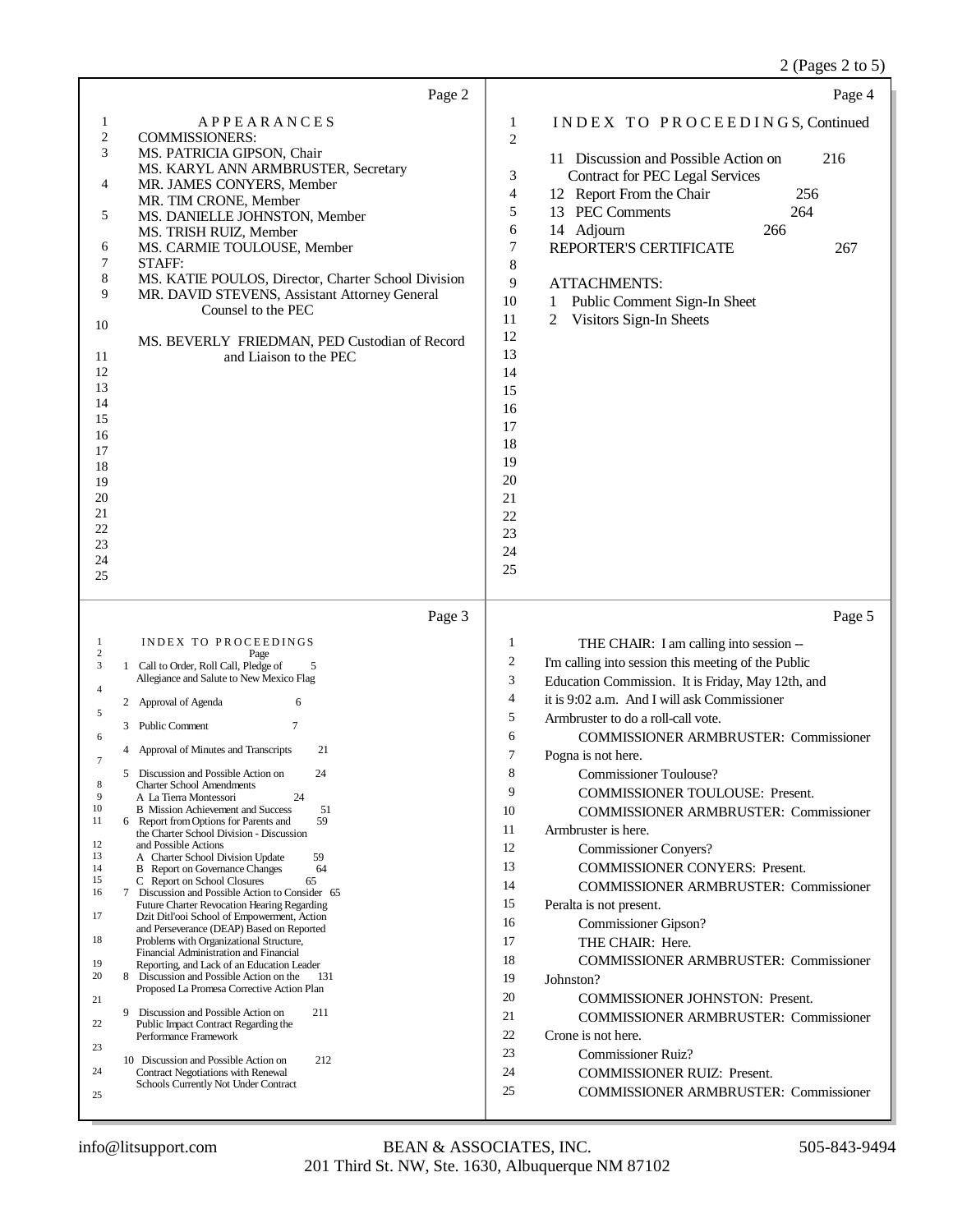3 (Pages 6 to 9)

|    | Page 6                                              |    | Page 8                                               |
|----|-----------------------------------------------------|----|------------------------------------------------------|
| 1  | Caballero is not here yet.                          | 1  | you.                                                 |
| 2  | So we have six Commissioners, which is a            | 2  | FROM THE FLOOR: Thank you, Madam Chair.              |
| 3  | quorum.                                             | 3  | My name is James Valerio. I am the most recent       |
| 4  | THE CHAIR: Thank you. And before we                 | 4  | president of HOSA Future Health Professionals. And   |
| 5  | begin, I just want to send the Commissioners'       | 5  | I am here today to speak to you on behalf of         |
| 6  | thoughts and prayers to Commissioner Pogna. Her     | 6  | career-technical education and why it should be a    |
| 7  | husband is very ill. So we're hoping that all goes  | 7  | priority for our State Education Department.         |
| 8  | well and that he does recover, and we will see her  | 8  | Career-technical education is an                     |
| 9  | back shortly. So we just want to extend our         | 9  | innovative approach to educating our students. When  |
| 10 | thoughts and prayers to her.                        | 10 | most people think of career-technical education,     |
| 11 | So in light of that, we will start with             | 11 | they think of vocational school; they think of, you  |
| 12 | the Pledge of Allegiance from Commissioner Conyers, | 12 | know, not so much the academic side of learning.     |
| 13 | followed by the Salute to the New Mexico Flag with  | 13 | But I'm here today to tell you that that             |
| 14 | Commissioner Toulouse.                              | 14 | is just not the case with today's career-technical   |
| 15 | (Pledge of Allegiance and Salute to the             | 15 | education.                                           |
| 16 | New Mexico Flag.)                                   | 16 | It involves a combination of both academic           |
| 17 | COMMISSIONER TOULOUSE: Madam Chair, may I           | 17 | and vocational learning to fill the needs, really,   |
| 18 | explain to the group?                               | 18 | of our job market and build a solid foundation for   |
| 19 | My asthma is bad. I'm going to be                   | 19 | our young people early on to give them the skill set |
| 20 | coughing. But I am not -- I don't have anything     | 20 | of both hard and soft skills to prepare them for     |
| 21 | that's contagious. So I will just hack my way       | 21 | their future careers.                                |
| 22 | through this. So please excuse me. And I will try   | 22 | There's always this one success story that           |
| 23 | to keep it down. Thank you.                         | 23 | I always go back to. A girl from my school a few     |
| 24 | THE CHAIR: Thank you. We've all had an              | 24 | years ago, who was involved in my organization,      |
| 25 | opportunity to take a look at the agenda. So if --  | 25 | HOSA -- and she started learning at forensic --      |

|                | Page 7                                               |    | Page 9                                               |
|----------------|------------------------------------------------------|----|------------------------------------------------------|
| 1              | do we have any -- we have a motion to approve?       | 1  | studying forensics as part of HOSA. And today,       |
| $\overline{2}$ | COMMISSIONER RUIZ: Yes, motion to                    | 2  | she's actually attending Harvard University to       |
| 3              | approve.                                             | 3  | become a forensic specialist.                        |
| $\overline{4}$ | <b>COMMISSIONER CONYERS:</b> (Indicates.)            | 4  | So that's always the go-to story I have,             |
| 5              | THE CHAIR: There's a motion to approve by            | 5  | just because it shows, you know, the level of        |
| 6              | Commissioner Ruiz, second by Commissioner Conyers.   | 6  | academia that's involved in these career-technical   |
| 7              | All in favor?                                        | 7  | education programs.                                  |
| 8              | (Commissioners so indicate.)                         | 8  | We have the benefits on paper, also,                 |
| 9              | THE CHAIR: Any opposed?                              | 9  | associated with this sort of education. CTE          |
| 10             | (No response.)                                       | 10 | students consistently show higher test scores and    |
| 11             | THE CHAIR: Hearing no opposition, the                | 11 | have higher education rates than regular education   |
| 12             | motion carries.                                      | 12 | students. And on top of that, CTEs help -- like I    |
| 13             | We are next on to the Public Comment                 | 13 | said earlier, help fill the needs of our job market. |
| 14             | portion of the meeting, which is allotted            | 14 | New Mexico is in dire need of health                 |
| 15             | 10 minutes. There are four people who have signed    | 15 | professionals. And with organizations such as my     |
| 16             | up for Public Comment; so we will divide that time   | 16 | own, HOSA, we really try to prepare students early   |
| 17             | as evenly as we can.                                 | 17 | on to get them motivated and interested in pursuing  |
| 18             | So I will ask those individuals to be                | 18 | a career within their communities for a health       |
| 19             | thoughtful with the time, and I'll try to keep track | 19 | profession.                                          |
| 20             | of the approximately two minutes that we have.       | 20 | So I just wanted to stress today the                 |
| 21             | And the first on the list is James                   | 21 | importance of career-technical education and just    |
| 22             | Valerio.                                             | 22 | really appeal to the Commission to really, you know, |
| 23             | Good morning. And if you could just                  | 23 | understand the importance of this.                   |
| 24             | introduce yourself for the record. And you need to   | 24 | Thank you.                                           |
| 25             | keep the button held down for the microphone. Thank  | 25 | THE CHAIR: Thank you so much.                        |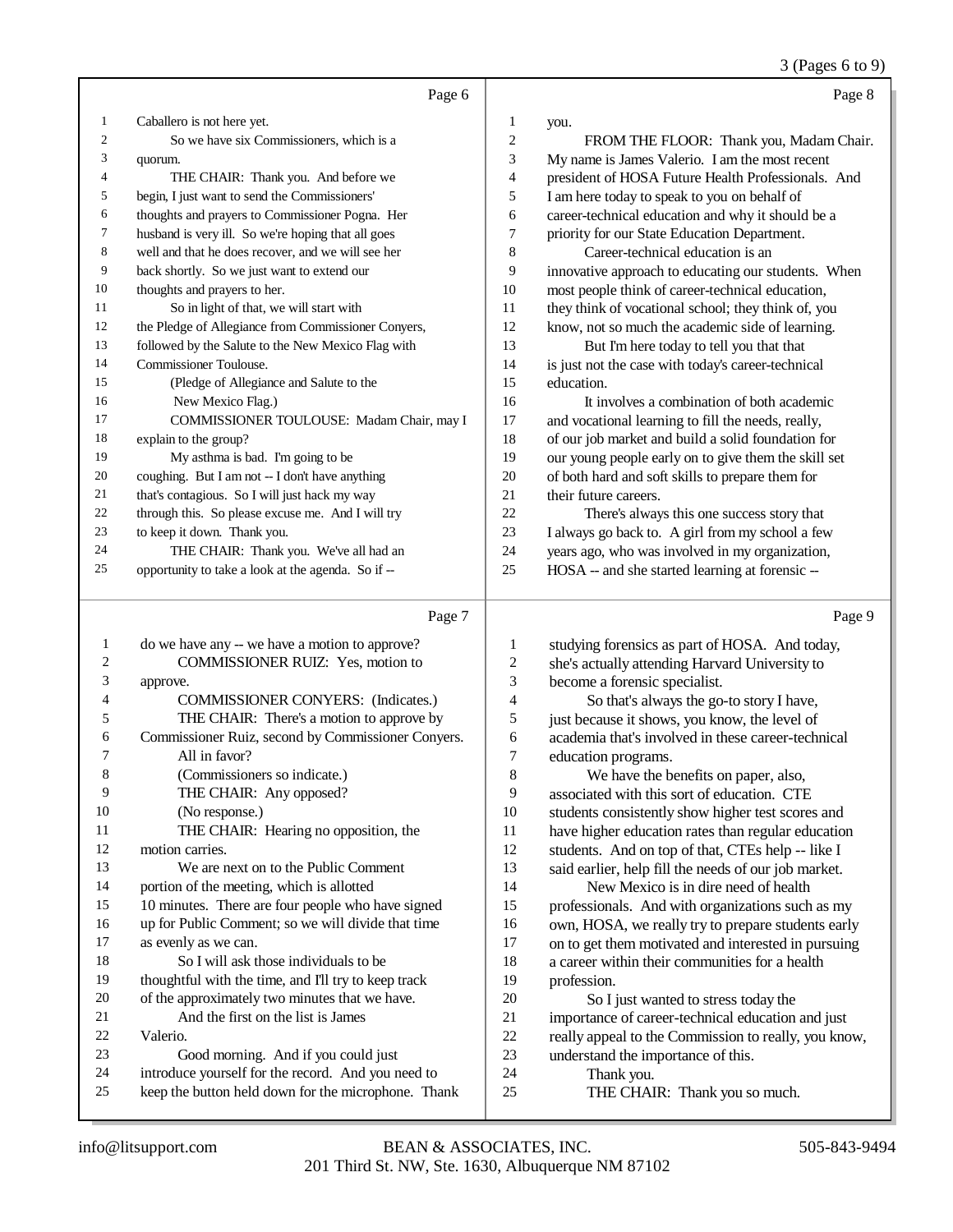#### 4 (Pages 10 to 13)

|                         |                                                      |                | 7(14803101013)                                       |
|-------------------------|------------------------------------------------------|----------------|------------------------------------------------------|
|                         | Page 10                                              |                | Page 12                                              |
| 1                       | The next on the list is Marjorie                     | 1              | MS. FRIEDMAN: Your time is up.                       |
| 2                       | Gillespie.                                           | $\overline{c}$ | FROM THE FLOOR: But we don't understand              |
| 3                       | FROM THE FLOOR: Madam Chairperson and PEC            | 3              | the potential of the complete elimination of PED     |
| 4                       | members, I am Marjorie Gillespie. I'm the Board      | 4              | State funding from the Department.                   |
| 5                       | chairperson of the Career and Technical Education    | 5              | MS. FRIEDMAN: Your time is up. I'm                   |
| 6                       | Leadership Project, commonly known as CTLP. I        | 6              | sorry.                                               |
| 7                       | believe in kids. I want to help parents. I trust     | 7              | FROM THE FLOOR: May I end with just one              |
| 8                       | teachers.                                            | $\,8\,$        | full request for the PEC? First, your full support   |
| 9                       | I know that CTE and CTSOs help students              | 9              | of CTE and CTSOs; to ask you -- suggest -- that you  |
| 10                      | succeed in life in their careers. And I know that    | 10             | invite the six CTSOs to present at one of your       |
| 11                      | the ENMU-CTLP helps facilitate the students'         | $11\,$         | meetings, not all at once, but perhaps six different |
| 12                      | success.                                             | 12             | meetings over the year; and also, to invite you to   |
| 13                      | I want to thank the PEC for your statutory           | 13             | attend one of our State conferences for any -- all   |
| 14                      | oversight, support of CTE in New Mexico. And I       | 14             | six of the CTSOs next spring.                        |
| 15                      | actually came to this meeting today with three       | 15             | Thank you, and I appreciate all that you             |
| 16                      | reasons.                                             | 16             | do to support quality education in our state and for |
| 17                      | I thought the PEC would be reviewing and             | 17             | our students.                                        |
| 18                      | approving the revised Perkins State plan that was    | 18             | THE CHAIR: Thank you. Next on the list               |
| 19                      | due April 26th. I learned at our board meeting       | 19             | is Ray Henderson.                                    |
| 20                      | Saturday that that approval is no longer required,   | 20             | FROM THE FLOOR: Can you guys hear me                 |
| 21                      | and the plan has already been submitted.             | 21             | okay?                                                |
| 22                      | It's my opportunity to meet PEC members.             | 22             | Good morning, Madam Chair and PEC Members.           |
| 23                      | I've enjoyed doing that this morning and to          | 23             | Thank you for giving me the time to be here today.   |
| 24                      | reiterate the CTLP Advisory Board's concerns for     | 24             | I just want to be here to advocate --                |
| 25                      | support and adequate funding for the CTLP, based on  | 25             | THE CHAIR: I'm sorry. Could you please               |
|                         | Page 11                                              |                | Page 13                                              |
| 1                       | the meeting we just had.                             | 1              | just introduce yourself for the record?              |
| $\overline{\mathbf{c}}$ | After that meeting, major concerns and               | $\overline{c}$ | FROM THE FLOOR: I'm sorry. Ray Henderson             |
| 3                       | questions did still exist. So this caused me to      | 3              | with Rio Rancho High School, also a member of our    |
| 4                       | send an e-mail to Dr. Perea. I forwarded that        | 4              | CTLP board, and also a member of our DECA board, as  |
| 5                       | e-mail to you for information purposes.              | 5              | well.                                                |
| 6                       | When Dr. Perea told our board that CTE is            | 6              | And I'm here just to advocate for all the            |
| 7                       | not, and has not, been a priority for PED some       | 7              | kids and let you guys know that the CTSOs are a      |
| 8                       | time -- that's a quote -- she certainly had our      | 8              | tremendous asset to our state. And they bring --     |
| 9                       | attention.                                           | 9              | they bring credence to what the kids can do in the   |
| 10                      | When she told our board that she's                   | 10             | classroom with their CTSO.                           |
| 11                      | reluctant to continue funding the third full-time    | 11             | I happen to be a member -- or the adviser            |
| 12                      | coordinator/adviser position that's currently funded | 12             | at Rio Rancho High School, 330 members strong. A     |
| 13                      | out of the State dollars, the CTLP's ability and     | 13             | couple of weeks ago, we just came back from Anaheim  |
| 14                      | effectiveness to complete its program of work is     | 14             | for our national competition. I took 41 students     |
| 15                      | being critically compromised and presents a problem, | 15             | over there. And it was a life-changing experience    |
| 16                      | one that was actually resolved three years ago and   | 16             | for them.                                            |
| 17                      | has since been approved for funding annually by      | 17             | One of the students wrote, "I had a trip             |

18 NMPED.<br>19 Eve

Every advisory board member at that 20 meeting fully understood the PED has no control over<br>21 the final State budget. We also firmly agree that 21 the final State budget. We also firmly agree that<br>22 all agencies and organizations, ours included. 22 all agencies and organizations, ours included,<br>23 funded with State dollars, must tighten their b 23 funded with State dollars, must tighten their belts,<br>24 think about ways to do more with less, and must be 24 think about ways to do more with less, and must be innovative and prudent in our efforts. innovative and prudent in our efforts.

DECA."

18 that changed my life. ICDC 2017 was a life-changing experience that I will never forget. ICDC, or DECA, not only opens up so many doors for me, but also opened my mind to a whole other world, the world of

 And so I can go on. I have multiple letters for that. But what I do want to just say is the career-tech state organizations, they're just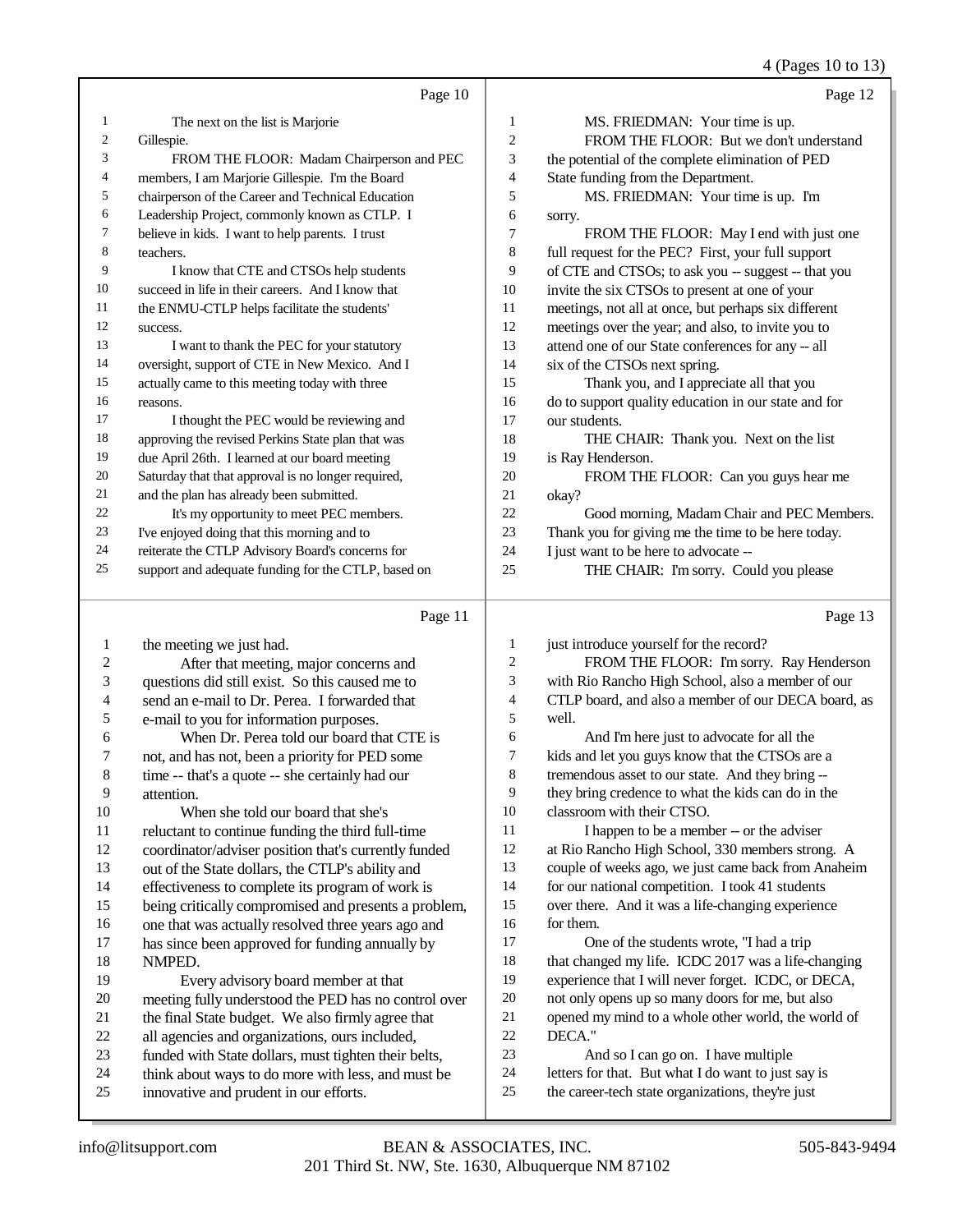## 5 (Pages 14 to 17)

|    | Page 14                                              |                         | Page 16                                             |
|----|------------------------------------------------------|-------------------------|-----------------------------------------------------|
| 1  | invaluable to the schools; big schools, small        | 1                       | school, people who have been struggling to do       |
| 2  | schools.                                             | $\overline{\mathbf{c}}$ | something or find a career pathway, take them and   |
| 3  | One of the things that is challenging to             | 3                       | mold them to do something that they feel            |
| 4  | increase membership in those schools is there's so   | 4                       | purposeful -- that is purposeful with their lives.  |
| 5  | many electives. Small schools don't have that        | 5                       | I'm one of those examples. My freshman              |
| 6  | luxury. Big schools have that -- don't have the      | 6                       | year in high school, I was a quiet person, very     |
| 7  | luxury to go out and access -- or try to get the     | 7                       | timid. I never had a voice; I don't speak in front  |
| 8  | kids into the classes. And so given that, an         | 8                       | of people.                                          |
| 9  | adviser like me has to really push, put in those     | 9                       | Going through four years in the                     |
| 10 | extra hours and so forth.                            | 10                      | organization, I've done so many things because of   |
| 11 | And it's an experience that changes you,             | 11                      | it. I've been to Washington, D.C., three times,     |
| 12 | not only as an adviser, but the students' lives, as  | 12                      | spoken with Senator Martin Heinrich and multiple    |
| 13 | well.                                                | 13                      | aides and staff of Steve Pierce, been to the        |
| 14 | About three years ago, I met                         | 14                      | national skills conference and been a national      |
| 15 | Secretary Skandera at a Hispanic Chamber of Commerce | 15                      | officer for the organization, and I've spoken in    |
| 16 | event. I took a picture then with 37 students that   | 16                      | front of 16,000 people leading a conference.        |
| 17 | I had that went to national competition. She         | 17                      | Doing these things has led -- just, it's            |
| 18 | came --                                              | 18                      | incredible the impact it makes. And one of the      |
| 19 | MS. FRIEDMAN: Sorry. Your time is up.                | 19                      | worst things is that -- and even my growth from     |
| 20 | FROM THE FLOOR: She came into my                     | 20                      | dirty jobs can testify to this -- is that           |
| 21 | classroom as a once-in-a-lifetime experience that I  | 21                      | organizations, you know, from CTLP, like SkillsUSA, |
| 22 | will cherish.                                        | 22                      | HOSA, and DECA were called "America's best-kept     |
| 23 | I want to say thank you again for your               | 23                      | secret."                                            |
| 24 | time.                                                | 24                      | The thing that bothers me is we're a                |
| 25 | THE CHAIR: Thank you so much.                        | 25                      | secret. The things we do shouldn't be a secret,     |
|    |                                                      |                         |                                                     |

# Page 15

| 1              | FROM THE FLOOR: Appreciate that.                       | 1  | because we've been making an impact.                 |
|----------------|--------------------------------------------------------|----|------------------------------------------------------|
| 2              | THE CHAIR: And, finally, it's Jonathan --              | 2  | One of the things I can take note of is              |
| 3              | I'm sorry; I can't read the last name -- "Armiento"?   | 3  | not only in the State of New Mexico, but in the      |
| $\overline{4}$ | FROM THE FLOOR: Please excuse me. Bad                  | 4  | United States, is we have a deficit. Not a           |
| 5              | handwriting, by the way.                               | 5  | financial deficit; a deficit of workers, a deficit   |
| 6              | My name is Jonathan Sarmiento. I'm 18                  | 6  | of jobs. And the crazy thing is, though, is that     |
| 7              | years of age, and I'm here on behalf of the CTLB;      | 7  | SkillsUSA and other CTLP organizations have been     |
| $\,8\,$        | but I will be speaking on behalf of my organization,   | 8  | taking students, giving them industry standards and  |
| 9              | as well, SkillsUSA.                                    | 9  | competition and working with professionals, and      |
| 10             | Now, I've been in this organization for                | 10 | getting directly into those jobs that we're facing   |
| 11             | four years. My four years in this organization has     | 11 | deficits in.                                         |
| 12             | taught me many things. One of those things is about    | 12 | SkillsUSA helps high school as a                     |
| 13             | taking integrity [verbatim]. The organization has      | 13 | partnership with Drexel Energy. Every two years, we  |
| 14             | done a lot that $I -$ the impact is something that $-$ | 14 | provide two students that participate in the         |
| 15             | it's one of those things, when you talk about it,      | 15 | linesman program --                                  |
| 16             | you get so passionate about it, it's hard to           | 16 | MS. FRIEDMAN: I'm sorry, your time is up.            |
| 17             | explain.                                               | 17 | FROM THE FLOOR: Thank you.                           |
| 18             | In my four years, I've seen so many                    | 18 | THE CHAIR: Thank you so much. And we                 |
| 19             | students go through the organization. And by           | 19 | appreciate everyone who came in. And we certainly    |
| 20             | definition, "the organization" is: SkillsUSA is a      | 20 | applaud the passion that you have for your programs. |
| 21             | student-led organization that helps students develop   | 21 | I can speak for myself. I taught in a                |
| 22             | personal, technical and workplace skills. That's by    | 22 | school that had a vibrant DECA program, and          |
| 23             | definition.                                            | 23 | certainly understand the impact that that program    |
| 24             | By example, I've seen this organization                | 24 | did have.                                            |
| 25             | take young people who would have been struggling in    | 25 | I think there's been questions that have             |
|                |                                                        |    |                                                      |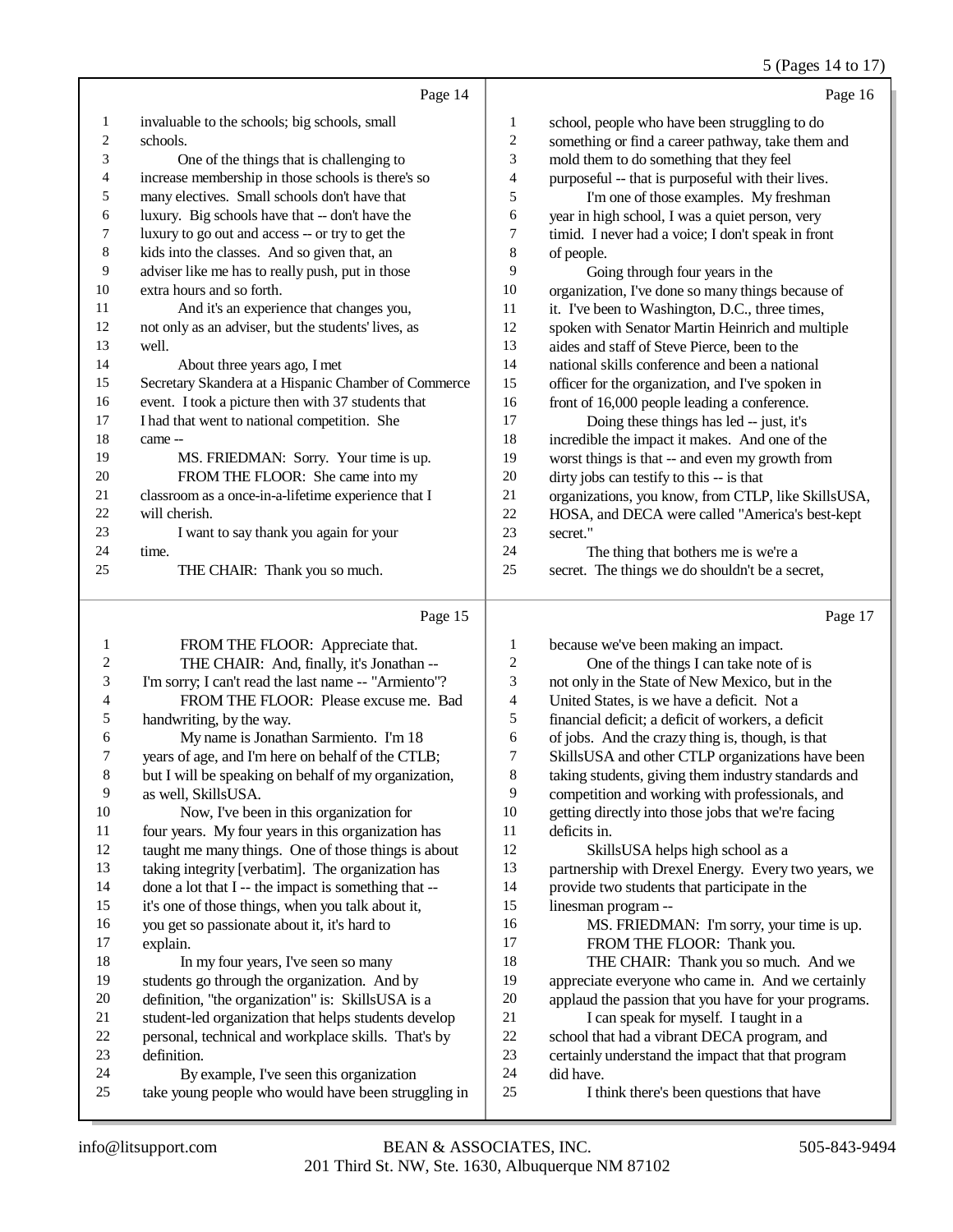## 6 (Pages 18 to 21)

|                          | Page 18                                                                                     |                | Page 20                                                              |
|--------------------------|---------------------------------------------------------------------------------------------|----------------|----------------------------------------------------------------------|
| $\mathbf{1}$             | been raised, especially from some of the newer                                              | $\mathbf{1}$   | And I was going to bring my pin -- my DECA pin that                  |
| $\sqrt{2}$               | Commissioners, about how the Perkins grant                                                  | $\overline{c}$ | has a little gavel, and "65" -- not 1865; 1965 --                    |
| 3                        | functions, how things are funded; so that I have                                            | 3              | that, and FTA -- I was a member of Future Teachers                   |
| $\overline{\mathcal{L}}$ | asked, for next month's agenda, that Dr. Perea, who                                         | 4              | of America.                                                          |
| $\sqrt{5}$               | is in the audience today -- and I want to also                                              | 5              | My DECA job was hauling around those giant                           |
| 6                        | recognize the Director for College and Career                                               | 6              | televisions of the 1960s with a guy that was shorter                 |
| 7                        | Readiness, Ashley Eden, who's also here.                                                    | 7              | than I am. I don't know how we moved those things;                   |
| $\,$ $\,$                | But Dr. Perea, I did ask for the June                                                       | 8              | but we did.                                                          |
| 9                        | meeting, so that we can have some time to ask                                               | 9              | At any rate, it was a great program. I                               |
| 10                       | questions and go through it a little bit more                                               | 10             | got a lot of organizational skills from that. I                      |
| 11                       | in-depth; because it's not on the agenda for today,                                         | 11             | organized the banquet, made all the provisions; and                  |
| 12                       | so that it's really not an item that we can delve                                           | 12             | so it was a great experience, and I support DECA                     |
| 13                       | into deeply today.                                                                          | 13             | strongly. Thank you.                                                 |
| 14                       | So I appreciate you coming back in June to                                                  | 14             | THE CHAIR: I just want to add to                                     |
| 15                       | help us out through that.                                                                   | 15             | Commissioner Crone, the individual in my school that                 |
| 16                       | MS. POULOS: Madam Chairwoman,                                                               | 16             | hauled around those big TVs looked for                               |
| 17                       | Commissioners, PED also thanks the individuals who                                          | 17             | height-challenged people, because they could move                    |
| 18                       | spoke today for their comments and appreciate that.                                         | 18             | the cart better, because they could see through                      |
| 19                       | And I think Dr. Perea looks forward to the                                                  | 19             | the $-$                                                              |
| $20\,$                   | opportunity to talk with you, certainly, and be able                                        | 20             | COMMISSIONER CRONE: My employer couldn't                             |
| 21                       | to explain, you know, any decisions that have been                                          | 21             | afford a cart.                                                       |
| $22\,$                   | made. And, certainly, you know, the Legislature cut                                         | 22             | THE CHAIR: Commissioner Ruiz?                                        |
| 23                       | the PED's budget by \$20 million this year.                                                 | 23             | COMMISSIONER RUIZ: I just want to thank                              |
| 24                       | THE CHAIR: We wish it was \$20,000.                                                         | 24             | and commend all the students that came and spoke,                    |
| 25                       | MS. POULOS: We're all having to figure                                                      | $25\,$         | and, of course, all of you. I also want to give a                    |
|                          |                                                                                             |                |                                                                      |
|                          | Page 19                                                                                     |                | Page 21                                                              |
| $\mathbf{1}$             | out how to tighten our belts and absorb those costs.                                        | 1              | shout-out to my hometown, Mr. Armiento -- Sarmiento.                 |
| $\overline{\mathbf{c}}$  | She'll be able to make a great presentation for you                                         | 2              | And also, I wanted to just commend our                               |
| 3                        | next month so that you can understand the Bureau,                                           | 3              | SkillsUSA teacher; he's in the audience. And you                     |
| 4                        | what they do and how they make decisions.                                                   | 4              | won a national award; is that right?                                 |
| 5                        | THE CHAIR: Right. Thank you.                                                                | 5              | FROM THE FLOOR: That's correct.                                      |
| 6                        | Commissioner Toulouse?                                                                      | 6              | COMMISSIONER RUIZ: Can you tell me what                              |
| 7                        | COMMISSIONER TOULOUSE: Madam Chair, I                                                       | 7              | that is, please?                                                     |
| 8                        | just want to state my support for DECA, which kept                                          | 8              | FROM THE FLOOR: I was elected Region 5                               |
| 9                        | my daughter going to high school; and also                                                  | 9              | adviser of the year. And I'm going to be running                     |
| 10                       | SkillsUSA, which I was very involved with when I was                                        | 10             | for the National Adviser of the Year next month.                     |
| 11                       | on the CNM Governing Board. And I think that those                                          | 11             | COMMISSIONER RUIZ: And I know in Hobbs                               |
| 12                       | programs are especially important to states like                                            | 12             | and statewide, nationwide, the career-technical                      |
| 13                       | New Mexico, where we have more and more young people                                        | 13             | programs provide such a tremendous service for our                   |
| 14                       | not getting the skills they need to get jobs in the                                         | 14             | students. And I want you to know that I highly                       |
| 15                       | first place.                                                                                | 15             | support you.                                                         |
| 16                       | I just wanted to go on record with my                                                       | 16             | FROM THE FLOOR: Thank you very much.                                 |
| 17                       | support for both of those. Thank you.                                                       | 17             | THE CHAIR: Thank you. And thank you for                              |
| 18                       | THE CHAIR: Thank you. And once again,                                                       | 18             | traveling all this way to come this morning.                         |
| 19                       | thank you all for coming, your time -- Commissioner                                         | 19             | We are on to Item No. 4 now, which is                                |
| 20                       | Crone -- sorry. Oh.                                                                         | 20             | Approval of the Minutes and Transcripts.                             |
| 21                       | And could the record please indicate that                                                   | 21             | And we have 4A, approval of the April 6,                             |
| 22                       | Commissioner Crone is here?                                                                 | 22             | 2017, Work Session minutes.                                          |
| 23<br>24                 | COMMISSIONER CRONE: I'm glad I'm here. I<br>want to express my support of DECA, also. I was | 23<br>24       | Do we have any corrections?<br>Seeing none, I'll entertain a motion. |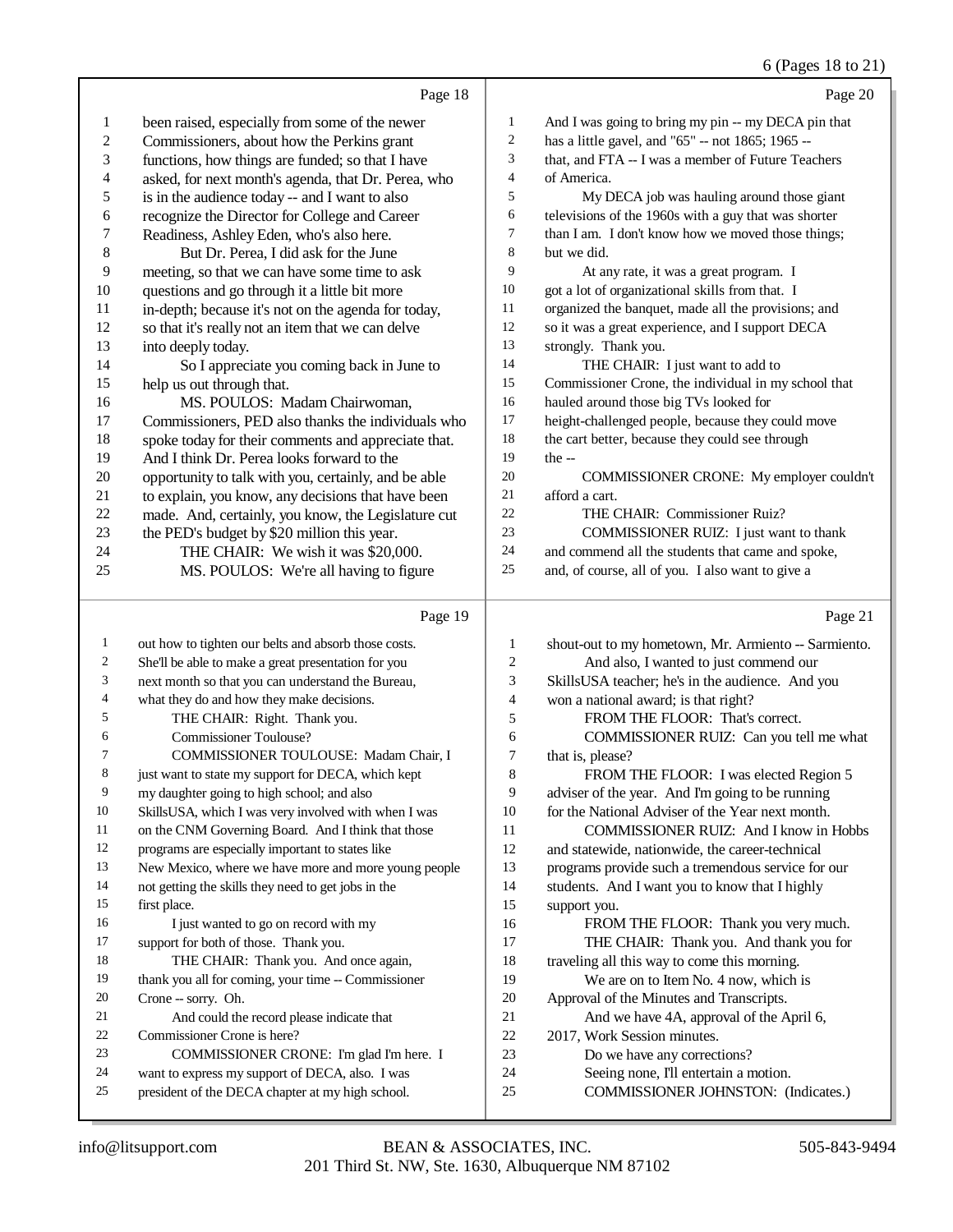7 (Pages 22 to 25)

|                |                                                     |                | $\frac{1}{2}$ (Fages 22 to 2.                        |
|----------------|-----------------------------------------------------|----------------|------------------------------------------------------|
|                | Page 22                                             |                | Page 24                                              |
| 1              | THE CHAIR: And I think I've got a motion            | 1              | We want to welcome you --                            |
| $\overline{c}$ | by Commissioner Johnston.                           | $\overline{c}$ | MR. STEVENS: Thank you.                              |
| 3              | <b>COMMISSIONER CRONE:</b> (Indicates.)             | 3              | THE CHAIR: -- and say -- hope we are --              |
| 4              | THE CHAIR: And a second by Commissioner             | 4              | we look forward to working with you.                 |
| 5              | Crone.                                              | 5              | And we are on to Item No. 5, Discussion of           |
| 6              | All in favor?                                       | 6              | Possible Action on Charter School Amendments.        |
| 7              | (Commissioners so indicate.)                        | 7              | MS. POULOS: Can we have the school come              |
| 8              | THE CHAIR: Any opposition?                          | 8              | up?                                                  |
| 9              | (No response.)                                      | 9              | THE CHAIR: Sure. And the first school on             |
| 10             | THE CHAIR: Hearing none, the motion                 | 10             | the agenda is La Tierra Montessori.                  |
| 11             | passes.                                             | 11             | MS. POULOS: Madam Chairwoman,                        |
| 12             | We are on to Item 4B, which is approval of          | 12             | Commissioners, La Tierra Montessori has before       |
| 13             | the PEC Meeting Transcripts, Transcript and Minutes | 13             | you -- I believe it is five amendment requests. As   |
| 14             | for April 7th, 2017.                                | 14             | you'll recall, this school was renewed in December   |
| 15             | Do I have any additions? Corrections?               | 15             | for a period of five years, and, at the time, did    |
| 16             | If none, I will entertain a motion.                 | 16             | not submit these amendment requests. And I think     |
| 17             | <b>COMMISSIONER RUIZ:</b> (Indicates.)              | 17             | this may be because they haven't yet gone into the   |
| 18             | THE CHAIR: And there is a motion by                 | 18             | renegotiation process, or the negotiation process    |
| 19             | Commissioner Ruiz.                                  | 19             | for the new term, and so are trying to clean some    |
| 20             | <b>COMMISSIONER CRONE:</b> (Indicates.)             | 20             | things up, I think, that they maybe would have done  |
| 21             | THE CHAIR: And a second by Commissioner             | 21             | through that process.                                |
| 22             | Crone.                                              | 22             | And so it may be that the Commission might           |
| 23             | All in favor?                                       | 23             | want to have a conversation about whether this is    |
| 24             | (Commissioners so indicate.)                        | 24             | the time to handle these, or if you're going to plan |
| 25             | THE CHAIR: Opposed?                                 | 25             | to do that during the process; but just to go        |
|                |                                                     |                |                                                      |

#### Page 23

|    | (No response.)                                       | 1  | through those five amendments with you.             |
|----|------------------------------------------------------|----|-----------------------------------------------------|
| 2  | THE CHAIR: Hearing no opposition, the                | 2  | The first is they're currently authorized           |
| 3  | motion carries.                                      | 3  | to serve grades K through 8. And the school is      |
| 4  | And we are on to Item 4C, which is                   | 4  | actually requesting, over the next two years, to go |
| 5  | approval of the PEC Summary Minutes for April 7th,   | 5  | from serving grades K through 8 to serving grades K |
| 6  | 2017.                                                | 6  | through 6. And so I think they would phase out      |
|    | If there are no corrections, I will                  | 7  | grades, phasing out eighth grade in the '17-'18     |
| 8  | entertain a motion.                                  | 8  | school year and phasing out seventh grade in the    |
| 9  | COMMISSIONER CONYERS: (Indicates.)                   | 9  | '18-'19 school year.                                |
| 10 | THE CHAIR: A motion by Commissioner                  | 10 | So that's the first request. And you'll             |
| 11 | Conyers.                                             | 11 | see that that's accompanied by the minutes, where   |
| 12 | COMMISSIONER ARMBRUSTER: (Indicates.)                | 12 | the Board approved that request.                    |
| 13 | THE CHAIR: A second by Commissioner                  | 13 | And it also asked to add a statement that           |
| 14 | Armbruster.                                          | 14 | incorporates their pre-K into the school's charter. |
| 15 | All in favor?                                        | 15 | And I know this is a conversation we've had many    |
| 16 | (Commissioners so indicate.)                         | 16 | times about whether this Commission will include    |
| 17 | THE CHAIR: Opposed?                                  | 17 | pre-K programs in the charters or not. We have had  |
| 18 | (No response.)                                       | 18 | the conversation about when it is a public school   |
| 19 | THE CHAIR: Hearing no opposition, the                | 19 | program, and that's when it serves specifically     |
| 20 | motion passes.                                       | 20 | 3Y-4Y students under the Developmentally Disabled   |
| 21 | And before we have go any further, I would           | 21 | program.                                            |
| 22 | like to recognize and welcome Mr. Stevens, who is    | 22 | But the other pre-K programs can either be          |
| 23 | here from the Attorney General's Office. He is       | 23 | funded by -- I believe it's CYFD, or by PED. And    |
| 24 | replacing Audrey McKee that was here for a number of | 24 | I -- even though it's funded by PED, it's still not |
| 25 | months.                                              | 25 | necessarily, by definition, a public school program |
|    |                                                      |    |                                                     |

Page 25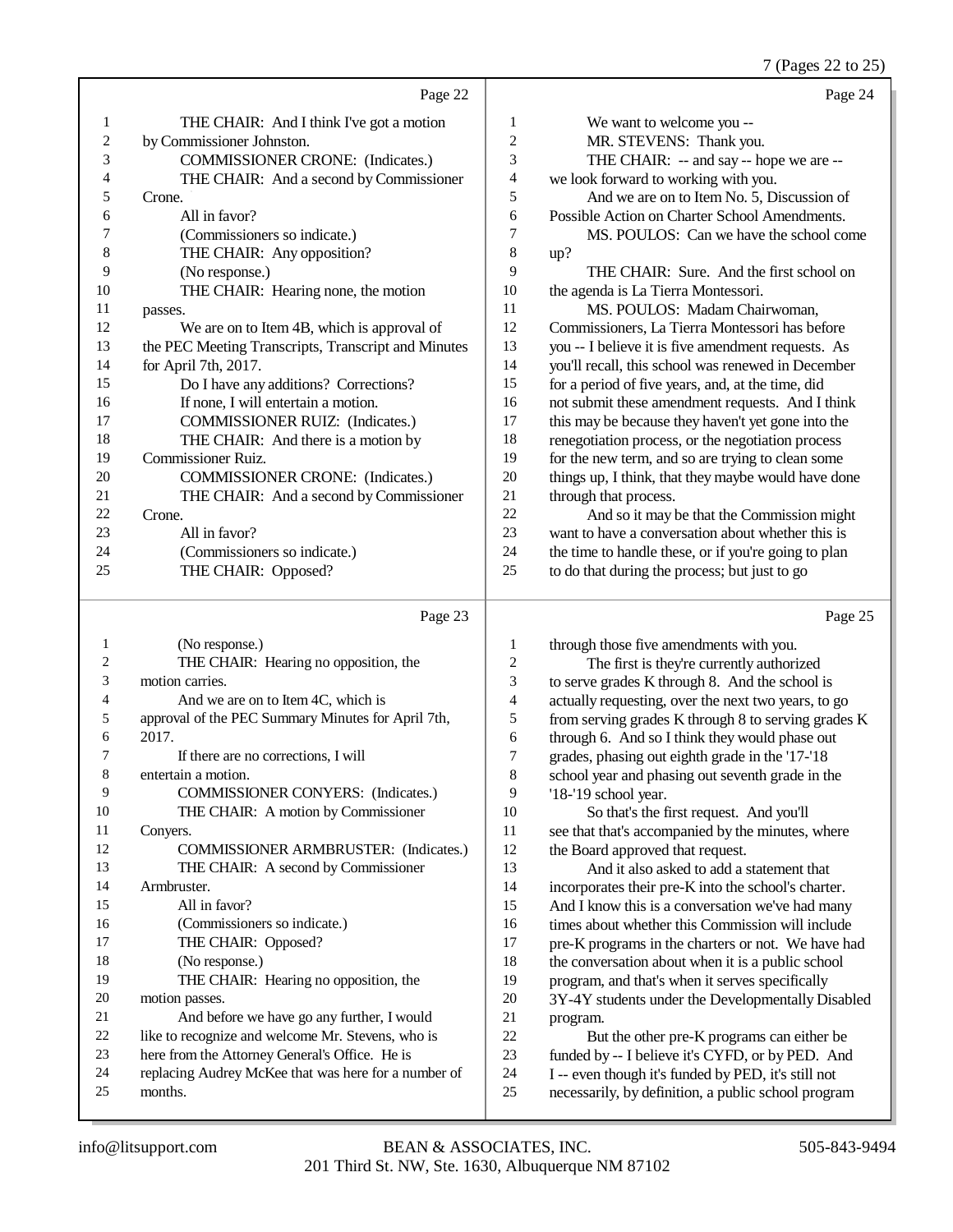## 8 (Pages 26 to 29)

|                  | Page 26                                                                                     |                          | Page 28                                                                                                |
|------------------|---------------------------------------------------------------------------------------------|--------------------------|--------------------------------------------------------------------------------------------------------|
| $\mathbf{1}$     | under the statute.                                                                          | $\mathbf{1}$             | instruction. And the school is seeking to really                                                       |
| $\overline{c}$   | And I think the -- the couple of issues                                                     | $\overline{c}$           | remove that statement, "principle approach," and                                                       |
| 3                | that come in that really haven't been clarified by                                          | 3                        | state instead that Montessori methods and materials                                                    |
| 4                | the Legislature -- and I think there was a bill this                                        | $\overline{\mathbf{4}}$  | will be used as an approach to instruction.                                                            |
| 5                | year in front of the Legislature -- is to clarify if                                        | 5                        | And so I think it's decreasing the focus                                                               |
| 6                | a charter school has students that are enrolled in a                                        | 6                        | on maybe the Montessori methods. And I think that's                                                    |
| $\boldsymbol{7}$ | pre-K program that's at that school, does that                                              | 7                        | based off of some feedback we've given. But -- no?                                                     |
| $\,$ 8 $\,$      | student then get preferential enrollment into the K                                         | 8                        | Okay. We'll let the school explain that                                                                |
| 9                | program when they start to enter into the public                                            | 9                        | one a little bit more.                                                                                 |
| 10               | school program.                                                                             | 10                       | THE CHAIR: Okay. Good morning.                                                                         |
| 11               | So it's a little unclear and, I think, a                                                    | 11                       | FROM THE FLOOR: Good morning.                                                                          |
| 12               | little challenging for this amendment request right                                         | 12                       | Good morning.                                                                                          |
| 13               | now. And I think that's something you've, in the                                            | 13                       | MS. CHRISTIE BERG: Good morning,                                                                       |
| 14               | past, not incorporated those pre-K programs unless                                          | 14                       | everyone. Nice to see you. Hope you're enjoying                                                        |
| 15               | it was specifically to serve 3Y-4Y.                                                         | 15                       | the weather outside. We are. No March hail or                                                          |
| 16               | The next amendment request is there's a                                                     | 16                       | snow.                                                                                                  |
| 17               | statement in their charter in their material                                                | 17                       | I'm Christie Berg. I'm the Head Learner                                                                |
| 18               | terms -- we've discussed this a little bit -- that's                                        | 18                       | of La Tierra Montessori School for the Arts and                                                        |
| 19               | very specific about the agricultural curriculum                                             | 19                       | Sciences.                                                                                              |
| 20               | components of their curriculum, where students --                                           | $20\,$                   | MS. JULIE ANN HILL-CLAPP: Hi. Good                                                                     |
| 21               | the charter previously identified that students                                             | $21\,$                   | morning, Commissioners. I'm Julie Ann Hill-Clapp.                                                      |
| $22\,$           | would learn on a specific ranch and on specific                                             | 22                       | I'm the Governing Council President for La Tierra                                                      |
| 23               | gardening plots.                                                                            | 23                       | Montessori School for the Arts and Sciences.                                                           |
| 24               | And I believe that the school wants to                                                      | 24                       | MS. CHRISTIE BERG: Thank you for giving                                                                |
| 25               | remove that language identifying the specific plots                                         | 25                       | us time this morning.                                                                                  |
|                  |                                                                                             |                          |                                                                                                        |
|                  | Page 27                                                                                     |                          | Page 29                                                                                                |
| $\mathbf{1}$     |                                                                                             | 1                        |                                                                                                        |
| $\sqrt{2}$       | or locations. And potentially, that's because                                               | $\boldsymbol{2}$         | THE CHAIR: I'm sorry. If you want, take                                                                |
| 3                | they're not in a partnership with those entities<br>anymore.                                | 3                        | that clip. You can put that clip on that button,                                                       |
| 4                | And I would just encourage the Commission,                                                  | $\overline{\mathcal{L}}$ | and that way, it might be a little bit easier for<br>you. Maybe.                                       |
| 5                | as I noted during our work session yesterday, that                                          | 5                        | MS. CHRISTIE BERG: Thank you. Is that                                                                  |
| 6                | we may want to be more thoughtful about the language                                        | 6                        | better? Thank you.                                                                                     |
| 7                | that is in the contracts to make sure it truly is                                           | 7                        | So thank you, Director Poulos, for                                                                     |
| $\,$ 8 $\,$      | the material terms.                                                                         | 8                        | introducing us. A lot of it was correct what you                                                       |
| 9                | The school has also requested to amend the                                                  | 9                        | said. And so I just want to clarify a few things.                                                      |
| $10\,$           | current mission statement. And that's because the                                           | 10                       | We are a Montessori school, and that is our main                                                       |
| 11               | mission statement specifically identifies the grade                                         | 11                       | approach to education. We also have to incorporate                                                     |
| 12               | levels served.                                                                              | 12                       | the Common Core State standards. And I very much                                                       |
| 13               | And again, we discussed that yesterday;                                                     | 13                       | apprec--- and the assessments that the State                                                           |
| 14               | but moving forward in the future, would encourage                                           | 14                       | mandates for us.                                                                                       |
| 15               | the Commission to work with schools to make sure                                            | 15                       | I very much appreciate Charter Schools                                                                 |
| 16               | that's not language that's included, because you                                            | 16                       | Division and the PEC and PED to ensure that we are                                                     |
| 17               | need to come back and change anytime you change                                             | 17                       | following our contract. So in order to do that,                                                        |
| 18               | grade levels.                                                                               | 18                       | there were some semantics that needed to change.                                                       |
| 19               | And then I believe we're on the fifth one.                                                  | 19                       | We're not changing our approach or anything else                                                       |
| 20               | THE CHAIR: Right.                                                                           | $20\,$                   | like that; it's a semantics of what the actual                                                         |
| 21               | MS. POULOS: And that mission -- or sorry.                                                   | $21\,$                   | contract says, because some of it was open to                                                          |
| 22               | That is to, again, change some language in the                                              | $22\,$                   | inter- -- interpretation. And rather than having it                                                    |
| 23               | contract about the use of Montessori.                                                       | 23                       | open to interpretation and being confined to                                                           |
| 24<br>25         | In the previous statement, it would be --<br>it was identified as the principal approach to | 24<br>$25\,$             | particular locations and such, we are requesting<br>that it's more general, so that we have the option |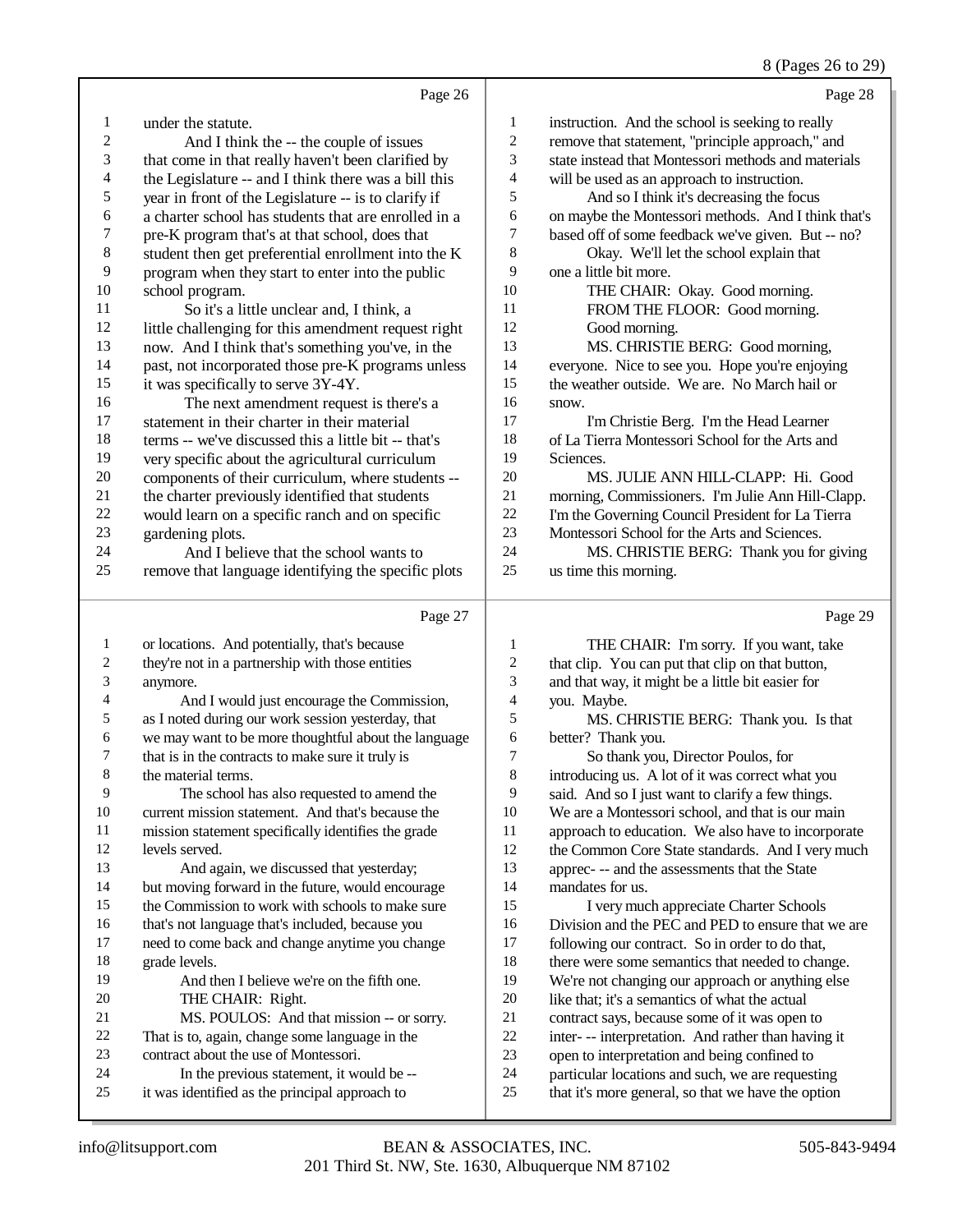## 9 (Pages 30 to 33)

|                         | Page 30                                                                                                  |                  | Page 32                                                                                           |
|-------------------------|----------------------------------------------------------------------------------------------------------|------------------|---------------------------------------------------------------------------------------------------|
| 1                       | for it.                                                                                                  | $\mathbf{1}$     | appreciation of classroom culture, from pre-K, and                                                |
| $\boldsymbol{2}$        | So I'll start with the first one, talking                                                                | $\boldsymbol{2}$ | then moving on up.                                                                                |
| 3                       | about changing our grades. So we are an elementary                                                       | 3                | So I would love to see that happen at our                                                         |
| 4                       | school, K-through-8 right now. So in order to hire                                                       | 4                | school, so that we can continue Montessori in a much                                              |
| 5                       | teachers for Grade 7 and Grade 8, they have to have                                                      | 5                | stronger way than what we have now.                                                               |
| 6                       | an elementary license, which is very difficult to                                                        | 6                | So that's the rationale for the grades.                                                           |
| $\overline{7}$          | find people who are interested in teaching middle                                                        | 7                | COMMISSIONER JOHNSTON: Madam Chair, may I                                                         |
| $\,$ 8 $\,$             | school, but with an elementary license, and has been                                                     | 8                | ask a question? Is it permissible for me to ask a                                                 |
| 9                       | the history of the school, as well.                                                                      | 9                | question? I don't mean to interrupt you.                                                          |
| $10\,$                  | I've been here since August, been at that                                                                | 10               | I really appreciate it. And you've worked                                                         |
| 11                      | school since August. And since then, for eighth                                                          | 11               | so hard. And it's my understanding that you just                                                  |
| 12                      | grade, I have hired three different people. They                                                         | 12               | went through the arduous renewal process.                                                         |
| 13                      | did not have correct licensure. One did have                                                             | 13               | MS. CHRISTIE BERG: Yes, in November.                                                              |
| 14                      | correct licensure -- well, let me just go back.                                                          | 14               | COMMISSIONER JOHNSTON: And everything is                                                          |
| 15                      | The first one that I hired, she did -- she                                                               | 15               | in place.                                                                                         |
| 16                      | had her middle school license, which means there was                                                     | 16               | MS. CHRISTIE BERG: Yeah, right.                                                                   |
| 17                      | an emphasis on science. Fantastic. But she -- I                                                          | 17               | COMMISSIONER JOHNSTON: And you're asking                                                          |
| 18                      | couldn't pay her our regular scale, because she was                                                      | 18               | for amendments at this point, which I appreciate.                                                 |
| 19                      | not qualified to teach at our elementary school.                                                         | 19               | But since that renewal has not been negotiated,                                                   |
| $20\,$                  | I can't get the secondary license. I                                                                     | 20               | Madam Chair, would it be permissible, rather than                                                 |
| 21                      | can't hire those people, because we don't have the                                                       | 21               | having these folks have to go through that twice,                                                 |
| 22                      | changing-around classrooms. We have our                                                                  | 22               | that -- these changes, from what I've read and                                                    |
| 23                      | self-contained classroom.                                                                                | 23               | reviewed, don't appear to me to be material changes                                               |
| 24                      | So she, after a month or so, took a job in                                                               | 24               | that are what negotiations are about.                                                             |
| 25                      | Santa Fe at a traditional middle school, which is                                                        | 25               | And I just see the work you've done. And                                                          |
|                         |                                                                                                          |                  |                                                                                                   |
|                         | Page 31                                                                                                  |                  | Page 33                                                                                           |
| 1                       |                                                                                                          | $\mathbf{1}$     | I don't want to sit here and see you present to us                                                |
| $\overline{\mathbf{c}}$ | where her license was accepted.<br>The next person I hired was fantastic,                                | $\sqrt{2}$       | and, at the end, say, "We'll work this through                                                    |
| 3                       | good teacher, et cetera. She had the correct                                                             | 3                | negotiations."                                                                                    |
| 4                       | licensure. But she decided it just wasn't the right                                                      | $\overline{4}$   | I'm just asking a question.                                                                       |
| 5                       | fit for her because she wanted middle school.                                                            | 5                | THE CHAIR: No. The changes that occur                                                             |
| 6                       | The third person I hired has been our                                                                    | 6                | through their mission statement would have to come                                                |
| 7                       | long-term substitute for eighth grade. I requested                                                       | $\tau$           | through an amendment process. We can't negotiate a                                                |
| 8                       | the waiver and was granted that. So I went through                                                       | $\,$ 8 $\,$      | change to their mission statement.                                                                |
| 9                       | all the paperwork so that we could maintain her.                                                         | 9                | COMMISSIONER JOHNSTON: And you think                                                              |
| $10\,$                  | But she is not trained to be a teacher. She's done                                                       | 10               | these --                                                                                          |
| 11                      | fantastic; but that is not what I want for our                                                           | 11               | THE CHAIR: Correct. These would all have                                                          |
| 12                      | school to go forward with our academic program.                                                          | 12               | to be done through an amendment; except --                                                        |
| 13                      | So this is just one example of the                                                                       | 13               | COMMISSIONER JOHNSTON: Is that correct,                                                           |
| 14                      | difficulty of hiring. Part of it is our location,                                                        | 14               | Ms. Poulos?                                                                                       |
| 15                      | and part of it is we are elementary, but housing the                                                     | 15               | THE CHAIR: Because we have -- well, the                                                           |
| 16                      | seventh and eighth grade.                                                                                | 16               | negotiations is with the PEC. So we have never                                                    |
| 17                      | So I am requesting that eighth grade be                                                                  | $17\,$           | negotiated out anything from a mission statement.                                                 |
| 18                      | phased out for next year; so we wouldn't have eighth                                                     | $18\,$           | We've always required that it come through a --                                                   |
| 19                      | grade next year; and, parents knowing all that,                                                          | 19               | through an amendment.                                                                             |
| 20                      | seventh grade phased out for the next year, so they                                                      | 20               | COMMISSIONER JOHNSTON: But is it                                                                  |
| 21                      | could begin looking at other places in that area.                                                        | 21               | possible? I just hate to see them go through it                                                   |
| $22\,$                  | And, then, in the big picture, for                                                                       | $22\,$           | twice.                                                                                            |
| 23                      | Montessori, specifically, bringing in pre-K, which                                                       | 23               | THE CHAIR: They're not going to go                                                                |
| 24<br>25                | we're very excited about, because that's really how<br>Montessori starts the foundation of the students' | 24<br>25         | through it twice. If we grant this amendment<br>request, it's done. They won't have to go through |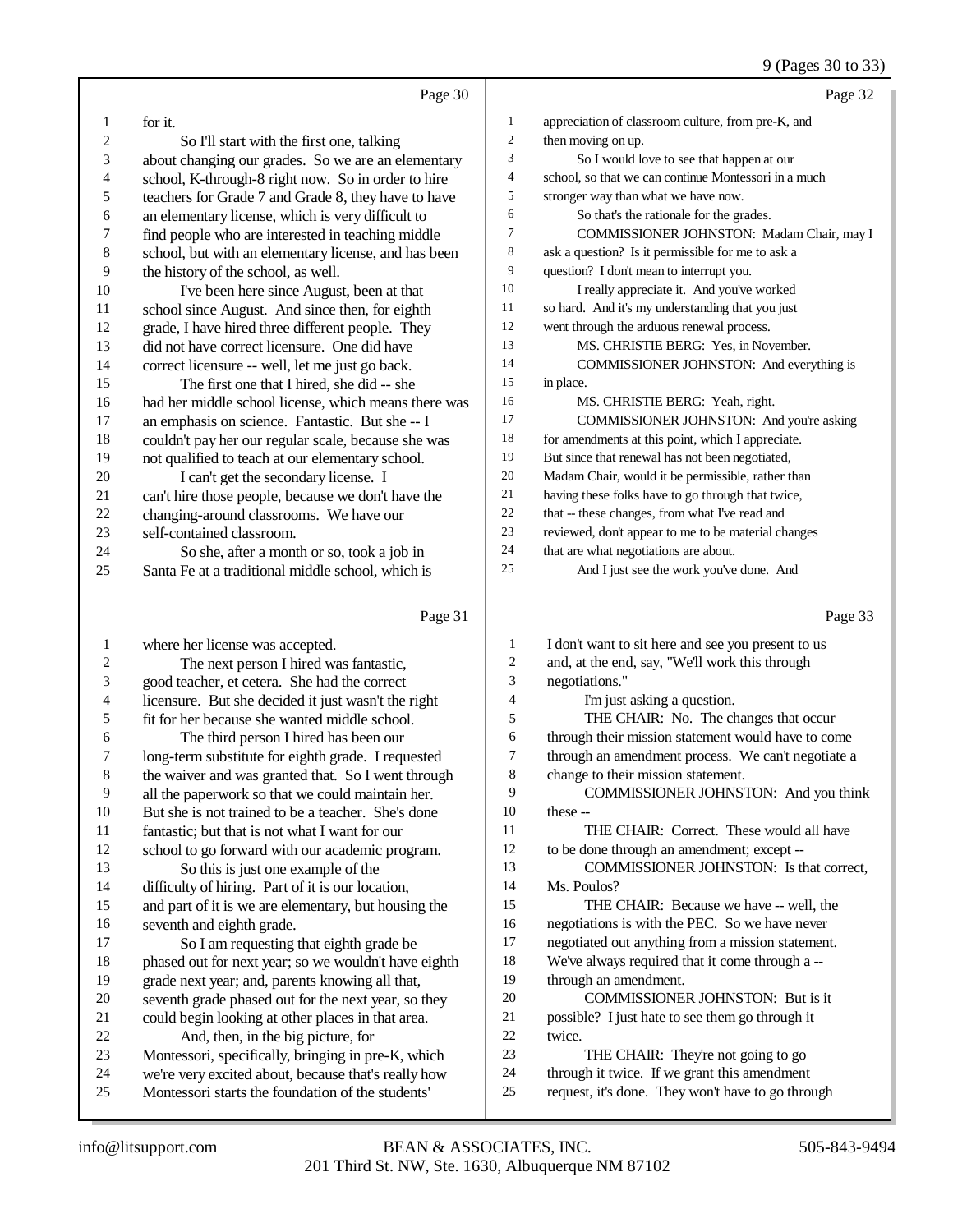## 10 (Pages 34 to 37)

|    | Page 34                                              |                | Page 36                                              |
|----|------------------------------------------------------|----------------|------------------------------------------------------|
| 1  | it twice.                                            | 1              | combination multi-age classrooms; but there are some |
| 2  | <b>COMMISSIONER JOHNSTON: Okay.</b>                  | $\mathfrak{2}$ | where we couldn't do that because of numbers and     |
| 3  | THE CHAIR: This will be done. And it                 | 3              | because of staffing.                                 |
| 4  | wouldn't be -- it wouldn't enter into -- and what    | $\overline{4}$ | So we're in violation of our contract.               |
| 5  | has always happened through the negotiations is a    | 5              | I would like to have that as an option for           |
| 6  | school will often show the amendment request that    | 6              | us and opened up, that, yes, we will have            |
| 7  | they may be putting forward; but the subcommittee    | 7              | multi-age -- we will have combination classes, but   |
| 8  | does not have the ability to grant that amendment.   | 8              | also single-grade classes. But yet, because of the   |
| 9  | Only the full complement of the Commission would     | 9              | Montessori philosophy that we all know and love at   |
| 10 | have the ability.                                    | 10             | our school, we have many opportunities to have the   |
| 11 | COMMISSIONER JOHNSTON: And these raise to            | 11             | multi-age/cross-age teachers we have and activities. |
| 12 | the level of amendment.                              | 12             | We have science. We have social science.             |
| 13 | THE CHAIR: Yes, because they're a change             | 13             | We have the math that comes through. Literature is   |
| 14 | in their mission statement.                          | 14             | easy to do it. And I've requested from my teachers   |
| 15 | COMMISSIONER JOHNSTON: Okay. Thank you.              | 15             | to provide those instances, and, if interested, I    |
| 16 | Sorry. I just didn't want you to work twice is what  | 16             | can let you know what they have said.                |
| 17 | I was concerned about.                               | 17             | But that's definitely in our plans. It's             |
| 18 | MS. CHRISTIE BERG: I appreciate that.                | 18             | not to stop any kind of multi-age or cross-age       |
| 19 | Thank you.                                           | 19             | tutoring, mentoring help in any way. It's just so    |
| 20 | Shall I go on, then?                                 | 20             | that we're not restricted by the contract that it    |
| 21 | THE CHAIR: Yeah. Thanks. Sorry.                      | 21             | must be a certain way.                               |
| 22 | MS. CHRISTIE BERG: So, thank you, no,                | 22.            | Okay.                                                |
| 23 | that's okay. So that was about our grade change,     | 23             | THE CHAIR: Thank you.                                |
| 24 | specifically, and the big picture of bringing in the | 24             | MS. CHRISTIE BERG: Thank you.                        |
| 25 | pre-K. That's why I'm requesting that we can bring   | 25             | And I guess my biggest question is the               |
|    |                                                      |                |                                                      |

|                | Page 35                                              |    | Page 37                                            |
|----------------|------------------------------------------------------|----|----------------------------------------------------|
| 1              | in a pre-K, as well, however it place out. That's    | 1  | pre-K amendment; because we've had discussions     |
| $\overline{c}$ | what we eventually want to do.                       | 2  | about -- you know, concerning the lottery and the  |
| 3              | And the other two amendments are just kind           | 3  | opportunity for those that are in a pre-K program. |
| 4              | of a semantics thing. The Los Luceros, as            | 4  | And because my understanding is there are not --   |
| 5              | Ms. Poulos was saying, is no longer available to us. | 5  | unless they're the 3Y-4Y, they're not defined as   |
| 6              | It was a verbal contract. And we can go there; but   | 6  | public school students; correct?                   |
| 7              | when it's in our contract, it says we must go there  | 7  | MS. POULOS: Yes, Madam Chair,                      |
| 8              | and use their plots.                                 | 8  | Commissioners. It's the issue of how a public      |
| 9              | So we -- in fact, we're planning to go               | 9  | school student is defined in the statute. And,     |
| 10             | there next week as part of our end of the year Field | 10 | again, while PED does provide program funding for  |
| 11             | Day, and it'll be great, and everybody is excited    | 11 | pre-K programs, those students aren't considered,  |
| 12             | about it. But, once again, for it to say in the      | 12 | under the definition of the statute, to be public  |
| 13             | contract we must go there, that's very limiting to   | 13 | school students.                                   |
| 14             | me. There are many other things we could be doing,   | 14 | THE CHAIR: So that they -- the pre-K               |
| 15             | as well. So I'd like to have that opened up to us.   | 15 | program would not fall in any way under the        |
| 16             | That's how I'm seeing that.                          | 16 | monitoring through CSD.                            |
| 17             | And -- excuse me. The other one -- oh,               | 17 | MS. POULOS: That's the challenge; right?           |
| 18             | okay. Right. It's, again, semantics. Changing        | 18 | THE CHAIR: Right.                                  |
| 19             | from "multi-age classrooms" is what it says right    | 19 | MS. POULOS: Because, certainly, when we            |
| 20             | now in our contract, to "multi-age groupings."       | 20 | go into a school, if we see something that's       |
| 21             | We're really not changing anything at school. It's   | 21 | concerning --                                      |
| 22             | just, if it says "multi-age classrooms," and we      | 22 | THE CHAIR: Right.                                  |
| 23             | aren't doing that, we are in violation of our        | 23 | MS. POULOS: -- we can't -- I mean,                 |
| 24             | contract.                                            | 24 | morally, ethically, we can't walk away and not say |
| 25             | So even this year, we have mostly                    | 25 | something about that; right?                       |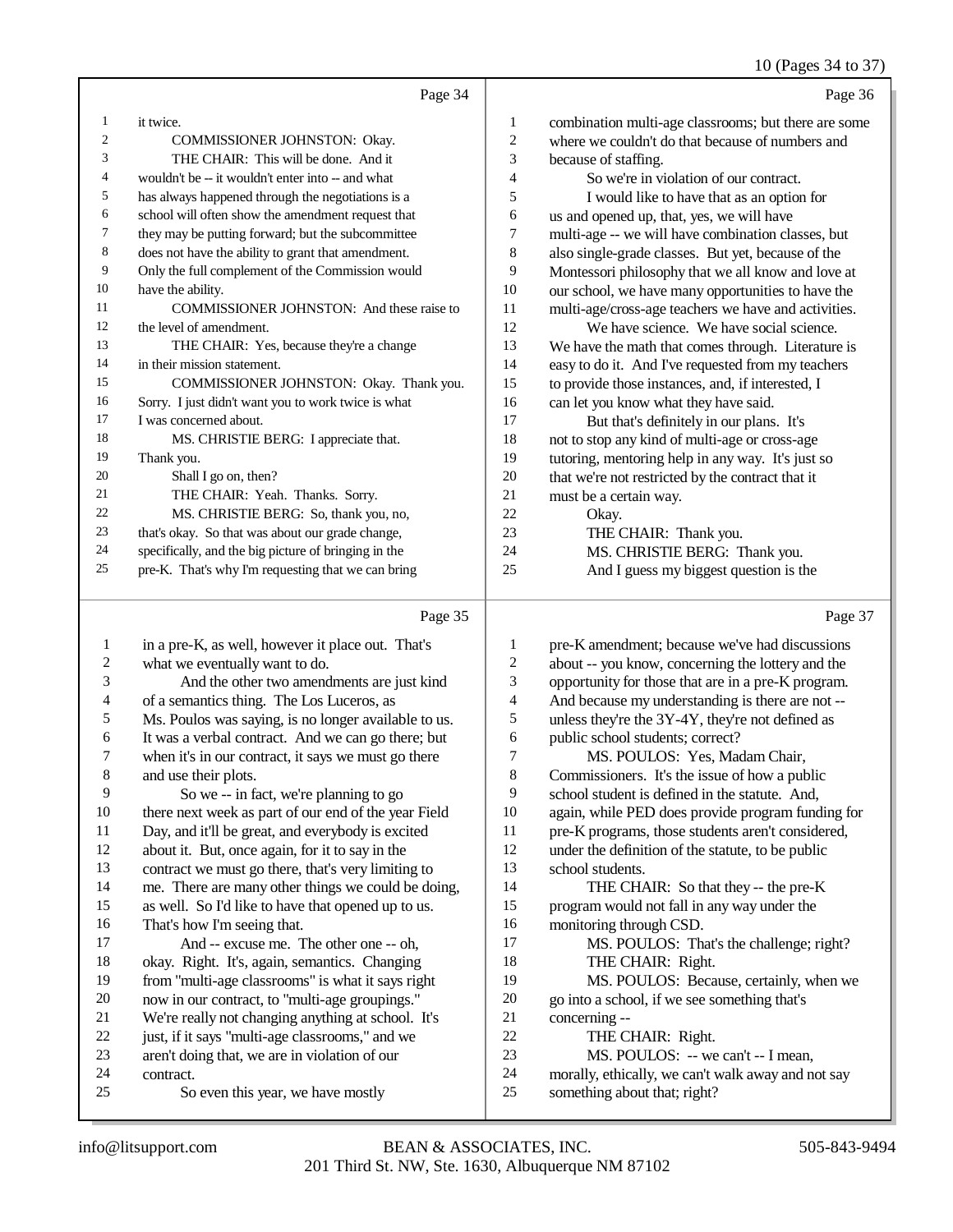11 (Pages 38 to 41)

|              | Page 38                                              |                | Page 40                                              |
|--------------|------------------------------------------------------|----------------|------------------------------------------------------|
| 1            | THE CHAIR: Right.                                    | 1              | already part. And right now --                       |
| 2            | MS. POULOS: And so -- and there are                  | $\mathfrak{2}$ | MS. CHRISTIE BERG: As a feeder program               |
| 3            | licensure requirements, even, for the -- the         | 3              | for the kindergarten.                                |
| 4            | PED-funded programs, which is actually why some of   | $\overline{4}$ | THE CHAIR: It is. Right. And,                        |
| 5            | our schools don't do the PED-funded programs; they   | 5              | unfortunately, the answer is "no" to that right now. |
| 6            | do the other programs to get out of that licensure   | 6              | And I think there's a -- there's a hope that that's  |
| 7            | requirement.                                         | 7              | going to be -- and I don't know if it's a            |
| 8            | So it's a difficult question. It's one               | $\,$ 8 $\,$    | statutory -- that has to be fixed, in order to --    |
| 9            | that I think we need to explore. It's one that we    | 9              | you know, to really solve that problem. So that I    |
| 10           | don't have an answer to right now.                   | $10\,$         | think, at this point in time, the pre-K amendment,   |
| 11           | THE CHAIR: So I guess that really doesn't            | 11             | we'd appreciate off the table.                       |
| 12           | answer my question of whether we deal -- whether we  | 12             | MS. CHRISTIE BERG: All right. So I will              |
| 13           | deal with the pre-K amendment at this point in time; | 13             | wait for -- in the future, if you could keep us --   |
| 14           | because --                                           | 14             | and I know that Director Poulos is really good about |
| 15           | MS. POULOS: Madam Chair, what I would say            | 15             | communicating with us. But, you know, if something   |
| 16           | is you haven't in the past; and so you're going to   | 16             | should come up, "This is how you have to do it,"     |
| 17           | continue with what you've done in the past until you | 17             | because you know that's in our plan.                 |
| $18\,$       | get a clearer answer. That may be the most           | 18             | Okay. Thank you.                                     |
| 19           | appropriate thing to do.                             | 19             | THE CHAIR: And I'm thinking it's not                 |
| 20           | MS. CHRISTIE BERG: May I suggest                     | 20             | going to be soon; because that if it's a statutory   |
| 21           | something? So our pre-K, we aren't planning to       | 21             | item, it could be two years down the road for the    |
| $22\,$       | bring in for a couple of years. I just put it on     | 22             | next 60-day session.                                 |
| 23           | here, because that's our big picture, and I want all | 23             | MS. CHRISTIE BERG: Right. Uh-huh. We're              |
| 24           | of us to understand what it is. Because of the       | 24             | patient.                                             |
| 25           | Montessori, we're excited about it. But if for some  | 25             | THE CHAIR: We appreciate that.                       |
|              | Page 39                                              |                | Page 41                                              |
| $\mathbf{1}$ | reason, you can't decide, or you want further, you   | 1              | Sometimes, we're not.                                |
| $\sqrt{2}$   | know, information or something like that, as far as  | $\mathfrak{2}$ | Commissioners, any other questions?                  |
| 3            | our school program, it won't affect our school       | 3              | If not, we can -- we're taking off No. 2,            |
| 4            | program for this next year. And that's what I'm      | $\overline{4}$ | the grade change as pre-K. That amendment request    |
| 5            | really looking toward.                               | 5              | is being removed.                                    |
| 6            | THE CHAIR: Right. And, honestly, I don't             | 6              | MS. POULOS: Madam Chairwoman and                     |

think whether we dealt with the amendment or not,

you could probably start that pre-K program, and

9 there's nothing we could do about it.<br>10 MS. CHRISTIE BERG: Are y 10 MS. CHRISTIE BERG: Are you whispering<br>11 that? that? 12 THE CHAIR: I am.

 MS. CHRISTIE BERG: Cool. Thank you. MS. POULOS: And I think it's important to note, Madam Chair and Commissioners, that many of 16 our charter schools do have funded pre-K programs<br>17 that are funded under the PED system. that are funded under the PED system. 18 It's not that we have concerns about it.<br>19 It's how we handle it in the contract. And it's It's how we handle it in the contract. And it's 20 always how the enrollment, then, into the K program<br>21 is handled. There are challenges. 21 is handled. There are challenges.<br>22 THE CHAIR: Correct. An 22 THE CHAIR: Correct. And that's really<br>23 the challenge that we have is as more and more

- the challenge that we have is as more and more
- 24 schools are establishing these pre-K programs, their<br>25 desire is to be able to consider those students desire is to be able to consider those students

7 Commissioners, you'll see, on Pages 7 and 8 -- 9,

actually -- we've provided proposed motion language

- for each of the separate amendment requests.
- THE CHAIR: Thanks. So if there are no
- other questions or comments, I will entertain
- motions for 1, 2, 3, 4 of the amendment requests,
- the first one being the grade change -- oh, let me
- ask you, before we move on.

 How many eighth-graders do you currently have?

- MS. CHRISTIE BERG: Eighth-graders that we
- currently have are nine. Seventh graders that will
- be moving into eighth grade are three. So to us,
- that was a concern, as well.
- THE CHAIR: Right. Yeah, absolutely.
- Okay, thanks.
- MS. CHRISTIE BERG: Uh-huh.
- THE CHAIR: Commissioners?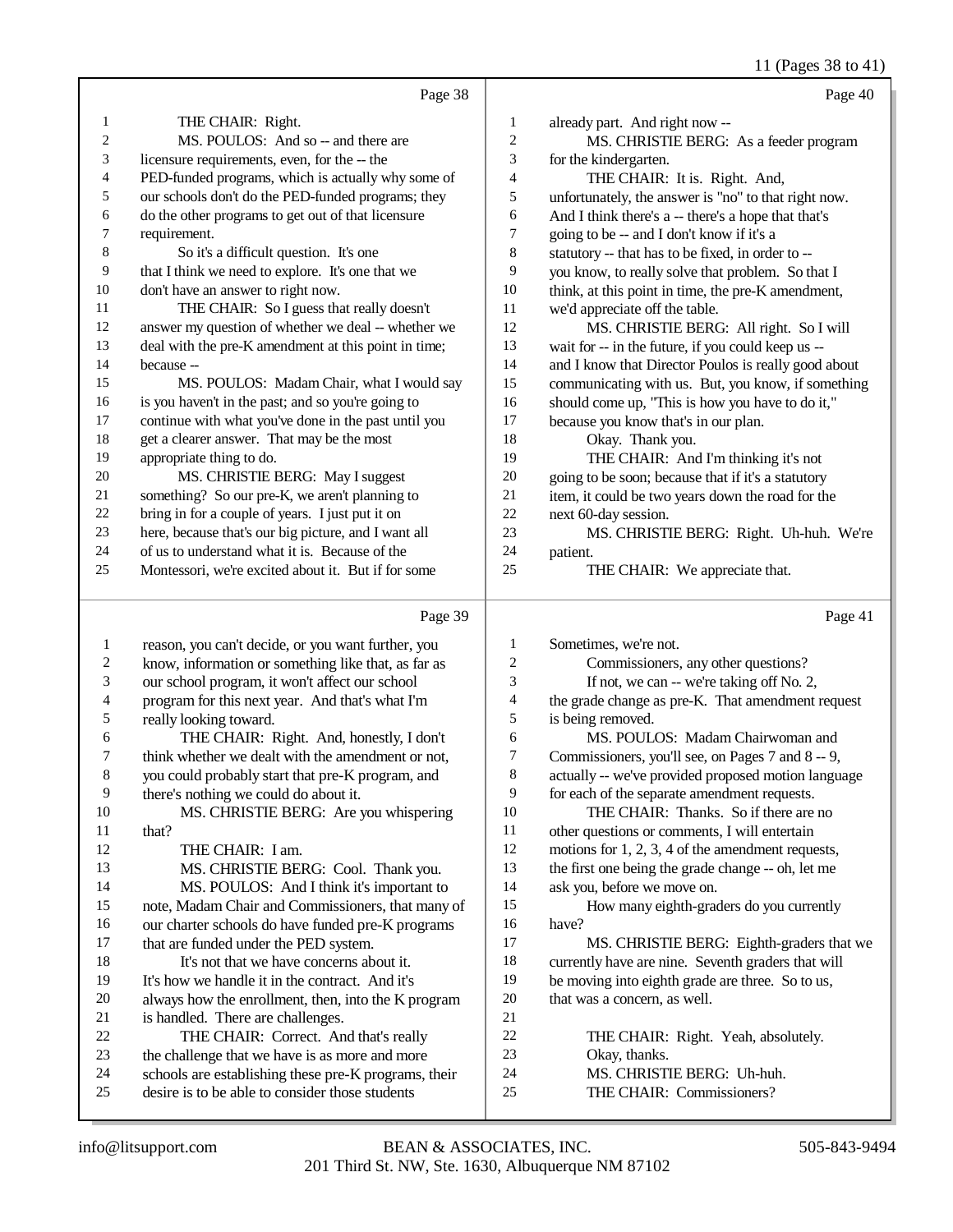### 12 (Pages 42 to 45)

|        | Page 42                                                                     |                | Page 44                                                                    |
|--------|-----------------------------------------------------------------------------|----------------|----------------------------------------------------------------------------|
| 1      | All right. I will move to approve the                                       | 1              | right at the very bottom of Page 1. I was --                               |
| 2      | amendment request presented by La Tierra Charter                            | $\mathfrak{2}$ | COMMISSIONER ARMBRUSTER: I can do it.                                      |
| 3      | School to amend the authorized school grades they                           | 3              | THE CHAIR: Commissioner Armbruster?                                        |
| 4      | serve, allowing the school to serve Grades K-7 for                          | 4              | COMMISSIONER ARMBRUSTER: I move to                                         |
| 5      | the school year 2017-2018, and to serve Grades K-6,                         | 5              | approve the amendment request by La Tierra                                 |
| 6      | beginning in school year -- beginning 2018-2019,                            | 6              | Montessori Charter School to change Article 8,                             |
| 7      | because the school faces challenges in staffing, and                        | 7              | Section 8.01A, triple "i," to read, "An agricultural                       |
| 8      | there isn't a strong need for those grade levels                            | 8              | curriculum complements classroom instruction and                           |
| 9      | based on the current enrollment.                                            | 9              | offers opportunities for hands-on learning in the                          |
| 10     | Do I have a second?                                                         | 10             | school's greenhouse and gardening plots"; because it                       |
| 11     | <b>COMMISSIONER CONYERS:</b> (Indicates.)                                   | 11             | was unnecessary to add locations -- specific                               |
| 12     | THE CHAIR: Second by Commissioner                                           | 12             | locations.                                                                 |
| 13     | Convers.                                                                    | 13             | <b>COMMISSIONER RUIZ: Second.</b>                                          |
| 14     | Commissioner Armbruster, roll-call vote,                                    | 14             | COMMISSIONER ARMBRUSTER: Or ad-lib them.                                   |
| 15     | please?                                                                     | 15             | THE CHAIR: There's a second by                                             |
| 16     | <b>COMMISSIONER ARMBRUSTER: Yes. Are there</b>                              | 16             | <b>Commissioner Ruiz.</b>                                                  |
| 17     | any abstentions before we begin our voting?                                 | 17             | COMMISSIONER ARMBRUSTER: And I will ask                                    |
| 18     | Okay. I'm remembering.                                                      | 18             | again about abstentions. But can I just ask the                            |
| 19     | Okay. Commissioner Conyers?                                                 | 19             | Commission right now, on these other amendment                             |
| 20     | COMMISSIONER CONYERS: Yes.                                                  | $20\,$         | proposals, do you -- is anyone not going to vote and                       |
| 21     | <b>COMMISSIONER ARMBRUSTER: Commissioner</b>                                | 21             | wants to abstain, so I don't have to ask it each                           |
| 22     | Toulouse?                                                                   | $22\,$         | time?                                                                      |
| 23     | <b>COMMISSIONER TOULOUSE: Yes.</b>                                          | 23             | Thank you.                                                                 |
| 24     | COMMISSIONER ARMBRUSTER: Commissioner                                       | 24             | COMMISSIONER TOULOUSE: Madam Chair, do                                     |
| 25     | Gipson?                                                                     | 25             | you mean on this school, or the following? I just                          |
|        |                                                                             |                |                                                                            |
|        | Page 43                                                                     |                | Page 45                                                                    |
|        |                                                                             |                |                                                                            |
| 1      | THE CHAIR: Yes.                                                             | 1              | wanted to clarify, because I have to abstain on the                        |
| 2      | <b>COMMISSIONER ARMBRUSTER: Commissioner</b>                                | 2<br>3         | next one.                                                                  |
| 3<br>4 | Ruiz?                                                                       | 4              | COMMISSIONER ARMBRUSTER: Right. This is                                    |
| 5      | <b>COMMISSIONER RUIZ: Yes.</b>                                              | 5              | just on this particular one.                                               |
| 6      | <b>COMMISSIONER ARMBRUSTER: Commissioner</b>                                | 6              | Okay. Here we go.                                                          |
| 7      | Crone?<br><b>COMMISSIONER CRONE: Yes.</b>                                   | 7              | <b>Commissioner Conyers?</b>                                               |
| 8      |                                                                             | 8              | COMMISSIONER CONYERS: Yes.<br><b>COMMISSIONER ARMBRUSTER: Commissioner</b> |
| 9      | <b>COMMISSIONER ARMBRUSTER: Commissioner</b><br>Johnston?                   | 9              |                                                                            |
| 10     |                                                                             | 10             | Gipson?<br>THE CHAIR: Yes.                                                 |
| 11     | COMMISSIONER JOHNSTON: Yes.<br><b>COMMISSIONER ARMBRUSTER: Commissioner</b> | 11             |                                                                            |
| 12     |                                                                             | 12             | COMMISSIONER ARMBRUSTER: Commissioner<br>Ruiz?                             |
| 13     | Armbruster votes "yes."                                                     | 13             | COMMISSIONER RUIZ: Yes.                                                    |
| 14     | That is a seven -- no, seven? Eight of<br>us?                               | 14             | <b>COMMISSIONER ARMBRUSTER: Commissioner</b>                               |
| 15     |                                                                             | 15             | Johnston?                                                                  |
| 16     | THE CHAIR: The motion passes seven-zero.<br>COMMISSIONER ARMBRUSTER: Yes.   | 16             | COMMISSIONER JOHNSTON: Yes.                                                |
| 17     |                                                                             | 17             | <b>COMMISSIONER ARMBRUSTER: Commissioner</b>                               |
| 18     | THE CHAIR: Seven-zero. Thank you very<br>much.                              | 18             | Crone?                                                                     |
| 19     | We are now on to the amendment request for                                  | 19             | <b>COMMISSIONER CRONE: Yes.</b>                                            |
| 20     | the alteration of the agricultural location, which I                        | 20             | <b>COMMISSIONER ARMBRUSTER: Commissioner</b>                               |
| 21     | believe is on Page 8.                                                       | 21             | Toulouse?                                                                  |
| 22     | MS. POULOS: Madam Chairwoman, it's at the                                   | 22             | COMMISSIONER TOULOUSE: Yes.                                                |
| 23     | bottom of Page 7 and the top of Page 8. I                                   | 23             | <b>COMMISSIONER ARMBRUSTER: Commissioner</b>                               |
| 24     | apologize.                                                                  | 24             | Armbruster votes "yes." That is --                                         |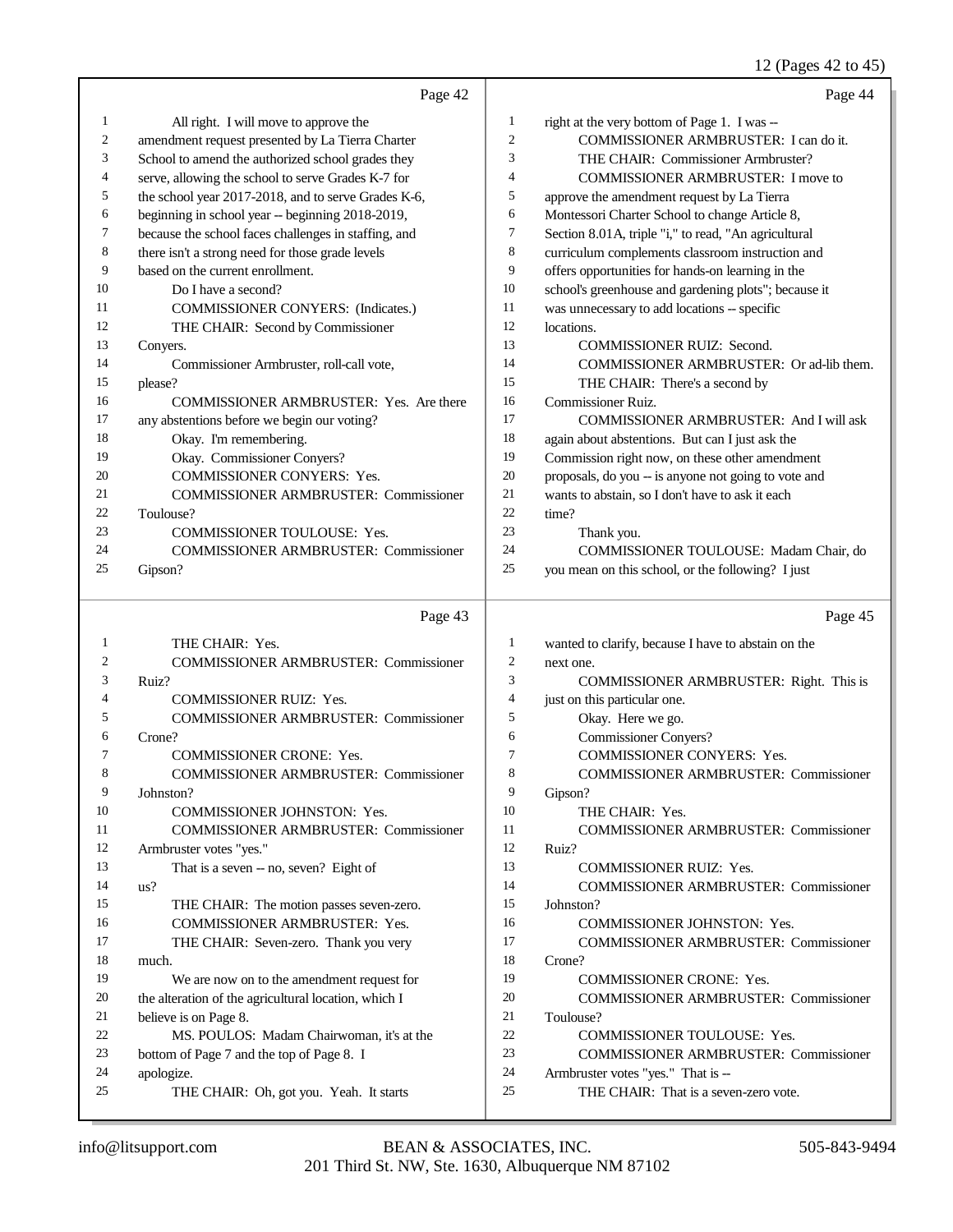## 13 (Pages 46 to 49)

|                | Page 46                                              |                | Page 48                                              |
|----------------|------------------------------------------------------|----------------|------------------------------------------------------|
| $\mathbf{1}$   | Motion passes.                                       | 1              | educational outcomes utilizing an integrated         |
| $\overline{c}$ | We are now on to Amendment numbered 4,               | $\overline{2}$ | approach that includes the Montessori, the arts and  |
| 3              | verbiage change if Amendment 1 passes, which is on   | 3              | sciences, because the school faces challenges and    |
| 4              | Page 8.                                              | $\overline{4}$ | insufficient need for the previous grades."          |
| 5              | MS. POULOS: Madam Chairwoman,                        | 5              | THE CHAIR: Thank you. And I will second              |
| 6              | Commissioners, one of the things we did discuss      | 6              | that motion.                                         |
| 7              | yesterday is the potential that you might recommend  | $\overline{7}$ | Commissioner Armbruster?                             |
| $\,8\,$        | to this school that they, in fact, remove            | 8              | <b>COMMISSIONER ARMBRUSTER: Commissioner</b>         |
| 9              | grade-level references in their entirety from the    | 9              | Ruiz?                                                |
| 10             | mission and come back with a different mission       | 10             | <b>COMMISSIONER RUIZ: Yes.</b>                       |
| 11             | statement, so that they don't have to, if anything   | 11             | <b>COMMISSIONER ARMBRUSTER: Commissioner</b>         |
| $12\,$         | were to change in the future, come back again to     | 12             | Johnston?                                            |
| 13             | change grade levels in the mission again.            | 13             | <b>COMMISSIONER JOHNSTON: Yes.</b>                   |
| 14             | THE CHAIR: Yeah. And thank you for                   | 14             | <b>COMMISSIONER ARMBRUSTER: Commissioner</b>         |
| 15             | making that point. We did have a fairly lengthy      | 15             | Armbruster votes "yes."                              |
| 16             | discussion about that yesterday, that in those       | 16             | <b>Commissioner Toulouse?</b>                        |
| 17             | mission statements, schools are tying themselves,    | 17             | COMMISSIONER TOULOUSE: Yes.                          |
| 18             | and it really is just more appropriate in the        | 18             | <b>COMMISSIONER ARMBRUSTER: Commissioner</b>         |
| 19             | contract itself, as opposed to the mission           | 19             | Conyers?                                             |
| 20             | statement.                                           | 20             | <b>COMMISSIONER CONYERS: Yes.</b>                    |
| 21             | MS. CHRISTIE BERG: So would we come back             | 21             | <b>COMMISSIONER ARMBRUSTER: Commissioner</b>         |
| 22             | another time to get that approved? The mission       | 22             | Gipson?                                              |
| 23             | statement?                                           | 23             | THE CHAIR: Yes.                                      |
| 24             | THE CHAIR: I would say at this point in              | 24             | <b>COMMISSIONER ARMBRUSTER: Commissioner</b>         |
| 25             | time, my recommendation would be if you end up       | 25             | Crone?                                               |
|                |                                                      |                |                                                      |
|                | Page 47                                              |                | Page 49                                              |
| $\mathbf{1}$   |                                                      |                |                                                      |
|                | coming back for the pre-K program, you can do that   | $\mathbf{1}$   | <b>COMMISSIONER CRONE: Yes.</b>                      |
| 2              | as a cleanup measure. It's not something that you    | 2              | COMMISSIONER ARMBRUSTER: Seven to zero,              |
| 3              | have to put as a priority, 'cause I don't think it's | 3              | the motion passes.                                   |
| 4              | going to affect you in the fact that you're not      | $\overline{4}$ | THE CHAIR: Thank you very much. The                  |
| 5              | going to be changing that K-6 programming.           | 5              | motion passed seven-zero.                            |
| 6              | MS. CHRISTIE BERG: Right. Okay. Thank                | 6              | And we are on to the final amendment                 |
| 7              | you.                                                 | $\overline{7}$ | request, No. 5, the verbiage change.                 |
| 8              | COMMISSIONER ARMBRUSTER: So do we need to            | 8              | Commissioner Armbruster?                             |
| 9              | vote on it?                                          | 9              | COMMISSIONER ARMBRUSTER: I move to                   |
| 10             | THE CHAIR: Yes, we need to vote on the               | 10             | approve the amendment request presented by La Tierra |
| 11             | amendment, Item 4, verbiage change, because we did   | 11             | Montessori Charter School to Change article 8,       |
| 12             | vote on the first one.                               | $12\,$         | Section 8.01A, three little "i's," to read,          |
| 13             | Commissioner Ruiz?                                   | 13             | "Montessori methods and materials will be utilized   |
| 14             | COMMISSIONER RUIZ: Madam Chairwoman, I               | 14             | as an approach to instruction. The school will use   |
| 15             | move to approve the amendment request by La Tierra   | 15             | Montessori instruction in multi-age groupings with   |
| 16             | to change their mission for the 2017-'18 school year | 16             | teachers who are trained in Montessori curriculum    |
| 17             | to, "La Tierra Montessori School of the Arts and     | 17             | and practices, because the school" -- okay "--       |
| 18             | Sciences will provide K-7 students and their         | 18             | the school has been utilizing that approach as the   |
| 19             | families in the Española region the opportunity to   | 19             | best approach for their mission."                    |
| 20             | improve educational outcomes utilizing an integrated | 20             | COMMISSIONER RUIZ: Second.                           |
| 21             | approach that includes Montessori, the arts and      | 21             | THE CHAIR: There's a second by                       |
| 22             | sciences; and for the 2018-'19 school year,          | 22             | Commissioner Ruiz.                                   |
| 23             | La Tierra Montessori School of the Arts and Sciences | 23             | Commissioner Armbruster?                             |
| 24             | will provide K-through-6 students and their families | 24             | COMMISSIONER ARMBRUSTER: Okay.                       |
| 25             | in the Española region the opportunity to improve    | 25             | Commissioner Toulouse?                               |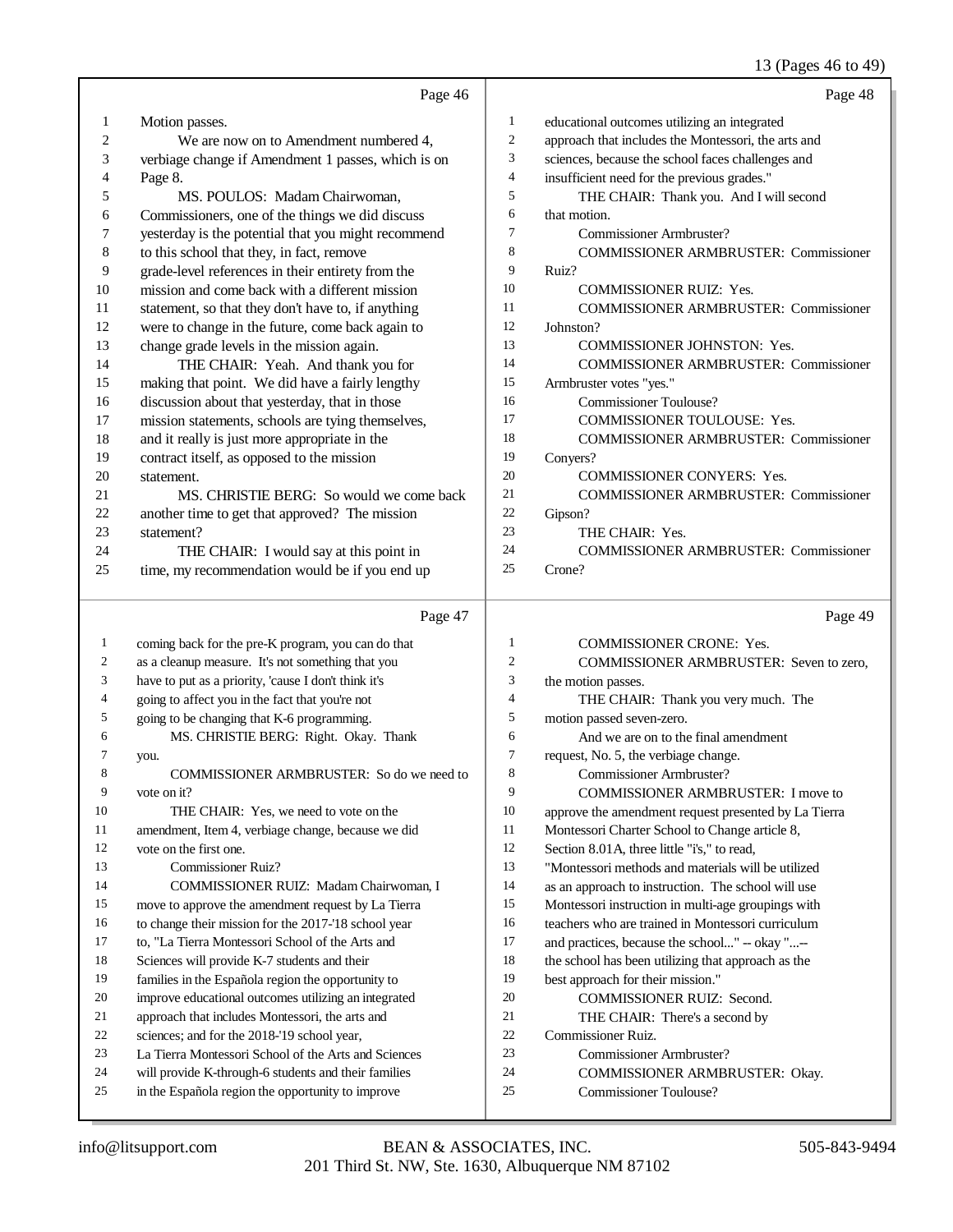#### 14 (Pages 50 to 53)

|                | Page 50                                             |              | Page 52                                             |
|----------------|-----------------------------------------------------|--------------|-----------------------------------------------------|
| 1              | <b>COMMISSIONER TOULOUSE: Yes.</b>                  | $\mathbf{1}$ | enrollment, which is currently, I believe, at       |
| $\overline{2}$ | <b>COMMISSIONER ARMBRUSTER: Commissioner</b>        | 2            | 912 students, to 1,140 students.                    |
| 3              | Johnston?                                           | 3            | This school did also receive a renewal --           |
| 4              | <b>COMMISSIONER JOHNSTON: Yes.</b>                  | 4            | a five-year renewal term in December. And as you    |
| 5              | <b>COMMISSIONER ARMBRUSTER: Commissioner</b>        | 5            | may recall from the renewal consideration, this     |
| 6              | Convers?                                            | 6            | school has really demonstrated excellent academic   |
| 7              | <b>COMMISSIONER CONYERS: Yes.</b>                   | 7            | achievement for their students and serves a what    |
| 8              | <b>COMMISSIONER ARMBRUSTER: Commissioner</b>        | 8            | might be called "high needs" population.            |
| 9              | Crone?                                              | 9            | And so, you know, the PED is very                   |
| 10             | <b>COMMISSIONER CRONE: Yes.</b>                     | 10           | supportive of the work this school does and very    |
| 11             | <b>COMMISSIONER ARMBRUSTER: Commissioner</b>        | 11           | happy to have them as one of our charter schools    |
| 12             | Ruiz?                                               | 12           | that we get to work with.                           |
| 13             | <b>COMMISSIONER RUIZ: Yes.</b>                      | 13           | And so we absolutely recommend the                  |
| 14             | <b>COMMISSIONER ARMBRUSTER: Commissioner</b>        | 14           | approval of this enrollment cap increase.           |
| 15             | Gipson?                                             | 15           | THE CHAIR: Thank you.                               |
| 16             | THE CHAIR: Yes.                                     | 16           | Good morning.                                       |
| 17             | <b>COMMISSIONER ARMBRUSTER: Which</b>               | 17           | MS. JOANN MYERS: Good morning. Do you               |
| 18             | Commissioner Armbruster votes "yes." Seven to zero. | 18           | want us to start?                                   |
| 19             | Passes.                                             | 19           | Okay. Good morning. Thank you for seeing            |
| 20             | THE CHAIR: Thank you very much. The                 | 20           | us this morning and thanks for your kind words,     |
| 21             | motion passes seven-zero, and thank you for coming. | 21           | Katie.                                              |
| 22             | MS. CHRISTIE BERG: Thank you so much for            | 22           | So we didn't put this in our charter                |
| 23             | taking the time to work on this. I know it was a    | 23           | renewal application, originally, because what we    |
| 24             | lot of work for all of you; but I really do         | 24           | have found for a trend is that our eighth-graders   |
| 25             | appreciate that a lot of thought has gone into this | 25           | tend to go to -- a lot of them will leave in eighth |
|                |                                                     |              |                                                     |

#### Page 51

| by my staff, the Governing Council, and myself; so   |
|------------------------------------------------------|
| we really appreciate it.                             |
| THE CHAIR: Thank you. And good luck with             |
| the end of your school year.                         |
| COMMISSIONER TOULOUSE: Madam Chair, may I            |
| point out that it really isn't as important to put   |
| in reasons on the ones we're approving as the        |
| reasons we're denying. So I think simply, we can     |
| end most of those without having to have a reason,   |
| or simply say, "Because the school asked for it."    |
| Because that's -- once we've approved it, it doesn't |
| matter our reasons. The reasons come before denying  |
| it.                                                  |
| Thank you.                                           |
| THE CHAIR: We are now only to B, Mission             |
| Achievement and Success.                             |
| COMMISSIONER TOULOUSE: And, Madam Chair,             |
| I am recusing myself from voting on this school,     |
| unfortunately, because I think they're a fantastic   |
| school. But my relative there is doing wonderfully;  |
| $SO -$                                               |
| MS. POULOS: Madam Chairwoman.                        |
| Commissioners, Mission Achievement and Success       |
| Charter School is coming before you today with an    |
| amendment request requesting to amend the projected  |
|                                                      |

1 grade and go to traditional high schools.<br>2 But when we got our letters of inter-2 But when we got our letters of intent this<br>3 vear from our eighth-graders, the trend has shift 3 year from our eighth-graders, the trend has shifted,<br>4 and they're all coming back So -- and then with 4 and they're all coming back. So -- and then with<br>5 additional applications at high school, it's really 5 additional applications at high school, it's really<br>6 kind of pushing our numbers right at that cap.

6 kind of pushing our numbers right at that cap.<br>
7 So what we did is we calculated what w 7 So what we did is we calculated what would<br>8 the maximum number of students look like if kids the maximum number of students look like if kids never left, like, all the way through; so they went 10 through eighth grade, and that trend continued<br>11 straight through high school. 11 straight through high school.<br>12 And so that brings us to

12 And so that brings us to the 1,140 that we<br>13 asked for T think we'll still have some kids: but asked for. I think we'll still have some kids; but we're finding each year, it's less and less that are leaving. And this year, there were literally about 16 10 kids out of 120 that weren't coming back. Well,<br>17 we didn't anticipate. That's not the way that it's we didn't anticipate. That's not the way that it's 18 looked in the past, which is a good problem to have.<br>19 So -- but that's why we didn't originally So -- but that's why we didn't originally

20 request it, is we didn't think we would need it. We<br>21 thought maybe we would need it in the future. We 21 thought maybe we would need it in the future. We<br>22 absolutely didn't anticipate that it would happen so 22 absolutely didn't anticipate that it would happen so<br>23 auickly. 23 quickly.<br>24 So

24 So that's why we're coming before you for<br>25 the request. And you should have received -- we the request. And you should have received -- we've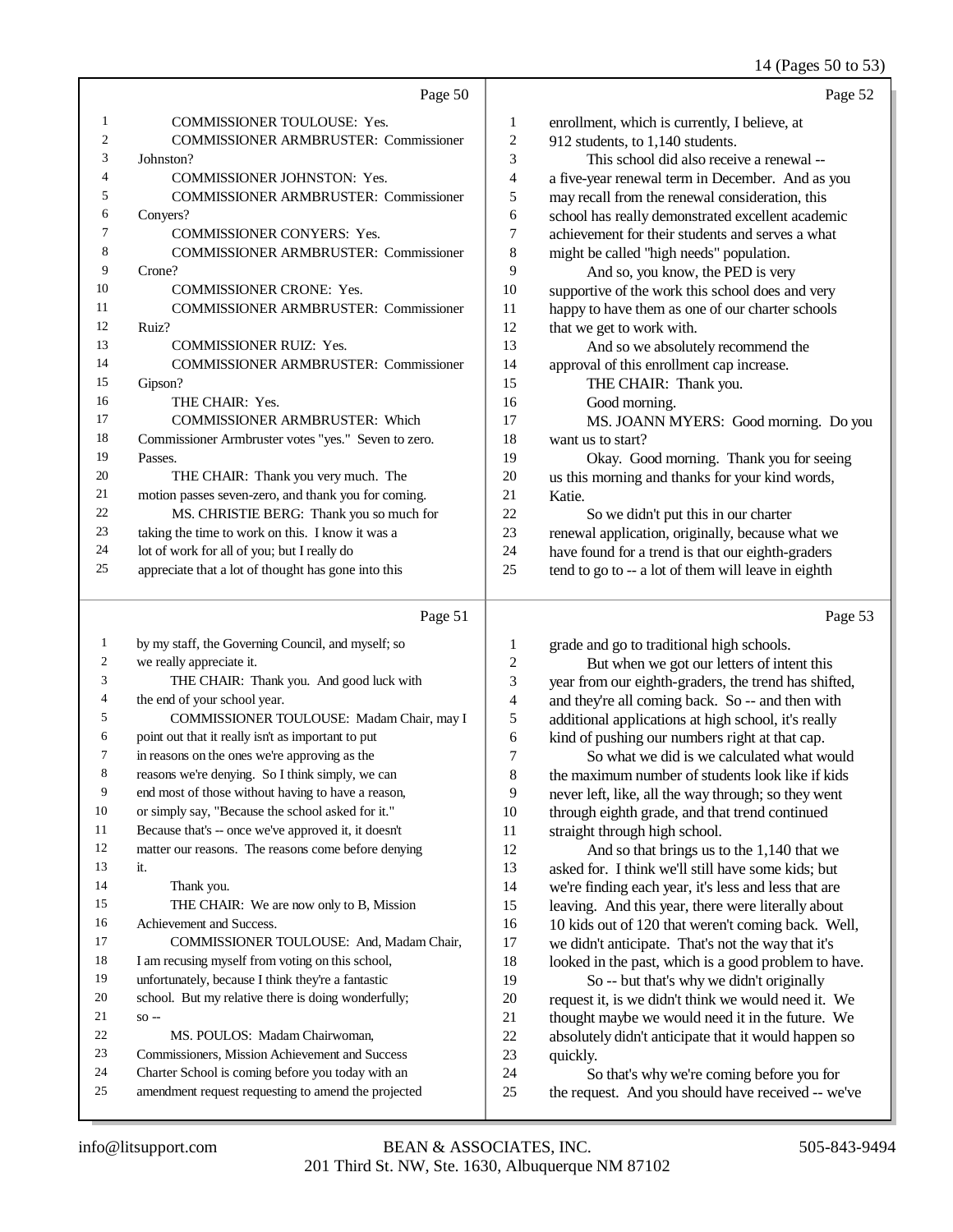#### 15 (Pages 54 to 57)

|                | Page 54                                              |                          | Page 56                                                                                                   |
|----------------|------------------------------------------------------|--------------------------|-----------------------------------------------------------------------------------------------------------|
| 1              | got the letter from PSFA that shows that our         | 1                        | students want to come back.                                                                               |
| $\overline{c}$ | building is capable of holding the increase.         | $\sqrt{2}$               | And it's -- it's, I guess, a happy                                                                        |
| 3              | THE CHAIR: Right. Thank you.                         | 3                        | challenge to have, to have to now address this --                                                         |
| 4              | Commissioners, any questions? Comments?              | $\overline{\mathcal{L}}$ | this issue.                                                                                               |
| 5              | COMMISSIONER ARMBRUSTER: I think --                  | 5                        | And I want to thank you also for being                                                                    |
| 6              | THE CHAIR: I'm sorry.                                | 6                        | part of the public input --                                                                               |
| 7              | <b>COMMISSIONER ARMBRUSTER: I think it's</b>         | 7                        | MS. JOANN MYERS: Thank you.                                                                               |
| 8              | wonderful that the school is doing really well,      | 8                        | THE CHAIR: -- when we were -- had the                                                                     |
| 9              | particularly since they have a population that's not | 9                        | opportunity to come down to Albuquerque.                                                                  |
| 10             | in the upper tier, shall we say. I think that what   | 10                       | So seeing no other questions or comments,                                                                 |
| 11             |                                                      | 11                       | I'll entertain a motion for this -- Commissioner                                                          |
| 12             | they've done is remarkable with their group. And     | 12                       | Ruiz?                                                                                                     |
| 13             | they have a diverse group of children from ELL to    | 13                       |                                                                                                           |
| 14             | special ed to regular ed kids. And they've grown     | 14                       | COMMISSIONER RUIZ: Madam Chair, I move to                                                                 |
| 15             | each year. I think that's the kind of charter        | 15                       | approve the amendment request presented by Mission<br>Achievement and Success Charter School to amend the |
|                | schools we want.                                     | 16                       |                                                                                                           |
| 16             | THE CHAIR: Right. Right.                             | 17                       | school's charter contract, Section 2, Page 71,                                                            |
| 17             | COMMISSIONER TOULOUSE: Madam Chair, I                |                          | "Grade Levels, Class Sizes and Projected                                                                  |
| 18             | also understand they have quite a few students out   | 18                       | Enrollment," to 1,140, because the school has                                                             |
| 19             | for spring football practice; correct? Which may be  | 19                       | demonstrated an acceptable level of academic                                                              |
| 20             | one of the reasons that they are keeping their kids  | 20                       | performance through letter-grade performance, with                                                        |
| 21             | into high school.                                    | 21                       | no grade lower than a "C" in the last three years.                                                        |
| $22\,$         | MS. JOANN MYERS: That has been. People               | 22                       | THE CHAIR: Do I have a second?                                                                            |
| 23             | ask us, "Why do they leave for traditional high      | 23                       | <b>COMMISSIONER CRONE: Second.</b>                                                                        |
| 24             | school experiences?"                                 | 24                       | THE CHAIR: Second by Commissioner Crone.                                                                  |
| 25             | One of the number one reasons we hear is             | 25                       | Commissioner Armbruster?                                                                                  |
|                | Page 55                                              |                          | Page 57                                                                                                   |
| 1              | sports programs. And the second reason is a lot of   | $\mathbf{1}$             | <b>COMMISSIONER ARMBRUSTER:</b> We have one                                                               |
| 2              | the kids will say that they don't -- they want less  | $\mathfrak{2}$           | abstention. We still have a quorum of six on                                                              |
| 3              | structure. They don't want the structured movement   | 3                        | voting.                                                                                                   |
| 4              | in the halls, and they want free passing. For as     | $\overline{4}$           | Okay.                                                                                                     |
| 5              | many kids that say that, they come back. And then    | 5                        | <b>Commissioner Conyers?</b>                                                                              |
| 6              | the problem is is that sometimes we don't have the   | 6                        | COMMISSIONER CONYERS: Yes.                                                                                |
| 7              | space for them. And they try to come back and        | 7                        | COMMISSIONER ARMBRUSTER: Commissioner                                                                     |
| $\,$ 8 $\,$    | say -- some of them, not all.                        | 8                        | Crone?                                                                                                    |
| 9              | Some of them succeed, and they do really             | 9                        | <b>COMMISSIONER CRONE: Yes.</b>                                                                           |
| 10             | well. Some of them need that structure, even though  | 10                       | <b>COMMISSIONER ARMBRUSTER: Commissioner</b>                                                              |
| 11             | they resist it.                                      | 11                       | Gipson?                                                                                                   |
| 12             | But the sports have been a huge thing.               | 12                       | THE CHAIR: Yes.                                                                                           |
| 13             | Practice -- what do we have out there right now?     | 13                       | <b>COMMISSIONER ARMBRUSTER: Commissioner</b>                                                              |
| 14             | MR. BRUCE LANGSTON: About 50 kids.                   | 14                       | Ruiz?                                                                                                     |
| 15             | MS. JOANN MYERS: About 50 kids right now             | 15                       | COMMISSIONER RUIZ: Yes.                                                                                   |

for football.

 THE CHAIR: I do know, through many of our schools, that is the challenge, that there is often flight, when we get to that middle-school/

high-school time, because there's programming that a

 larger traditional school can often offer. And I applaud you for expanding so that you do have sports programs. And we certainly recognize the work that you are doing. And it is a testament to the work that you're doing that those

Johnston?

Armbruster.

one abstention; right?

COMMISSIONER ARMBRUSTER: Commissioner

COMMISSIONER ARMBRUSTER: Commissioner

18 COMMISSIONER JOHNSTON: Yes.

Six-to-zero vote. The motion passes with

 THE CHAIR: Yes. I'm just now, after the fact, making sure that these minutes from the governance council have been approved. Sorry. That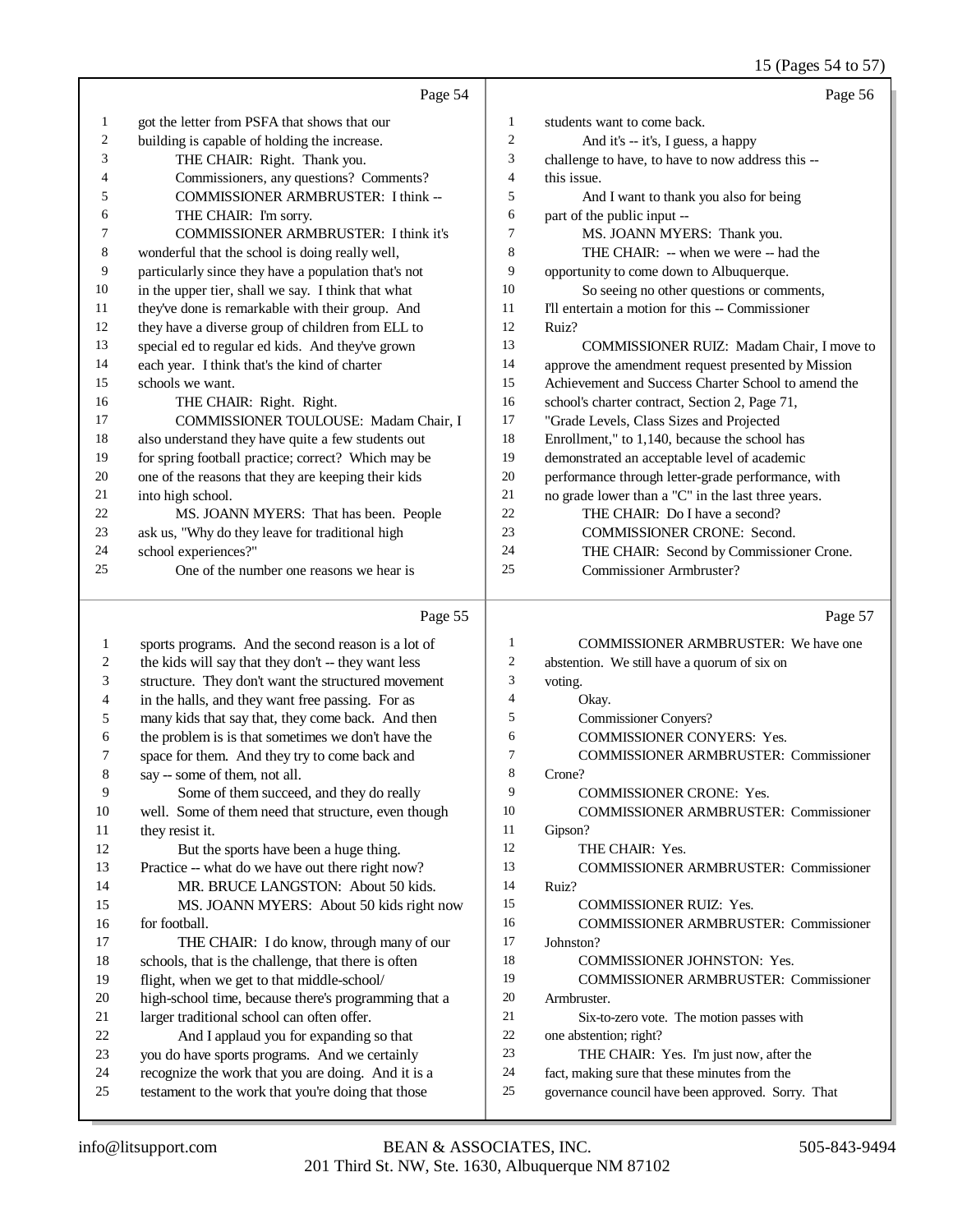#### 16 (Pages 58 to 61)

|                              | Page 58                                                                                                 |                | Page 60                                                       |
|------------------------------|---------------------------------------------------------------------------------------------------------|----------------|---------------------------------------------------------------|
| 1                            | was my error that I didn't look before we voted.                                                        | 1              | of our review team, this year, we'll also have a              |
| 2                            | COMMISSIONER ARMBRUSTER: I want to say                                                                  | $\overline{c}$ | licensed teacher as part of our review teams, which           |
| 3                            | just one thing. I think that neither of you gave                                                        | 3              | I think brings some very important perspective to             |
| 4                            | your names to Cindy Chapman.                                                                            | 4              | the process. So we're very excited about that.                |
| 5                            | MS. JOANN MYERS: JoAnn Myers, principal                                                                 | 5              | In addition, we did just get permission,                      |
| 6                            | and founder of MAS.                                                                                     | 6              | and we're working on posting our last vacancy, which          |
| 7                            | FROM THE FLOOR: Bruce Langston, Governing                                                               | 7              | was created when we promoted one of our team members          |
| 8                            | Board President.                                                                                        | 8              | internally up to a higher level position.                     |
| 9                            | MS. POULOS: Madam Chairwoman?                                                                           | 9              | So continuing to build a really strong                        |
| 10                           | THE CHAIR: Yes. I think it does                                                                         | 10             | team that's doing great work, and we're very proud            |
| 11                           | indicate, on Page 11, that there was a vote.                                                            | 11             | and happy to have them.                                       |
| 12                           | MS. POULOS: And I believe these -- these                                                                | 12             | And then if you want, I'll just move on to                    |
| 13                           | minutes were from April 20th.                                                                           | 13             | the next item.                                                |
| 14                           | THE CHAIR: Correct.                                                                                     | 14             | THE CHAIR: Okay. I would just like to                         |
| 15                           | MS. POULOS: And I don't believe they've                                                                 | 15             | say thank you at this point in time for everyone              |
| 16                           | had the opportunity to approve them.                                                                    | 16             | coming to the -- the listening tour. So we                    |
| 17                           | THE CHAIR: They've not approved the                                                                     | 17             | appreciate the input that the team offered and the            |
| 18                           | minutes. So I will request that you simply forward                                                      | 18             | questions that they had the opportunity to answer             |
| 19                           | to CSD the approved minutes when you have your next                                                     | 19             | for us. So we do appreciate that time and effort              |
| 20                           | meeting.                                                                                                | $20\,$         | that was put in by CSD and the individual team                |
| 21                           | MS. JOANN MYERS: Sounds great. And I                                                                    | $21\,$         | members that did come out.                                    |
| 22                           | think that's next Thursday; right? Yes. Thank you.                                                      | $22\,$         | And those of you that made the journey to                     |
| 23                           | THE CHAIR: And that's my error that I                                                                   | 23             | Las Cruces, we appreciate it. I, particularly,                |
| 24                           | didn't take a look before we went off and voted.                                                        | 24             | appreciate it. So, thank you.                                 |
| 25                           | Sorry.                                                                                                  | 25             | COMMISSIONER JOHNSTON: And, Madam Chair,                      |
|                              |                                                                                                         |                |                                                               |
|                              | Page 59                                                                                                 |                | Page 61                                                       |
|                              |                                                                                                         | 1              |                                                               |
| 1                            | Thank you so much for coming.                                                                           | $\overline{c}$ | may I make a comment also?<br>THE CHAIR: Yes.                 |
| $\overline{\mathbf{c}}$<br>3 | MS. JOANN MYERS: Thank you.                                                                             | 3              | COMMISSIONER JOHNSTON: I attended two,                        |
| 4                            | THE CHAIR: And, Commissioners, can we<br>take a five-minute break?                                      | $\overline{4}$ | Director Poulos, of the Charter School Division               |
| 5                            | (Recess taken, 10:00 a.m. to 10:13 a.m.)                                                                | 5              | trainings. I attended the one on -- I have to look            |
| 6                            | THE CHAIR: We are on to Item No. 6 which                                                                | 6              | and see to make sure I've got the correct dates               |
| 7                            | is Report from Options for Parents and the Charter                                                      | 7              | here -- on Friday, the -- was it -- the 17th. And             |
| 8                            | School Division.                                                                                        | 8              | it was new applicant training. It was a -- a                  |
| 9                            | And we have Charter School Update.                                                                      | 9              | requested session.                                            |
| $10\,$                       | MS. POULOS: Madam Chairwoman,                                                                           | 10             | And -- but I learned a great deal from                        |
| 11                           | Commissioners, not a lot to report on with the                                                          | 11             | being there and listening to the applicants as they           |
| 12                           | Charter Schools Division. They're working very                                                          | 12             | are working through this process with you and with            |
| 13                           | hard, finalizing reports for site visits, getting                                                       | 13             | the Division and the information that you were able           |
| 14                           | all of that information into Web EPSS and out to the                                                    | 14             | to share. I was very, very -- I learned a great               |
| 15                           | schools, so the schools can respond and take action                                                     | 15             | deal. I'm trying to be specific.                              |
| 16                           | on the areas that were concerns.                                                                        | 16             | The second one that I have specific                           |
| 17                           | They're doing just a great job on that,                                                                 | 17             | information on is that I attended the governing body          |
| 18                           | continuing to train our governing bodies and support                                                    | 18             | member training, "Understanding the Organizational            |
| 19                           | our new applicants.                                                                                     | 19             | Performance Framework." We've been dealing with               |
| $20\,$                       | We're also gearing up for the new                                                                       | 20             | performance frameworks here as a Commission. And as           |
| 21                           | application review process. And I reported to many                                                      | 21             | a newer Commission member, Mr. Gloudemans'                    |
| $22\,$                       | of you yesterday, but also wanted to share with the                                                     | 22             | presentation really deepened my knowledge of the              |
| 23                           | whole committee, that in addition to what we have                                                       | 23             | requirements of the framework. And I really                   |
| 24<br>25                     | typically done, which is have a licensed business<br>manager, as well as a licensed administrator, part | 24<br>25       | appreciate that.<br>It's made me be better prepared. In fact, |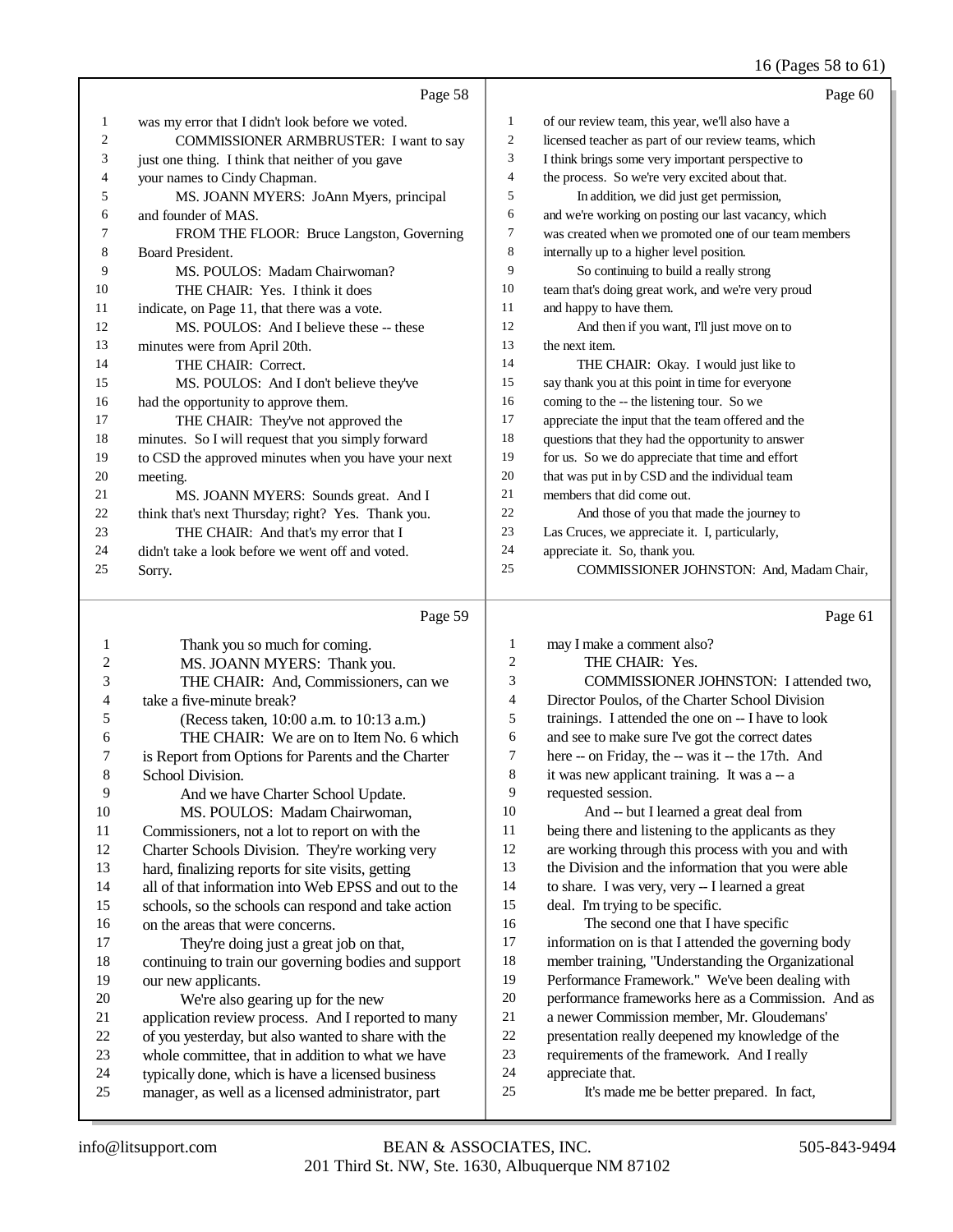## 17 (Pages 62 to 65)

|                | Page 62                                             |    | Page 64                                              |
|----------------|-----------------------------------------------------|----|------------------------------------------------------|
| $\mathbf{1}$   | yesterday I was talking with Commission members     | 1  | between four and four-and-a-half hours for that      |
| $\overline{2}$ | about the training schedule, because it was -- I    | 2  | hearing. As far as I know, it's Mabry Hall. I have   |
| 3              | will continue to attend, because it helps me.       | 3  | not received the official notification from the      |
| $\overline{4}$ | And I have a question, based on our work            | 4  | Hearing Officer of the change in the date and time.  |
| 5              | yesterday, and then on what I learned.              | 5  | I've only received the anecdotal information from    |
| 6              | Do you provide training for new applicants          | 6  | our lawyer that is handling the appeal.              |
| 7              | on writing mission statements?                      | 7  | So when I get the official notice, I will            |
| 8              | MS. POULOS: That is incorporated into our           | 8  | forward it out. But right now, it's kind of hearsay  |
| 9              | first training with new applicants. And so that     | 9  | that it's -- that the date has been changed.         |
| 10             | was -- gosh -- back in January or February when we  | 10 | MS. POULOS: And so, then, the next part              |
| 11             | provided that training; so quite a long time ago.   | 11 | of our report is the report on governing body        |
| 12             | But, yeah, it's absolutely part of the process.     | 12 | changes. And we are catching up on some paperwork;   |
| 13             | COMMISSIONER JOHNSTON: Okay. Thank you;             | 13 | so some of these are a little bit old.               |
| 14             | because I just think it's vital, after today's --   | 14 | But, again, I just have to compliment the            |
| 15             | the recent renewal folks coming in for questions on | 15 | work of the team. Laurel on our team is the one who  |
| 16             | their mission statement.                            | 16 | received the internal promotion, and she's just done |
| 17             | Thank you very much. Thank you.                     | 17 | a fabulous job handling these, really working with   |
| 18             | THE CHAIR: Thanks. Okay.                            | 18 | the schools to get all the information that's        |
| 19             | MS. POULOS: So in addition, the                     | 19 | necessary and make sure we have what we need as far  |
| 20             | Commission does have in front of them the ongoing   | 20 | as the notice goes.                                  |
| 21             | tracker that we have. And the areas that have been  | 21 | I'm not going to go through any of these,            |
| 22             | updated -- there are some updates to the status of  | 22 | in particular; but I do encourage the Commission to  |
| 23             | governing body resignations.                        | 23 | read through these, because as you have noted in the |
| 24             | You'll see we do still have quite a few             | 24 | past, sometimes some of these letters of resignation |
| 25             | outstanding resignations that haven't been filled.  | 25 | raise concerns for the Commission. And that is part  |

|    | Page 63                                              |    | Page 65                                              |
|----|------------------------------------------------------|----|------------------------------------------------------|
| 1  | We don't have a huge concern, because those schools  | 1  | of why we do have this notice provision is so that   |
| 2  | are meeting the minimum numbers.                     | 2  | the Commission does have the opportunity to identify |
| 3  | We do still know of resignations that we             | 3  | those concerns when they come through. Again, I      |
| 4  | have not received the notifications for. And so it   | 4  | encourage you to spend the time looking through      |
| 5  | is pretty concerning that that language is in the    | 5  | that.                                                |
| 6  | contract; it's been part of the contract. And we     | 6  | Also in our report is the report on school           |
| 7  | have not received notification from schools where    | 7  | closures. And I believe if, you look at your page    |
| 8  | their governing body members have resigned, or there | 8  | numbers, that starts pretty late in this section;    |
| 9  | have been removals; and we still have not received   | 9  | but it is in the -- Page 220. And that's where       |
| 10 | notice for those schools, and we'll continue to try  | 10 | you'll see the update from our closure specialist on |
| 11 | and work to get that information.                    | 11 | both of the closure processes. As you'll recall in   |
| 12 | The other thing that is an update here is            | 12 | December, there was a vote not to renew Uplift       |
| 13 | Estancia Valley Classical Academy. They have moved   | 13 | Community School, and also a vote not to renew Sage  |
| 14 | forward with an appeal of the three-year renewal.    | 14 | Montessori Charter School.                           |
| 15 | And the appeal is appealing the decision not to      | 15 | So we are going through the closure                  |
| 16 | grant a five-year unconditional renewal.             | 16 | process for both of those, ensuring that student and |
| 17 | The most recent action in that was, I                | 17 | staff files are being retained in the appropriate    |
| 18 | believe, a week ago Friday, we received the brief    | 18 | way, that property is being disposed of              |
| 19 | that the PEC filed. And CSD, on Monday, provided     | 19 | appropriately. And so you can have the list there    |
| 20 | CSD's brief to the Hearing Officer. And I believe a  | 20 | of all the actions that are being taken.             |
| 21 | hearing is now scheduled for June 9th.               | 21 | And that is our update.                              |
| 22 | THE CHAIR: June 9th? It will be June 9th             | 22 | THE CHAIR: Thank you.                                |
| 23 | in the a.m. I don't have the exact time. But I'm     | 23 | We are now on to Item No. 7, which is                |
| 24 | assuming it will probably be 9:00.                   | 24 | Discussion and Possible Action to Consider Future    |
| 25 | It's -- they generally set aside somewhere           | 25 | Charter Revocation Hearing Regarding Dzit Ditl --    |
|    |                                                      |    |                                                      |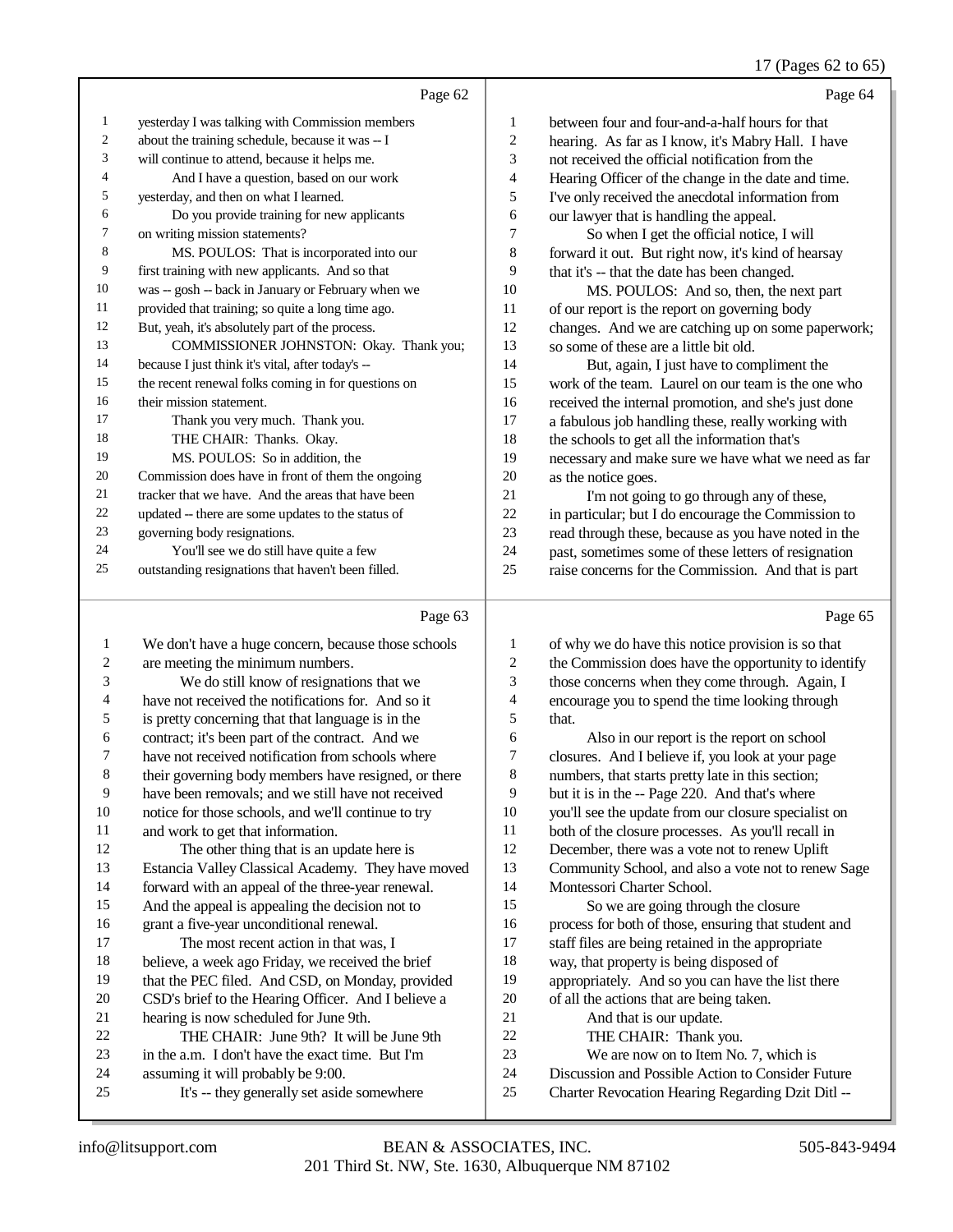18 (Pages 66 to 69)

|                |                                                                                           |                          | $10$ (Pages 00 to 05                                                                                 |
|----------------|-------------------------------------------------------------------------------------------|--------------------------|------------------------------------------------------------------------------------------------------|
|                | Page 66                                                                                   |                          | Page 68                                                                                              |
| 1              | DEAP School of Empowerment, Action, and Perseverance                                      | 1                        | believe.                                                                                             |
| 2              | Based on Reported Problems with Organizational                                            | $\overline{c}$           | It was reported that when the unlicensed                                                             |
| 3              | Structure, Financial Administration and Financial                                         | 3                        | employee who is doing administrating was told that                                                   |
| 4              | Reporting and Lack of an Education Leader.                                                | 4                        | federal grant proceeds could not be used for                                                         |
| 5              | So good morning, everyone. I'll give you                                                  | 5                        | personnel, that she directed the business manager to                                                 |
| 6              | some time to settle in.                                                                   | 6                        | violate the terms of the grant and ask for                                                           |
| 7              | Director?                                                                                 | 7                        | forgiveness later, and that the unlicensed employee                                                  |
| 8              | MS. POULOS: Madam Chairwoman,                                                             | 8                        | has ignored the directions of the business manager                                                   |
| 9              | Commissioners, as you can see in our report, this                                         | 9                        | in relation to proper procurement processes; and, as                                                 |
| 10             | item was brought forward by a report from the                                             | 10                       | a result, purchases have been made by the school in                                                  |
| 11             | school's former business manager, who did approach                                        | 11                       | violation of the State's Procurement Code.                                                           |
| 12             | one of the Commission members during the Spring                                           | 12                       | And, lastly, that the school's business                                                              |
| 13             | Budget Workshop. And based on that report,                                                | 13                       | manager resigned after three months due to concerns                                                  |
| 14             | communication began out of the PED School Budget and                                      | 14                       | about the school's failure to follow her directive                                                   |
| 15             | Financial Analysis Bureau with that individual.                                           | 15                       | to ensure compliance.                                                                                |
| 16             | There are affidavits from both the                                                        | 16                       | In addition, we did provide you the                                                                  |
| 17             | licensed business manager that was working directly                                       | 17                       | findings of the Fiscal Year '16 audit. On that                                                       |
| 18             | with the school, as well as another business manager                                      | 18                       | audit, there was a significant deficiency identified                                                 |
| 19             | that is associated, I believe, with the NACA                                              | 19                       | with regards to internal controls and accounts                                                       |
| 20             | Inspired Schools Network.                                                                 | $20\,$                   | payable, noting that the school is not in compliance                                                 |
| 21             | And in addition, the PED's Audit Bureau,                                                  | $21\,$                   | with internal policies and procedures and that those                                                 |
| 22             | as well as the School Budget and Financial Analysis                                       | 22                       | controls are not being followed.                                                                     |
| 23             | Bureau did go out and do a snap visit on one Monday                                       | 23                       | In addition, there are concerns about                                                                |
| 24             | morning and took financial documents and observed                                         | 24                       | procurement. That's a compliance concern, because                                                    |
| 25             | what was going on with regards to the financial                                           | 25                       | the school did not have a Chief Procurement Officer.                                                 |
|                | Page 67                                                                                   |                          | Page 69                                                                                              |
| $\mathbf{1}$   | management at that school, and had some                                                   | $\mathbf{1}$             | There was also a compliance concern related to the                                                   |
| $\overline{c}$ | conversations, I think, both with the business                                            | $\boldsymbol{2}$         | audit committee structure, noting that the audit                                                     |
| 3              | manager, as well as the licensed school leader.                                           | 3                        | committee did not include a parent volunteer, as                                                     |
| 4              | And the concerns that the affidavits                                                      | $\overline{\mathcal{L}}$ | required under the statute; and then also a                                                          |
| 5              | raise, you can see, beginning on the bottom of                                            | 5                        | compliance concern with regards to excess of                                                         |
| 6              | Page 1 and continuing on to Page 2, the licensed                                          | 6                        | expenditures over budget.                                                                            |
| 7              | head administrator that is on staff at the school                                         | 7                        | And the Commission will note that in                                                                 |
| $\,8\,$        | has indicated that she's principal in name only,                                          | 8                        | December and in January, the school was included on                                                  |
| 9              | sort of as a figurehead, and that she does not make                                       | 9                        | the PEC's agenda at the request of the School Budget                                                 |
| 10             | decisions; instead, the decision-making is done by                                        | 10                       | and Financial Analysis Bureau, because the school                                                    |
| 11             | an unlicensed individual on staff at the school,                                          | 11                       | failed to timely submit financial data and                                                           |
| 12             | that -- that that licensed head administrator is                                          | 12                       | reporting, as required. And at that time, no action                                                  |
| 13             | supervised by and given directives by that                                                | 13                       | was taken.                                                                                           |
| 14             | unlicensed individual, that all budget decisions,                                         | 14                       | THE CHAIR: Thank you. Good morning and                                                               |
| 15             | staffing decisions and operational decisions are,                                         | 15                       | thank you for coming.                                                                                |
| 16             | again, made by that individual rather than a                                              | 16                       | FROM THE FLOOR: Good morning,                                                                        |
| 17             | licensed administrator.                                                                   | 17                       | Madam Chair, Commissioners.                                                                          |
| 18             | There were reports that there was a change                                                | 18                       | THE CHAIR: If you want to use that clip,                                                             |
| 19             | in paperwork for federal time and labor reporting on                                      | 19                       | that might be easier for you.                                                                        |
| 20             | a federal grant after the original report was                                             | $20\,$                   | FROM THE FLOOR: (Speaker complies.)                                                                  |
| 21             | rejected by the licensed business manager, because                                        | $21\,$                   | Good morning, Madam Chair, Commissioners.                                                            |
| 22             | it did not comply with the terms of the grant.                                            | $22\,$                   | My name is Natasha Cuylear. I'm an attorney with                                                     |
| 23<br>$2\pi$   | It was reported from the licensed head<br>administrator that the school has implemented a | 23<br>$2\pi$             | the firm of Johnson, Barnhouse & Keegan. I'm here<br>on behalf of DEAP Charter School I will let the |
|                |                                                                                           |                          |                                                                                                      |

- 24 administrator that the school has implemented a<br>25 policy of shredding all receipts for travel, I policy of shredding all receipts for travel, I
- 24 on behalf of DEAP Charter School. I will let the representatives from DEAP introduce themselves representatives from DEAP introduce themselves.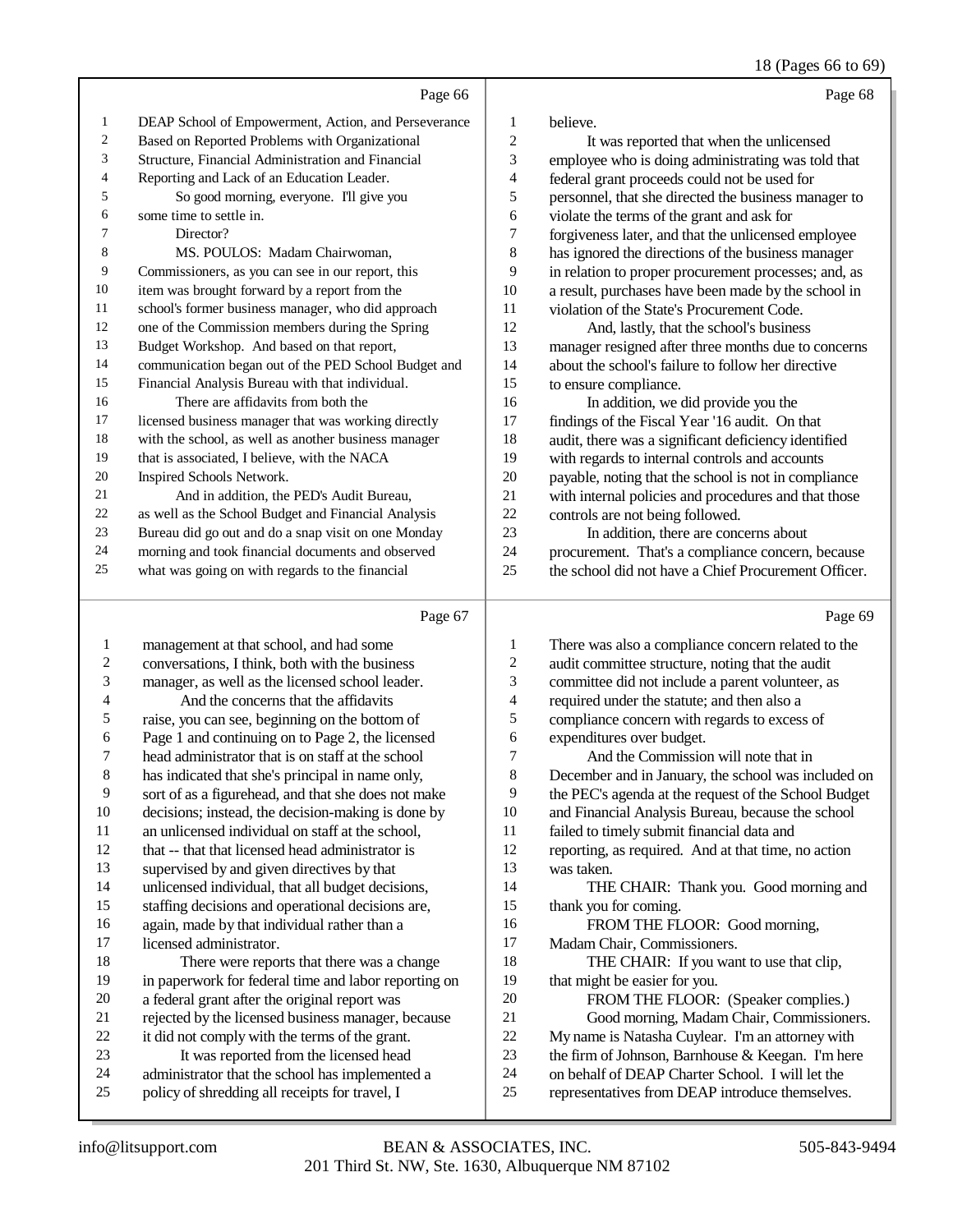## 19 (Pages 70 to 73)

|    | Page 70                                             |    | Page 72                                             |
|----|-----------------------------------------------------|----|-----------------------------------------------------|
| 1  | DR. JENNIE JIMENEZ: Good morning. I'm               | 1  | Commission today that CSD has based its entire      |
| 2  | Dr. Jennie Jimenez, Head Administrator for DEAP     | 2  | recommendation today on two affidavits, and only    |
| 3  | School.                                             | 3  | those affidavits. I find that problematic for a     |
| 4  | MS. SHAYLA YELLOWHAIR: Good morning. My             | 4  | number of different reasons; but namely, because    |
| 5  | name is Shayla Yellowhair. I am the Governing       | 5  | from a legal standpoint, it seems improper for CSD  |
| 6  | Council Chair.                                      | 6  | to base its recommendation on the words of people   |
| 7  | MS. NATASHA CUYLEAR: First, I'd like to             | 7  | who are formerly affiliated with DEAP without CSD   |
| 8  | thank the Commission for the opportunity to speak   | 8  | also conducting its own investigation to            |
| 9  | today.                                              | 9  | substantiate the claims raised in those affidavits. |
| 10 | For my portion in addressing the                    | 10 | Now, I realize that the concerns raised in          |
| 11 | Commission, I would like to state my concerns with  | 11 | the affidavits, if proven and true, are serious.    |
| 12 | the evidence presented by CSD today that they       | 12 | But I find it highly problematic that CSD is        |
| 13 | presented in support of their recommendation. And   | 13 | choosing to rely on those affidavits and not,       |
| 14 | then I will turn it over to DEAP's representatives. | 14 | instead, on its own independent and actual findings |
| 15 | They would like to provide more background          | 15 | from a site visit or from an audit.                 |
| 16 | information about DEAP, including DEAP's            | 16 | There was a site visit conducted at DEAP            |
| 17 | organizational structure and their current          | 17 | on March 15th, and no report has been issued from   |
| 18 | leadership, and how DEAP has been responsive to the | 18 | that site visit.                                    |
| 19 | concerns expressed by CSD and PED.                  | 19 | So CSD has noted that the affidavits raise          |
| 20 | You know, I think the timing of this                | 20 | concerns; but it is not clear to me, or to DEAP,    |
| 21 | matter is important. As of April 24th, 2017, DEAP   | 21 | what CSD is specifically concerned with. And that   |
| 22 | knew that it was undergoing an audit conducted by   | 22 | is because, in my opinion, they have overly relied  |
| 23 | the Public Education Department, and DEAP was, and  | 23 | on those affidavits without going further to        |
| 24 | is, fully committed to working with the Department  | 24 | substantiate the claims raised in those affidavits  |
| 25 | with regards to that audit.                         | 25 | or raise concerns of their own.                     |
|    |                                                     |    |                                                     |

# Page 71

| 1  | Then on May 4th, DEAP receives an e-mail             | 1  | With regards to the audit, as you know               |
|----|------------------------------------------------------|----|------------------------------------------------------|
| 2  | from CSD, which was just last week, last Thursday -- | 2  | from CSD's report to the Public Education Department |
| 3  | notifying DEAP representatives that they were on the | 3  | Audit Bureau, they are currently conducting an audit |
| 4  | agenda for today's PEC meeting, and that CSD has     | 4  | of DEAP, and to date, no information has been        |
| 5  | made a recommendation to the Commission to consider  | 5  | provided. And since no information from the audit    |
| 6  | revoking DEAP's charter at a future hearing.         | 6  | has been provided, it is really difficult to say     |
| 7  | You know, this really came as quite a                | 7  | what DEAP is being asked to respond to today.        |
| 8  | shock to DEAP, especially since they are right in    | 8  | Is DEAP being asked to respond to the                |
| 9  | the middle of an audit. And no information from      | 9  | allegations in two affidavits? I mean, I think if    |
| 10 | that audit has been provided.                        | 10 | that is the case, we would get into a battle of "he  |
| 11 | I think to complicate matters even                   | 11 | said/she said," which I don't think the Commission   |
| 12 | further, for the first time last Thursday, CSD       | 12 | is interested in entertaining.                       |
| 13 | presents to DEAP these two affidavits from DEAP's    | 13 | While DEAP is prepared to respond to those           |
| 14 | former business managers. And that was the first     | 14 | affidavits, I think a response would be both         |
| 15 | time DEAP learned of the existence of the affidavits | 15 | premature and inappropriate, since this matter is    |
| 16 | and the information contained in those affidavits.   | 16 | already under investigation by the Department.       |
| 17 | To date, the Charter School Division has             | 17 | From the school's perspective, it is                 |
| 18 | not presented DEAP with an opportunity to respond to | 18 | really difficult to respond to anything in the       |
| 19 | the issues in those affidavits.                      | 19 | affidavits without also getting into the audit       |
| 20 | The Commission has heard CSD's report.               | 20 | investigation. And I see those statements as being   |
| 21 | And attached to that report are those two            | 21 | too closely related to the audit. And that being     |
| 22 | affidavits, one from Kay Gardner, and the other from | 22 | the case, I would recommend to the Commission today  |
| 23 | Donna Overson. And then there's additional           | 23 | that they table this discussion until the school has |
| 24 | information attached to those affidavits.            | 24 | been presented with actual findings with which to    |
| 25 | I would really like to point out to the              | 25 | respond.                                             |
|    |                                                      |    |                                                      |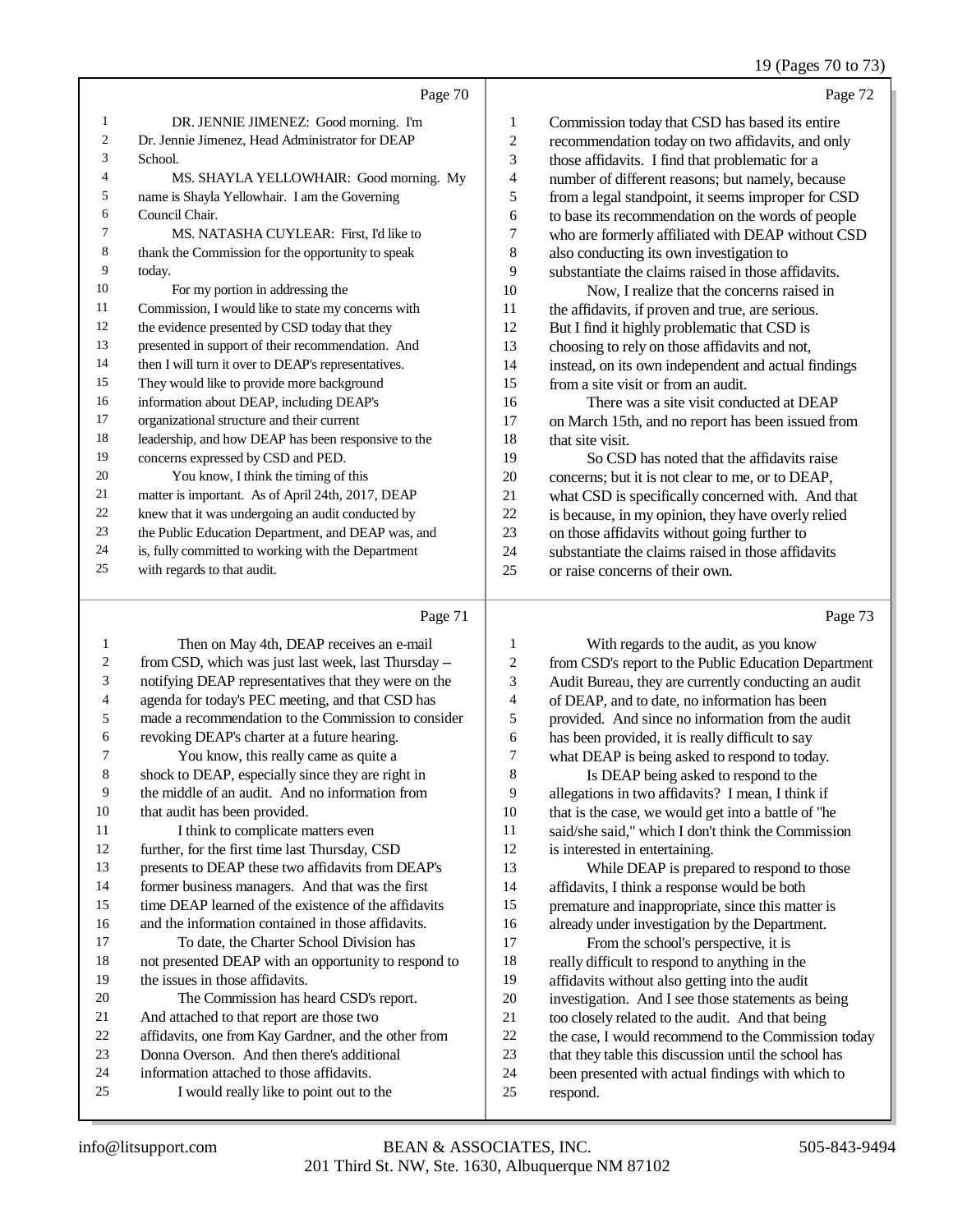20 (Pages 74 to 77)

|                          |                                                      |                | 20 (Pages 74 to 7)                                   |
|--------------------------|------------------------------------------------------|----------------|------------------------------------------------------|
|                          | Page 74                                              |                | Page 76                                              |
| $\mathbf{1}$             | The Commission faced this very issue at              | $\mathbf{1}$   | MS. POULOS: Madam Chairwoman and                     |
| $\sqrt{2}$               | its January 15th meeting earlier this year with      | $\sqrt{2}$     | Commissioners, I just want to be clear, PED -- CSD   |
| 3                        | La Promesa Early Learning Center. And at that time,  | 3              | has made no recommendation. This item was brought    |
| $\overline{\mathcal{A}}$ | the Commission voted to table PED's request until    | $\overline{4}$ | on a consensus from the Executive Committee. And as  |
| 5                        | independent information from Charter School Division | 5              | the Commission will note, and the school will note,  |
| 6                        | had been provided.                                   | 6              | there is not a recommendation from CSD in these      |
| $\tau$                   | I believe there is no information                    | $\tau$         | materials, because this was not brought on CSD's own |
| $\,8$                    | independent of the audit that support's CSD's        | 8              | initiative.                                          |
| 9                        | recommendation. The financial reporting issues       | 9              | MS. SHAYLA YELLOWHAIR: Hello. Good                   |
| 10                       | claimed in the affidavits are too closely related to | 10             | morning. My name is Shayla Yellowhair. I am to       |
| 11                       | the audit itself. In fact, the statements from       | 11             | [Navajo spoken] born for [Navajo spoken]. I am from  |
| 12                       | DEAP's former business managers prompted the         | 12             | Fort Defiance, Arizona. I am a former Level I        |
| 13                       | Department to conduct the audit. And as I've stated  | 13             | special education teacher here in New Mexico. And I  |
| 14                       | before, the audit has not been released.             | 14             | am also a mother of three.                           |
| 15                       | This is the last point I would like to               | 15             | So I am here today to speak a little bit             |
| 16                       | make. And that is in regards to CSD's contention     | 16             | of my experience and the story of DEAP.              |
| 17                       | that DEAP has problems with organizational structure | 17             | As the Governing Council Chair, Dzit                 |
| 18                       | and lack of an education leader. Again, CSD has      | 18             | Ditl'ooi School of Empowerment, Action and           |
| 19                       | raised these concerns based on the affidavits, not   | 19             | Perseverance is in its second year -- is a           |
| 20                       | its own stated concerns. And, furthermore, DEAP has  | 20             | second-year PEC-authorized charter school. And we    |
| 21                       | not been allowed to go through a Corrective Action   | 21             | provide services to the Navajo Red Lake area. This   |
| $22\,$                   | process, while other charter schools, even charter   | 22             | is a community on the Navajo Nation, sort of north   |
| 23                       | schools that have had their Board of Finances        | 23             | of Fort Defiance, Arizona, on the border.            |
| 24                       | removed, which DEAP has not, were given a Corrective | 24             | We currently serve students in Grades 6              |
| 25                       | Action Plan and allowed to complete it.              | 25             | through eighth by providing hands-on, meaningful,    |
|                          |                                                      |                |                                                      |
|                          | Page 75                                              |                | Page 77                                              |
| $\mathbf{1}$             | You know, even without a Corrective Action           | $\mathbf{1}$   | relevant education for the context of our community. |
| $\overline{c}$           | Plan, DEAP is prepared to address today its          | $\overline{c}$ | Like many reservation communities, we do             |
| 3                        | organizational structure, and DEAP's head            | 3              | struggle with issues, such as the lack of economic   |
| $\overline{\mathcal{L}}$ | administrator is present today to speak, and so      | $\overline{4}$ | development and opportunity within our community,    |
| 5                        | clearly evidencing that DEAP has a -- DEAP does not  | 5              | poverty, low education attainment, and health        |
| 6                        | lack an education leader.                            | 6              | issues.                                              |
| $\boldsymbol{7}$         | CSD's recommendation does not articulate a           | $\tau$         | Although our community has many struggles,           |
| 8                        | situation where it is appropriate to revoke. The     | $\,8\,$        | that in itself does not stop us from continuing to   |
| 9                        | school has hired a new business manager who is       | 9              | work on behalf and with our community to take action |
| 10                       | present today. The school has a licensed head        | 10             | to improve these conditions.                         |
| 11                       | administrator, whom you will hear from today. And    | 11             | DEAP is one facet of those efforts. So we            |
| 12                       | DEAP has taken all of these steps on its own         | 12             | are one of many efforts within the community, and    |
| 13                       | initiative.                                          | 13             | it's important to state that, because this is a      |

community-led effort.

 Through DEAP, we seek to create empowered leaders that are able to address community issues with innovative and meaningful solutions that are ground [verbatim] in culture, wellness, action, and service, and agriculture.

 DEAP was founded in partnership with the NACA Inspired Schools Networks, NISN, who have provided DEAP with support and technical assistance. We are making every effort to provide

meaningful, empowering education to our students.

 And as you will hear from DEAP's leadership, ever since the audit was initiated on 16 April 24th, which is still relatively recent, the<br>17 school has complied with every directive from

18 Charter School Division and the Department.<br>19 So these proceedings, they come as quite

22 school has had sufficient time to respond.<br>23 I'll now turn it over to DEAP's 23 I'll now turn it over to DEAP's<br>24 representatives. Thank you, Commis

24 representatives. Thank you, Commissioners.<br>25 THE CHAIR: Director? THE CHAIR: Director?

school has complied with every directive from the

20 surprise to DEAP, and we would ask that the PEC not<br>21 take any action until the audit is complete, and the 21 take any action until the audit is complete, and the <br>22 school has had sufficient time to respond.

So these proceedings, they come as quite a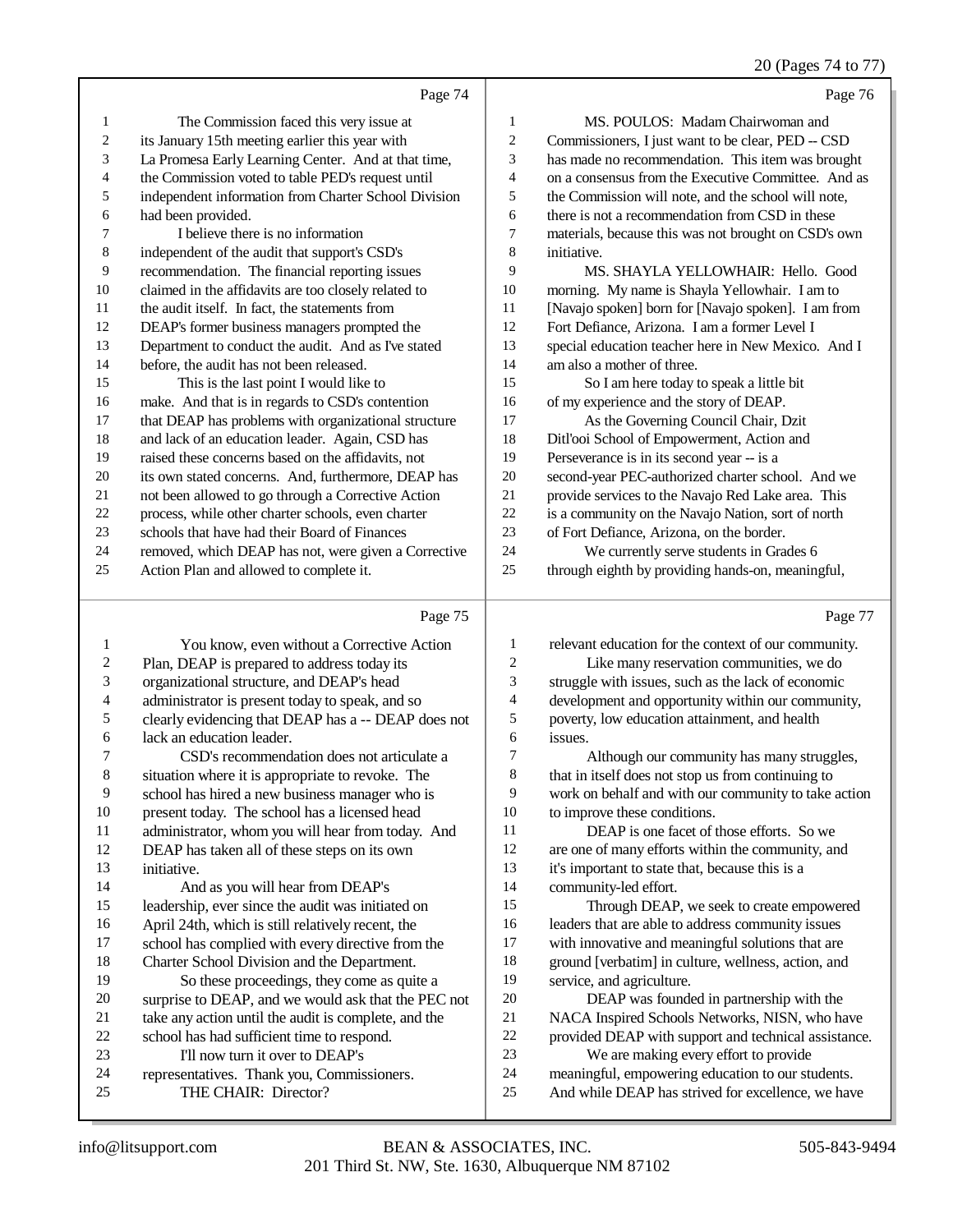21 (Pages 78 to 81)

|                          |                                                      |                         | 21 (rages 70 to 01)                                  |
|--------------------------|------------------------------------------------------|-------------------------|------------------------------------------------------|
|                          | Page 78                                              |                         | Page 80                                              |
| 1                        | struggled, as new charter schools have. To start a   | $\mathbf{1}$            | people.                                              |
| $\sqrt{2}$               | charter school on the reservation is extremely       | $\sqrt{2}$              | I have been at Dzit Ditl'ooi School of               |
| 3                        | difficult. Our options for facilities and staff is   | 3                       | Empowerment, Action and Perseverance, DEAP, as a     |
| $\overline{\mathcal{L}}$ | limited by what our community can provide. Yet this  | $\overline{\mathbf{4}}$ | head administrator for four-and-one-half months. I   |
| $\sqrt{5}$               | is exactly why DEAP is needed.                       | 5                       | believe in the mission of DEAP to empower our        |
| 6                        | DEAP is an option for students and                   | 6                       | students to respond to the needs of their community. |
| $\boldsymbol{7}$         | families that was not there before. For example,     | $\boldsymbol{7}$        | It is from this base that, as head administrator, I  |
| $\,$ $\,$                | DEAP has created an opportunity for college and      | $\,$ 8 $\,$             | want to encourage the young people, the parents, and |
| 9                        | career access. DEAP students have visited IAIA,      | 9                       | the elders of our community.                         |
| 10                       | UNM, and will be visiting NAU this month, the        | 10                      | While we have copies of the affidavits, I            |
| 11                       | Northern Arizona University in Flagstaff. Exposure   | 11                      | will not respond directly to them, as we are         |
| 12                       | to college provides our students and families with   | 12                      | awaiting the audit findings. However, I would like   |
| 13                       | opportunities that may have not existed without      | 13                      | to take this opportunity to highlight DEAP's         |
| 14                       | DEAP.                                                | 14                      | innovative approach and impact on the community.     |
| 15                       | Additionally, DEAP is transforming our               | 15                      | As a head administrator at a new charter             |
| 16                       | local community by creating jobs that would not have | 16                      | school on the reservation, it requires many          |
| 17                       | been there or would not have existed without our     | 17                      | different hats and deep reflections.                 |
| 18                       | existence.                                           | 18                      | However, DEAP has created an opportunity             |
| 19                       | We are very proud to be an Americorps site           | 19                      | to redefine what education for indigenous people     |
| $20\,$                   | and as well as a community-invested organization.    | $20\,$                  | should be. It is no easy feat. And each day, we      |
| 21                       | And it's important for the Commission to know that   | 21                      | are having to do whatever it takes to provide a      |
| $22\,$                   | even though -- or even in DEAP's two short years, we | $22\,$                  | balanced education that incorporates Western         |
| 23                       | have really made a meaningful impact on the          | 23                      | concepts and indigenous ways of knowing and          |
| 24                       | community.                                           | 24                      | understanding. We strive to empower our students     |
| 25                       | It's unfortunate that we are here in the             | 25                      | and community members with knowledge and support to  |
|                          |                                                      |                         |                                                      |
|                          | Page 79                                              |                         | Page 81                                              |
| $\mathbf{1}$             | agenda today, as we are just getting started in      | $\mathbf{1}$            | transform the world around them.                     |
| 2                        | fulfilling our mission with our community and        | $\sqrt{2}$              | To do this requires a strong leadership              |
| 3                        | students.                                            | 3                       | team. Based on the team's vision of empowerment,     |
| 4                        | That mission, again, is empowered -- or is           | $\overline{4}$          | all important matters pertaining to personnel,       |
| 5                        | based in empowering students in our community and    | $\sqrt{5}$              | finance, and operations, are placed on an informal   |
| 6                        | focusing those efforts of our students to change     | 6                       | agenda for the weekly leadership team members. The   |
| 7                        | their narrative.                                     | $\overline{7}$          | members include the director of the operation, the   |
| $\,8\,$                  | I also want to assure the PEC that as long           | $\,8\,$                 | director of curriculum, and myself, the head         |
| 9                        | as the community needs us, DEAP will continue to     | 9                       | administrator, using a shared leadership model.      |
| $10\,$                   | persevere and support students in succeeding. And I  | $10\,$                  | Discussions that lead to resolutions may not only    |
| 11                       | am also -- want to say hello to those Commissioners  | 11                      | include us, the leadership team, but also others,    |
| 12                       | who have visited our community, and I would welcome  | 12                      | dependent upon their expertise.                      |
| 13                       | any other visitors to our community and to our       | 13                      | As DEAP's head administrator, I take                 |
| 14                       | school.                                              | 14                      | responsibility for those functions outlined by PED   |

 and grantors. 16 Being new to DEAP and the charter school<br>17 world, I acknowledged early on that the other two world, I acknowledged early on that the other two 18 members of the leadership team, who are also the founders of the school, were highly vested in DEA founders of the school, were highly vested in DEAP's 20 mission and had proven to be capable. Therefore, it<br>21 was important for me to rely on their experience and 21 was important for me to rely on their experience and<br>22 their commitment to the community. 22 their commitment to the community.<br>23 I have been learning the various 23 I have been learning the various processes<br>24 used in financial matters in collaboration with

24 used in financial matters in collaboration with<br>25 Director of Operation. Prestene Garnenez. The Director of Operation, Prestene Garnenez. Through

born for [Navajo spoken].

21 I am a licensed administrator with 30 years' -- with over 30 years' experience in education. Most of those services have been in the Bureau of Indian Education. After all these years, it is a blessing for me to come home and serve my

 DR. JENNIE JIMENEZ: [Navajo spoken.] As I said, I'm -- Chairperson Gipson,

 members of the Commission, and Director Poulos, I introduced myself previously. I am Dr. Jennie Jimenez. And I'm of the [Navajo spoken] clan and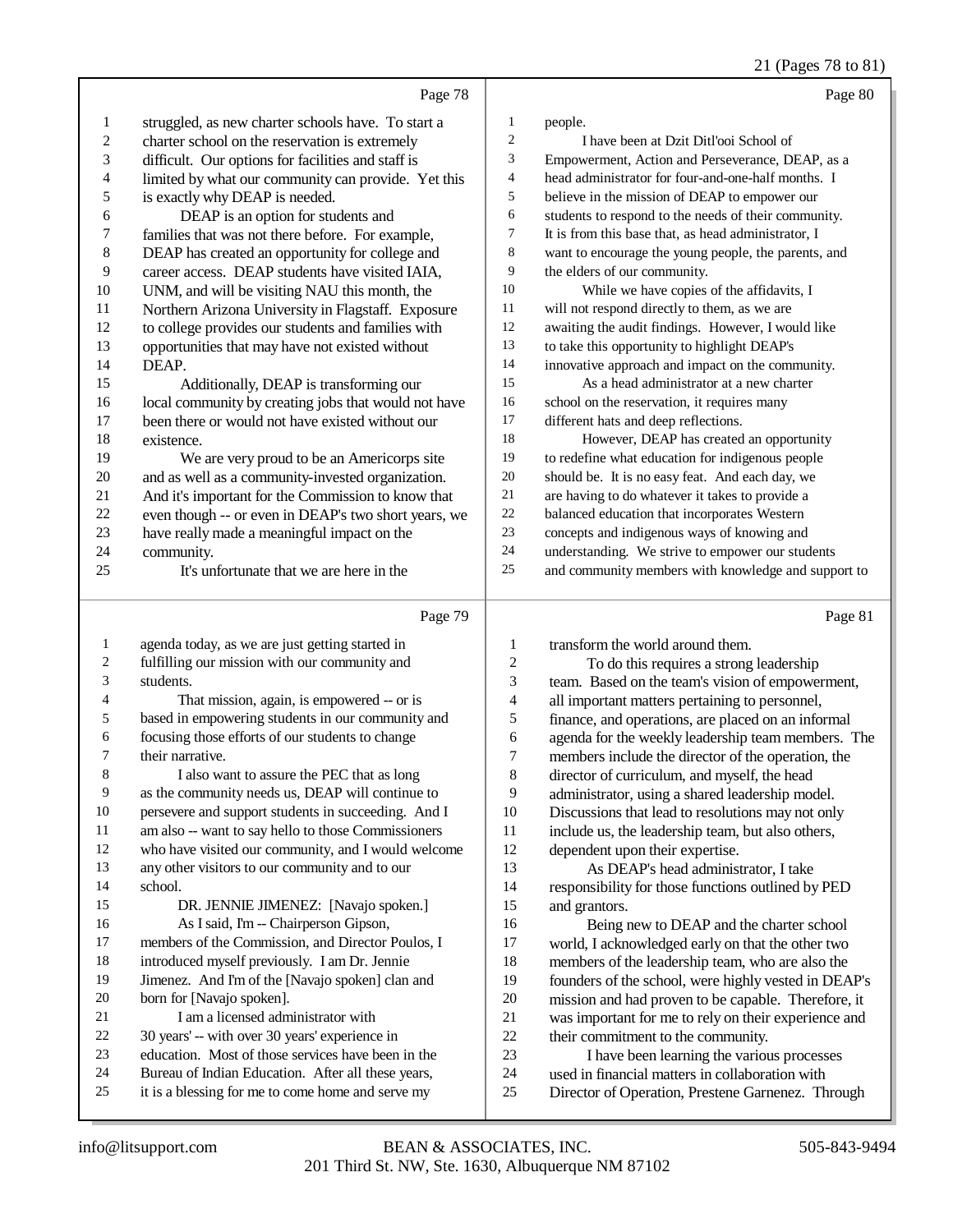|  | 22 (Pages 82 to 85) |  |  |  |
|--|---------------------|--|--|--|
|--|---------------------|--|--|--|

|                | Page 82                                              |                | Page 84                                             |
|----------------|------------------------------------------------------|----------------|-----------------------------------------------------|
| $\mathbf{1}$   | her and the third-party business managers from NACA  | 1              | MS. SHAYLA YELLOWHAIR: All right. I                 |
| $\mathfrak{2}$ | Inspired School Networks, I have gained an           | $\overline{c}$ | think, in my opinion, this is like the meat of what |
| 3              | understanding in New Mexico State budget, finance    | 3              | we do; right? Like, when you talk about, and you    |
| 4              | and administration practices, grant funding, and     | 4              | want to hear about successful schools, that is the  |
| 5              | DEAP spending.                                       | 5              | reason why we need to continue to be in our         |
| 6              | In addition to the financial and personnel           | 6              | community and continue to operate.                  |
| 7              | matters, I have received training in New Mexico      | 7              | So, highlights of our first and second              |
| $\,$ 8 $\,$    | TEACH in order to complete teacher evaluations. I    | $\,8\,$        | year: The first thing, this past year, our school   |
| 9              | spent time analyzing student data, attendance        | 9              | letter grade was a C. It was -- of the NWEA scores, |
| 10             | trends, and history of DEAP to fully understand my   | 10             | 89 percent of DEAP students made growth in the      |
| 11             | role and the potential of DEAP.                      | 11             | winter language NWEA test. 72 percent of students   |
| 12             | From my findings, I prepared a midyear               | 12             | made growth in their winter math NWEA test. 67      |
| 13             | report for CSD that improving student truancy,       | 13             | [verbatim] of the DEAP students made growth in the  |
| 14             | building family relationships, and ensuring the      | 14             | winter reading NWEA testing.                        |
| 15             | intent of the law pertaining to special education    | 15             | Those percentages are expected to increase          |
| 16             | and student rights have been met.                    | 16             | in the spring, as our students have really, really  |
| 17             | In addition, I have met my obligation to             | 17             | been working diligently.                            |
| 18             | inform the governing council about the health of the | 18             | The second piece: Community garden and              |
| 19             | school. DEAP's governing council holds the ultimate  | 19             | food sovereignty. DEAP students have transformed a  |
| 20             | power to approve or disapprove the budget, as well   | 20             | former community dump site into a thriving garden.  |
| 21             | as the hiring and evaluation of me, the head         | 21             | The garden produced foods that DEAP students cooked |
| 22             | administrator.                                       | 22             | and shared amongst themselves and with the          |
| 23             | While they are not directly responsible              | 23             | community.                                          |
| 24             | for the day-to-day operation of the school, they     | 24             | DEAP students placed first in the Navajo            |
| 25             | receive reports from the Director of Operation, the  | 25             | Nation horticulture exhibits during the Navajo      |
|                | Page 83                                              |                | Page 85                                             |
| 1              | Director of Curriculum, the Business Manager and     | 1              | Nation Fair this past year.                         |
| 2              | myself. While we understand that CSD, PED Finance,   | $\overline{c}$ | DEAP students led community members in              |
| 3              | and the PEC may have concerns about DEAP, I want to  | 3              | culinary demonstrations, including traditional      |

Navajo steamed corn.

5 DEAP led an agricultural fair for local<br>6 community that included various presenters. 6 community that included various presenters,<br>
7 including students themselves. Among these 7 including students themselves. Among these<br>8 activities were going out and forging in the activities were going out and forging in the 9 mountains and collecting indigenous plants,<br>10 indigenous herbs and then using those same 10 indigenous herbs and then using those same things to 11 cook and present food for the community that was cook and present food for the community that was present.

 Wellness: All the DEAP students have increased their activity levels through their daily walks, runs, hikes, and exercise. DEAP students 16 complete biweekly reflections on their wellness and<br>17 present their reflections during their student-led present their reflections during their student-led 18 conferences. We don't have parent-teacher<br>19 conferences: we have student-led conferences conferences; we have student-led conferences. 20 Service: DEAP students have helped<br>21 organize and lead the local community to cle 21 organize and lead the local community to clean up<br>22 where there was over 200 tires. And four 22 where there was over 200 tires. And four<br>23 industrial-sized trash bins were gathered. 23 industrial-sized trash bins were gathered.<br>24 Finally, DEAP students had designed. 24 Finally, DEAP students had designed and<br>25 created moccasins for local Head Start students. created moccasins for local Head Start students.

community.

assure you that we are making the necessary steps to

 We have already hired a new Business Manager, Charlotte Archuleta, who is external from NISN. Ms. Archuleta is highly qualified and is working diligently to ensure DEAP's compliance with PED Finance. Additionally, DEAP has cooperated with

all requests from the PED Finance Director,

 The DEAP Governing Council has committed to redefine and strengthen our relationship with NISN. DEAP is committed to providing quality education to the local community. We have made many

including transferring signatories.

 efforts in recruiting students to increase enrollment for the 2017-2018 school year. For example, we have initiated many wellness, agricultural, cultural programs and events that our

students to benefit -- to benefit the local

highlight some of our successes.

 At this time, I would like to give the floor back to the Governing Council, Shayla, to

continuously improve our practices.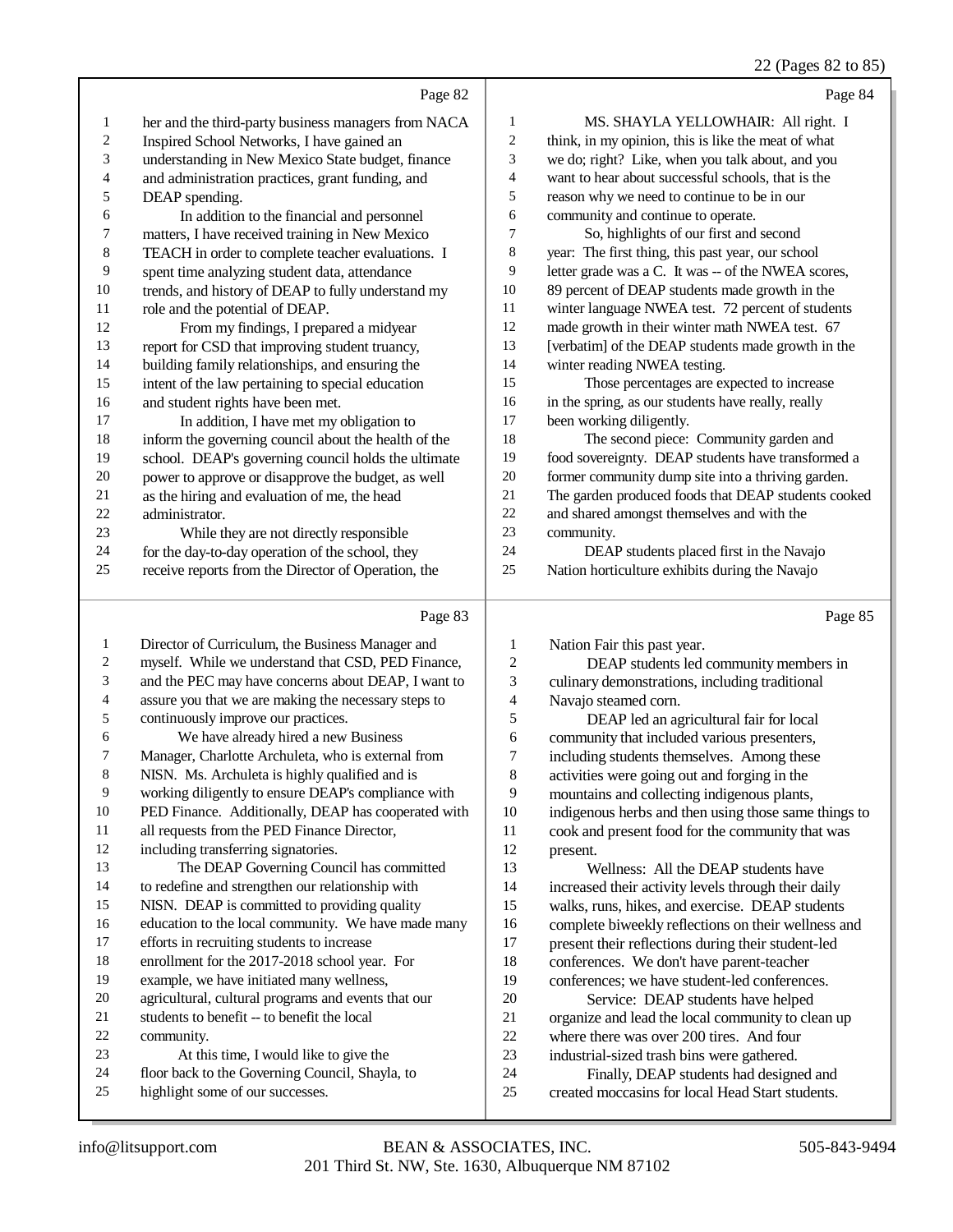## 23 (Pages 86 to 89)

|    | Page 86                                              |                | Page 88                                              |
|----|------------------------------------------------------|----------------|------------------------------------------------------|
| 1  | That includes two of my children who attend a        | 1              | What's your current student enrollment?              |
| 2  | day-care center about 100 yards from DEAP. And so    | $\mathfrak{2}$ | DR. JENNIE JIMENEZ: We have a total of               |
| 3  | that was really great for me, as a parent, to see    | 3              | 24 students. We have five fifth-graders -- I mean    |
| 4  | students learn the process of creating moccasins and | $\overline{4}$ | sixth-graders; excuse me -- and 12 seventh-graders   |
| 5  | then seeing that full circle of my children being on | 5              | and eight eighth-graders, I believe. I hope that     |
| 6  | the receiving end. That speaks to me, again, as a    | 6              | adds up to 24. And being that we --                  |
| 7  | parent, on multiple levels, being invested in the    | $\tau$         | THE CHAIR: I'll trust you.                           |
| 8  | cultural piece of the school; right?                 | 8              | DR. JENNIE JIMENEZ: -- being that we                 |
| 9  | Finally, partnerships, where we have                 | 9              | intend to add ninth grade next year, our             |
| 10 | partnered within a college for STEAM and math        | 10             | eighth-graders will move on with us. And I have      |
| 11 | circles. And the National Indian Youth Leadership    | 11             | talked with the eighth-grade students, and there's   |
| 12 | program, and the Tsehootsooi Medical Center, which   | 12             | only one who is not real sure; but the rest will be  |
| 13 | is the hospital in Fort Defiance, have partnered     | 13             | returning.                                           |
| 14 | with DEAP for Project Venture, which is an outdoor   | 14             | And we have been increasing our efforts to           |
| 15 | education program that promotes wellness and         | 15             | increase the enrollments through going to our        |
| 16 | empowerment.                                         | 16             | chapter meetings. And our chapter meetings have      |
| 17 | And as Dr. Jimenez had mentioned, the                | 17             | been -- they've been presented by our students;      |
| 18 | attendance and tardies have greatly decreased over   | 18             | because we feel that they are the best advocates for |
| 19 | the past couple of months, which is something that   | 19             | our school. And I was very, very pleased, in that I  |
| 20 | we, as a council, have really wanted to see in terms | 20             | would say that if I were to go to another school and |
| 21 | of the types of activities that were being           | 21             | just select two students to present to a chapter of  |
| 22 | presented.                                           | 22             | adults who are parents and elders of the community   |
| 23 | Attendance increased. I'm sorry. And                 | 23             | and just tell them that this -- what you are -- you  |
| 24 | tardies decreased. Thank you.                        | 24             | need to present about your school, that they would   |
| 25 | MS. NATASHA CUYLEAR: Commissioners, I                | 25             | be successful in doing that.                         |
|    | Page 87                                              |                | Page 89                                              |

| 1  | think that concludes the statement that DEAP wanted | 1              | And our students, I gave them no cards.              |
|----|-----------------------------------------------------|----------------|------------------------------------------------------|
| 2  | to make today. And if Commissioners have any        | 2              | They wrote their notes, and they presented and did   |
| 3  | questions, we stand for those.                      | 3              | an absolutely wonderful job. And I think -- and I    |
| 4  | THE CHAIR: Commissioners, any questions?            | $\overline{4}$ | think that's a testament to our success in -- in     |
| 5  | <b>COMMISSIONER TOULOUSE: Madam Chair?</b>          | 5              | empowering them.                                     |
| 6  | I have a question of Ms. Poulos.                    | 6              | THE CHAIR: And I know, from earlier                  |
| 7  | If their site visit was March 14th, where           | 7              | discussions, there was a challenge in terms of       |
| 8  | is their report on the site visit?                  | 8              | numbers with just opening; so that the "24" number   |
| 9  | MS. POULOS: Madam Chairwoman.                       | 9              | is, I think, a better number than I thought you were |
| 10 | Commissioners, as we've noted before, there have    | 10             | going to have at this moment in time from the        |
| 11 | been some technical difficulties. I was informed by | 11             | challenges when you first opened.                    |
| 12 | my staff it has been completed. There is one item   | 12             | So what's your -- do you have a projected            |
| 13 | left, which is the calculation of instructional     | 13             | estimate for next year's enrollment?                 |
| 14 | hours, to determine whether they meet instructional | 14             | DR. JENNIE JIMENEZ: We're looking at --              |
| 15 | hours. They're trying to finalize that today and    | 15             | our ceiling would probably be 44 --                  |
| 16 | release that report.                                | 16             | THE CHAIR: Okay.                                     |
| 17 | COMMISSIONER TOULOUSE: Thank you; because           | 17             | DR. JENNIE JIMENEZ: -- in the current                |
| 18 | I think that's something that the school and we     | 18             | facilities.                                          |
| 19 | needed, too, before we dealt with that. So I think  | 19             | <b>COMMISSIONER JOHNSTON: Madam Chair, I</b>         |
| 20 | we ought to let this sit until we have that and     | 20             | have some questions.                                 |
| 21 | their audit.                                        | 21             | THE CHAIR: Certainly, Commissioner                   |
| 22 | THE CHAIR: Right. And it is unfortunate.            | 22             | Johnston.                                            |
| 23 | We weren't sure if we were -- we were hoping we     | 23             | <b>COMMISSIONER JOHNSTON:</b> Thank you.             |
| 24 | would have the audit information at this moment in  | 24             | I've been writing furiously while you all            |
| 25 | time.                                               | 25             | have been talking.                                   |
|    |                                                     |                |                                                      |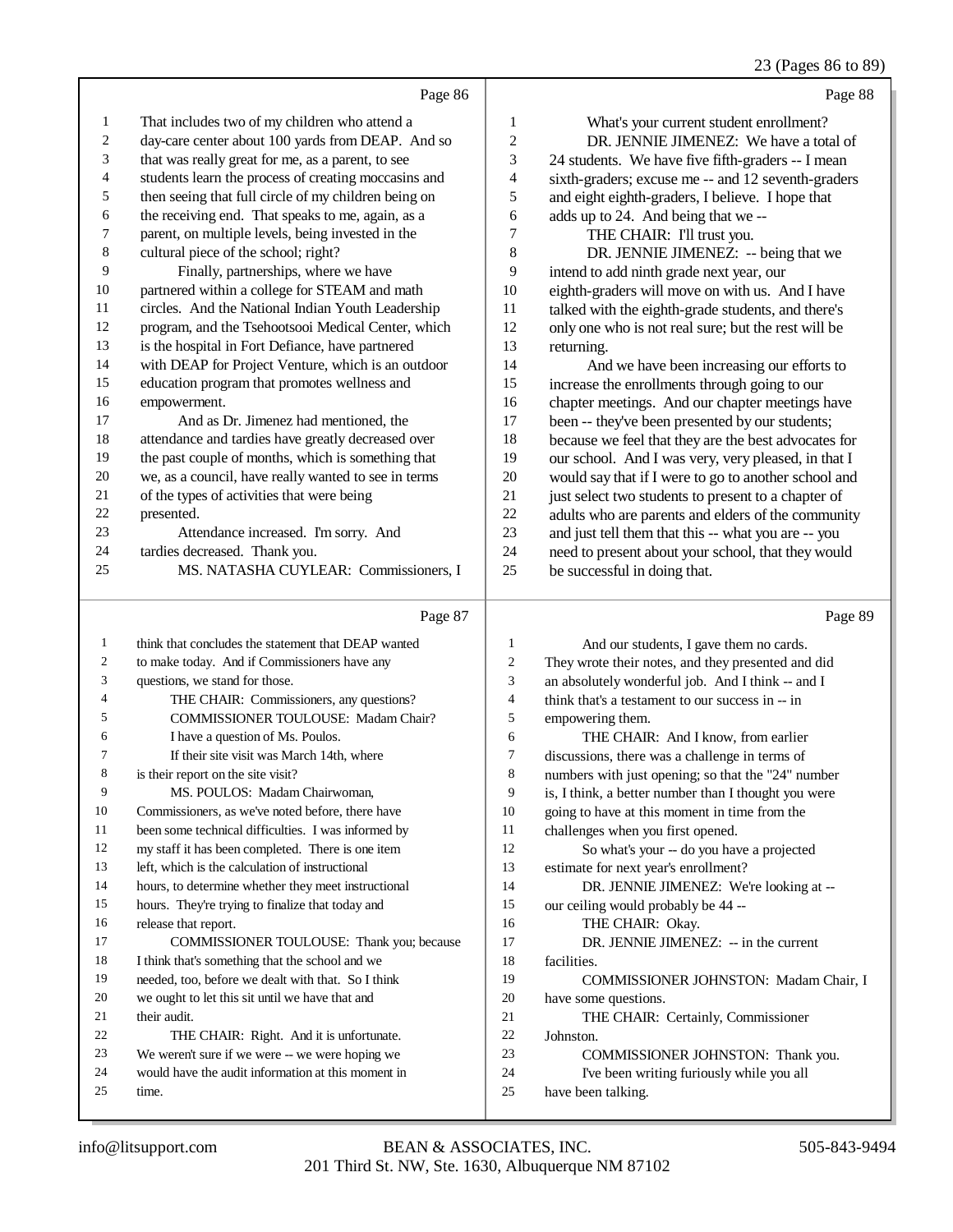#### 24 (Pages 90 to 93)

|                | Page 90                                              |                | Page 92                                             |
|----------------|------------------------------------------------------|----------------|-----------------------------------------------------|
| 1              | And my questions come from a sense of                | $\mathbf{1}$   | DR. JENNIE JIMENEZ: We do not have one.             |
| $\overline{c}$ | urgency, just about the findings that were already   | $\mathfrak{2}$ | I guess you could give me that title, also.         |
| 3              | in our paperwork, and the confusion for you; because | 3              | COMMISSIONER JOHNSTON: I read it. That's            |
| 4              | within the minutes -- and I'm certain that that's    | $\overline{4}$ | why I'm asking. I read it somewhere.                |
| 5              | what you were notified -- was that we were looking   | 5              | DR. JENNIE JIMENEZ: I have been called              |
| 6              | at revocation. And CSD had not recommended, in any   | 6              | "Superintendent," also, and probably other names.   |
| 7              | way, that. But that's a pretty strong word. So       | 7              | COMMISSIONER JOHNSTON: In charter                   |
| 8              | that would be concerning.                            | $\,$ 8 $\,$    | schools -- here -- yeah. There's a note in your     |
| 9              | Is Ms. Archuleta here?                               | 9              | audit, and it says, "Management's Response."        |
| 10             | MS. CHARLOTTE ARCHULETA: I'm right here.             | 10             | "The Executive Director is responsible to           |
| 11             | COMMISSIONER JOHNSTON: Ms. Archuleta, are            | 11             | assure a trained Chief Procurement Officer."        |
| 12             | you a licensed school business official?             | 12             | So you are the Executive Director, also.            |
| 13             | MS. CHARLOTTE ARCHULETA: Yes. I should               | 13             | DR. JENNIE JIMENEZ: Yes.                            |
| 14             | be a Level II on July 1st. I've already received my  | 14             | COMMISSIONER JOHNSTON: That answered that           |
| 15             | license, and I'm also a Chief Procurement Officer.   | 15             | question.                                           |
| 16             | COMMISSIONER JOHNSTON: You are. That was             | 16             | Let me -- is the Director of Operations             |
| 17             | my next question.                                    | 17             | here?                                               |
| 18             | Have you been -- do you work full-time               | 18             | MS. PRESTENE GARNENEZ: I'm here.                    |
| 19             | with this school, or a part of your --               | 19             | COMMISSIONER JOHNSTON: And you are.                 |
| 20             | MS. CHARLOTTE ARCHULETA: This is one of              | 20             | MS. PRESTENE GARNENEZ: I'm Prestene                 |
| 21             | my schools. I have three schools.                    | 21             | Garnanez.                                           |
| 22             | COMMISSIONER JOHNSTON: What are your                 | 22             | COMMISSIONER JOHNSTON: Oh, Ms. Garnanez.            |
| 23             | other charter schools?                               | 23             | And you are a -- how long have you been on the      |
| 24             | MS. CHARLOTTE ARCHULETA: Roots and Wings             | 24             | school staff?                                       |
| 25             | Charter School and Dream Dine' Charter School.       | 25             | MS. PRESTENE GARNENEZ: Since we started             |
|                | Page 91                                              |                | Page 93                                             |
| 1              | COMMISSIONER JOHNSTON: Do you live close             | $\mathbf{1}$   | the school staff. I'm a school founder.             |
| 2              | by this school?                                      | $\mathbf{2}$   | COMMISSIONER JOHNSTON: You are. So you              |
| 3              | MS. CHARLOTTE ARCHULETA: No, I live in               | 3              | fill both of those. So you're a hired staff member. |
| 4              | Albuquerque.                                         | $\overline{4}$ | That's that collaborative leadership team that you  |
| 5              | COMMISSIONER JOHNSTON: You live in                   | 5              | were talking about?                                 |
| 6              | Albuquerque.                                         | 6              | DR. JENNIE JIMENEZ: Yes, ma'am.                     |
| 7              | MS. CHARLOTTE ARCHULETA: Yes.                        | $\tau$         | COMMISSIONER JOHNSTON: And Director of              |
| 8              | COMMISSIONER JOHNSTON: How much time are             | 8              | Curriculum.                                         |
| 9              | you able to devote on-site to the school?            | 9              | MS. KAYLA BEGAY: I am right here. My                |
| 10             | MS. CHARLOTTE ARCHULETA: I probably would            | 10             | name is Kayla Begay. I'm also a founder.            |
| 11             | only go quarterly; but I'm available all the time by | 11             | COMMISSIONER JOHNSTON: So I thought you             |
| 12             | phone.                                               | 12             | were all here. So I've accounted for everybody who  |
| 13             | COMMISSIONER JOHNSTON: Okay. And you                 | 13             | is down here on the team.                           |
| 14             | have access -- what financial information software   | 14             | So Dr. Jimenez, your team, as the leader,           |
| 15             | do you use?                                          | 15             | would you just identify who that collaborative team |
| 16             | MS. CHARLOTTE ARCHULETA: AptaFund right              | 16             | is who's here today for me and tell me if there are |
| 17             | now.                                                 | 17             | any others who are on that team?                    |
| 18             | COMMISSIONER JOHNSTON: Okay. All right.              | 18             | DR. JENNIE JIMENEZ: As they've -- you've            |
| 19             | So you have access to that.                          | 19             | already met Prestene Garnanez and Kayla Begay and   |
| 20             | MS. CHARLOTTE ARCHULETA: Yes.                        | $20\,$         | myself.                                             |
| 21             | THE CHAIR: Dr. Jimenez, you are the Head             | 21             | COMMISSIONER JOHNSTON: Okay. So you all             |
| 22             | Administrator?                                       | $22\,$         | are the leadership team.                            |
| 23             | DR. JENNIE JIMENEZ: Yes.                             | $23\,$         | DR. JENNIE JIMENEZ: Yes.                            |
| 24             | COMMISSIONER JOHNSTON: Who is the                    | $24\,$         | COMMISSIONER JOHNSTON: Who has the most             |

- 24 COMMISSIONER JOHNSTON: Who has the most<br>25 interaction with the school business official?
- interaction with the school business official?

Executive Director?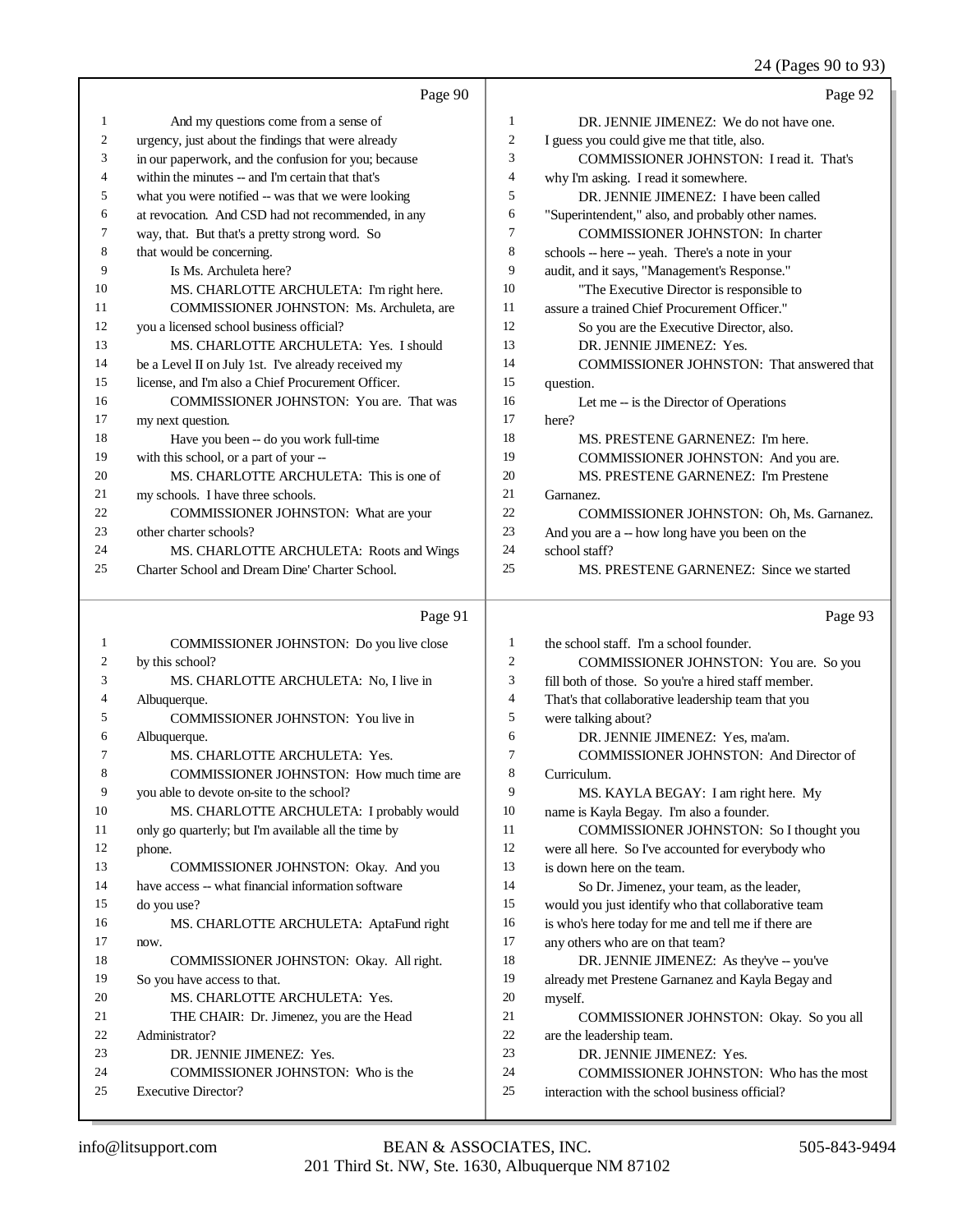#### 25 (Pages 94 to 97)

|    | Page 94                                              |                | Page 96                                              |
|----|------------------------------------------------------|----------------|------------------------------------------------------|
| 1  | MS. PRESTENE GARNENEZ: I do.                         | 1              | people who are involved so that we can get some      |
| 2  | COMMISSIONER JOHNSTON: You do.                       | 2              | answers. And if there needs to be a Corrective       |
| 3  | Ms. Garnanez?                                        | 3              | Action Plan or an Improvement Plan, that's the place |
| 4  | Dr. Jimenez, you said you came home. So              | $\overline{4}$ | we go. I'm asking these questions because I take     |
| 5  | you've been in another state working?                | 5              | this very seriously.                                 |
| 6  | DR. JENNIE JIMENEZ: Well, not                        | 6              | I would, Dr. Jimenez -- and this is                  |
| 7  | necessarily. I -- my last position was a line        | 7              | personal, and absolutely no offense, and I say this  |
| 8  | officer under the Bureau of Indian Education for the | 8              | to the entire room. But I would much rather hear     |
| 9  | Northern Pueblos, who's stationed in Española.       | 9              | first from the leaders of the school and second from |
| 10 | COMMISSIONER JOHNSTON: Okay. I-                      | 10             | the attorney. And I don't mean to denigrate in any   |
| 11 | DR. JENNIE JIMENEZ: But I grew up -- or I            | 11             | way.                                                 |
| 12 | was born -- in Crystal, which is part of the         | 12             | Are you affiliated with the school?                  |
| 13 | community that we serve.                             | 13             | MS. NATASHA CUYLEAR: I represent them;               |
| 14 | COMMISSIONER JOHNSTON: Okay. And so --               | 14             | SO                                                   |
| 15 | DR. JENNIE JIMENEZ: So I retired back to             | 15             | COMMISSIONER JOHNSTON: You represent them            |
| 16 | my home.                                             | 16             | as an attorney. But really and truly, the people I   |
| 17 | <b>COMMISSIONER JOHNSTON: Which is</b>               | 17             | look to are this collaborative leadership team, the  |
| 18 | wonderful. Congratulations.                          | 18             | founders, the business official, because I'm -- I'm  |
| 19 | DR. JENNIE JIMENEZ: Thank you.                       | 19             | entrusted with seeing that money that comes from the |
| 20 | <b>COMMISSIONER JOHNSTON:</b> My question came       | 20             | residents of the State of New Mexico -- and I have   |
| 21 | from the fact that you had made a statement -- or I  | 21             | such respect for our state and its vast diversity -- |
| 22 | understood -- that you were learning a lot about     | 22             | but I'm responsible here, I'm tasked here, I feel,   |
| 23 | public school administration, that you had come back | 23             | with ensuring that to the best of my ability, I      |
| 24 | into it, and you were learning about finance and     | 24             | understand where things might have happened and      |
| 25 | those -- the operations.                             | 25             | where we are truly on the road to correction.        |

#### Page 95

 DR. JENNIE JIMENEZ: That's correct. COMMISSIONER JOHNSTON: Okay. Are members -- are the curriculum director -- operations 4 director, are you licensed? Do you hold New Mexico<br>5 education licenses? education licenses? 6 MS. KAYLA BEGAY: I hold an education<br>7 Level I teaching license. Level I teaching license. COMMISSIONER JOHNSTON: Okay. And how long have you been a teacher? MS. KAYLA BEGAY: I have been a teacher 11 for about five years now.<br>12 COMMISSIONER COMMISSIONER JOHNSTON: Okay. Do all of you -- and I'm asking because the nations can be so vast. Do all of you live -- are you present at the school site each day, other than the school business official? ALL REPRESENTATIVES: Yes. MS. KAYLA BEGAY: I also teach. COMMISSIONER JOHNSTON: So you have a classroom responsibility, also. 21 MS. KAYLA BEGAY: Yes.<br>22 COMMISSIONER JOHNST 22 COMMISSIONER JOHNSTON: I think -- really<br>23 and truly, our goal is for the school to continue and truly, our goal is for the school to continue operation. However, when there are financial questions that are raised, we need to talk with the It sounds to me like programmatically, you're working diligently, if you've increased your numbers. I know budgetarily, you're also working diligently. But I also understand that that's the foundation of the school is that finance. And so who interacts? Ms. Archuleta, with whom do you interact most often on the phone? MS. CHARLOTTE ARCHULETA: With Prestene. It's usually like that. I usually work with the office manager more than with the principal. I only usually speak with the principal on real important matters. I just call them directly or e-mail them. Okay. COMMISSIONER JOHNSTON: Now, do you understand, Dr. Jimenez, when the business official says, "I only interact with the principal on real important matters," every matter with finance is important, because that's every dollar that goes to the students who are served so diligently by this school. I would encourage you to immediately take a more direct role. We get caught up in instruction as principals. We got that instruction. But that finance part of it allows us to provide instruction.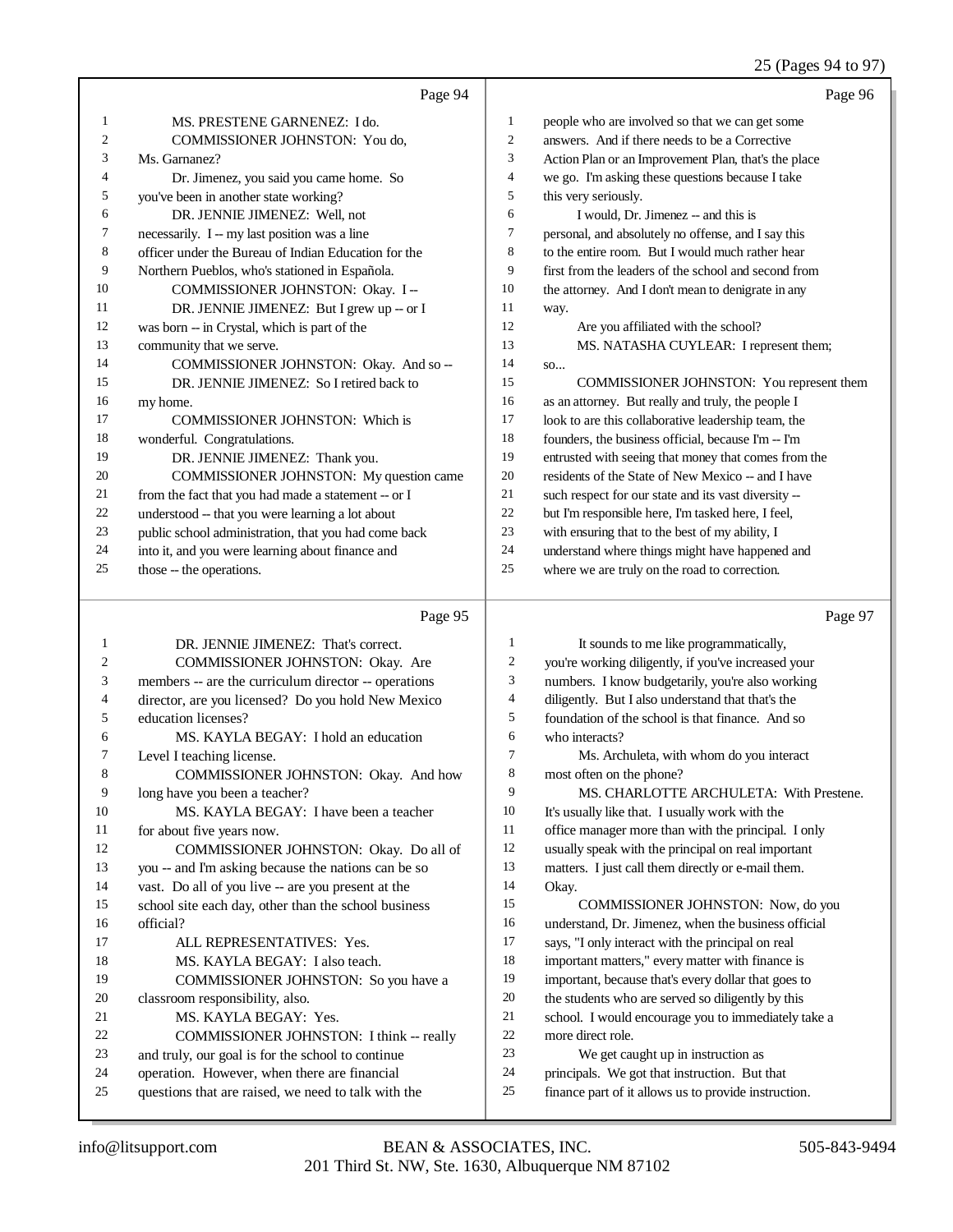|                | Page 98                                                                                                  |                          | Page 100                                                                   |
|----------------|----------------------------------------------------------------------------------------------------------|--------------------------|----------------------------------------------------------------------------|
| 1              | So, Ms. Archuleta, I would encourage -- if                                                               | 1                        | presentation, because I recommended that because of                        |
| $\overline{c}$ | you all can be on voice, voice calls, and you can be                                                     | $\overline{c}$           | the seriousness.                                                           |
| 3              | present in the room to ask those questions; because                                                      | 3                        | But, Commissioner Johnston, I would                                        |
| 4              | you must be absolutely informed, and you need to                                                         | $\overline{\mathcal{L}}$ | recommend you go out and visit the school. And I'd                         |
| 5              | learn as much as you can about budget.                                                                   | 5                        | be glad to go with you. I've visited the school,                           |
| 6              | DR. JENNIE JIMENEZ: Okay. I'd like to                                                                    | 6                        | and I would be very glad to go with you. Maybe                             |
| 7              | clarify. A lot of the correspondence is done by                                                          | 7                        | Mr. Conyers would like to meet us there and see the                        |
| 8              | e-mail. And I receiver copies of all that. And                                                           | 8                        | school; because it's a very different deal out where                       |
| 9              | Prestene's desk is right next to mine. And she                                                           | 9                        | they are on the reservation. And it's an absolutely                        |
| $10\,$         | informs me completely about the conversations                                                            | 10                       | beautiful place to go to.                                                  |
| 11             | that -- or the background on the conversations.                                                          | 11                       | COMMISSIONER JOHNSTON: And I really -- I                                   |
| 12             | And I think I'm moving rather fast, after                                                                | 12                       | appreciate your invitation, and I fully respect the                        |
| 13             | four months, that I'm beginning to understand. And                                                       | 13                       | difference. That's why all I was talking about was                         |
| 14             | on Monday, we are going to have a meeting, Prestene                                                      | 14                       | the handling of the money; because the handling of                         |
| 15             | and I, and make another determination as to what I                                                       | 15                       | those dollars enable you to provide this difference                        |
| 16             | am now ready to take on.                                                                                 | 16                       | that's required. I have great respect for that.                            |
| 17             | COMMISSIONER JOHNSTON: Okay.                                                                             | 17                       | And $-$ but the handling of that money is $-$ is                           |
| 18             | DR. JENNIE JIMENEZ: So that eventually, I                                                                | 18                       | paramount to providing it. So thank you.                                   |
| 19             | will have the total control of the budget -- not                                                         | 19                       | DR. JENNIE JIMENEZ: I'd like to just                                       |
| 20             | control -- but the workings of the budget and all as                                                     | 20                       | respond and say I agree with you; because I                                |
| 21             | I gain the knowledge. And Prestene will move to                                                          | $21\,$                   | understand that the funds are really -- they                               |
| $22\,$         | other areas of management that the school has been                                                       | 22                       | represent the people of the State who are paying                           |
| 23             | planning.                                                                                                | 23                       | their taxes.                                                               |
| 24             | COMMISSIONER JOHNSTON: There -- it's --                                                                  | 24<br>25                 | And in the federal government, from which                                  |
| 25             | operations is a -- it's a huge spectrum. Did you                                                         |                          | I came, that was -- that was something that was                            |
|                |                                                                                                          |                          |                                                                            |
|                | Page 99                                                                                                  |                          | Page 101                                                                   |
| $\mathbf{1}$   | attend the Spring Budget Workshop?                                                                       | $\mathbf{1}$             | constantly repeated is that we must protect our                            |
| $\overline{2}$ | DR. JENNIE JIMENEZ: No, I did not.                                                                       | $\mathbf{2}$             | public monies. And I understand that very much.                            |
| 3              | COMMISSIONER JOHNSTON: Okay. Lots of                                                                     | 3                        | And I am -- and I am committed to that, also.                              |
| 4              | questions. But I just take it very seriously. So                                                         | $\overline{4}$           | COMMISSIONER JOHNSTON: Thank you.                                          |
| 5              | I'm asking very direct questions.                                                                        | 5                        | <b>COMMISSIONER CONYERS: Chairman?</b>                                     |
| 6              | DR. JENNIE JIMENEZ: No, I appreciate it.                                                                 | 6                        | THE CHAIR: Commissioner Conyers?                                           |
| 7              | COMMISSIONER JOHNSTON: Thank you very                                                                    | 7                        | COMMISSIONER CONYERS: I'd just like to                                     |
| 8              | much.                                                                                                    | 8                        | say that I agree with the discussion that this is,                         |
| 9              | THE CHAIR: Commissioner Toulouse?                                                                        | 9                        | you know, some serious issues but would be                                 |
| 10             | COMMISSIONER TOULOUSE: Madam Chair, I                                                                    | 10                       | premature, I think, to take any action.                                    |
| 11             | want to point out that I did meet with the NACA                                                          | 11                       | And I was impressed by the accomplishment                                  |
| 12             | folks last Friday, and I recommended that because of                                                     | 12                       | of your students, especially a small school and all                        |
| 13             | the seriousness of this agenda item, that they bring                                                     | 13                       | the things you've done.                                                    |
| 14             | their attorney and use the attorney to present,                                                          | 14                       | And I appreciate the invitation. I would                                   |
| 15             | because this was a serious deal that they had not                                                        | 15<br>16                 | like to come visit. I haven't been traveling as                            |
| 16<br>17       | had any advance notice.                                                                                  | 17                       | much recently; but now I have a new "chitty," so I                         |
| 18             | I'm concerned that this is the second time                                                               | 18                       | think I can get around a little better. Thank you.                         |
| 19             | now this calendar year we've gone directly to an                                                         | 19                       | THE CHAIR: Commissioner Armbruster?                                        |
| 20             | agenda item that says, "Proposed hearing to discuss<br>to propose a hearing."                            | 20                       | COMMISSIONER ARMBRUSTER: I think I can do<br>this without this microphone. |
| 21             | And I think that -- I think this                                                                         | 21                       | Yes. I just had a couple of questions.                                     |
| 22             | discussion was necessary. But that's what this item                                                      | 22                       | And I'm sorry I'm not listening fast enough and                            |
| 23             | should have been, a discussion item for the school                                                       | 23                       | getting all your names. So I apologize. But is                             |
| 24<br>25       | to have time to see these documents and to present<br>it. But that's why the attorney, I'm sure, did the | 24<br>25                 | it -- are you Kayla?<br>MS. KAYLA BEGAY: I am Kayla.                       |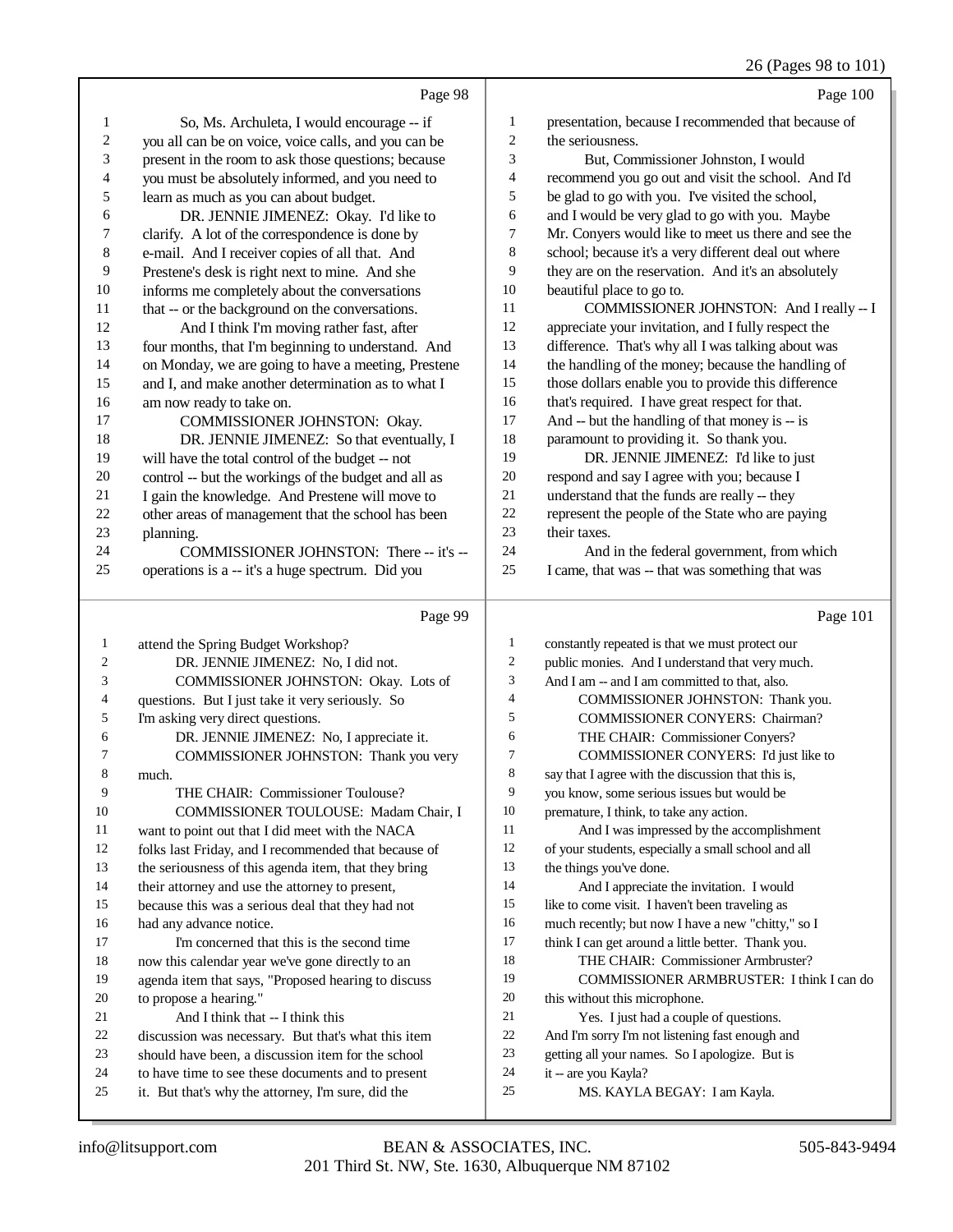#### 27 (Pages 102 to 105)

|    | Page 102                                            |                | Page 104                                             |
|----|-----------------------------------------------------|----------------|------------------------------------------------------|
| 1  | COMMISSIONER ARMBRUSTER: So this is your            | 1              | managers through the network. In the two years that  |
| 2  | fifth year as a Tier I; so you are applying --      | $\overline{c}$ | we've been here, we've had -- Charlotte is our fifth |
| 3  | MS. KAYLA BEGAY: I was a pre-level                  | 3              | business manager.                                    |
| 4  | teacher for two years. And then this is my second   | $\overline{4}$ | So, you know, I recognize that the process           |
| 5  | year as a Level I. So I am working toward Level II, | 5              | for it may not have been perfect; but, you know,     |
| 6  | yeah.                                               | 6              | I -- I felt like I filled a void that needed to be   |
| 7  | <b>COMMISSIONER ARMBRUSTER: Yeah. You would</b>     | 7              | filled while we were waiting for a head              |
| 8  | definitely want to do that. The money.              | 8              | administrator.                                       |
| 9  | Well, that's -- it is. And, Prestene,               | 9              | So Jennie has started four months ago.               |
| 10 | your job is?                                        | 10             | And we're really glad that she's there. I had been   |
| 11 | MS. PRESTENE GARNENEZ: I'm the Director             | 11             | asking her, also, you know, like, in terms of        |
| 12 | of Operations.                                      | 12             | long-term planning, what her plans were for the next |
| 13 | <b>COMMISSIONER ARMBRUSTER:</b> What does that      | 13             | school year. And so that was open for a while. But   |
| 14 | exactly mean, in people who don't -- I have a huge  | 14             | she has since committed to that. And so that takes   |
| 15 | learning curve, too. I understand, Dr. Jimenez,     | 15             | on a different stance when we want to think about    |
| 16 | yours.                                              | 16             | the future.                                          |
| 17 | MS. PRESTENE GARNENEZ: I think                      | 17             | And I'd really like to move back into the            |
| 18 | definitely, initially, when we started out the idea | 18             | space of the Director of Operations, and really      |
| 19 | for the Director of Operations was to help to       | 19             | looking at building out the school, because that     |
| 20 | continue to build out the infrastructure of the     | 20             | needs some serious attention.                        |
| 21 | school.                                             | 21             | We want to basically double in size for              |
| 22 | If you come out to where our community is,          | 22             | our students. And right now, we're only limited      |
| 23 | it's the reservation; so we don't have a lot of     | 23             | because of the number of rooms that we can provide   |
| 24 | resources. And just to start our school required a  | 24             | as classroom space for our students. We want to      |
| 25 | lot of planning and coordination with a number of   | 25             | grow much larger than that. And so that requires     |

#### Page 103

|    | $1 \text{ g}$ c $103$                                |                | $1 \, \text{age} \, 10.$                             |
|----|------------------------------------------------------|----------------|------------------------------------------------------|
| 1  | different entities just to bring those two buildings | 1              | that attention to build that out.                    |
| 2  | that we operate out of.                              | $\mathfrak{2}$ | So I spend a lot of time looking at grant            |
| 3  | As we grow, we're going to need more                 | 3              | funding and how we can raise capital, how can we     |
| 4  | facilities to put our students in. And so that was   | $\overline{4}$ | collaborate with not only the county and different   |
| 5  | one of the major and first tasks that I initially    | 5              | governmental entities, like the Navajo Nation and    |
| 6  | started to work on.                                  | 6              | the county, or private entities that might be        |
| 7  | I also am in charge of the food services             | 7              | willing to donate. That's some of the stuff that     |
| 8  | that we have for our school. So we provide           | 8              | I've also been trying to move forward, as well.      |
| 9  | breakfast and lunch to all of our students. So I     | 9              | COMMISSIONER ARMBRUSTER: So would it be              |
| 10 | oversee that program, as well.                       | 10             | accurate for me to say you're kind of running the    |
| 11 | And initially, we were looking at having             | 11             | school in a lot of ways, because you began it, and   |
| 12 | transportation. But since then, we've been sort of   | 12             | you've had to help with the finance and help her --  |
| 13 | blocked out of transportation monies for our school; | 13             | your learning curve and what you're doing? So        |
| 14 | so we're looking at what sort of different           | 14             | you've kind of had to oversee everything?            |
| 15 | alternatives there might be out there for our        | 15             | MS. PRESTENE GARNENEZ: But I felt like               |
| 16 | students.                                            | 16             | I've made a real commitment to continue to, if we've |
| 17 | But over time, because we've had some                | 17             | had head administrators; and also to Kayla, I've     |
| 18 | struggles with bringing on a head administrator,     | 18             | made a real commitment to keeping everybody informed |
| 19 | some of the tasks, like the finances, sort of fell   | 19             | and getting that collaborative input.                |
| 20 | to working with me while we were waiting for a head  | 20             | While it seems likes that, that's not the            |
| 21 | administrator to start at the school. And so -- but  | 21             | case. There's been many times we meet on a weekly    |
| 22 | I have to admit that I really did rely on the        | 22             | basis. We talk with the head administrators. I       |
| 23 | business managers that we had to help guide all of   | 23             | brief Jennie throughout the day to what's happening  |
| 24 | that.                                                | 24             | as a way to get her familiar with some of the issues |
| 25 | We also had some struggles with business             | 25             | that we're facing, not just with financial matters,  |
|    |                                                      |                |                                                      |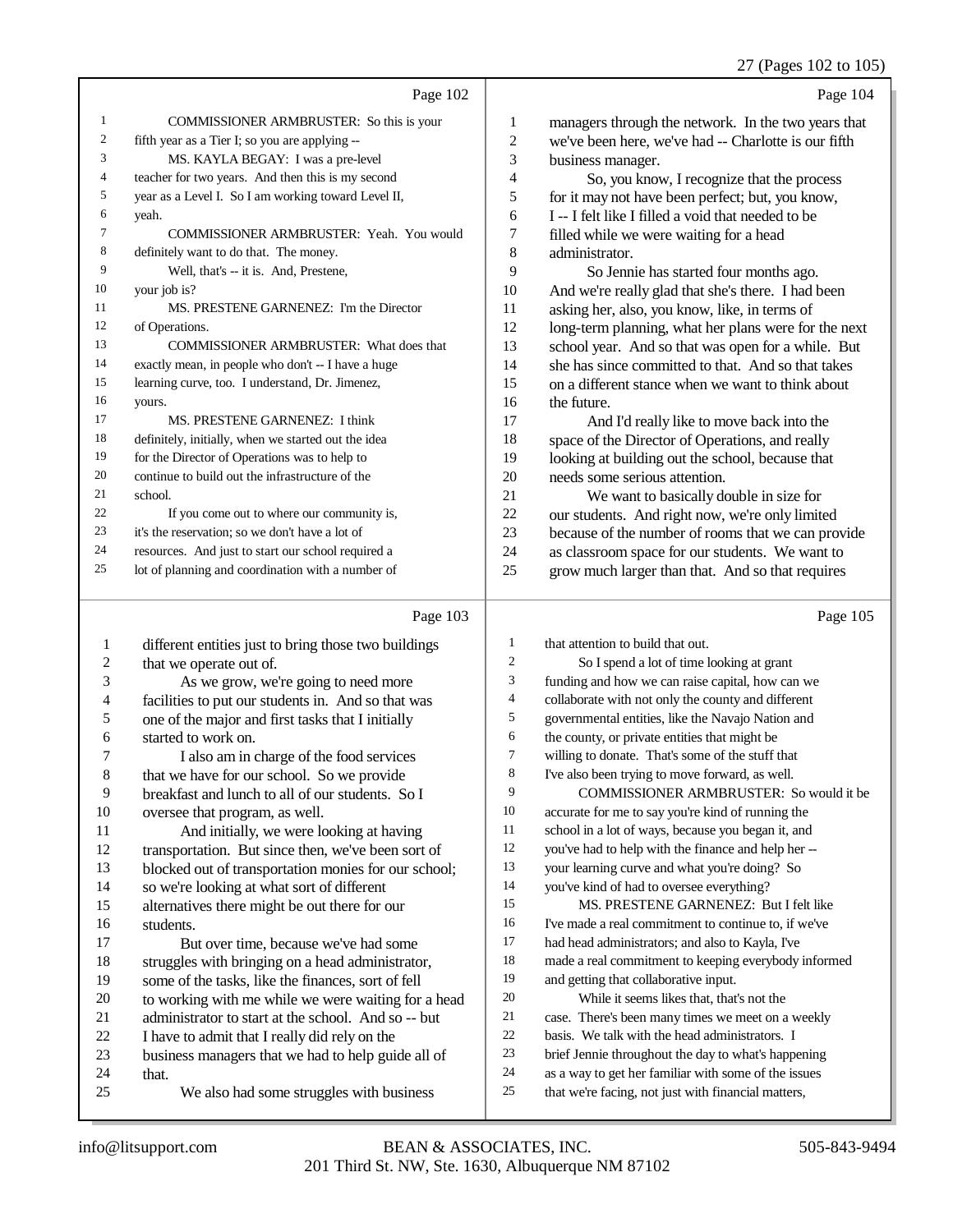|                |                                                      |                          | 28 (Pages 100 to 109)                                |
|----------------|------------------------------------------------------|--------------------------|------------------------------------------------------|
|                | Page 106                                             |                          | Page 108                                             |
| 1              | but with everything.                                 | $\mathbf{1}$             | business manager that was specifically working with  |
| 2              | So if we're planning out what's happening            | $\sqrt{2}$               | us.                                                  |
| 3              | with the garden, you know, we let her know. If we    | 3                        | But, again --                                        |
| 4              | are going to be doing a similar program, we let her  | $\overline{4}$           | COMMISSIONER ARMBRUSTER: But he had a                |
| 5              | know.                                                | 5                        | license, the one who was being mentored by the       |
| 6              | So I don't think I've been running the               | 6                        | person who left?                                     |
| 7              | school. But it's come -- it's always come from this  | 7                        | MS. PRESTENE GARNENEZ: Yes.                          |
| 8              | place of a collaborative effort. And I think if you  | $\,$ 8 $\,$              | COMMISSIONER ARMBRUSTER: And then they               |
| 9              | look at -- I think it's in your packets, one of the  | 9                        | hired Kay, because?                                  |
| 10             | e-mails that Kay Gardner sent, stating she wasn't    | 10                       | MS. PRESTENE GARNENEZ: You'll have to ask            |
| 11             | our business manager. The very first e-mail in       | 11                       | the -- the leaders of the NACA Inspired Schools      |
| 12             | there is from me to Kay, in which I clearly state,   | 12                       | Network.                                             |
| 13             | "This is the budget as a result of meeting with the  | 13                       | COMMISSIONER ARMBRUSTER: Okay.                       |
| 14             | budget committee, with the overall governing         | 14                       | MS. KAYLA BEGAY: But ultimately, the                 |
| 15             | council, and with the leadership team."              | 15                       | arrangement we had from the Business Manager meant   |
| 16             | I do my very best to keep everybody                  | 16                       | services coming from NISN did not work. So we have   |
| 17             | involved. I keep them informed. I talk to Shayla.    | 17                       | made the efforts to separate ourselves from that and |
| 18             | You know, I talk to the Governing Council members.   | 18                       | bring on our own Business Manager; because that's    |
| 19             | I give the reports at the meeting. So I don't feel   | 19                       | what we know we need to do.                          |
| 20             | like I'm the one single leader. I've been doing      | 20                       | COMMISSIONER ARMBRUSTER: Okay. Yield for             |
| 21             | what I feel like is best for the school is to work   | 21                       | a minute. I may be back.                             |
| 22             | collaboratively with people.                         | 22                       | COMMISSIONER JOHNSTON: I -- that --                  |
| 23             | COMMISSIONER ARMBRUSTER: And another                 | 23                       | THE CHAIR: I want to just say that I also            |
| 24             | question I have is it's a little concerning to me -- | 24                       | had an opportunity with the folks from NACA. And I   |
| 25             | doesn't mean I'm doing anything, just expressing     | 25                       | know there's challenges with what technical support, |
|                | Page 107                                             |                          | Page 109                                             |
| $\mathbf{1}$   | that it's of concern -- that you've had four or five | $\mathbf{1}$             | and I think there's work that needs to be done. And  |
| $\overline{c}$ | different business managers. And I'm kind of         | $\boldsymbol{2}$         | I -- and my concern has -- beyond the financial,     |
| 3              | wondering -- someone, take your pick, could kind of  | 3                        | because we really can't address a lot of that right  |
| 4              | explain why that seems to be occurring.              | $\overline{\mathcal{L}}$ | now, because we don't have that -- unfortunately,    |
| 5              | I see you all raising your hands at the              | 5                        | the audit report.                                    |
| 6              | same time. Everyone's looking down. I got it.        | 6                        | And I'll just let the Commissioners know             |
| 7              | MS. PRESTENE GARNENEZ: I guess I can                 | 7                        | that the wording came through our AG's attorney; so  |
| 8              | speak to that. Up until roughly a month -- three     | $\,$ 8 $\,$              | that's why the wording is what it is. But I do have  |
| 9              | weeks ago, when we -- when we hired Charlotte, we    | 9                        | a concern about what has been expressed about the    |
| $10\,$         | were using the business management services through  | $10\,$                   | head administrator not being fully involved in the   |
| 11             | the NACA Inspired Schools Network. So we had a       | 11                       | day-to-day running of the school.                    |
| 12             | business manager who -- who helped us with the       | 12                       | And I appreciate the feet on the ground              |
| 13             | school when we were going through the application    | 13                       | and the full immersion that has to take place, and   |
| 14             | process. She was our business manager all the way    | 14                       | I -- that there is a -- maybe there was just poor    |
| 15             | up through June of last year.                        | 15                       | communication in terms of what the role and          |
| 16             | And then she left rather abruptly. And I             | 16                       | responsibility of a head administrator is; because   |
| 17             | can't speak to why she had left. But she had also,   | 17                       | it does differ, in a charter, than many traditional  |
| 18             | I guess, been responsible for bringing on another    | 18                       | schools. Because it does encompass that role of      |
|                |                                                      |                          |                                                      |

- business manager, who was supposed to be learning from her.
- He started, I believe, in March of 3/16. [Verbatim.] And we were working with him throughout most of the summer. And it's my understanding that
- Kay Gardner was then hired in July or August of
- 2016, and that she would provide oversight to the
- 23 many other individuals that often are hired through<br>24 traditional schools that handle many of those. 24 traditional schools that handle many of those.<br>25 So that it is concerning, when a school

Superintendent, as you've sometimes been referred

20 to, and Executive Director, that it's -- it is far<br>21 more hands-on, especially in the finances, that 21 more hands-on, especially in the finances, than it<br>22 is in many traditional schools, because there is 22 is in many traditional schools, because there is<br>23 many other individuals that often are hired thro

So that it is concerning, when a school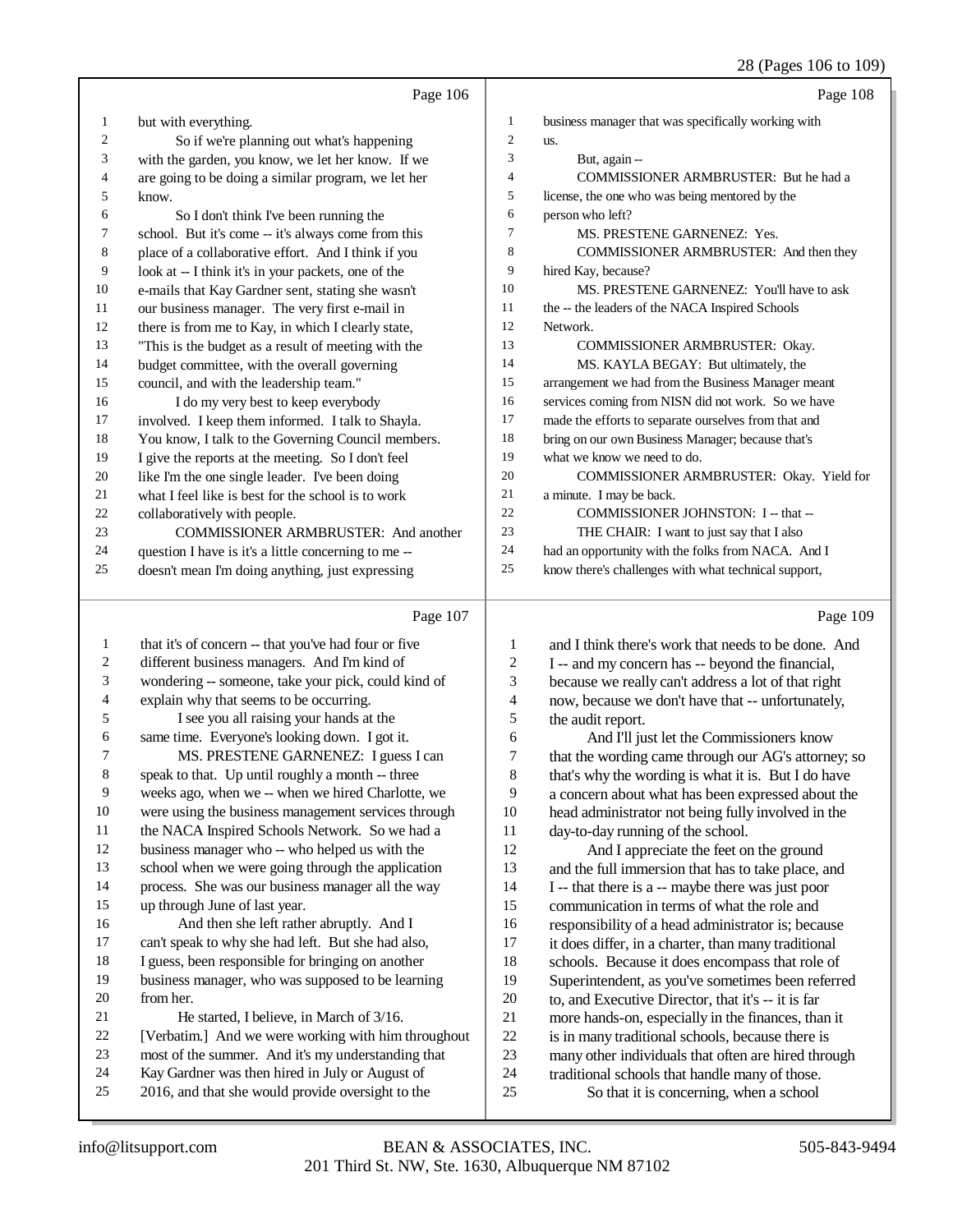#### 29 (Pages 110 to 113)

|                          | Page 110                                             |                             | Page 112                                             |
|--------------------------|------------------------------------------------------|-----------------------------|------------------------------------------------------|
| $\mathbf{1}$             | has made the absolute effort to increase the         | $\mathbf{1}$                | DR. JENNIE JIMENEZ: I -- let's see how I             |
| $\mathbf{2}$             | enrollment and survive, which, when you first        | $\sqrt{2}$                  | can get my mouth to work with my brain. I            |
| 3                        | opened, I think we all held our breath, because      | $\ensuremath{\mathfrak{Z}}$ | intentionally addressed how I do the job at the      |
| $\overline{\mathcal{L}}$ | there was a concern because of -- it appeared        | $\overline{4}$              | school to give you a picture of what is actually     |
| 5                        | challenges with facilities were certainly there, and | 5                           | happening at the school.                             |
| 6                        | challenges with enrollments; so that there was a     | 6                           | I cannot be responsible for someone else's           |
| $\sqrt{ }$               | concern.                                             | $\tau$                      | words; because I would have some contentions about   |
| $\,8$                    | And you've -- you've done a great job in             | $\,$ 8 $\,$                 | that. I cannot attest to their veracity, and I       |
| 9                        | reaching out to that community and showing that you  | 9                           | don't wish to. I can only be responsible for         |
| $10\,$                   | are committed to the community, and you are          | 10                          | myself.                                              |
| $11\,$                   | servicing your community well, and you're reaching   | 11                          | And I am being the administrator of the              |
| 12                       | those goals.                                         | 12                          | school. And my name goes on the document that says   |
| 13                       | But there's that leadership. And through             | 13                          | that I am responsible. And I do accept that          |
| 14                       | that leadership gap, I think the finances are        | 14                          | responsibility.                                      |
| 15                       | falling through the cracks. And it's not             | 15                          | And -- is it Monday? We're at a point now            |
| 16                       | intentional. But I think that there is some serious  | 16                          | where Monday, we can sit down and really start       |
| $17\,$                   | training and conversation that has to go on in terms | 17                          | redefining, again, who's going to be responsible for |
| 18                       | of who's responsible for what, and that those lines  | 18                          | what task. And that will -- and I think at a later   |
| 19                       | are clearly defined, and that you have               | 19                          | point, we can make that sort of information          |
| $20\,$                   | heart-to-hearts about, "This is -- this is -- this   | 20                          | available.                                           |
| 21                       | is what needs to be done, and this is what I do, and | 21                          | COMMISSIONER JOHNSTON: I have a question.            |
| $22\,$                   | this is what you need to do."                        | 22                          | THE CHAIR: The head of the Governance                |
| 23                       | And, unfortunately, the learning curve               | 23                          | Council wants to speak.                              |
| 24                       | needs to be over. That's the bottom line, you know,  | 24                          | MS. SHAYLA YELLOWHAIR: I am -- I'm                   |
| 25                       | that when you take on the role of the head           | 25                          | sitting here. And I'm -- you know -- with my         |
|                          | Page 111                                             |                             | Page 113                                             |
| $\mathbf{1}$             | administrator, it can't be, "I'm still on the job    | $\mathbf{1}$                | experience as a -- as a special education teacher    |
| $\sqrt{2}$               | learning."                                           | $\boldsymbol{2}$            | and also working for an organization that is very    |
| 3                        | There has to be a clear -- "This is what             | 3                           | much based on a lot of Western-dominant ideals and   |
| 4                        | you are responsible for." There is technical         | 4                           | values, as a Diné woman, as a mother who values my   |
| 5                        | support that's going to come; but the bottom line is | 5                           | cultures and my tradition and my language, I also    |
| 6                        | the buck stops with you, with this. And it's         | 6                           | must face the task to exist and survive in this      |
| $\boldsymbol{7}$         | worrisome when the Director indicates that as far as | $\tau$                      | world that, for so long, has, you know, pushed the   |
| $\,$ 8 $\,$              | her conversations are concerned, it's administrators | 8                           | erasure of -- have made me invisible; right?         |
| 9                        | in name only, and that the day-to-day running is     | 9                           | And so I think it's also important to also           |
| $10\,$                   | being handled by others in the school.               | 10                          | state that, like, DEAP was created with the idea     |
| 11                       | And I appreciate the geographic issues               | 11                          | that we push boundaries of what education can look   |
| 12                       | with not having a business administrator who can be  | 12                          | like for our children, because they must also be     |

 there on a regular basis. And with the 21st century, we certainly can communicate

electronically; so that's -- you know, it would be

16 nice in the best of all worlds. But when we get<br>17 outside of this area, it becomes more and more

outside of this area, it becomes more and more of a

18 challenge for those financial people to be able to<br>19 be physically hands-on as much as we would real

be physically hands-on as much as we would really like.

21 But we certainly hope that those<br>22 electronic lines of communications are

22 electronic lines of communications are there.<br>23 DR. JENNIE JIMENEZ: May I make a 23 DR. JENNIE JIMENEZ: May I make a short<br>24 response?

24 response?<br>25 THI THE CHAIR: Certainly.

12 like for our children, because they must also be able to be strong, indigenous people, whether they are Diné, whether they are from a pueblo, whether they are from Apache, wherever they are from, that 16 they must learn and they figure out for themselves<br>17 what it is to value that, but also be able to what it is to value that, but also be able to 18 survive in this world.<br>19 And so with the And so with that mindset of, like, you

20 know, we're here to push boundaries and to really<br>21 figure out how this can work for us and how we can 21 figure out how this can work for us and how we can<br>22 survive in a system that was based on us not being 22 survive in a system that was based on us not being<br>23 at the table to begin with: right? 23 at the table to begin with; right?<br>24 And I think that it's impor-

24 And I think that it's important to also<br>25 say, like, we're -- we're trying to figure out

say, like, we're -- we're trying to figure out what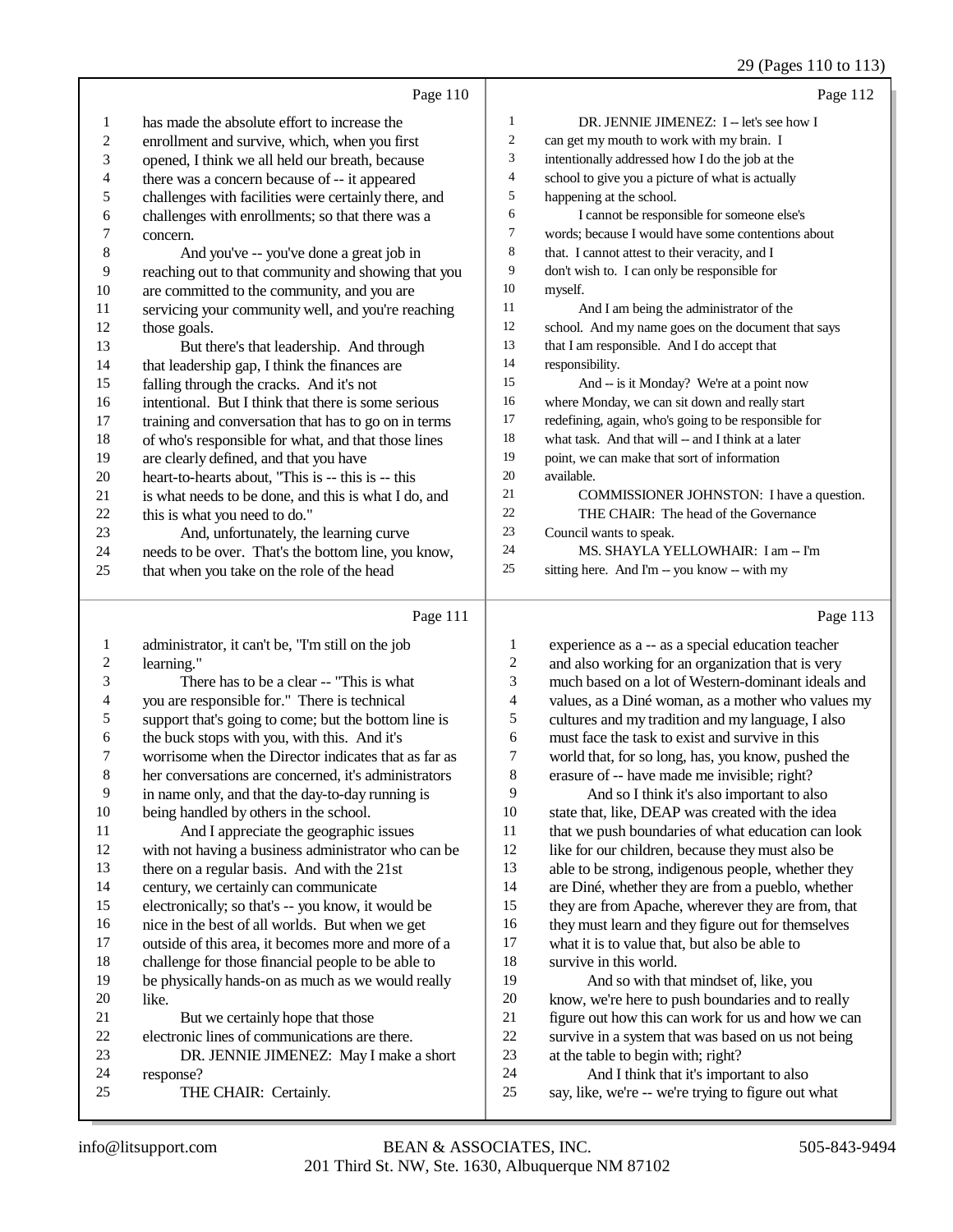#### 30 (Pages 114 to 117)

|    | Page 114                                             |                | Page 116                                             |
|----|------------------------------------------------------|----------------|------------------------------------------------------|
| 1  | that means; right? So when we say, "shared           | $\mathbf{1}$   | teasing. And I shouldn't do this; because this is    |
| 2  | leadership," it's -- it's in the spirit of figuring  | 2              | very serious. But you're -- that's the way it was    |
| 3  | out what our personal strengths are and how can we   | 3              | in the audit findings. But I encourage you, as a     |
| 4  | all add to the running of whatever it is --          | $\overline{4}$ | group of indigenous females, to get that paperwork   |
| 5  | right? -- whatever decision it is.                   | 5              | out and look at that together and make sure that the |
| 6  | We're also bringing in students. We're               | 6              | responses that you need to make to the Public        |
| 7  | also bringing in families. And I think that's        | $\tau$         | Education Department, to Budget and Finance, and to  |
| 8  | different. And I'm not saying that we're the only    | 8              | Charter School Division, that you do that in a       |
| 9  | ones that do that. That's not what I'm saying. But   | 9              | timely manner, and you make that your priority.      |
| 10 | I'm saying, like, in the values that we bring as     | 10             | And Dr. Jimenez, you assign that to one              |
| 11 | indigenous people and as indigenous women, that it   | 11             | person or another. Is everyone who was a founder of  |
| 12 | is our task to ensure that we are all taking part in | 12             | school here to see? So everyone who was the entire   |
| 13 | the collective strength of what the school can mean  | 13             | founding council is here with us today. So           |
| 14 | for students and families.                           | 14             | tremendous job.                                      |
| 15 | That said, I also recognize the importance           | 15             | And Dr. Jimenez said it. I'm not going to            |
| 16 | a head administrator, with the title that, like, has | 16             | restate it about budgets; because you're providing   |
| 17 | weight in the system that we are currently existing. | 17             | opportunities to the young people. And that's why    |
| 18 | And so, you know, I think there definitely are areas | 18             | the budget is so sacred to us. I think that -- I     |
| 19 | of growth. And I just wanted to make that point      | 19             | wanted to find out who your analyst was.             |
| 20 | that, like, these are the things that we think about | 20             | Ms. Archuleta, you're not affiliated with            |
| 21 | on a daily basis. And these are the things that      | 21             | NACA. You told me, and I lost that in my memory.     |
| 22 | we're pushing our students to think about. And       | 22             | Do you work independently? Or are you with a --      |
| 23 | these are the things that we want, ideally, the      | 23             | MS. CHARLOTTE ARCHULETA: Yes.                        |
| 24 | community of Navajo, Red Lake, Fort Defiance,        | 24             | COMMISSIONER JOHNSTON: How did they find             |
| 25 | Crystal, you know, the surrounding areas, indigenous | 25             | you?                                                 |
|    |                                                      |                |                                                      |
|    | Page 115                                             |                | Page 117                                             |

#### Page 115

| $\mathbf{1}$   | education can look different.                       |
|----------------|-----------------------------------------------------|
| $\overline{2}$ | And so -- and I think that's also a part            |
| 3              | of what NACA and NISN also bring for the team. So I |
| $\overline{4}$ | want to just recognize that.                        |
| 5              | COMMISSIONER JOHNSTON: And if I may ask             |
| 6              | my question? Who is your school business -- your    |
| 7              | finance analyst, your budget analyst who's here at  |
| 8              | <b>Public Education Department?</b>                 |
| 9              | MS. CHARLOTTE ARCHULETA: Veronica Chavez.           |
| 10             | <b>COMMISSIONER JOHNSTON: I'm sorry?</b>            |
| 11             | MS. CHARLOTTE ARCHULETA: Veronica Chavez.           |
| 12             | <b>COMMISSIONER JOHNSTON: Veronica? You</b>         |
| 13             | work with Veronica on this?                         |
| 14             | MS. CHARLOTTE ARCHULETA: Yes.                       |
| 15             | COMMISSIONER JOHNSTON: Last year's audit            |
| 16             | findings, if I'm reading this paperwork, there's    |
| 17             | still -- submit financial data again. And last      |
| 18             | year's audit findings have they all been addressed. |
| 19             | You have a procurement officer; you told me that.   |
| 20             | MS. CHARLOTTE ARCHULETA: Yes.                       |
| 2.1            | COMMISSIONER JOHNSTON: Let's see. The               |
| 22             | Executive Director was responsible for -- did you   |
| 23             | hire the procurement officer, Dr. Jimenez?          |
| 24             | DR. JENNIE JIMENEZ: Yes.                            |
| 25             | COMMISSIONER JOHNSTON: Okay. So-I was               |

 MS. CHARLOTTE ARCHULETA: I think I was recommended by Deana Gomez.

 COMMISSIONER JOHNSTON: All right. You 4 were very correct when you said you had to find your<br>5 own school business official. Oftentimes, we don't own school business official. Oftentimes, we don't 6 come to that quickly enough. So, thank you.<br>
THE CHAIR: Commissioner Toulous 7 THE CHAIR: Commissioner Toulouse?<br>8 COMMISSIONER TOULOUSE: Mada COMMISSIONER TOULOUSE: Madam Chair, I want to say, in the middle of this, I don't want these two people here to get lost. And Kayla and 11 Prestene, they have done a yeoman's job and had to<br>12 Iearn a lot on the run, too, as well as Shavla. But learn a lot on the run, too, as well as Shayla. But these two, I worked with during their start-up year, 14 their application, their start-up year, their contract, all of that. And I think very highly of 16 their -- of them, the abilities they've shown to learn stuff they didn't know to begin with. And just having to get through the tribal part of this before you even get to the State of New Mexico part of this, and understand that you have 21 those two entities that are often fighting with each 22 other. I think is amazing. 22 other, I think is amazing.<br>23 I don't know if this I don't know if this means anything. But 24 on TV last night, I saw that APS is trying to get<br>25 rid of a whole bunch of their buildings, the rid of a whole bunch of their buildings, the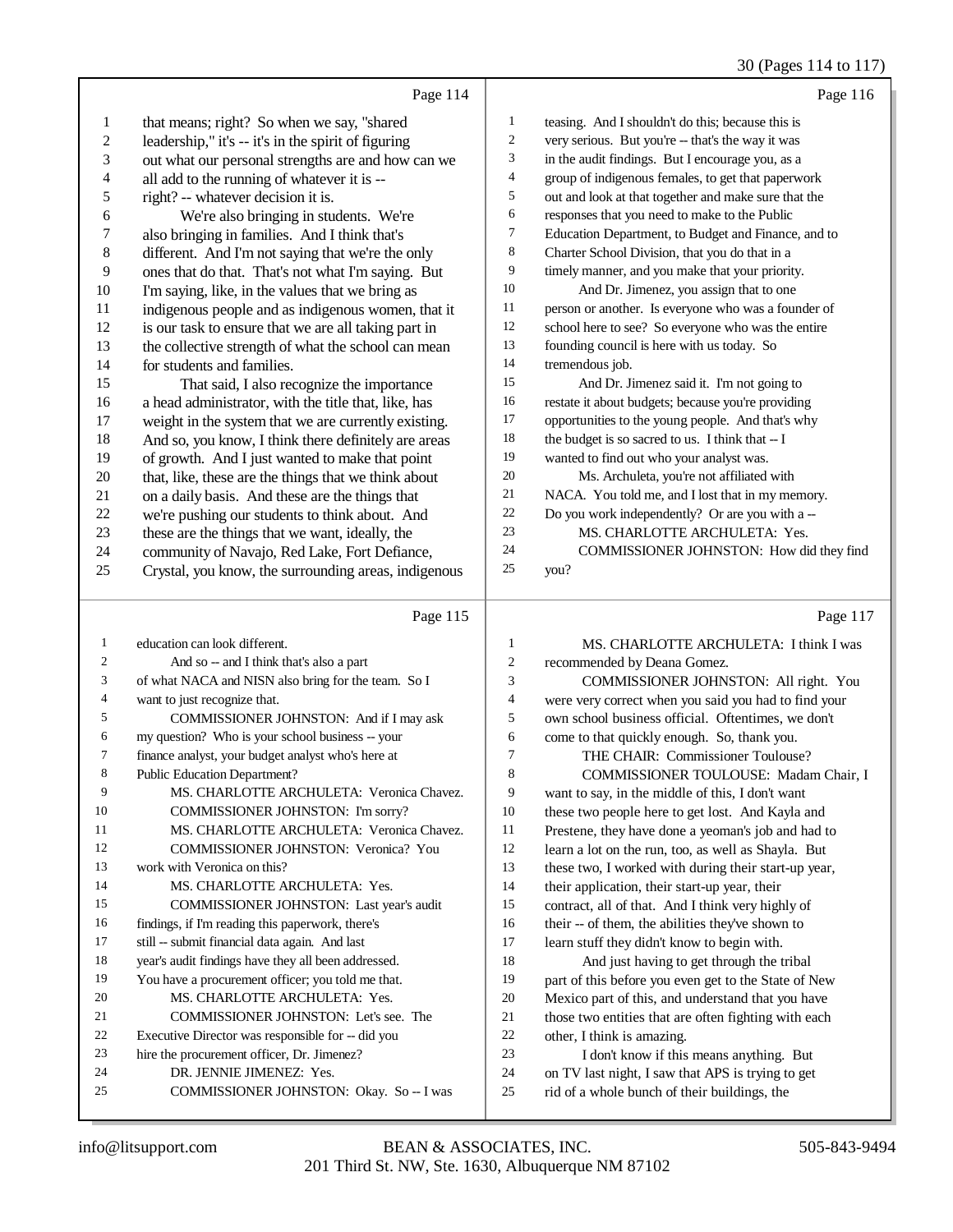## 31 (Pages 118 to 121)

|    | Page 118                                            |    | Page 120                                             |
|----|-----------------------------------------------------|----|------------------------------------------------------|
| 1  | portables. So whether that means anything or not, I | 1  | The other thing I wanted to check on is              |
| 2  | thought I'd throw that in for you; because I do     | 2  | have you addressed the audit findings from last      |
| 3  | know -- I have seen tremendous growth in these two  | 3  | year, Charlotte?                                     |
| 4  | women over these several years.                     | 4  | MS. CHARLOTTE ARCHULETA: No.                         |
| 5  | So, thank you.                                      | 5  | COMMISSIONER ARMBRUSTER: I guess it's                |
| 6  | THE CHAIR: They are auctioning off their            | 6  | dumped in your lap.                                  |
| 7  | portables. Unfortunately, what ends up happening,   | 7  | MS. CHARLOTTE ARCHULETA: When I came in,             |
| 8  | we're finding, is the cost of transporting them and | 8  | the budget was due. Everything was due right away.   |
| 9  | so on is so extraordinary. It doesn't pay -- you    | 9  | So I've been working on that, and paying, like,      |
| 10 | know, you think you're getting a good deal, and     | 10 | liabilities and making sure the payrolls run, like   |
| 11 | they're -- I saw pictures of them. So they're not   | 11 | the day-to-day.                                      |
| 12 | in the greatest shape, either.                      | 12 | So my goal is to visit the school in June            |
| 13 | COMMISSIONER TOULOUSE: Maybe they can get           | 13 | and implement processes and procedures to make sure  |
| 14 | a tribal council person to come up with the money   | 14 | that -- to ensure the finances are being --          |
| 15 | for that.                                           | 15 | everything is being done correctly and that they're  |
| 16 | THE CHAIR: It is challenging; because the           | 16 | in compliance.                                       |
| 17 | pads are very expensive to also pour for them. So   | 17 | COMMISSIONER ARMBRUSTER: So there were               |
| 18 | that you think it's a good option; and oftentimes,  | 18 | some findings, I guess, last year that you will have |
| 19 | it's really -- it's not a financially good option   | 19 | to address? And that's what you're planning to do    |
| 20 | for the schools. And that's -- that's the shame.    | 20 | in June.                                             |
| 21 | And I'm facing that with a new applicant,           | 21 | MS. CHARLOTTE ARCHULETA: Yes. I'm going              |
| 22 | even in Cruces, in finding a facility. So that's -- | 22 | to go through that. And I'm working with Jennie and  |
| 23 | it does present a lot of challenges.                | 23 | Prestene on our visit, what needs to be done and the |
| 24 | Commissioner Armbruster, did you want               | 24 | processes that need to take place and for the        |
| 25 | $to -$                                              | 25 | future.                                              |

## Page 119

| 1  | COMMISSIONER ARMBRUSTER: Yeah. I do want            | $\mathbf{1}$   | And I actually -- they've hired me for the           |
|----|-----------------------------------------------------|----------------|------------------------------------------------------|
| 2  | to commend you on all that you've done. And I know  | 2              | next two months. And if everything goes okay, I      |
| 3  | that if I were sitting where you are, I'd think,    | 3              | might continue on in July.                           |
| 4  | "What are they? They're just picking on me.         | $\overline{4}$ | COMMISSIONER JOHNSTON: And they're --                |
| 5  | They're picking on me."                             | 5              | just to piggyback on that, you're aware that what    |
| 6  | I think that's not true. I admire every             | 6              | this means, this delay, is that you're looking at    |
| 7  | one of you. I particularly admire that you're all   | 7              | repeat findings. And that's not -- so just -- I      |
| 8  | females -- I can say that -- because that's where   | 8              | won't overlay that, because it hadn't been           |
| 9  | the strength lies. That's why women make a          | 9              | addressed.                                           |
| 10 | difference in this world.                           | 10             | COMMISSIONER ARMBRUSTER: And that was one            |
| 11 | And I can understand the difference                 | 11             | of my concerns that I would never open a charter     |
| 12 | between the indigenous cultures and having to deal  | 12             | school. There is just so much to do, and it's        |
| 13 | with Western education and the things. And I know   | 13             | never-ending. It's a 24/7 job.                       |
| 14 | that you've obviously been educated; so you know    | 14             | I wanted to see -- I know you all have               |
| 15 | that divide, and you've been able to go over it.    | 15             | been here a few times, and I know that the issue has |
| 16 | And I think it's really important that              | 16             | been how to hire an administrator who would stay and |
| 17 | because it's a public school, you have to play the  | 17             | be there and do all that.                            |
| 18 | game, so to speak. And in terms of having an        | 18             | And I'm not sure what the trouble is. Why            |
| 19 | administrator, and in terms of the finances. I      | 19             | do you think -- you want an indigenous person or     |
| 20 | mean, you're, of course, open for doing a private   | 20             | not, as the case may be -- because they would share  |
| 21 | school, which I'm sure that you can't fund, because | 21             | your values and culture. But it seems like we've     |
| 22 | it's hard enough just working with public funds.    | 22             | changed a lot. Hope you're here for a while. But     |
| 23 | But I did want to acknowledge that. But             | 23             | can you address that?                                |
| 24 | you have to. You know, it's one of those            | 24             | MS. SHAYLA YELLOWHAIR: Yeah. So as the               |
| 25 | "yeah-buts."                                        | 25             | Governing Council President, I've also -- I sit on   |
|    |                                                     |                |                                                      |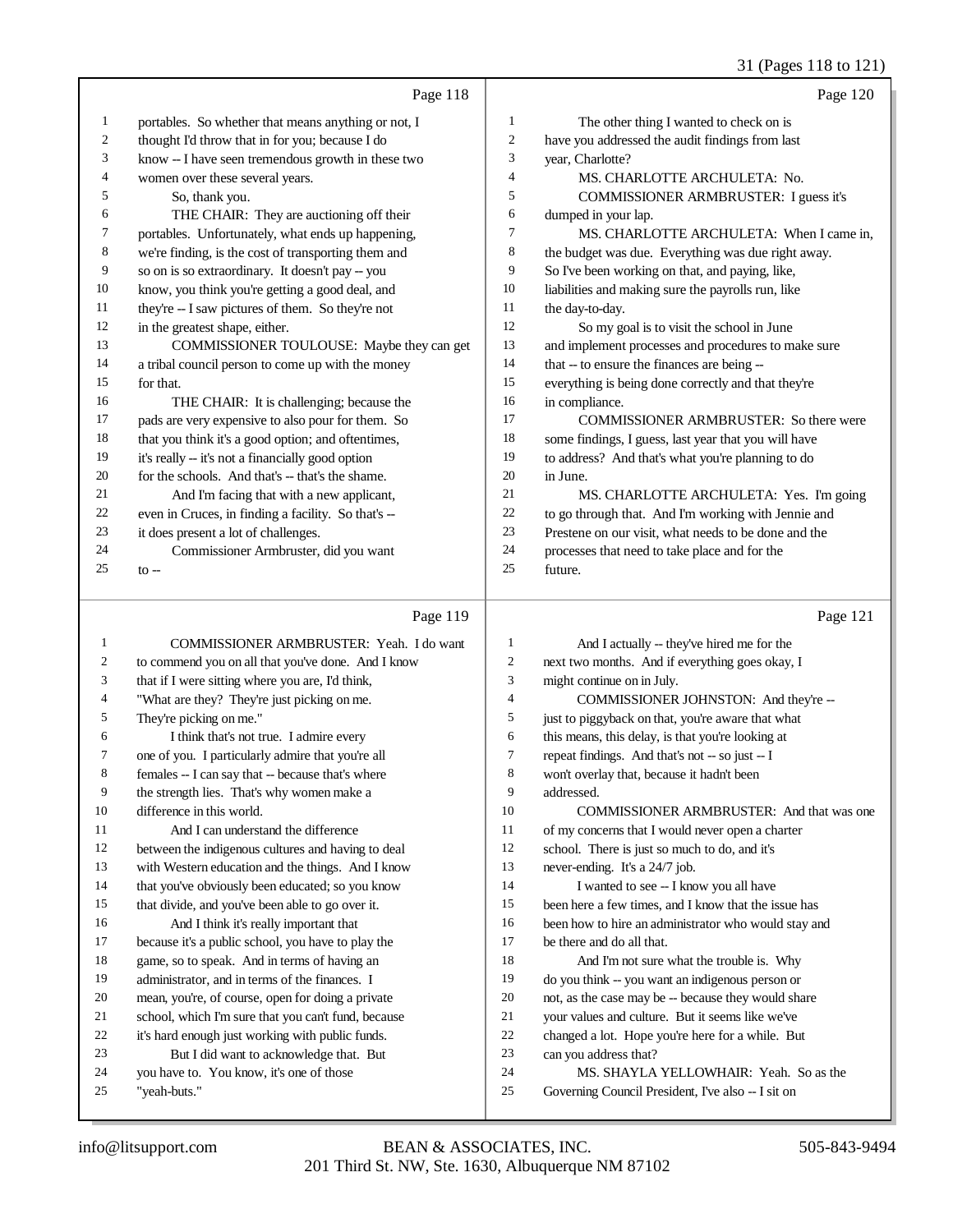|    |                                                      |    | 32 (Pages 122 to 12.                                 |
|----|------------------------------------------------------|----|------------------------------------------------------|
|    | Page 122                                             |    | Page 124                                             |
| 1  | the hiring committee. And we have, one, the pool of  | 1  | Gallup-McKinley County Schools. She had a grandson   |
| 2  | people who are willing to come to Navajo and         | 2  | that's a part of the school. And so we were looking  |
| 3  | understand that, like, right now, we don't have      | 3  | for individuals who have a vested interest and who   |
| 4  | housing for you; but we are going to work with the   | 4  | know about us.                                       |
| 5  | community entity to get that. Big thing.             | 5  | And also, Dr. Jimenez was retired; so it's           |
| 6  | Number two, if you have a family, we do              | 6  | a conversation we really -- we want somebody who is  |
| 7  | have schools in the area; but, again, we can't       | 7  | a good fit and is willing to take the risk of not    |
| 8  | guarantee housing at this time. If you want to --    | 8  | always having all the answers right then and there.  |
| 9  | so a part of that conversation, people have often    | 9  | And that's, again, coming to -- we have a -- one gas |
| 10 | asked, "Okay. So what's the nearest place that we    | 10 | station. We have three schools. We have a market.    |
| 11 | could live?"                                         | 11 | And that's what we have.                             |
| 12 | And that's in Gallup, New Mexico, which is           | 12 | And so, you know, there's a -- there's               |
| 13 | 50 minutes away. And oftentimes, during the winter   | 13 | a -- something to do with the ruralness and          |
| 14 | months, from November to -- even it snowed two days  | 14 | something to do with the amount of opportunities for |
| 15 | ago; right? The road that gets from Navajo to        | 15 | spouses, as well. And I think this is also an issue  |
| 16 | Gallup is often -- one, it's not well-maintained     | 16 | that teachers who are coming into the field of       |
| 17 | when heavy snow and ice and whatnot. So that's a     | 17 | education also face. So we want to come into a       |
| 18 | common concern for people who are coming from Gallup | 18 | community and work and live.                         |
| 19 | into Navajo.                                         | 19 | I would also say, just broadly, as a Diné            |
| 20 | All that said, the candidates that we                | 20 | woman, I couldn't actually go home and find my own   |
| 21 | have -- so in our -- in our -- in our process to     | 21 | place or house to live. I had to go back to my       |
| 22 | open the pool, but also to evaluate whether somebody | 22 | parents, because there's no housing available.       |
| 23 | would be a good fit -- because I think that is the   | 23 | So there is multiple structural challenges           |
| 24 | most important, to get to longevity, meaning         | 24 | and systematic challenges that I would say at        |
| 25 | somebody who is willing, one, to learn alongside us, | 25 | present.                                             |
|    |                                                      |    |                                                      |

#### Page 123

 and, two, is a good fit for our community and our kids and, ultimately, the school, we have, based on the values of our school, based on the mission and the vision of our school, compared -- we have a rubric, basically, that we screen candidates through. And so a majority of our candidates that have -- and we've had maybe four. So it's, like -- and that's from the beginning of the school. First, 10 it was extremely hard to get somebody just through the application process. When we finally did find somebody who was the former head administrator or -- I don't know what they call them -- at Uplift -- right? -- he was coming in from Gallup. There was the same problems. No housing. His ability to be there full-time was a big issue; and, also, because he was living in Gallup and had family issues. There were personal things that pulled him away from the job, not necessarily any of the other things that I had mentioned; but those were also part of the conversation. 22 So with Dr. Jimenez, as -- when I was working in the -- in Navajo Middle School -- it's a school, like, a half-a-mile away, across the street -- I also worked with her as a -- within Page 125 COMMISSIONER ARMBRUSTER: And prior, for these other findings that you had last year, was anybody addressing those for the audit findings. MS. SHAYLA YELLOWHAIR: So at the GC Council, we also received reports on this. And it is my -- I can't speak to the specific -- because I don't have the report in front of me, or, like, the audit findings that you're specifically talking about, so I don't want to be -- I don't want to misspeak. But I do know that we have made efforts 11 to -- what is it? -- to correct those audit findings. MS. KAYLA BEGAY: One of the findings included that we didn't have a parent member on the audit committee. And we have since found one. So that has been corrected. We'll make every effort we need to correct those. THE CHAIR: So does your finance committee meet regularly? MS. KAYLA BEGAY: Uh-huh. And it does report to the GC. MS. SHAYLA YELLOWHAIR: Yes. Yes. So -- yes. THE CHAIR: Director? MS. POULOS: Madam Chairwoman,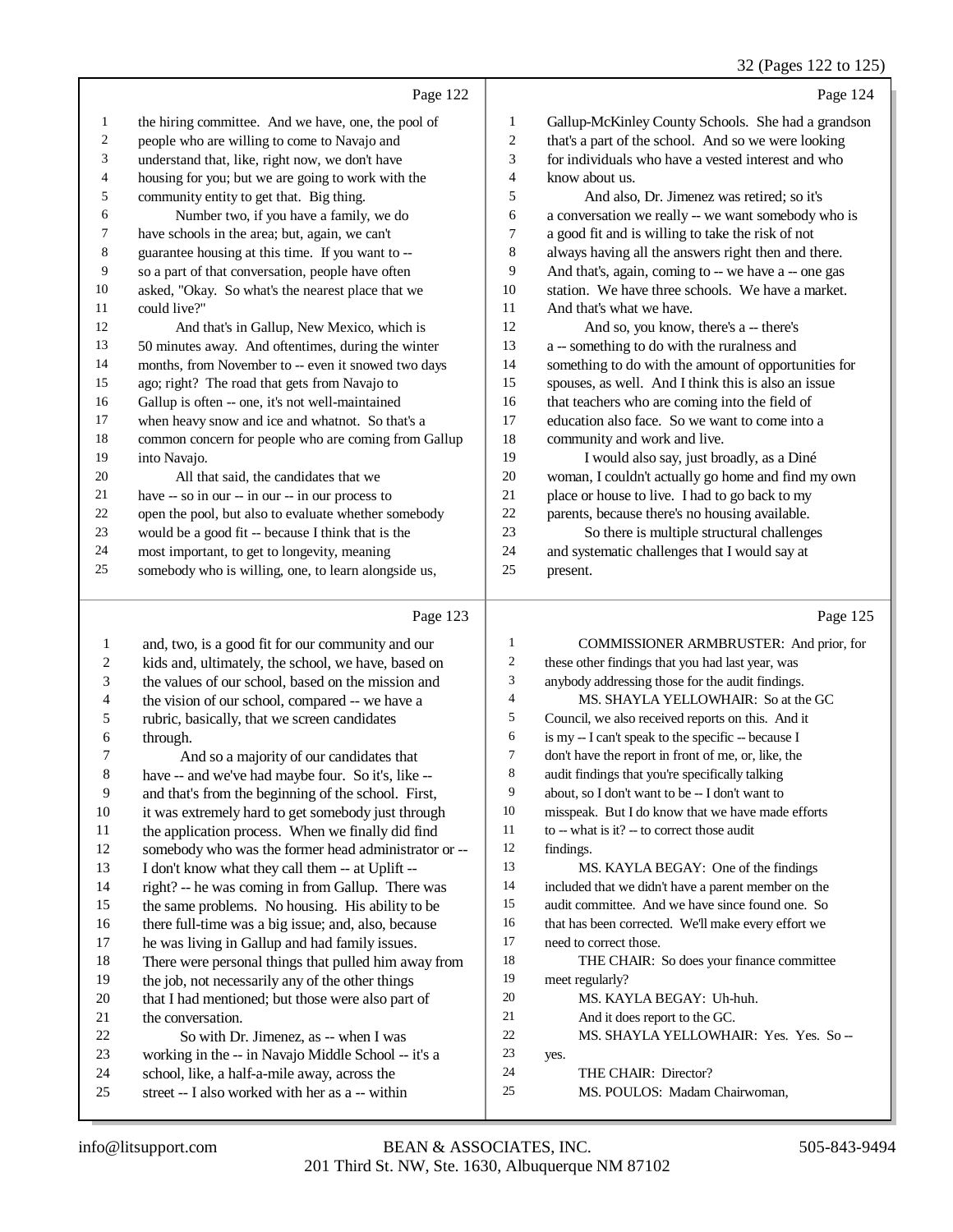|    | Page 126                                             |                  | Page 128                                             |
|----|------------------------------------------------------|------------------|------------------------------------------------------|
| 1  | Commissioners, I just wanted to correct a statement  | $\mathbf{1}$     | board are very deeply involved in the correction of  |
| 2  | that was made about the last time that this school   | $\boldsymbol{2}$ | last year's audit findings; because that could       |
| 3  | was on the agenda. It sounded like the statement     | 3                | result in audit findings this year.                  |
| 4  | was made that they were brought on as a potential    | $\overline{4}$   | And you certainly want to get out of                 |
| 5  | revocation.                                          | 5                | that -- and get -- it seems like you have a good     |
| 6  | And this was part of the Charter School              | 6                | business official; but effort, urgency, in this      |
| 7  | Division's report. And simply, the item was "Budget  | 7                | budget.                                              |
| 8  | reporting concerns." So I just wanted to make sure   | 8                | Thank you.                                           |
| 9  | that was clear on the record.                        | 9                | THE CHAIR: Any other discussion? I'll                |
| 10 | THE CHAIR: Right. That didn't enter into             | 10               | just say hopefully, as a result of the audit         |
| 11 | the discussion.                                      | 11               | finding, we won't see you here. Not that we don't    |
| 12 | <b>Commissioner Crone?</b>                           | 12               | appreciate your attendance; but I'm hoping that      |
| 13 | COMMISSIONER CRONE: Excuse me. This is               | 13               | those audits findings will come out in a positive    |
| 14 | not directly related. I'm a new Commissioner. And    | 14               | manner.                                              |
| 15 | my Diné is a little bit rusty, as in nonexistent,    | 15               | COMMISSIONER TOULOUSE: Madam Chair, if we            |
| 16 | except the greeting that you give.                   | 16               | do end up having hearings in Gallup this summer on   |
| 17 | So what is the pronunciation and means of            | 17               | any schools, I would suggest that we take half-a-day |
| 18 | your Diné name.                                      | 18               | during our time and go visit this school.            |
| 19 | MS. KAYLA BEGAY: So is it Dzit Ditl'-ooi.            | 19               | THE CHAIR: Right.                                    |
| 20 | Dzit Ditl-ooi. "Dzit" is the Navajo name for         | 20               | COMMISSIONER TOULOUSE: That's not a                  |
| 21 | "mountain." "Ditl'ooi" roughly translates to         | 21               | motion. That's just a suggestion, that I think it    |
| 22 | "fuzzy" or "hairy." Because if you go to our         | 22               | would be very helpful for the people -- some of us   |
| 23 | community, we have a beautiful mountain which we     | 23               | here, like I know Tim and Jim and I have a better    |
| 24 | call "Fuzzy Mountain." So Dzit Ditl-ooi.             | 24               | picture of the reservation, I think, than a lot of   |
| 25 | COMMISSIONER ARMBRUSTER: And that's why              | 25               | people. It's not Los Alamos; it's not Albuquerque;   |
|    | Page 127                                             |                  | Page 129                                             |
| 1  | we call it "DEAP."                                   | 1                | it's not -- and I think that would be a perfect      |
| 2  | COMMISSIONER CRONE: Yeah. I'm just as                | $\overline{c}$   | time, if we do have any hearings there, even though  |
| 3  | rusty as ever.                                       | 3                | it would be in the summer, I'm sure they wouldn't    |
| 4  | THE CHAIR: Commissioner Toulouse, is your            | $\overline{4}$   | mind showing us what they have.                      |
| 5  | finger on the speaker for a reason?                  | 5                | Thank you.                                           |
| 6  | COMMISSIONER TOULOUSE: Madam Chair, if               | 6                | THE CHAIR: And I appreciate that thought.            |
| 7  | we're ready, I would like to move that we table this | $\tau$           | And there's a possibility we'll be in Gallup. It     |
| 8  | Item 7 for discussion in the future when we have all | 8                | hasn't been firmed up yet. So we'll -- that's to be  |
| 9  | the reports.                                         | 9                | determined at a later date.                          |
| 10 | THE CHAIR: All the audit -- yes.                     | 10               | COMMISSIONER TOULOUSE: I was just putting            |
| 11 | COMMISSIONER TOULOUSE: Audit findings and            | 11               | that in as a comment on the --                       |
| 12 | any of the other reports we need from the school.    | 12               | THE CHAIR: I appreciate your suggestion.             |
| 13 | And I also would like the site visit report.         | 13               | If there is no other comment, we'll take a           |
| 14 | COMMISSIONER RUIZ: (Indicates.)                      | 14               | roll-call vote on the motion.                        |
| 15 | THE CHAIR: Correct.                                  | 15               | <b>COMMISSIONER ARMBRUSTER: Commissioner</b>         |
| 16 | COMMISSIONER TOULOUSE: Thank you.                    | 16               | Gipson?                                              |
| 17 | THE CHAIR: And there was a second by                 | 17               | THE CHAIR: Yes.                                      |
| 18 | Commissioner Ruiz.                                   | 18               | <b>COMMISSIONER ARMBRUSTER: Commissioner</b>         |
| 19 | COMMISSIONER JOHNSTON: And discussion.               | 19               | Crone?                                               |
| 20 | THE CHAIR: Discussion.                               | 20               | <b>COMMISSIONER CRONE: Yes.</b>                      |
| 21 | COMMISSIONER JOHNSTON: And I agree with              | 21               | <b>COMMISSIONER ARMBRUSTER: Commissioner</b>         |
| 22 | the motion. My -- there's a sense of urgency. And    | 22               | Toulouse?                                            |
| 23 | the word "effort," we're making an effort. And it's  | 23               | COMMISSIONER TOULOUSE: Yes.                          |
| 24 | a must. And I hope that the head school              | 24               | COMMISSIONER ARMBRUSTER: Commissioner                |

administrator and the chair or the president of the

Armbruster votes "yes."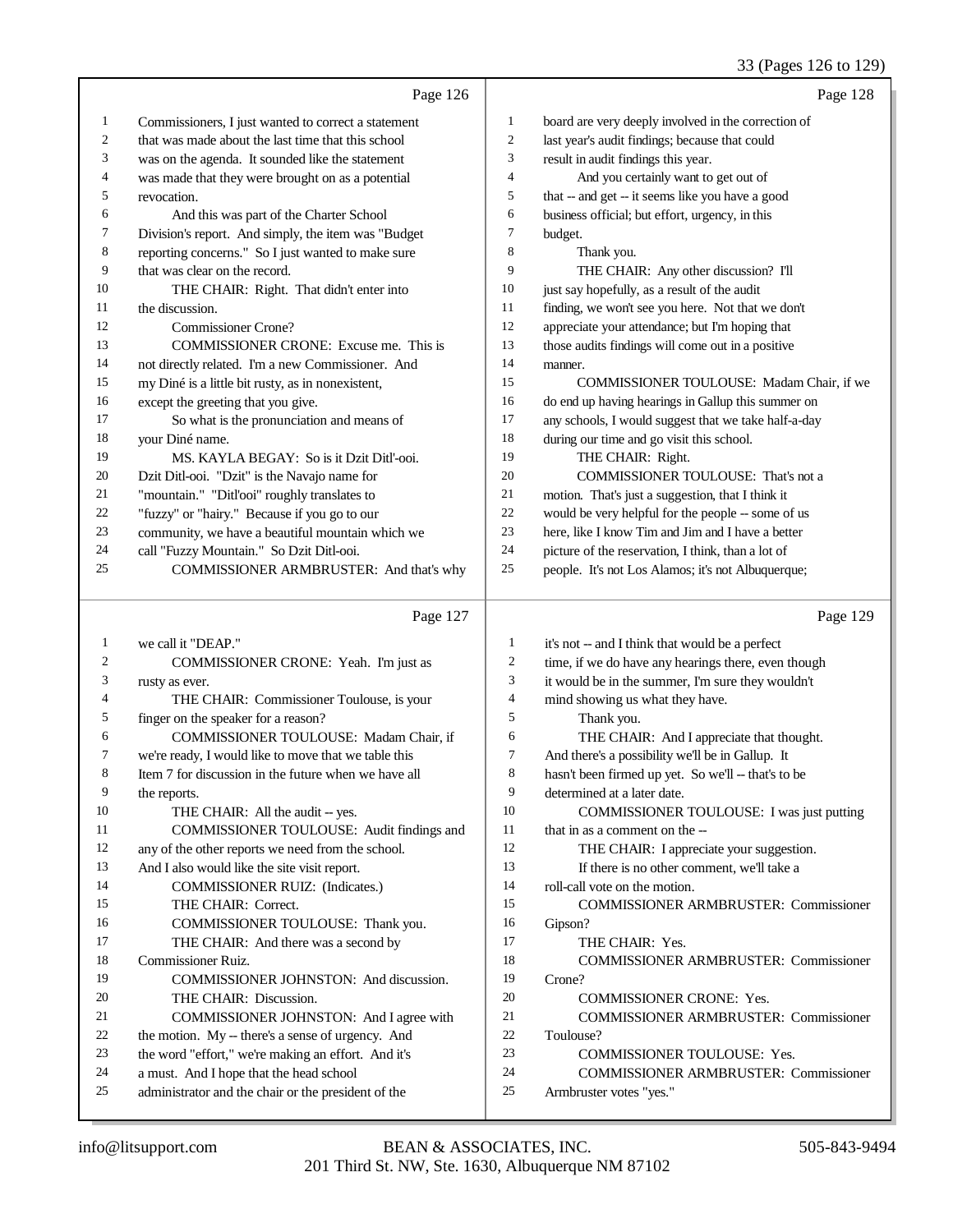34 (Pages 130 to 133)

|    | Page 130                                            |                | Page 132                                            |
|----|-----------------------------------------------------|----------------|-----------------------------------------------------|
| 1  | <b>Commissioner Conyers?</b>                        | 1              | was sent electronically. But it was sent.           |
| 2  | <b>COMMISSIONER CONYERS: Yes.</b>                   | $\overline{2}$ | THE CHAIR: After the fact.                          |
| 3  | <b>COMMISSIONER ARMBRUSTER: Commissioner</b>        | 3              | MS. FRIEDMAN: On Tuesday, I believe, or             |
| 4  | Ruiz?                                               | $\overline{4}$ | on Wednesday. And it was printed in your books.     |
| 5  | <b>COMMISSIONER RUIZ: Yes.</b>                      | 5              | And the only way I could get it printed was to make |
| 6  | <b>COMMISSIONER ARMBRUSTER: Commissioner</b>        | 6              | it very small. And so --                            |
| 7  | Johnston?                                           | 7              | THE CHAIR: She's calling us old. We                 |
| 8  | <b>COMMISSIONER JOHNSTON: Yes.</b>                  | 8              | can't read small print.                             |
| 9  | <b>COMMISSIONER ARMBRUSTER:</b> That is a           | 9              | MS. FRIEDMAN: Our CSD staff graciously              |
| 10 | seven-to-zero vote. The motion passes.              | 10             | printed it larger for us, today.                    |
| 11 | THE CHAIR: The motion passes, seven-zero.           | 11             | THE CHAIR: I appreciate this; because               |
| 12 | DR. JENNIE JIMENEZ: May I make a closing            | 12             | this is in the, at extra cost, large-print version. |
| 13 | statement? This is going to be a personal statement | 13             | Okay. Thank you.                                    |
| 14 | from me.                                            | 14             | COMMISSIONER TOULOUSE: Yeah, I got it, in           |
| 15 | I really appreciate the fact that                   | 15             | the small-print version.                            |
| 16 | education has evolved to include us to make our own | 16             | THE CHAIR: On the phone, it is very                 |
| 17 | school. And I think that's really a step forward;   | 17             | difficult. So that for those Commissioners that     |
| 18 | because I remember when I had to go into school for | 18             | were not involved, this was worked on by a          |
| 19 | the first time. And at least I knew English when I  | 19             | subcommittee of the Commission. And we met -- when  |
| 20 | started school. My brothers and sisters did not.    | 20             | did we meet?                                        |
| 21 | And I remember one of my sisters came --            | 21             | MS. PATTY MATTHEWS: April 25th.                     |
| 22 | came home -- she stayed in the dorm. And she came   | 22             | THE CHAIR: The Tuesday of our --                    |
| 23 | home at Christmas time. And this -- she was in, I   | 23             | COMMISSIONER ARMBRUSTER: April 25th.                |
| 24 | believe, like, our equivalent to kindergarten. And  | 24             | THE CHAIR: We met the Tuesday morning               |
| 25 | she spoke English with this really heavy Southern   | 25             | before we went to Española that afternoon for the   |
|    |                                                     |                |                                                     |
|    | Page 131                                            |                | Page 133                                            |

## Page 131 |

|    | draw.                                                | 1  | listening tour. And I want to thank those            |
|----|------------------------------------------------------|----|------------------------------------------------------|
| 2  | $So - so I - I just - I commend you for$             | 2  | Commissioners -- Commissioner Ruiz was there;        |
| 3  | having the foresight and the charter system to help  | 3  | Commissioner Armbruster was there;                   |
| 4  | us to develop a school that will be a right fit for  | 4  | Commissioner Caballero was there. And I was there.   |
| 5  | our people. And thank you.                           | 5  | as well.                                             |
| 6  | THE CHAIR: I appreciate that. I live not             | 6  | And this was -- I also want to thank CSD             |
| 7  | too far from Jim Thorpe, Pennsylvania; so more than  | 7  | for their input on this and the initial help in the  |
| 8  | unfortunately familiar.                              | 8  | population of this Corrective Action Plan, because   |
| 9  | And I'm going to ask for a five-minute               | 9  | this is something that had not been done before. So  |
| 10 | break before we move on to the next item.            | 10 | this was new territory in term -- we didn't have a   |
| 11 | (Recess taken, 11:41 a.m. to 11:55 p.m.)             | 11 | template to use for a Corrective Action Plan.        |
| 12 | THE CHAIR: We are now back and on to                 | 12 | But there is no doubt that this, I                   |
| 13 | Item No. 8, Discussion of Possible Action on the     | 13 | believe, addresses the majority of those areas where |
| 14 | Proposed La Promesa Corrective Action Plan.          | 14 | concerns have been raised.                           |
| 15 | And that's what we have -- yes. And so               | 15 | So at this point in time, I would like to            |
| 16 | that -- for the Commissioners, that is this that was | 16 | ask the Commissioners if they have any questions or  |
| 17 | (indicates) left today. Unfortunately, it is just    | 17 | comments about this, or concerns.                    |
| 18 | now that some have been able to look at this. It     | 18 | Commissioner Johnston?                               |
| 19 | wasn't electronically submitted with the agenda      | 19 | COMMISSIONER JOHNSTON: Thank you,                    |
| 20 | items, because it was not yet finalized when our     | 20 | Madam Chair. So PEC was represented by Commissioner  |
| 21 | agenda items came out.                               | 21 | Ruiz, Commissioner Armbruster, and                   |
| 22 | Correct?                                             | 22 | Commissioner Caballero and you.                      |
| 23 | COMMISSIONER JOHNSTON: I think I received            | 23 | COMMISSIONER ARMBRUSTER: Actually, not               |
| 24 | it. You didn't get it with the agenda items?         | 24 | quite. Because Commissioner Ruiz's car wasn't        |
| 25 | MS. FRIEDMAN: It was -- Madam Chair, it              | 25 | working; so it was just --                           |
|    |                                                      |    |                                                      |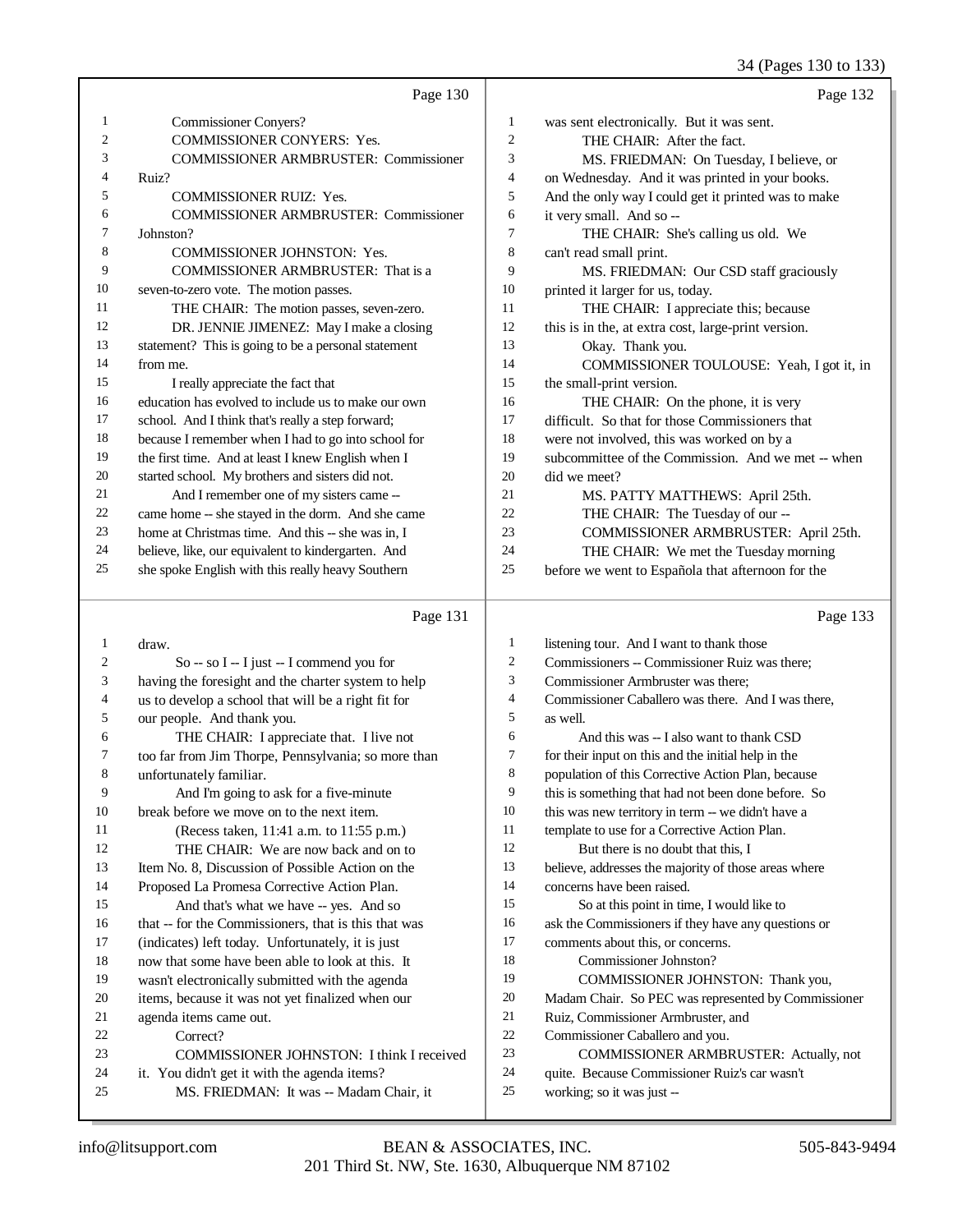|          |                                                                                                        |                | $33 \text{ (1466)}$ $137 \text{ (0)}$                                                      |
|----------|--------------------------------------------------------------------------------------------------------|----------------|--------------------------------------------------------------------------------------------|
|          | Page 134                                                                                               |                | Page 136                                                                                   |
| 1        | THE CHAIR: You're right. You're right.                                                                 | 1              | B, C, and D, the CAP for academics will have been                                          |
| 2        | COMMISSIONER JOHNSTON: She wasn't there.                                                               | $\mathfrak{2}$ | met."                                                                                      |
| 3        | THE CHAIR: You're absolutely right. Holy                                                               | 3              | And then if I go down to the next box,                                                     |
| 4        | cow. Thank you for remember- -- I knew she was                                                         | 4              | it's, "The school will obtain a C or a three-year                                          |
| 5        | supposed to be there; so I counted her as there,                                                       | 5              | average C on the score card published in summer 2017                                       |
| 6        | yes.                                                                                                   | 6              | after being allowed to appeal any grade to PED                                             |
| 7        | COMMISSIONER JOHNSTON: And then, of                                                                    | $\tau$         | through their appeal process."                                                             |
| 8        | course, La Promesa -- Mr. Jones was there.                                                             | 8              | So there's a little bit of difference,                                                     |
| 9        | THE CHAIR: Mr. Jones was there.                                                                        | 9              | then.                                                                                      |
| 10       | Ms. Matthews was there. And the PEC attorney, Julia                                                    | 10             | THE CHAIR: Well, the first statement                                                       |
| 11       | Barnes, was there.                                                                                     | 11             | speaks to the -- the issue of the revocation.                                              |
| 12       | COMMISSIONER JOHNSTON: I have some                                                                     | 12             | COMMISSIONER JOHNSTON: Okay. And then --                                                   |
| 13       | questions. And because of our conversation                                                             | 13             | the academic framework will be modified to redefine                                        |
| 14       | yesterday on amendments and notifications and                                                          | 14             | the student cohort. I understood that part of it.                                          |
| 15       | specificity of language and all of this, I was                                                         | 15             | Then the definition of growth will be                                                      |
| 16       | thinking about this. I had been thinking about                                                         | 16             | defined as 1.5 year growth. Do we need to say how                                          |
| 17       | Corrective Action Plans. And so I looked at the                                                        | 17             | that 1.5 year growth will be defined? Where is                                             |
| 18       | draft.                                                                                                 | 18             | that -- is that coming from? Where is that -- who's                                        |
| 19       | And I must apologize. But -- no, I'm not                                                               | 19             | going to determine the year and a half?                                                    |
| 20       | going to apologize. I spent my career as a language                                                    | 20             | THE CHAIR: It's from their short-cycle                                                     |
| 21       | arts teacher, as an English teacher. And I have                                                        | 21             | assessments.                                                                               |
| 22       | some questions about where things appear more than                                                     | 22             | COMMISSIONER JOHNSTON: And in the                                                          |
| 23       | once, where I don't understand what's -- what's in                                                     | 23             | Correction Action Plan, we don't have to define what                                       |
| 24       | it.                                                                                                    | 24             | they will use?                                                                             |
| 25       | I -- I'll start -- the one -- reporting on                                                             | 25             | THE CHAIR: It's in their performance                                                       |
|          | Page 135                                                                                               |                | Page 137                                                                                   |
| 1        | the Corrective Action Plan, the first report would                                                     | 1              |                                                                                            |
|          |                                                                                                        |                |                                                                                            |
| 2        |                                                                                                        | 2              | framework what they're using.                                                              |
| 3        | be due in October. I figured that's six months. Is<br>that how that decision was made? Six months from | 3              | COMMISSIONER JOHNSTON: Okay.                                                               |
| 4        |                                                                                                        | 4              | THE CHAIR: We're redefining the year and                                                   |
| 5        | now? Since we're looking at the plan now, it's at<br>the very first box.                               | 5              | a half. And there has been an agreement, because my                                        |
| 6        | THE CHAIR: I don't think there was a time                                                              | 6              | understanding is -- is it NWEA?<br>NWEA is changing its formulas, the                      |
| 7        | frame in terms of the six months, per se. But I                                                        | 7              | reporting information. So there has been an                                                |
| $\,8\,$  | think we were also looking at the PEC calendar. And                                                    | 8              | agreement that that -- we couldn't specify what                                            |
| 9        | renewals will be done at the August, slash,                                                            | 9              | those precise reports were going to be, because                                            |
| 10       | September meeting; so that October is the agenda --                                                    | 10             | they're in the process of changing it; but the                                             |
| 11       | and it also is a reasonable amount of time, sort of.                                                   | 11             | growth rate doesn't change.                                                                |
| 12       | MS. POULOS: Madam Chairwoman, you said                                                                 | 12             | COMMISSIONER JOHNSTON: Is that what the                                                    |
| 13       | renewals. I believe you meant new applications.                                                        | 13             | sentence, "A new Performance Indicator is being                                            |
| 14       | THE CHAIR: I'm sorry. New applications.                                                                | 14             | drafted" means?                                                                            |
| 15       | COMMISSIONER JOHNSTON: Okay.                                                                           | 15             | THE CHAIR: Correct.                                                                        |
| 16       | THE CHAIR: New applications, our focus in                                                              | 16             | COMMISSIONER JOHNSTON: All right. A                                                        |
| 17       | that September meeting.                                                                                | 17             | corrective action plan, to me, needs to be quite                                           |
| 18       | COMMISSIONER JOHNSTON: Okay. And I don't                                                               | 18             | clear. And I was having difficulty reading it, not                                         |
| 19       | know whether you want -- I just -- what is the                                                         | 19             | being a part of helping creating it.                                                       |
| 20       | reasoning for repetition of statements?                                                                | 20             | Again, "The Academic Framework will be                                                     |
| 21       | In the first box, "In June 2018, if the                                                                | 21             | modified to redefine as those students without an                                          |
| 22       | school shows that it has met the school grade of C                                                     | 22             | IEP."                                                                                      |
| 23       | or a three-year average C, as in "a" below"? Is                                                        | 23             | There's that definition of "growth" again.                                                 |
| 24<br>25 | that what that is referencing where it says "'a'<br>below"? "Or met all the other academic indicators, | 24<br>25       | "The school will meet or exceed its math<br>targets with these changes." The targets in -- |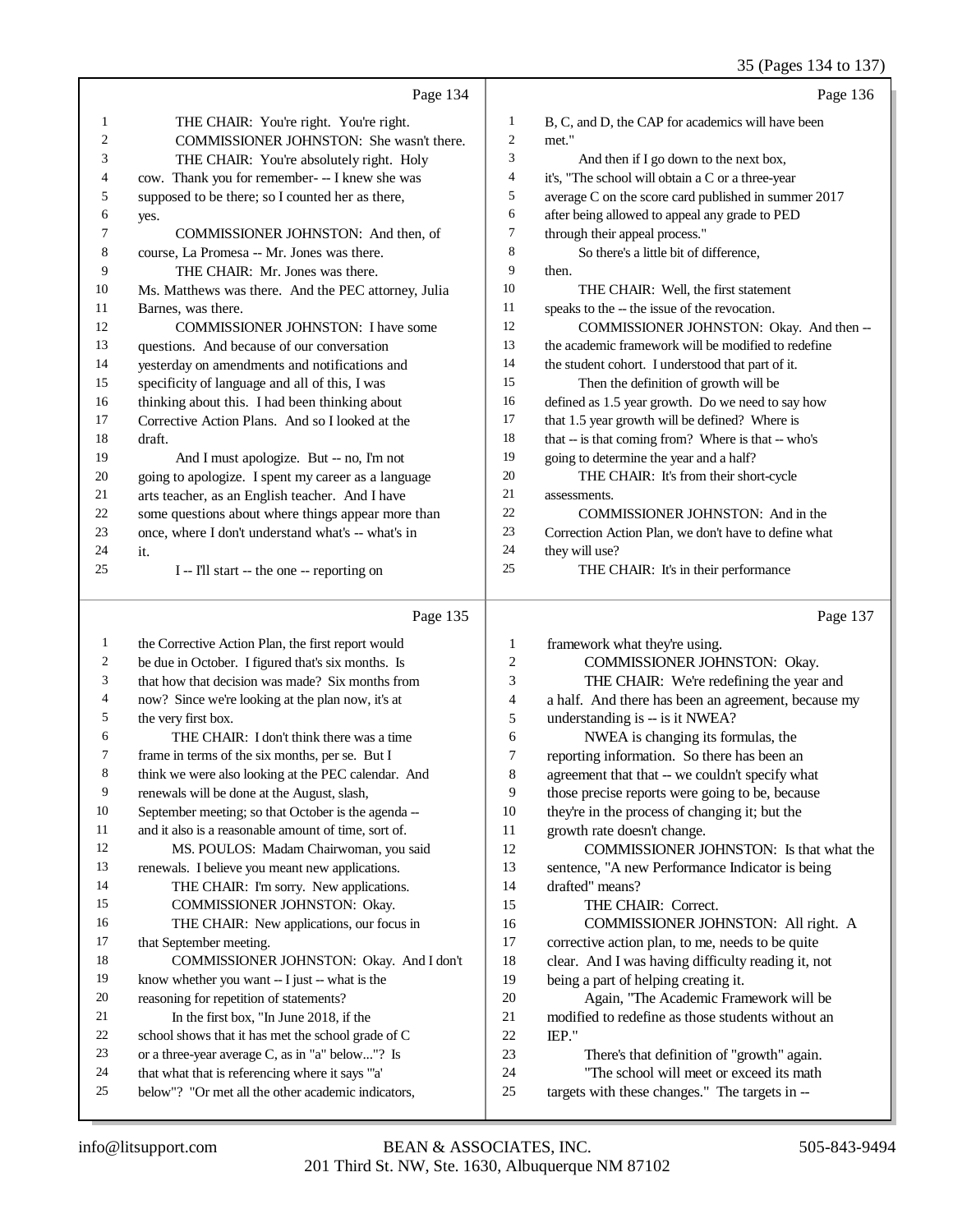36 (Pages 138 to 141)

|    | Page 138                                             |                | Page 140                                             |
|----|------------------------------------------------------|----------------|------------------------------------------------------|
| 1  | THE CHAIR: In the Performance Framework.             | 1              | THE CHAIR: Okay.                                     |
| 2  | COMMISSIONER JOHNSTON: And, "A new                   | 2              | COMMISSIONER JOHNSTON: And, "If there is             |
| 3  | Performance Indicator," because those are based on   | 3              | a discrepancy between the results of CSD and the     |
| 4  | the interim assessments.                             | 4              | results identified by the school, a third party will |
| 5  | THE CHAIR: Correct.                                  | 5              | be hired."                                           |
| 6  | COMMISSIONER JOHNSTON: Okay. And so                  | 6              | Do we have to pay money to review the                |
| 7  | Discovery is being defined. "The school will meet    | 7              | results?                                             |
| 8  | or exceed its WIDA goal."                            | 8              | THE CHAIR: Not us.                                   |
| 9  | We don't need to put that information --             | 9              | COMMISSIONER JOHNSTON: The school would              |
| 10 | and I'm asking because I've never been a part of     | 10             | have to? Seems to me with all of the experts in      |
| 11 | one -- my thought would be --                        | 11             | PED, that we would be able -- but that's an aside.   |
| 12 | THE CHAIR: It's in their Performance                 | 12             | "Raw, student-level short-cycle assessment           |
| 13 | Framework.                                           | 13             | data" -- if you're using NWEA, Madam Chair, would    |
| 14 | COMMISSIONER JOHNSTON: Then we at least              | 14             | you not say that, "for the current school year"?     |
| 15 | need to see a reference to Performance Framework and | 15             | And this isn't even a complete sentence. And         |
| 16 | attach it.                                           | 16             | 2015-16, the first year of the school was under      |
| 17 | THE CHAIR: I think there's a general                 | 17             | contract.                                            |
| 18 | understanding. They've had a negotiated Performance  | 18             | I went, okay.                                        |
| 19 | Framework; so that I think we have a working         | 19             | "Raw student-level short-cycle assessment            |
| 20 | understanding of that.                               | 20             | data for the current school year in 2015-'16, the    |
| 21 | COMMISSIONER JOHNSTON: And I just come               | 21             | first year the school was under contract."           |
| 22 | back with that, that we have a working understanding | 22             | "Raw student-level WIDA data for the                 |
| 23 | of it; so oftentimes, if it's not stated             | 23             | current year"                                        |
| 24 | specifically, that understanding is fuzzy to the     | 24             | And that means they will provide the first           |
| 25 | people who are trying to meet the Corrective Action  | 25             | year of the contract?                                |
|    | Page 139                                             |                | Page 141                                             |
| 1  | Plan.                                                | 1              | THE CHAIR: Right.                                    |
| 2  | THE CHAIR: No. It's specifically stated              | $\overline{c}$ | COMMISSIONER JOHNSTON: When you use the              |
| 3  | in the Performance Framework.                        | 3              | words, "strongly recommend," all of the conversation |
| 4  | COMMISSIONER JOHNSTON: Okay. "The school             | $\overline{4}$ | we had yesterday about "sufficient" and "strongly    |
| 5  | will provide the raw data to CSD" -- oh, here's a    | 5              | recommend" is kind of soft wording to me.            |
| 6  | question. There was not a CSD representative at the  | 6              | THE CHAIR: We cannot -- because these are            |

| 1              | Plan.                                               | 1  | THE CHAIR: Right.                                    |
|----------------|-----------------------------------------------------|----|------------------------------------------------------|
| $\overline{c}$ | THE CHAIR: No. It's specifically stated             | 2  | COMMISSIONER JOHNSTON: When you use the              |
| 3              | in the Performance Framework.                       | 3  | words, "strongly recommend," all of the conversation |
| 4              | COMMISSIONER JOHNSTON: Okay. "The school            | 4  | we had yesterday about "sufficient" and "strongly    |
| 5              | will provide the raw data to CSD" -- oh, here's a   | 5  | recommend" is kind of soft wording to me.            |
| 6              | question. There was not a CSD representative at the | 6  | THE CHAIR: We cannot -- because these are            |
| 7              | meeting; is that correct?                           | 7  | programs that the individual has to apply for, we    |
| 8              | THE CHAIR: There was not. CSD popped                | 8  | cannot say you must, because we can't guarantee      |
| 9              | through meetings with Julia Barnes and myself. CSD  | 9  | enrollment into the programs.                        |
| 10             | made the recommended Corrective Action Plan.        | 10 | COMMISSIONER JOHNSTON: But in addition,              |
| 11             | COMMISSIONER JOHNSTON: Okay. But the --             | 11 | the principal -- apply for Principals Pursuing       |
| 12             | let's see. "The CSD must provide the data           | 12 | Excellence, apply at the next available opportunity. |
| 13             | interpretation by no later" --                      | 13 | THE CHAIR: Correct. But the                          |
| 14             | THE CHAIR: No.                                      | 14 | recommendation is that he be in it. So we cannot --  |
| 15             | COMMISSIONER JOHNSTON: "than 10                     | 15 | we could not say that he has to be in it, because he |
| 16             | working days from the date the School provides the  | 16 | has to apply for it.                                 |
| 17             | data."                                              | 17 | COMMISSIONER JOHNSTON: Is there a                    |
| 18             | Is CSD able to do that?                             | 18 | specific date? I mean, is it an available date,      |
| 19             | MS. POULOS: Madam Chairwoman and                    | 19 | according to the principals' calendar, which I       |
| 20             | Commissioners, there are some concerns I would like | 20 | respect? But he may say, "I'm really busy for a      |
| 21             | to address. And I don't need to do that now. I'll   | 21 | year."                                               |
| 22             | wait for my turn. That was certainly one of the     | 22 | THE CHAIR: No, that's not an option. But             |
| 23             | concerns, because that was not something we had     | 23 | the option is not open for next year; because that   |
| 24             | discussed. And I'm not sure, based on timing, that  | 24 | window has already closed.                           |
| 25             | is something we can fulfill.                        | 25 | COMMISSIONER JOHNSTON: Okay. But -- I                |
|                |                                                     |    |                                                      |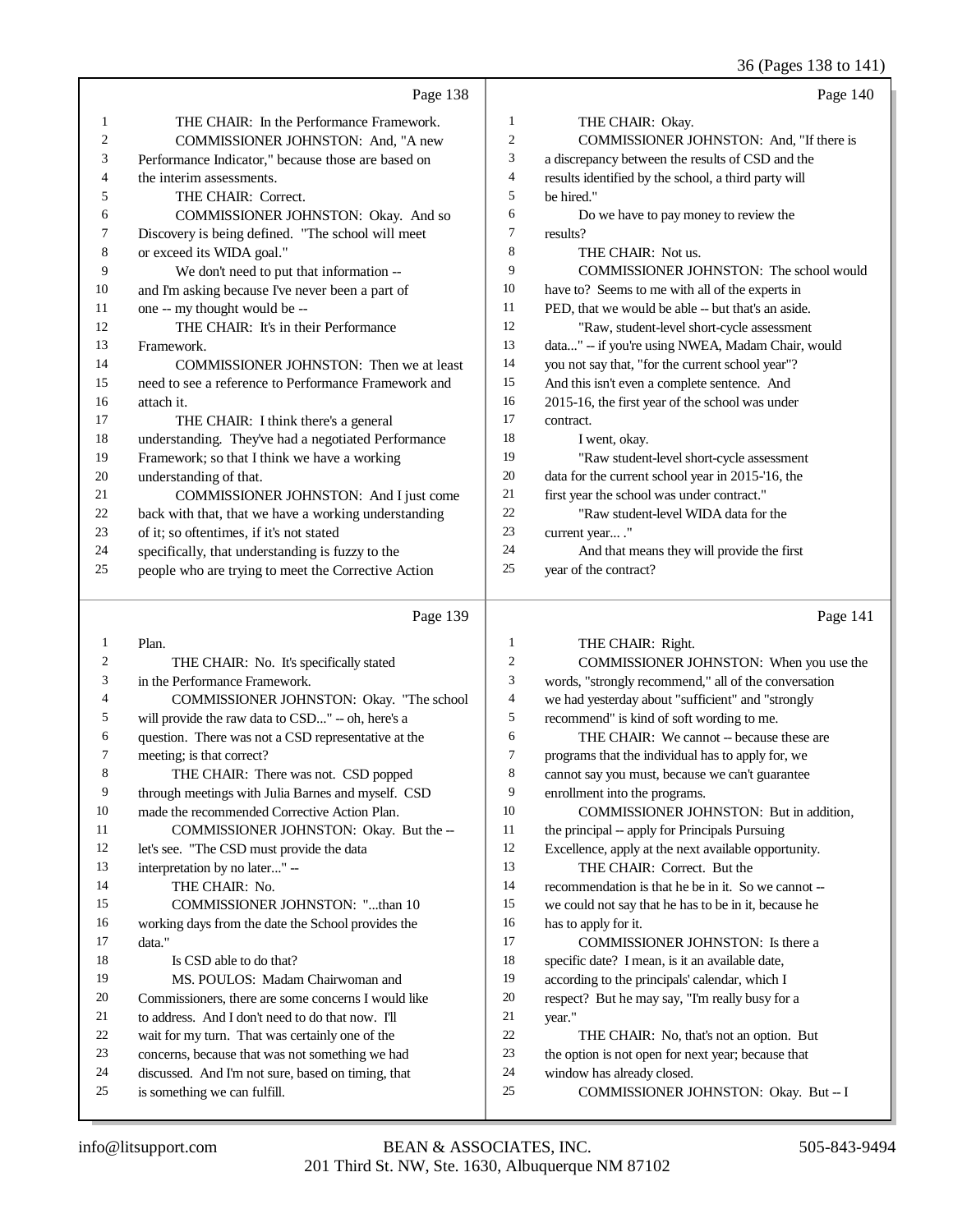#### 37 (Pages 142 to 145)

|                |                                                      |                         | 37 (Pages 142 to 145                                 |
|----------------|------------------------------------------------------|-------------------------|------------------------------------------------------|
|                | Page 142                                             |                         | Page 144                                             |
| $\mathbf{1}$   | don't know. These are just questions I had, because  | $\mathbf{1}$            | Framework." I will say that I have talked with       |
| $\overline{c}$ | we had spent -- and I have more; but I won't belabor | $\overline{\mathbf{c}}$ | Icela, the Director of Bilingual Education, and she  |
| $\mathfrak{Z}$ | it.                                                  | 3                       | felt that that was not a very rigorous goal. So I    |
| $\overline{4}$ | I just had many questions because of the             | $\overline{\mathbf{4}}$ | just want to be on record with that identification.  |
| 5              | work that we've been doing about specificity of      | 5                       | As regards to the 10 working days, I --              |
| 6              | wording and -- and clarity for schools and letting   | 6                       | just with the load of work that CSD does have to do, |
| 7              | them know what exactly the goals are. And I was      | 7                       | and not knowing when that data would come in, that   |
| $\,8\,$        | concerned about that when I was reading it.          | 8                       | presents a concern for me. I would be more           |
| 9              | THE CHAIR: We spent a significant amount             | 9                       | comfortable if it was 15 working days, maybe even    |
| 10             | of time talking about that with Mr. Jones.           | 10                      | 20, certainly, because if it comes in on June 1st,   |
| 11             | Unfortunately, there is not a populated list of      | 11                      | new applications come in on June 1st, and we have,   |
| 12             | professional development opportunities, because we   | 12                      | you know, all of our attention focused on that.      |
| 13             | did check here for that. So that is not -- that was  | 13                      | The other thing that does present a                  |
| 14             | not something that we could create a menu of. So     | 14                      | concern for me is if there is a disagreement, it's   |
| 15             | this was the best that we could do in terms of       | 15                      | unclear when you state the parties will identify who |
| 16             | making recommendations.                              | 16                      | that third party will be. Does that include CSD's    |
| 17             | COMMISSIONER JOHNSTON: I'm just talking              | 17                      | input?                                               |
| 18             | about the entire document and the specificity. I     | 18                      | And then I will just be completely honest.           |
| 19             | was not talking about anything in particular. I was  | 19                      | If the school is paying, there is a concern that     |
| 20             | just concerned.                                      | $20\,$                  | that entity would be biased toward whoever's paying  |
| 21             | THE CHAIR: I thought you were addressing             | 21                      | them. And so that does present concerns about the    |
| 22             | the issue of "strongly recommend."                   | 22                      | rigor of that evaluation for CSD.                    |
| 23             | COMMISSIONER JOHNSTON: I was. But then I             | 23                      | Additionally, on the next page, if you're            |
| 24             | moved on in my head. That's where I was; because I   | 24                      | looking two boxes down, it references NMDASH as      |
| 25             | have concerns about --                               | 25                      | being an acceptance. It is not. NMDASH is            |
|                | Page 143                                             |                         | Page 145                                             |
| 1              | THE CHAIR: Okay. There is already a                  | $\mathbf{1}$            | available to any and all schools.                    |
| 2              | signed contract with the school; so that that        | $\mathbf{2}$            | So I think it reads, "The school must work           |
| 3              | performance framework, they are well aware of, in    | 3                       | with the Student Achievement and School Turnaround   |
| $\overline{4}$ | terms of the goals and the short cycle assessments   | $\overline{4}$          | Division to implement the NMDASH improvement         |
| 5              | that they are using. So that's already clearly       | 5                       | planning process, and after completing the planning, |
| 6              | stated.                                              | 6                       | must continue to implement the 90-day planning       |
| 7              | Commissioners, any other questions?                  | 7                       | implementation and monitoring process for the term   |
| 8              | Concerns? Director?                                  | 8                       | of the contract, or an alternative continuous        |
| 9              | MS. POULOS: Madam Chairwoman,                        | 9                       | improvement program if the school is not accepted    |
| 10             | Commissioners. So there were just a few items that   | 10                      | into NMDASH."                                        |
| 11             | CSD had some concerns about and wanted to raise, the | 11                      | Again, this is not an acceptance. So I               |
| 12             | first being that just the inclusion of saying a "C"  | 12                      | would recommend the removal of everything after      |
| 13             | or a three-year average of "C," somewhat redundant,  | 13                      | "or" -- or after "contract." So starting with "or,"  |

- because right now, if the school does not receive at least a "C," there's no way they would have a three-year average of a "C".
	- So I think -- I think, obviously, on our end, we would recommend the higher, more rigorous standard of a three-year average of a "C." But ultimately, I think, you know, this -- the
	- Commission may just want to identify that if it
	- truly is just the one year, then it's just the one
	- year.
	- With regards to the WIDA goal, it may be
	- that you want to say, "Identified in the Performance
- "or" -- or after "contract." So starting with "or," I would remove -- I would recommend the removal of all of that language including the next sentence. And then on Item "e" under No. 2, it indicates, "Annual site visits from the Turnaround Bureau and CSD will be coordinated to take place at the same time." While that would be ideal, I don't believe that's something we can necessarily commit to,
- because they are two different bureaus having to facilitate their own working schedules. And it
- simply may not be possible that those bureaus would
- be able to coordinate. We would hope to.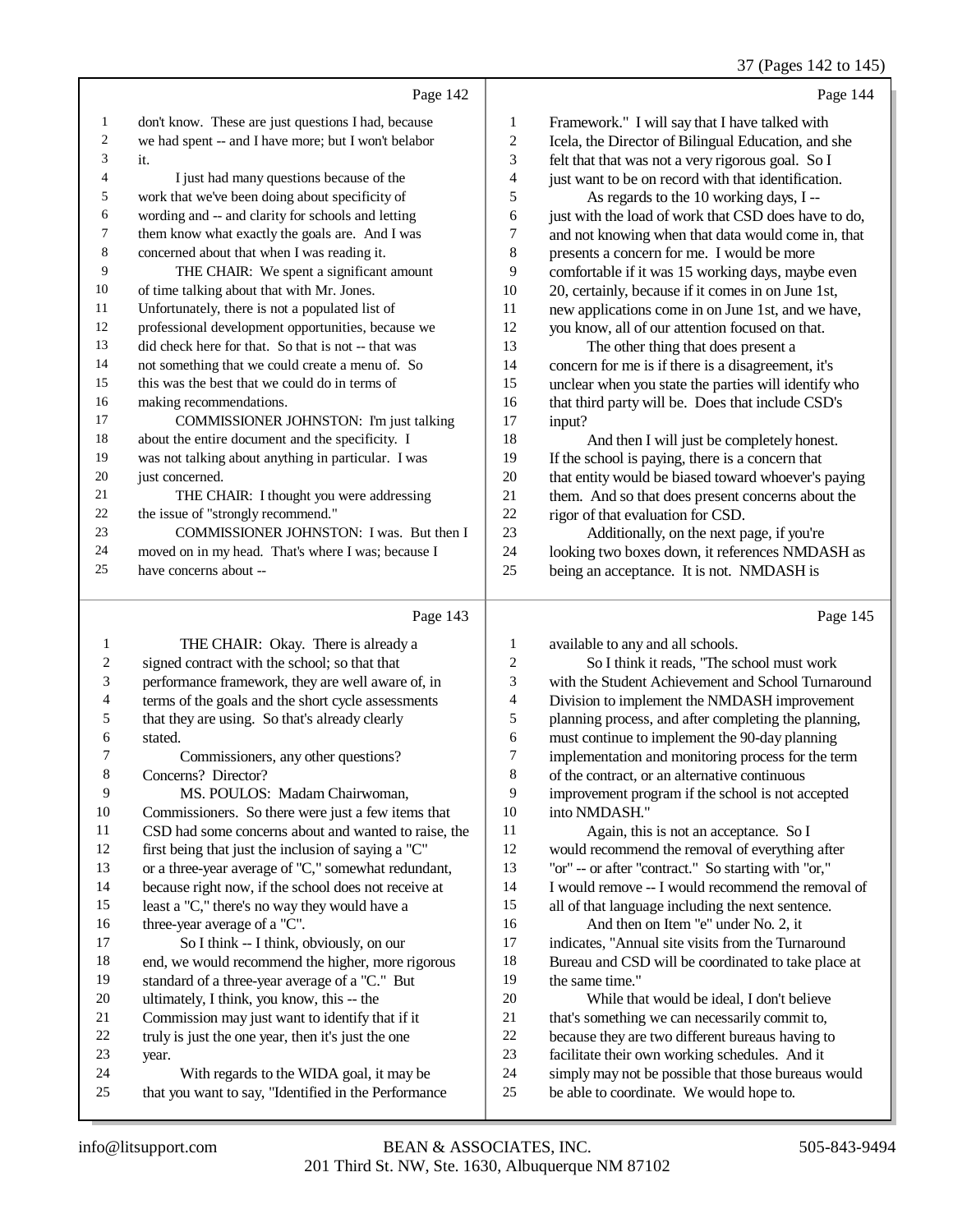38 (Pages 146 to 149)

|                | Page 146                                            |                | Page 148                                             |
|----------------|-----------------------------------------------------|----------------|------------------------------------------------------|
| 1              | And then --                                         | $\mathbf{1}$   | date.                                                |
| $\mathfrak{2}$ | THE CHAIR: So let me ask. Could we --               | $\overline{c}$ | And so that was why that second date was             |
| 3              | could we change that to, "All" -- "IllIAll          | 3              | going to be so close to the first date. But, again,  |
| 4              | attempts will be made to coordinate the site visits | $\overline{4}$ | ultimately, a second visit was not conducted.        |
| 5              | at the same time"?                                  | 5              | COMMISSIONER JOHNSTON: And I was just                |
| 6              | MS. POULOS: Part of my concern is I                 | 6              | asking a procedural question. And so there's         |
| 7              | haven't had an opportunity to talk with the School  | 7              | normally one site visit.                             |
| 8              | Turnaround Bureau, and they were not at the table   | 8              | THE CHAIR: Correct.                                  |
| 9              | for this discussion. So it's hard to commit them to | 9              | MS. POULOS: Under the statute, one site              |
| 10             | that. I think, you know, "CSD will attempt to       | 10             | visit is required by law. There can be any other     |
| 11             | coordinate with" --                                 | 11             | number of site visits, as appropriate or necessary.  |
| 12             | THE CHAIR: Right.                                   | 12             | There are also charter schools that have language    |
| 13             | MS. POULOS: -- " the Bureau," is fine.              | 13             | either at renewal or written into their contract.    |
| 14             | But I just am concerned about --                    | 14             | And that was the issue here.                         |
| 15             | THE CHAIR: And that's -- I think that's             | 15             | At renewal, it was in the motion language.           |
| 16             | reasonable, that -- because we can't get an         | 16             | In the contract, it was vague and ambiguous as to    |
| 17             | agreement, that they'll be there at the same time.  | 17             | whether that second visit was required or not. And   |
| 18             | So that, "Attempts will be made to coordinate the   | 18             | you'll recall from the brief provided by the         |
| 19             | site visits." Are we fine with that?                | 19             | school's counsel initially in the request for        |
| 20             | COMMISSIONER JOHNSTON: I have a question.           | 20             | reconsideration, they themselves indicated that a    |
| 21             | COMMISSIONER ARMBRUSTER: CSD is going to            | 21             | second visit was required.                           |
| 22             | have to do it; so they need to --                   | 22             | COMMISSIONER JOHNSTON: But you haven't               |
| 23             | <b>COMMISSIONER JOHNSTON:</b> About site visits     | 23             | made that visit yet.                                 |
| 24             | that's kind of historical. This is -- there was one | 24             | MS. POULOS: That's correct. We're                    |
| 25             | site visit this year? Or were there two site        | 25             | waiting for directive of the entire Commission if we |
|                | Page 147                                            |                | Page 149                                             |
| 1              | visits?                                             | 1              | are going to make that visit.                        |
| $\overline{2}$ | MS. POULOS: Only one site visit was                 | $\overline{2}$ | COMMISSIONER JOHNSTON: Okay. Thank you.              |

| 2  | MS. POULOS: Only one site visit was                  | 2  | COMMISSIONER JOHNSTON: Okay. Thank you.              |
|----|------------------------------------------------------|----|------------------------------------------------------|
| 3  | conducted. There have been various positions on      | 3  | MS. POULOS: Madam Chair, can I finish the            |
| 4  | whether two site visits are required under the       | 4  | remaining concerns?                                  |
| 5  | contract.                                            | 5  | THE CHAIR: Sure.                                     |
| 6  | We did attempt to schedule that. There               | 6  | MS. POULOS: Okay. So one of the                      |
| 7  | was some disagreement with the school and what I     | 7  | things -- and I'm on the third page -- that was Item |
| 8  | would classify as lack of cooperation. And, under    | 8  | No. 6, initially, in our recommendation.             |
| 9  | the circumstances, based on a variety of             | 9  | THE CHAIR: I don't think it's our third.             |
| 10 | communications from the school and the attorney, CSD | 10 | MS. POULOS: Oh, I'm sorry. My third.                 |
| 11 | said we would not conduct that visit until directed  | 11 | It's Item --                                         |
| 12 | by the entire Commission.                            | 12 | THE CHAIR: Revise the school bylaws?                 |
| 13 | There were some contentions about the                | 13 | MS. POULOS: That's correct.                          |
| 14 | concern being that they were closely scheduled in    | 14 | THE CHAIR: Okay.                                     |
| 15 | time. And I have communicated our position on that,  | 15 | MS. POULOS: One of the things I believe              |
| 16 | which is the school was given an opportunity to      | 16 | that had been in my recommended that I just wanted   |
| 17 | select their date of their site visit. They          | 17 | to point out I think is important is that the PEC    |
| 18 | selected the latest possible date of those provided  | 18 | have some say in the approval of accepting those     |
| 19 | to them, then rescheduled that in January, after     | 19 | changes, as appropriate. But that was not included   |
| 20 | being scheduled.                                     | 20 | there; so I just wanted to point that out.           |
| 21 | They were given four dates and, again,               | 21 | And then lastly, under "Financials,"                 |
| 22 | selected the absolute latest date.                   | 22 | again, the PED recommended that there be not just    |
| 23 | We verified that date in, really, April.             | 23 | the regular audit, but also a financial site visit   |
| 24 | And the school had selected Good Friday; and so at   | 24 | from the PED that would look specifically at         |
| 25 | that point, again, rescheduled for another later     | 25 | improvements in and implementation of the required   |
|    |                                                      |    |                                                      |
|    |                                                      |    |                                                      |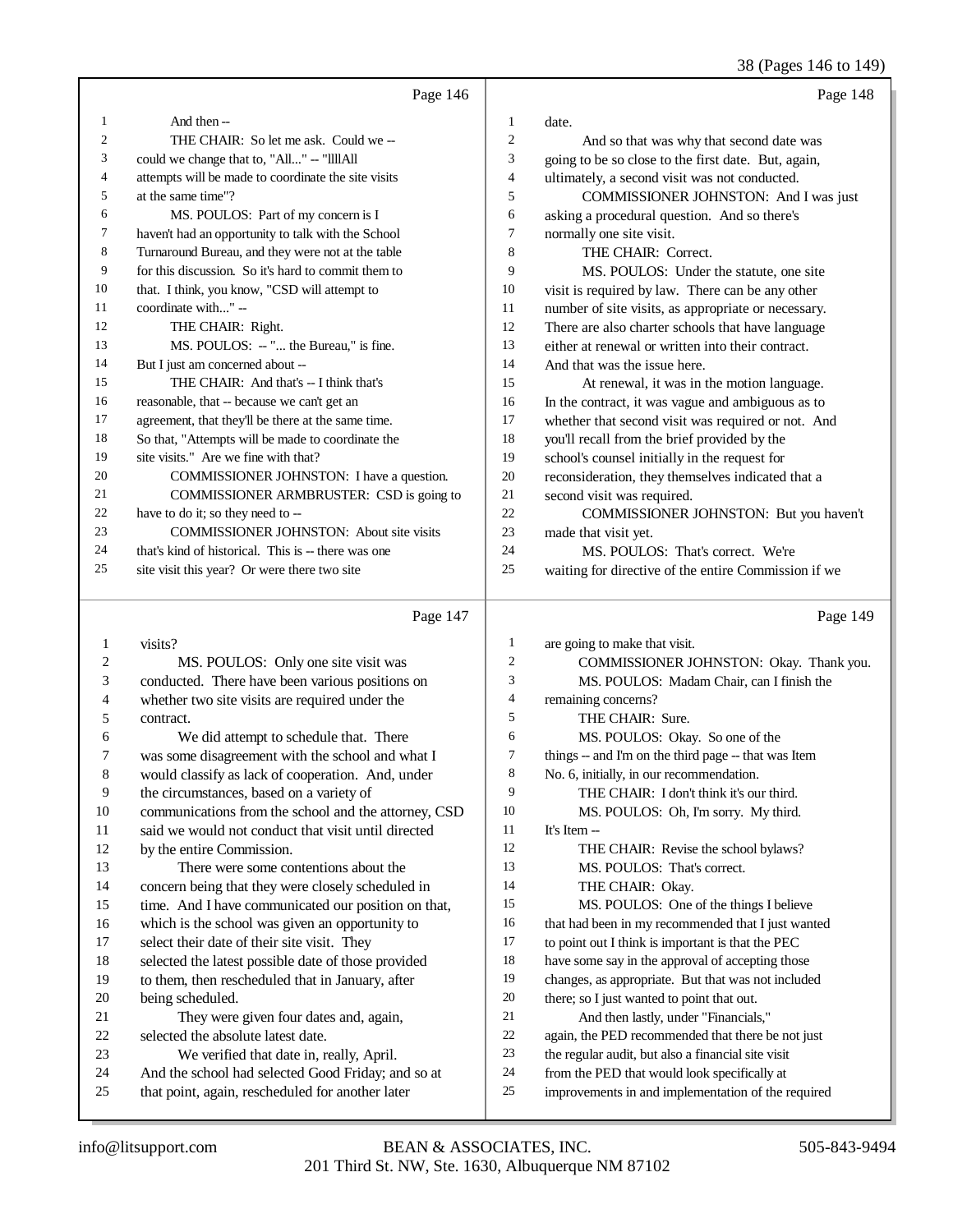## 39 (Pages 150 to 153)

|                | Page 150                                             |                | Page 152                                             |
|----------------|------------------------------------------------------|----------------|------------------------------------------------------|
| 1              | corrections that were based off of audits and other  | 1              | not we wanted to add some of those pieces to the     |
| $\overline{2}$ | issues that had been identified.                     | $\overline{2}$ | Corrective Action Plan. I'm well aware of the        |
| 3              | And I did note that was removed. And I'm             | 3              | goals, as developed with the committee.              |
| 4              | not sure if that was intentional, or if it was an    | $\overline{4}$ | So as far as being comfortable and                   |
| 5              | unclear recommendation on our part. But I do think   | 5              | understanding the plan, I am certainly as            |
| 6              | that would be important, that the PED financial      | 6              | comfortable as I can be, and do appreciate the       |
| 7              | group and audit group have that opportunity and that | 7              | ability to commence operations under a Corrective    |
| 8              | be part of this, to go in and do a site visit.       | 8              | Action Plan.                                         |
| 9              | THE CHAIR: Commissioners, any other                  | 9              | COMMISSIONER JOHNSTON: Thank you. I                  |
| 10             | questions? Comments?                                 | 10             | guess the correct question would be, are you         |
| 11             | <b>COMMISSIONER ARMBRUSTER:</b> So do we talk        | 11             | comfortable with the document? Does the document     |
| 12             | about this second visit?                             | 12             | meet the specificity needs to protect you?           |
| 13             | THE CHAIR: In relationship to the                    | 13             | MR. CHRIS JONES: Commissioner Johnston,              |
| 14             | Corrective Action Plan; because it's not in the      | 14             | the document was, to me, at the very beginning, a    |
| 15             | Corrective Action Plan. But that would be separate   | 15             | little confusing, partly because there is not a      |
| 16             | <b>COMMISSIONER ARMBRUSTER:</b> We would have to     | 16             | document for corrective action plans. This was the   |
| 17             | change it.                                           | 17             | same document used for school improvement plans.     |
| 18             | THE CHAIR: That would be a separate                  | 18             | And so for me, it was a bit confusing.               |
| 19             | entity.                                              | 19             | However, through the process of working              |
| 20             | <b>COMMISSIONER JOHNSTON: I have a</b>               | 20             | with the subcommittee, I am very familiar with the   |
| 21             | rhetorical question.                                 | 21             | plan. And it was a collaborative effort. We did go   |
| 22             | THE CHAIR: Sure.                                     | 22             | through each of the recommendations from the Charter |
| 23             | COMMISSIONER JOHNSTON: Mr. Jones? I                  | 23             | Schools Division.                                    |
| 24             | can't speak to Mr. Jones?                            | 24             | And so what we have in front of us, I do             |
| 25             | THE CHAIR: You can. But if he wants to               | 25             | believe that I'm about as comfortable as I can be    |
|                |                                                      |                |                                                      |

# Page 151

| $\mathbf{1}$   | speak, you should come up to the -- so everyone can  | 1              | with it. So I appreciate |
|----------------|------------------------------------------------------|----------------|--------------------------|
| 2              | hear.                                                | $\mathfrak{2}$ | Johnston.                |
| 3              | MR. CHRIS JONES: Good morning,                       | 3              | <b>COMMISSION</b>        |
| $\overline{4}$ | Commissioner Johnston.                               | $\overline{4}$ | your compliance will b   |
| 5              | COMMISSIONER JOHNSTON: Good morning. And             | 5              | School Division, were    |
| 6              | they're going to remind you that you have to hold on | 6              | developing that plan w   |
| 7              | to that microphone.                                  | 7              | department at the table  |
| 8              | I respect you, Mr. Jones. You're the head            | 8              | MR. CHRIS JOI            |
| 9              | of this school. You've worked diligently to move     | 9              | to be honest, I was unc  |
| 10             | this forward.                                        | 10             | pre-population of the d  |
| 11             | MR. CHRIS JONES: Thank you.                          | 11             | negotiations in the Cor  |
| 12             | COMMISSIONER JOHNSTON: In reading this               | 12             | discuss some of the are  |
| 13             | Corrective Action Plan, my concern for you was the   | 13             | along with Ms. Matthe    |
| 14             | lack of specificity in the plan.                     | 14             | refined some of the rec  |
| 15             | My rhetorical question to you, because I             | 15             | equitable for the schoo  |
| 16             | think you wouldn't be sitting here, at least -- are  | 16             | But what we have         |
| 17             | you comfortable with this plan?                      | 17             | comfortable with.        |
| 18             | MR. CHRIS JONES: Commissioner Johnston.              | 18             | <b>COMMISSION</b>        |
| 19             | members of the Commission, I am, in fact,            | 19             | your discomfort? Did     |
| 20             | comfortable with the plan. I did work with the --    | 20             | discomfort with anyon    |
| 21             | with the committee in preparing the plan. We do      | 21             | Division?                |
| 22             | have a performance framework that indicates our      | 22             | <b>MR. CHRIS JOI</b>     |
| 23             | goals on an annual basis.                            | 23             | your question. I did no  |
| 24             | As far as the language is concerned, it              | 24             | subcommittee. And the    |
| 25             | would be entirely up to the Commission whether or    | 25             | been somewhat limited    |
|                |                                                      |                |                          |

### Page 153

| 1              | with it. So I appreciate that, Commissioner          |
|----------------|------------------------------------------------------|
| $\overline{2}$ | Johnston.                                            |
| 3              | COMMISSIONER JOHNSTON: Because much of               |
| $\overline{4}$ | your compliance will be monitored by the Charter     |
| 5              | School Division, were you comfortable with           |
| 6              | developing that plan without anyone from that        |
| 7              | department at the table?                             |
| 8              | MR. CHRIS JONES: Commissioner Johnston,              |
| 9              | to be honest, I was uncomfortable with their         |
| 10             | pre-population of the document. Through              |
| 11             | negotiations in the Corrective Action Plan, we did   |
| 12             | discuss some of the areas of concern for our school, |
| 13             | along with Ms. Matthews. I do believe that we        |
| 14             | refined some of the recommendations to be more       |
| 15             | equitable for the school, as well.                   |
| 16             | But what we have in front of us, I am                |
| 17             | comfortable with.                                    |
| 18             | <b>COMMISSIONER JOHNSTON: Have you discussed</b>     |
| 19             | your discomfort? Did you attempt to discuss that     |
| 20             | discomfort with anyone from the Charter Schools      |
| 21             | Division?                                            |
| 22             | MR. CHRIS JONES: I did not, to answer                |
| 23             | your question. I did not. We worked with the         |
| 24             | subcommittee. And the extent of communication has    |
| 25             | been somewhat limited with the Charter School        |
|                |                                                      |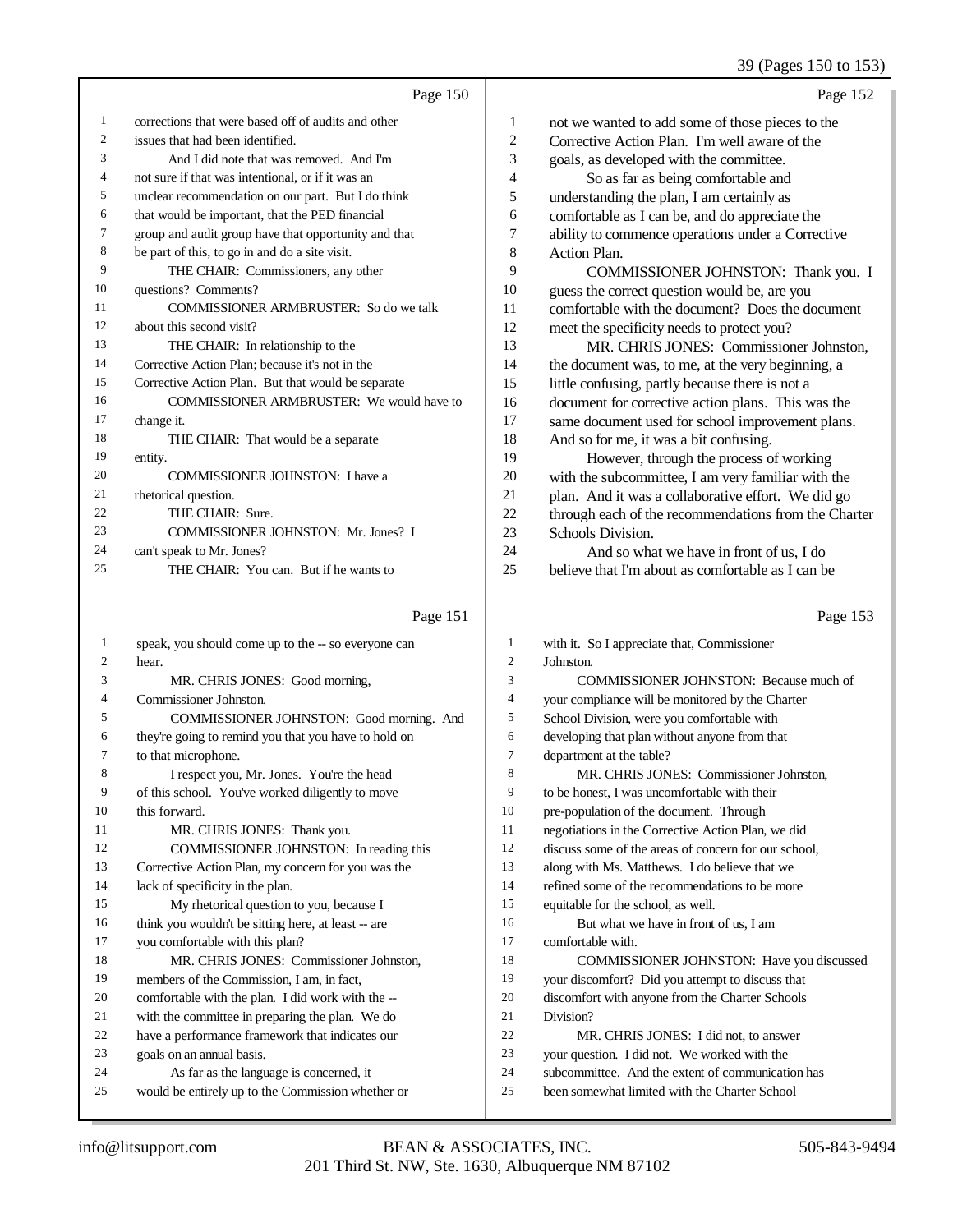#### 40 (Pages 154 to 157)

|    | Page 154                                             |                | Page 156                                             |
|----|------------------------------------------------------|----------------|------------------------------------------------------|
| 1  | Division. I will commend the group who came out to   | 1              | I will certainly take your advice and                |
| 2  | conduct our site visit. Very professional. It was    | $\overline{2}$ | continue to work as closely as I can with the        |
| 3  | a great visit. Lots of feedback.                     | 3              | various departments and bureaus within the PED.      |
| 4  | COMMISSIONER JOHNSTON: Mr. Jones, I would            | $\overline{4}$ | COMMISSIONER JOHNSTON: Thank you. And I              |
| 5  | encourage you, because when the budget matters came  | 5              | understood that about the budget specs. I am glad    |
| 6  | up, also, there had been a minimal conversation with | 6              | you can give that detailed information.              |
| 7  | Finance, with PED. I would encourage you to use the  | $\overline{7}$ | Who is your analyst at PED?                          |
| 8  | Public Education Department in all areas as a        | 8              | MR. CHRIS JONES: Pamela Bowker.                      |
| 9  | support, because the regulations that we have for    | 9              | <b>COMMISSIONER JOHNSTON: She's been around</b>      |
| 10 | which we are responsible in all areas are there.     | 10             | as long as I have. That's good, because she knows    |
| 11 | And I know that there is willingness to              | 11             | it, so you're working with both last year's audit    |
| 12 | work with you. And I know my concern for             | 12             | and with all of the other.                           |
| 13 | La Promesa, and with you as the leader, is that you  | 13             | Thank you.                                           |
| 14 | have the most specific outlined documents to guide   | 14             | MR. CHRIS JONES: Thank you. That's                   |
| 15 | you as you work through this Corrective Action Plan. | 15             | correct.                                             |
| 16 | That was my question about today. So I               | 16             | THE CHAIR: And I think the issue about               |
| 17 | thank you.                                           | 17             | the site visit for the Financial Bureau -- correct   |
| 18 | MR. CHRIS JONES: Thank you, Commissioner             | 18             | me if I'm wrong -- was due to the fact that because  |
| 19 | Johnston.                                            | 19             | you're not in control of your finances, we didn't    |
| 20 | Absolutely. Members of the Commission,               | 20             | know if a site visit would be appropriate; because   |
| 21 | may I also add that within the financial section of  | 21             | they're still not in control of their finances.      |
| 22 | this document, the Corrective Action Plan, it is     | 22             | MS. POULOS: Madam Chairwoman.                        |
| 23 | associated with two separate corrective action plans | 23             | Commissioners, while they do not have authority as a |
| 24 | that have to do with finance. So we have a           | 24             | Board of Finance, they still do have to take         |
| 25 | condensed version of a really lengthy corrective     | 25             | responsibility for certain actions and, I think,     |
|    |                                                      |                |                                                      |

#### Page 155

 action plan. We have two separate documents, as I mentioned. One is the FY '16 audit, and the other is the Board of Suspension audit; so the August 12th audit. What we did with the committee is we really were very concise in making sure that we fit all of that into the financial section of this corrective action plan. So with respect to the finances, which caused this at the very beginning, we're really comfortable with that section, as well. And it's going to be based on reporting from School Budget and the Audit Bureau. And also to answer your question, Commissioner Johnston, you know, the PED, in general, many of the departments have been extremely helpful. We did get a visit this year from the Bilingual Bureau. They came out, created great technical support, assistance. 20 I've worked with Licensure very closely. I've worked with many departments who have been very helpful, as well as David Craig, School Budget and Finance. He has been a great help throughout this entire process; he really has. And I've turned to him on many instances. Page 157 1 record-keeping and documents. That's important.<br>2 THE CHAIR: Okav. THE CHAIR: Okay. MS. POULOS: Do you mind if I have one 4 more thing that my people just pointed out to me?<br>5 The phrasing on the second one, for financial goals 5 The phrasing on the second one, for financial goals,<br>6 is a little -- we believe rather than saving. "No is a little -- we believe rather than saying, "No identical findings," it should say, "No repeat findings." 9 THE CHAIR: "Repeat." That's what it<br>10 should be, yes. It should be "repeat findings." should be, yes. It should be "repeat findings." MS. MATTHEWS: No problem. THE CHAIR: And I don't know how that "identical" got in there. Thank you. MS. MATTHEWS: Again, I don't want to speak out of turn, and I know you don't want to 16 speak to the attorneys. I want to make sure<br>17 everyone is comfortable. I want to if I coul everyone is comfortable. I want to, if I could, 18 address Ms. Poulos' question, and the question about<br>19 the financial aspect of a site visit the financial aspect of a site visit. 20 No problem with that being part of the<br>21 site visit. I always had anticipated that was 21 site visit. I always had anticipated that was<br>22 contemplated by the law. So to the extent f 22 contemplated by the law. So to the extent they want<br>23 to come up, come on down. That's not a problem. to come up, come on down. That's not a problem. THE CHAIR: Okay. MS. MATTHEWS: And did you want to talk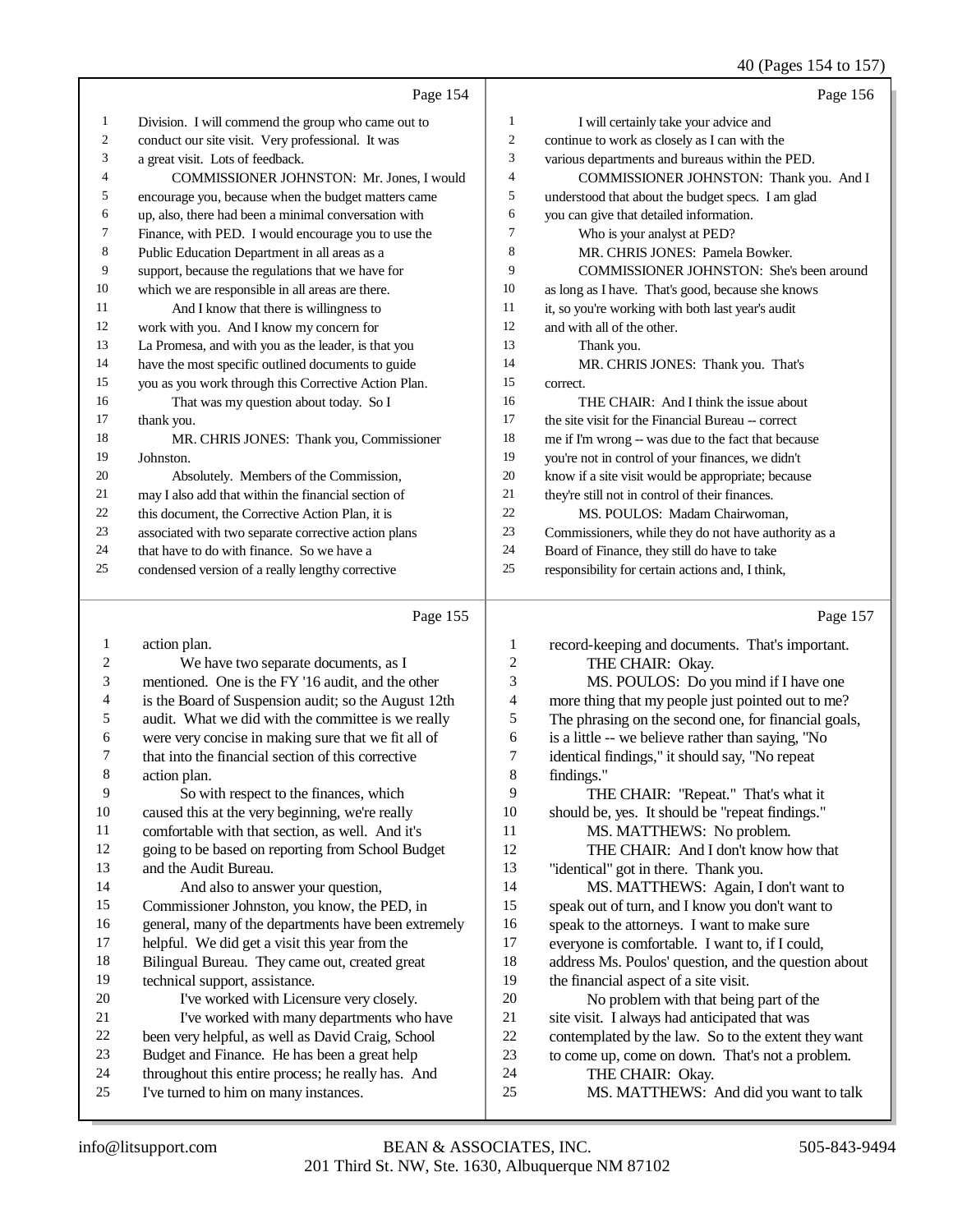41 (Pages 158 to 161)

|                         | Page 158                                                                                              |                  | Page 160                                                                                                 |
|-------------------------|-------------------------------------------------------------------------------------------------------|------------------|----------------------------------------------------------------------------------------------------------|
| 1                       | about the recommendation from the Charter Schools                                                     | $\mathbf{1}$     | again, I can't -- I'm not -- I can't commit to a                                                         |
| 2                       | Division and if we want to change any of that                                                         | $\sqrt{2}$       | guarantee that is a false guarantee.                                                                     |
| 3                       | language?                                                                                             | 3                | COMMISSIONER ARMBRUSTER: And this one's a                                                                |
| 4                       | No?                                                                                                   | $\overline{4}$   | big one; if they've had issues. There's a                                                                |
| 5                       | THE CHAIR: Well, we can briefly -- I                                                                  | 5                | difference if you just go, then.                                                                         |
| 6                       | have -- I have no issue with changing the range for                                                   | 6                | COMMISSIONER RUIZ: Madam Chair, what                                                                     |
| 7                       | the raw data to be a 15-to-20-day, if that's -- I                                                     | 7                | about the recommendation or the comments by                                                              |
| 8                       | don't think there's an issue with that. I think                                                       | $\,$ 8 $\,$      | Ms. Poulos that just meeting or exceeding the WIDA                                                       |
| 9                       | that's fair and reasonable. So I think that's fine.                                                   | 9                | goal is not --                                                                                           |
| 10                      | So that's an easy fix.                                                                                | 10               | THE CHAIR: Oh, I got you. And this was a                                                                 |
| 11                      | And the other changes that I noted,                                                                   | 11               | question that I had. And my understanding was the                                                        |
| 12                      | simply, we have to change the wording in "e" of .2                                                    | 12               | State had a WIDA.                                                                                        |
| 13                      | to state that the site visits -- there -- CSD will                                                    | 13               | MS. POULOS: That's correct. It was put                                                                   |
| 14                      | attempt to coordinate the site visits to take place                                                   | 14               | on hold because of certain things.                                                                       |
| 15                      | at the same time.                                                                                     | 15               | THE CHAIR: Okay. Right.                                                                                  |
| 16                      | And then we're adding to -- on the                                                                    | 16               | MS. POULOS: Unfortunately, Icela is at a                                                                 |
| 17                      | Financial Goals, we're adding, "and a site visit by                                                   | 17               | leadership program this week so she can't be with                                                        |
| 18                      | the Financial Bureau."                                                                                | 18               | us, and she's much more informed about that. Her                                                         |
| 19                      | Is that the correct wording? "Bureau"?                                                                | 19               | concern was -- and I think this goes to a bigger                                                         |
| 20                      | And we have to change from "identical" to                                                             | 20               | picture -- that, again, some of these goals in the                                                       |
| 21                      | "repeat."                                                                                             | $21\,$           | past were negotiated without the expertise of the                                                        |
| 22                      | MS. MATTHEWS: Madam Chair, members of the                                                             | $22\,$           | appropriate bureaus in PED. And it did -- it didn't                                                      |
| 23                      | Commission, would it -- and I'll ask Ms. Poulos this                                                  | 23               | align.                                                                                                   |
| 24                      | question, as well. Is it reasonable -- and it seems                                                   | 24               | THE CHAIR: And the contract does indicate                                                                |
| 25                      | reasonable to me -- that that financial site visit                                                    | 25               | that if there is a State goal -- a State-designated                                                      |
|                         |                                                                                                       |                  |                                                                                                          |
|                         | Page 159                                                                                              |                  | Page 161                                                                                                 |
| 1                       |                                                                                                       | $\mathbf{1}$     |                                                                                                          |
| $\overline{\mathbf{c}}$ | occur at the same time as the regular site visit?                                                     | $\boldsymbol{2}$ | goal -- I'm losing the term -- that that's what -- I                                                     |
| 3                       | THE CHAIR: I guess, once again, we're --<br>we can't -- and I don't think CSD can commit for the      | 3                | think the contract does say that -- we will -- and                                                       |
| 4                       | Financial Bureau. I think we can -- we can use the                                                    | 4                | when the negotiations took place, our information<br>was there was a State standard that was created for |
| 5                       |                                                                                                       | 5                |                                                                                                          |
| 6                       | same terms, that there will be an attempt for the                                                     | 6                | WIDA. Unfortunately, since that time, it has gone<br>away.                                               |
| 7                       | site visit to take place at the same time. But I<br>don't think we have the ability at this moment in | 7                | MS. POULOS: It's on hold.                                                                                |
| 8                       | time to -- to guarantee you that it's going to                                                        | 8                | THE CHAIR: So for all intents and                                                                        |
| $\overline{9}$          | happen at the same time, because we can't speak for                                                   | 9                | purposes, it's gone away for this purpose. So                                                            |
| 10                      | the Financial Bureau.                                                                                 | 10               | that's what ended up happening. There was a State                                                        |
| 11                      | You know -- and I understand the issue of,                                                            | 11               | standard. We were taking that State standard. It's                                                       |
| 12                      | you know, site visits, and the disruption that it                                                     | 12               | now on hold. So for all intents and purposes, it's                                                       |
| 13                      | potentially has to a school day. I appreciate that.                                                   | 13               | gone away. So the lack of specificity that is there                                                      |
| 14                      | But I don't want to say it's going to happen that                                                     | 14               | is because the State standard isn't there.                                                               |
| 15                      | way when I can't guarantee you it's going to happen                                                   | 15               | So                                                                                                       |
| 16                      | that way.                                                                                             | 16               | MS. POULOS: Madam Chair, can I make two                                                                  |
| 17                      | MS. MATTHEWS: I would just say that I                                                                 | 17               | corrections? One of them was the financial site                                                          |
| 18                      | think the statute contemplates one site visit a year                                                  | 18               | visit would be by the School Budget and Financial                                                        |
| 19                      | to look at operational, academic, and financial; so                                                   | 19               | Analysis and Audit Bureaus of the PED.                                                                   |
| 20                      | I'm not -- here to argue.                                                                             | 20               | THE CHAIR: Okay. Hold on.                                                                                |
| 21                      | THE CHAIR: Well -- and I think at that                                                                | 21               | MS. MATTHEWS: Is that one, Ms. Poulos?                                                                   |
| 22                      | site visit, they do look at the financial at the                                                      | $22\,$           | Or are you recommending two?                                                                             |
| 23                      | site -- no, they don't. I'm sorry. I'm sorry.                                                         | 23               | MS. POULOS: I believe my recommendation                                                                  |
| 24<br>25                | That's -- yeah, right.<br>But I think at this point in time, once                                     | 24<br>$25\,$     | was actually that it would be one visit early in<br>this school year. And I can't -- I don't have my     |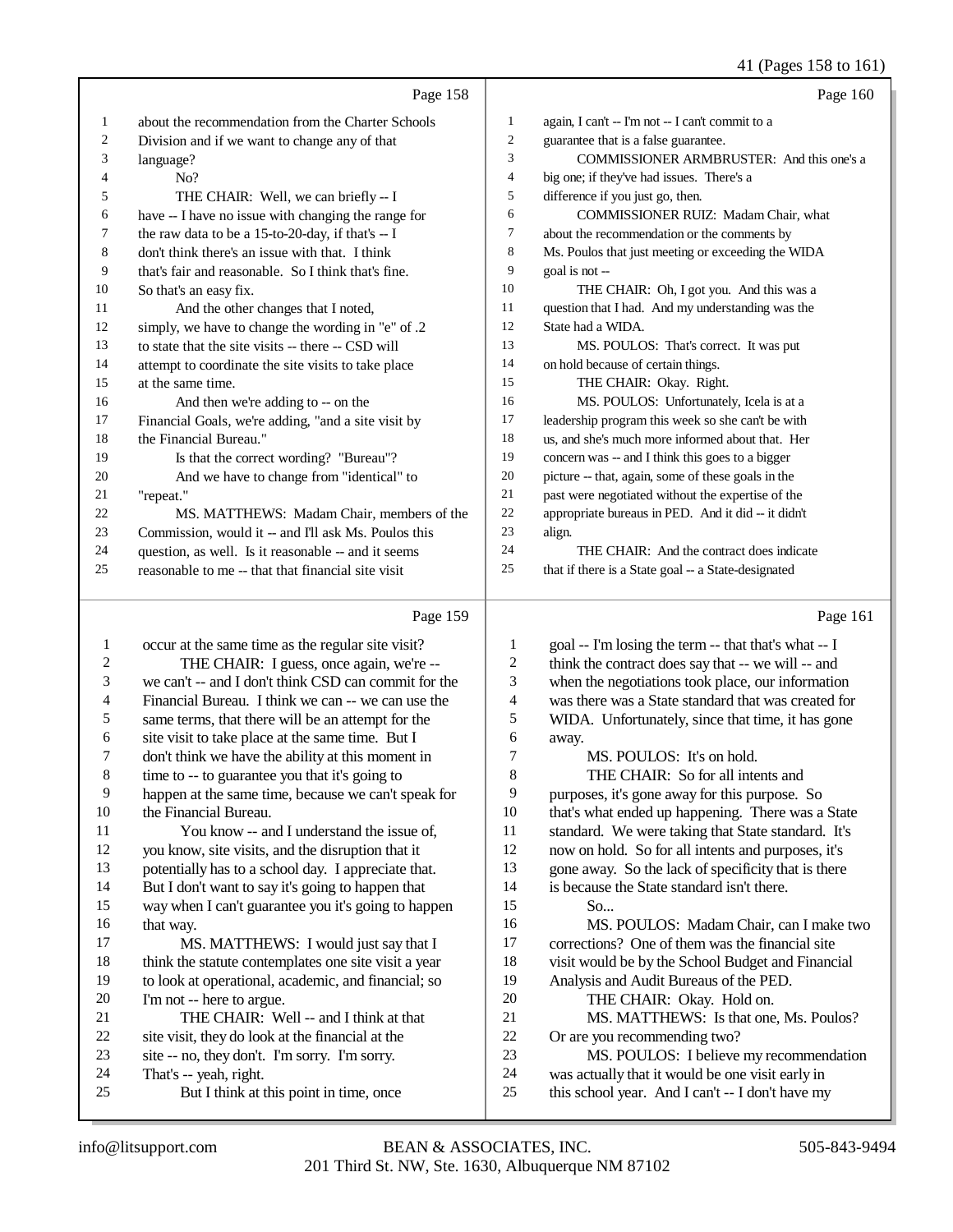|              |                                                                                                         |                | 42 (Pages 162 to 165)                                                                        |
|--------------|---------------------------------------------------------------------------------------------------------|----------------|----------------------------------------------------------------------------------------------|
|              | Page 162                                                                                                |                | Page 164                                                                                     |
| 1            | recommendation in front of me; but I believe I                                                          | 1              | And we certainly would need and appreciate that                                              |
| 2            | recommended that.                                                                                       | $\overline{c}$ | guidance.                                                                                    |
| 3            | THE CHAIR: Do that again, please.                                                                       | 3              | And I had -- I've had conversations                                                          |
| 4            | MS. POULOS: School Budget and Financial                                                                 | $\overline{4}$ | with -- and I don't think there will be any                                                  |
| 5            | Analysis and the Audit Bureaus. So those are two                                                        | 5              | difficulty with getting whatever technical support                                           |
| 6            | different bureaus of the PED. And they typically                                                        | 6              | that you -- that you need.                                                                   |
| 7            | work together on any sort of a visit that they do                                                       | $\overline{7}$ | MS. MATTHEWS: Madam Chair, as a point of                                                     |
| 8            | with regards to finances.                                                                               | $\,8\,$        | clarification on that same paragraph, I think it                                             |
| 9            | And then the other one that I just wanted                                                               | 9              | makes a lot of sense, and I think that we add, at                                            |
| 10           | to make sure was still on the table to discuss is                                                       | 10             | the beginning of that sentence, "Beginning                                                   |
| 11           | the recommendation with regards to Item No. 2, under                                                    | 11             | FY 2017-'18. I mean, I don't -- as written, if it                                            |
| 12           | "Organizational," where it appeared that the --                                                         | 12             | was approved today, the content would be --                                                  |
| 13           | there was a misunderstanding about NMDASH, which is                                                     | 13             | THE CHAIR: I got you.                                                                        |
| 14           | not an acceptance program. It is the school --                                                          | 14             | MS. MATTHEWS: -- that we're looking at                                                       |
| 15           | THE CHAIR: Actually, we had checked on                                                                  | 15             | just May and June.                                                                           |
| 16           | that when we were doing the negotiations. And our                                                       | 16             | THE CHAIR: I believe I'm putting it on                                                       |
| 17           | understanding came that it was a -- so that has                                                         | 17             | the wrong one. Hold on.                                                                      |
| 18           | that -- so that's why that went in there; because                                                       | 18             | MS. POULOS: That clarification,                                                              |
| 19           | that's the word -- that's the information that came                                                     | 19             | Madam Chairwoman, raised a clarification to me that                                          |
| 20           | to us while we were doing the negotiations. Because                                                     | 20             | I think the Commission may want to answer.                                                   |
| 21           | we did check on that.                                                                                   | 21             | There will be two letter grade reports                                                       |
| 22           | So -- hold on. I'm trying to find where                                                                 | 22             | that come out between now and I believe June of                                              |
| 23           | that is. Okay.                                                                                          | 23             | 2018. It is unclear that one "C" -- let's say this                                           |
| 24           | So under "Organizational," with No. 2, we                                                               | 24             | year's was a "C" and next year's was a "D" -- if                                             |
| 25           | will end at the word "contract" and eliminate                                                           | 25             | that would meet. Or if this year was a "D" and next                                          |
|              |                                                                                                         |                |                                                                                              |
|              | Page 163                                                                                                |                | Page 165                                                                                     |
|              |                                                                                                         | $\mathbf{1}$   |                                                                                              |
| $\mathbf{1}$ | everything from, "or an alternate," because there                                                       | $\mathfrak{2}$ | year was a "C," if that would meet. And I think                                              |
| 2            | is no need for that.                                                                                    | 3              | that you may want to be clear on record.                                                     |
| 3<br>4       | Is there anything else?                                                                                 | $\overline{4}$ | On the very beginning, the Academic Goals.                                                   |
| 5            | MS. MATTHEWS: I'm trying to take notes,                                                                 | 5              | THE CHAIR: "In June of 2018, if the                                                          |
| 6            | Madam Chair, to make sure we have a final document.<br>And I want to make sure --                       | 6              | school shows it has met the school grade of C or a                                           |
| 7            |                                                                                                         | $\overline{7}$ | three-year C average."                                                                       |
|              | THE CHAIR: So under "Organizational,"                                                                   | 8              | There will be two school grades that will<br>come out, one this summer and one the following |
| 8<br>9       | we've just eliminated everything from "or" down.<br>MR. CHRIS JONES: Madam Chair, members of            | 9              | summer. So the question is, is it a "C" average at                                           |
| 10           |                                                                                                         | 10             | the end of 2018, or is it a "C" at the end of 2018?                                          |
| 11           | the Commission, you know, it isn't that I haven't<br>researched New Mexico DASH. I certainly have. I'm  | 11             | And my understanding was it was a "C" at the end of                                          |
| 12           | pretty familiar with the planning process and the                                                       | 12             | 2018.                                                                                        |
| 13           | team that you have to assemble.                                                                         | 13             | COMMISSIONER ARMBRUSTER: So they could                                                       |
| 14           | I think, for me, it's going to take a                                                                   | 14             | get an "F" and get a "C" next year.                                                          |
| 15           | little bit more research on my end to ensure that                                                       | 15             | THE CHAIR: It was a "C" grade for the end                                                    |
| 16           | the support goes with New Mexico DASH.                                                                  | 16             | of 2018.                                                                                     |
| 17           | I did attend the session during the Spring                                                              | 17             | COMMISSIONER TOULOUSE: Madam Chair, that                                                     |
| 18           | Budget Workshop. And there's a whole training                                                           | 18             | was my understanding of our discussion; because it                                           |
| 19           | component that's involved with New Mexico DASH, as                                                      | 19             | was too late this year to do much to affect this                                             |
| 20           | far as I understand.                                                                                    | 20             | year's grade. So it was the whole burden had to be                                           |
| 21           | So I don't have a problem with this. I                                                                  | 21             | on next year's.                                                                              |
| 22           | just wanted to let you know that I'm not sure if                                                        | 22             | And it's a big burden to place on it. But                                                    |
| 23           | there's an acceptance process or not. And Director                                                      | 23             | I remember it's what we said in the discussion.                                              |
| 24           | Poulos has indicated that there is not. But I do<br>know that there's training and guidance associated. | 24<br>25       | COMMISSIONER ARMBRUSTER: So then we're                                                       |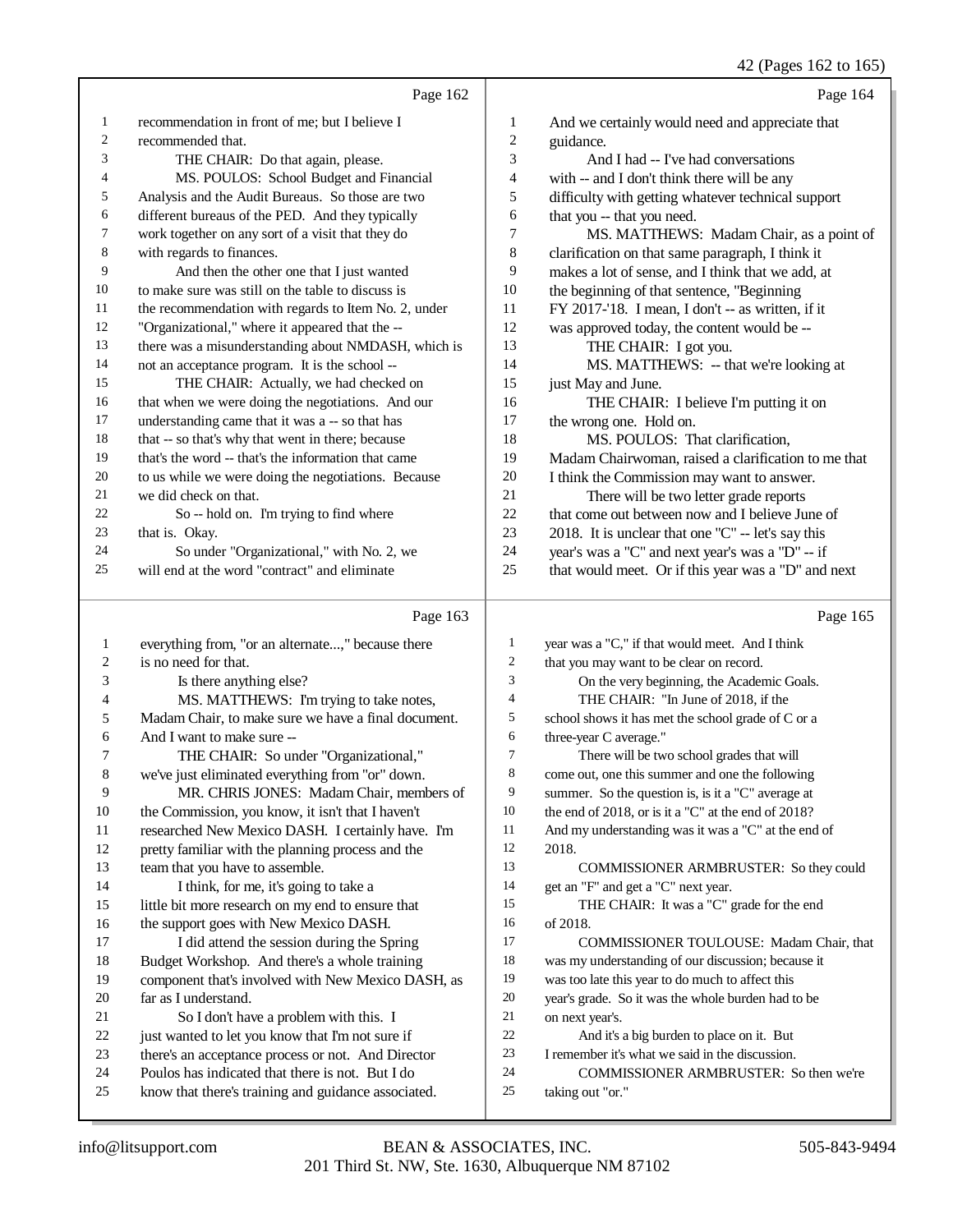## 43 (Pages 166 to 169)

|                | Page 166                                             |                | Page 168                                             |
|----------------|------------------------------------------------------|----------------|------------------------------------------------------|
| 1              | THE CHAIR: The average.                              | 1              | recently available letter grade is a 'C'"; or they   |
| $\overline{2}$ | COMMISSIONER ARMBRUSTER: Removing that.              | $\overline{2}$ | meet their -- and that way would it clarify that     |
| 3              | MS. POULOS: Madam Chairwoman, I would                | 3              | they couldn't say, "Oh, we got a 'C' last year; so   |
| 4              | just recommend that the wording say, "The school     | 4              | then we've met it," even though this year might be a |
| 5              | will obtain a" -- well -- so this is challenging,    | 5              | "D."                                                 |
| 6              | because the very next box says, "Obtain a C or       | 6              | Do you understand what I'm saying? And I             |
| 7              | three-year average C on the score card published in  | 7              | don't know that a letter grade report would be out   |
| 8              | summer 2017." That's going to be the one this year.  | 8              | at that point.                                       |
| 9              | THE CHAIR: Wait a minute. I don't                    | 9              | THE CHAIR: In June of 2018.                          |
| 10             | have -- oh, I got you.                               | 10             | MS. POULOS: But it might be. In that                 |
| 11             | MS. POULOS: So those two boxes can                   | 11             | case, you'd find yourself in a situation where       |
| 12             | conflict.                                            | 12             | you're open to even more argument, because there's   |
| 13             | MS. MATTHEWS: The intent of the first box            | 13             | $no -$                                               |
| 14             | was this, that they were looking at 2018 coming down | 14             | THE CHAIR: In June of 2018, there won't              |
| 15             | the pike. And in June of 2018, it's very possible    | 15             | be a report card grade out.                          |
| 16             | that the school won't have a school grade yet;       | 16             | MS. MATTHEWS: But we put that in there as            |
| 17             | right?                                               | 17             | some miracle, hypothetical. So I think the idea --   |
| 18             | So we're trying to have the ability for              | 18             | it makes sense to me to say -- because I think       |
| 19             | the school to demonstrate, by its alternative        | 19             | Ms. Poulos' point is that are we talking about an    |
| 20             | indicators, its ability to show that it met those    | 20             | existing letter grade that actually applies to       |
| 21             | indicators in 2018, so that we're avoiding sort of a | 21             | FY '17? The answer is, "No."                         |
| 22             | premature shutdown by default. Because folks are     | 22             | So why not add, after the words "C average           |
| 23             | not coming back; the teachers aren't being rehired   | 23             | for 2017-'18," so there's no dispute about what      |
| 24             | because we don't know until -- because the way this  | 24             | letter grade you're talking about?                   |
| 25             | was worded, and the way our discussion was during    | 25             | <b>COMMISSIONER JOHNSTON: Mr. Jones, are you</b>     |

## Page 167

|    | Page 167                                             |                | Page 169                                             |
|----|------------------------------------------------------|----------------|------------------------------------------------------|
| 1  | the committee meeting -- and I think that's what the | 1              | following this?                                      |
| 2  | Board -- or the Commission -- voted on -- was we had | 2              | MR. CHRIS JONES: I sure am.                          |
| 3  | the discussion about immediate revocation.           | 3              | COMMISSIONER JOHNSTON: Because you're the            |
| 4  | And so this came up in that context, to              | $\overline{4}$ | student. And these adults are making decisions       |
| 5  | avoid -- to have an answer so that we're not closing | 5              | about your lives.                                    |
| 6  | a school in the middle of a school year. And so      | 6              | MR. CHRIS JONES: We went through this                |
| 7  | that's where the first indicator came from.          | $\tau$         | entire discussion.                                   |
| 8  | I apologize. My brain just snapped back              | 8              | <b>COMMISSIONER JOHNSTON:</b> Want to make sure,     |
| 9  | on.                                                  | 9              | because you are the Head of School.                  |
| 10 | THE CHAIR: And the second one deals                  | 10             | MR. CHRIS JONES: Yes.                                |
| 11 | solely with 2017; whereas, the first one is dealing  | 11             | THE CHAIR: Why don't we change it that if            |
| 12 | with 2018.                                           | 12             | the school shows a $2017-2018$ -- no. Yes. I'm       |
| 13 | MS. MATTHEWS: That's right.                          | 13             | sorry. I'm losing my years.                          |
| 14 | MS. POULOS: So I guess I would still be              | 14             | In $2017-2018$ , if the school shows in              |
| 15 | unclear. So let's say that they do get a letter      | 15             | twenty seven -- I think what we're running into the  |
| 16 | grade report by June in 2018; and in '17, they got a | 16             | difficulties with is that issue of if you're going   |
| 17 | "C," but in '18, they dropped down, and they got a   | 17             | to be able to retain people for --                   |
| 18 | "D" or an "F."                                       | 18             | MS. MATTHEWS: '18-'19.                               |
| 19 | THE CHAIR: That's why I'm saying we                  | 19             | THE CHAIR: '18-'19. The problem is if we             |
| 20 | eliminate the average part in the 2018, and it's     | 20             | change this to 2017-2018, the school shows it that a |
| 21 | still the "C." That was my-                          | 21             | "C" grade, they're not going to be able to show that |
| 22 | MS. POULOS: But would the "C" from 2017              | 22             | until July, at the absolute best.                    |
| 23 | be sufficient, even though the 2018 was a "D"? Or    | 23             | MS. MATTHEWS: That's why we talked so                |
| 24 | do you want to say something like, "the latest       | 24             | long about the alternative academic indicators from  |
| 25 | available letter grade, as of June 2018, the most    | 25             | the framework being the choice versus the "C."       |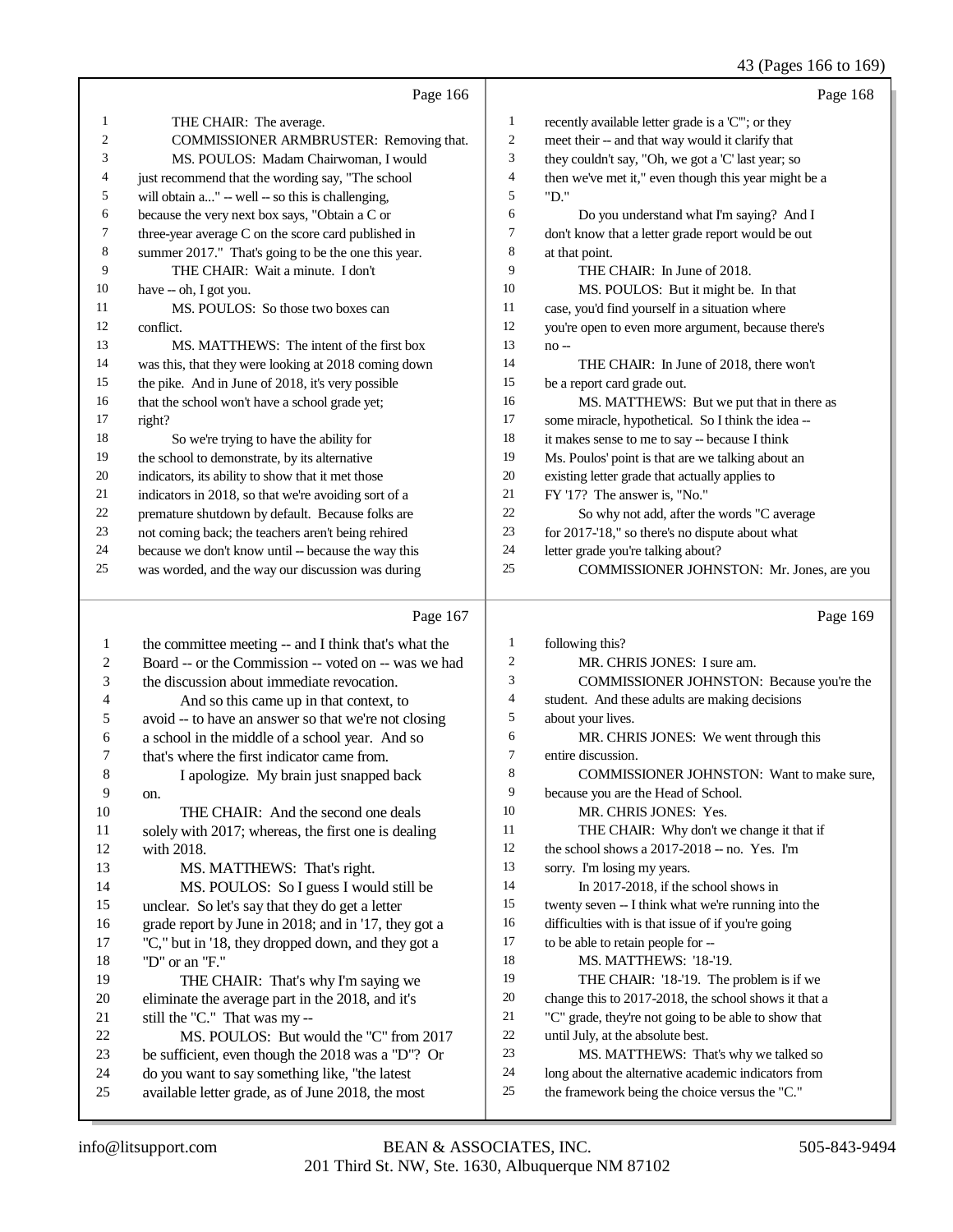|    |                                                      |                | 44 (Pages 170 to 173)                                |
|----|------------------------------------------------------|----------------|------------------------------------------------------|
|    | Page 170                                             |                | Page 172                                             |
| 1  | THE CHAIR: Right. It's an and/or.                    | $\mathbf{1}$   | question. So let's say this year you get an "A,"     |
| 2  | MS. MATTHEWS: So I think we just put the             | 2              | and then next year, you get an "F." There's the      |
| 3  | letter grade in there, because that was the          | 3              | potential -- and I'm not calculating it              |
| 4  | agreement the Commission reached, or that was the    | 4              | mathematically -- that you have a three-year average |
| 5  | discussion point. So we were saying -- we were, I    | 5              | of a "C."                                            |
| 6  | guess, honoring that particular aspect of the        | 6              | And I guess the question for this                    |
| 7  | resolution and then adding to it.                    | 7              | Commission is, is that what you intended when you    |
| 8  | THE CHAIR: So if we change it to, "If the            | 8              | initially voted? Or did you intend that, as          |
| 9  | school shows, at the end of FY 2017-2018, it has met | 9              | Commissioner Toulouse indicated, this year, we can't |
| 10 | a school grade of C or met all the other academic    | 10             | really expect anything from the letter grade; so all |
| 11 | indicators, B, C, and D, CAP for academic" --        | 11             | we're actually talking about is the letter grade for |
| 12 | this doesn't work. Oh, okay. The CAP for academics   | 12             | next year?                                           |
| 13 | will have been met.                                  | 13             | THE CHAIR: For 2017-2018. That's where I             |
| 14 | "If the school, in" -- "at the end                   | 14             | think you have the greater opportunity for           |
| 15 | of 2017" -- "FY 2017-'18, the school shows it        | 15             | improvement. So my concern, truthfully, is I'd be    |
| 16 | has met a school grade of C or met all other         | 16             | very concerned if you had a "D" at the end of        |
| 17 | academic indicators, B, C, and D, the CAP for        | 17             | 2017-2018. I really would, in terms of going         |
| 18 | academics will have been met."                       | 18             | forward. I would.                                    |
| 19 | MS. MATTHEWS: I guess I'm extremely                  | 19             | MS. MATTHEWS: I'm sorry. Can you say                 |
| 20 | nervous about taking out the alternative of the      | 20             | that again? I'm on two different --                  |
| 21 | average; because here --                             | 21             | THE CHAIR: I'd be very concerned if, at              |
| 22 | THE CHAIR: I ended that sentence. I'm                | 22             | the end of 2017-2018, the school had a letter grade  |
| 23 | not eliminating the rest; but that's -- that's how   | 23             | of "D." I'd be concerned with going forward if the   |
| 24 | I'm fixing that sentence.                            | 24             | school had a "D."                                    |
| 25 | MS. MATTHEWS: But you're not taking out              | 25             | MS. MATTHEWS: I don't think they could               |
|    | Page 171                                             |                | Page 173                                             |
| 1  | "or average"; correct?                               | 1              | pull it out.                                         |
| 2  | THE CHAIR: I am taking out "or average,"             | $\overline{2}$ | THE CHAIR: 2017-2018, they can't get a               |
| 3  | because my understanding from the discussion of the  | 3              | school letter grade of a "D."                        |
| 4  | Commission was that it was a C grade.                | $\overline{4}$ | MS. MATTHEWS: I mean, they can't -- if               |
| 5  | MS. MATTHEWS: It was a C or average, or C            | 5              | you leave the "C or average" in there, they're not   |
| 6  | average. And so if you have a C average, you could   | 6              | even going to pull a "C" average if they got a "D"   |
| 7  | miss it by a few points, and you -- I mean, with     | 7              | is what I'm saying. It would be mathematically, I    |
| 8  | this school's grade, as it is now, it's going to     | 8              | think, impossible; but --                            |
| 9  | have to have a high C, and/or if it misses it by a   | 9              | THE CHAIR: I don't know. I've seen some              |
| 10 | few points and has a very high D, I guess what       | $10\,$         | hinky stuff happen with the school grade.            |
| 11 | you're saying is, "That's not enough. We're going    | 11             | MS. MATTHEWS: The next question is why               |
| 12 | to close you." I --                                  | 12             | are we even using it as a target for -- that's that. |
| 13 | MR. CHRIS JONES: Yeah, because of the                | 13             | Okay. So you're wanting to take it now out of the    |
| 14 | current values.                                      | 14             | 2017?                                                |
| 15 | THE CHAIR: Your current grade is an "F";             | 15             | THE CHAIR: No, no, no. I'm saying the                |
| 16 | right?                                               | 16             | 2017-2018 school year, I would be very concerned,    |
| 17 | MS. MATTHEWS: That's the --                          | 17             | going forward with if they had a "D." And my         |
| 18 | THE CHAIR: I'm looking at what's                     | 18             | understanding from the conversation that the full    |
| 19 | populating the three-year average. So the current    | 19             | Commission had, not just the subcommittee, was that  |
| 20 | year -- this past grade was an "F."                  | 20             | it was a "C."                                        |
| 21 | MR. CHRIS JONES: Correct.                            | 21             | COMMISSIONER ARMBRUSTER: I think my                  |
| 22 | So that this year, they would have to                | $22\,$         | concern has been, and continues to be, that this is  |

24 that's in there, 2017.<br>25 MS. POULOS

22 So that this year, they would have to<br>23 have -- this year, they have to have a "C," b 23 have -- this year, they have to have a "C," because<br>24 that's in there. 2017.

MS. POULOS: And I think that's the

22 concern has been, and continues to be, that this is<br>
23 a school that's not like DEAP, a second-year school a school that's not like DEAP, a second-year school,

things. This school has been in existence for ten

24 struggling and having to work out all of these<br>25 things. This school has been in existence for t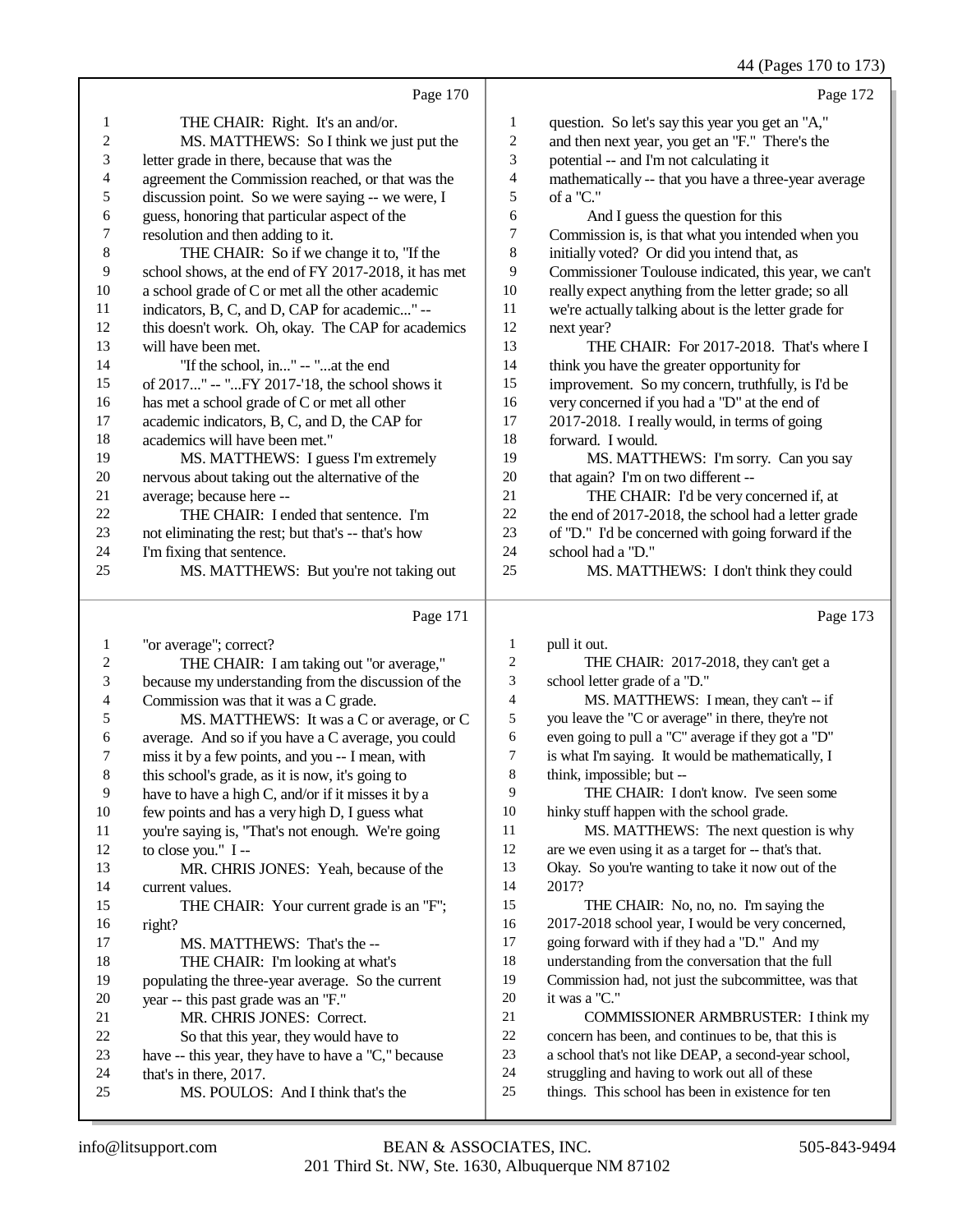45 (Pages 174 to 177)

|                | Page 174                                            |                | Page 176                                             |
|----------------|-----------------------------------------------------|----------------|------------------------------------------------------|
| 1              | years or something.                                 | $\mathbf{1}$   | these goals. We have to dump all of the data from    |
| 2              | And what I wasn't thinking about -- my              | $\overline{c}$ | what's given through NWEA, since we're               |
| 3              | fault -- was that you were there last year, Chris;  | 3              | transitioning, and put it into a spreadsheet to      |
| $\overline{4}$ | not just October. You were at the school.           | 4              | manually calculate. And then we would give it to     |
| 5              | MR. CHRIS JONES: I was not.                         | 5              | Ms. Poulos. That would be late May.                  |
| 6              | <b>COMMISSIONER ARMBRUSTER: Not at all last</b>     | 6              | MS. POULOS: Madam Chairwoman, I'll just              |
| 7              | year.                                               | 7              | express that's PED's concern, and CSD's concern, is  |
| 8              | MS. MATTHEWS: In '15-'16.                           | 8              | that we are not getting raw data. When I hear        |
| 9              | MR. CHRIS JONES: I was not. I was hired             | 9              | they're going to have to do something, and then we   |
| 10             | back at the beginning of May. So I was not there    | 10             | get something they did something to the data, that's |
| 11             | for the full academic --                            | 11             | not the data we want. That's number one concern.     |
| 12             | COMMISSIONER ARMBRUSTER: Oh. Just May of            | 12             | And so, again, we will need time to work             |
| 13             | 16.                                                 | 13             | with the data. If it's not coming until late May,    |
| 14             | MS. MATTHEWS: Ms. Gipson, we're fine with           | 14             | having it ready for the June meeting is simply not   |
| 15             | taking out "or average." It's effectively moot;     | 15             | possible.                                            |
| 16             | because we're probably only going to be looking at  | 16             | THE CHAIR: Well, if it's raw data, that              |
| 17             | their short-cycle assessment goals to meet this     | 17             | could come quicker; correct?                         |
| 18             | indicator for the next school year, as it's worded. | 18             | MR. CHRIS JONES: It certainly could. I               |
| 19             | THE CHAIR: Okay. So we are at, "The                 | 19             | mean, I -- I -- as long as the makeup testing --     |
| 20             | school will show in FY '17-'8 that it has a school  | 20             | THE CHAIR: If it's raw data, it can come             |
| 21             | grade of C or met all other academic indicators, b, | 21             | to CSD sooner than later. So would that be           |
| 22             | c, and d, the CAP for academics will have been met. | 22             | sufficient time?                                     |
| 23             | If the school does not meet the CAP for academics.  | 23             | MS. POULOS: I would still need to know               |
| 24             | then the PEC will hold a revocation hearing in June | 24             | what that "sooner rather than later" is. Again,      |
| 25             | of 2018."                                           | 25             | we've got to get clear on when they expect it. If    |
|                |                                                     |                |                                                      |

## Page 175

|    | Page 175                                            |    | Page 177                                             |
|----|-----------------------------------------------------|----|------------------------------------------------------|
| 1  | MS. MATTHEWS: May -- shall we -- okay. I            | 1  | we're saying May 5th, and we know that the PEC's     |
| 2  | think we might want to put a date, because you're   | 2  | meeting is on June 6th -- right? -- that gives us a  |
| 3  | bumping up -- you're overlapping. Do we want to put | 3  | month.                                               |
| 4  | June 15? June 30?                                   | 4  | Okay. Yes, that -- because it gives us               |
| 5  | Chris, when will this short-cycle data be           | 5  | less than a month, because we need to get it to you  |
| 6  | out?                                                | 6  | a week in advance, at least; right? But if it's      |
| 7  | THE CHAIR: I think that would be best by            | 7  | coming May 25th, and the meeting is June 6th, then   |
| 8  | the Director in terms of population of the short    | 8  | we simply cannot commit to getting that done,        |
| 9  | cycle assessment. When would be a reasonable date   | 9  | because there's a lot that's going on at that time.  |
| 10 | in June? Can that be done by the June -- our June   | 10 | MS. MATTHEWS: And I will also say that if            |
| 11 | meeting? I would not like to make it the end of     | 11 | there is -- you know, here we are. We have the       |
| 12 | June, because then we wouldn't be meeting until     | 12 | Division reviewing the data to review whether or not |
| 13 | July, and we don't always meet in July.             | 13 | the goals are met.                                   |
| 14 | So I would -- is it fair and reasonable to          | 14 | But we also have the school's                        |
| 15 | say that that information --                        | 15 | interpretation, which then kicks in this dispute     |
| 16 | MS. POULOS: I don't know when the data              | 16 | resolution process. And so maybe we just go -- here  |
| 17 | would come to us. Did you indicate when that data   | 17 | we are back even actually rehashing the "C" grade    |
| 18 | would come to us?                                   | 18 | whenever it comes out. And are we going to close --  |
| 19 | THE CHAIR: Well, you would have -- when             | 19 | and if -- I mean, it doesn't even sound practical    |
| 20 | would -- when do you finish --                      | 20 | for us to be using the short-cycle data goals if the |
| 21 | MR. CHRIS JONES: In May.                            | 21 | Division is going to be involved in assessing        |
| 22 | THE CHAIR: Because you finish the school            | 22 | whether or not we've mined our data correctly.       |
| 23 | year. By Memorial Day?                              | 23 | THE CHAIR: Well, you have a dispute                  |
| 24 | MR. CHRIS JONES: It would be about                  | 24 | option.                                              |
| 25 | mid-May. But we also have to mine the data from     | 25 | MS. MATTHEWS: According to what                      |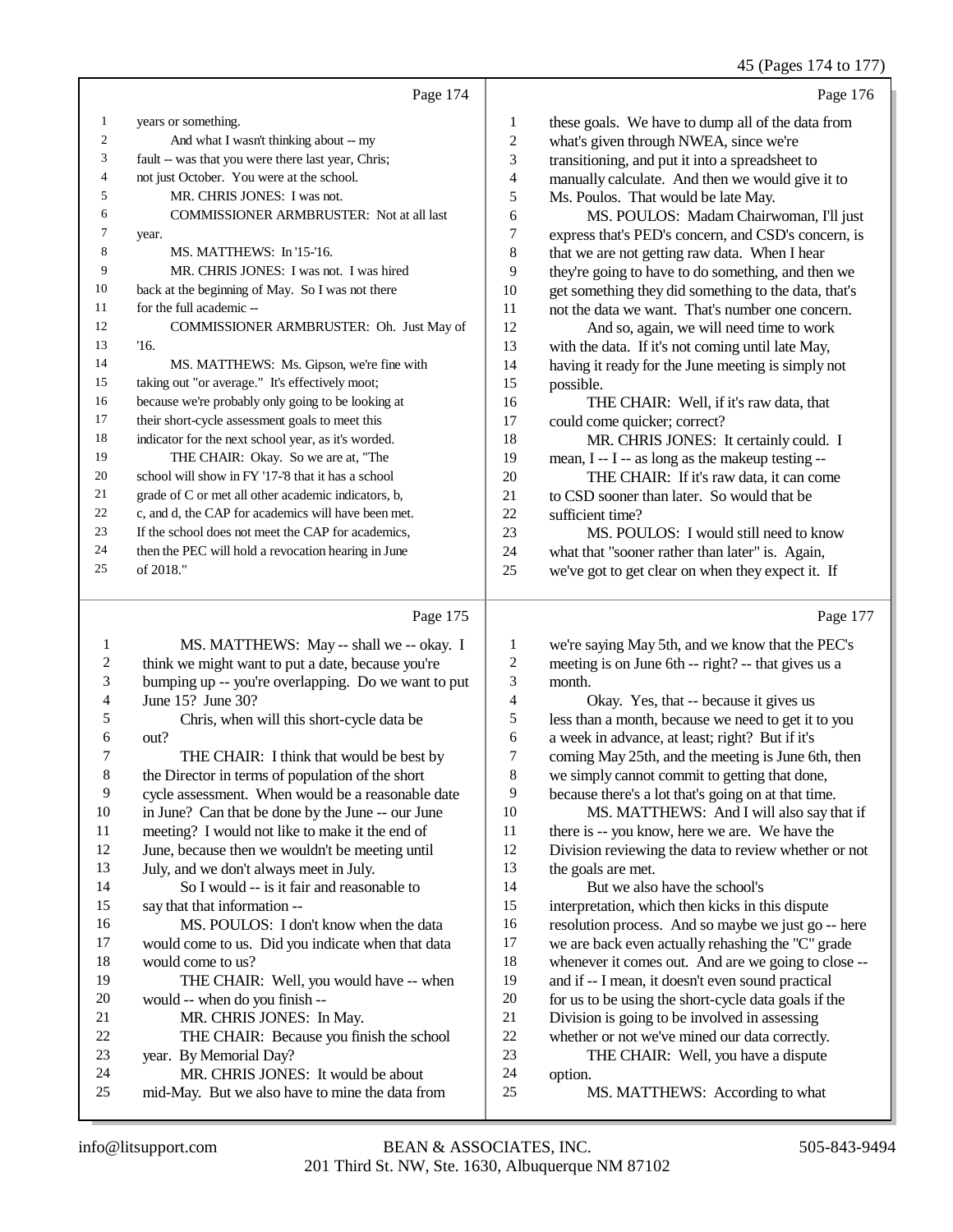46 (Pages 178 to 181)

|                         |                                                      |                | $+0$ (1 ages 170 to 101                              |
|-------------------------|------------------------------------------------------|----------------|------------------------------------------------------|
|                         | Page 178                                             |                | Page 180                                             |
| 1                       | Ms. Poulos says, that sounds like we're probably     | 1              | teachers and administrators make. They-- you know,   |
| $\overline{c}$          | into the July-August time frame. So I'm trying to    | $\overline{c}$ | how are you going to get these kids to do well?      |
| 3                       | work with these time frames.                         | 3              | Other schools with your population do well. Some     |
| 4                       | THE CHAIR: Well, I guess my only response            | 4              | don't do so well. I mean, that's the way it is.      |
| 5                       | to that would be that the -- the short-cycle         | 5              | But that's how they would know; so they              |
| 6                       | assessment would have to be done earlier. And I      | 6              | wouldn't come to school. I mean, I guess, in and --  |
| 7                       | know that becomes problematic. But I mean, there's   | 7              | you are between a rock and a hard place. But if      |
| 8                       | only so many hours in a day.                         | 8              | your short-cycle interim type of data doesn't show   |
| 9                       | And we meet in June. And I'm trying to               | 9              | that those kids are really making a big              |
| $10\,$                  | make sure that you've got your answer in June and    | 10             | difference -- because they would have to make a      |
| 11                      | not in July. But this is the only way that we could  | 11             | really big difference in order to get that -- then   |
| 12                      | do it.                                               | 12             | they probably would know. And you would know,        |
| 13                      | So I -- you know, I don't know what the              | 13             | regardless of what that grade was.                   |
| 14                      | alternat--- you know, if you want to take out the    | 14             | I don't think there's a cut-and-dry answer           |
| 15                      | whole issue of the short-cycle assessment and leave  | 15             | here, and I think that's why we were struggling.     |
| 16                      | it to the letter grade, and we leave it till July,   | 16             | THE CHAIR: I think the bottom line is you            |
| 17                      | then it's left till July, which is the best that the | 17             | know and -- whether they -- after they've taken the  |
| 18                      | short -- that the letter grade's going to come out.  | 18             | tests, you know fairly soon whether they did or did  |
| 19                      | There won't be a guarantee for you by June           | 19             | not make that year-and-a-half growth, mining it, you |
| 20                      | that you can tell your staff that they'll go         | 20             | know. So I think you can make a fair and reasonable  |
| 21                      | forward, which we don't give a guarantee to any      | 21             | judgment to the staff at that point in time.         |
| 22                      | other school; but we were trying to do that for you. | 22             | MR. CHRIS JONES: Madam Chair, I just                 |
| 23                      | So I thought that was reasonable on our part, so     | 23             | wanted to mention -- and first of all, I understand  |
| 24                      | that you could do that fairly for your staff and     | 24             | where you're coming from. You're right. We're        |
| 25                      | keep them.                                           | 25             | between a rock and a hard place.                     |
|                         |                                                      |                |                                                      |
|                         | Page 179                                             |                | Page 181                                             |
| 1                       | But this is the time frame that, you know,           | 1              | I have a couple of concerns myself, one              |
| $\overline{\mathbf{c}}$ | we're dealing with.                                  | 2              | with the CSD's involvement in looking -- in really   |
| 3                       | COMMISSIONER ARMBRUSTER: Madam Chair?                | 3              | helping us to calculate the data. So that's one      |
| $\overline{4}$          | THE CHAIR: Commissioner Armbruster?                  | 4              | issue, and we can readjust that, and I'd like to     |

circle back.

our students.

10 in our performance framework.<br>11 We also have -- we have

20 line becomes a bit problematic --<br>21 THE CHAIR: I think we'v

from those test results."

 But April is the month in which the PARCC assessment is taken. For our students, we have the ACCESS test in February, which is part of our 9 charter. That's a goal associated with our charter<br>10 in our performance framework.

the PARCC is a really stringent, tedious test for

14 Then what we're asking is we crunch the last short-cycle assessment and the PARCC together, 16 so we can make an assessment as to where we'll end<br>17 up. and we can communicate with our staff and up, and we can communicate with our staff and

18 students regarding whether or not we will have a<br>19 school for the following year. I think that time school for the following year. I think that time

21 THE CHAIR: I think we've backed off of<br>22 that and said. "You do it in May when you feel it that and said, "You do it in May when you feel it's appropriate; but you'll know, based on what you see

And you can communicate informally to your

We also have -- we have the PARCC. And

them enough."

intent?

 COMMISSIONER ARMBRUSTER: A number of things kind of going through my head. This is not easy, regardless of what the determination is. But I think that when we said it would be -- "Your charter would be revoked immediately," I think I said that, "You mean, like, they're going to come to 11 school and say, 'I'm sorry, there's no school tomorrow and you're going to have to find another school,'" not exactly those words, but that was the

15 And what I believe we came up with is -- well, when you looked at the end of the year, which is next year -- actually, next -- next May, how the school was doing, if it was -- you saw that they weren't making great progress -- and that was part of the MAPs deal -- then kids kind of knew, and teachers would kind of know, you know, "These kids are just not -- whatever it is that we're doing, it's not enough to help these -- we're not helping

And that's an educational decision that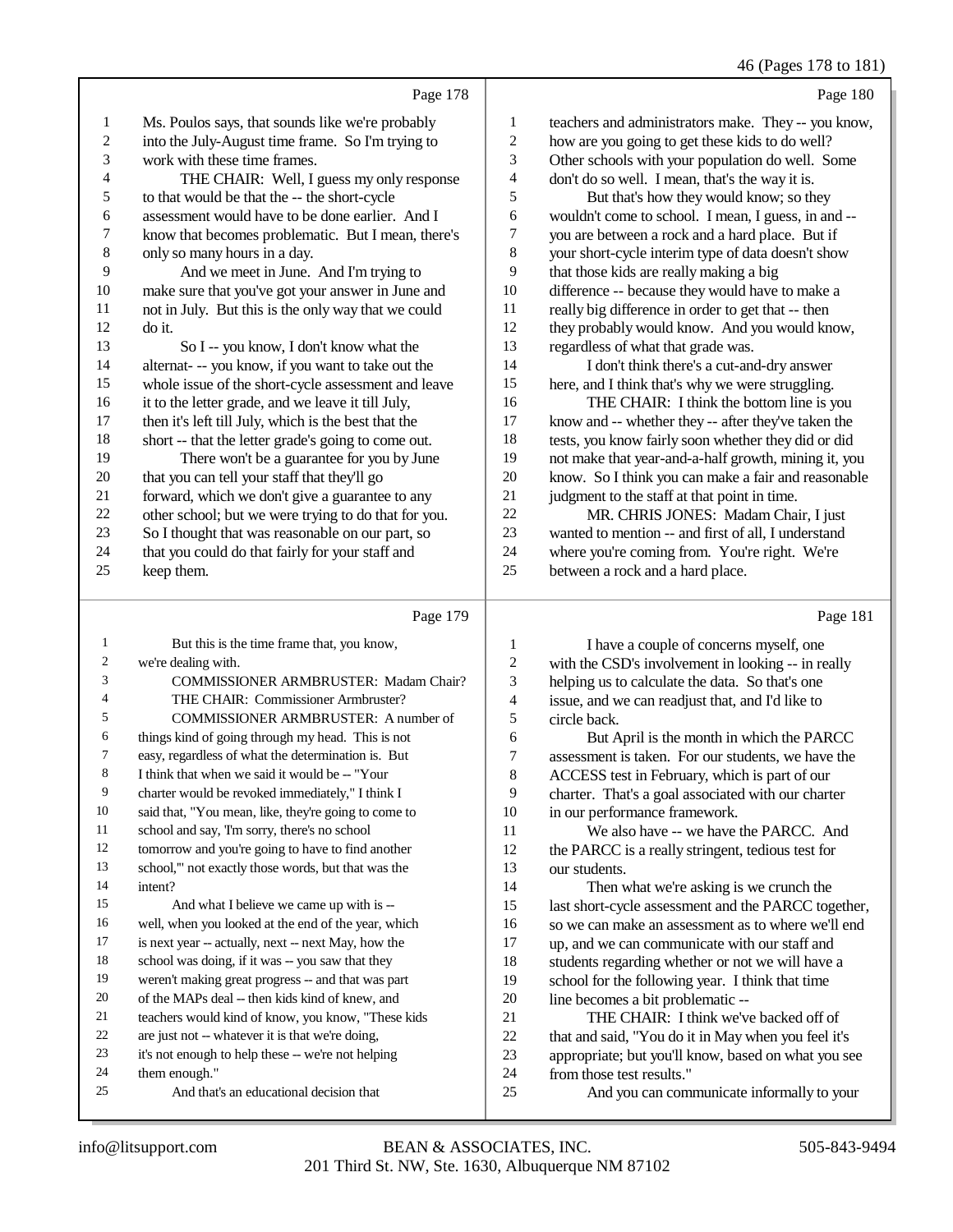## 47 (Pages 182 to 185)

|                  | Page 182                                                                             |                | Page 184                                                                                                   |
|------------------|--------------------------------------------------------------------------------------|----------------|------------------------------------------------------------------------------------------------------------|
| 1                | staff, based on what you've seen. And you provide                                    | $\mathbf{1}$   | machine, that student answers questions, and that                                                          |
| $\boldsymbol{2}$ | the raw data to CSD. And if you get the raw data to                                  | $\overline{c}$ | machine takes that first misanswered question,                                                             |
| 3                | us past the --                                                                       | 3              | incorrect answer, and starts calculating.                                                                  |
| 4                | MS. MATTHEWS: With all due respect,                                                  | $\overline{4}$ | You have to have 90 days in between; so                                                                    |
| 5                | Madam Chair, why is it not sufficient for you to                                     | 5              | you can only do it one semester. They govern it.                                                           |
| 6                | rely on what the school has done with assessment of                                  | 6              | But the minute that child finishes taking that exam                                                        |
| 7                | their data?                                                                          | $\tau$         | at that machine, that information is logged, and you                                                       |
| 8                | THE CHAIR: Because, in all honesty, we                                               | 8              | start collecting that raw data.                                                                            |
| 9                | have seen too many reports that have come back from                                  | 9              | MAPs then gives you these reports. Why-                                                                    |
| 10               | schools that have had, "Yes, we did," and there has                                  | 10             | I do not understand -- or I do, and I just hate what                                                       |
| 11               | been no reliable information to support that.                                        | 11             | I'm sensing to be a lack of trust -- because with                                                          |
| 12               | MS. POULOS: And, Madam Chair, I'll just                                              | 12             | that data, you sit with a member of the Charter                                                            |
| 13               | say, in fact --                                                                      | 13             | Schools Division, and you review it together to see                                                        |
| 14               | THE CHAIR: That's what has happened, that                                            | 14             | if what is happening is really happening; not that                                                         |
| 15               | it's, "Yes, we met." And we get these -- we get                                      | 15             | you do an answer, and then they do an answer.                                                              |
| 16               | these graphs that are meaningless to us, that don't                                  | 16             | THE CHAIR: I'm sorry. They don't sit                                                                       |
| 17               | really say much of anything and don't support                                        | 17             | with the Charter School Division.                                                                          |
| 18               | what -- what the school -- is that's the difficulty                                  | 18             | COMMISSIONER JOHNSTON: Why could you not?                                                                  |
| 19               | we're having.                                                                        | 19             | THE CHAIR: Because they don't have the                                                                     |
| 20               | And when we had the conversation about the                                           | 20             | staff to do that with each school.                                                                         |
| 21               | reports that would be provided to us, "We don't have                                 | 21             | COMMISSIONER JOHNSTON: Well, I can also                                                                    |
| $22\,$           | that information for us at this meeting, because we                                  | 22             | tell you --                                                                                                |
| 23               | were told we couldn't have them now."                                                | 23             | THE CHAIR: I'm going to speak for you.                                                                     |
| 24               | So we're -- we're left in the lurch,                                                 | 24             | COMMISSIONER JOHNSTON: Then I also have                                                                    |
| 25               | because we don't -- we can't make that determination                                 | 25             | the confidence in Assessment -- in the Assessment                                                          |
|                  |                                                                                      |                |                                                                                                            |
|                  | Page 183                                                                             |                | Page 185                                                                                                   |
|                  |                                                                                      | 1              |                                                                                                            |
| $\mathbf{1}$     | if that report is going to be what is necessary. We                                  | 2              | Department in knowledge of MAPs, that it's almost --                                                       |
| 2<br>3           | thought we were going to have it in hand; we don't                                   | 3              | that second review would be a cursory review;                                                              |
| 4                | have it in hand to look at. So now you're asking me                                  | 4              | because you will know whether -- you've seen it.                                                           |
| 5                | to make an agreement that some report that we don't                                  | 5              | You've done MAPs before; right?<br>MR. CHRIS JONES: I have.                                                |
| 6                | know what it is, is going to be sufficient?<br>MS. MATTHEWS: I'm just concerned that | 6              | COMMISSIONER JOHNSTON: So you know how                                                                     |
| 7                | they're making an internal decision based on their                                   | 7              | quickly you get that data.                                                                                 |
| 8                | own assessment, and they're saying, "Okay, I'm going                                 | 8              | MR. CHRIS JONES: So, Commissioner                                                                          |
| 9                | to enter into contracts. Kiddos come back. We're                                     | 9              | Johnston, to answer your question, now we have                                                             |
| 10               | looking great."                                                                      | 10             | 1.5 years of growth. So we have two different                                                              |
| 11               | And then we send it over to the charter                                              | 11             | pieces to look at.                                                                                         |
| 12               | school. And we're into June. Then we send --                                         | 12             | We have the growth goal. And then we have                                                                  |
| 13               | according to Ms. Poulos, if I understand                                             | 13             | a growth index. And so both of those will be                                                               |
| 14               | correctly -- and I'm sure she'll correct me -- is                                    | 14             | counted toward what we're calculating. So in                                                               |
| 15               | whether or not they can have the data available,                                     | 15             | looking at that, if a student's goals --                                                                   |
| 16               | mined, and their assessment of it, even before July.                                 | 16             | THE CHAIR: We're counting 1.5 growth.                                                                      |
| 17               | So, see, that's where I'm --                                                         | 17             | COMMISSIONER JOHNSTON: He's saying that.                                                                   |
| 18               | THE CHAIR: I understand.                                                             | 18             | THE CHAIR: He says we're doing two                                                                         |
| 19               | COMMISSIONER JOHNSTON: May I make an                                                 | 19             | things. We're not. We're doing one.                                                                        |
| 20               | observation?                                                                         | $20\,$         | MS. MATTHEWS: Proficiency or 1.5.                                                                          |
| 21               | Mr. Jones, I am very familiar with NWEA                                              | 21             | MR. CHRIS JONES: We have a growth goal of                                                                  |
| 22               | MAPs in its first iteration, in the one -- if                                        | 22             | 8. So in order for the kids to meet the goal --                                                            |
| 23               | there's a transition now, I don't know the new                                       | $23\,$         | right? -- they're going to have to be a 12. So                                                             |
| 24<br>25         | information.<br>When that -- when a student sits down at a                           | 24<br>$25\,$   | that's the -- those are the points that the students<br>have to make. So that isn't a direct report that's |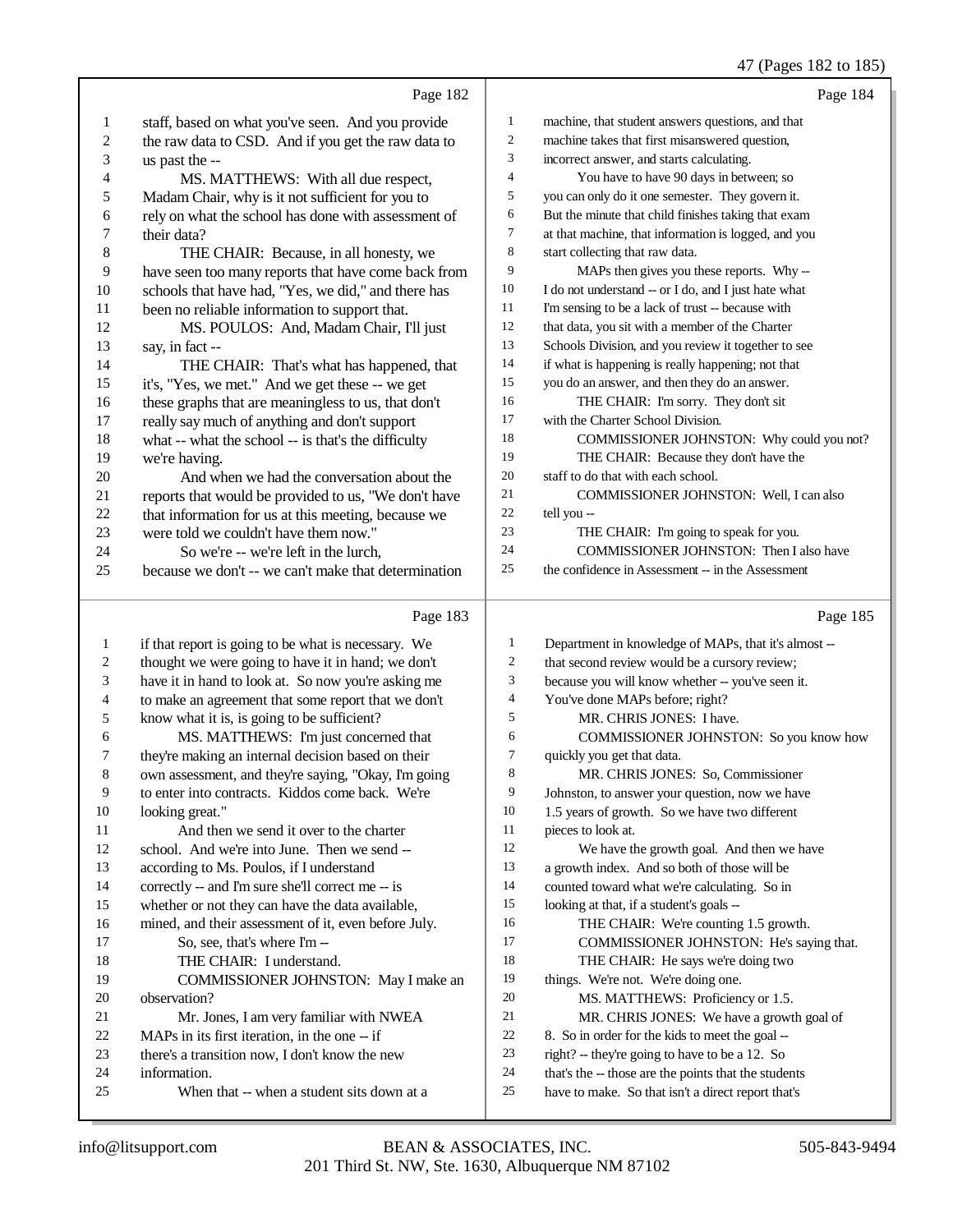## 48 (Pages 186 to 189)

|                  | Page 186                                             |                          | Page 188                                             |
|------------------|------------------------------------------------------|--------------------------|------------------------------------------------------|
| 1                | printed for us, and that's where the calculation     | $\mathbf{1}$             | So absent that, it's the raw data going              |
| $\boldsymbol{2}$ | comes in.                                            | $\overline{c}$           | to. If -- I'm comfortable with saying if you can     |
| 3                | So what we've asked NWEA to do is                    | 3                        | come before -- if you can show us that you can get   |
| 4                | customize a report for us. So we're still working    | $\overline{\mathcal{L}}$ | that report, I don't have a problem changing this to |
| 5                | with them to see if they can customize their report  | 5                        | say, "and we will accept that report." We can        |
| 6                | that captures. If they're supposed to earn an 8, or  | 6                        | modify this at a later date, once we are assured     |
| 7                | 8-point increase to get to the 12, we check them off | 7                        | that that report does show us exactly what we want   |
| $\,$ 8 $\,$      | and bank them, along with the proficiency levels.    | 8                        | it to.                                               |
| 9                | So the part of having the data, that's the           | 9                        | COMMISSIONER JOHNSTON: And, Mr. Jones,               |
| $10\,$           | first part. And we will have the data very quickly,  | 10                       | how long ago did you request that?                   |
| 11               | as soon as retakes are taken, and we're finished.    | 11                       | MR. CHRIS JONES: It's been about two                 |
| 12               | But the part of, "Let's try to capture 1.5           | 12                       | weeks now.                                           |
| 13               | years of growth," the reports don't manually capture | 13                       | COMMISSIONER JOHNSTON: Have you been in              |
| 14               | that information. However, it's doable. It's just    | 14                       | touch with them? You've been dogging them for this?  |
| 15               | going to take some time, and then we're going to     | 15                       | MR. CHRIS JONES: Yes. And at the time of             |
| 16               | have our interpretation and --                       | 16                       | the negotiation, we had not discussed the CSD's      |
| 17               | THE CHAIR: That's where you lose me.                 | 17                       | involvement with looking and doing their final       |
| 18               | When you finish with, "and we'll have our            | 18                       | computation. So "interpretation" is not the word     |
| 19               | interpretation" -- so that's where you lose me. But  | 19                       | that I meant to use.                                 |
| $20\,$           | that's why I'm saying, provide the raw data to them. | $20\,$                   | I have no problem, and we don't dispute              |
| 21               | If, in the meantime, NWEA can assure us that they    | 21                       | handing over raw data to the CSD. The problem then   |
| 22               | can customize that report, which was what we were    | $22\,$                   | lies with how do we plan for the upcoming school     |
| 23               | supposed to have now, that assurance, so we could    | 23                       | year? So that's the only piece. And, you know, we    |
| 24               | see it, so we could know that that report would, in  | 24                       | can-                                                 |
| 25               | fact, from them, show that.                          | 25                       | THE CHAIR: Because the discussion was he             |
|                  | Page 187                                             |                          | Page 189                                             |
| 1                | But we don't have it. So I'm reluctant to            | $\mathbf{1}$             | would have that report. We don't have the            |
| 2                | say we're going to rely solely on that report        | $\sqrt{2}$               | information about that report for the assurances of  |
| 3                | because we don't -- we can't see it at this moment   | 3                        | what that report is going to look like. So you're    |
| 4                | in time.                                             | $\overline{4}$           | asking us to agree to something that we have not     |
| 5                | COMMISSIONER JOHNSTON: Have you requested            | 5                        | seen.                                                |
| 6                | it?                                                  | 6                        | When we had the discussion at the                    |
| 7                | MR. CHRIS JONES: Yes.                                | 7                        | negotiations, we were going to have that report. We  |
| 8                | THE CHAIR: But I think we would be                   | 8                        | haven't seen that report; so we do not know that     |
| 9                | comfortable if NWEA could assure us that that report | 9                        | that report can actually come. So I can't agree to   |
| 10               | comes from NWEA and not an interpretation, that that | 10                       | something that I don't have assurances of at this    |
| 11               | would be acceptable.                                 | 11                       | point in time.                                       |
| 12               | MS. POULOS: Madam Chair, it's about                  | 12                       | MR. CHRIS JONES: Madam Chair, at the time            |
| 13               | getting the report from NWEA. It's important to      | 13                       | of the negotiation, we didn't mention a custom       |
| 14               | know we've had schools say, "We exceed our goal."    | 14                       | report. We didn't have that conversation.            |
| 15               | And then the data, if you look at it, is the data    | 15                       | The conversation with Ms. Barnes was, the            |
| 16               | that would support a school falling far below its    | 16                       | school was to get the data from NWEA. We were to     |
| 17               | goal. So we need the report.                         | 17                       | determine that growth level and how that would look  |
| 18               | THE CHAIR: Right. Right. So that's --                | 18                       | with 1.5 years and put it in our own spreadsheet to  |
| 19               | you know, and that's where we're sitting here with.  | 19                       | do the manual calculation. After that, we would      |
| 20               | We don't know if we're going to have the report. I   | 20                       | provide the raw data to the CSD.                     |
| 21               | can't say unequivocally that I'm going to rely on    | 21                       | THE CHAIR: But the subsequent discussions            |
| 22               | that report; because I don't know that report is     | 22                       | have been that customized report.                    |
| 23               | actually going to come. That -- my understanding     | 23                       | MS. MATTHEWS: Through e-mail, if that's              |
| 24               | was we were going to have that assurance today, and  | 24                       | what you're --                                       |
| 25               | we don't have it.                                    | $25\,$                   | THE CHAIR: Okay. So --                               |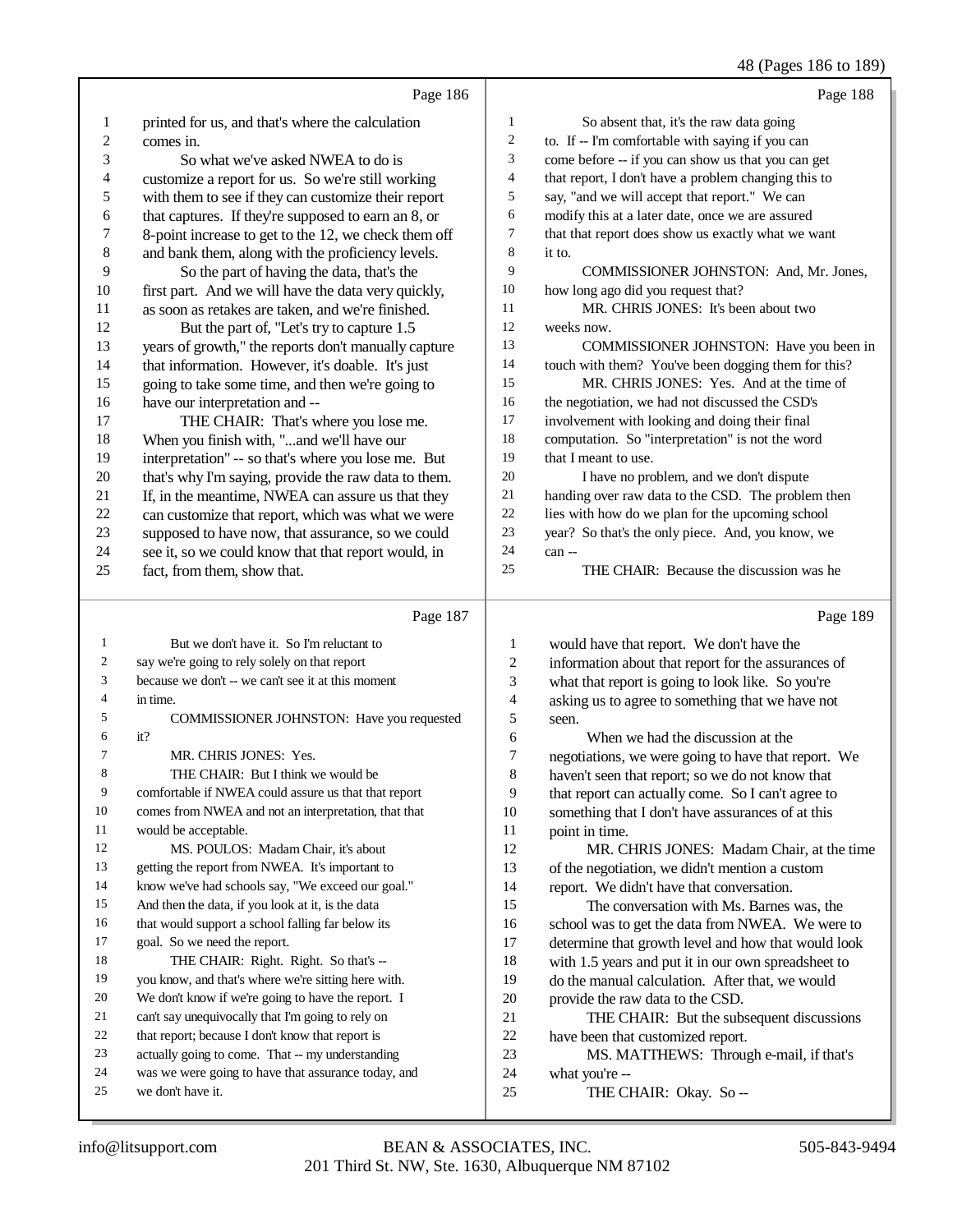#### 49 (Pages 190 to 193)

Page 190 COMMISSIONER JOHNSTON: Mr. Jones, do you think it will take NWEA four weeks, six weeks, eight weeks to get back with you about that report? MR. CHRIS JONES: Certainly not. COMMISSIONER JOHNSTON: That's my 6 experience. That's why I'm asking you that.<br>7 MR CHRIS IONES: I hope not: but MR. CHRIS JONES: I hope not; but I can't  $-$  THE CHAIR: It's the end of the school year, so there's a lot of demand. MR. CHRIS JONES: We have an appointment to meet with them May 26th. They're going to be in town for a conference. So I couldn't answer that question. I hope we get it sooner rather than later. COMMISSIONER JOHNSTON: And I understand your concern is the students, and following that, the staff, and timing of their information. THE CHAIR: I think the best we can do with at this moment in time is to require the raw 21 data to be sent in. And if that  $-$  if a customized<br>22 report can be provided, and we have an ability to report can be provided, and we have an ability to look at that customized report, and it is acceptable, then the raw data does not have to be sent. The customized report can be accepted. Page 192 come through somebody else, that comes directly from the assessment program. That's why we have not been able to evaluate these performance frameworks. MR. CHRIS JONES: And in all fairness, Director Poulos, we don't have an issue providing 6 the raw data. What we're trying to do is trying to  $\frac{7}{10}$  identify a report that's going to be a little identify a report that's going to be a little 8 quicker in figuring out if we made our indicators or<br>9 not That's the conversation That's all not. That's the conversation. That's all. THE CHAIR: That's fine. That's what I said. If you can provide that to us, we're fine with that. But we can't vote on something that we don't know is actually going to be available. MR. CHRIS JONES: Sure. And that's fine. THE CHAIR: That's why I'm saying the raw data is provided. If you are able to get that personalized or customized report, and we have an opportunity to see that, yes, you have the ability to obtain that report, then that's fine. That will be acceptable. COMMISSIONER JOHNSTON: Question about the plan. So if we get that -- if we voted today on the raw data, if it's in there, we get that report, this can be modified. THE CHAIR: Correct.

#### Page 191

| 1  | MS. POULOS: Right. I think no matter                 | 1  | COMMISSIONER JOHNSTON: Okay.                        |
|----|------------------------------------------------------|----|-----------------------------------------------------|
| 2  | what, it's the report and data. And I think we've    | 2  | THE CHAIR: Yes. Yeah.                               |
| 3  | been clear with that on the schools. What we're      | 3  | MS. MATTHEWS: So leave it as it's worded.           |
| 4  | requesting is the schools provide us the report that | 4  | and then modify it.                                 |
| 5  | they get from their assessment program, rather than  | 5  | THE CHAIR: Well, we still need to put a             |
| 6  | a spreadsheet they have created.                     | 6  | date for when the raw data needs to be -- raw data  |
| 7  | That's what we ultimately want, and that's           | 7  | and/or customized report will be provided by May.   |
| 8  | what we ultimately need to look at is the reporting  | 8  | MS. MATTHEWS: May 20th? Is that fair?               |
| 9  | that comes from the assessment program.              | 9  | THE CHAIR: I'll tell you, if it's                   |
| 10 | THE CHAIR: Right. Right.                             | 10 | May 20th, and we have to rely on the raw data -- so |
| 11 | MR. CHRIS JONES: And we could have very              | 11 | this is -- this is on you. Because if it's          |
| 12 | easily done that with the one year. And I'm not      | 12 | May 20th, and all we're relying on is the raw data, |
| 13 | debating. This isn't a debate. I'm not               | 13 | we will not have an answer in June for you. So just |
| 14 | oppositional to the 1.5 years.                       | 14 | understand that. That will -- it won't happen,      |
| 15 | But there isn't a specific report to                 | 15 | because that is not enough time for CSD to look at  |
| 16 | capture that. Because I'd like to hand that over to  | 16 | that raw data.                                      |
| 17 | Director Poulos, as well. Instead of us doing the    | 17 | COMMISSIONER JOHNSTON: When do you have             |
| 18 | computations, I could give her the report that       | 18 | your interim assessments scheduled in the spring    |
| 19 | indicates growth and proficiency.                    | 19 | after all the others? At the end, when is the       |
| 20 | MS. POULOS: Madam Chair, there is a                  | 20 | earliest date you can do that?                      |
| 21 | report from NWEA. We can do the same calculations    | 21 | MR. CHRIS JONES: Well, the issue lies               |
| 22 | and verify them. And that's what the need is, if     | 22 | with the other assessments; right? And we also have |
| 23 | CSD is going to say and put a check mark on this box | 23 | LAS Links, which is a Spanish assessment. We have   |
| 24 | that says, "This school meets this goal," I cannot   | 24 | many assessments throughout the entire spring.      |
| 25 | ask my staff to do that without support that has not | 25 | So for us, this interim assessment is               |
|    |                                                      |    |                                                     |

Page 193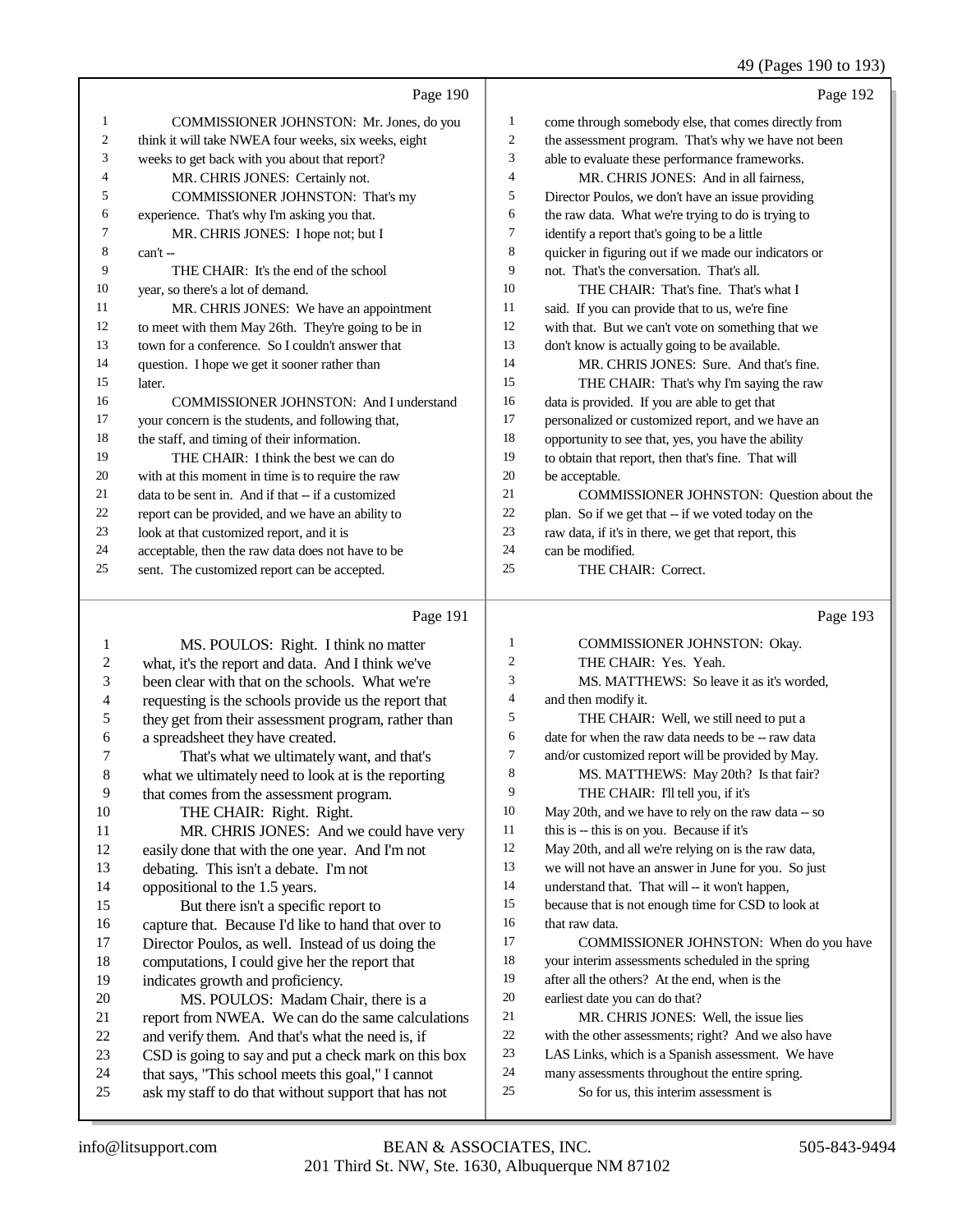50 (Pages 194 to 197)

|    | Page 194                                             |                | Page 196                                             |
|----|------------------------------------------------------|----------------|------------------------------------------------------|
| 1  | always scheduled for early May. You know how it is   | 1              | "Academic Goals," first box.                         |
| 2  | with makeup tests, for all of you who have -- yeah.  | $\overline{2}$ | <b>COMMISSIONER ARMBRUSTER: Read the first</b>       |
| 3  | THE CHAIR: In my perfect world, there                | 3              | sentence. That would be easier for us.               |
| 4  | will be few students that you're needing to rely on  | 4              | MS. MATTHEWS: I think Ms. Gipson has                 |
| 5  | at that final assessment.                            | 5              | that.                                                |
| 6  | MR. CHRIS JONES: My perfect world, as                | 6              | THE CHAIR: The first sentence now reads,             |
| 7  | well, yeah, definitely. Sure.                        | 7              | "The school will show, in FY '17-'18, that it has a  |
| 8  | THE CHAIR: That's always the goal, you               | 8              | school grade of C or met all the other academic      |
| 9  | know. So that let's hope that that's the -- what     | 9              | indicators, b, c, and d, the CAP for academics will  |
| 10 | happens.                                             | 10             | have been met."                                      |
| 11 | But like I said, short of you not being              | 11             | MS. MATTHEWS: "Met," period. "The NWEA               |
| 12 | able to provide that customized report, if it is     | 12             | report or school raw data will be sent to CSD by     |
| 13 | just purely the raw data you're relying on, we       | 13             | May 20, 2017." "NWEA," I guess, "generated report"   |
| 14 | cannot make an assurance that it's going to be the   | 14             | would be more specific?                              |
| 15 | June meeting that you're done with.                  | 15             | MS. POULOS: I think the idea of raw data             |
| 16 | MR. CHRIS JONES: Madam Chair, may we ask             | 16             | needs to be the "NWEA reports available"; because    |
| 17 | the Charter Schools Division for a cut date, so that | 17             | whatever it is -- it might be the custom report      |
| 18 | can give us a recommendation? That way, I can plan   | 18             | that's available, or it might be the student reports |
| 19 | accordingly.                                         | 19             | that are available with the one year. Whatever it    |
| 20 | If it is the 15th, then I'll just have to,           | 20             | is, it's the NWEA reports available to the school    |
| 21 | immediately after PARCC, begin the next              | 21             | must be provided to the CSD.                         |
| 22 | administration.                                      | 22             | MS. MATTHEWS: I'm trying to make the                 |
| 23 | THE CHAIR: Let's look at -- go back and              | 23             | distinction between you having to do the work, or    |
| 24 | look at '18 now. I'm trying to look at when we       | 24             | you getting the report that has been made customized |
| 25 | would most likely be meeting in June of 2018.        | 25             | for the school that reflects their goals.            |
|    | Page 195                                             |                | Page 197                                             |
|    | $G(1,0)$ $H(0,0)$ $H(0,1)$ $H(1,0)$ $H(0,0)$         |                |                                                      |

| $\mathbf{1}$   | <b>COMMISSIONER ARMBRUSTER: Yeah.</b>                | 1              | MS. POULOS: But no matter what, it should            |
|----------------|------------------------------------------------------|----------------|------------------------------------------------------|
| 2              | THE CHAIR: Yeah. So we're probably                   | 2              | be an NWEA report.                                   |
| 3              | meeting somewhere around the 14th of June. That      | 3              | MS. MATTHEWS: Right. That's what I'm                 |
| $\overline{4}$ | seems about -- because that's the second week in     | 4              | trying to say.                                       |
| 5              | June. So if you provided that --                     | 5              | THE CHAIR: I don't think it matters. I               |
| 6              | <b>COMMISSIONER ARMBRUSTER: Could we</b>             | 6              | think the understanding is that CSD gets an NWEA     |
| 7              | accommodate by moving our meeting a week later?      | $\overline{7}$ | report, be it the customized report or the testing   |
| 8              | MS. MATTHEWS: Ms. -- I might have some               | 8              | results, in -- by May 20th, are we saying? By        |
| 9              | suggested language that might get us a little closer | 9              | May 20th. If it happens to be the customized         |
| 10             | to what we're trying to accomplish.                  | 10             | report-                                              |
| 11             | THE CHAIR: That's tough. We're at the                | 11             | MS. MATTHEWS: That's what I was trying --            |
| 12             | end of the fiscal year. Then we push into July.      | 12             | THE CHAIR: We're good. If it's the                   |
| 13             | COMMISSIONER JOHNSTON: We're just like               | 13             | report solely from the testing results, then we run  |
| 14             | the school is.                                       | 14             | into a problem with --                               |
| 15             | THE CHAIR: So that's hard.                           | 15             | MS. MATTHEWS: That's what I'm trying to              |
| 16             | MS. MATTHEWS: What about this? After the             | 16             | accommodate and get on here.                         |
| 17             | first complete sentence, "will have met," period,    | 17             | So if it was the NWEA-generated report or            |
| 18             | "NWEA report or school raw data will be sent to CSD  | 18             | the NWEA student data, testing data, I guess is what |
| 19             | by May 20, 2017"?                                    | 19             | we're saying, will be sent to CSD by May 20, 2017.   |
| 20             | THE CHAIR: You know what? I've lost my               | 20             | So it's either the customized report showing they    |
| 21             | place.                                               | 21             | met their goals, or it's whatever we want to call    |
| 22             | MS. MATTHEWS: I'm inserting a sentence               | 22             | the raw data -- I'm calling it the "NWEA student"    |
| 23             | after the first sentence.                            | 23             | testing data" -- will be sent to CSD.                |
| 24             | THE CHAIR: Under the "General Agreement"?            | 24             | If the NWEA-generated report shows the               |
| 25             | MS. MATTHEWS: Yes, ma'am. Under the                  | 25             | school did not meet its goals, the revocation        |
|                |                                                      |                |                                                      |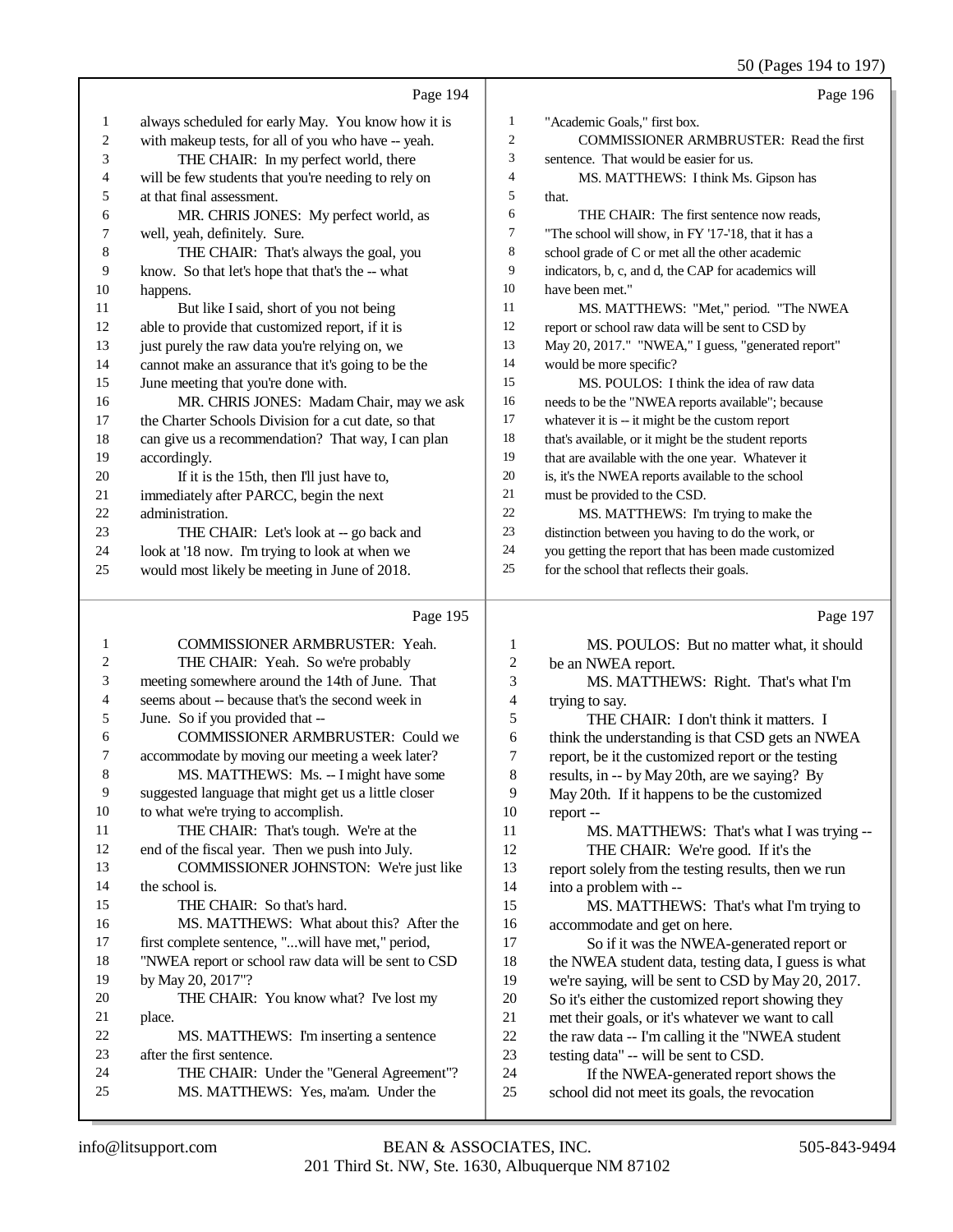## 51 (Pages 198 to 201)

|                         | Page 198                                                                             |                         | Page 200                                                                                     |
|-------------------------|--------------------------------------------------------------------------------------|-------------------------|----------------------------------------------------------------------------------------------|
| 1                       | meeting will be held at your June meeting. If the                                    | $\mathbf{1}$            | discussions with staff about June; because we're                                             |
| $\overline{\mathbf{c}}$ | CSD must analyze, and the school -- must analyze the                                 | $\overline{\mathbf{c}}$ | into July by that point in time. We are.                                                     |
| 3                       | data, and the school does not -- and then determines                                 | 3                       | But there's not much -- you know. It                                                         |
| 4                       | the school does not meet its goals, that the PEC                                     | 4                       | was -- to some extent, it was a "pie in the sky" to                                          |
| 5                       | will hold the revocation within 15 days of the CSD's                                 | 5                       | try to accommodate that. We're going to have                                                 |
| 6                       | report on the goals.                                                                 | 6                       | everything done by June, when you're not finishing                                           |
| 7                       | So then you have deadlines in there for                                              | 7                       | assessments until the end of May. There really                                               |
| $\bf 8$                 | each of these things to happen.                                                      | 8                       | was -- and we're meeting less than a month after                                             |
| 9                       | Or we can modify that; but that's the                                                | 9                       | you're finishing your assessments. So that is a                                              |
| 10                      | idea.                                                                                | 10                      | crunch time anyway; so that it was --                                                        |
| 11                      | THE CHAIR: Okay. Go back. 15 days from                                               | 11                      | MS. MATTHEWS: What if we proposed                                                            |
| 12                      | when?                                                                                | 12                      | something else that would simplify everything, but                                           |
| 13                      | MS. MATTHEWS: They've made their                                                     | 13                      | it would bring up an issue that I'm not sure you                                             |
| 14                      | assessment.                                                                          | 14                      | want to talk about?                                                                          |
| 15                      | MS. POULOS: Madam Chairwoman, if we're                                               | 15                      | But to go back to the question of the "C."                                                   |
| 16                      | still presuming a dispute process, where parties,                                    | 16                      | But that immediate revocation means that they're                                             |
| 17                      | who -- again, I'm not clear who those are -- meet                                    | 17                      | immediately revoked, but they would close at a date                                          |
| 18                      | and select a third-party evaluator -- that is, as I                                  | 18                      | subsequent, like at the end of a semester,                                                   |
| 19                      | expressed my concerns about a third-party evaluator                                  | 19                      | preferably at the end of the school year.                                                    |
| 20                      | that's paid by the school -- then that 15 days can't                                 | 20                      | But I know your opinion about that. But                                                      |
| 21                      | happen.                                                                              | $21\,$                  | that is, to me, the alternative solution. And that                                           |
| $22\,$                  | THE CHAIR: Right. You're taking out your                                             | 22                      | was -- we were looking at the report card grade in                                           |
| 23                      | opportunity to appeal that assessment if you put                                     | 23                      | the first instance. But the question of --                                                   |
| 24                      | that 15 days in.                                                                     | 24                      | THE CHAIR: You know, I'm not comfortable                                                     |
| 25                      | MS. MATTHEWS: That's why I'm changing it.                                            | 25                      | with the potential of the school continuing for a                                            |
|                         |                                                                                      |                         |                                                                                              |
|                         | Page 199                                                                             |                         | Page 201                                                                                     |
| $\mathbf{1}$            | COMMISSIONER ARMBRUSTER: So what would                                               | 1                       | whole other school year. That's -- and that -- you                                           |
| 2                       | you be disputing? The NWEA raw data?                                                 | $\boldsymbol{2}$        | know, we're -- we were clear on that. It hasn't                                              |
| 3                       | THE CHAIR: The assessment by Charter                                                 | 3                       | been often that we've closed a school in the middle                                          |
| 4                       | School Division. If they disagree, and Charter                                       | 4                       | of the school year.                                                                          |
| 5                       | School Division says they didn't meet, but according                                 | 5                       | MS. POULOS: Madam Chair, I don't believe                                                     |
| 6                       | to the way they've populated it out, they feel they                                  | 6                       | we have.                                                                                     |
| 7                       | did, then there has to be -- there's another set of                                  | 7                       | THE CHAIR: Those are challenges that are                                                     |
| 8                       | eyes -- an independent set of eyes that gets on it.                                  | 8                       | really --                                                                                    |
| 9                       | So we can't do the 15 days.                                                          | 9                       | COMMISSIONER JOHNSTON: That's difficult                                                      |
| 10                      | MS. MATTHEWS: I would say 15 days after                                              | 10                      | on families, the very people we're talking about.                                            |
| 11                      | any dispute resolution process has been completed.                                   | 11                      | THE CHAIR: Because I think, in all                                                           |
| 12                      | THE CHAIR: And I've got no issue with                                                | 12                      | honesty, if that was dangling out there, you'd have                                          |
| 13                      | that, except that there is -- then, you need to note                                 | 13                      | flight from the school, because they're not going to                                         |
| 14                      | that.                                                                                | 14                      | hang around for a semester. They're going to make                                            |
| 15                      | MS. MATTHEWS: We're going to be there                                                | 15                      | arrangements for their child at the beginning of the                                         |
| 16                      | anyway; it won't matter. Because the CSD has opined                                  | 16                      | school year.                                                                                 |
| 17                      | that they cannot do the assessment of the data in                                    | 17                      | And so if I was on staff there, and there                                                    |
| 18                      | time to give the school advance notice before the                                    | 18                      | was another opportunity, I'd be gone, as well.                                               |
| 19                      | end of the fiscal year.                                                              | 19                      | MR. CHRIS JONES: It would be a revocation                                                    |
| 20<br>21                | THE CHAIR: Well, it may not be -- if he                                              | 20                      | of the current year.                                                                         |
| 22                      | gets a customized report, there won't be an issue.                                   | 21<br>22                | THE CHAIR: So I don't think that's an                                                        |
| 23                      | MS. MATTHEWS: I understand that. But                                                 | 23                      | alternative, to close at the end of the semester.<br>MS. MATTHEWS: We'll take the end of the |
| 24                      | there's two alternatives going on.                                                   | 24                      |                                                                                              |
| 25                      | THE CHAIR: But I'm just saying, then,<br>there's no opportunity there for, you know, | 25                      | school year.<br>THE CHAIR: No. That wasn't even on the                                       |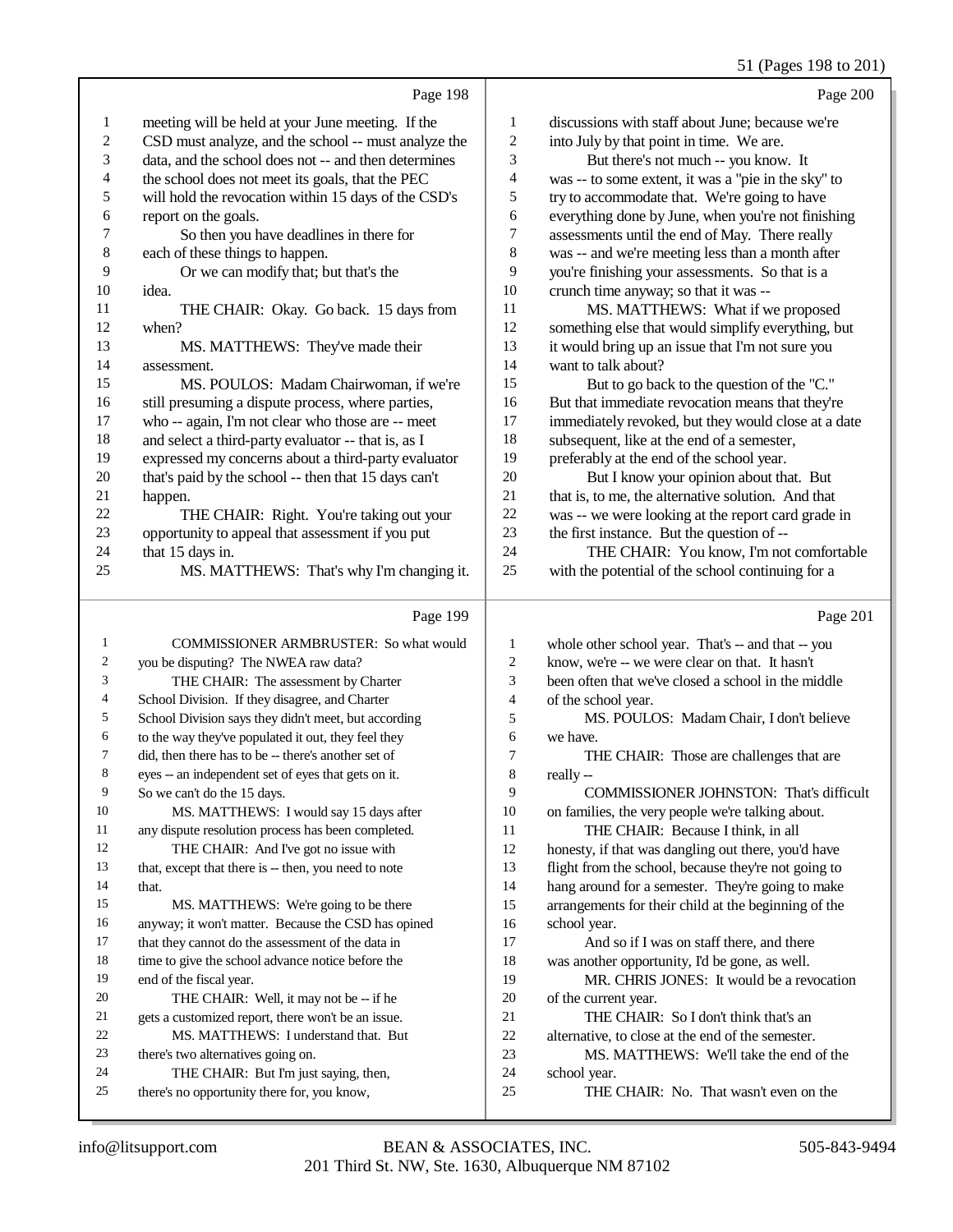52 (Pages 202 to 205)

|              | Page 202                                                                                        |                | Page 204                                                                                              |
|--------------|-------------------------------------------------------------------------------------------------|----------------|-------------------------------------------------------------------------------------------------------|
| 1            | menu.                                                                                           | 1              | customized. It's "test results" if --                                                                 |
| 2            | MS. MATTHEWS: Oh, come on, Ms. Gipson.                                                          | $\overline{c}$ | COMMISSIONER ARMBRUSTER: That's clear.                                                                |
| 3            | THE CHAIR: I think this is it. I think                                                          | 3              | Just wanted to make sure it was clear language.                                                       |
| 4            | this is it.                                                                                     | 4              | THE CHAIR: We've eliminated that, because                                                             |
| 5            | COMMISSIONER JOHNSTON: Yeah.                                                                    | 5              | there seems to be confusion with the term, "raw                                                       |
| 6            | MS. MATTHEWS: So what is it?                                                                    | 6              | data."                                                                                                |
| 7            | THE CHAIR: We stick with this language,                                                         | 7              | <b>COMMISSIONER JOHNSTON: I have one last</b>                                                         |
| 8            | that the school -- I've written so many -- "The                                                 | 8              | question.                                                                                             |
| 9            | school provide NWEA testing data to CSD by                                                      | 9              | THE CHAIR: No.                                                                                        |
| 10           | May 20th."                                                                                      | 10             | <b>COMMISSIONER JOHNSTON: Because we have</b>                                                         |
| 11           | MS. MATTHEWS: I'm sorry, Ms. Gipson. Can                                                        | 11             | to, because this -- this customized report is                                                         |
| 12           | you start over?                                                                                 | 12             | expensive. Are you funding it out of this year's                                                      |
| 13           | Oh, you have it.                                                                                | 13             | budget? Next year's budget? Have you looked at the                                                    |
| 14           | THE CHAIR: 5/20, the school provide --                                                          | 14             | cost of it?                                                                                           |
| 15           | <b>COMMISSIONER CRONE: 2018.</b>                                                                | 15             | MR. CHRIS JONES: We haven't been quoted a                                                             |
| 16           | THE CHAIR: I'm losing my school year.                                                           | 16             | price; so it would have to be out of next year's                                                      |
| 17           | 2018. "by 5/20/18, the school provide NWEA testing                                              | 17             | budget.                                                                                               |
| 18           | data to CSD. If the NWEA report shows the school                                                | 18             | COMMISSIONER JOHNSTON: That's a given,                                                                |
| 19           | met its goal, the school has -- the school satisfied                                            | 19             | that you're adding as you go through this. I knew                                                     |
| 20           | the CAP. If CSD determines, through their                                                       | $20\,$         | you were; but I wanted to check.                                                                      |
| 21           | assessment of" -- I can't even write anymore --                                                 | 21             | Thank you.                                                                                            |
| 22           | "NWEA test results" -- so I've made a                                                           | 22             | COMMISSIONER TOULOUSE: Madam Chair?                                                                   |
| 23           | distinction between report and test results -- "If                                              | 23             | THE CHAIR: Yes.                                                                                       |
| 24           | CSD determines through their assessment of NWEA test                                            | 24             | COMMISSIONER TOULOUSE: I should have been                                                             |
| 25           | results that the school did not meet its goal, a                                                | 25             | part of the negotiation. I thought I was skipping                                                     |
|              | Page 203                                                                                        |                | Page 205                                                                                              |
| $\mathbf{1}$ | revocation hearing will take place within 15 days                                               | 1              | something by not doing that; but we're renegotiating                                                  |
| 2            | after any appeal."                                                                              | $\overline{c}$ | that.                                                                                                 |
| 3            | Because we've opened -- well --                                                                 | 3              | THE CHAIR: You missed four-and-a-half                                                                 |
| 4            | COMMISSIONER ARMBRUSTER: Didn't we say                                                          | $\overline{4}$ | hours of fun time.                                                                                    |
| 5            | that in the original thing?                                                                     | 5              | <b>COMMISSIONER TOULOUSE:</b> But I have some                                                         |
| 6            | THE CHAIR: No, no, no. The appeal is the                                                        | 6              | concerns, if we were ready to go forward with this,                                                   |
| 7            | test results, not an appeal --                                                                  | 7              | if we keep doing all this back-and-forth. But I am                                                    |
| 8            | COMMISSIONER ARMBRUSTER: Of that, okay.                                                         | 8              | concerned already about your students. Are you                                                        |
| 9            | THE CHAIR: Not an appeal of the -- but                                                          | 9              | already losing some?                                                                                  |
| 10           | the -- if we want to -- or "review" by third party                                              | 10             | MR. CHRIS JONES: You know, it's been the                                                              |
| 11           | instead of "appeal"? Take the word "appeal" out?                                                | 11             | biggest roller-coaster year. And we've lost some.                                                     |
| 12           | MS. MATTHEWS: It's consistent with the                                                          | 12             | Our enrollment looks okay for next school year.                                                       |
| 13           | language that we use later on. So if you say,                                                   | 13             | I really don't know how to answer that.                                                               |
| 14           | "third-party review," it's consistent with the                                                  | 14             | It's -- you know, it's just been one of those years.                                                  |
| 15           | language that we use later on. So if you say --                                                 | 15             | COMMISSIONER TOULOUSE: I'm concerned                                                                  |
| 16           | THE CHAIR: Okay. So, " after any                                                                | 16             | because my grandson is at Cien Aguas. And they were                                                   |
| 17           | third-party review." Okay?                                                                      | 17             | preparing for you to close and to take most of your                                                   |
| 18           | And there's -- so we have an understanding                                                      | 18             | students.                                                                                             |
| 19           | that this is probably July that this -- that this                                               | 19             | It's not my problem now, because they're                                                              |
| 20           | is -- you know.                                                                                 | 20             | with APS; so I don't have to worry about their cap                                                    |
| 21           | COMMISSIONER ARMBRUSTER: Madam Chair? On                                                        | 21             | or their building.                                                                                    |
| 22           | that first sentence, I think -- you look, because I                                             | $22\,$         | Because we're putting everybody in limbo,                                                             |
| 23<br>24     | can't remember all you said -- it's the NWEA raw --<br>THE CHAIR: No, we're not using the term, | 23<br>24       | even with doing this. And I'm concerned that even<br>doing this one year, you may not be hanging onto |
|              |                                                                                                 |                |                                                                                                       |
| 25           | "raw data." We're using "report" if it's the                                                    | $25\,$         | your kids and your students. And there needs to be                                                    |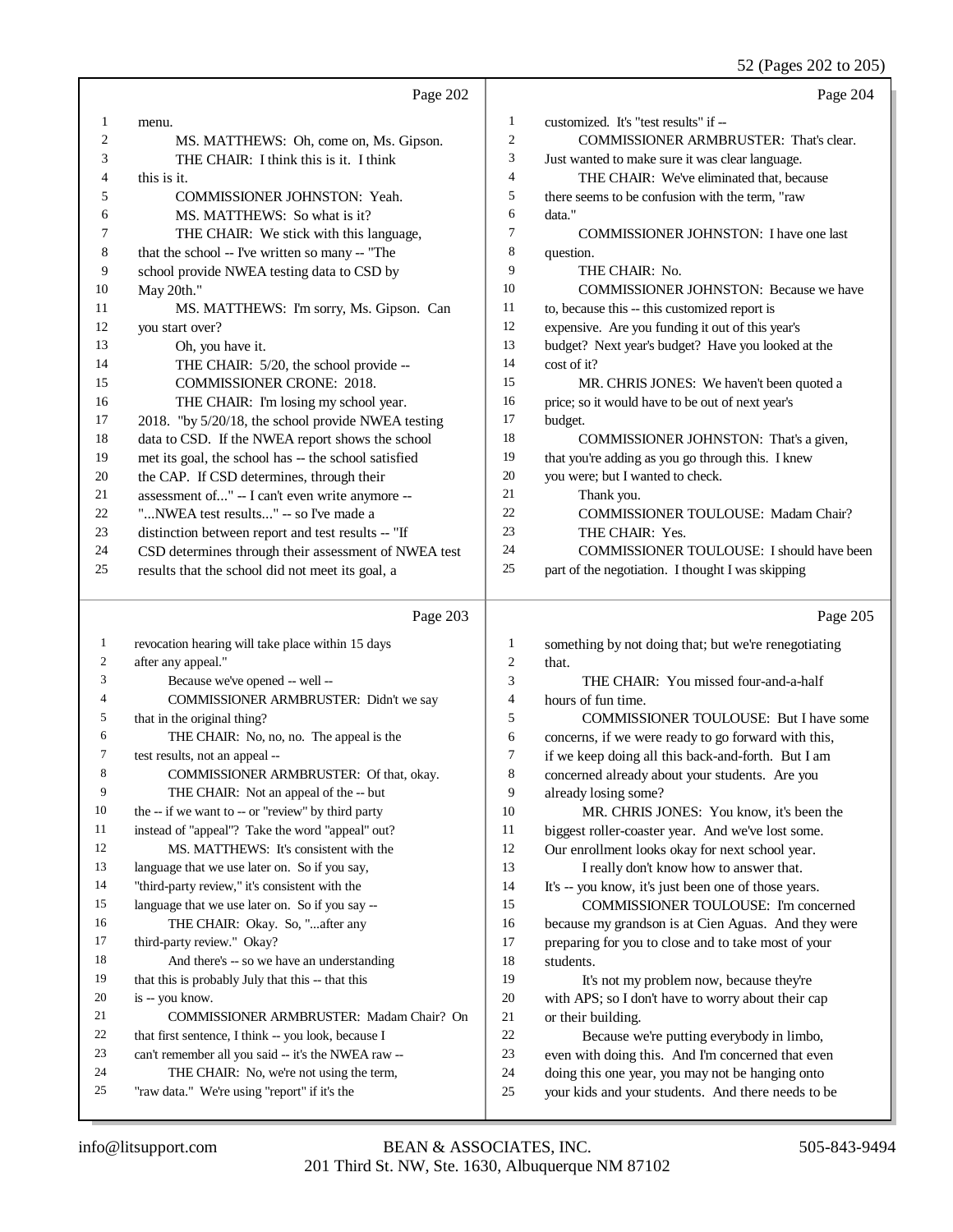53 (Pages 206 to 209)

|                | Page 206                                                              |                          | Page 208                                               |
|----------------|-----------------------------------------------------------------------|--------------------------|--------------------------------------------------------|
| 1              | a way, I think, to make sure that those students and                  | 1                        | And I hopefully captured all of the changes.           |
| 2              | their families are totally bought-in to they've got                   | $\sqrt{2}$               | All right. I make a motion that the                    |
| 3              | to do it, that the kids have got to do it, the                        | 3                        | Public Education Commission adopt the Corrective       |
| 4              | parents have got -- I mean, no fussing about it, no                   | $\overline{4}$           | Action Plan for La Promesa with the following          |
| 5              | not showing up, not doing your homework, if they                      | 5                        | corrections:                                           |
| 6              | want to do that.                                                      | 6                        | The school will -- under "General                      |
| 7              | MR. CHRIS JONES: Sure. Yeah.                                          | $\tau$                   | Agreement, Academic Goals," "The school will show,     |
| 8              | COMMISSIONER TOULOUSE: And I don't know                               | 8                        | in fiscal year '17-'18, that it has a school grade     |
| 9              | how you do that. But I think it isn't going to be                     | 9                        | of C. By May 20th, 2018, the school will provide       |
| 10             | you folks; it's going to be those students.                           | 10                       | raw data" -- "will provide NWEA testing data           |
| 11             | THE CHAIR: And, you know, this is --                                  | 11                       | to CSD. If the NWEA report shows the school met        |
| 12             | short of revoking them, this was -- so this -- you                    | 12                       | their goal, the school has satisfied the Corrective    |
| 13             | know, if we don't want to hang them out for a year,                   | 13                       | Action Plan. If CSD determines, through their          |
| 14             | then it was revocation.                                               | 14                       | assessment of NWEA testing results, that the school    |
| 15             | So I think this was fair and reasonable.                              | 15                       | did not meet its goal, a revocation hearing will       |
| 16             | And I understand what you're saying in terms of --                    | 16                       | take place within 15 days after any third-party        |
| 17             | but that's a decision that families need to make.                     | 17                       | review."                                               |
| 18             | And you're right. Families need to understand what                    | 18                       | Under "Academic Performance Framework,"                |
| 19             | this will all mean. And there has to -- that effort                   | 19                       | the correction is, "The CSD must provide data          |
| 20             | has to -- it's a community-wide effort to move the                    | 20                       | interpretation no later than 15 to 20 days from the    |
| 21             | school along at this point in time. It can't be                       | 21                       | date the school provides the data."                    |
| 22             | done by any one person or any small group of people.                  | 22                       | Under "Organizational Goals," No. 2, it                |
| 23             | It is a commitment by the entire school community                     | 23                       | is, "Beginning fiscal year" -- or "School" --          |
| 24             | there.                                                                | 24                       | "SY," really -- "'17-'18, the school must work         |
| 25             | COMMISSIONER TOULOUSE: If you can get the                             | 25                       | with student achievement."                             |
|                | Page 207                                                              |                          |                                                        |
|                |                                                                       |                          | Page 209                                               |
| $\mathbf{1}$   | commitment of the people who showed up here with us                   | $\mathbf{1}$             | And the elimination of all the wording                 |
| $\overline{c}$ | and showed up in front of the school and all of                       | 2                        | starting with, "or an alternate continuous             |
| 3              | those places, then you're fine. But you've got to                     | 3                        | improvement." Okay?                                    |
| 4              | make them understand that their commitment is not                     | $\overline{\mathcal{L}}$ | So the remainder of that paragraph goes --             |
| 5              | just to come here to us; their commitment is to you                   | 5                        | Under "General Agreement," letter "e," "CSD will       |
| 6              | folks.                                                                | $\epsilon$               | attempt to coordinate the site visits to take place    |
| 7              | MR. CHRIS JONES: Right. And,                                          | $\tau$                   | at the same time."                                     |
| 8              | Commissioner Toulouse, to answer your question, I'm                   | 8                        | Finally, under "Financial Goals," No. 1,               |
| 9              | hopeful still that we'll get that level of                            | 9                        | there is an addition of, "and a site visit by          |
| 10             | commitment. I was truly banking on the "C." I                         | 10                       | School Budget and Financial Bureaus" -- I'm sorry --   |
| 11             | really was. There's a lot of research around NWEA                     | 11                       | "Financial Analysis" -- thank you -- "and the          |
| 12             | with that growth goal. So the "C" and making sure                     | 12                       | Financial Bureau"?                                     |
| 13             | we moved our Q1 kids and close those gaps. But it                     | 13                       | MS. POULOS: "Audit."                                   |
| 14             | took us so far out into the next school year that it                  | 14                       | THE CHAIR: "and the "Audit Bureau."                    |
| 15             | became problematic in itself.                                         | 15                       | All right.                                             |
| 16             | We're going to have to do the best we can,                            | 16                       | And in No. 2, the word "identical" is                  |
| 17             | with the help of our parents and our community.                       | 17                       | being replaced by "repeat."                            |
| 18             | COMMISSIONER JOHNSTON: And, Mr. Jones,                                | 18                       | Do I have a second?                                    |
| 19             | that's under your leadership.                                         | 19                       | COMMISSIONER ARMBRUSTER: (Indicates.)                  |
| 20             | MR. CHRIS JONES: Sure. Absolutely.                                    | 20                       | THE CHAIR: Second by Commissioner                      |
| 21<br>22       | THE CHAIR: Okay.                                                      | 21<br>22                 | Armbruster.                                            |
| 23             | COMMISSIONER ARMBRUSTER: I'm not reading                              | 23                       | Roll-call vote, please.                                |
| 24             | that. I'm taking notes. I'll second; but I'm not<br>going to read it. | 24                       | COMMISSIONER ARMBRUSTER: Are there any<br>abstentions? |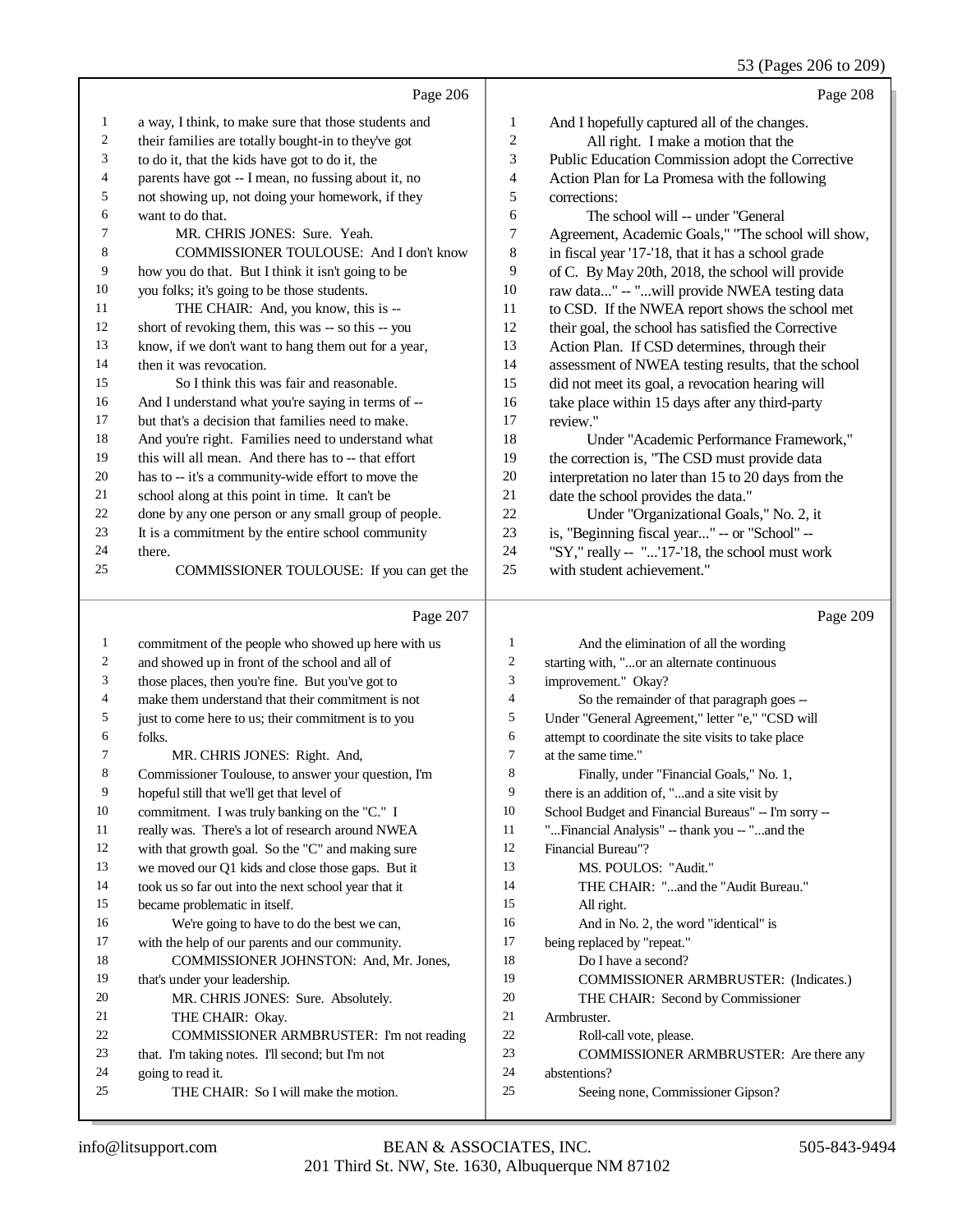## 54 (Pages 210 to 213)

 $\overline{2}$ 

|    | Page 210                                      |    | Page 21.                                             |
|----|-----------------------------------------------|----|------------------------------------------------------|
|    | THE CHAIR: Yes.                               | 1  | indicated that it could be anywhere from two to five |
| 2  | <b>COMMISSIONER ARMBRUSTER: Commissioner</b>  | 2  | hours, their presentation. So that we wanted to be   |
| 3  | Toulouse?                                     | 3  | able to have enough time to have some input with it, |
| 4  | <b>COMMISSIONER TOULOUSE: Yes.</b>            | 4  | so that we didn't want to leave everything and try   |
| 5  | <b>COMMISSIONER ARMBRUSTER: Commissioner</b>  | 5  | to squeeze the Public Impact presentation in all on  |
| 6  | Ruiz?                                         | 6  | Friday. So that we should be able to get rid of our  |
| 7  | <b>COMMISSIONER RUIZ: Yes.</b>                | 7  | regular business Thursday afternoon.                 |
| 8  | <b>COMMISSIONER ARMBRUSTER: Commissioner</b>  | 8  | And I'm guessing, because it's the time of           |
| 9  | Johnston?                                     | 9  | the year, there probably won't be that many          |
| 10 | <b>COMMISSIONER JOHNSTON: Yes.</b>            | 10 | amendment requests coming in.                        |
| 11 | <b>COMMISSIONER ARMBRUSTER: Commissioner</b>  | 11 | Maybe not. But if there is, we can get               |
| 12 | Armbruster votes "yes."                       | 12 | through that on Thursday afternoon, and that will    |
| 13 | <b>Commissioner Convers?</b>                  | 13 | leave us the Public Impact presentation for Friday.  |
| 14 | <b>COMMISSIONER CONYERS: Yes.</b>             | 14 | Is there anything else you want to add to            |
| 15 | <b>COMMISSIONER ARMBRUSTER: Commissioner</b>  | 15 | that?                                                |
| 16 | Crone?                                        | 16 | MS. POULOS: (Indicates.)                             |
| 17 | <b>COMMISSIONER CRONE: Yes.</b>               | 17 | MS. FRIEDMAN: Madam Chair, I'd like to               |
| 18 | COMMISSIONER ARMBRUSTER: That is a seven      | 18 | also mention that we had been scheduled to meet in   |
| 19 | to zero.                                      | 19 | the Roundhouse; but we're going to be meeting here   |
| 20 | THE CHAIR: Motion passes seven-zero.          | 20 | in Mabry Hall on the 15th and the 16th. And I'll     |
| 21 | Thank you.                                    | 21 | change the calendar.                                 |
| 22 | COMMISSIONER JOHNSTON: And, Mr. Jones, I      | 22 | THE CHAIR: Okay. Thank you. Okay. That               |
| 23 | appreciate your active participation in this. | 23 | was -- wow, that was quick.                          |
| 24 | MR. CHRIS JONES: Of course. Thank you.        | 24 | We're on to No. 10, which is Discussion              |
| 25 | Thank you all very much.                      | 25 | and Possible Action on Contract Negotiations with    |
|    |                                               |    |                                                      |

## $P<sub>2000</sub> 211$

|    | Page 211                                             |                | Page 213                                             |
|----|------------------------------------------------------|----------------|------------------------------------------------------|
| 1  | THE CHAIR: Commissioners, I think we need            | 1              | Renewal Schools Currently Not Under Contract.        |
| 2  | to take a lunch break.                               | $\overline{2}$ | So, we are in preliminary discussions.               |
| 3  | (A discussion was held off the record.)              | 3              | And our -- my schedule was a little in flux, because |
| 4  | THE CHAIR: So it is 20 to 2:00. I'm                  | $\overline{4}$ | we had the appeal with Estancia Valley that kept     |
| 5  | going to say we're going to try to be back by 2:30.  | 5              | moving. But right now, what I'm hoping that we're    |
| 6  | But we're going to do our best to be back by 2:30.   | 6              | going to be able to do is to -- and I know one       |
| 7  | (Recess taken, 1:35 p.m. to 2:44 p.m.)               | 7              | school already told us that June isn't a good time   |
| 8  | THE CHAIR: We have ourselves a quorum                | 8              | for them, because they're --                         |
| 9  | now. So we are now on to No. 9, Discussion and       | 9              | <b>COMMISSIONER ARMBRUSTER: Gone.</b>                |
| 10 | Possible Action on Public Impact Contract Regarding  | 10             | THE CHAIR: -- gone, traveling. So the                |
| 11 | the Performance Framework.                           | 11             | Director -- you weren't there when we were           |
| 12 | And I think this is going to be fairly               | 12             | discussing with them, weren't you?                   |
| 13 | quick today.                                         | 13             | MS. POULOS: Yes, I was.                              |
| 14 | But the recommendation -- Public Impact              | 14             | THE CHAIR: Because it seems like a long              |
| 15 | has offered to come in and do a presentation for the | 15             | time ago now.                                        |
| 16 | PEC. And we have said that we talked about it        | 16             | So that we'll work out some kind of                  |
| 17 | yesterday at the Work Session and worked out a       | 17             | Memorandum of Understanding with that school so that |
| 18 | schedule so that, hopefully, this presentation can   | 18             | there's no concern that a contract is there for      |
| 19 | be accommodated by our starting, actually, the       | 19             | them.                                                |
| 20 | regular portion -- a piece of the regular portion of | 20             | And the other schools that will -- I'm               |
| 21 | our meeting the Thursday afternoon --                | 21             | hoping to be able to schedule dates around the       |
| 22 | MS. FRIEDMAN: 15th.                                  | 22             | June 14th meeting time with those schools.           |
| 23 | THE CHAIR: -- of the 15th, and we would              | 23             | MS. FOX: Can I come down?                            |
| 24 | be able to get through a lot of the routine stuff on | 24             | THE CHAIR: Sure.                                     |
| 25 | Thursday afternoon. Because Public Impact has        | 25             | MS. FOX: Madam Chair, Susan Fox with the             |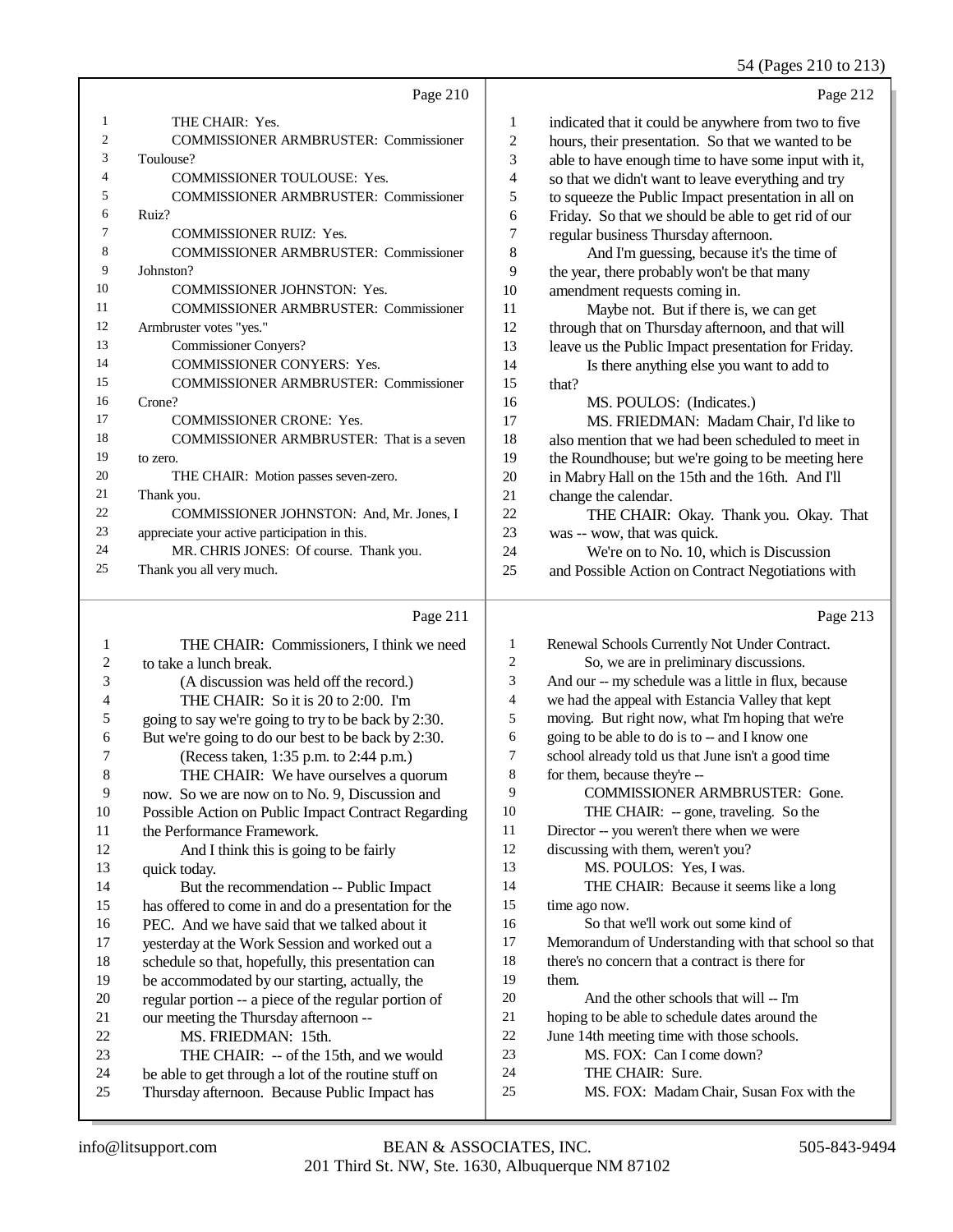|                  |                                                                             |                          | 55 (Pages 214 to 217)                                |
|------------------|-----------------------------------------------------------------------------|--------------------------|------------------------------------------------------|
|                  | Page 214                                                                    |                          | Page 216                                             |
| $\mathbf{1}$     | Matthews Fox firm. And we represent five schools                            | 1                        | MS. FOX: And, Madam Chair, our governing             |
| $\boldsymbol{2}$ | who were renewed last fall. Don't know if any of                            | $\overline{\mathbf{c}}$  | councils will need to meet to also sign off on       |
| 3                | the others are here. And I think there are a couple                         | 3                        | whatever that ends up being, as well; so --          |
| 4                | of school representatives who are actually here.                            | $\overline{\mathcal{L}}$ | THE CHAIR: Right. And I get -- that is a             |
| 5                | Appreciate all that. I understand the                                       | 5                        | concern, 'cause I don't know if some of them take a  |
| 6                | situation that the PEC is in. The difficulty with                           | 6                        | break, because it's June. But I think that could be  |
| 7                | an MOU, though, is that as we read the statute, the                         | 7                        | worked out with the governing councils. If they had  |
| $\,8\,$          | charters are going to expire by their own terms as                          | 8                        | to do a quick special, they could.                   |
| 9                | of July 1. And so I would request that the PEC put                          | 9                        | MS. FOX: Okay.                                       |
| 10               | a vote on the -- either now or in June, sometime                            | 10                       | THE CHAIR: Okay.                                     |
| 11               | before June 30th, on the record to extend these                             | 11                       | MS. FOX: We'll be in touch in the future,            |
| 12               | charter contracts until we can get a new framework                          | 12                       | then. Great. Thank you.                              |
| 13               | and contract in place.                                                      | 13                       | THE CHAIR: Great. Thanks.                            |
| 14               | THE CHAIR: Yes. Yeah.                                                       | 14                       | We're moving along.                                  |
| 15               | MS. FOX: Okay.                                                              | 15                       | Item No. 11, Discussion and Possible                 |
| 16               | THE CHAIR: We're working on that, so that                                   | 16                       | Action on Contract for PEC Legal Services.           |
| 17               | that'll be solidified -- we will either be meeting                          | 17                       | So let me just tell you a little bit of              |
| 18               | with them, or there will be a vote so that it will                          | 18                       | what I did.                                          |
| 19               | go forward, that everyone will be safe and                                  | 19                       | The one document that you have is titled,            |
| $20\,$           | comfortable July 1st.                                                       | 20                       | "PEC Proposal to PED's Office to Hire a Contract     |
| 21               | MS. FOX: Safe and comfortable is a good                                     | 21                       | Counsel." And it's not -- it was put in separately   |
| $22\,$           | place for a charter school. I'm not sure that's                             | 22                       | yesterday. I think it was just laid on the -- so     |
| 23               | ever something we've experienced; but we'd be happy                         | 23                       | it's not in your binder.                             |
| 24               | to try for it.                                                              | 24                       | So that -- let me -- I just want to let              |
| 25               | Thank you.                                                                  | 25                       | people know that I didn't make this up myself. All   |
|                  | Page 215                                                                    |                          | Page 217                                             |
| 1                | THE CHAIR: Right. Okay? If there -- if                                      | $\mathbf{1}$             | right? This was populated before my time, that this  |
| 2                | you have any other questions, we'll be in touch.                            | $\overline{c}$           | was the work product Of A Work session when Deputy   |
| 3                | That's the best I can do right now.                                         | 3                        | Secretary Aguilar made an initial proposal, I'm      |
| 4                | MS. FOX: Okay. And we'll be -- the other                                    | $\overline{4}$           | going to say.                                        |
| 5                | point I would like to make is we would also need to                         | 5                        | And Commissioner Toulouse can better frame           |
| 6                | have an extension of the time to appeal in case                             | 6                        | this. I'm going to say probably three years ago or   |
| 7                | there was a problem.                                                        | 7                        | so. So it was before -- right. Commissioner          |
| 8                | THE CHAIR: Yeah. Yeah.                                                      | 8                        | Toulouse and Conyers were, right now, the only two   |
| 9                | MS. FOX: And so you said, like, we're on                                    | 9                        | present that were on the Commission at the time.     |
| 10               | the same page.                                                              | 10                       | But there was a work session that was                |
| 11               | THE CHAIR: Yeah. That won't be an issue.                                    | 11                       | held. And this was the work product of that. There   |
| 12               | MS. FOX: Okay. I don't know if anyone                                       | 12                       | had been a request about two years ago -- a year and |
| 13               | else here wants to say something; but I'm finished.                         | 13                       | a half, two years ago -- for a similar proposal.     |
| 14               | MS. BENNETT ANDERSON: When might you have                                   | 14                       | And someone said that they had a copy of this.       |
| 15               | this extension? When?                                                       | 15                       | So I was forwarded a copy of this, and               |
| 16               | THE CHAIR: The extension of time?                                           | 16                       | that's what I forwarded to the Deputy Secretary at   |
| 17               | MS. BENNETT ANDERSON: No. When will you                                     | 17                       | that time.                                           |
| 18               | have something written that -- the MOU?                                     | 18                       | So that when the -- when the offer for               |
| 19               | THE CHAIR: I'm going to say within two                                      | 19                       | legal counsel -- legal services came forward again,  |
| 20               | weeks. Within two weeks. It's in the works. It's                            | 20                       | I said, "Well, I've got a scope of work that had     |
| 21               | in the mail.                                                                | 21                       | been worked on"; so that I did not add anything to   |
| 22               | COMMISSIONER ARMBRUSTER: It isn't. It                                       | 22                       | this document. I took two things out of it that was  |
|                  |                                                                             |                          |                                                      |
| 23               | isn't.                                                                      | 23                       | in there. And that was, one of the requests was for  |
| 24               | MS. FOX: So the next PEC meeting.<br>THE CHAIR: Absolutely, yes. Yes. Yeah. | 24<br>25                 | a four-year contract; and I just thought that could  |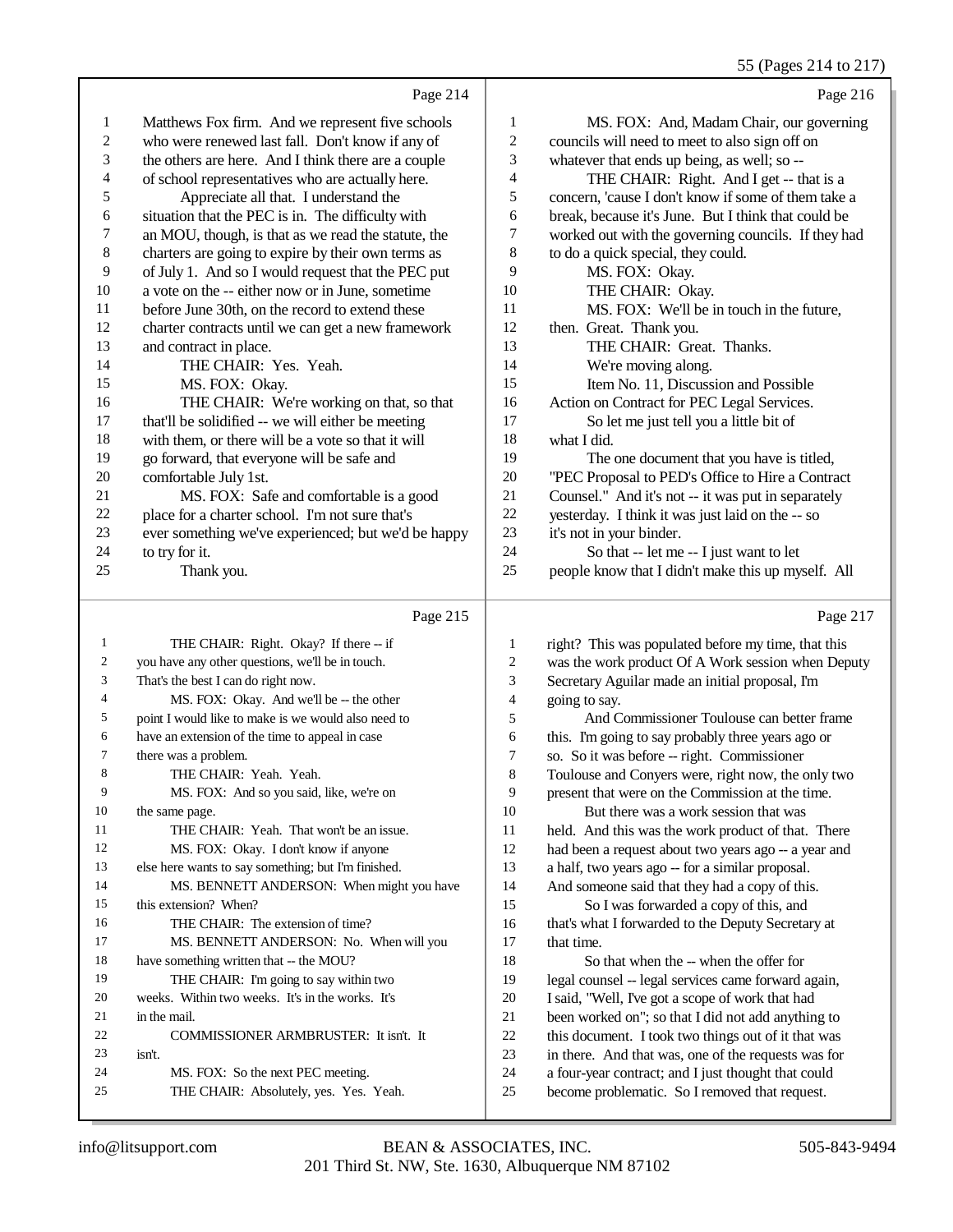## 56 (Pages 218 to 221)

|    | Page 218                                            |                | Page 220                                             |
|----|-----------------------------------------------------|----------------|------------------------------------------------------|
| 1  | I just thought, "Well, I don't know                 | 1              | worked and just hadn't gotten the right information  |
| 2  | whether -- four years?" You know, I didn't know.    | 2              | from the right folks at the time -- and I put four   |
| 3  | So I took that out.                                 | 3              | members of the PEC would be on RFP review committee, |
| 4  | And there was an item on contract                   | $\overline{4}$ | if that's a process that goes forward. And I hadn't  |
| 5  | negotiations in there, and I took that out.         | 5              | gotten the recommended number, and then I got myself |
| 6  | Other than that, I didn't alter this                | 6              | confused.                                            |
| 7  | document because the item about contract            | $\tau$         | So the recommended number for an RFP                 |
| 8  | negotiations really didn't affect the legal counsel | 8              | committee is five.                                   |
| 9  | itself; so I took that out.                         | 9              | THE CHAIR: Okay.                                     |
| 10 | Otherwise, this document stands as had              | 10             | MS. POULOS: And then I got myself                    |
| 11 | been presented by the PEC three years ago, okay?    | 11             | confused, thinking that would be a quorum, which     |
| 12 | What the Director provided for us                   | 12             | it's not. So that would be a point where you may     |
| 13 | yesterday was two separate copies, one with the     | 13             | want to have that conversation to meet that          |
| 14 | redlined, which was what was added in, and, in some | 14             | recommended number.                                  |
| 15 | cases, taken out, because there's underlines and    | 15             | THE CHAIR: Okay.                                     |
| 16 | there's cross-outs. But then there's a finalized,   | 16             | COMMISSIONER JOHNSTON: And that's in --              |
| 17 | clean copy, so that you can navigate what had been  | 17             | the four is the number that's in what you gave us?   |
| 18 | taken out through the red. And then you've got the  | 18             | THE CHAIR: Right.                                    |
| 19 | final, clean copy.                                  | 19             | MS. POULOS: Yes, I believe that's on the             |
| 20 | And I'm getting myself lost in my copies.           | 20             | first page.                                          |
| 21 | COMMISSIONER JOHNSTON: And may I ask an             | 21             | COMMISSIONER JOHNSTON: Oh, okay.                     |
| 22 | historical question -- hysterical or historical?    | 22             | MS. POULOS: Where we talk about an RFP               |
| 23 | THE CHAIR: Sure.                                    | 23             | review committee.                                    |
| 24 | COMMISSIONER JOHNSTON: When --                      | 24             | COMMISSIONER JOHNSTON: Yes, okay. Thank              |
| 25 | THE CHAIR: As long as it's not                      | 25             | you.                                                 |
|    | Page 219                                            |                | Page 221                                             |
| 1  | hysterical.                                         | 1              | THE CHAIR: And I do want to double-check             |
| 2  | <b>COMMISSIONER JOHNSTON:</b> When the first        | $\overline{c}$ | and thank you, that in the letter "C," that was a    |

|        |                                                      |    | $\frac{1}{2}$ thank $\frac{1}{2}$ or, that in the letter $\frac{1}{2}$ , that $\frac{1}{2}$ as |
|--------|------------------------------------------------------|----|------------------------------------------------------------------------------------------------|
| 3      | document was created, did it just -- you never -- it | 3  | typo error; correct? That it should be, "the                                                   |
| 4      | was never --                                         | 4  | majority vote of the PEC," not the "PED."                                                      |
| 5      | THE CHAIR: They've never been acted on.              | 5  | MS. POULOS: That is correct. Letters.                                                          |
| 6      | COMMISSIONER JOHNSTON: It was never acted            | 6  | THE CHAIR: I know. I know. So I'll open                                                        |
| $\tau$ | on. All right. Thank you.                            | 7  | it up for questions, comments, concerns, from anyone                                           |
| 8      | THE CHAIR: The request for the proposal              | 8  | at this point in time.                                                                         |
| 9      | was made; but then it was not --                     | 9  | I have a couple; so -- but I'll open it up                                                     |
| 10     | COMMISSIONER TOULOUSE: The reason it                 | 10 | first.                                                                                         |
| 11     | wasn't acted upon was at that point, PED was going   | 11 | COMMISSIONER ARMBRUSTER: So this person                                                        |
| 12     | to choose the attorney for us, and it would have     | 12 | would -- when they're saying, "contracted with one                                             |
| 13     | been presented to us. And we felt we needed to       | 13 | or more attorneys to provide limited legal                                                     |
| 14     | choose our own representative. And it just kind of   | 14 | representation," they have a budget of \$85,000, and                                           |
| 15     | died away.                                           | 15 | that's because they would do it on an as-needed                                                |
| 16     | THE CHAIR: And then when the second                  | 16 | basis?                                                                                         |
| 17     | request came, the request came; but then the         | 17 | THE CHAIR: Yes. Through a discussion                                                           |
| 18     | conversation died.                                   | 18 | with the two Deputy Secretaries yesterday, when I                                              |
| 19     | COMMISSIONER JOHNSTON: Okay.                         | 19 | saw this, my -- my thought was -- it's not, "Ooh,                                              |
| 20     | THE CHAIR: An inglorious death. So now,              | 20 | wow, we have \$85,000; we're going to spend \$85,000";                                         |
| 21     | there has been this offer again for legal services.  | 21 | but there's an allotment there, and that the person                                            |
| 22     | So we're back at this conversation again.            | 22 | will bill out the hours; all right? That will                                                  |
| 23     | COMMISSIONER JOHNSTON: Thank you.                    | 23 | happen.                                                                                        |
| 24     | MS. POULOS: Madam Chairwoman, in regards             | 24 | But I would hope there -- it all wouldn't                                                      |
| 25     | to the redlined copy, one of the things that I had   | 25 | be used, but not antici--- we can't anticipate how                                             |
|        |                                                      |    |                                                                                                |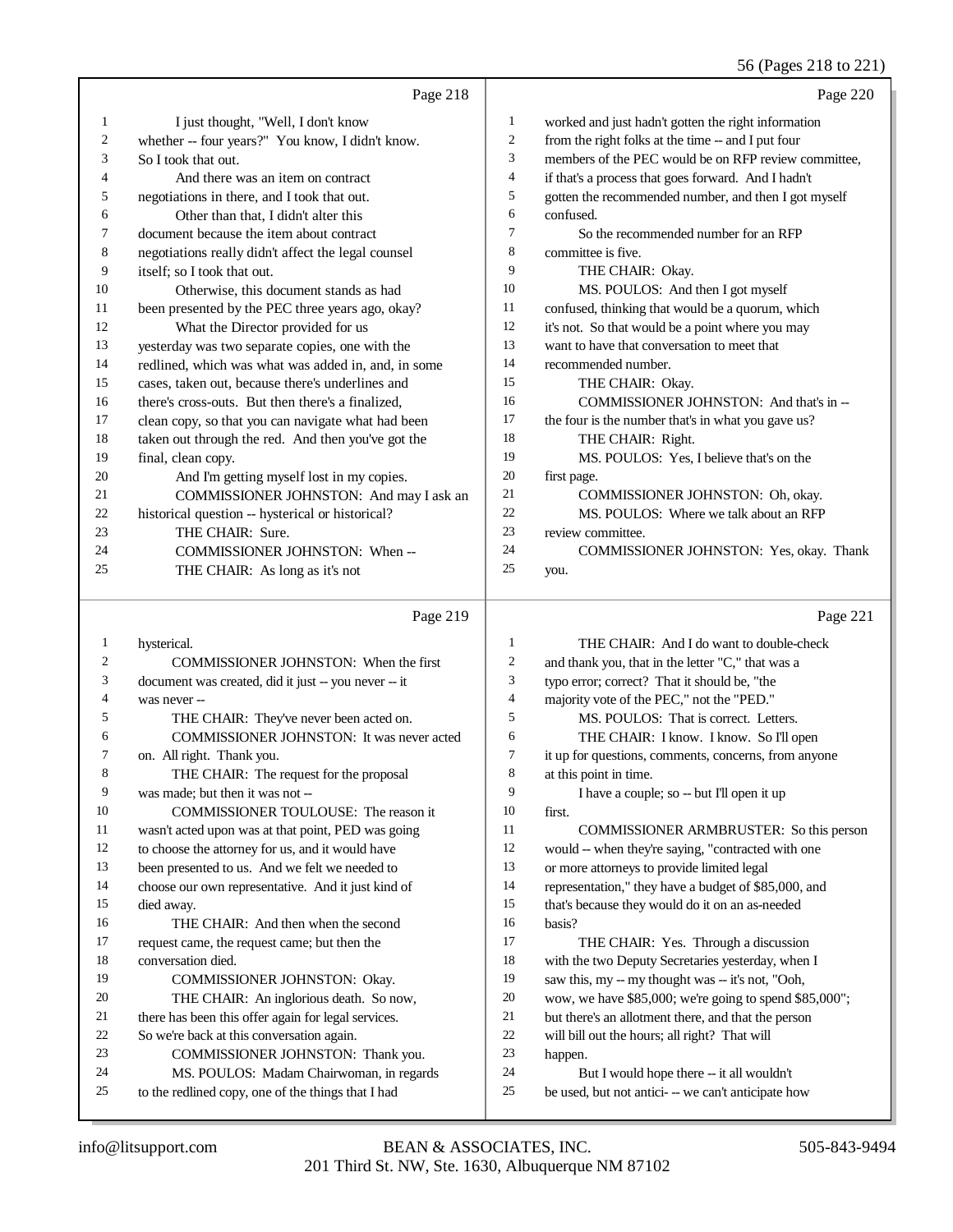## 57 (Pages 222 to 225)

|    | Page 222                                             |                | Page 224                                             |
|----|------------------------------------------------------|----------------|------------------------------------------------------|
| 1  | many potential appeals that we -- that we could      | $\mathbf{1}$   | able to have legal access and say, "This is a fair   |
| 2  | have; so that that -- you know, there's a -- there's | 2              | and reasonable reason why," and that they should     |
| 3  | a question mark that is there.                       | 3              | have the opportunity to evaluate and access data     |
| 4  | So that as we had a short discussion                 | $\overline{4}$ | that is public record.                               |
| 5  | yesterday, it's like, well, there could be a year    | 5              | So I have a concern when, as an example --           |
| 6  | where you'd use it all, and then there could be      | 6              | I think it was letter "J" - gets taken out, and      |
| 7  | another year where you would only use half of it.    | 7              | letter "L" -- the PEC is obligated by statute to     |
| 8  | COMMISSIONER ARMBRUSTER: Or not at all.              | 8              | provide a report. And what the PE--all               |
| 9  | THE CHAIR: We'll always use some of it;              | 9              | authorizers are provided -- are statutorily          |
| 10 | because there will be legal services that will be    | 10             | obligated to provide a report. That report is then   |
| 11 | required. So it'll never be a zero.                  | 11             | supposed to go to the Cabinet Secretary, and PED     |
| 12 | But there -- if we have a year where there           | 12             | makes an overall report.                             |
| 13 | are no appeals, then it would be way less than a     | 13             | So I wouldn't want to do that without                |
| 14 | year that we've had a lot. So that's -- you know,    | 14             | legal review.                                        |
| 15 | it's not a, "Here's the money, go use it."           | 15             | COMMISSIONER JOHNSTON: And that's "L"?               |
| 16 | We're trying to be thoughtful with the use           | 16             | THE CHAIR: That's "L."                               |
| 17 | of that money; so that that's -- you know, it's not  | 17             | COMMISSIONER JOHNSTON: Okay. So that was             |
| 18 | a -- we're not -- we're not giving this individual a | 18             | taken out.                                           |
| 19 | salary.                                              | 19             | Is there anywhere -- all right. I'm                  |
| 20 | COMMISSIONER ARMBRUSTER: Right. Because              | 20             | looking at the red. Where does it talk about -- you  |
| 21 | this person is going to do other jobs to earn his or | 21             | said -- "provide legal representation, if requested, |
| 22 | her living, and this will be --                      | 22             | with negotiation worksheets requested from the       |
| 23 | THE CHAIR: Correct. And from my                      | 23             | Chair."                                              |
| 24 | perspective and my desire, my preference is for it   | 24             | So statutorily, we are required, as a                |
| 25 | to be a person, not multiple people, that have the   | 25             | Commission, to make an annual report; is that        |

## $P_{\text{90e}}$  223

|    | Page 223                                             |                | Page 225                                         |
|----|------------------------------------------------------|----------------|--------------------------------------------------|
| 1  | opportunity to get -- to do contract work; because I | $\mathbf{1}$   | correct?                                         |
| 2  | think it's beneficial to have whoever it is, that it | 2              | THE CHAIR: Correct.                              |
| 3  | be a consistent voice, so that that would -- you     | 3              | <b>COMMISSIONER JOHNSTON:</b> So with that taken |
| 4  | know, that would be my -- my preference.             | $\overline{4}$ | out, is there anything in this -- because that's |
| 5  | I think we need to -- there's a -- there's           | 5              | not -- oh. Because -- and you're saying that you |
| 6  | a couple of other things that -- that do concern me, | 6              | would like the attorney to assist in drafting an |
| 7  | in particular, about what was taken out that the PEC | 7              | annual report?                                   |
| 8  | had asked for. And I -- you know, I'll reiterate     | 8              | THE CHAIR: I think anything that comes           |
| 9  | concerns that I've expressed before, that if the PEC | 9              | from us needs eyes on.                           |
| 10 | is asking for this, I think they're valid and        | 10             | <b>COMMISSIONER JOHNSTON:</b> So it needs        |
| 11 | reasonable requests, and I don't know why they're    | 11             | review. And, I'm sorry. I'm --                   |
| 12 | being denied.                                        | 12             | <b>COMMISSIONER RUIZ: Review or assistance</b>   |
| 13 | So I will -- and I'll speak to part of it.           | 13             | in drafting, or drafting it altogether.          |
| 14 | At this point in time, I have no issue               | 14             | THE CHAIR: Right. Yeah.                          |
| 15 | with letters being generated out from the PEC. And   | 15             | <b>COMMISSIONER JOHNSTON:</b> We wouldn't want   |
| 16 | if our role is going to increase in, as an example,  | 16             | an attorney to draft it.                         |
| 17 | we're going to send out the letters in regards to    | 17             | THE CHAIR: I think they can aid in the           |
| 18 | amendment requests, and it's going to be our         | 18             | drafting of.                                     |
| 19 | determination that we're not going to hear an        | 19             | COMMISSIONER JOHNSTON: Do we do that             |
| 20 | amendment request, and this is the reason why, I     | 20             | every year? And I ask that --                    |
| 21 | have no issue with that letter coming from the PEC.  | 21             | THE CHAIR: We have not.                          |
| 22 | However, I'm not going to execute that               | 22             | COMMISSIONER JOHNSTON: We have not.              |
| 23 | letter without some kind of review of that letter    | 23             | THE CHAIR: We have not.                          |
| 24 | going out. And I think that any legal counsel that   | 24             | COMMISSIONER JOHNSTON: Why? "Why" makes          |
| 25 | we had would have an expectation that we would be    | 25             | no difference. We have not done it. Does Charter |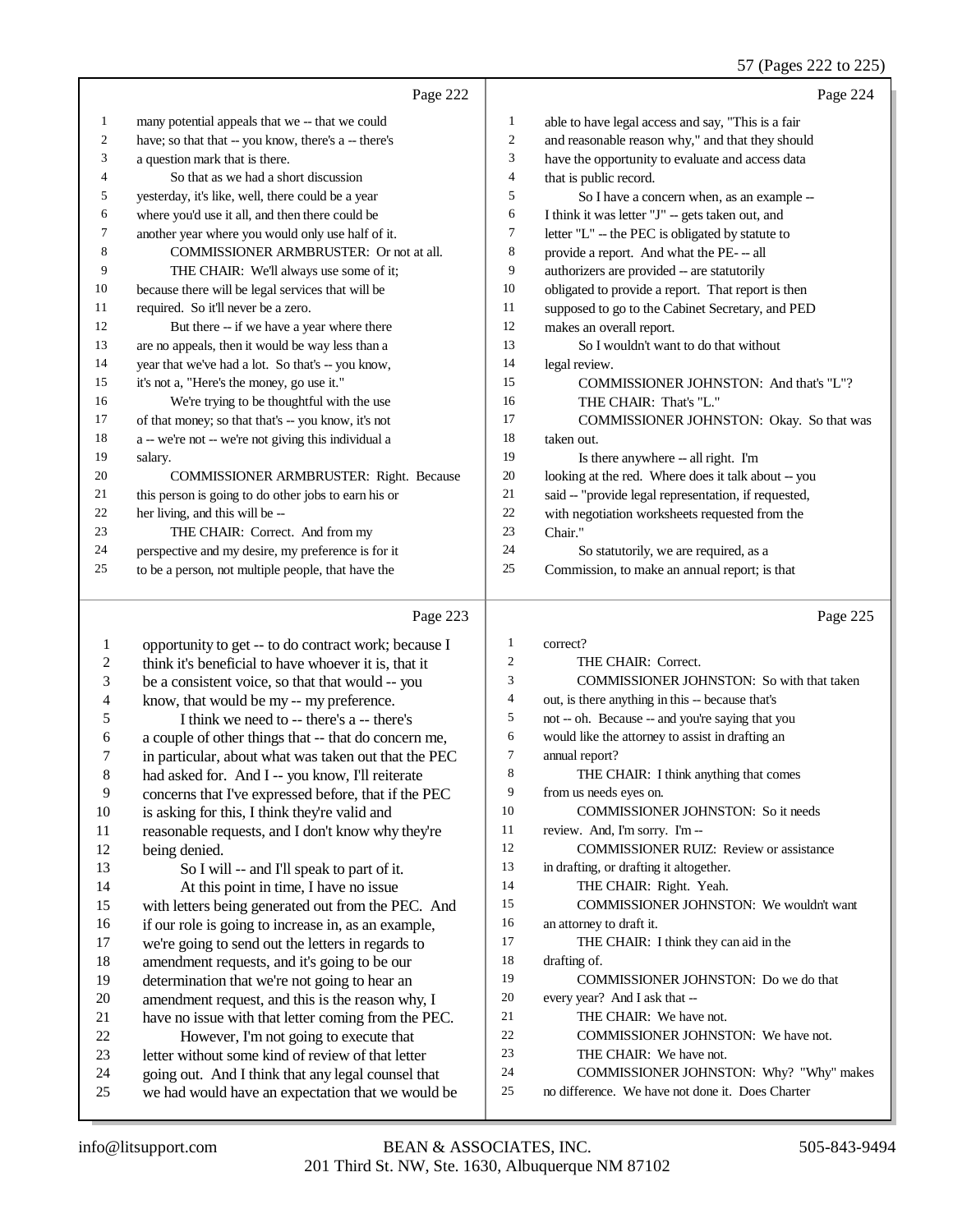#### 58 (Pages 226 to 229)

|                  | Page 226                                             |                | Page 228                                             |
|------------------|------------------------------------------------------|----------------|------------------------------------------------------|
| $\mathbf{1}$     | School Division do an annual report?                 | $\mathbf{1}$   | that we need to do this on our own.                  |
| $\overline{c}$   | MS. POULOS: Madam Chairwoman,                        | $\overline{c}$ | COMMISSIONER JOHNSTON: Do what? I'm                  |
| 3                | Commissioners, no charter school authorizer has      | 3              | sorry -- "on our own."                               |
| 4                | provided an annual report to the PED at this time.   | $\overline{4}$ | THE CHAIR: Get the report. We need to do             |
| 5                | One of the things that we are going to               | 5              | this report. We have a statutory obligation to do    |
| 6                | work on is identify what the template for that       | 6              | this report.                                         |
| 7                | report is, to make sure we have the information we   | 7              | COMMISSIONER JOHNSTON: But our attorney              |
| $\,$ 8 $\,$      | need to provide the report. And as far as our --     | 8              | should not be the person who -- our attorney --      |
| 9                | our annual report that comes out of CSD, there are   | 9              | THE CHAIR: I don't necessari- -- I don't             |
| 10               | some; but there is not an up-to-date report.         | 10             | necessarily agree with that; because I think the     |
| 11               | THE CHAIR: We've had no staff to do it.              | 11             | attorney can help us in --                           |
| 12               | COMMISSIONER JOHNSTON: No. I understand.             | 12             | COMMISSIONER JOHNSTON: It's like an                  |
| 13               | I'm just trying to get my head wrapped around it.    | 13             | annual report. Everywhere I've ever worked, the      |
| 14               | So Charter School Division, if -- to                 | 14             | attorneys have not done those annual reports.        |
| 15               | assist us in drafting such a report, if not a        | 15             | THE CHAIR: I'm not saying they're going              |
| 16               | contracted attorney, we're expected to generate this | 16             | to do it.                                            |
| 17               | report on our own?                                   | 17             | COMMISSIONER RUIZ: She's saying assist,              |
| 18               | MS. POULOS: Madam Chairwoman,                        | 18             | you know, assist in the drafting of that report.     |
| 19               | Commissioner Johnston, the position of the PED in    | 19             | COMMISSIONER JOHNSTON: But this memo is              |
| 20               | making changes to this is that this is a contract    | 20             | for legal services, not to assist us in drafting a   |
| 21               | for legal services. And you'll note in the memo      | 21             | report.                                              |
| 22               | that it was indicated that the \$85,000 is being set | 22             | THE CHAIR: Well, this was the scope of               |
| 23               | aside for legal services.                            | 23             | work that was developed by the PEC for the legal     |
| 24               | And, really, the -- the PED Charter                  | 24             | services, and this is what they said. And I do       |
| 25               | Schools Division provides the staff support. And in  | 25             | believe Josh was at that meeting. So this was also   |
|                  |                                                      |                |                                                      |
|                  | Page 227                                             |                | Page 229                                             |
| $\mathbf{1}$     | an instance where we are unable to, where the        | $\mathbf{1}$   | with the Attorney General's counsel that was here at |
| $\boldsymbol{2}$ | Division is unable to provide support, then we would | $\sqrt{2}$     | that work session for that scope of work.            |
| 3                | need to go out and provide additional support.       | 3              | COMMISSIONER JOHNSTON: All right.                    |
| 4                | And certainly, in the context of legal               | $\overline{4}$ | COMMISSIONER TOULOUSE: Madam Chair, I                |
| 5                | services, there are very real, practical reasons     | 5              | think the idea was, especially as we just begin to   |
| 6                | that the PED cannot provide that -- that staff       | 6              | do a report, to make sure that we have everything    |
| 7                | support, because of conflicts of interest, which is  | $\overline{7}$ | that legally should be in a report, not to have it   |
| 8                | the intent of this is to address that.               | $\,8\,$        | drafted, but to be reviewed and make sure that we    |
| 9                | But with regards to actually drafting a              | 9              | are making -- doing what we are legally obligated to |
| 10               | report and collecting the data needed for that       | 10             | do. And I think that is something a lawyer would     |

- annual report, that is something that would be under
- 12 the -- the provisions of the statute that indicate
- that the CSD provides staff support to the
- Commission. COMMISSIONER JOHNSTON: So we would have support from the -- from the Charter School Division staff for doing that. 18 MS. POULOS: That's correct. THE CHAIR: Well, so far, we have not. So a report has not been populated. COMMISSIONER JOHNSTON: Okay.
- 22 THE CHAIR: So --COMMISSIONER ARMBRUSTER: Ever, is what
- you're saying? THE CHAIR: That's what I'm saying, is
- do. COMMISSIONER JOHNSTON: I disagree. COMMISSIONER TOULOUSE: Well, you do
- frequently. COMMISSIONER JOHNSTON: Excuse me? COMMISSIONER TOULOUSE: You disagree frequently. COMMISSIONER JOHNSTON: Well... COMMISSIONER CONYERS: Madam Chair, what -- I know there's a reference to a template for 21 the report. Is that something we need before doing<br>  $22$  that? Or is that -- that's something that's in
- 22 that? Or is that -- that's something that's in<br>
23 development? Or where is that?
- development? Or where is that?
- 24 MS. POULOS: Madam Chairwoman,<br>25 Commissioner Convers I think it's important
- Commissioner Conyers, I think it's important that no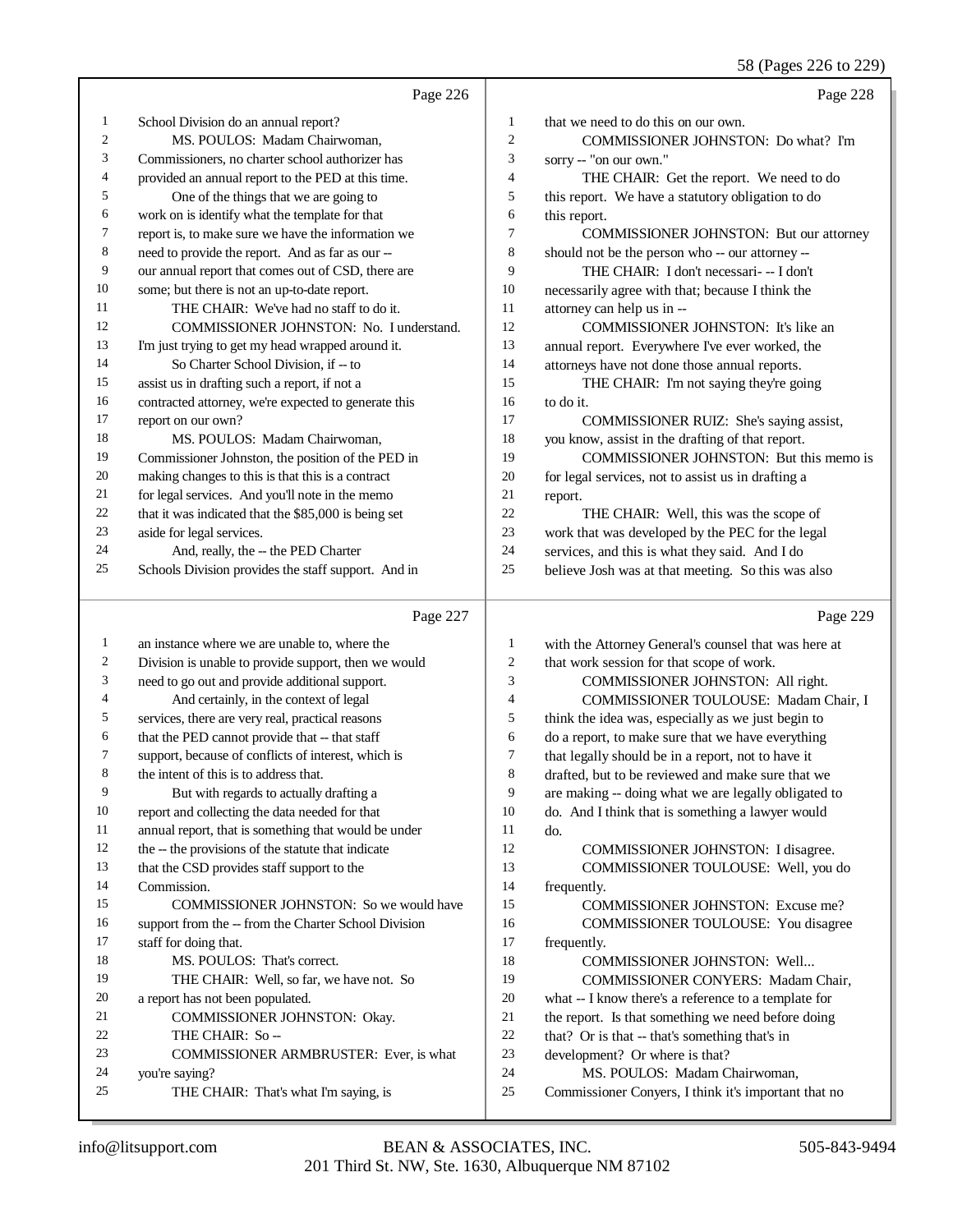### 59 (Pages 230 to 233)

|              |                                                                                           |                  | $39$ (Pages 230 to 233)                                                                     |
|--------------|-------------------------------------------------------------------------------------------|------------------|---------------------------------------------------------------------------------------------|
|              | Page 230                                                                                  |                  | Page 232                                                                                    |
| $\mathbf{1}$ | authorizer has done any reporting. And there has                                          | $\mathbf{1}$     | earlier about being prudent in spending the money                                           |
| 2            | been no direction from the CSD on what that report                                        | $\mathfrak{2}$   | and everything -- is that having the PEC attorney                                           |
| 3            | is supposed to contain. And I think that's really                                         | 3                | here all the time would -- you know, they -- they                                           |
| 4            | important to acknowledge.                                                                 | $\overline{4}$   | make good money. And so I think that might not be                                           |
| 5            | And certainly, no authorizer is being held                                                | 5                | the best use of the funds, I would say, on an                                               |
| 6            | accountable for not reporting for that reason. And                                        | 6                | as-needed basis.                                                                            |
| 7            | that is something that, for the next fiscal year, we                                      | 7                | THE CHAIR: Okay.                                                                            |
| $\,8\,$      | absolutely intend on having in place to identify                                          | 8                | COMMISSIONER JOHNSTON: I agree with that.                                                   |
| 9            | what is the expected reporting.                                                           | 9                | COMMISSIONER ARMBRUSTER: I guess if we                                                      |
| 10           | And, again, because CSD provides the staff                                                | 10               | were having that person here, we would arrange the                                          |
| 11           | support on the authorizing practices, we would have                                       | 11               | agenda so that what we would want that person here                                          |
| 12           | all the information necessary to populate that                                            | 12               | for were all together, you know, not like --                                                |
| 13           | report and that template that we set out as the                                           | 13               | THE CHAIR: I don't think we can guarantee                                                   |
| 14           | expectations.                                                                             | 14               | that.                                                                                       |
| 15           | THE CHAIR: So I guess there's also the                                                    | 15               | COMMISSIONER ARMBRUSTER: No. But we can                                                     |
| 16           | question of -- I have to make sure I'm looking at                                         | 16               | usually tell -- no, we can't always do it; but we                                           |
| 17           | the correct one. Correct me if I'm wrong.                                                 | 17               | can certainly tell, perhaps, those --                                                       |
| 18           | On your clean version, does $D - is - are$                                                | 18               | THE CHAIR: Well -- and it is somewhat of                                                    |
| 19           | we looking at the ten meetings, when requested by                                         | 19               | a long shot, because you don't know when something's                                        |
| 20           | the Chair? Is that part of this? Or -- 'cause I                                           | 20               | going to arise.                                                                             |
| 21           | know there was another discussion.                                                        | 21               | COMMISSIONER ARMBRUSTER: Right.                                                             |
| 22           | MS. POULOS: Madam Chairwoman, I believe                                                   | 22               | THE CHAIR: So that that's alway- -- you                                                     |
| 23           | we had discussions about whether that would be "when                                      | 23               | know, something comes up that's unanticipated; so                                           |
| 24           | requested by the Chair," or that that language would                                      | 24               | that that, you know, could become problematic. It                                           |
| 25           | be eliminated after these were printed. And so,                                           | 25               | could.                                                                                      |
|              |                                                                                           |                  |                                                                                             |
|              | Page 231                                                                                  |                  | Page 233                                                                                    |
|              |                                                                                           | $\mathbf{1}$     |                                                                                             |
| 1<br>2       | certainly, yeah.                                                                          | $\boldsymbol{2}$ | COMMISSIONER JOHNSTON: Well, now, what --                                                   |
| 3            | THE CHAIR: Okay. So there -- there was                                                    | 3                | what Commissioner Conyers said is being prudent                                             |
| 4            | also a question of whether we want the PEC attorney                                       | $\overline{4}$   | budgetarily.<br>THE CHAIR: Correct.                                                         |
| 5            | here on a -- on a regular basis at the meetings. I                                        | 5                | COMMISSIONER JOHNSTON: We would not want                                                    |
| 6            | had some concern about if we're eating up money for                                       | 6                | them at every meeting; is that correct? Because                                             |
| 7            | that, you know, to be here.<br>So then the question arose, "And we would                  | 7                | that was -- I agree with you.                                                               |
| 8            | have two attorneys here?"                                                                 | 8                | THE CHAIR: That was the initial -- that                                                     |
| 9            | So it could become convoluted as to who do                                                | 9                | was the initial thought with why it would be there                                          |
| 10           | you look to for answers.                                                                  | 10               | on an as-needs basis.                                                                       |
| 11           | So then it opens up a greater question.                                                   | 11               | <b>COMMISSIONER JOHNSTON: Yes.</b>                                                          |
| 12           | Do we want the PEC attorney here, a PEC attorney                                          | 12               | THE CHAIR: The concern becomes being able                                                   |
| 13           | here, on a regular basis with the Attorney General's                                      | 13               | to adequately figure out that the need is going to                                          |
| 14           | Office, available for consult for Open Meetings                                           | 14               | be there. So it is a little bit of a -- you know, a                                         |
| 15           | concerns?                                                                                 | 15               | gamble. When you're looking at an agenda, you                                               |
| 16           | COMMISSIONER JOHNSTON: And my question,                                                   | 16               | sometimes anticipate that things are -- this is                                             |
| 17           | is that statement about -- is that in this draft?                                         | 17               | going to go okay, and then it doesn't. So that now                                          |
| 18           | THE CHAIR: It is not.                                                                     | 18               | what do you do?                                                                             |
| 19           | COMMISSIONER JOHNSTON: Okay.                                                              | 19               | COMMISSIONER JOHNSTON: And -- Mr.                                                           |
| 20           | THE CHAIR: That -- this proposal is                                                       | 20               | Stevens -- for clarification, Mr. Stevens is here to                                        |
| 21           | ultimately up for review and possible changes; all                                        | 21               | advise us on Open Meetings Act and procedural.                                              |
| 22           | right? So that's the -- that is a question that I'm                                       | 22               | So to have another attorney here would                                                      |
| 23           | posing at this point in time.                                                             | 23               | be -- I don't --                                                                            |
| 24<br>25     | COMMISSIONER CONYERS: Madam Chair, my<br>comment on that is -- and especially, you talked | 24<br>25         | THE CHAIR: That's why I said it would be<br>confusing. So then the question would be if the |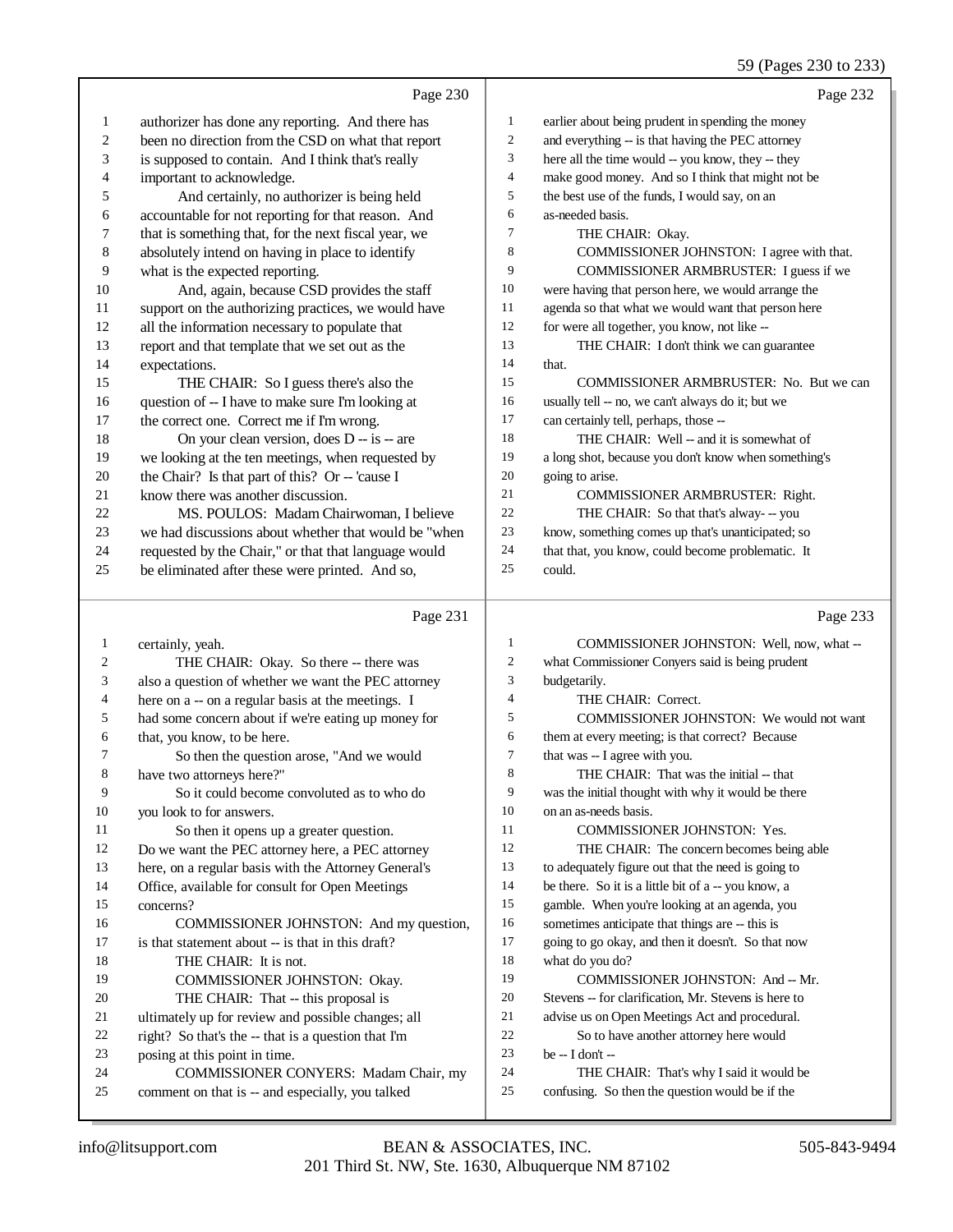|                | Page 234                                             |                | Page 236                                             |
|----------------|------------------------------------------------------|----------------|------------------------------------------------------|
| -1             | PEC -- if we wanted the PEC attorney here on a       | 1              | stuff and less of the, you know, busy-work stuff, it |
| 2              | regular basis, then the Attorney General's Office    | $\overline{c}$ | would seem to me that we could work that out once it |
| 3              | would only be there on an on-call availability.      | 3              | was done.                                            |
| $\overline{4}$ | COMMISSIONER JOHNSTON: All right.                    | 4              | Personally, I will be surprised if this              |
| 5              | THE CHAIR: Because I think it would                  | 5              | money comes through; but it would be nice if it      |
| 6              | become too confusing --                              | 6              | does. I'm waiting for any kind of final budget out   |
| 7              | COMMISSIONER JOHNSTON: I agree.                      | 7              | of the state. So -- and I don't have --              |
| 8              | THE CHAIR: -- to say, "Well, who do we               | 8              | THE CHAIR: PED's budget has been                     |
| 9              | look to for this, and who do we look to for that?"   | 9              | approved.                                            |
| 10             | It gets -- you know, it gets tough to                | 10             | COMMISSIONER TOULOUSE: Well, you don't               |
| 11             | navigate those waters.                               | 11             | know until they finish all of the budget stuff what  |
| 12             | So I think if there was a concern about              | 12             | other adjustments are going to end up getting made,  |
| 13             | Open Meetings, the Attorney General's Office could   | 13             | having been here before.                             |
| 14             | be available for advice. That's -- Director?         | 14             | So I don't think, at this point in time --           |
| 15             | MS. POULOS: Madam Chairwoman and                     | 15             | I think it's something to plan for; but I'm not      |
| 16             | Commissioners -- and certainly, part of the          | 16             | going to get real excited about it until I see what  |
| 17             | discussion that we had is, as the Commission is      | 17             | comes out of the Special Session, if anything comes  |
| 18             | moving forward, making changes to policies, creating | 18             | out of it.                                           |
| 19             | new policies, you've already seen -- and making hard | 19             | THE CHAIR: I'm going to be, "The glass is            |
| 20             | decisions, which you're doing every day, and I think | 20             | half-full at this moment in time," because I'm       |
| 21             | more so than was done in the past, you see that --   | 21             | fairly confident that this is going to move forward. |
| 22             | that these are becoming legal issues, and that your  | 22             | I mean, I've had exhaustive conversations. And I     |
| 23             | charter schools almost always have legal             | 23             | feel confident that they've been genuine             |
| 24             | representation.                                      | 24             | conversations; so I'm going to say that this is      |
| 25             | And so certainly, part of the thought is             | 25             | going to go forward.                                 |
|                | Page 235                                             |                | Page 237                                             |

#### that you may also want to, at all times, have that legal representation, that, you know, can be there to help navigate those issues and the conversations where the schools have attorneys at the table. THE CHAIR: I think -- I think at this point in time, there is a reasonable dollar there that we wouldn't, right now, be concerned that it's going to be April, and we're out of money. I understand the concern. But we are making significant policy changes, inroads. 11 And it's -- oftentimes, we're thinking, you know, "We have to check on this," when if we had our legal counsel here, we wouldn't have to be perhaps holding something off to the next month and check. That's a thought that's out there. COMMISSIONER TOULOUSE: Madam Chair, if we ended up with a legal counsel, I think the best thing we would do is sit down with them when he or she is hired and discuss with them the things we do and the order we usually do them in during the year and figure out a schedule of what we do, when, that would figure out to a certain extent, and then we'd have some emergency stuff to fill in. But to me, that would be the way to go, that -- the months that we do more of the business The question is what is the scope of work? My only concern is that, you know, if there are -- if there are more pieces that are coming out in the name of the PEC that the -- that the legal counsel that we have has an adequate ability to be able to get all of the information that they need, so that they're clear that the letters that are being sent out, we're not -- we don't have an issue with, ultimately. And that's my only concern. COMMISSIONER JOHNSTON: And, Madam Chair, finally, I understand what you're saying about asking us to consider having an -- an attorney with whom we contract at every meeting; because we do -- we are faced, more often than not, with attorneys speaking to us first, instead of charter school folks. And with the attorneys addressing issues with the charter schools, it may be of more comfort to know the best way to respond by having someone 21 there. But by the same token, I would worry that it could make it a conversation between two attorneys instead of a conversation between the PEC and the charter school representatives about that --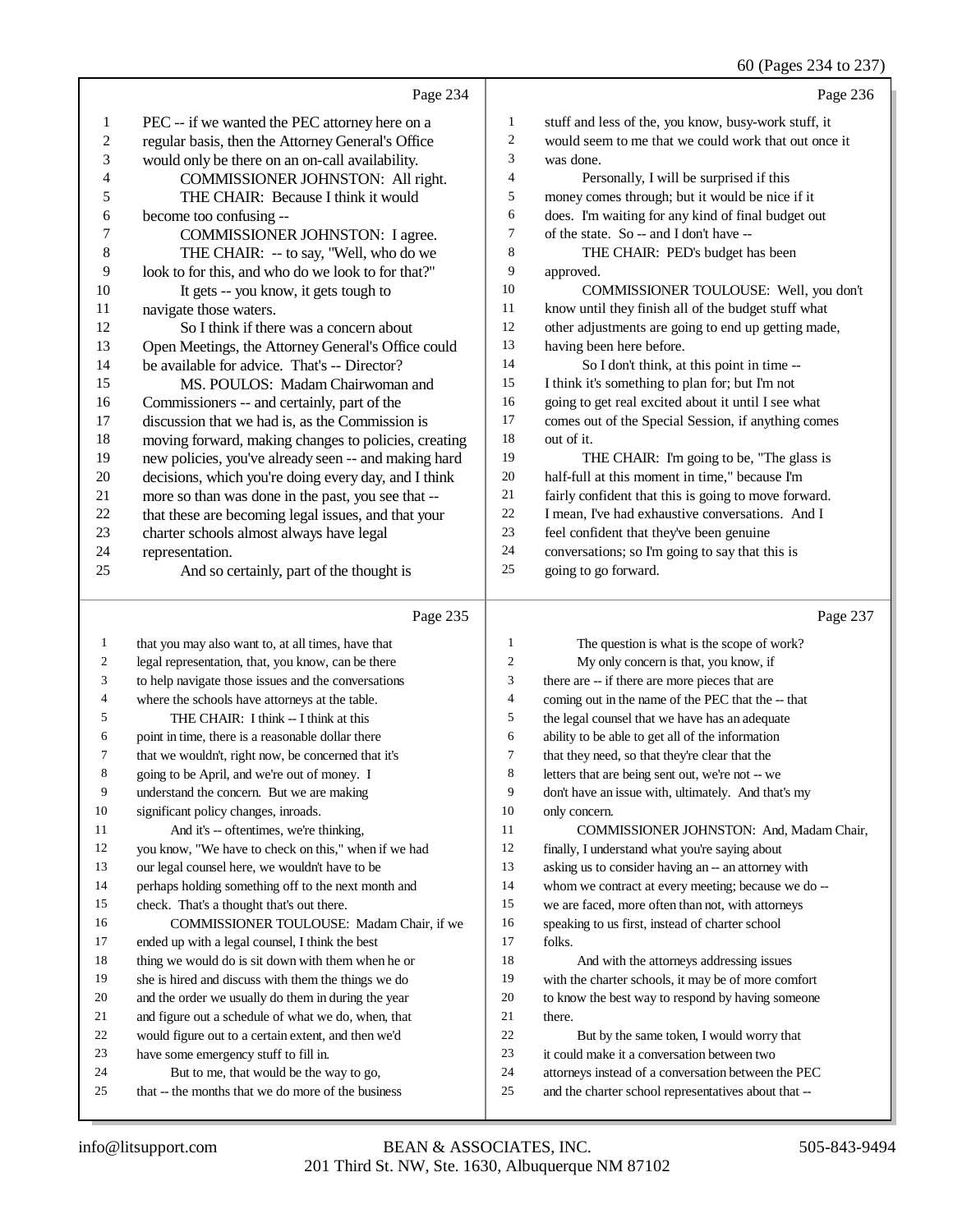## 61 (Pages 238 to 241)

|                         | Page 238                                             |                  | Page 240                                             |
|-------------------------|------------------------------------------------------|------------------|------------------------------------------------------|
| 1                       | that's what I'm thinking about right now.            | $\mathbf{1}$     | translating that in my head to say that you would    |
| $\overline{c}$          | I thank you for patiently explaining that            | $\boldsymbol{2}$ | definitely like legal review, things that we put in  |
| 3                       | to me, because --                                    | 3                | there.                                               |
| 4                       | THE CHAIR: I think that's -- the burden              | 4                | THE CHAIR: Oh, absolutely. Yes.                      |
| 5                       | is on us.                                            | 5                | COMMISSIONER JOHNSTON: I don't know that             |
| 6                       | COMMISSIONER JOHNSTON: Yeah.                         | 6                | that's a question. I think we all are looking for    |
| 7                       | THE CHAIR: So that we make it clear to               | 7                | that legal review of what we say. Am I correct in    |
| 8                       | the attorney what their role is --                   | 8                | that, in looking at Charter School Division?         |
| 9                       | COMMISSIONER JOHNSTON: Uh-huh.                       | 9                | COMMISSIONER ARMBRUSTER: So they wouldn't            |
| 10                      | THE CHAIR: -- at a meeting. And that's               | 10               | be analyzing data coming in or doing things that are |
| 11                      | on us, not to rely on that attorney to be the first  | 11               | not legal; right?                                    |
| 12                      | voice.                                               | 12               | THE CHAIR: No, no, no. No. But when --               |
| 13                      | I -- personally, I don't have an issue               | 13               | if someone says -- I guess I'm looking at someone;   |
| 14                      | with the school who speaks first. That's -- and      | 14               | because we're looking at who's going to best fit     |
| 15                      | that's okay if you do. That's fine.                  | 15               | this bill. And I'm not looking at a person; but I'm  |
| 16                      | COMMISSIONER JOHNSTON: Uh-huh.                       | 16               | looking at who would best do this.                   |
| 17                      | THE CHAIR: But I hear what you're saying.            | 17               | We need someone who can understand the               |
| 18                      | And I understand that. I think, however, that these  | 18               | language of the performance framework, the data, to  |
| 19                      | voices are strong enough that they're not going      | 19               | some extent, so that they're clear and confident, if |
| $20\,$                  | to -- you know, to acquiesce to anyone who's sitting | $20\,$           | a letter is going out from the PEC, that you're not  |
| 21                      | there as the legal counsel to be the voice for the   | 21               | X, Y, or Z, that it's correct.                       |
| 22                      | PEC.                                                 | $22\,$           | COMMISSIONER ARMBRUSTER: Right. So                   |
| 23                      | But once again, I think that's -- the onus           | 23               | they're sort of reviewing before going.              |
| 24                      | is on us to make sure that doesn't happen; but I --  | 24               | THE CHAIR: Correct.                                  |
| 25                      | I understand your concern.                           | 25               | COMMISSIONER CONYERS: Madam Chair, kind              |
|                         |                                                      |                  |                                                      |
|                         |                                                      |                  |                                                      |
|                         | Page 239                                             |                  | Page 241                                             |
| $\mathbf{1}$            | COMMISSIONER JOHNSTON: I'm just trying to            | 1                | of in light of the conversation, I -- I guess I      |
| $\overline{\mathbf{c}}$ | sort through it.                                     | $\overline{c}$   | am -- I don't guess. I know I agree. In a perfect    |
| 3                       | THE CHAIR: Right. And I think you're                 | 3                | world, if the money's there, that would be ideal for |
| 4                       | right. I think it could fall into that trap, that    | 4                | us to have our own attorney.                         |
| 5                       | it becomes a two-way conversation between two folks. | 5                | My only concern was whether there was                |
| 6                       | COMMISSIONER ARMBRUSTER: Easily.                     | 6                | enough -- you know, sufficient funding for that.     |
| 7                       | THE CHAIR: So we would have to be aware              | 7                | And -- but that would be ideal. I think we would     |
| 8                       | of that.                                             | 8                | all agree.                                           |
| 9                       | COMMISSIONER JOHNSTON: And then for                  | 9                | THE CHAIR: And I -- because it's not -- I            |
| 10                      | clarification for me, your last comment was that     | 10               | don't know how to put this. I don't -- this isn't    |
| 11                      | that was the only area with -- with the scope of     | 11               | putting a project on that individual, you know, like |
| 12                      | work that you had -- that you were concerned about?  | 12               | an additional project. So I don't think that it      |
| 13                      | Did I understand that? I don't --                    | 13               | would -- it's in the scope of our everyday work.     |
| 14                      | THE CHAIR: Which -- the --                           | 14               | So it's not -- I'm not looking at this as            |
| 15                      | COMMISSIONER JOHNSTON: You said where --             | 15               | we also want this individual to go off and do this   |
| 16                      | THE CHAIR: The attendance at the                     | 16               | other project, looking at things. That's not my      |
| 17                      | meetings?                                            | 17               | concern.                                             |
| 18                      | COMMISSIONER JOHNSTON: Right.                        | 18               | My concern is, to some extent, I see not             |
| 19                      | THE CHAIR: I still have an issue with                | 19               | being able to -- how do I put this? I see, to some   |
| 20                      | the, to some extent, the J-K. And I do not want to   | 20               | extent, the -- the crossing out of some parts of J,  |
| 21                      | limit the opportunity for legal counsel to be able   | 21               | K, and maybe M -- 'cause I'm -- I made a ton of      |
| 22                      | to adequately assess that we are correct in stating  | 22               | notes -- that if you're the entity that is paying    |
| 23                      | that the school has not met this or -- you know,     | 23               | the services, do you have the right to interfere     |
| 24                      | that's my concern.                                   | 24               | with what could potentially be attorney-client       |
| 25                      | COMMISSIONER JOHNSTON: And I'm                       | 25               | privilege, if this is something we want to talk      |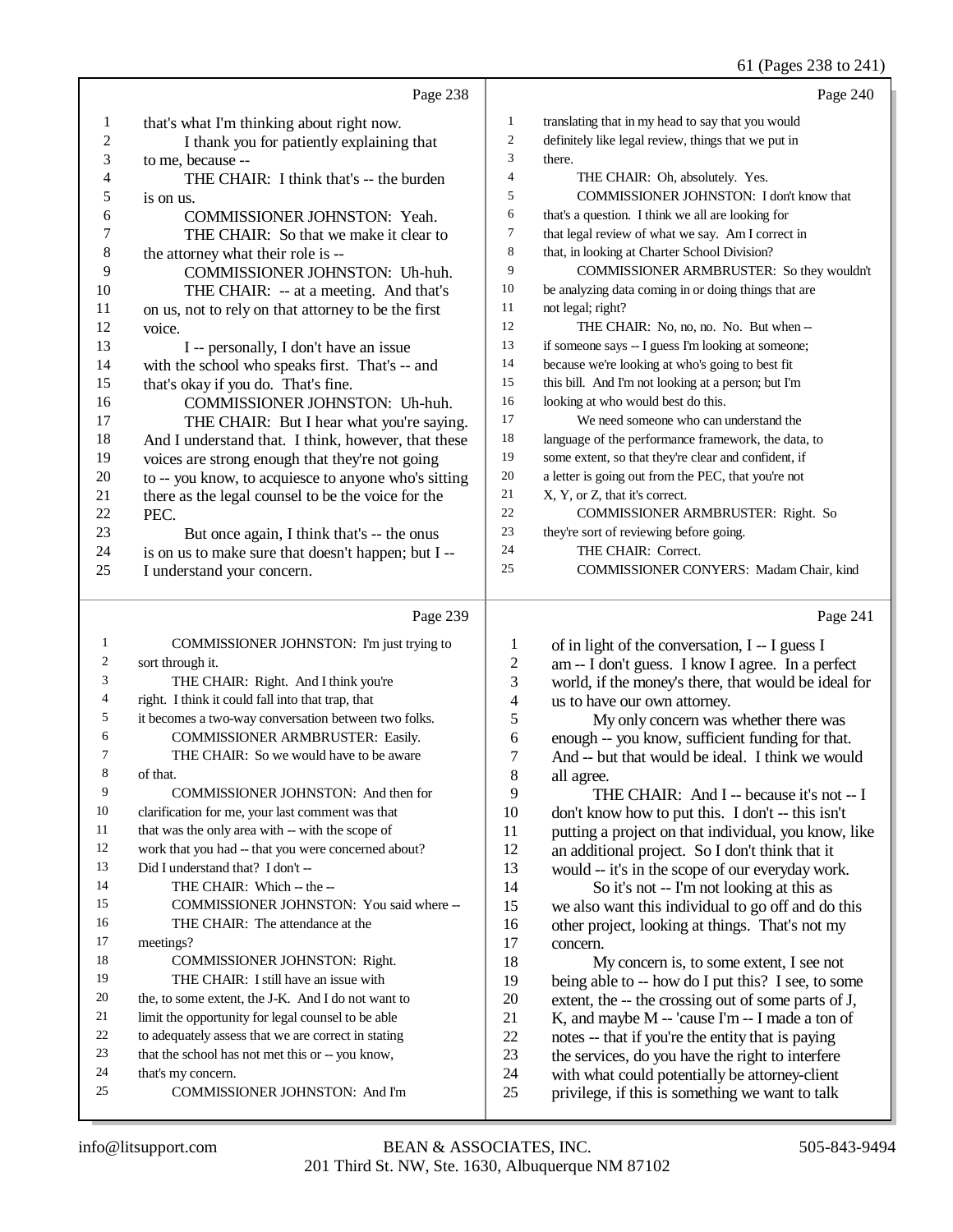62 (Pages 242 to 245)

|    | Page 242                                            |                | Page 244                                            |
|----|-----------------------------------------------------|----------------|-----------------------------------------------------|
| 1  | about?                                              | 1              | it for us.                                          |
| 2  | Does -- do they have the right to say,              | $\overline{2}$ | So to me, those were the things that I              |
| 3  | "No, you can't talk about that"?                    | 3              | thought then, and still think, that we mostly need  |
| 4  | And maybe I didn't -- but I think -- you            | $\overline{4}$ | an attorney for.                                    |
| 5  | know, if we're looking at our attorney making       | 5              | COMMISSIONER ARMBRUSTER: So it would --             |
| 6  | adequate recommendations to us for communications   | 6              | would -- or CSD or PED write the letter of the      |
| 7  | that are going out to schools, I want to make sure  | 7              | closure thing and then send it to ours and --       |
| 8  | that that attorney has the ability to be able to    | 8              | THE CHAIR: No. Those letters come out --            |
| 9  | access any and all information that is publicly --  | 9              | are supposed to come out from us. So that would be  |
| 10 | I'm not asking them to do any additional work or    | 10             | part of the legal services.                         |
| 11 | anything like that.                                 | 11             | COMMISSIONER ARMBRUSTER: Oh. Doesn't-               |
| 12 | COMMISSIONER JOHNSTON: But you want them            | 12             | who's doing it now?                                 |
| 13 | to be able to review.                               | 13             | THE CHAIR: CSD.                                     |
| 14 | THE CHAIR: Yes. Not -- not analyze or --            | 14             | COMMISSIONER ARMBRUSTER: And they're not            |
| 15 | I'm not asking -- I'm not -- my expectation is that | 15             | supposed to?                                        |
| 16 | they're not -- they're not analyzing this work that | 16             | THE CHAIR: Well, it comes out in our                |
| 17 | CSD has already done. That's -- I'm not looking for | 17             | name.                                               |
| 18 | that.                                               | 18             | <b>COMMISSIONER TOULOUSE:</b> We lost several       |
| 19 | <b>COMMISSIONER JOHNSTON:</b> You want access.      | 19             | appeals, when I first got on -- when Jim and I were |
| 20 | THE CHAIR: Right.                                   | 20             | first on the Commission, because those letters,     |
| 21 | COMMISSIONER JOHNSTON: And is it --                 | 21             | which were done for us, were not sufficiently       |
| 22 | THE CHAIR: But I'm not asking -- I'm not            | 22             | detailed. And that's --                             |
| 23 | asking -- I don't -- I want the person who's doing  | 23             | COMMISSIONER ARMBRUSTER: I mean, I                  |
| 24 | this to be able to understand that information; not | 24             | understand what you're saying and can agree with    |
| 25 | do the analysis, but be able to understand the      | 25             | that. But why wouldn't they be -- you know, seems   |
|    |                                                     |                |                                                     |

## Page 243  $\parallel$

| -1             | analysis, kind of. Does that explain it better?      | $\mathbf{1}$   | likes CSD is pretty --                               |
|----------------|------------------------------------------------------|----------------|------------------------------------------------------|
| $\overline{c}$ | And I'm -- you know, and I'm looking at --           | $\overline{2}$ | COMMISSIONER TOULOUSE: Well, I have no               |
| 3              | because, once again, I was a part of the             | 3              | idea why. And the lawyer who wrote them is not here  |
| $\overline{4}$ | conversation for this.                               | $\overline{4}$ | and hasn't been here for years. I have no idea why   |
| 5              | COMMISSIONER ARMBRUSTER: And only those              | 5              | she would have written them that way.                |
| 6              | two were; so --                                      | 6              | But she did, and it came back on us. And             |
| $\overline{7}$ | THE CHAIR: That are here, yeah. Yeah.                | 7              | I don't like to be on the losing end, and then going |
| 8              | But I know that this is all -- this has been a       | 8              | into court and me being Court-ordered to vote for    |
| 9              | common thread of conversation a number of other      | 9              | something I didn't want to vote for. So              |
| 10             | times.                                               | 10             | COMMISSIONER ARMBRUSTER: So the issue is             |
| 11             | Commissioner Toulouse?                               | 11             | we could have a PEC lawyer that also didn't have as  |
| 12             | COMMISSIONER TOULOUSE: Madam Chair, I                | 12             | much detail.                                         |
| 13             | think one of the things that we were concerned about | 13             | COMMISSIONER TOULOUSE: It's our job to               |
| 14             | when this came up was when we do a denial or closure | 14             | see that it's on there.                              |
| 15             | letter, that we have it sufficiently detailed, and   | 15             | COMMISSIONER JOHNSTON: And G and H -- and            |
| 16             | that all of the reasons are in there in a way that   | 16             | I've got so many pieces of paper --                  |
| 17             | we can't get caught with, "This is too general," or, | 17             | THE CHAIR: Me, too.                                  |
| 18             | "You didn't say that," or those kinds of things;     | 18             | COMMISSIONER JOHNSTON: -- are part of the            |
| 19             | because we were caught that way on more than one     | 19             | questions you're asking? That's why I was --         |
| 20             | occasion.                                            | 20             | "G" is, "At the" discretion -- "At the               |
| 21             | And the other thing that I think we need             | 21             | direction of the Chair of the PEC, the attorney will |
| 22             | now, and we needed then, was somebody who could      | 22             | discuss any legal issues with the Director of        |
| 23             | respond to, then, an appeal; so they actually had    | 23             | Options for Parents and Families that would impact   |
| 24             | time to prepare an appeal and not sit down the day   | 24             | the work of the Charter School Division, as it       |
| 25             | before the appeal and try to get in there and handle | 25             | provides staff support to the PEC."                  |
|                |                                                      |                |                                                      |

Page 245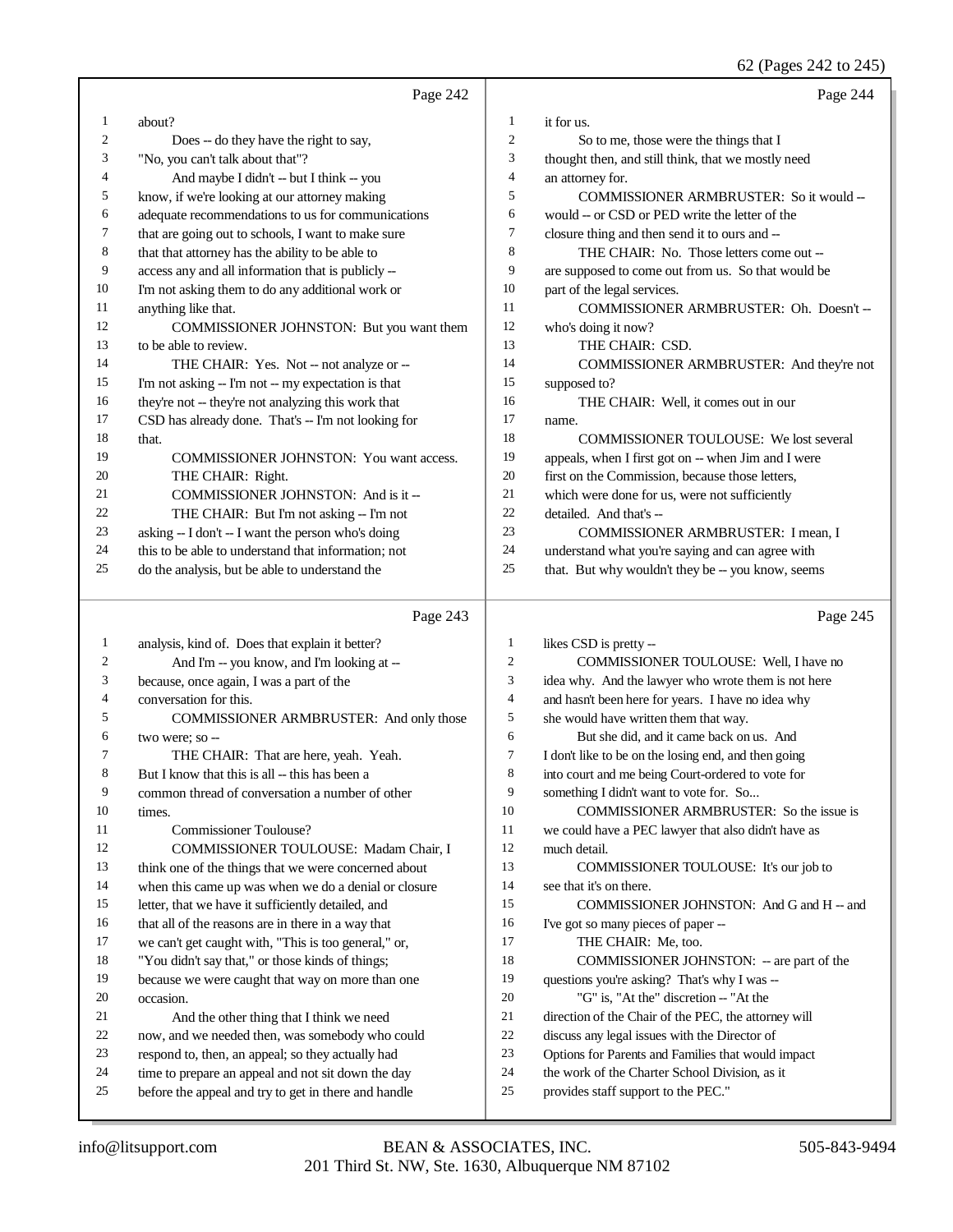|                | Page 246                                            |                | Page 248                                             |
|----------------|-----------------------------------------------------|----------------|------------------------------------------------------|
| $\mathbf{1}$   | And then, "The attorney shall have access           | $\mathbf{1}$   | has been doing things for us that they shouldn't --  |
| $\overline{c}$ | to public documents and information held at or      | 2              | that they don't need to do; because those letters    |
| 3              | generated by PED that are necessary to execute the  | 3              | are from us.                                         |
| 4              | scope of work. The selected attorney and the        | $\overline{4}$ | Those nonrenewals, those acceptance --               |
| 5              | Director of Options for Parents shall               | 5              | those are our letters; so they should be authored by |
| 6              | collaboratively determine a process for requesting  | 6              | our staff.                                           |
| 7              | and producing public documents and information held | 7              | COMMISSIONER ARMBRUSTER: Yeah. I mean --             |
| 8              | at PED that are necessary to execute" -- those      | 8              | to me, it's a little bit splitting hairs. I'm not    |
| 9              | don't answer your -- the questions that you're      | 9              | against what you're saying. But if they're going to  |
| 10             | asking?                                             | 10             | do it, and it's those kind of things -- I understand |
| 11             | THE CHAIR: I don't think they did;                  | 11             | what you're saying on those -- it just seems like -- |
| 12             | because --                                          | 12             | well-                                                |
| 13             | COMMISSIONER JOHNSTON: Okay. I didn't               | 13             | THE CHAIR: Then you're saying we don't               |
| 14             | know. G and H on this one. I've got too many        | 14             | need legal counsel.                                  |
| 15             | pieces of paper. Are they over here on this one,    | 15             | COMMISSIONER ARMBRUSTER: No, I don't                 |
| 16             | too?                                                | 16             | think -- no, I'm not saying that.                    |
| 17             | COMMISSIONER ARMBRUSTER: The first G and            | 17             | COMMISSIONER JOHNSTON: We need the legal             |
| 18             | H; right? To me, it seems like -- the CSD does all  | 18             | review. I absolutely concur; because that's that     |
| 19             | the investigating and doing all that. And they're   | 19             | language specificity that I was talking about        |
| 20             | in charge of doing all that. I don't care if our    | 20             | earlier.                                             |
| 21             | attorney looks at it; because you have to sign it,  | 21             | But as far as -- I don't understand -- G             |
| 22             | Patty. It seems like a duplication of effort to     | 22             | and H, that I'm looking at in this scope of work,    |
| 23             | have them write the letter.                         | 23             | seem to address the -- the collaboration between the |
| 24             | THE CHAIR: But the letter comes from us.            | 24             | attorney and the Charter School Division in          |
| 25             | COMMISSIONER ARMBRUSTER: Right. But                 | 25             | preparing those documents.                           |
|                | Page 247                                            |                | Page 249                                             |
| 1              | do -- since they have more money than we are going  | 1              | The attorney has access to any documents             |
| 2              | to have.                                            | $\overline{c}$ | that are needed, and there's collaboration, and that |
| 3              | THE CHAIR: No. The letter comes from us.            | 3              | part of the work that the Charter School Division    |
| 4              | So as far as I am concerned, if the letter comes    | $\overline{4}$ | would be, would be to take that legal advice and     |
| 5              | from us, and we're signing it, the letter should    | 5              | interpret it into a -- write it into a letter that's |
| 6              | be -- and if we have legal counsel to do it, then   | 6              | then reviewed.                                       |

- why shouldn't they do it? What do we have legal
- counsel for, then?
- COMMISSIONER ARMBRUSTER: Standing up when we disagree with PED.
- COMMISSIONER JOHNSTON: What do we need legal counsel for? THE CHAIR: No, that's just it. That legal counsel is not here to stand up for us when --
- this is not an intention because we're at odds with
- PED and we want legal counsel, because we're at odds
- with PED. This is, in no shape, form, or manner,
- has anything to do with anything like that. I want
- to make that clear. This is not because we need
- some ammunition to help us with PED. This is not in
- any -- in any shape, form, or manner for that
- purpose.
- This is because we do have some
- obligations, and we need to be able to fulfill those
- obligations. And I think, to a great extent, CSD
- then reviewed. That's my -- and presented over our signature, because the attorney is the PEC attorney. Yeah, that's good. 10 THE CHAIR: So I guess my question is, what's the next step? MS. POULOS: Madam Chairwoman, I think -- you know, I think we kind of -- next steps, in my mind, are we kind of need to decide what direction
- we want to go, especially, I think, to the primary question of does the Commission want to move forward with an attorney that is present at the meetings?
- Do you want to move forward with an RFP which would, you know, create the panel, and then getting to scope of work that we believe reflects?
- So I think it's important, from the PED's position, that reflects legal work and -- and
- doesn't reflect non-legal work in that scope of
- work. And I think, at which point, if this
- Commission feels likes it needs to vote on a final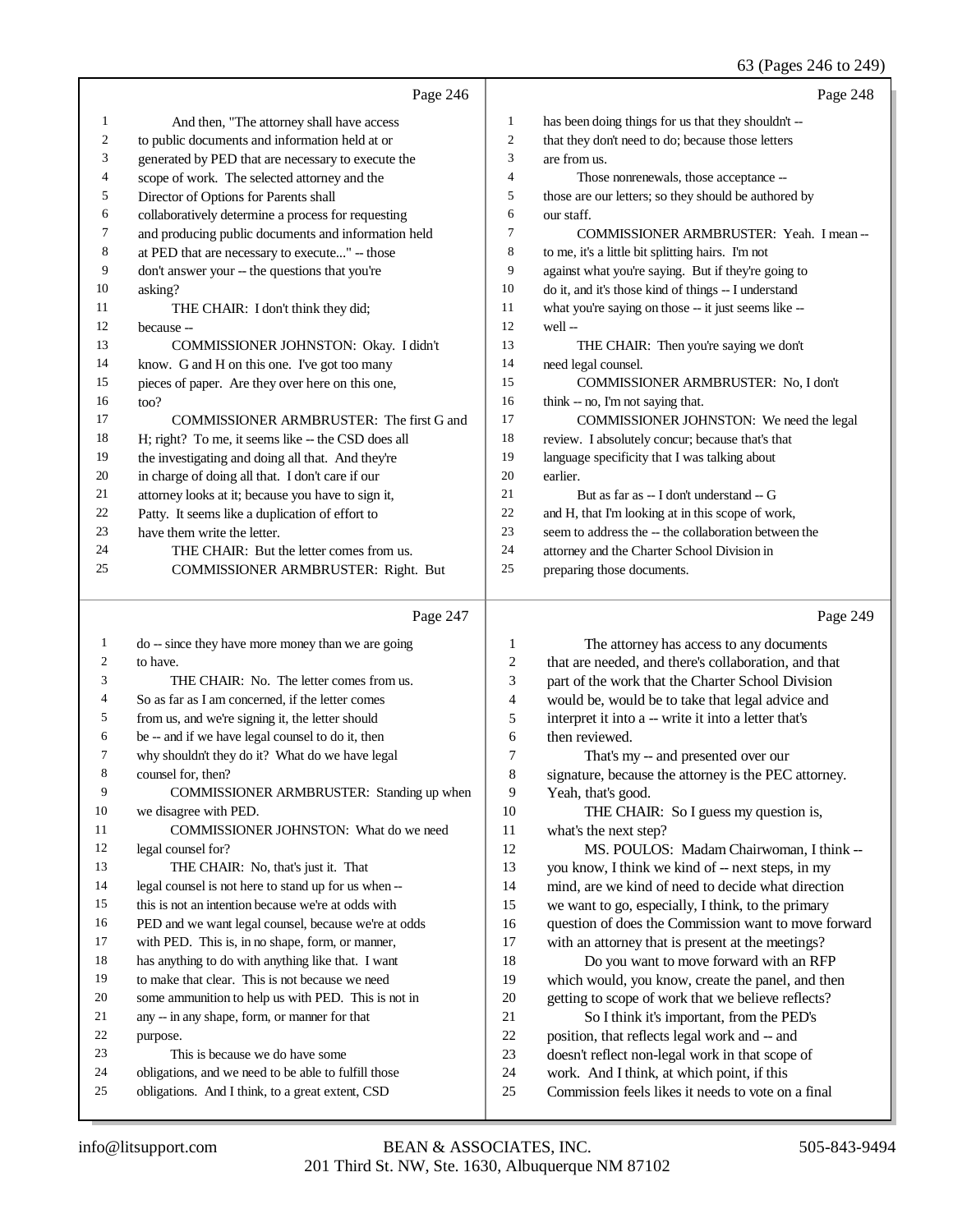64 (Pages 250 to 253)

|              | Page 250                                                                                               |                | Page 252                                                                        |
|--------------|--------------------------------------------------------------------------------------------------------|----------------|---------------------------------------------------------------------------------|
| 1            | scope of work, getting a final scope of work that                                                      | $\mathbf{1}$   | THE CHAIR: And I'll add that at our last                                        |
| 2            | can be voted on and then moved forward into an RFP                                                     | $\overline{c}$ | telephone conversation for the agenda setting, the                              |
| 3            | process.                                                                                               | 3              | recommendation was that the Director was more                                   |
| 4            | And I will just say, you know, this --                                                                 | 4              | comfortable, as an example, with a letter coming                                |
| 5            | these changes were made with the support and working                                                   | 5              | from me. I'm not comfortable writing that letter.                               |
| 6            | in collaboration with legal counsel from PED, to be                                                    | 6              | COMMISSIONER JOHNSTON: Ah. Okay.                                                |
| 7            | able to identify what would be appropriate legal                                                       | 7              | THE CHAIR: So that that's my expectation,                                       |
| 8            | work and what needs to be identified. And I will                                                       | 8              | that that letter would be drafted via our attorney,                             |
| 9            | say it also came from my experience in my other                                                        | 9              | with the input. But I'm not comfortable writing                                 |
| 10           | authorizing office working with legal counsel there                                                    | 10             | that letter.                                                                    |
| 11           | and, certainly, to explain why the drafting of the                                                     | 11             | COMMISSIONER JOHNSTON: And that, thank                                          |
| 12           | letters -- we would always draft letters, simply                                                       | 12             | you. That was a clarification.                                                  |
| 13           | because we were closest to the data analysis, the                                                      | 13             | So Charter School Division is looking, if                                       |
| 14           | background, all of the information that supports the                                                   | 14             | anything comes out over Public Education Commission                             |
| 15           | rationale for your decisions, and, then, ultimately,                                                   | 15             | Chair's signature, you wish her to write the letter.                            |
| 16           | worked closely with our legal counsel to make sure                                                     | 16             | Is that what it is?                                                             |
| 17           | that was, you know, appropriate, and that the                                                          | 17             | THE CHAIR: No. It was a specific --                                             |
| 18           | language in the letter was, you know, legally                                                          | 18             | there was an instance that came up. And the -- the                              |
| 19           | defensible.                                                                                            | 19             | recommendation by the Director was, "I would                                    |
| 20           | And so that goes into the piece where we                                                               | $20\,$         | prefer" -- and I don't want to get into a                                       |
| 21           | said, you know, the two parties would really work                                                      | 21             | particular --                                                                   |
| 22           | together. We would draft to get that initial                                                           | 22             | COMMISSIONER JOHNSTON: Okay. That's                                             |
| 23           | information in there, and then there would be a                                                        | 23             | fine.                                                                           |
| 24           | legal review.                                                                                          | 24             | THE CHAIR: Okay. But that the letter                                            |
| 25           | COMMISSIONER ARMBRUSTER: So that would be                                                              | 25             | come from me.                                                                   |
|              |                                                                                                        |                |                                                                                 |
|              | Page 251                                                                                               |                | Page 253                                                                        |
| $\mathbf{1}$ |                                                                                                        | 1              | COMMISSIONER JOHNSTON: It was a one                                             |
| 2            | the PEC attorney would review what PED's -- wrote,                                                     | $\overline{c}$ | instance.                                                                       |
| 3            | so to speak? Is that what you're saying?                                                               | 3              | THE CHAIR: At this moment in time, yes.                                         |
| 4            | MS. POULOS: And I think the important                                                                  | 4              | But I'm not comfortable with that letter coming from                            |
| 5            | thing, Madam Chairwoman, Commissioner Armbruster, is<br>it's the PEC's attorney working with the staff | 5              | me and me alone, because I have no one to do real                               |
| 6            | report for the PEC, which, again, that is why we                                                       | 6              | review at this point in time.                                                   |
| 7            | would draft that letter, being closest, having                                                         | 7              | COMMISSIONER TOULOUSE: Madam Chair, do we                                       |
| 8            | recommendations, knowing the school and information                                                    | 8              | want to go ahead and decide if we want to look at                               |
| 9            | about the school.                                                                                      | 9              | doing this or not and can set up some kind of                                   |
| 10           | <b>COMMISSIONER ARMBRUSTER: Our attorney</b>                                                           | 10             | subcommittee to work on scope of work? Because -- I                             |
| 11           | might not know all that and might have to go by what                                                   | 11             | mean, we're getting way into the scope of work where                            |
| 12           | you're saying and do it.                                                                               | 12             | we don't need to be yet.                                                        |
| 13           | I don't think there's any question that we                                                             | 13             | THE CHAIR: And I'll tell you, I --                                              |
| 14           | want an attorney. I don't think anybody is                                                             | 14             | personally, I think this needs to be moved on fairly                            |
| 15           | questioning that; right?                                                                               | 15             | quickly, that we don't have an extended period of                               |
| 16           | THE CHAIR: I don't know. I don't know.                                                                 | 16             | time for this. We need to move on this.                                         |
| 17           | COMMISSIONER ARMBRUSTER: Well, I'm not.                                                                | 17             | So that's fine, if you want to give                                             |
| 18           | COMMISSIONER JOHNSTON: No. I agree, in                                                                 | 18             | further direction. But I'm going to say that that                               |
| 19           | my experience in working with school attorneys, as                                                     | 19             | subcommittee has to meet soon.                                                  |
| 20           | has been identified in all of the actions I've had,                                                    | 20             | COMMISSIONER TOULOUSE: I don't know why                                         |
| 21           | is legal review and collaboration. But the staff in                                                    | 21             | there couldn't be a teleconference on that.                                     |
| 22           | the school district has been responsible for the                                                       | 22             | THE CHAIR: It could be. But it has to be                                        |
| 23           | drafting of the letter and the working up of the                                                       | 23             | sooner rather than later.                                                       |
| 24<br>25     | background, so that you have solid ground on which<br>to state your opinion, very specifically.        | 24<br>25       | COMMISSIONER TOULOUSE: I've worked on a<br>lot of contracts. I'd be willing to. |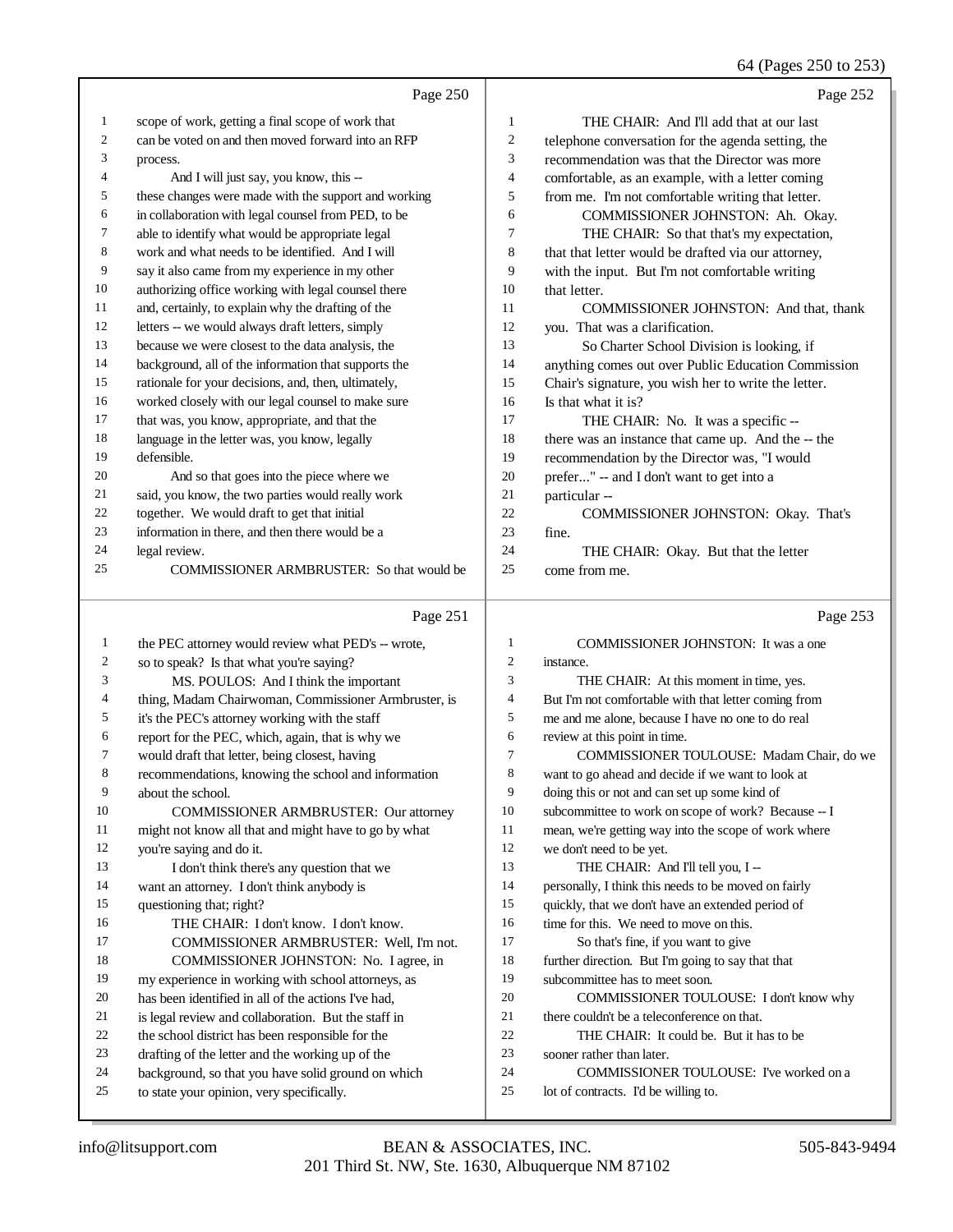65 (Pages 254 to 257)

|          | Page 254                                             |                   | Page 256                                                                                                  |
|----------|------------------------------------------------------|-------------------|-----------------------------------------------------------------------------------------------------------|
| 1        | COMMISSIONER JOHNSTON: I certainly would             | 1                 | THE CHAIR: Okay.                                                                                          |
| 2        | be willing to, also.                                 | $\overline{c}$    | <b>Commissioner Toulouse?</b>                                                                             |
| 3        | COMMISSIONER RUIZ: Me, too, yeah.                    | 3                 | COMMISSIONER TOULOUSE: Yes, with some                                                                     |
| 4        | COMMISSIONER TOULOUSE: As far apart as we            | 4                 | reservations. But yes, we can discuss the                                                                 |
| 5        | are, we could do a telephonic meeting just fine.     | 5                 | reservations.                                                                                             |
| 6        | THE CHAIR: But the greater question is,              | 6                 | THE CHAIR: Commissioner Armbruster?                                                                       |
| 7        | most importantly -- and what we have to iron out for | $\tau$            | <b>COMMISSIONER ARMBRUSTER: Yes.</b>                                                                      |
| 8        | that subcommittee -- is whether the presence for the | 8                 | THE CHAIR: Commissioner Johnston?                                                                         |
| 9        | PEC attorney here at the meetings; that -- so that   | 9                 | COMMISSIONER JOHNSTON: Yes.                                                                               |
| 10       | that gives the greatest direction to that            | 10                | THE CHAIR: Commissioner Crone? Yes?                                                                       |
| 11       | subcommittee, because it's a big piece.              | 11                | COMMISSIONER CRONE: Yes.                                                                                  |
| 12       | COMMISSIONER ARMBRUSTER: Right. Should               | 12                | THE CHAIR: Commissioner Ruiz?                                                                             |
| 13       | the PEC attorney be at this meeting? I'm going to    | 13                | COMMISSIONER RUIZ: Yes.                                                                                   |
| 14       | write some of this down, so I can remember it in     | 14                | THE CHAIR: Commissioner Gipson, yes.                                                                      |
| 15       | five minutes.                                        | 15                | Okay. Thank you. And we'll get together.                                                                  |
| 16       | So, Carmie, you were okay with being on              | 16                | COMMISSIONER ARMBRUSTER: Okay.                                                                            |
| 17       | the committee? And Trish said it, and I said it,     | 17                | THE CHAIR: We are on Item No. 12, Report                                                                  |
| 18       | and Daniel and Patty? So do you think we could just  | 18                | from the Chair. And I'll make this very brief.                                                            |
| 19       | do a phone conference?                               | 19                | I just want to remind everyone not to go                                                                  |
| 20       | THE CHAIR: Yes.                                      | 20                | home without turning in your papers to Beverly.                                                           |
| 21       | COMMISSIONER ARMBRUSTER: And I can --                | 21                | Because we're at the end of the fiscal year; so that                                                      |
| 22       | COMMISSIONER JOHNSTON: And the thing                 | 22                | it's -- it's imperative that we get all of our --                                                         |
| 23       | you'd like us to figure out today is?                | 23                | and if you have any outstanding travel forms, please                                                      |
| 24       | THE CHAIR: Is whether we move forward                | 24                | get them in yesterday. That is important.                                                                 |
| 25       | with the PEC attorney being here. That's the         | 25                | We did have preliminary discussions                                                                       |
|          |                                                      |                   |                                                                                                           |
|          |                                                      |                   |                                                                                                           |
|          | Page 255                                             |                   | Page 257                                                                                                  |
|          |                                                      |                   |                                                                                                           |
| 1        | biggest question. So I don't think we have to do     | 1<br>$\mathbf{2}$ | yesterday at the work session about what a July                                                           |
| 2        | that in the form of a motion, do we?                 | 3                 | Public Input tour would look like. And I left my                                                          |
| 3        | COMMISSIONER JOHNSTON: We would have                 | $\overline{4}$    | notes back; but I think -- I think I remember most                                                        |
| 4        | to -- I'm sorry to interrupt.                        | 5                 | of it.                                                                                                    |
| 5        | THE CHAIR: Do we have to make them -- no.            |                   | We are tentatively looking at July 19 with                                                                |
| 6        | <b>COMMISSIONER JOHNSTON: If I remember</b>          | 6<br>7            | a possibility of Gallup.                                                                                  |
| 7        | clearly, since you said that is not included in the  |                   | MS. POULOS: On the --                                                                                     |
| 8        | scope of work at this point --                       | 8                 | THE CHAIR: That's Wednesday. Oh, I'm                                                                      |
| 9        | THE CHAIR: But the scope of work isn't               | 9                 | sorry. It was Tuesday, the 18th. If we have to go                                                         |
| 10       | anything we make a motion of. So this is just        | 10                | to Gallup, we will go to Gallup on Tuesday, the                                                           |
| 11       | direction that you're giving the subcommittee.       | 11                | 18th.                                                                                                     |
| 12       | COMMISSIONER TOULOUSE: And then --                   | 12                | We would be in Albuquerque on Wednesday,                                                                  |
| 13       | THE CHAIR: So we're not voting on any of             | 13                | the 19th, with a meeting in the morning.                                                                  |
| 14       | this today. So this is just direction that you're    | 14                | <b>COMMISSIONER ARMBRUSTER: Public Education</b>                                                          |
| 15       | giving the subcommittee. So that doesn't have to be  | 15                | Commission meeting.                                                                                       |
| 16       | a motion; correct?                                   | 16                | THE CHAIR: A PEC meeting in the morning,                                                                  |
| 17       | MR. DAVID STEVENS: No, I don't think any             | 17                | an Input hearing in the afternoon.                                                                        |
| 18       | motion.                                              | 18                | And then on the morning of the 20th, we                                                                   |
| 19       | THE CHAIR: We can just do a straw poll.              | 19                | would have the second Albuquerque Input hearing and                                                       |
| 20       | Commissioner Conyers?                                | 20                | then travel to Las Cruces. And the 21st was                                                               |
| 21       | COMMISSIONER CONYERS: What are we-                   | 21                | Las Cruces; correct?                                                                                      |
| 22       | THE CHAIR: Do you want the scope of work             | 22                | MS. POULOS: I think what we actually -- I                                                                 |
| 23       | to include the PEC attorney being here at our        | 23                | didn't think we had discussed splitting the 19th. I                                                       |
| 24<br>25 | meetings?<br>COMMISSIONER CONYERS: Ideally, yes.     | 24<br>25          | thought we just discussed having a meeting that day.<br>And then because the Community Input hearings are |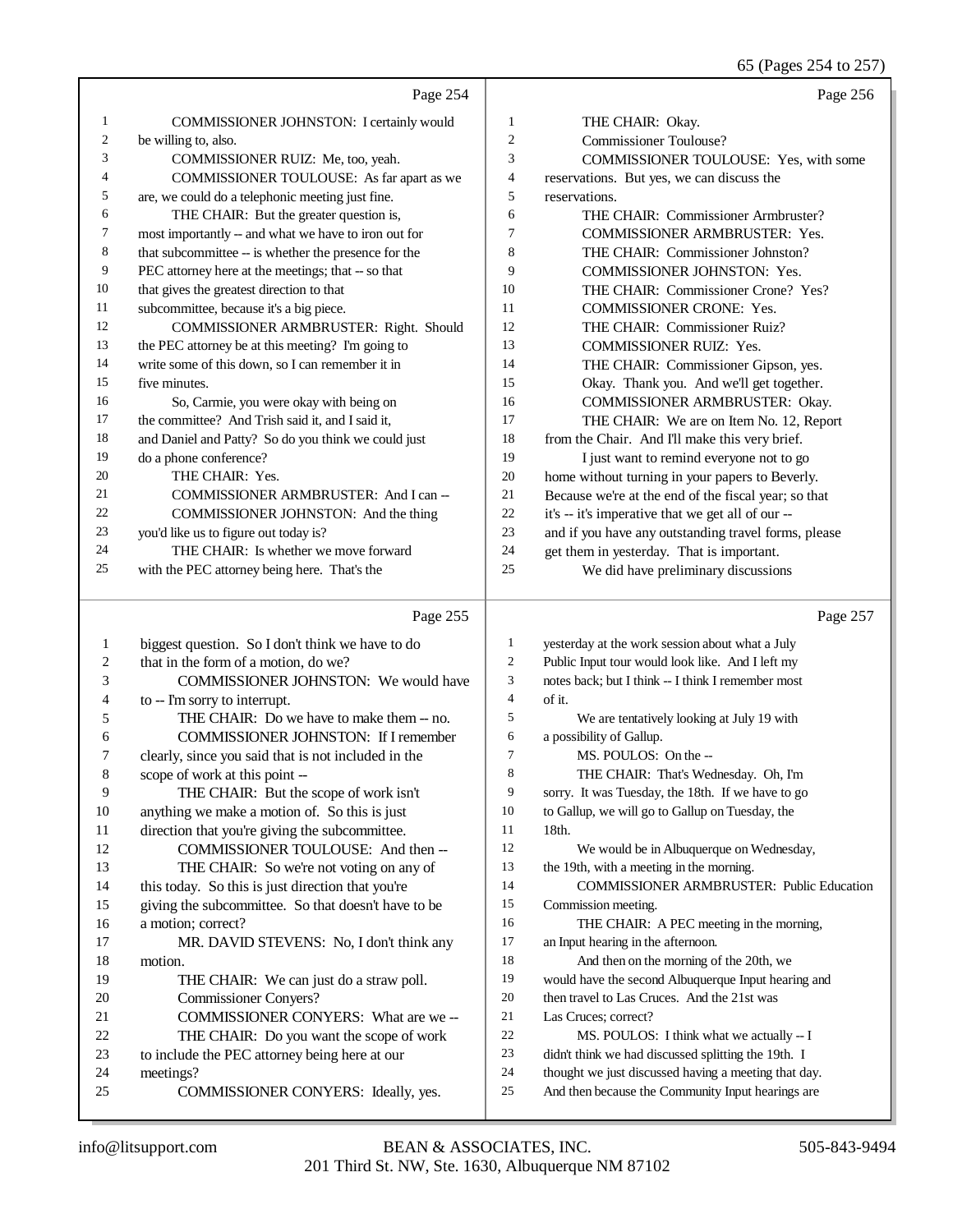## 66 (Pages 258 to 261)

|    | Page 258                                             |    | Page 260                                            |
|----|------------------------------------------------------|----|-----------------------------------------------------|
| 1  | typically not very long, because they are limited in | 1  | Input hearings up to the 19th, is to recall that    |
| 2  | length, and we've done two, we would do those two,   | 2  | those two schools, the two Albuquerque schools, are |
| 3  | because they're both in Albuquerque, and then travel | 3  | already scheduled for their capacity interviews on  |
| 4  | the rest of that day down to Cruces and then do it.  | 4  | the 11th. And so we probably won't be able to get   |
| 5  | THE CHAIR: Do two Input hearings, plus a             | 5  | you that evaluation until the 14th.                 |
| 6  | regular meeting?                                     | 6  | So it just cuts into your time with that            |
| 7  | MS. POULOS: No, no, no. So the 19th, a               | 7  | capacity interview evaluation one day. So that was  |
| 8  | meeting. That was it. On the 20th, two input         | 8  | the only thing I wanted to caution you about.       |
| 9  | hearings in Albuquerque, and then travel down to     | 9  | COMMISSIONER ARMBRUSTER: Forgot about               |
| 10 | Cruces.                                              | 10 | that.                                               |
| 11 | COMMISSIONER JOHNSTON: And is that                   | 11 | THE CHAIR: Right. But the work                      |
| 12 | meeting in Albuquerque on the 19th?                  | 12 | session --                                          |
| 13 | THE CHAIR: Right. So I thought we were               | 13 | COMMISSIONER ARMBRUSTER: I was just --              |
| 14 | traveling the afternoon of the 20th down to Cruces.  | 14 | I'd rather have that than have a meeting. But fine. |
| 15 | MS. POULOS: Yes, because the Community               | 15 | Okay.                                               |
| 16 | Input hearings are typically not very long. And so   | 16 | THE CHAIR: We can figure that out in                |
| 17 | there is time to do the two.                         | 17 | June. But -- because we will have had the full      |
| 18 | THE CHAIR: We would do both of the Input             | 18 | applications for a substantial --                   |
| 19 | hearings on the 20th and then travel down.           | 19 | MS. POULOS: Both of them.                           |
| 20 | MS. POULOS: Correct.                                 | 20 | THE CHAIR: Right. For a time. And so --             |
| 21 | THE CHAIR: Got you. Well, you know what?             | 21 | and I've opened this up. And this was just -- it's  |
| 22 | I don't think at this moment of time that matters as | 22 | to let people know that that week will probably go  |
| 23 | much. If we looked at the -- because typically, a    | 23 | the -- your travel time, if you're traveling up,    |
| 24 | July meeting is just if needs be. So I think we      | 24 | will be the 18th through the 21st.                  |
| 25 | could -- I think if we wanted to, we could split     | 25 | So that's just an FYI. And we'll finalize           |
|    |                                                      |    |                                                     |

## $\overline{P_{20e}$  259

|    | Page 259                                            |    | Page 261                                             |
|----|-----------------------------------------------------|----|------------------------------------------------------|
| 1  | those Input hearings to the afternoon, the morning; | 1  | that at the June meeting and take a closer look at   |
| 2  | and then you'd have the whole afternoon to get down | 2  | that and figure that out. But just so that, for      |
| 3  | to Cruces on the 20th.                              | 3  | your own travel time, you have a general idea of     |
| 4  | COMMISSIONER ARMBRUSTER: One of the                 | 4  | when you might be unavailable or available.          |
| 5  | things I thought about is since we have so much to  | 5  | And we'll take a look -- a closer look at            |
| 6  | do, if we only did it -- and I'm -- you know, this  | 6  | the -- in the June meeting, as to who is going to be |
| 7  | is what I'm thinking. But on that 19th, I guess,    | 7  | where in terms of those Input hearings, okay?        |
| 8  | when you said we would be in Albuquerque for a PEC  | 8  | As I mentioned before, the -- the EVCA               |
| 9  | meeting, we might want to do a work session in the  | 9  | appeal is on the 9th. But once again, I haven't had  |
| 10 | morning and have the PEC meeting, rather than       | 10 | any official confirmation as to the exact time; so   |
| 11 | have --                                             | 11 | it will be in the morning, my understanding.         |
| 12 | THE CHAIR: No, we didn't talk that at               | 12 | But once I get that information, I will --           |
| 13 | all.                                                | 13 | I will send it out to you as soon as I have it.      |
| 14 | <b>COMMISSIONER ARMBRUSTER: No, I know we</b>       | 14 | So if you wish to join in in the fun of              |
| 15 | didn't. We did not say that. I'm just giving --     | 15 | that, you're welcome to be part of the audience.     |
| 16 | THE CHAIR: I'm going to personally say no           | 16 | But there is no opportunity for members of the       |
| 17 | to that one; because no -- no. It's a, "Because     | 17 | Commission to have input into that. So it is what    |
| 18 | no."                                                | 18 | it is.                                               |
| 19 | <b>COMMISSIONER ARMBRUSTER:</b> It's a "Because"    | 19 | I think I'm done. So on to Update from               |
| 20 | no." Okay.                                          | 20 | the Charter Coalition.                               |
| 21 | MS. POULOS: Madam Chairwoman, what we did           | 21 | MS. CALLAHAN: And I will be brief.                   |
| 22 | discuss was that on the 19th, we potentially would  | 22 | Madam Chair, Commissioners, Kelly                    |
| 23 | be approving the amendment request policies, at     | 23 | Callahan, Co-Executive Director of the New Mexico    |
| 24 | least for some of them. The only thing that I would | 24 | Coalition for Charter Schools.                       |
| 25 | caution you about is, about moving one of those     | 25 | Just one big announcement that we wanted             |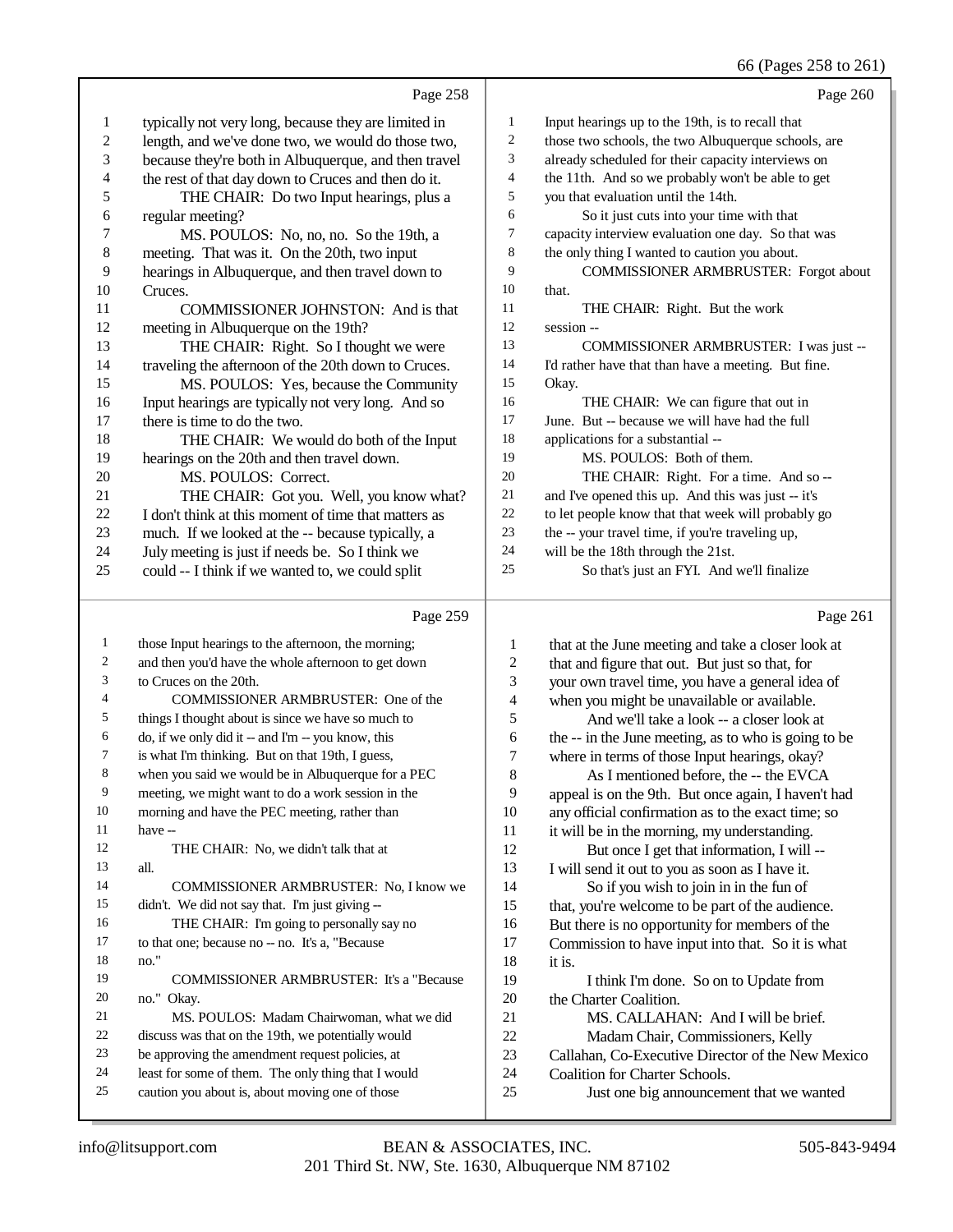#### 67 (Pages 262 to 265)

|                  |                                                      |                | 67 (Pages 262 to 265)                               |
|------------------|------------------------------------------------------|----------------|-----------------------------------------------------|
|                  | Page 262                                             |                | Page 264                                            |
| 1                | to share.                                            | 1              | THE CHAIR: Thanks. Thanks.                          |
| 2                | Unfortunately, the conference that we had            | $\overline{c}$ | THE CHAIR: Item No. 13, PEC Comments.               |
| 3                | planned for the end of May, we had to make a call on | 3              | <b>Commissioner Conyers?</b>                        |
| 4                | being able to hold the conference. We had to         | $\overline{4}$ | COMMISSIONER CONYERS: Just good to see              |
| 5                | postpone it. Just a lot of trouble with budgets.     | 5              | everyone again and look forward to doing it next    |
| 6                | It's very, very difficult for the schools to commit. | 6              | month.                                              |
| 7                | And when we talked to the schools, they said they    | $\overline{7}$ | THE CHAIR: It's always good to be seen.             |
| $\,$ 8 $\,$      | wanted something after school was out. But I think   | 8              | <b>COMMISSIONER CONYERS: Yes.</b>                   |
| 9                | we were a little too soon, and I think a lot of      | 9              | THE CHAIR: Commissioner Toulouse?                   |
| 10               | people are tired. This has been a very, very, very   | 10             | COMMISSIONER TOULOUSE: Madam Chair,                 |
| 11               | strenuous year. And so we are postponing to          | 11             | Commissioner Johnston, I'm sorry I snapped at you.  |
| 12               | sometime in the fall.                                | 12             | I'm just so tired and coughing so hard. My brain    |
| 13               | We -- I just have to say that we have one            | 13             | isn't all here. But I do want to apologize on the   |
| 14               | of the -- we have one of the best programs that I've | 14             | record.                                             |
| 15               | ever seen in a conference at that level for working  | 15             | COMMISSIONER JOHNSTON: Thank you.                   |
| 16               | with charter school instructors and teachers and     | 16             | THE CHAIR: Commissioner Armbruster?                 |
| 17               | leaders. And it was -- so I think we have a          | 17             | COMMISSIONER ARMBRUSTER: Glad we're here,           |
| 18               | commitment from most of the presenters that said     | 18             | guys.                                               |
| 19               | they would try to come back in the fall. So I will   | 19             | THE CHAIR: Commissioner Johnston?                   |
| 20               | keep you all posted as to that.                      | 20             | COMMISSIONER JOHNSTON: Mr. Stevens,                 |
| 21               | It's unfortunate, but we're -- you know,             | 21             | welcome. And Commissioner Toulouse, thank you. I    |
| 22               | we want to make sure that we're listening to what    | 22             | think I did something like this, you know; so I     |
| 23               | our constituents are saying. And so we had to go     | 23             | apologize for that. I caught myself.                |
| 24               | ahead and make that call, just because we had        | 24             | So -- but I want to commend -- I went to            |
| 25               | out-of-state people that we wanted to commit to.     | 25             | two of the -- I talked yesterday, so I'll be really |
|                  | Page 263                                             |                | Page 265                                            |
| $\mathbf{1}$     | So I just wanted to make sure -- I know              | 1              | brief -- two of the trainings that the Charter      |
| $\boldsymbol{2}$ | Commissioner Pogna and Caballero had talked about    | $\overline{c}$ | School Division is providing.                       |
| 3                | wanting to go; so I am hoping we can get that        | 3              | I went to a morning training for new                |
| 4                | information to them, as well.                        | $\overline{4}$ | applicants that's part of an ongoing nine- or       |
| 5                | And we will be at the special session with           | 5              | ten-session training that they provide.             |
| 6                | bells on and representing the charter schools.       | 6              | And I went to a three-hour training for             |
| 7                | It's -- nobody knows what's going on; so -- but we   | 7              | governing council members to fulfill their          |
| $\,$ 8 $\,$      | will be there.                                       | $\,8\,$        | commitments.                                        |
| 9                | And we will be continuing to work with               | 9              | And it's quality training that's being              |
| 10               | PED, Matt Pahl, on the SAM definition, which is      | 10             | provided. And the attendants -- six or seven        |
| 11               | going to be key to a lot of the work that you're     | 11             | charter schools were represented at the evening     |
| 12               | doing in terms of the Performance Framework, in      | 12             | governing council meeting. And two of the groups    |
| 13               | terms of amendments and the things.                  | 13             | writing applications were present during that       |
| 14               | So, you know, I think we definitely need             | 14             | morning. And they -- they were very astute in their |
| 15               | to align with you, Katie, on the work that we're     | 15             | questions.                                          |
| 16               | doing. We're meeting with Matt, I think, the 1st of  | 16             | So I thank you for that. And that's                 |
| 17               | June. And so we'll definitely make sure we're lined  | 17             | really good training.                               |
| 18               | up.                                                  | 18             | Thank you.                                          |
| 19               | So, anyway, that's all I have, unless you            | 19             | THE CHAIR: Thanks.                                  |
| 20               | have any questions?                                  | 20             | COMMISSIONER CRONE: I need -- I took time           |
| 21               | THE CHAIR: Happy travels.                            | $21\,$         | out of my final grading to attend this meeting.     |

THE CHAIR: Happy travels.

| 22            | MS. CALLAHAN: Thank you. I'm going to |
|---------------|---------------------------------------|
| 23            | Australia. So I'm ready.              |
| $\mathcal{D}$ | Thank you yery much We approvide your |

- 24 Thank you very much. We appreciate your<br>25 support and look forward to continuing the work. support and look forward to continuing the work.
- out of my final grading to attend this meeting. Thank you.
- COMMISSIONER RUIZ: Thank you, everyone,
- 24 for being here and participating. And it's always<br>25 an interesting and fun opportunity. So thank you
	- an interesting and fun opportunity. So thank you,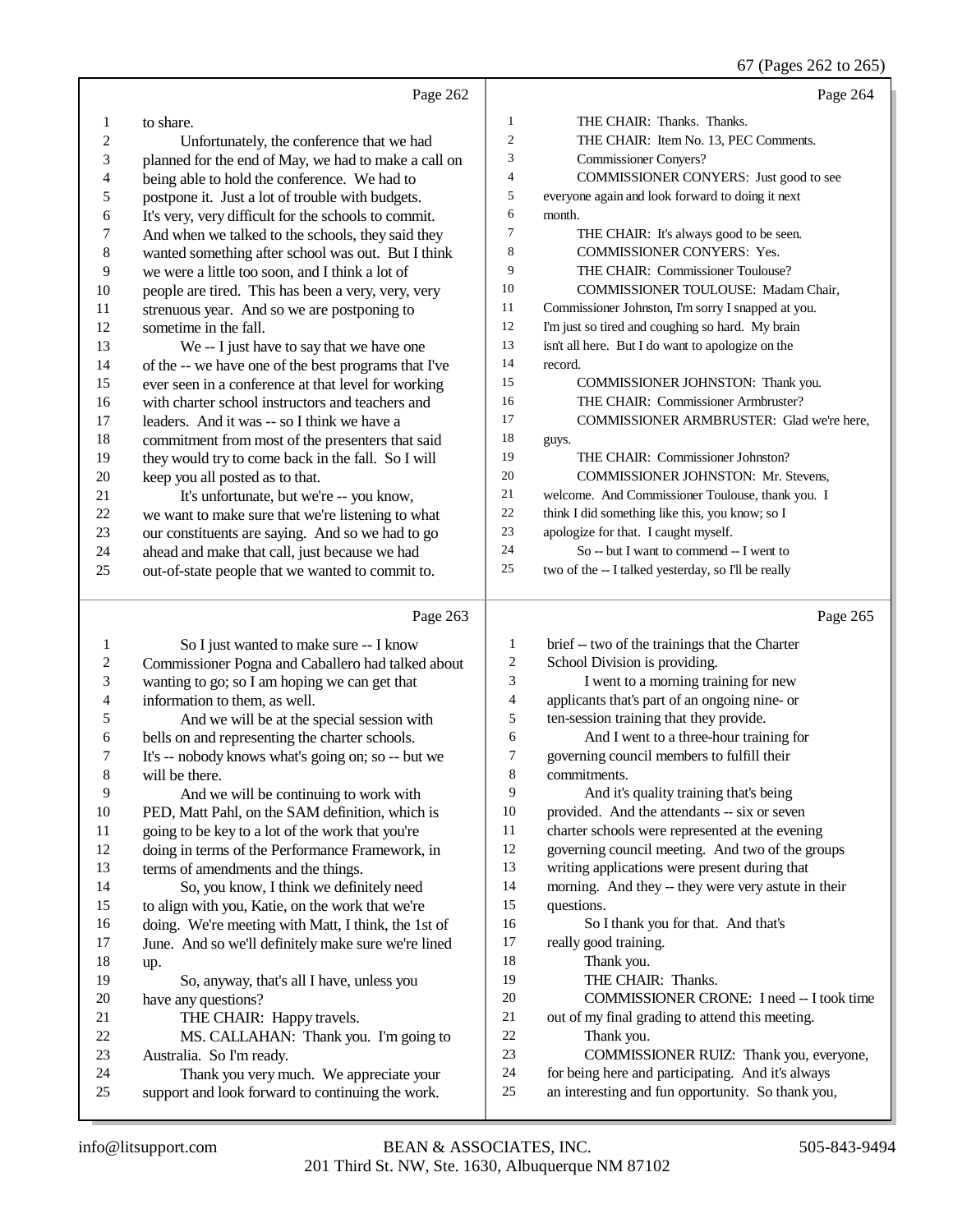## 68 (Pages 266 to 268)

|                                                                                                                                                        | Page 266                                                                                                                                                                                                                                                                                                                                                                                                                                                                                                                                                                                                                                                                       | Page 268                                                                                                                                                                                                                                                                                                                                                                                                                                                                                                                                                                                                                                                                                                                                                                                                                                                                                                                                                                                                                                                                                 |
|--------------------------------------------------------------------------------------------------------------------------------------------------------|--------------------------------------------------------------------------------------------------------------------------------------------------------------------------------------------------------------------------------------------------------------------------------------------------------------------------------------------------------------------------------------------------------------------------------------------------------------------------------------------------------------------------------------------------------------------------------------------------------------------------------------------------------------------------------|------------------------------------------------------------------------------------------------------------------------------------------------------------------------------------------------------------------------------------------------------------------------------------------------------------------------------------------------------------------------------------------------------------------------------------------------------------------------------------------------------------------------------------------------------------------------------------------------------------------------------------------------------------------------------------------------------------------------------------------------------------------------------------------------------------------------------------------------------------------------------------------------------------------------------------------------------------------------------------------------------------------------------------------------------------------------------------------|
| 1<br>$\mathfrak{2}$<br>3<br>4<br>5<br>6<br>7<br>8<br>9<br>10<br>11<br>12<br>13<br>14<br>15<br>16<br>17<br>18<br>19<br>20<br>21<br>22<br>23<br>24<br>25 | all.<br>THE CHAIR: Thank you, all.<br>COMMISSIONER TOULOUSE: Move to adjourn.<br>THE CHAIR: There's a motion to adjourn.<br><b>COMMISSIONER RUIZ: Second.</b><br>THE CHAIR: There's a second by -- and I<br>don't think we need a second for that. We have a<br>second by Commissioner Ruiz.<br>All in favor?<br>(Commissioners so indicate.)<br>THE CHAIR: Anyone opposed?<br>(No response.)<br>THE CHAIR: Thank you, all. Safe travels.<br>COMMISSIONER JOHNSTON: And, Madam Chair,<br>thank you for all you do.<br>(Proceedings concluded at 3:56 p.m.)                                                                                                                     | <b>RECEIPT</b><br>1<br>$\mathfrak{2}$<br>JOB NUMBER: 7832L CC Date: 5/12/17<br>3<br>PROCEEDINGS: PUBLIC MEETING<br>CASE CAPTION: In re: Public Meeting of the Public<br>$\overline{4}$<br>5<br><b>Education Commission</b><br>*************************<br>6<br>$\tau$<br>ATTORNEY: MS. BEVERLY FRIEDMAN - PED<br>8<br>DOCUMENT: Transcript / Exhibits / Disks / Other<br>9<br>DATE DELIVERED: _______________ DEL'D BY: _________<br>10<br>**************************<br>11<br>12<br>ATTORNEY:<br>DOCUMENT: Transcript / Exhibits / Disks / Other<br>13<br>DATE DELIVERED: _______________ DEL'D BY: _________<br>14<br>15<br>**************************<br>16<br>17<br>ATTORNEY:<br>DOCUMENT: Transcript / Exhibits / Disks / Other<br>18<br>DATE DELIVERED: _______________ DEL'D BY: _________<br>19<br>REC'D BY: $\_\_\_\_\_\_\_\$ TIME: $\_\_\_\_\_\_\_\_\_\_\_\_\_\_\_\_\_\_\_$<br>20<br>***************************<br>21<br>22<br><b>ATTORNEY:</b><br>DOCUMENT: Transcript / Exhibits / Disks / Other<br>23<br>DATE DELIVERED: _______________ DEL'D BY: __________<br>24<br>25 |
| -1<br>2<br>3<br>4<br>5<br>6<br>7<br>8<br>9<br>10<br>11<br>12<br>13<br>14<br>15<br>16<br>17<br>18<br>19<br>20<br>21<br>22<br>23                         | Page 267<br>BEFORE THE PUBLIC EDUCATION COMMISSION<br>STATE OF NEW MEXICO<br>REPORTER'S CERTIFICATE<br>I, Cynthia C. Chapman, RMR, CCR #219, Certified<br>Court Reporter in the State of New Mexico, do hereby<br>certify that the foregoing pages constitute a true<br>transcript of proceedings had before the said<br>NEW MEXICO PUBLIC EDUCATION COMMISSION, held in the<br>State of New Mexico, County of Santa Fe, in the<br>matter therein stated.<br>In testimony whereof, I have hereunto set my<br>hand on May 24, 2017.<br>Cynthia C. Chapman, RMR-CRR, NM CCR #219<br>BEAN & ASSOCIATES, INC.<br>201 Third Street, NW, Suite 1630<br>Albuquerque, New Mexico 87102 |                                                                                                                                                                                                                                                                                                                                                                                                                                                                                                                                                                                                                                                                                                                                                                                                                                                                                                                                                                                                                                                                                          |
| 24<br>25                                                                                                                                               | Job No.: 7832L (CC)                                                                                                                                                                                                                                                                                                                                                                                                                                                                                                                                                                                                                                                            |                                                                                                                                                                                                                                                                                                                                                                                                                                                                                                                                                                                                                                                                                                                                                                                                                                                                                                                                                                                                                                                                                          |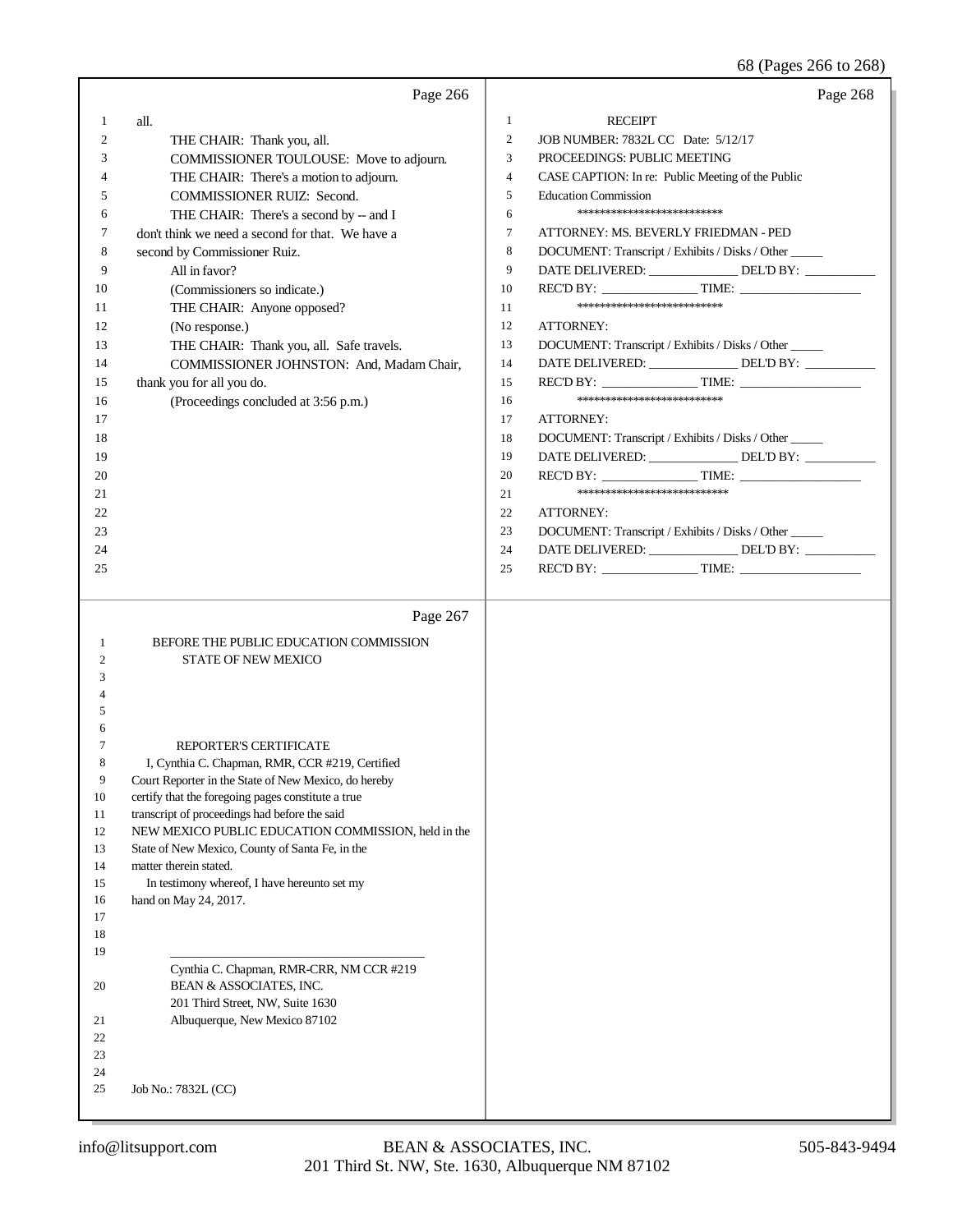237:18 **adds** 88:6 **adequate** 10:25 237:5 242:6 **adequately** 233:13 239:22 **adjourn** 4:6 266:3,4 **adjustments** 236:12 **administrating** 68:3 **administration** 3:18 66:3 82:4 94:23 194:22 **administrator** 59:25 67:7,12,17 67:24 70:2 75:4,11 79:21 80:4 80:7,15 81:9,13 82:22 91:22 103:18,21 104:8 109:10,16 111:1,12 112:11 114:16 119:19 121:16 123:12 127:25 **administrators** 105:17,22 111:8 180:1 **admire** 119:6,7 **admit** 103:22 **adopt** 208:3 **adults** 88:22 169:4 **advance** 99:16 177:6 199:18 **advice** 156:1 234:14 249:4 **advise** 233:21 **adviser** 13:11 14:9,12 21:9,10 **advisory** 10:24 11:19 **advocate** 12:24 13:6 **advocates** 88:18 **affect** 39:3 47:4 165:19 218:8 **affidavits** 66:16 67:4 71:13,15,16 71:19,22,24 72:2,3,9,11,13,19 72:23,24 73:9,14,19 74:10,19 80:10 **affiliated** 72:7 96:12 116:20 **afford** 20:21 **afternoon** 132:25 211:21,25 212:7,12 257:17 258:14 259:1,2 **AG's** 109:7 **age** 15:7 **agencies** 11:22 **agenda** 3:4 6:25 18:4,11 24:10 69:9 71:4 79:1 81:6 99:13,19 126:3 131:19,21,24 135:10

**addressing** 70:10 125:3 142:21

232:11 233:15 252:2 **ago** 8:24 11:16 13:13 14:14 62:11 63:18 104:9 107:9 122:15

**accommodated** 211:19

**accepting** 149:18

**A**

**accompanied** 25:11 **accomplish** 195:10 **accomplishment** 101:11 **accountable** 230:6 **accounted** 93:12 **accounts** 68:19 **accurate** 105:10

**achievement** 3:10 51:16,23 52:7

**action** 3:7,16,17,20,20,21,23 4:2 24:6 59:15 63:17 65:24 66:1 69:12 74:21,25 75:1,21 76:18 77:9,18 80:3 96:3 101:10 131:13,14 133:8,11 134:17 135:1 136:23 137:17 138:25 139:10 150:14,15 151:13 152:2 152:8,16 153:11 154:15,22,23 155:1,8 208:4,13 211:10 212:25

**actions** 3:12 65:20 156:25 251:20

**activities** 36:11 85:8 86:21

**actual** 29:20 72:14 73:24

**add** 20:14 25:13 44:11 88:9 114:4 152:1 154:21 164:9 168:22 212:14 217:21 252:1

**adding** 158:16,17 170:7 204:19 **addition** 59:23 60:5 62:19 66:21 68:16,23 82:6,17 141:10 209:9

**Additionally** 78:15 83:10 144:23

**address** 56:3 75:2 77:16 109:3 120:19 121:23 139:21 157:18

**addressed** 112:3 115:18 120:2

**additional** 53:5 71:23 227:3

56:15 145:3 208:25 **acknowledge** 119:23 230:4

**acknowledged** 81:17 **acquiesce** 238:20

**Act** 233:21 **acted** 219:5,6,11

216:16

**active** 210:23

**activity** 85:14

**ad-lib** 44:14

**added** 218:14

241:12 242:10

**additions** 22:15

227:8 248:23

**addresses** 133:13

 $121:9$ 

**a.m** 1:11 5:4 59:5,5 63:23 131:11

123:15 152:7 159:7 166:18,20 190:22 192:18 237:6 242:8 **able** 18:20 19:2 39:25 61:13 77:16 91:9 111:18 113:13,17 119:15 131:18 139:18 140:11 145:25 169:17,21 192:3,16 194:12 211:24 212:3,6 213:6,21 224:1 233:12 237:6 239:21 241:19 242:8,13,24,25 247:24

**ability** 11:13 34:8,10 96:23

250:7 260:4 262:4 **abruptly** 107:16 **absent** 188:1

230:8 240:4 248:18

**abstain** 44:21 45:1 **abstention** 57:2,22

**absorb** 19:1

**academia** 9:6

208:18

192:20

200:5

**absolute** 110:1 147:22 169:22 **absolutely** 41:22 52:13 53:22 62:12 89:3 96:7 98:4 100:9 134:3 154:20 207:20 215:25

**abstentions** 42:17 44:18 209:24

**academic** 8:12,16 31:12 52:6 56:19 135:25 136:13 137:20 159:19 165:3 169:24 170:10,11 170:17 174:11,21 196:1,8 208:7

**academics** 136:1 170:12,18

**acceptance** 144:25 145:11 162:14 163:23 248:4 **accepted** 31:1 145:9 190:25

**acceptable** 56:19 187:11 190:24

**access** 14:7 78:9 91:14,19 181:8 224:1,3 242:9,19 246:1 249:1 **accommodate** 195:7 197:16

174:22,23 196:9 **Academy** 63:13 **accept** 112:13 188:5

**a'** 135:24

**abilities** 117:16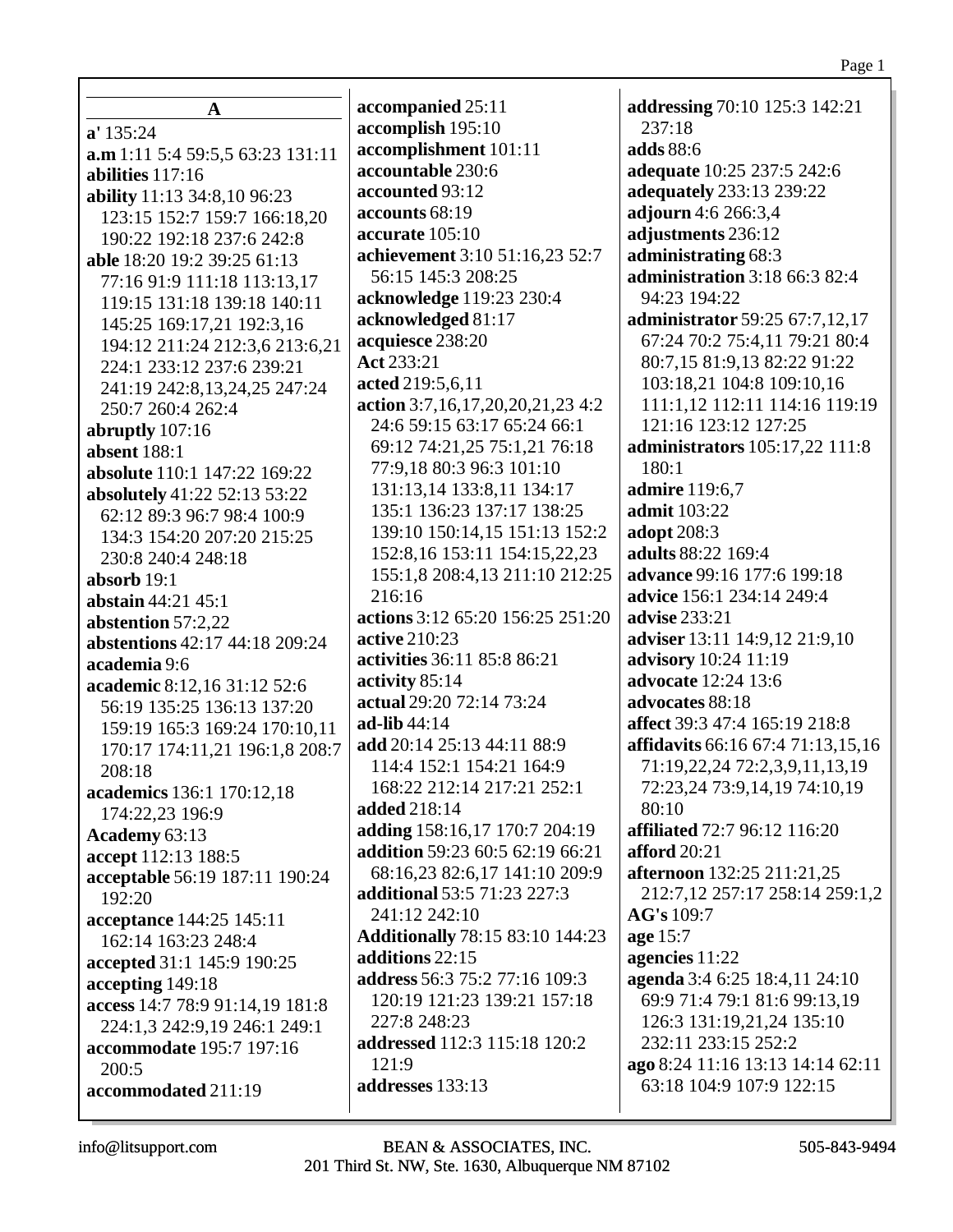188:10 213:15 217:6,12,13 218:11 **agree** 11:21 100:20 101:8 127:21 189:4,9 228:10 232:8 233:7 234:7 241:2,8 244:24 251:18 **agreement** 137:4,8 146:17 170:4 183:4 195:24 208:7 209:5 **agricultural** 26:19 43:20 44:7 83:20 85:5 **agriculture** 77:19 **Aguas** 205:16 **Aguilar** 217:3 **Ah** 252:6 **ahead** 253:8 262:24 **aid** 225:17 **aides** 16:13 **Alamos** 128:25 **Albuquerque** 1:21 56:9 91:4,6 128:25 257:12,19 258:3,9,12 259:8 260:2 267:21 **align** 160:23 263:15 **allegations** 73:9 **Allegiance** 3:3 6:12,15 **allotment** 221:21 **allotted** 7:14 **allowed** 74:21,25 136:6 **allowing** 42:4 **allows** 97:25 **alongside** 122:25 **alter** 218:6 **alteration** 43:20 **alternat-** 178:14 **alternate** 163:1 209:2 **alternative** 145:8 166:19 169:24 170:20 200:21 201:22 **alternatives** 103:15 199:23 **altogether** 225:13 **alway-** 232:22 **amazing** 117:22 **ambiguous** 148:16 **amend** 27:9 42:3 51:25 56:15 **amendment** 24:13,16 26:12,16 33:7,12,19,24 34:6,8,12 37:1 38:13 39:7 40:10 41:4,9,12 42:2 43:19 44:5,19 46:2,3 47:11,15 49:6,10 51:25 56:14 212:10 223:18,20 259:23

**amendments** 3:8 24:6 25:1 32:18 35:3 134:14 263:13 **America** 20:4 **America's** 16:22 **Americorps** 78:19 **ammunition** 247:20 **amount** 124:14 135:11 142:9 **Anaheim** 13:13 **analysis** 66:15,22 69:10 161:19 162:5 209:11 242:25 243:1 250:13 **analyst** 115:7,7 116:19 156:7 **analyze** 198:2,2 242:14 **analyzing** 82:9 240:10 242:16 **and/or** 170:1 171:9 193:7 **ANDERSON** 215:14,17 **anecdotal** 64:5 **Ann** 2:3 28:20,21 **announcement** 261:25 **annual** 145:17 151:23 224:25 225:7 226:1,4,9 227:11 228:13 228:14 **annually** 11:17 **answer** 38:10,12,18 40:5 60:18 153:22 155:14 164:20 167:5 168:21 178:10 180:14 184:3,15 184:15 185:9 190:13 193:13 205:13 207:8 246:9 **answered** 92:14 **answers** 96:2 124:8 184:1 231:10 **antici-** 221:25 **anticipate** 53:17,22 221:25 233:16 **anticipated** 157:21 **anybody** 125:3 251:14 **anymore** 27:3 202:21 **anytime** 27:17 **anyway** 199:16 200:10 263:19 **Apache** 113:15 **apart** 254:4 **Apodaca** 1:12 **apologize** 43:24 101:23 134:19 134:20 167:8 264:13,23 **appeal** 9:22 63:14,15 64:6 136:6 136:7 198:23 203:2,6,7,9,11,11 213:4 215:6 243:23,24,25 261:9 **appealing** 63:15

**appeals** 222:1,13 244:19 **appear** 32:23 134:22 **appeared** 110:4 162:12 **applaud** 17:20 55:22 **applicant** 61:8 118:21 **applicants** 59:19 61:11 62:6,9  $265:4$ **application** 52:23 59:21 107:13 117:14 123:11 **applications** 53:5 135:13,14,16 144:11 260:18 265:13 **applies** 168:20 **apply** 141:7,11,12,16 **applying** 102:2 **appointment** 190:11 **apprec-** 29:13 **appreciate** 12:15 15:1 17:19 18:14,18 29:15 32:10,18 34:18 40:11,25 50:25 51:2 60:17,19 60:23,24 61:24 99:6 100:12 101:14 109:12 111:11 128:12 129:6,12 130:15 131:6 132:11 152:6 153:1 159:13 164:1 210:23 214:5 263:24 **appreciation** 32:1 **approach** 8:9 27:25 28:2,4 29:11 29:19 47:21 48:2 49:14,18,19 66:11 80:14 **appropriate** 38:19 46:18 65:17 75:8 148:11 149:19 156:20 160:22 181:23 250:7,17 **appropriately** 65:19 **approval** 3:4,6 10:20 21:20,21 22:12 23:5 52:14 149:18 **approve** 7:1,3,5 42:1 44:5 47:15 49:10 56:14 58:16 82:20 **approved** 11:17 25:12 46:22 51:11 57:25 58:17,19 164:12 236:9 **approving** 10:18 51:7 259:23 **approximately** 7:20 **April** 10:19 21:21 22:14 23:5 58:13 70:21 75:16 132:21,23 147:23 181:6 235:8 **APS** 117:24 205:20 **AptaFund** 91:16 **Archuleta** 83:7,8 90:9,10,11,13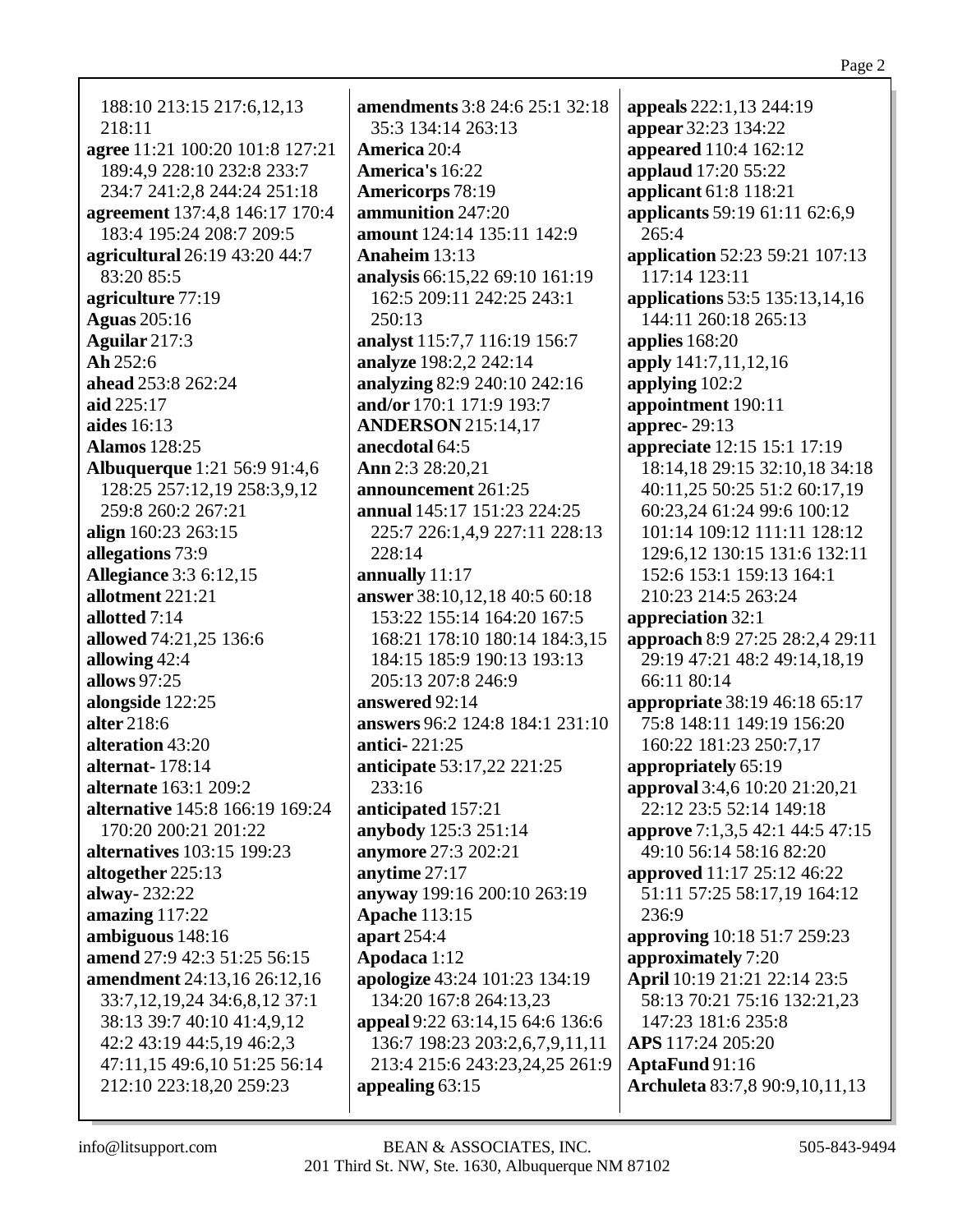| 90:20,24 91:3,7,10,16,20 97:7,9      | <b>as-needs</b> 233:10                | attendance 82:9 86:18,23 128:12      |
|--------------------------------------|---------------------------------------|--------------------------------------|
| 98:1 115:9,11,14,20 116:20,23        | Ashley 18:7                           | 239:16                               |
| 117:1 120:4,7,21                     | aside 63:25 140:11 226:23             | attendants 265:10                    |
| arduous $32:12$                      | asked 18:4 25:13 51:10 53:13          | <b>attended</b> 61:3,5,17            |
| area 31:21 76:21 111:17 122:7        | 73:7,8 122:10 186:3 223:8             | attending 9:2                        |
| 239:11                               | asking 32:17 33:4 92:4 95:13          | attention 11:9 104:20 105:1          |
| areas 59:16 62:21 98:22 114:18       | 96:4 99:5 104:11 138:10 148:6         | 144:12                               |
| 114:25 133:13 153:12 154:8,10        | 181:14 183:3 189:4 190:6              | attest 112:8                         |
| argue 159:20                         | 223:10 237:13 242:10,15,22,23         | attorney 2:9 23:23 69:22 96:10       |
| argument 168:12                      | 245:19 246:10                         | 96:16 99:14,14,25 109:7 134:10       |
| Arizona 76:12,23 78:11               | aspect 157:19 170:6                   | 147:10 219:12 225:6,16 226:16        |
| <b>Armbruster</b> 2:3 5:5,6,10,11,14 | assemble 163:13                       | 228:7,8,11 229:1 231:3,12,12         |
| 5:18,21,25 23:12,14 42:14,16         | assess 239:22                         | 231:13 232:2 233:22 234:1,2,13       |
| 42:21,24 43:2,5,8,11,12,16 44:2      | assessing 177:21                      | 237:13 238:8,11 241:4 242:5,8        |
| 44:3,4,14,17 45:3,8,11,14,17,20      | assessment 140:12,19 174:17           | 244:4 245:21 246:1,4,21 248:24       |
| 45:23,24 47:8 48:7,8,11,14,15        | 175:9 178:6,15 181:7,15,16            | 249:1,8,8,17 251:1,5,10,14           |
| 48:18,21,24 49:2,8,9,23,24 50:2      | 182:6 183:8,16 184:25,25 191:5        | 252:8 254:9,13,25 255:23 268:7       |
| 50:5,8,11,14,17,18 54:5,7 56:25      | 191:9 192:2 193:23,25 194:5           | 268:12,17,22                         |
| 57:1,7,10,13,16,19,20 58:2           | 198:14,23 199:3,17 202:21,24          | attorney-client 241:24               |
| 101:18,19 102:1,7,13 105:9           | 208:14                                | attorneys 157:16 221:13 228:14       |
| 106:23 108:4,8,13,20 118:24          | <b>assessments</b> 29:13 136:21 138:4 | 231:8 235:4 237:15,18,24             |
| 119:1 120:5,17 121:10 125:1          | 143:4 193:18,22,24 200:7,9            | 251:19                               |
| 126:25 129:15,18,21,24,25            | asset $13:8$                          | auctioning 118:6                     |
| 130:3,6,9 132:23 133:3,21,23         | assign $116:10$                       | audience 18:5 21:3 261:15            |
| 146:21 150:11,16 160:3 165:13        | assist 225:6 226:15 228:17,18,20      | audit 66:21 68:17,18 69:2,2          |
| 165:24 166:2 173:21 174:6,12         | assistance 77:22 155:19 225:12        | 70:22,25 71:9,10 72:15 73:1,3,3      |
| 179:3,4,5 195:1,6 196:2 199:1        | <b>Assistant 2:9</b>                  | 73:5, 19, 21 74:8, 11, 13, 14 75: 15 |
| 203:4,8,21 204:2 207:22 209:19       | <b>associated 9:9 66:19 154:23</b>    | 75:21 80:12 87:21,24 92:9            |
| 209:21,23 210:2,5,8,11,12,15         | 163:25 181:9                          | 109:5 115:15,18 116:3 120:2          |
| 210:18 213:9 215:22 221:11           | <b>Associates 1:19 267:20</b>         | 125:3,8,11,15 127:10,11 128:2        |
| 222:8,20 227:23 232:9,15,21          | assuming 63:24                        | 128:3,10 149:23 150:7 155:3,4        |
| 239:6 240:9,22 243:5 244:5,11        | assurance 186:23 187:24 194:14        | 155:5,13 156:11 161:19 162:5         |
| 244:14,23 245:10 246:17,25           | assurances $189:2,10$                 | 209:13,14                            |
| 247:9 248:7,15 250:25 251:4,10       | assure 79:8 83:4 92:11 186:21         | audits 128:13 150:1                  |
| 251:17 254:12,21 256:6,7,16          | 187:9                                 | <b>Audrey 23:24</b>                  |
| 257:14 259:4,14,19 260:9,13          | assured 188:6                         | <b>August</b> 30:10,11 107:24 135:9  |
| 264:16,17                            | asthma $6:19$                         | 155:4                                |
| <b>Armiento</b> 15:3 21:1            | astute $265:14$                       | Australia 263:23                     |
| arose 231:7                          | attach 138:16                         | authored 248:5                       |
| arrange 232:10                       | attached 71:21,24                     | authority 156:23                     |
| arrangement 108:15                   | <b>ATTACHMENTS 4:9</b>                | <b>authorized</b> 25:2 42:3          |
| arrangements 201:15                  | attainment 77:5                       | authorizer 226:3 230:1,5             |
| article 44:6 49:11                   | attempt 146:10 147:6 153:19           | authorizers 224:9                    |
| articulate 75:7                      | 158:14 159:5 209:6                    | <b>authorizing 230:11 250:10</b>     |
| arts 28:18,23 47:17,21,23 48:2       | attempts $146:4,18$                   | availability 234:3                   |
| 134:21                               | attend 12:13 62:3 86:1 99:1           | available 35:5 91:11 112:20          |
| as-needed 221:15 232:6               | 163:17 265:21                         | 124:22 141:12,18 145:1 167:25        |
|                                      |                                       |                                      |
|                                      |                                       |                                      |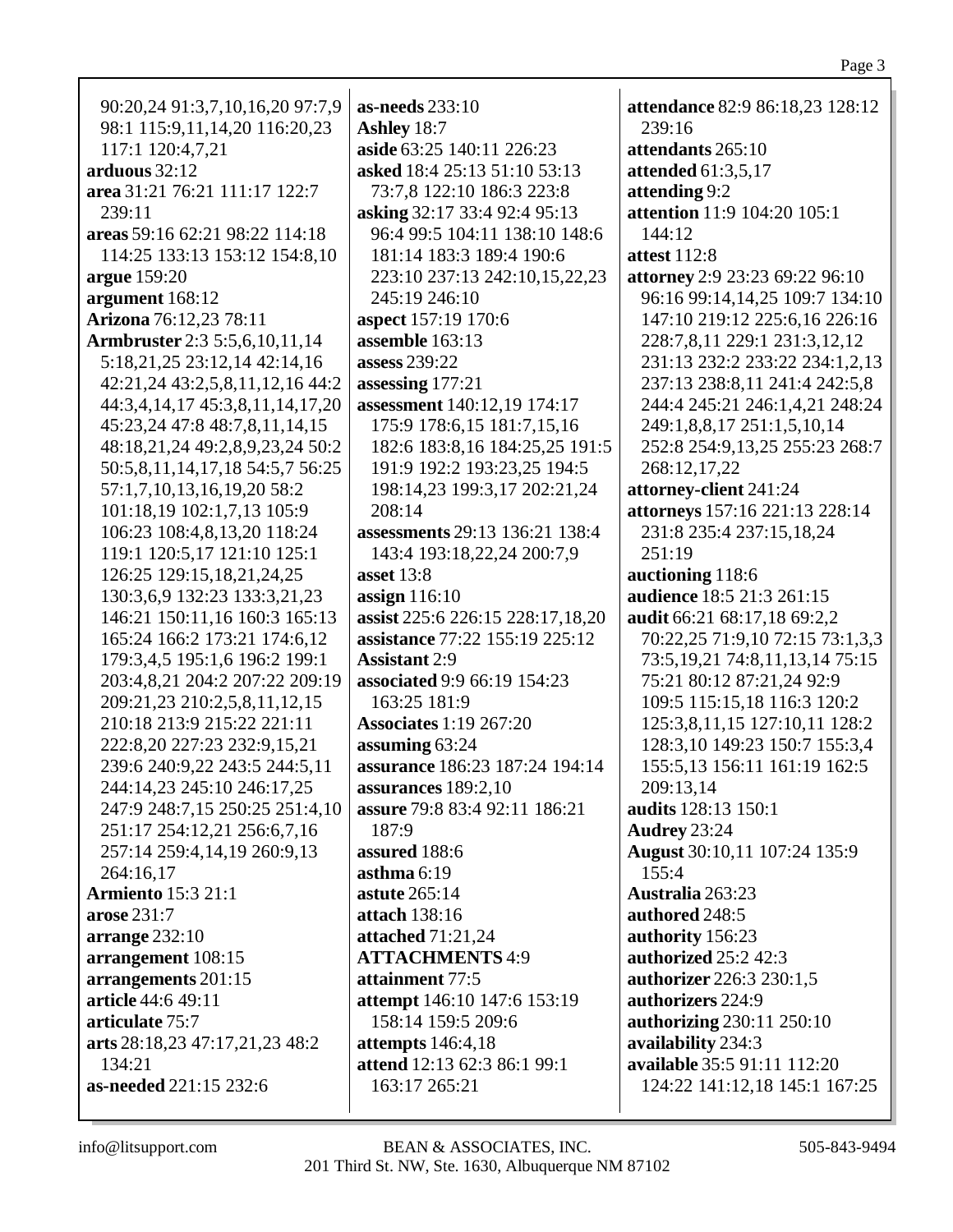| 168:1 183:15 192:13 196:16,18          | <b>beautiful</b> 100:10 126:23        | <b>binder</b> 216:23                     |
|----------------------------------------|---------------------------------------|------------------------------------------|
| 196:19,20 231:14 234:14 261:4          | becoming 234:22                       | bins $85:23$                             |
| average 135:23 136:5 143:13,16         | began 66:14 105:11                    | bit 18:10 26:18 28:9 29:3 64:13          |
| 143:19 165:6,9 166:1,7 167:20          | Begay 93:9,10,19 95:6,10,18,21        | 76:15 126:15 136:8 152:18                |
| 168:22 170:21 171:1,2,5,6,6,19         | 101:25 102:3 108:14 125:13,20         | 163:15 181:20 216:17 233:14              |
| 172:4 173:5,6 174:15                   | 126:19                                | 248:8                                    |
| avoid 167:5                            | <b>beginning</b> 42:6,6 67:5 98:13    | biweekly 85:16                           |
| avoiding 166:21                        | 123:9 152:14 155:10 164:10,10         | blessing 79:25                           |
| awaiting 80:12                         | 165:3 174:10 201:15 208:23            | <b>blocked</b> 103:13                    |
| award 21:4                             | behalf 8:5 15:7,8 69:24 77:9          | board 10:4,19 11:6,10,19 13:4,4          |
| aware 121:5 143:3 152:2 239:7          | belabor 142:2                         | 19:11 25:12 58:8 74:23 128:1             |
| B                                      | <b>believe</b> 10:7 24:13 25:23 26:24 | 155:4 156:24 167:2                       |
| <b>b</b> 3:10,14 51:15 136:1 170:11,17 | 27:19 43:21 52:1 58:12,15             | <b>Board's 10:24</b>                     |
| 174:21 196:9                           | 63:18,20 65:7 66:19 68:1 74:7         | <b>bodies</b> 59:18                      |
| back 6:9 8:23 13:13 18:14 27:17        | 80:5 88:5 107:21 130:24 132:3         | body 61:17 62:23 63:8 64:11              |
| 30:14 46:10,12,21 47:1 53:4,16         | 133:13 135:13 145:20 149:15           | <b>books</b> 132:4                       |
| 55:5,7 56:1 62:10 83:24 94:15          | 152:25 153:13 157:6 161:23            | border 76:23                             |
| 94:23 104:17 108:21 124:21             | 162:1 164:16,22 179:15 201:5          | <b>born</b> 76:11 79:20 94:12            |
| 131:12 138:22 166:23 167:8             | 220:19 228:25 230:22 249:20           | bothers 16:24                            |
| 174:10 177:17 181:5 182:9              | <b>bells</b> 263:6                    | <b>bottom</b> 43:23 44:1 67:5 110:24     |
| 183:9 190:3 194:23 198:11              | <b>belts</b> 11:23 19:1               | 111:5 180:16                             |
| 200:15 211:5,6 219:22 245:6            | beneficial 223:2                      | bought-in 206:2                          |
| 257:3 262:19                           | <b>benefit 83:21,21</b>               | boundaries $113:11,20$                   |
| back-and-forth 205:7                   | benefits 9:8                          | <b>Bowker</b> 156:8                      |
| <b>backed</b> 181:21                   | <b>BENNETT</b> 215:14,17              | box 135:5,21 136:3 166:6,13              |
| background 70:15 98:11 250:14          | Berg 28:13,17,24 29:5 32:13,16        | 191:23 196:1                             |
| 251:24                                 | 34:18,22 36:24 38:20 39:10,13         | <b>boxes</b> 144:24 166:11               |
| bad 6:19 15:4                          | 50:22                                 | break 59:4 131:10 211:2 216:6            |
| balanced 80:22                         | best 49:19 88:18 96:23 106:16,21      | breakfast 103:9                          |
| <b>bank</b> 186:8                      | 111:16 142:15 169:22 175:7            | breath $110:3$                           |
| banking $207:10$                       | 178:17 190:19 207:16 211:6            | brief 63:18,20 105:23 148:18             |
| banquet 20:11                          | 215:3 232:5 235:17 237:20             | 256:18 261:21 265:1                      |
| <b>Barnes</b> 134:11 139:9 189:15      | 240:14,16 262:14                      | briefly $158:5$                          |
| <b>Barnhouse</b> 69:23                 | best-kept 16:22                       | bring 13:8,9 20:1 34:25 38:22            |
| <b>base</b> 72:6 80:7                  | better 20:18 29:6 61:25 89:9          | 99:13 103:1 108:18 114:10                |
| based 3:17 10:25 28:7 42:9 62:4        | 101:17 128:23 217:5 243:1             | 115:3 200:13                             |
| 66:2,13 72:1 74:19 79:5 81:3           | <b>Beverly</b> 2:10 256:20 268:7      | <b>bringing</b> $31:23$ $34:24$ $103:18$ |
| 113:3,22 123:2,3 138:3 139:24          | beyond 109:2                          | 107:18 114:6,7                           |
| 147:9 150:1 155:12 181:23              | <b>biased</b> 144:20                  | brings $53:1260:3$                       |
| 182:1 183:7                            | big $14:1,620:1631:2234:24$           | broadly $124:19$                         |
| <b>basically</b> 104:21 123:5          | 38:23 122:5 123:16 160:4              | brothers 130:20                          |
| basis 105:22 111:13 114:21             | 165:22 180:9,11 254:11 261:25         | brought 66:10 76:3,7 126:4               |
| 151:23 221:16 231:4,13 232:6           | bigger $160:19$                       | <b>Bruce</b> 55:14 58:7                  |
| 233:10 234:2                           | biggest 36:25 205:11 255:1            | <b>buck</b> 111:6                        |
| <b>battle</b> 73:10                    | <b>Bilingual</b> 144:2 155:18         | <b>budget</b> 11:21 18:23 66:13,14,22    |
| <b>Bean</b> 1:19 267:20                | <b>bill</b> 26:4 221:22 240:15        | 67:14 69:6,9 82:3,20 98:5,19,20          |

Page 4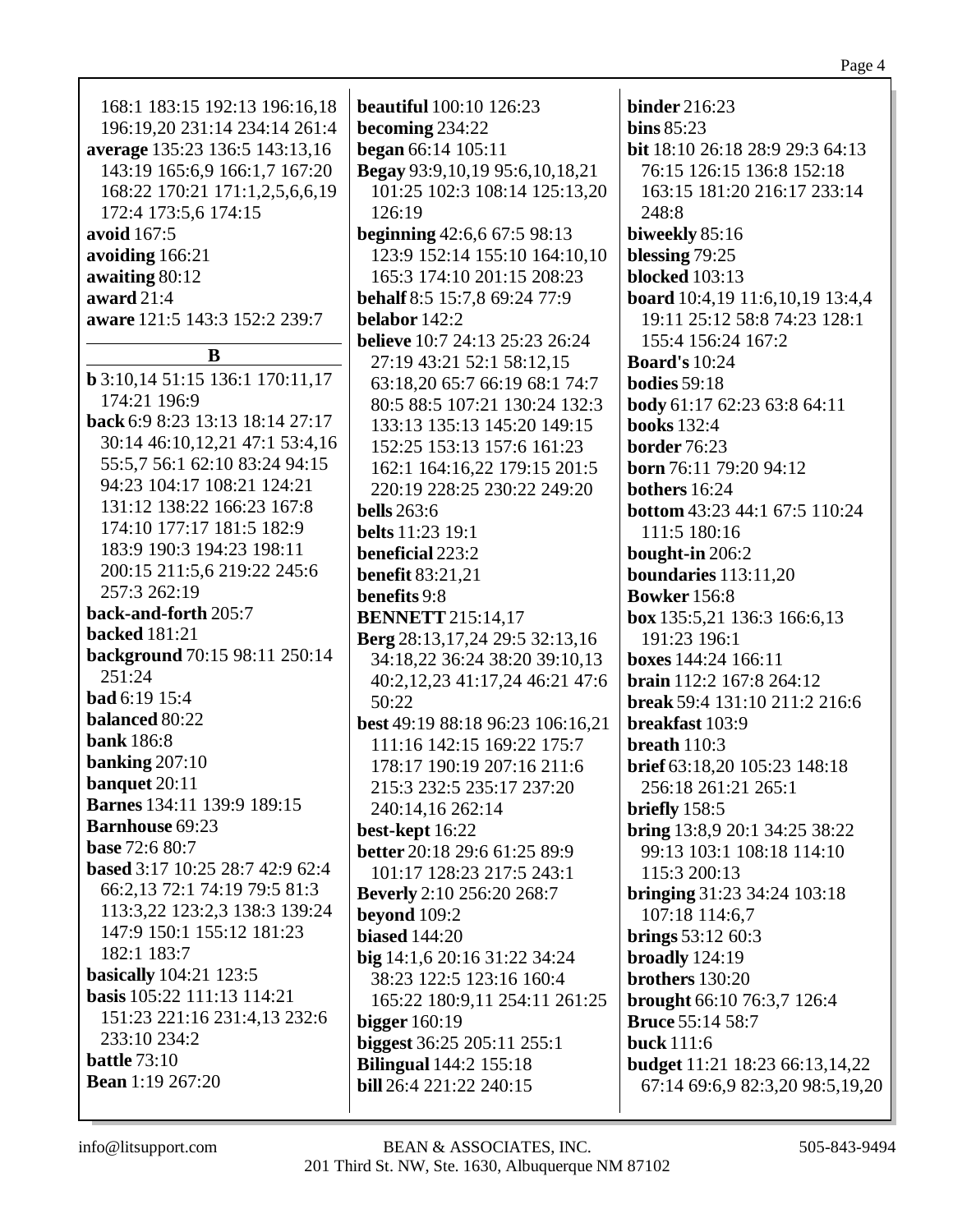| 99:1 106:13,14 115:7 116:7,18        | calculating 172:3 184:3 185:14   | century 111:14                      |
|--------------------------------------|----------------------------------|-------------------------------------|
| 120:8 126:7 128:7 154:5 155:12       | calculation 87:13 186:1 189:19   | certain 36:21 90:4 156:25 160:14    |
| 155:23 156:5 161:18 162:4            | calculations 191:21              | 235:22                              |
| 163:18 204:13,13,17 209:10           | calendar 99:18 135:8 141:19      | certainly 11:8 17:19,23 18:20,22    |
| 221:14 236:6,8,11                    | 212:21                           | 37:19 55:23 89:21 110:5 111:14      |
| budgetarily 97:3 233:3               | call 3:3,3 97:13 123:13 126:24   | 111:21,25 128:4 139:22 144:10       |
| <b>budgets</b> 116:16 262:5          | 127:1 197:21 262:3,24            | 152:5 156:1 163:11 164:1            |
| <b>build</b> 8:18 60:9 102:20 105:1  | Callahan 261:21,23 263:22        | 176:18 190:4 227:4 230:5 231:1      |
| building 1:12 54:2 82:14 104:19      | called 16:22 52:8 92:5           | 232:17 234:16,25 250:11 254:1       |
| 205:21                               | calling 5:1,2 132:7 197:22       | <b>CERTIFICATE 4:7 267:7</b>        |
| buildings 103:1 117:25               | calls 98:2                       | Certified 267:8                     |
| bumping $175:3$                      | candidates 122:20 123:5,7        | certify $267:10$                    |
| <b>bunch</b> 117:25                  | cap 52:14 53:6 136:1 170:11,12   | cetera 31:3                         |
| burden 165:20,22 238:4               | 170:17 174:22,23 196:9 202:20    | chair 2:3 4:4 5:1,17 6:4,17,24 7:5  |
| <b>Bureau</b> 19:3 66:15,21,23 69:10 | 205:20                           | 7:9,11 8:2 9:25 12:18,22,25         |
| 73:3 79:24 94:8 145:18 146:8         | capable 54:2 81:20               | 14:25 15:2 17:18 18:24 19:5,7       |
| 146:13 155:13,18 156:17              | capacity 260:3,7                 | 19:18 20:14,22 21:17 22:1,4,8       |
| 158:18,19 159:4,10 209:12,14         | capital 105:3                    | 22:10,18,21,25 23:2,10,13,17        |
| bureaus 145:22,24 156:3 160:22       | <b>CAPTION 268:4</b>             | 23:19 24:3,9 27:20 28:10 29:1       |
| 161:19 162:5,6 209:10                | capture 186:12,13 191:16         | 32:7,20 33:5,11,15,23 34:3,13       |
| business 59:24 66:11,17,18 67:2      | captured 208:1                   | 34:21 36:23 37:7,14,18,22 38:1      |
| 67:21 68:5,8,12 71:14 74:12          | captures 186:6                   | 38:11,15 39:6,12,15,22 40:4,19      |
| 75:9 82:1 83:1,6 90:12 93:25         | car 133:24                       | 40:25 41:10,22,25 42:12 43:1        |
| 95:15 96:18 97:16 103:23,25          | card 136:5 166:7 168:15 200:22   | 43:15, 17, 25 44: 3, 15, 24 45: 10  |
| 104:3 106:11 107:2,10,12,14,19       | cards $89:1$                     | 45:25 46:14,24 47:10 48:5,23        |
| 108:1,15,18 111:12 115:6 117:5       | care 246:20                      | 49:4,21 50:16,20 51:3,5,15,17       |
| 128:6 212:7 235:25                   | career 9:18 10:5 16:2 18:6 78:9  | 52:15 54:3,6,16,17 55:17 56:8       |
| <b>busy</b> 141:20                   | 134:20                           | 56:13,22,24 57:12,23 58:10,14       |
| busy-work 236:1                      | career-tech 13:25                | 58:17,23 59:3,6 60:14,25 61:2       |
| <b>button</b> 7:25 29:2              | career-technical 8:6,8,10,14 9:6 | 62:18 63:22 65:22 69:14,17,18       |
| <b>bylaws</b> 149:12                 | 9:21 21:12                       | 69:21 70:6 75:25 76:17 87:4,5       |
|                                      | careers 8:21 10:10               | 87:22 88:7 89:6,16,19,21 91:21      |
| C                                    | Carmie 2:6 254:16                | 99:9,10 101:6,18 108:23 111:25      |
| c 1:19 2:1 3:1,15 4:1 56:21 84:9     | carries 7:12 23:3                | 112:22 117:7,8 118:6,16 125:18      |
| 135:22,23 136:1,4,5 143:12,13        | cart 20:18,21                    | 125:24 126:10 127:4,6,10,15,17      |
| 143:15, 16, 19 164: 23, 24 165: 1, 5 | case 8:14 73:10,22 105:21 121:20 | 127:20,25 128:9,15,19 129:6,12      |
| 165:6, 9, 10, 11, 14, 15 166: 6, 7   | 168:11 215:6 268:4               | 129:17 130:11 131:6,12,25           |
| 167:17,21,22 168:22 169:21,25        | cases 218:15                     | 132:2,7,11,16,22,24 133:20          |
| 170:10,11,16,17 171:4,5,5,6,9        | catching $64:12$                 | 134:1,3,9 135:6,14,16 136:10        |
| 171:23 172:5 173:5,6,20 174:21       | caught 97:23 243:17,19 264:23    | 136:20,25 137:3,15 138:1,5,12       |
| 174:22 177:17 196:8,9 200:15         | cause 47:3 216:5 230:20 241:21   | 138:17 139:2,8,14 140:1,8,13        |
| 207:10,12 208:9 221:2 267:8,19       | caused 11:3 155:10               | 141:1,6,13,22 142:9,21 143:1        |
| C' 168:1,3                           | caution 259:25 260:8             | 146:2, 12, 15 148:8 149:3, 5, 9, 12 |
| Caballero 6:1 133:4,22 263:2         | CC 1:25 267:25 268:2             | 149:14 150:9,13,18,22,25            |
| <b>Cabinet 224:11</b>                | CCR 1:19 267:8,19                | 156:16 157:2,9,12,24 158:5,22       |
| calculate 176:4 181:3                | ceiling $89:15$                  | 159:2,21 160:6,10,15,24 161:8       |
| calculated 53:7                      | center 74:3 86:2,12              | 161:16,20 162:3,15 163:5,7,9        |
|                                      |                                  |                                     |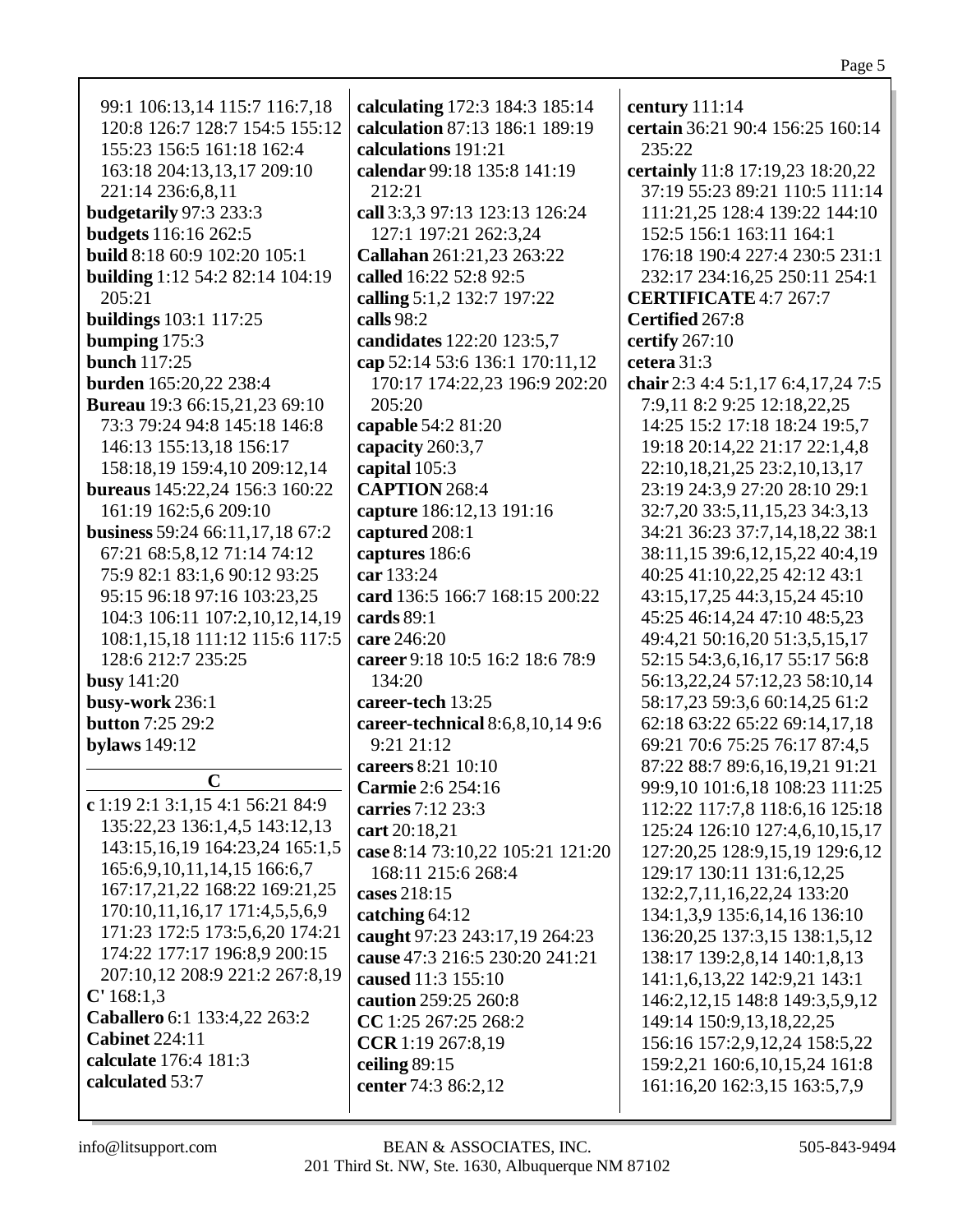|--|

| 164:7, 13, 16 165:4, 15, 17 166:1 | 135:12 139:19 143:9 156:22       | 240:8 245:24 248:24 249:3         |
|-----------------------------------|----------------------------------|-----------------------------------|
| 166:9 167:10,19 168:9,14          | 164:19 166:3 176:6 198:15        | 252:13 261:20,24 262:16 263:6     |
|                                   |                                  |                                   |
| 169:11,19 170:1,8,22 171:2,15     | 219:24 226:2,18 229:24 230:22    | 265:1,11                          |
| 171:18 172:13,21 173:2,9,15       | 234:15 249:12 251:4 259:21       | charters 25:17 214:8              |
| 174:19 175:7,19,22 176:16,20      | challenge 37:17 39:23 55:18 56:3 | Chavez 115:9,11                   |
| 177:23 178:4 179:3,4 180:16,22    | 89:7 111:18                      | check 120:1 142:13 162:21 186:7   |
| 181:21 182:5,8,12,14 183:18       | challenges 39:21 42:7 48:3 89:11 | 191:23 204:20 235:12,15           |
| 184:16,19,23 185:16,18 186:17     | 108:25 110:5,6 118:23 124:23     | checked 162:15                    |
| 187:8, 12, 18 188: 25 189: 12, 21 | 124:24 201:7                     | cherish 14:22                     |
| 189:25 190:9,19 191:10,20         | challenging 14:3 26:12 118:16    | Chief 68:25 90:15 92:11           |
| 192:10,15,25 193:2,5,9 194:3,8    | 166:5                            | child 184:6 201:15                |
| 194:16,23 195:2,11,15,20,24       | Chamber 14:15                    | children 54:12 86:1,5 113:12      |
| 196:6 197:5,12 198:11,22 199:3    | change 27:17,17,22 29:18 33:8    | chitty 101:16                     |
| 199:12,20,24 200:24 201:5,7,11    | 34:13,23 41:4,13 44:6 46:3,12    | choice 169:25                     |
| 201:21,25 202:3,7,14,16 203:6     | 46:13 47:11,16 49:7,11 64:4      | choose 219:12,14                  |
| 203:9,16,21,24 204:4,9,22,23      | 67:18 79:6 137:11 146:3 150:17   | choosing $72:13$                  |
| 205:3 206:11 207:21,25 209:14     | 158:2, 12, 20 169:11, 20 170:8   | Chris 151:3,11,18 152:13 153:8    |
| 209:20 210:1,20 211:1,4,8,23      | 212:21                           | 153:22 154:18 156:8,14 163:9      |
| 212:17,22 213:10,14,24,25         | changed 13:18 64:9 121:22        | 169:2,6,10 171:13,21 174:3,5,9    |
| 214:14,16 215:1,8,11,16,19,25     | changes 3:14 14:11 32:22,23      | 175:5,21,24 176:18 180:22         |
| 216:1,4,10,13 218:23,25 219:5     | 33:5 64:12 137:25 149:19         | 185:5,8,21 187:7 188:11,15        |
| 219:8, 16, 20 220:9, 15, 18 221:1 | 158:11 208:1 226:20 231:21       | 189:12 190:4,7,11 191:11 192:4    |
| 221:6,17 222:9,23 224:16,23       | 234:18 235:10 250:5              | 192:14 193:21 194:6,16 201:19     |
| 225:2,8,14,17,21,23 226:11        | changing 29:19 30:3 35:18,21     | 204:15 205:10 206:7 207:7,20      |
| 227:19,22,25 228:4,9,15,22        | 47:5 137:6,10 158:6 188:4        | 210:24                            |
| 229:4,19 230:15,20,24 231:2,18    | 198:25                           | Christie 28:13,17,24 29:5 32:13   |
| 231:20,24 232:7,13,18,22 233:4    | changing-around 30:22            | 32:16 34:18,22 36:24 38:20        |
| 233:8, 12, 24 234:5, 8 235:5, 16  | Chapman 1:19 58:4 267:8,19       | 39:10,13 40:2,12,23 41:17,24      |
| 236:8,19 237:11 238:4,7,10,17     | chapter 19:25 88:16,16,21        | 46:21 47:6 50:22                  |
|                                   |                                  |                                   |
| 239:3,7,14,16,19 240:4,12,24      | charge 103:7 246:20              | Christmas 130:23                  |
| 240:25 241:9 242:14,20,22         | Charlotte 83:7 90:10,13,20,24    | Cien 205:16                       |
| 243:7,12 244:8,13,16 245:17,21    | 91:3,7,10,16,20 97:9 104:2       | <b>Cindy 58:4</b>                 |
| 246:11,24 247:3,13 248:13         | 107:9 115:9, 11, 14, 20 116:23   | circle 86:5 181:5                 |
| 249:10 251:16 252:1,7,17,24       | 117:1 120:3,4,7,21               | circles $86:11$                   |
| 253:3,7,13,22 254:6,20,24         | charter 2:8 3:8,11,13,16 24:6    | circumstances 147:9               |
| 255:5,9,13,19,22 256:1,6,8,10     | 25:14 26:6,17,21 29:15 39:16     | claimed 74:10                     |
| 256:12,14,17,18 257:8,16 258:5    | 42:2 44:6 49:11 51:24 52:11,22   | claims 72:9,24                    |
| 258:13,18,21 259:12,16 260:11     | 54:14 56:15,16 59:7,9,12 61:4    | clan 79:19                        |
| 260:16,20 261:22 263:21 264:1     | 65:14,25 69:24 71:6,17 74:5,22   | clarification 164:8,18,19 233:20  |
| 264:2,7,9,10,16,19 265:19         | 74:22 75:18 76:20 78:1,2 80:15   | 239:10 252:12                     |
| 266:2,4,6,11,13,14                | 81:16 90:23,25,25 92:7 109:17    | clarified 26:3                    |
| <b>Chair's 252:15</b>             | 116:8 121:11 126:6 131:3         | clarify 26:5 29:9 45:1 98:7 168:2 |
| <b>Chairman</b> 101:5             | 148:12 152:22 153:4,20,25        | clarity $142:6$                   |
| chairperson 10:3,5 79:16          | 158:1 179:9 181:9,9 183:11       | <b>Class 56:17</b>                |
| Chairwoman 18:16 24:11 41:6       | 184:12,17 194:17 199:3,4         | classes 14:8 36:7,8               |
| 43:22 46:5 47:14 51:22 58:9       | 214:12,22 225:25 226:3,14,24     | Classical 63:13                   |
| 59:10 66:8 76:1 87:9 125:25       | 227:16 234:23 237:16,19,25       | classify 147:8                    |
|                                   |                                  |                                   |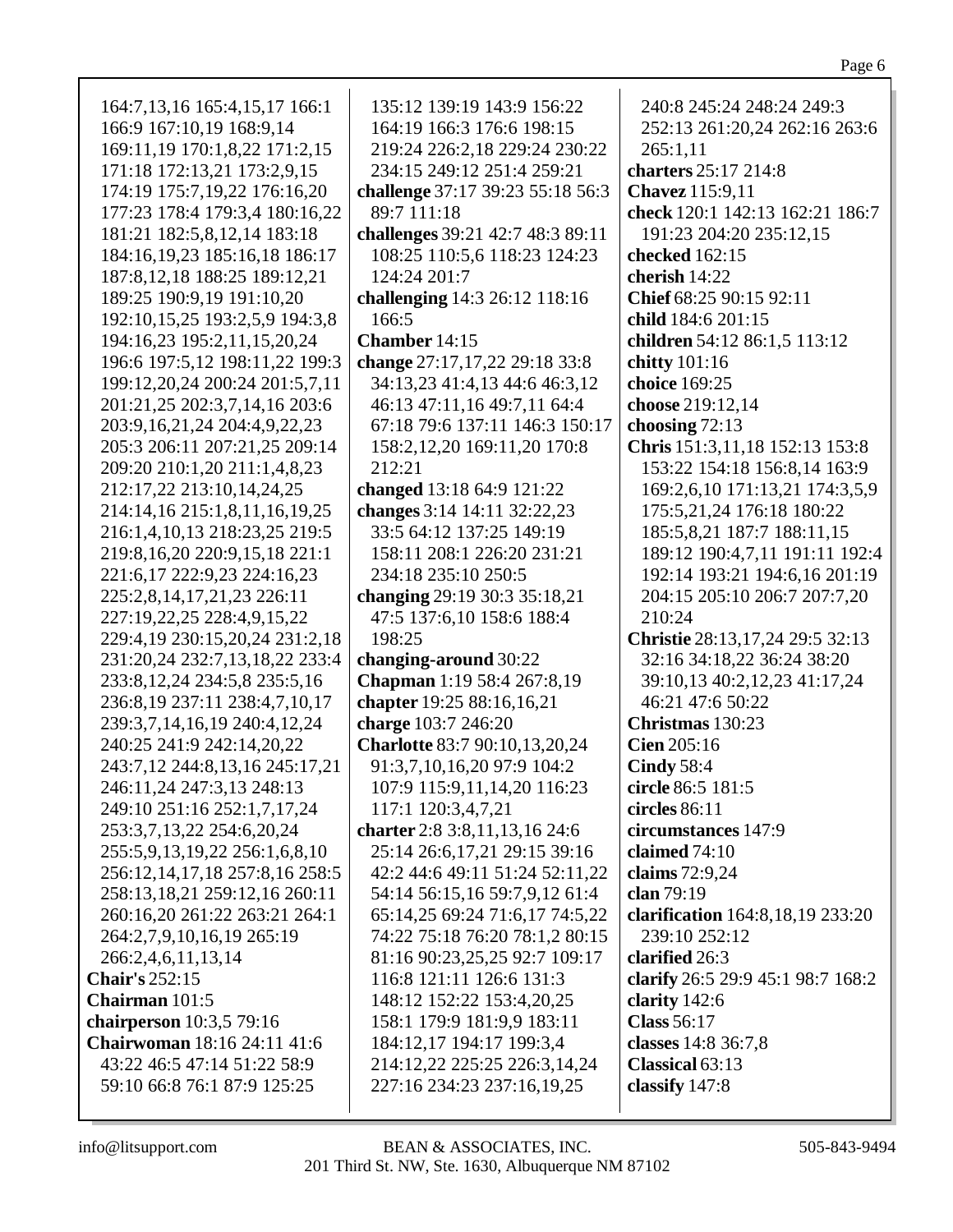**classroom** 13:10 14:21 30:23 32:1 44:8 95:20 104:24 **classrooms** 30:22 35:19,22 36:1 **clean** 24:19 85:21 218:17,19 230:18 **cleanup** 47:2 **clear** 72:20 76:2 111:3 126:9 137:18 165:2 176:25 191:3 198:17 201:2 204:2,3 237:7 238:7 240:19 247:19 **clearer** 38:18 **clearly** 75:5 106:12 110:19 143:5  $255:7$ **clip** 29:2,2 69:18 **close** 91:1 148:3 171:12 177:18 200:17 201:22 205:17 207:13 **closed** 141:24 201:3 **closely** 73:21 74:10 147:14 155:20 156:2 250:16 **closer** 195:9 261:1,5 **closest** 250:13 251:7 **closing** 130:12 167:5 **closure** 65:10,11,15 243:14 244:7 **closures** 3:15 65:7 **CNM** 19:11 **Co-Executive** 261:23 **Coalition** 261:20,24 **Code** 68:11 **cohort** 136:14 **collaborate** 105:4 **collaboration** 81:24 248:23 249:2 250:6 251:21 **collaborative** 93:4,15 96:17 105:19 106:8 152:21 **collaboratively** 106:22 246:6 **collecting** 85:9 184:8 227:10 **collective** 114:13 **college** 18:6 78:8,12 86:10 **combination** 8:16 36:1,7 **come** 21:18 24:7 26:3 27:17 33:6 33:18 40:16 46:10,12,21 51:12 55:5,7 56:1,9 60:21 65:3 75:19 79:25 90:1 94:23 101:15 102:22 106:7,7 111:5 117:6 118:14 122:2 124:17 128:13 138:21 144:7,11 151:1 157:23,23 164:22 165:8 175:17,18 176:17

176:20 178:18 179:10 180:6 182:9 183:9 187:23 188:3 189:9 192:1 202:2 207:5 211:15 213:23 244:8,9 252:25 262:19 **comes** 36:13 96:19 144:10 177:18 186:2 187:10 191:9 192:1 225:8 226:9 232:23 236:5,17,17 244:16 246:24 247:3,4 252:14 **comfort** 237:19 **comfortable** 144:9 151:17,20 152:4,6,11,25 153:5,17 155:11 157:17 187:9 188:2 200:24 214:20,21 252:4,5,9 253:4 **coming** 18:14 19:19 47:1 50:21 51:24 53:4,16,24 59:1 60:16 62:15 69:15 108:16 122:18 123:14 124:9,16 136:18 166:14 166:23 176:13 177:7 180:24 212:10 223:21 237:4 240:10 252:4 253:4 **commence** 152:7 **commend** 20:24 21:2 119:2 131:2 154:1 264:24 **comment** 3:5 4:10 7:13,16 61:1 129:11,13 231:25 239:10 **comments** 4:5 18:18 41:11 54:4 56:10 133:17 150:10 160:7 221:7 264:2 **Commerce** 14:15 **Commission** 1:1 5:3 9:22 24:22 25:16 27:4,15 34:9 44:19 61:20 61:21 62:1,20 64:22,25 65:2 66:12 69:7 70:8,11 71:5,20 72:1 73:11,22 74:1,4 76:5 78:21 79:17 132:19 143:21 147:12 148:25 151:19,25 154:20 158:23 163:10 164:20 167:2 170:4 171:4 172:7 173:19 208:3 217:9 224:25 227:14 234:17 244:20 249:16,25 252:14 257:15 261:17 267:1,12  $268:5$ **Commissioner** 5:4,6,6,8,9,10,10 5:12,13,14,14,16,18,18,20,21 5:21,23,24,25,25 6:6,12,14,17 7:2,4,6,6 19:6,7,19,22,23 20:15 20:20,22,23 21:6,11,25 22:2,3,4 22:17,19,20,21 23:9,10,12,13 32:7,14,17 33:9,13,20 34:2,11 34:15 42:11,12,14,16,19,20,21 42:21,23,24,24 43:2,2,4,5,5,7,8 43:8,10,11,11,16 44:2,3,4,13,14 44:16,17,24 45:3,6,7,8,8,11,11 45:13,14,14,16,17,17,19,20,20 45:22,23,23 47:8,13,14 48:7,8,8 48:10,11,11,13,14,14,16,17,18 48:18,20,21,21,24,24 49:1,2,8,9 49:20,22,23,24,25 50:1,2,2,4,5 50:5,7,8,8,10,11,11,13,14,14,17 50:18 51:5,17 54:5,7,17 56:11 56:13,23,24,25 57:1,5,6,7,7,9 57:10,10,13,13,15,16,16,18,19 57:19 58:2 60:25 61:3 62:13 87:5,17 89:19,21,23 90:11,16 90:22 91:1,5,8,13,18,24 92:3,7 92:14,19,22 93:2,7,11,21,24 94:2,10,14,17,20 95:2,8,12,19 95:22 96:15 97:15 98:17,24 99:3,7,9,10 100:3,11 101:4,5,6 101:7,18,19 102:1,7,13 105:9 106:23 108:4,8,13,20,22 112:21 115:5,10,12,15,21,25 116:24 117:3,7,8 118:13,24 119:1 120:5,17 121:4,10 125:1 126:12 126:13,14,25 127:2,4,6,11,14 127:16,18,19,21 128:15,20 129:10,15,15,18,18,20,21,21,23 129:24,24 130:1,2,3,3,5,6,6,8,9 131:23 132:14,23 133:2,3,4,18 133:19,20,21,22,23,24 134:2,7 134:12 135:15,18 136:12,22 137:2,12,16 138:2,6,14,21 139:4,11,15 140:2,9 141:2,10 141:17,25 142:17,23 146:20,21 146:23 148:5,22 149:2 150:11 150:16,20,23 151:4,5,12,18 152:9,13 153:1,3,8,18 154:4,18 155:15 156:4,9 160:3,6 165:13 165:17,24 166:2 168:25 169:3,8 172:9 173:21 174:6,12 179:3,4 179:5 183:19 184:18,21,24 185:6,8,17 187:5 188:9,13 190:1,5,16 192:21 193:1,17 195:1,6,13 196:2 199:1 201:9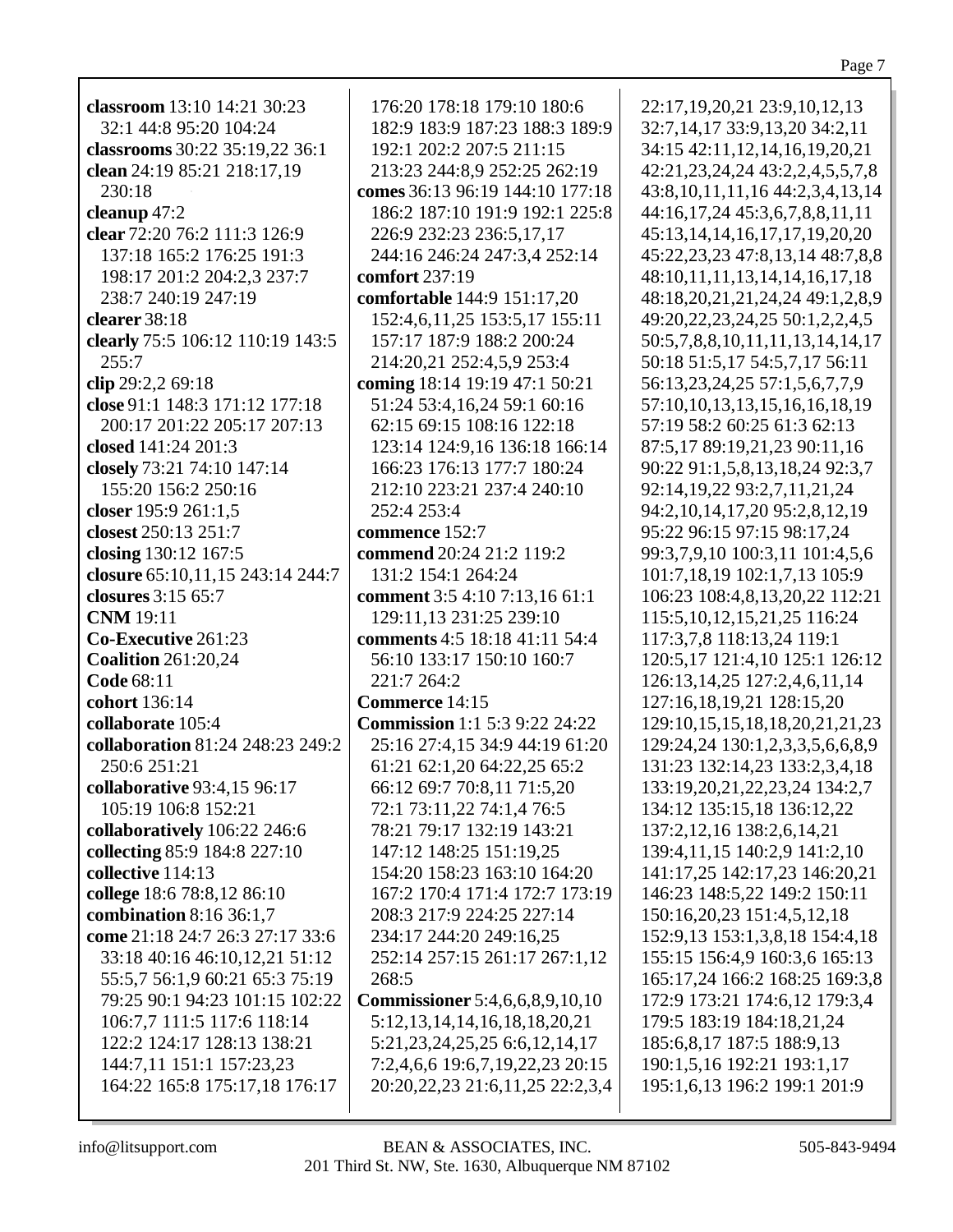| 202:5,15 203:4,8,21 204:2,7,10        | 254:17                              | 151:13 153:12 154:12 160:19     |
|---------------------------------------|-------------------------------------|---------------------------------|
| 204:18,22,24 205:5,15 206:8,25        | common 29:12 122:18 243:9           | 172:15 173:22 176:7,7,11        |
|                                       |                                     |                                 |
| 207:8,18,22 209:19,20,23,25           | commonly 10:6                       | 190:17 213:18 216:5 223:6       |
| 210:2,2,4,5,5,7,8,8,10,11,11,13       | communicate 111:14 181:17,25        | 224:5 231:5 233:12 234:12       |
| 210:14,15,15,17,18,22 213:9           | communicated 147:15                 | 235:9 237:2,10 238:25 239:24    |
| 215:22 217:5,7 218:21,24 219:2        | communicating 40:15                 | 241:5,17,18                     |
| 219:6, 10, 19, 23 220: 16, 21, 24     | communication 66:14 109:15          | concerned 34:17 72:21 99:17     |
|                                       |                                     |                                 |
| 221:11 222:8,20 224:15,17             | 153:24                              | 111:8 142:8,20 146:14 151:24    |
| 225:3, 10, 12, 15, 19, 22, 24 226: 12 | communications 111:22 147:10        | 172:16,21,23 173:16 183:6       |
| 226:19 227:15,21,23 228:2,7,12        | 242:6                               | 205:8,15,23 235:7 239:12        |
| 228:17,19 229:3,4,12,13,15,16         | communities 9:18 77:2               | 243:13 247:4                    |
| 229:18,19,25 231:16,19,24             | community 65:13 76:22 77:1,4,7      | concerning 37:2,21 63:5 90:8    |
|                                       |                                     | 106:24 109:25                   |
| 232:8,9,15,21 233:1,2,5,11,19         | 77:9,12,16 78:4,16,24 79:2,5,9      |                                 |
| 234:4,7 235:16 236:10 237:11          | 79:12,13 80:6,9,14,25 81:22         | concerns 10:24 11:2 39:18 59:16 |
| 238:6, 9, 16 239:1, 6, 9, 15, 18, 25  | 83:16,22 84:6,18,20,23 85:2,6       | 64:25 65:3 67:4 68:13,23 70:11  |
| 240:5,9,22,25 242:12,19,21            | 85:11,21 88:22 94:13 102:22         | 70:19 72:10,20,25 74:19,20      |
| 243:5, 11, 12 244: 5, 11, 14, 18, 23  | 110:9, 10, 11 114: 24 122: 5 123: 1 | 83:3 121:11 126:8 133:14,17     |
| 245:2,10,13,15,18 246:13,17,25        | 124:18 126:23 206:23 207:17         | 139:20,23 142:25 143:8,11       |
|                                       |                                     |                                 |
| 247:9,11 248:7,15,17 250:25           | 257:25 258:15                       | 144:21 149:4 181:1 198:19       |
| 251:4, 10, 17, 18 252:6, 11, 22       | community-invested 78:20            | 205:6 221:7 223:9 231:15        |
| 253:1,7,20,24 254:1,3,4,12,21         | community-led 77:14                 | concise 155:6                   |
| 254:22 255:3,6,12,20,21,25            | community-wide 206:20               | concluded 266:16                |
| 256:2,3,6,7,8,9,10,11,12,13,14        | compared 123:4                      | concludes 87:1                  |
| 256:16 257:14 258:11 259:4,14         | competition 13:14 14:17 17:9        | concur 248:18                   |
| 259:19 260:9,13 263:2 264:3,4         | complement 34:9                     | condensed 154:25                |
|                                       |                                     |                                 |
| 264:8,9,10,11,15,16,17,19,20          | complements 44:8                    | conditions 77:10                |
| 264:21 265:20,23 266:3,5,8,14         | complete 11:14 12:3 74:25 75:21     | conduct 74:13 147:11 154:2      |
| <b>Commissioners</b> 2:2 6:2 7:8 18:2 | 82:8 85:16 140:15 195:17            | conducted 70:22 72:16 147:3     |
| 18:17 22:7,24 23:16 24:12             | completed 87:12 199:11              | 148:4                           |
| 28:21 37:8 39:15 41:2,7,25            | completely 98:10 144:18             | conducting 72:8 73:3            |
| 46:6 51:23 54:4 59:3,11 66:9          | completing 145:5                    | conference 16:14,16 190:13      |
| 69:17,21 75:24 76:2 79:11             | compliance 68:15,20,24 69:1,5       | 254:19 262:2,4,15               |
| 86:25 87:2,4,10 109:6 126:1           | 83:9 120:16 153:4                   | conferences 12:13 85:18,19,19   |
|                                       |                                     |                                 |
| 131:16 132:17 133:2,16 139:20         | complicate 71:11                    | confidence 184:25               |
| 143:7,10 150:9 156:23 211:1           | complied 75:17                      | confident 236:21,23 240:19      |
| 226:3 234:16 261:22 266:10            | complies 69:20                      | confined 29:23                  |
| <b>Commissioners' 6:5</b>             | compliment 64:14                    | confirmation 261:10             |
| commit 145:21 146:9 159:3             | comply 67:22                        | conflict 166:12                 |
| 160:1 177:8 262:6,25                  | component 163:19                    | conflicts 227:7                 |
| commitment 81:22 105:16,18            | components 26:20                    | confused 220:6,11               |
|                                       |                                     |                                 |
| 206:23 207:1,4,5,10 262:18            | compromised 11:15                   | confusing 152:15,18 233:25      |
| commitments 265:8                     | computation 188:18                  | 234:6                           |
| committed 70:24 83:13,15 101:3        | computations 191:18                 | confusion 90:3 204:5            |
| 104:14 110:10                         | concepts 80:23                      | <b>Congratulations 94:18</b>    |
| committee 59:23 69:2,3 76:4           | concern 41:20 63:1 68:24 69:1,5     | consensus 76:4                  |
| 106:14 122:1 125:15,18 151:21         | 107:1 109:2,9 110:4,7 122:18        | consider 3:16 39:25 65:24 71:5  |
| 152:3 155:5 167:1 220:3,8,23          | 144:8,14,19 146:6 147:14            | 237:13                          |
|                                       |                                     |                                 |
|                                       |                                     |                                 |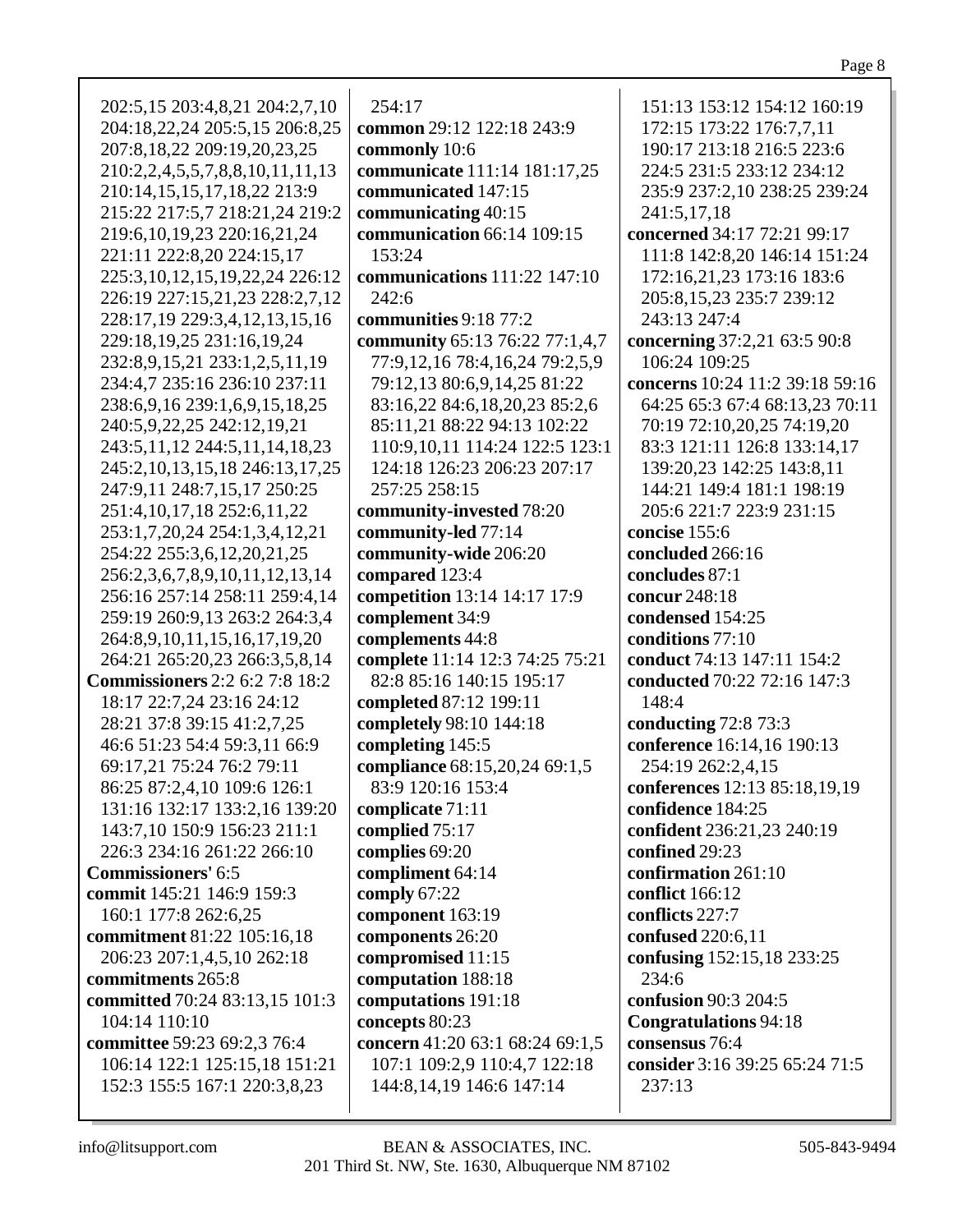**consideration** 52:5 **considered** 37:11 **consistent** 203:12,14 223:3 **consistently** 9:10 **constantly** 101:1 **constituents** 262:23 **constitute** 267:10 **consult** 231:14 **contagious** 6:21 **contain** 230:3 **contained** 71:16 **contemplated** 157:22 **contemplates** 159:18 **content** 164:12 **contention** 74:16 **contentions** 112:7 147:13 **context** 77:1 167:4 227:4 **continue** 11:11 32:4 38:17 62:3 63:10 79:9 84:5,6 95:23 102:20 105:16 121:3 145:6 156:2 **continued** 4:1 53:10 **continues** 173:22 **continuing** 59:18 60:9 67:6 77:8 200:25 263:9,25 **continuous** 145:8 209:2 **continuously** 83:5 **contract** 3:22,24,24 4:3 27:23 29:17,21 35:6,7,13,20,24 36:4 36:20 39:19 46:19 56:16 63:6,6 117:15 140:17,21,25 143:2 145:8,13 147:5 148:13,16 160:24 161:2 162:25 211:10 212:25 213:1,18 214:13 216:16 216:20 217:24 218:4,7 223:1 226:20 237:14 **contracted** 221:12 226:16 **contracts** 27:7 183:9 214:12 253:25 **control** 11:20 98:19,20 156:19,21 **controls** 68:19,22 **conversation** 24:23 25:15,18 110:17 122:9 123:21 124:6 134:13 141:3 154:6 173:18 182:20 189:14,15 192:9 219:18 219:22 220:13 237:23,24 239:5 241:1 243:4,9 252:2 **conversations** 67:2 98:10,11

111:8 164:3 235:3 236:22,24 **convoluted** 231:9 **Conyers** 2:4 5:12,13 6:12 7:4,6 23:9,11 42:11,13,19,20 45:6,7 48:19,20 50:6,7 57:5,6 100:7 101:5,6,7 130:1,2 210:13,14 217:8 229:19,25 231:24 233:2 240:25 255:20,21,25 264:3,4,8 **cook** 85:11 **cooked** 84:21 **Cool** 39:13 **cooperated** 83:10 **cooperation** 147:8 **coordinate** 145:25 146:4,11,18 158:14 209:6 **coordinated** 145:18 **coordination** 102:25 **coordinator/adviser** 11:12 **copies** 80:10 98:8 218:13,20 **copy** 217:14,15 218:17,19 219:25 **Core** 29:12 **corn** 85:4 **correct** 21:5 29:8 30:13,14 31:3 33:11,13 37:6 39:22 54:19 58:14 61:6 95:1 117:4 125:11 125:17 126:1 127:15 131:22 137:15 138:5 139:7 141:13 148:8,24 149:13 152:10 156:15 156:17 158:19 160:13 171:1,21 176:17 183:14 192:25 221:3,5 222:23 225:1,2 227:18 230:17 230:17 233:4,6 239:22 240:7,21 240:24 255:16 257:21 258:20 **corrected** 125:16 **correction** 96:25 128:1 136:23 208:19 **corrections** 21:23 22:15 23:7 150:1 161:17 208:5 **corrective** 3:20 74:21,24 75:1 96:2 131:14 133:8,11 134:17 135:1 137:17 138:25 139:10 150:14,15 151:13 152:2,7,16 153:11 154:15,22,23,25 155:7 208:3,12 **correctly** 120:15 177:22 183:14 **correspondence** 98:7 **cost** 118:8 132:12 204:14

**costs** 19:1 **coughing** 6:20 264:12 **council** 28:22 51:1 57:25 70:6 76:17 82:18,19 83:13,24 86:20 106:15,18 112:23 116:13 118:14 121:25 125:5 265:7,12 **councils** 216:2,7 **counsel** 2:9 148:19 216:21 217:19 218:8 223:24 229:1 235:13,17 237:5 238:21 239:21 247:6,8,12,14,16 248:14 250:6 250:10,16 **counted** 134:5 185:14 **counting** 185:16 **county** 105:4,6 124:1 267:13 **couple** 13:13 26:2 38:22 86:19 101:21 181:1 214:3 221:9 223:6 **course** 20:25 119:20 134:8 210:24 **court** 1:20 245:8 267:9 **Court-ordered** 245:8 **cow** 134:4 **cracks** 110:15 **Craig** 155:22 **crazy** 17:6 **create** 77:15 142:14 249:19 **created** 60:7 78:8 80:18 85:25 113:10 155:18 161:4 191:6 219:3 **creating** 78:16 86:4 137:19 234:18 **credence** 13:9 **critically** 11:15 **Crone** 2:4 5:22 19:20,22,23 20:15,20 22:3,5,20,22 43:6,7 45:18,19 48:25 49:1 50:9,10 56:23,24 57:8,9 126:12,13 127:2 129:19,20 202:15 210:16 210:17 256:10,11 265:20 **cross-age** 36:18 **cross-outs** 218:16 **crossing** 241:20 **Cruces** 60:23 118:22 257:20,21 258:4,10,14 259:3 **crunch** 181:14 200:10 **Crystal** 94:12 114:25 **CSD** 37:16 58:19 60:20 63:19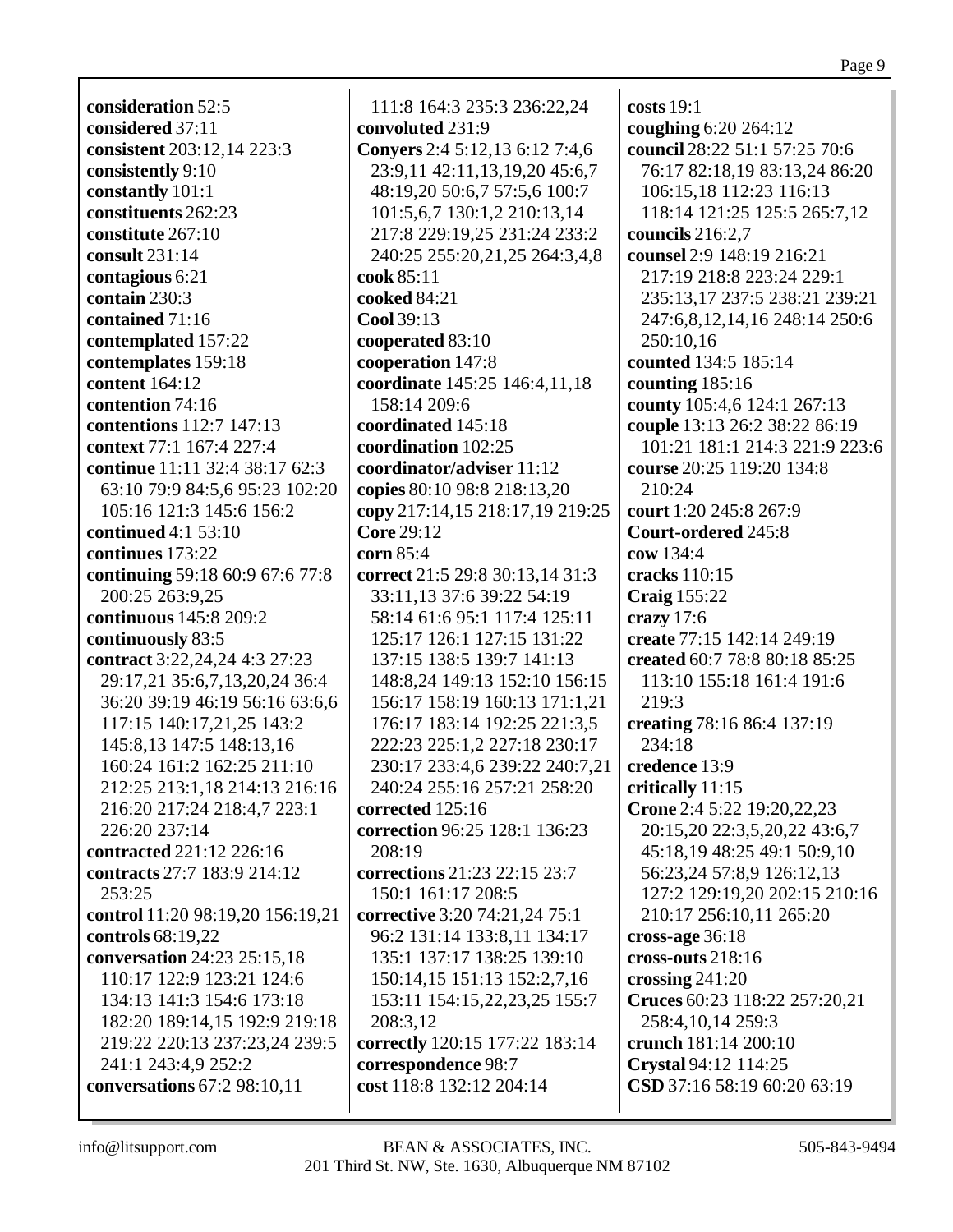| 193:6,20 194:17 200:17 208:21<br>213:1<br>decreased 86:18,24<br>268:2,9,14,19,24<br>curriculum 26:19,20 44:8 49:16<br>decreasing 28:5<br>dates 61:6 147:21 213:21<br>81:8 83:1 93:8 95:3<br>deep 80:17<br>daughter 19:9<br>deepened 61:22<br>cursory 185:2<br>David 2:9 155:22 255:17<br>curve 102:15 105:13 110:23<br>deeply 18:13 128:1<br>day 35:11 80:20 95:15 105:23<br>Custodian 2:10<br>default 166:22<br>159:13 175:23 178:8 234:20<br>custom 189:13 196:17<br>defensible 250:19<br>243:24 257:24 258:4 260:7<br>customize 186:4,5,22<br><b>Defiance</b> 76:12,23 86:13 114:24<br>day-care 86:2<br>customized 189:22 190:21,23,25<br>deficiency 68:18<br>day-to-day 82:24 109:11 111:9<br>192:17 193:7 194:12 196:24<br>deficit 17:4,5,5,5<br>120:11<br>197:7,9,20 199:21 204:1,11<br>deficits 17:11<br>days 122:14 139:16 144:5,9<br>define 136:23<br>cut 18:22 194:17<br>184:4 198:5, 11, 20, 24 199: 9, 10<br>cut-and-dry 180:14<br>defined 37:5,9 110:19 136:16,17<br>203:1 208:16,20<br>cuts 260:6<br>138:7 |
|--------------------------------------------------------------------------------------------------------------------------------------------------------------------------------------------------------------------------------------------------------------------------------------------------------------------------------------------------------------------------------------------------------------------------------------------------------------------------------------------------------------------------------------------------------------------------------------------------------------------------------------------------------------------------------------------------------------------------------------------------------------------------------------------------------------------------------------------------------------------------------------------------------------------------------------------------------------------------------------------------------------------------|
|--------------------------------------------------------------------------------------------------------------------------------------------------------------------------------------------------------------------------------------------------------------------------------------------------------------------------------------------------------------------------------------------------------------------------------------------------------------------------------------------------------------------------------------------------------------------------------------------------------------------------------------------------------------------------------------------------------------------------------------------------------------------------------------------------------------------------------------------------------------------------------------------------------------------------------------------------------------------------------------------------------------------------|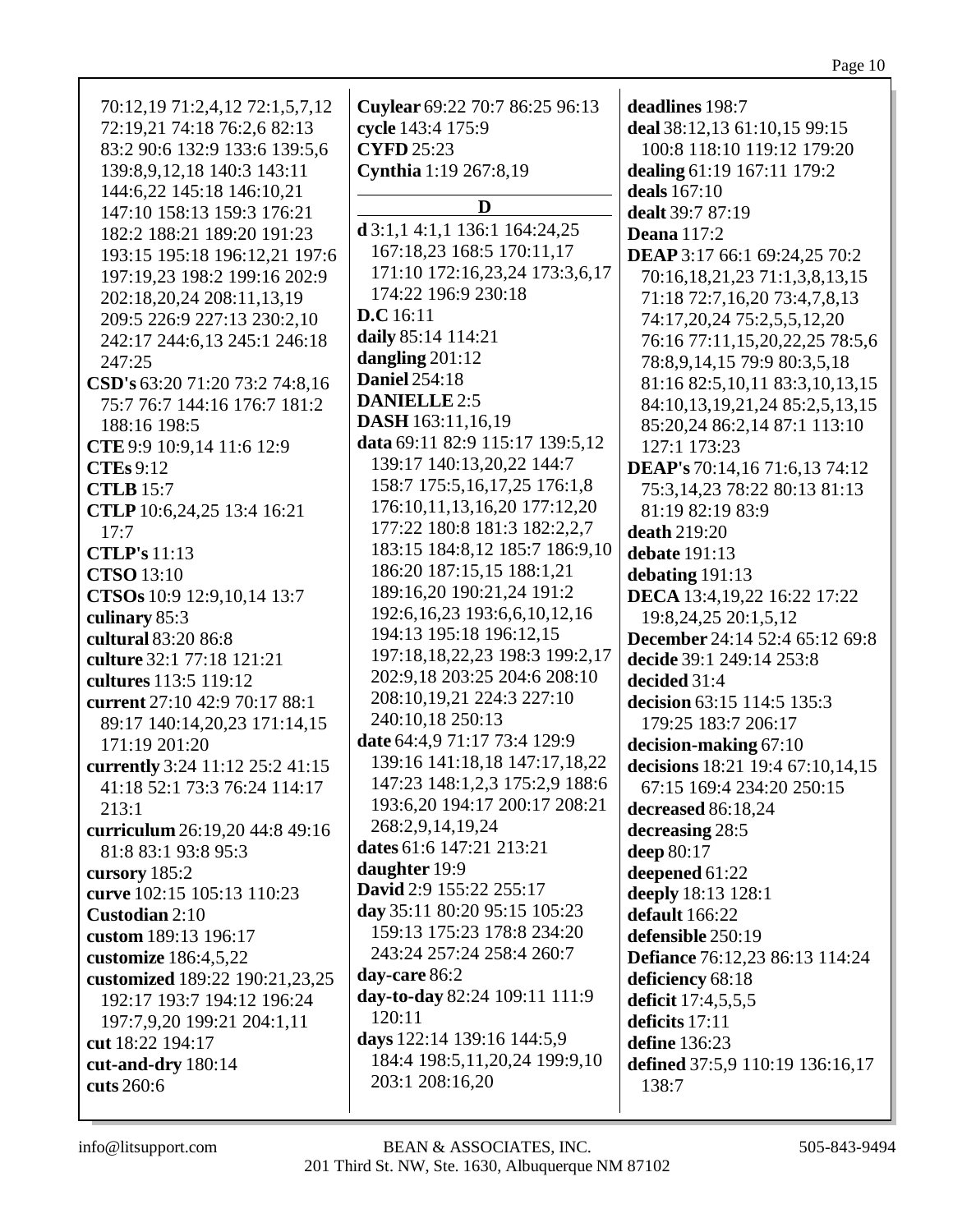definitely 36:17 102:8,18 114:18 194:7 240:2 263:14,17 definition 15:20,23 25:25 37:12 136:15 137:23 263:10 **DEL'D** 268:9,14,19,24 delay  $121:6$ **DELIVERED** 268:9,14,19,24 delve 18:12 demand  $190:10$ demonstrate 166:19 demonstrated 52:6 56:19 demonstrations 85:3 denial  $243:14$ **denied** 223:12 denigrate 96:10 denying  $51:8,12$ **department** 8:7 12:4 70:23,24 73:2,16 74:13 75:18 115:8 116:7 153:7 154:8 185:1 **departments** 155:16,21 156:3 dependent 81:12 **Deputy** 217:2,16 221:18 designed 85:24 desire 39:25 222:24 desk 98:9 **detail** 245:12 detailed 156:6 243:15 244:22 determination 98:15 179:7 182:25 223:19 determine 87:14 136:19 189:17  $246:6$ determined 129:9 determines 198:3 202:20,24  $208:13$ develop 15:21 131:4 developed 152:3 228:23 developing 153:6 development 77:4 142:12 229:23 **Developmentally** 25:20  $devote 91:9$ died 219:15,18 **differ** 109:17 difference 100:13,15 119:10,11 136:8 160:5 180:10.11 225:25 **different** 12:11 30:12 46:10 72:4 80:17 100:8 103:1.14 104:15 105:4 107:2 114:8 115:1 145:22

162:6 172:20 185:10 difficult 30:6 38:8 73:6,18 78:3 132:17 201:9 262:6 difficulties 87:11 169:16 **difficulty** 31:14 137:18 164:5 182:18 214:6 diligently 83:9 84:17 97:2,4,20  $151:9$ Diné 113:4,14 124:19 126:15,18 **Dine'** 90:25 dire  $9:14$ direct 97:22 99:5 185:25 **directed** 68:5 147:11 direction 230:2 245:21 249:14 253:18 254:10 255:11.14 directions 68:8 directive 68:14 75:17 148:25 directives  $67:13$ directly 17:10 66:17 80:11 82:23 97:13 99:18 126:14 192:1 director 2:8 18:6 29:7 40:14 61:4 66:7 75:25 79:17 81:7,8,25 82:25 83:1.11 91:25 92:10.12 92:16 93:7 95:3,4 102:11,19 104:18 109:20 111:7 115:22 125:24 143:8 144:2 163:23 175:8 191:17 192:5 213:11 218:12 234:14 245:22 246:5 252:3,19 261:23  $\text{dirty }16:20$ Disabled 25:20 disagree 199:4 229:12,16 247:10 disagreement  $144:14$   $147:7$ disapprove 82:20 discomfort  $153:19,20$ Discovery 138:7 discrepancy 140:3 discretion 245:20 discuss  $46:699:19153:12,19$ 162:10 235:19 245:22 256:4  $259:22$ discussed 26:18 27:13 139:24 153:18 188:16 257:23,24 discussing  $213:12$ discussion  $3:7,11,16,20,21,23,4:2$ 24:5 46:16 65:24 73:23 99:22 99:23 101:8 126:11 127:8,19,20

128:9 131:13 146:9 165:18,23 166:25 167:3 169:7 170:5 171:3 188:25 189:6 211:3.9 212:24 216:15 221:17 222:4 230:21  $234:17$ discussions  $37:1$   $81:10$   $89:7$ 189:21 200:1 213:2 230:23  $256:25$ **Disks** 268:8, 13, 18, 23 disposed  $65:18$ dispute 168:23 177:15,23 188:20 198:16 199:11 disputing 199:2 disruption 159:12 **distinction** 196:23 202:23 district 251:22 Ditl $65:25$ **Ditl'-ooi** 126:19 Ditl'ooi 3:17 76:18 80:2 126:21 **Ditl-ooi** 126:20.24 diverse 54:12 diversity 96:21 divide 7:16 119:15 **Division** 2:8 3:11.13 29:16 59:8 59:12 61:4,13 71:17 74:5 75:18 116:8 145:4 152:23 153:5,21 154:1 158:2 177:12,21 184:13 184:17 194:17 199:4,5 226:1,14 226:25 227:2,16 240:8 245:24 248:24 249:3 252:13 265:2 Division's  $126:7$ **doable** 186:14 document 112:12 142:18 152:11 152:11, 14, 16, 17 153:10 154:22 163:5 216:19 217:22 218:7,10 219:3 268:8,13,18,23 documents 66:24 99:24 154:14 155:2 157:1 246:2,7 248:25 249:1 dogging  $188:14$ doing 10:23 16:17 35:14,23 51:20 54:8 55:24,25 59:17 60:10 68:3 88:25 105:13 106:4 106:20.25 119:20 142:5 162:16 162:20 179:18,22 185:18,19 188:17 191:17 205:1,7,23,24 206:5 227:17 229:9,21 234:20

info@litsupport.com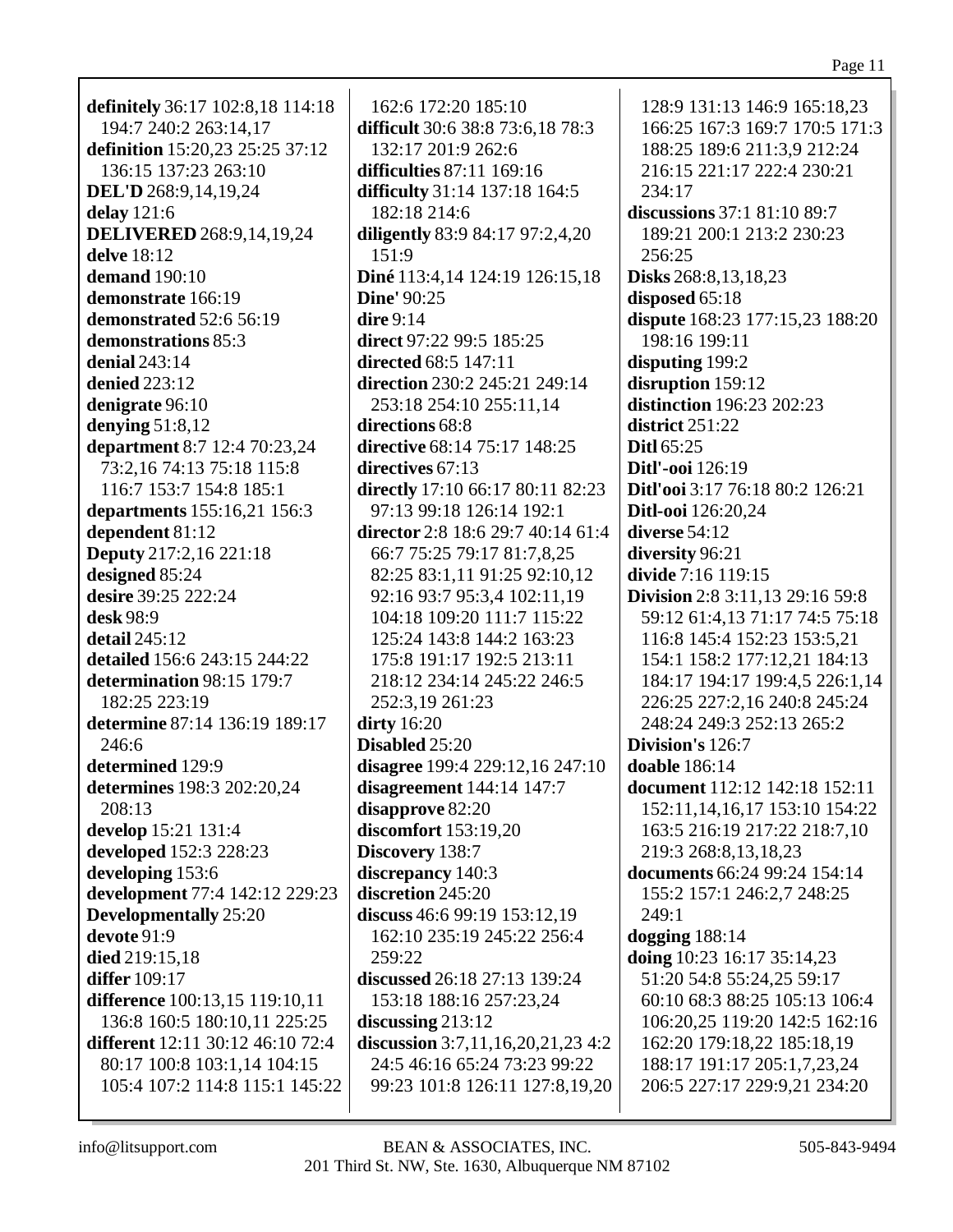| 240:10 242:23 244:12 246:19      | 161:24 194:1                                 | <b>ELL 54:12</b>                 |
|----------------------------------|----------------------------------------------|----------------------------------|
| 246:20 248:1 253:9 263:12,16     | earn 186:6 222:21                            | else's 112:6                     |
| 264:5                            | easier 29:3 69:19 196:3                      | emergency 235:23                 |
| dollar 97:19 235:6               | easily 191:12 239:6                          | emphasis 30:17                   |
| dollars 11:13,23 100:15          | easy 36:14 80:20 158:10 179:7                | employee 68:3,7                  |
| Don $1:12$                       | eating $231:5$                               | employer 20:20                   |
| donate 105:7                     | economic 77:3                                | empower 80:5,24                  |
| <b>Donna</b> 71:23               | ed 54:13,13                                  | empowered 77:15 79:4             |
| <b>doors</b> 13:20               | <b>Eden</b> 18:7                             |                                  |
|                                  |                                              | empowering 77:24 79:5 89:5       |
| dorm 130:22                      | educated 119:14                              | empowerment 3:17 66:1 76:18      |
| <b>double</b> 104:21             | educating 8:9                                | 80:3 81:3 86:16                  |
| double-check 221:1               | education 1:1,12 3:19 5:3 8:6,7,8            | enable 100:15                    |
| <b>doubt</b> 133:12              | 8:10,15 9:7,9,11,11,21 10:5                  | encompass 109:18                 |
| Dr 11:4,6 18:4,8,19 70:1,2 79:15 | 12:16 29:11 66:4 70:23 73:2                  | encourage 27:4,14 64:22 65:4     |
| 79:18 86:17 88:2,8 89:14,17      | 74:18 75:6 76:13 77:1,5,24                   | 80:8 97:21 98:1 116:3 154:5,7    |
| 91:21,23 92:1,5,13 93:6,14,18    | 79:23,24 80:19,22 82:15 83:16                | ended 161:10 170:22 235:17       |
| 93:23 94:4,6,11,15,19 95:1 96:6  | 86:15 94:8 95:5,6 113:1,11                   | ends 118:7 216:3                 |
| 97:16 98:6,18 99:2,6 100:19      | 115:1,8 116:7 119:13 124:17                  | <b>Energy</b> $17:13$            |
| 102:15 111:23 112:1 115:23,24    | 130:16 144:2 154:8 208:3                     | <b>English</b> 130:19,25 134:21  |
| 116:10,15 123:22 124:5 130:12    | 252:14 257:14 267:1,12 268:5                 | enjoyed 10:23                    |
| draft 134:18 225:16 231:17       | educational 47:20 48:1 179:25                | enjoying 28:14                   |
| 250:12,22 251:7                  | effectively 174:15                           | <b>ENMU-CTLP</b> 10:11           |
| drafted 137:14 229:8 252:8       | effectiveness 11:14                          | enrolled 26:6                    |
| drafting 225:6,13,13,18 226:15   | effort 60:19 77:14,23 106:8 110:1            | enrollment 26:8 39:20 42:9 52:1  |
| 227:9 228:18,20 250:11 251:23    | 125:16 127:23,23 128:6 152:21                | 52:14 56:18 83:18 88:1 89:13     |
| $draw 131:1$                     | 206:19,20 246:22                             | 110:2 141:9 205:12               |
| <b>Dream 90:25</b>               | efforts 11:25 77:11,12 79:6 83:17            | enrollments 88:15 110:6          |
| <b>Drexel</b> 17:13              | 88:14 108:17 125:10                          | ensure 29:16 68:15 83:9 114:12   |
| dropped $167:17$                 | eight 43:13 88:5 190:2                       | 120:14 163:15                    |
| due 10:19 68:13 120:8,8 135:2    | eighth 25:7 30:11 31:7,16,17,18              | ensuring 65:16 82:14 96:23       |
| 156:18 182:4                     | 41:19 52:25 53:10 76:25                      | enter 26:9 34:4 126:10 183:9     |
| dump 84:20 176:1                 | eighth-grade 88:11                           | entertain 21:24 22:16 23:8 41:11 |
| dumped $120:6$                   | eighth-graders $41:15,1752:24$               | 56:11                            |
| duplication 246:22               | 53:3 88:5,10                                 | entertaining 73:12               |
| Dzit 3:17 65:25 76:17 80:2       | either 25:22 118:12 148:13                   | entire 72:1 96:8 116:12 142:18   |
| 126:19,20,20,24                  | 197:20 214:10,17                             | 147:12 148:25 155:24 169:7       |
|                                  | elders 80:9 88:22                            | 193:24 206:23                    |
| E                                | elected 21:8                                 | entirely 151:25                  |
| e 2:1,1 3:1,1,1 4:1,1,1 145:16   | electives 14:5                               | entirety 46:9                    |
| 158:12 209:5                     | electronic 111:22                            | entities 27:2 103:1 105:5,6      |
| e-mail 11:4,5 71:1 97:13 98:8    | electronically 111:15 131:19                 | 117:21                           |
| 106:11 189:23                    | 132:1                                        | entity 122:5 144:20 150:19       |
| <b>e-mails</b> 106:10            | elementary 30:3,6,8,19 31:15                 | 241:22                           |
| earlier 9:13 74:2 89:6 178:6     | eliminate 162:25 167:20                      | entrusted 96:19                  |
| 232:1 248:20                     | eliminated 163:8 204:4 230:25                | <b>EPSS 59:14</b>                |
| earliest 193:20                  |                                              |                                  |
| early 8:19 9:16 74:3 81:17       | eliminating 170:23<br>elimination 12:3 209:1 | equitable 153:15                 |
|                                  |                                              | equivalent 130:24                |
|                                  |                                              |                                  |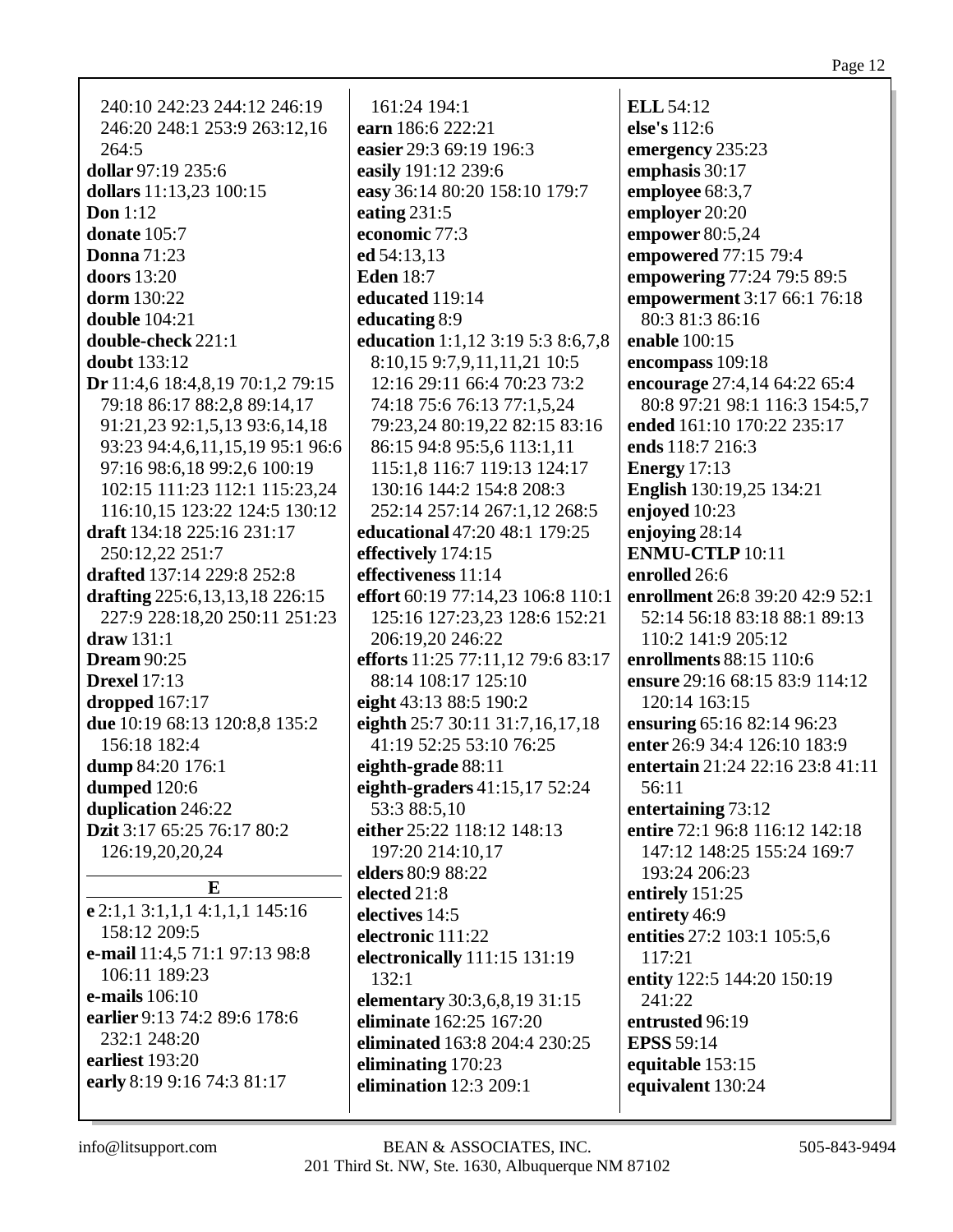erasure  $113:8$ error 58:1.23 221:3 Española 47:19,25 94:9 132:25 especially 18:1 19:12 71:8 101:12 109:21 229:5 231:25 249:15 establishing 39:24 **Estancia 63:13 213:4** estimate  $89:13$ et  $31:3$ ethically 37:24 evaluate 122:22 192:3 224:3 evaluation 82:21 144:22 260:5,7 evaluations 82:8 evaluator 198:18,19 **EVCA** 261:8 evening  $265:11$ evenly  $7:17$ event 14:16 events  $83:20$ eventually 35:2 98:18 everybody 35:11 93:12 105:18 106:16 205:22 everyday  $241:13$ Everyone's 107:6 evidence 70:12 evidencing 75:5 evolved 130:16 exact 63:23 261:10 exactly 78:5 102:14 142:7 179:13 188:7 exam 184:6 example 15:24 31:13 78:7 83:19 223:16 224:5 252:4 examples 16:5 exceed 137:24 138:8 187:14 exceeding 160:8 excellence 77:25 141:12 excellent 52:6 excess  $69:5$ excited 31:24 35:11 38:25 60:4  $236:16$ excuse 6:22 15:4 35:17 88:4 126:13 229:15 execute 223:22 246:3.8 **Executive** 76:4 91:25 92:10,12  $109:20$  115:22 face 113:6 124:17 exercise 85:15

exhaustive 236:22 exhibits 84:25 268:8,13,18,23 exist 11:3 113:6 existed 78:13,17 existence 71:15 78:18 173:25 existing 114:17 168:20 expanding 55:22 expect 172:10 176:25 expectation 223:25 242:15 252:7 expectations 230:14 expected 84:15 226:16 230:9 expenditures 69:6 expensive 118:17 204:12 experience 13:15,19 14:11,21 20:12 76:16 79:22 81:21 113:1 190:6 250:9 251:19 experienced 214:23 experiences 54:24 expertise 81:12 160:21 experts  $140:10$ expire  $214:8$ explain 6:18 15:17 18:21 28:8 107:4 243:1 250:11 explaining 238:2 explore 38:9 **Exposure 78:11** express 19:24 176:7 expressed 70:19 109:9 198:19  $223:9$ expressing 106:25 extend 6:9 214:11 extended 253:15 extension 215:6,15,16 extent 153:24 157:22 200:4 235:22 239:20 240:19 241:18 241:20 247:25 external 83:7 extra 14:10 132:12 extraordinary 118:9 extremely 78:2 123:10 155:16  $170:19$ eves 199:8,8 225:9 F F 165:14 167:18 171:15,20 172:2 fabulous 64:17

faced 74:1 237:15 faces 42:7 48:3 facet  $77:11$ facilitate 10:11 145:23 facilities 78:3 89:18 103:4 110:5 facility 118:22 facing  $17:10$   $105:25$   $118:21$ fact 35:9 46:8 47:4 57:24 61:25 74:11 94:21 130:15 132:2 151:19 156:18 182:13 186:25 failed  $69:11$ failure  $68:14$ fair 85:1,5 158:9 175:14 180:20 193:8 206:15 224:1 fairly 46:15 178:24 180:18 211:12 236:21 253:14 fairness 192:4 fall 37:15 214:2 239:4 262:12,19 **falling** 110:15 187:16 **false** 160:2 familiar 105:24 131:8 152:20 163:12 183:21 families 47:19.24 78:7.12 114:7 114:14 201:10 206:2,17,18 245:23 family 82:14 122:6 123:17 fantastic 30:17 31:2,11 51:19 far 39:2 64:2.19 109:20 111:7 131:7 151:24 152:4 163:20 187:16 207:14 226:8 227:19 247:4 248:21 254:4 fast 98:12 101:22 fault  $174:3$ favor 7:7 22:6,23 23:15 266:9 Fe 1:13 30:25 267:13 feat  $80:20$ **February 62:10 181:8** federal 67:19,20 68:4 100:24 feedback 28:7 154:3 feeder  $40:2$ feel 16:3 88:18 96:22 106:19,21 181:22 199:6 236:23 feels 249:25 **feet** 109:12 fell  $103:19$ felt 104:6 105:15 144:3 219:13 **females** 116:4 119:8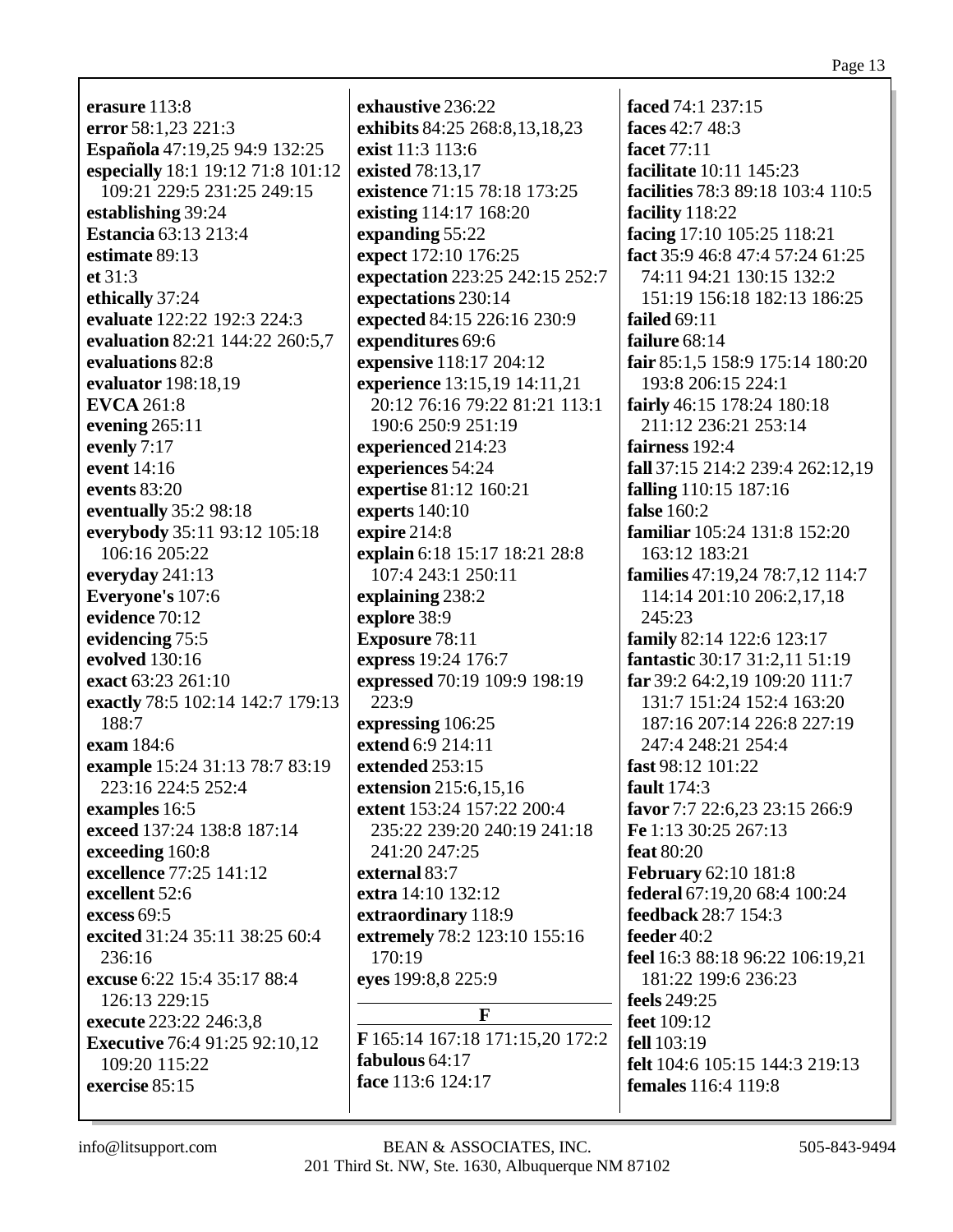| field $35:10$ $124:16$                     | 192:10,11,14,19 207:3 238:15            | <b>followed</b> 6:13 68:22                   |
|--------------------------------------------|-----------------------------------------|----------------------------------------------|
| <b>fifth</b> 27:19 102:2 104:2             | 252:23 253:17 254:5 260:14              | following 29:17 44:25 165:8                  |
| fifth-graders 88:3                         | finger $127:5$                          | 169:1 181:19 190:17 208:4                    |
| fighting $117:21$                          | finish 149:3 175:20,22 186:18           | food 84:19 85:11 103:7                       |
| figure 18:25 113:16,21,25 233:13           | 236:11                                  | <b>foods</b> 84:21                           |
| 235:21,22 254:23 260:16 261:2              | finished 186:11 215:13                  | football 54:19 55:16                         |
| figured 135:2                              | finishes 184:6                          |                                              |
| figurehead 67:9                            |                                         | foregoing 267:10<br><b>forensic 8:25 9:3</b> |
|                                            | finishing $200:6,9$<br>firm 69:23 214:1 | forensics 9:1                                |
| <b>figuring</b> 114:2 192:8<br>filed 63:19 | <b>firmed</b> 129:8                     |                                              |
|                                            |                                         | foresight 131:3                              |
| files $65:17$                              | firmly $11:21$                          | forget $13:19$                               |
| fill 8:17 9:13 93:3 235:23                 | first 7:21 12:8 19:15 24:9 25:2,10      | forging 85:8                                 |
| <b>filled</b> $62:25$ $104:6,7$            | 30:2,15 41:13 47:12 62:9 70:7           | forgiveness 68:7                             |
| final 11:21 49:6 163:5 188:17              | 71:12,14 84:7,8,24 89:11 96:9           | <b>Forgot 260:9</b>                          |
| 194:5 218:19 236:6 249:25                  | 103:5 106:11 110:2 123:9                | form $247:17,21$ $255:2$                     |
| 250:1 265:21                               | 130:19 135:1,5,21 136:10                | former 66:11 71:14 74:12 76:12               |
| finalize 87:15 260:25                      | 140:16,21,24 143:12 148:3               | 84:20 123:12                                 |
| <b>finalized</b> 131:20 218:16             | 166:13 167:7,11 180:23 183:22           | formerly 72:7                                |
| finalizing 59:13                           | 184:2 186:10 195:17,23 196:1,2          | forms 256:23                                 |
| finally 15:2 85:24 86:9 123:11             | 196:6 200:23 203:22 219:2               | formulas 137:6                               |
| 209:8 237:12                               | 220:20 221:10 237:16 238:11             | Fort 76:12,23 86:13 114:24                   |
| <b>finance</b> 81:5 82:3 83:2,10,11        | 238:14 244:19,20 246:17                 | forth $14:10$                                |
| 94:24 97:5,18,25 105:12 115:7              | fiscal 68:17 195:12 199:19 208:8        | <b>forward</b> 18:19 24:4 27:14 31:12        |
| 116:7 125:18 154:7,24 155:23               | 208:23 230:7 256:21                     | 34:7 58:18 63:14 64:8 66:10                  |
| 156:24                                     | fit 31:5 122:23 123:1 124:7 131:4       | 105:8 130:17 151:10 172:18,23                |
| <b>finances</b> 74:23 103:19 109:21        | 155:6 240:14                            | 173:17 178:21 205:6 214:19                   |
| 110:14 119:19 120:14 155:9                 | five 24:13,15 25:1 88:3 95:11           | 217:19 220:4 234:18 236:21,25                |
| 156:19,21 162:8                            | 107:1 212:1 214:1 220:8 254:15          | 249:16,18 250:2 254:24 263:25                |
| financial 3:18,18 17:5 66:3,3,15           | five-minute 59:4 131:9                  | 264:5                                        |
| 66:22,24,25 69:10,11 74:9                  | five-year $52:463:16$                   | forwarded 11:4 217:15,16                     |
| 81:24 82:6 91:14 95:24 105:25              | fix 158:10                              | found 52:24 125:15                           |
| 109:2 111:18 115:17 149:23                 | <b>fixed</b> 40:8                       | <b>foundation 8:18 31:25 97:5</b>            |
| 150:6 154:21 155:7 156:17                  | <b>fixing</b> 170:24                    | founded 77:20                                |
| 157:5, 19 158: 17, 18, 25 159: 4, 10       | Flag 3:3 6:13,16                        | founder 58:6 93:1,10 116:11                  |
| 159:19,22 161:17,18 162:4                  | Flagstaff 78:11                         | founders 81:19 96:18                         |
| 209:8,10,11,12                             | flight 55:19 201:13                     | founding $116:13$                            |
| financially 118:19                         | floor 8:2 10:3 12:2,7,20 13:2           | four 7:15 15:11,11,18 16:9 64:1              |
| <b>Financials</b> 149:21                   | 14:20 15:1,4 17:17 21:5,8,16            | 85:22 98:13 104:9 107:1 123:8                |
| find 16:2 30:7 72:3,12 116:19,24           | 28:11 58:7 69:16,20 83:24               | 147:21 190:2 218:2 220:2,17                  |
| 117:4 123:11 124:20 162:22                 | flux $213:3$                            | <b>four-and-a-half</b> 64:1 205:3            |
| 168:11 179:12                              | focus $28:5$ 135:16                     | four-and-one-half 80:4                       |
| finding 53:14 118:8,22 128:11              | <b>focused</b> 144:12                   | four-year $217:24$                           |
| findings 68:17 72:14 73:24 80:12           | focusing 79:6                           | Fox 213:23, 25, 25 214:1, 15, 21             |
| 82:12 90:2 115:16,18 116:3                 | folks 32:21 62:15 99:12 108:24          | 215:4,9,12,24 216:1,9,11                     |
| 120:2,18 121:7 125:2,3,8,12,13             | 166:22 206:10 207:6 220:2               | frame 135:7 178:2 179:1 217:5                |
| 127:11 128:2,3,13 157:7,8,10               | 237:17 239:5                            | frames $178:3$                               |
| fine 146:13,19 158:9 174:14                | follow $68:14$                          | framework 3:22 61:19,23 136:13               |
|                                            |                                         |                                              |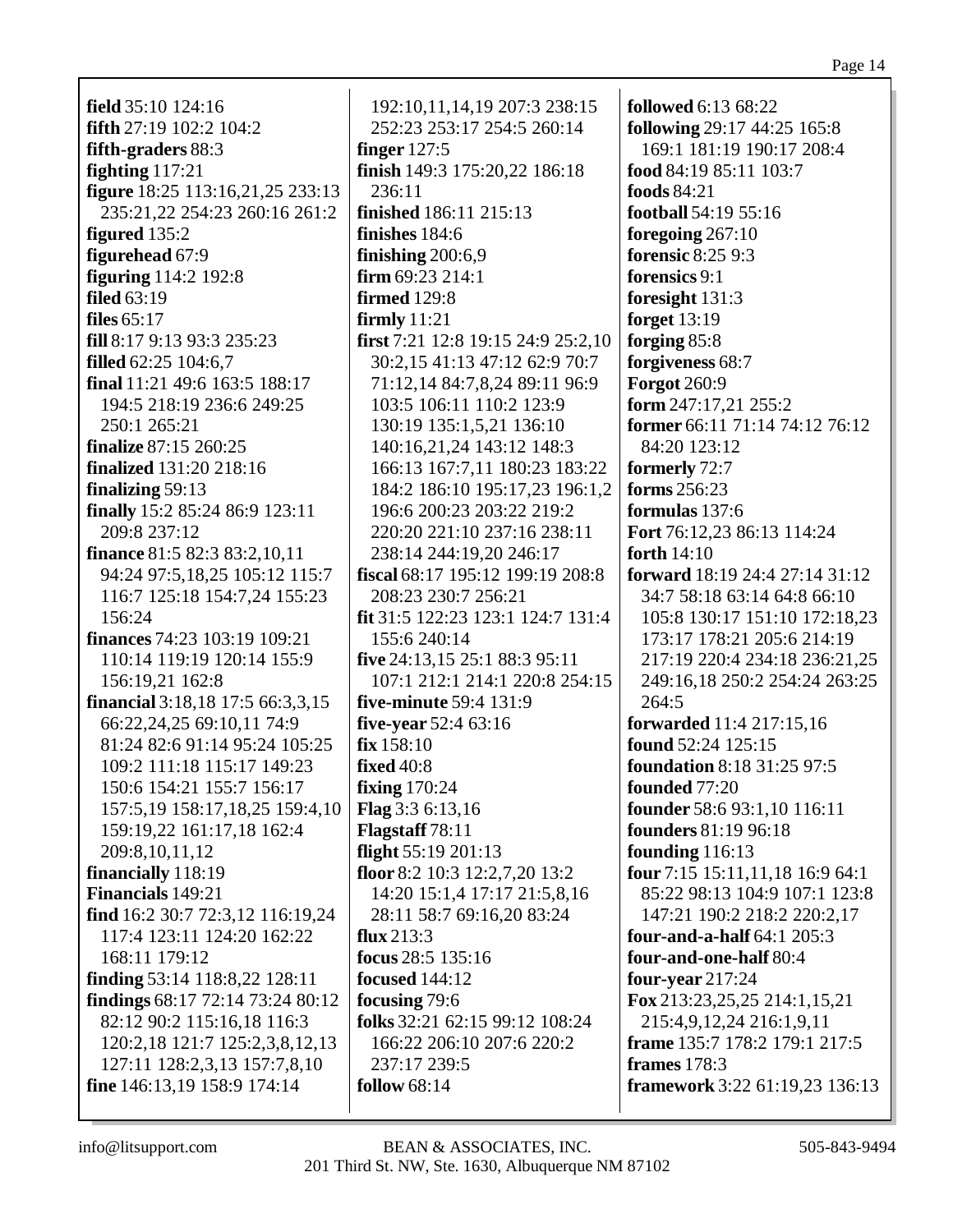| 137:1,20 138:1,13,15,19 139:3   | gain 98:21                       | 199:18 253:17                   |
|---------------------------------|----------------------------------|---------------------------------|
| 143:3 144:1 151:22 169:25       | gained 82:2                      | given 14:8 28:7 67:13 74:24     |
| 181:10 208:18 211:11 214:12     | Gallup 122:12,16,18 123:14,17    | 147:16,21 176:2 204:18          |
| 240:18 263:12                   | 128:16 129:7 257:6,10,10         | gives 177:2,4 184:9 254:10      |
| <b>frameworks</b> 61:20 192:3   | <b>Gallup-McKinley</b> 124:1     | giving 12:23 17:8 28:24 222:18  |
| <b>free</b> 55:4                | gamble 233:15                    | 255:11,15 259:15                |
| frequently $229:14,17$          | game 119:18                      | glad 19:23 100:5,6 104:10 156:5 |
| freshman 16:5                   | gap 110:14                       | 264:17                          |
| Friday 5:3 61:7 63:18 99:12     | gaps 207:13                      | glass 236:19                    |
| 147:24 212:6,13                 | garden 84:18,20,21 106:3         | Gloudemans' 61:21               |
| FRIEDMAN 2:10 12:1,5 14:19      | gardening 26:23 44:10            | go 8:23 13:23 14:7 15:19 18:10  |
| 17:16 131:25 132:3,9 211:22     | Gardner 71:22 106:10 107:24      | 19:16 23:21 24:25 25:4 30:14    |
| 212:17 268:7                    | Garnanez 92:21,22 93:19 94:3     | 31:12 32:21 33:21,23,25 34:20   |
| front 16:7,16 26:5 62:20 125:7  | Garnenez 81:25 92:18,20,25 94:1  | 35:6,7,9,13 37:20 45:5 52:25    |
| 152:24 153:16 162:1 207:2       | 102:11,17 105:15 107:7 108:7     | 53:1 64:21 66:23 74:21 88:20    |
| <b>FTA</b> 20:3                 | 108:10                           | 91:11 96:4 100:4,5,6,10 110:17  |
| fulfill 139:25 247:24 265:7     | gas 124:9                        | 119:15 120:22 124:20,21         |
| fulfilling 79:2                 | Gaspar 1:12                      | 126:22 128:18 130:18 136:3      |
| full 12:8,8 34:9 86:5 109:13    | gathered 85:23                   | 150:8 152:21 160:5 177:16       |
| 173:18 174:11 260:17            | gavel 20:2                       | 178:20 194:23 198:11 200:15     |
| full-time 11:11 90:18 123:16    | GC 125:4,21                      | 204:19 205:6 214:19 222:15      |
| fully 11:20 70:24 82:10 100:12  | gearing $59:20$                  | 224:11 227:3 233:17 235:24      |
| 109:10                          | general 2:9 29:25 138:17 155:16  | 236:25 241:15 249:15 251:11     |
| fun 205:4 261:14 265:25         | 195:24 208:6 209:5 243:17        | 253:8 256:19 257:9,10 260:22    |
| <b>functions</b> 18:3 81:14     | 261:3                            | 262:23 263:3                    |
| fund 119:21                     | General's 23:23 229:1 231:13     | go-to 9:4                       |
| funded 11:12,23 18:3 25:23,24   | 234:2,13                         | goal 95:23 120:12 138:8 143:24  |
| 39:16,17                        | generally 63:25                  | 144:3 160:9,25 161:1 181:9      |
| funding 10:25 11:11,17 12:4     | generate 226:16                  | 185:12,21,22 187:14,17 191:24   |
| 37:10 82:4 105:3 204:12 241:6   | generated 196:13 223:15 246:3    | 194:8 202:19,25 207:12 208:12   |
| funds 100:21 119:22 232:5       | genuine 236:23                   | 208:15                          |
| furiously 89:24                 | geographic 111:11                | goals 110:12 142:7 143:4 151:23 |
| further 23:21 39:1 71:12 72:23  | getting 17:10 19:14 59:13 73:19  | 152:3 157:5 158:17 160:20       |
| 253:18                          | 79:1 101:23 105:19 118:10        | 165:3 174:17 176:1 177:13,20    |
| furthermore 74:20               | 164:5 176:8 177:8 187:13         | 185:15 196:1,25 197:21,25       |
| fussing $206:4$                 | 196:24 218:20 236:12 249:20      | 198:4,6 208:7,22 209:8          |
| future 3:16 8:4,21 20:3 27:14   | 250:1 253:11                     | goes 6:7 64:20 97:19 112:12     |
| 40:13 46:12 53:21 65:24 71:6    | giant 20:5                       | 121:2 160:19 163:16 209:4       |
| 104:16 120:25 127:8 216:11      | Gillespie 10:2,4                 | 220:4 250:20                    |
| fuzzy 126:22,24 138:24          | Gipson 2:3 5:16 42:25 45:9 48:22 | going 6:19 16:9 19:9 20:1 21:9  |
| FY 155:3 164:11 168:21 170:9,15 | 50:15 57:11 79:16 129:16         | 24:24 33:23 38:16 40:7,20       |
| 174:20 196:7                    | 174:14 196:4 202:2,11 209:25     | 44:20 47:4,5 64:21 65:15 66:25  |
| <b>FYI</b> 260:25               | 256:14                           | 72:23 85:8 88:15 89:10 98:14    |
|                                 | girl $8:23$                      | 103:3 106:4 107:13 111:5        |
| G                               | give 8:19 20:25 66:5 83:23 92:2  | 112:17 116:15 120:21 122:4      |
| G 3:1 4:1 245:15,20 246:14,17   | 106:19 112:4 126:16 156:6        | 130:13 131:9 134:20 136:19      |
| 248:21                          | 176:4 178:21 191:18 194:18       | 137:9 146:21 148:3 149:1 151:6  |
|                                 |                                  |                                 |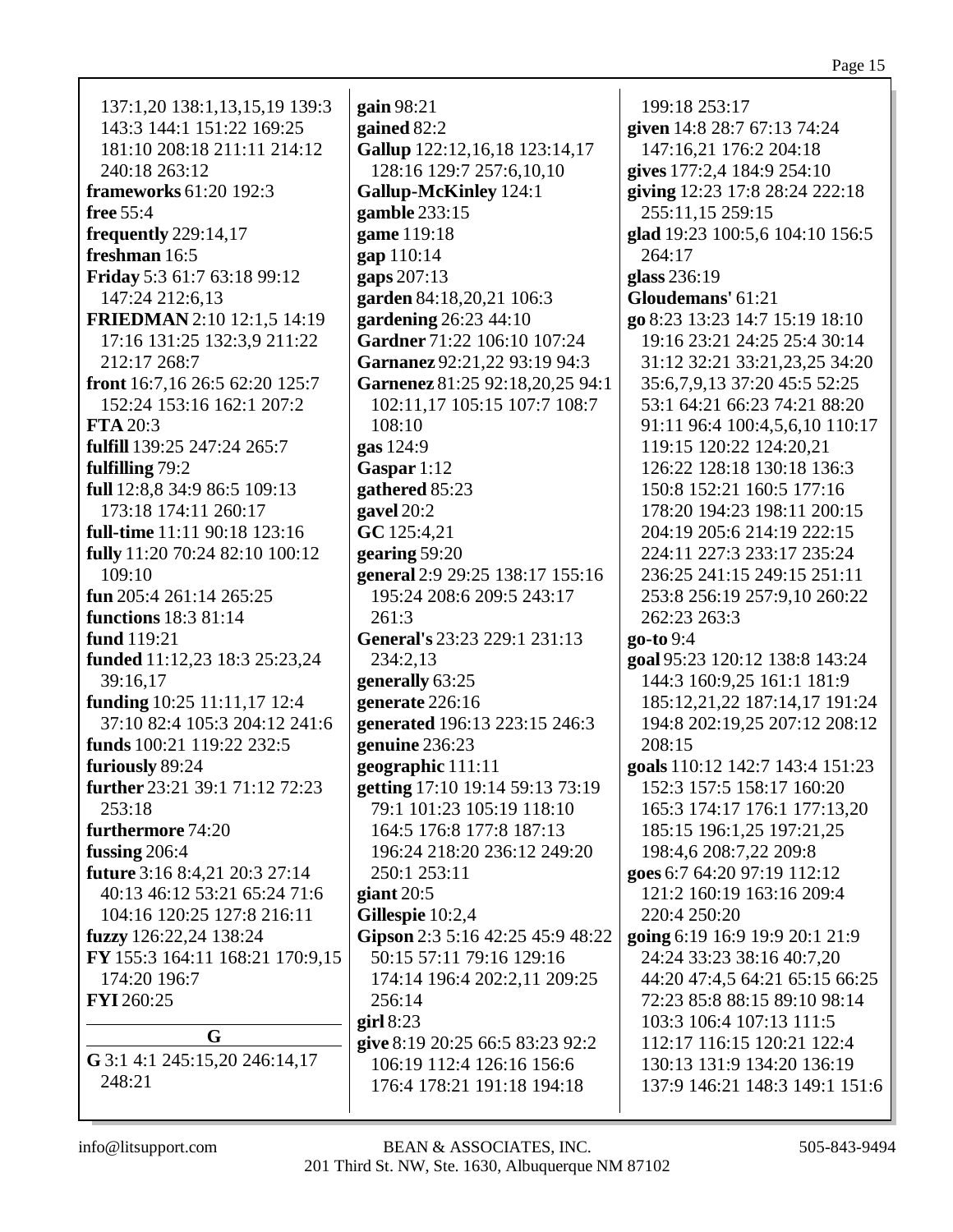| 155:12 159:8,14,15 163:14<br>166:8 169:16,21 171:8,11<br>172:17,23 173:6,17 174:16<br>176:9 177:9,18,21 178:18 179:6<br>179:10,12 180:2 183:1,2,5,8<br>184:23 185:23 186:15,15 187:2<br>187:20,21,23,24 188:1 189:3,7<br>190:12 191:23 192:7,13 194:14<br>199:15,23 200:5 201:13,14<br>206:9,10 207:16,24 211:5,5,6<br>211:12 212:19 213:6 214:8<br>215:19 217:4,6 219:11 221:20<br>222:21 223:16,17,18,19,22,24<br>226:5 228:15 232:20 233:13,17<br>235:8 236:12,16,19,21,24,25<br>238:19 240:14,20,23 242:7<br>245:7 247:1 248:9 253:18<br>254:13 259:16 261:6 263:7,11<br>263:22<br><b>Gomez</b> 117:2<br>good 7:23 12:22 28:10,11,12,13<br>28:20 31:3 40:14 51:3 52:16,17<br>52:19 53:18 66:5 69:14,16,21<br>70:1,4 76:9 118:10,18,19<br>122:23 123:1 124:7 128:5<br>147:24 151:3,5 156:10 197:12<br>213:7 214:21 232:4 249:9 264:4<br>264:7 265:17<br>gosh 62:10<br>gotten 220:1,5<br>govern 184:5 | 171:20 172:10,11,22 173:3,10<br>174:21 177:17 178:16 180:13<br>196:8 200:22 208:8<br>grade's 178:18<br>grade-level 46:9<br>graders 41:18<br>grades 25:3,5,5,7 30:3 32:6 42:3<br>42:4,5 48:4 76:24 165:7<br>grading $265:21$<br>grandson 124:1 205:16<br>grant 18:2 33:24 34:8 63:16<br>67:20,22 68:4,6 82:4 105:2<br>granted 31:8<br>grantors 81:15<br>graphs $182:16$<br>great 19:2 20:9,12 35:11 58:21<br>59:17 60:10 61:10,14 86:3<br>100:16 110:8 154:3 155:18,23<br>179:19 183:10 216:12,13<br>247:25<br>greater 172:14 231:11 254:6<br>greatest 118:12 254:10<br>greatly 86:18<br>greenhouse 44:10<br>greeting 126:16<br>grew 94:11<br>ground 77:18 109:12 251:24<br>group 6:18 54:11,12 116:4 150:7<br>150:7 154:1 206:22<br>groupings 35:20 49:15<br>groups $265:12$ | guide 103:23 154:14<br>guy 20:6<br>guys 12:20 13:7 264:18<br>$\bf H$<br>H 245:15 246:14,18 248:22<br>hack $6:21$<br>hail 28:15<br><b>hairs</b> 248:8<br><b>hairy</b> 126:22<br>half 136:19 137:4 217:13 222:7<br>half-a-day $128:17$<br>half-a-mile 123:24<br>half-full 236:20<br>Hall 1:12 64:2 212:20<br>halls $55:4$<br>hand 183:2,3 191:16 267:16<br>handing 188:21<br>handle 24:24 39:19 109:24<br>243:25<br>handled 39:21 111:10<br>handling 64:6,17 100:14,14,17<br><b>hands</b> 107:5<br>hands-on 44:9 76:25 109:21<br>111:19<br>handwriting 15:5<br>hang 201:14 206:13<br>hanging $205:24$<br>happen 13:11 32:3 53:22 159:9<br>159:14,15 173:10 193:14 198:8<br>198:21 221:23 238:24 |
|---------------------------------------------------------------------------------------------------------------------------------------------------------------------------------------------------------------------------------------------------------------------------------------------------------------------------------------------------------------------------------------------------------------------------------------------------------------------------------------------------------------------------------------------------------------------------------------------------------------------------------------------------------------------------------------------------------------------------------------------------------------------------------------------------------------------------------------------------------------------------------------------------------|------------------------------------------------------------------------------------------------------------------------------------------------------------------------------------------------------------------------------------------------------------------------------------------------------------------------------------------------------------------------------------------------------------------------------------------------------------------------------------------------------------------------------------------------------------------------------------------------------------------------------------------------------------------------------------------------------------------------------------------------------------------------------|-----------------------------------------------------------------------------------------------------------------------------------------------------------------------------------------------------------------------------------------------------------------------------------------------------------------------------------------------------------------------------------------------------------------------------------------------------------------------------------------------------------------------------------------------------------------------------------------------------------------------------------------------------------------------------------------------|
|                                                                                                                                                                                                                                                                                                                                                                                                                                                                                                                                                                                                                                                                                                                                                                                                                                                                                                         |                                                                                                                                                                                                                                                                                                                                                                                                                                                                                                                                                                                                                                                                                                                                                                              |                                                                                                                                                                                                                                                                                                                                                                                                                                                                                                                                                                                                                                                                                               |
|                                                                                                                                                                                                                                                                                                                                                                                                                                                                                                                                                                                                                                                                                                                                                                                                                                                                                                         |                                                                                                                                                                                                                                                                                                                                                                                                                                                                                                                                                                                                                                                                                                                                                                              |                                                                                                                                                                                                                                                                                                                                                                                                                                                                                                                                                                                                                                                                                               |
|                                                                                                                                                                                                                                                                                                                                                                                                                                                                                                                                                                                                                                                                                                                                                                                                                                                                                                         |                                                                                                                                                                                                                                                                                                                                                                                                                                                                                                                                                                                                                                                                                                                                                                              |                                                                                                                                                                                                                                                                                                                                                                                                                                                                                                                                                                                                                                                                                               |
|                                                                                                                                                                                                                                                                                                                                                                                                                                                                                                                                                                                                                                                                                                                                                                                                                                                                                                         |                                                                                                                                                                                                                                                                                                                                                                                                                                                                                                                                                                                                                                                                                                                                                                              |                                                                                                                                                                                                                                                                                                                                                                                                                                                                                                                                                                                                                                                                                               |
|                                                                                                                                                                                                                                                                                                                                                                                                                                                                                                                                                                                                                                                                                                                                                                                                                                                                                                         |                                                                                                                                                                                                                                                                                                                                                                                                                                                                                                                                                                                                                                                                                                                                                                              |                                                                                                                                                                                                                                                                                                                                                                                                                                                                                                                                                                                                                                                                                               |
|                                                                                                                                                                                                                                                                                                                                                                                                                                                                                                                                                                                                                                                                                                                                                                                                                                                                                                         |                                                                                                                                                                                                                                                                                                                                                                                                                                                                                                                                                                                                                                                                                                                                                                              |                                                                                                                                                                                                                                                                                                                                                                                                                                                                                                                                                                                                                                                                                               |
|                                                                                                                                                                                                                                                                                                                                                                                                                                                                                                                                                                                                                                                                                                                                                                                                                                                                                                         |                                                                                                                                                                                                                                                                                                                                                                                                                                                                                                                                                                                                                                                                                                                                                                              |                                                                                                                                                                                                                                                                                                                                                                                                                                                                                                                                                                                                                                                                                               |
|                                                                                                                                                                                                                                                                                                                                                                                                                                                                                                                                                                                                                                                                                                                                                                                                                                                                                                         |                                                                                                                                                                                                                                                                                                                                                                                                                                                                                                                                                                                                                                                                                                                                                                              |                                                                                                                                                                                                                                                                                                                                                                                                                                                                                                                                                                                                                                                                                               |
|                                                                                                                                                                                                                                                                                                                                                                                                                                                                                                                                                                                                                                                                                                                                                                                                                                                                                                         |                                                                                                                                                                                                                                                                                                                                                                                                                                                                                                                                                                                                                                                                                                                                                                              |                                                                                                                                                                                                                                                                                                                                                                                                                                                                                                                                                                                                                                                                                               |
|                                                                                                                                                                                                                                                                                                                                                                                                                                                                                                                                                                                                                                                                                                                                                                                                                                                                                                         |                                                                                                                                                                                                                                                                                                                                                                                                                                                                                                                                                                                                                                                                                                                                                                              |                                                                                                                                                                                                                                                                                                                                                                                                                                                                                                                                                                                                                                                                                               |
|                                                                                                                                                                                                                                                                                                                                                                                                                                                                                                                                                                                                                                                                                                                                                                                                                                                                                                         |                                                                                                                                                                                                                                                                                                                                                                                                                                                                                                                                                                                                                                                                                                                                                                              |                                                                                                                                                                                                                                                                                                                                                                                                                                                                                                                                                                                                                                                                                               |
|                                                                                                                                                                                                                                                                                                                                                                                                                                                                                                                                                                                                                                                                                                                                                                                                                                                                                                         |                                                                                                                                                                                                                                                                                                                                                                                                                                                                                                                                                                                                                                                                                                                                                                              |                                                                                                                                                                                                                                                                                                                                                                                                                                                                                                                                                                                                                                                                                               |
|                                                                                                                                                                                                                                                                                                                                                                                                                                                                                                                                                                                                                                                                                                                                                                                                                                                                                                         |                                                                                                                                                                                                                                                                                                                                                                                                                                                                                                                                                                                                                                                                                                                                                                              |                                                                                                                                                                                                                                                                                                                                                                                                                                                                                                                                                                                                                                                                                               |
|                                                                                                                                                                                                                                                                                                                                                                                                                                                                                                                                                                                                                                                                                                                                                                                                                                                                                                         |                                                                                                                                                                                                                                                                                                                                                                                                                                                                                                                                                                                                                                                                                                                                                                              |                                                                                                                                                                                                                                                                                                                                                                                                                                                                                                                                                                                                                                                                                               |
|                                                                                                                                                                                                                                                                                                                                                                                                                                                                                                                                                                                                                                                                                                                                                                                                                                                                                                         |                                                                                                                                                                                                                                                                                                                                                                                                                                                                                                                                                                                                                                                                                                                                                                              |                                                                                                                                                                                                                                                                                                                                                                                                                                                                                                                                                                                                                                                                                               |
|                                                                                                                                                                                                                                                                                                                                                                                                                                                                                                                                                                                                                                                                                                                                                                                                                                                                                                         |                                                                                                                                                                                                                                                                                                                                                                                                                                                                                                                                                                                                                                                                                                                                                                              |                                                                                                                                                                                                                                                                                                                                                                                                                                                                                                                                                                                                                                                                                               |
| governance 3:14 57:25 112:22                                                                                                                                                                                                                                                                                                                                                                                                                                                                                                                                                                                                                                                                                                                                                                                                                                                                            | grow 103:3 104:25                                                                                                                                                                                                                                                                                                                                                                                                                                                                                                                                                                                                                                                                                                                                                            | happened 34:5 96:24 182:14                                                                                                                                                                                                                                                                                                                                                                                                                                                                                                                                                                                                                                                                    |
| governing 19:11 28:22 51:1 58:7                                                                                                                                                                                                                                                                                                                                                                                                                                                                                                                                                                                                                                                                                                                                                                                                                                                                         | grown 54:13                                                                                                                                                                                                                                                                                                                                                                                                                                                                                                                                                                                                                                                                                                                                                                  | happening 105:23 106:2 112:5                                                                                                                                                                                                                                                                                                                                                                                                                                                                                                                                                                                                                                                                  |
| 59:18 61:17 62:23 63:8 64:11                                                                                                                                                                                                                                                                                                                                                                                                                                                                                                                                                                                                                                                                                                                                                                                                                                                                            | growth 16:19 84:10,12,13 114:19                                                                                                                                                                                                                                                                                                                                                                                                                                                                                                                                                                                                                                                                                                                                              | 118:7 161:10 184:14,14                                                                                                                                                                                                                                                                                                                                                                                                                                                                                                                                                                                                                                                                        |
| 70:5 76:17 82:18,19 83:13,24                                                                                                                                                                                                                                                                                                                                                                                                                                                                                                                                                                                                                                                                                                                                                                                                                                                                            | 118:3 136:15,16,17 137:11,23                                                                                                                                                                                                                                                                                                                                                                                                                                                                                                                                                                                                                                                                                                                                                 | happens 194:10 197:9                                                                                                                                                                                                                                                                                                                                                                                                                                                                                                                                                                                                                                                                          |
| 106:14,18 121:25 216:1,7 265:7                                                                                                                                                                                                                                                                                                                                                                                                                                                                                                                                                                                                                                                                                                                                                                                                                                                                          | 180:19 185:10,12,13,16,21                                                                                                                                                                                                                                                                                                                                                                                                                                                                                                                                                                                                                                                                                                                                                    | happy 52:11 56:2 60:11 214:23                                                                                                                                                                                                                                                                                                                                                                                                                                                                                                                                                                                                                                                                 |
| 265:12                                                                                                                                                                                                                                                                                                                                                                                                                                                                                                                                                                                                                                                                                                                                                                                                                                                                                                  | 186:13 189:17 191:19 207:12                                                                                                                                                                                                                                                                                                                                                                                                                                                                                                                                                                                                                                                                                                                                                  | 263:21                                                                                                                                                                                                                                                                                                                                                                                                                                                                                                                                                                                                                                                                                        |
| government 100:24                                                                                                                                                                                                                                                                                                                                                                                                                                                                                                                                                                                                                                                                                                                                                                                                                                                                                       | guarantee 122:8 141:8 159:8,15                                                                                                                                                                                                                                                                                                                                                                                                                                                                                                                                                                                                                                                                                                                                               | hard 8:20 15:16 32:11 59:13<br>119:22 123:10 146:9 180:7,25                                                                                                                                                                                                                                                                                                                                                                                                                                                                                                                                                                                                                                   |
| governmental 105:5                                                                                                                                                                                                                                                                                                                                                                                                                                                                                                                                                                                                                                                                                                                                                                                                                                                                                      | 160:2,2 178:19,21 232:13                                                                                                                                                                                                                                                                                                                                                                                                                                                                                                                                                                                                                                                                                                                                                     | 195:15 234:19 264:12                                                                                                                                                                                                                                                                                                                                                                                                                                                                                                                                                                                                                                                                          |
| graciously 132:9                                                                                                                                                                                                                                                                                                                                                                                                                                                                                                                                                                                                                                                                                                                                                                                                                                                                                        | guess 36:25 38:11 56:2 92:2                                                                                                                                                                                                                                                                                                                                                                                                                                                                                                                                                                                                                                                                                                                                                  | Harvard 9:2                                                                                                                                                                                                                                                                                                                                                                                                                                                                                                                                                                                                                                                                                   |
| grade 25:7,8 27:11,18 30:5,5,12                                                                                                                                                                                                                                                                                                                                                                                                                                                                                                                                                                                                                                                                                                                                                                                                                                                                         | 107:7,18 120:5,18 152:10 159:2                                                                                                                                                                                                                                                                                                                                                                                                                                                                                                                                                                                                                                                                                                                                               | hate 33:21 184:10                                                                                                                                                                                                                                                                                                                                                                                                                                                                                                                                                                                                                                                                             |
| 31:7,16,17,19,20 34:23 41:4,13                                                                                                                                                                                                                                                                                                                                                                                                                                                                                                                                                                                                                                                                                                                                                                                                                                                                          | 167:14 170:6,19 171:10 172:6<br>178:4 180:6 196:13 197:18                                                                                                                                                                                                                                                                                                                                                                                                                                                                                                                                                                                                                                                                                                                    | <b>hats</b> 80:17                                                                                                                                                                                                                                                                                                                                                                                                                                                                                                                                                                                                                                                                             |
| 41:19 42:8 46:13 53:1,10 56:17<br>56:21 84:9 88:9 135:22 136:6                                                                                                                                                                                                                                                                                                                                                                                                                                                                                                                                                                                                                                                                                                                                                                                                                                          | 230:15 232:9 240:13 241:1,2                                                                                                                                                                                                                                                                                                                                                                                                                                                                                                                                                                                                                                                                                                                                                  | <b>hauled</b> 20:16                                                                                                                                                                                                                                                                                                                                                                                                                                                                                                                                                                                                                                                                           |
| 164:21 165:5,15,20 166:16                                                                                                                                                                                                                                                                                                                                                                                                                                                                                                                                                                                                                                                                                                                                                                                                                                                                               | 249:10 259:7                                                                                                                                                                                                                                                                                                                                                                                                                                                                                                                                                                                                                                                                                                                                                                 | hauling $20:5$                                                                                                                                                                                                                                                                                                                                                                                                                                                                                                                                                                                                                                                                                |
| 167:16,25 168:1,7,15,20,24                                                                                                                                                                                                                                                                                                                                                                                                                                                                                                                                                                                                                                                                                                                                                                                                                                                                              | guessing 212:8                                                                                                                                                                                                                                                                                                                                                                                                                                                                                                                                                                                                                                                                                                                                                               | head 28:17 67:7,12,23 70:2 75:3                                                                                                                                                                                                                                                                                                                                                                                                                                                                                                                                                                                                                                                               |
| 169:21 170:3,10,16 171:4,8,15                                                                                                                                                                                                                                                                                                                                                                                                                                                                                                                                                                                                                                                                                                                                                                                                                                                                           | guidance 163:25 164:2                                                                                                                                                                                                                                                                                                                                                                                                                                                                                                                                                                                                                                                                                                                                                        | 75:10 80:4,7,15 81:8,13 82:21                                                                                                                                                                                                                                                                                                                                                                                                                                                                                                                                                                                                                                                                 |
|                                                                                                                                                                                                                                                                                                                                                                                                                                                                                                                                                                                                                                                                                                                                                                                                                                                                                                         |                                                                                                                                                                                                                                                                                                                                                                                                                                                                                                                                                                                                                                                                                                                                                                              |                                                                                                                                                                                                                                                                                                                                                                                                                                                                                                                                                                                                                                                                                               |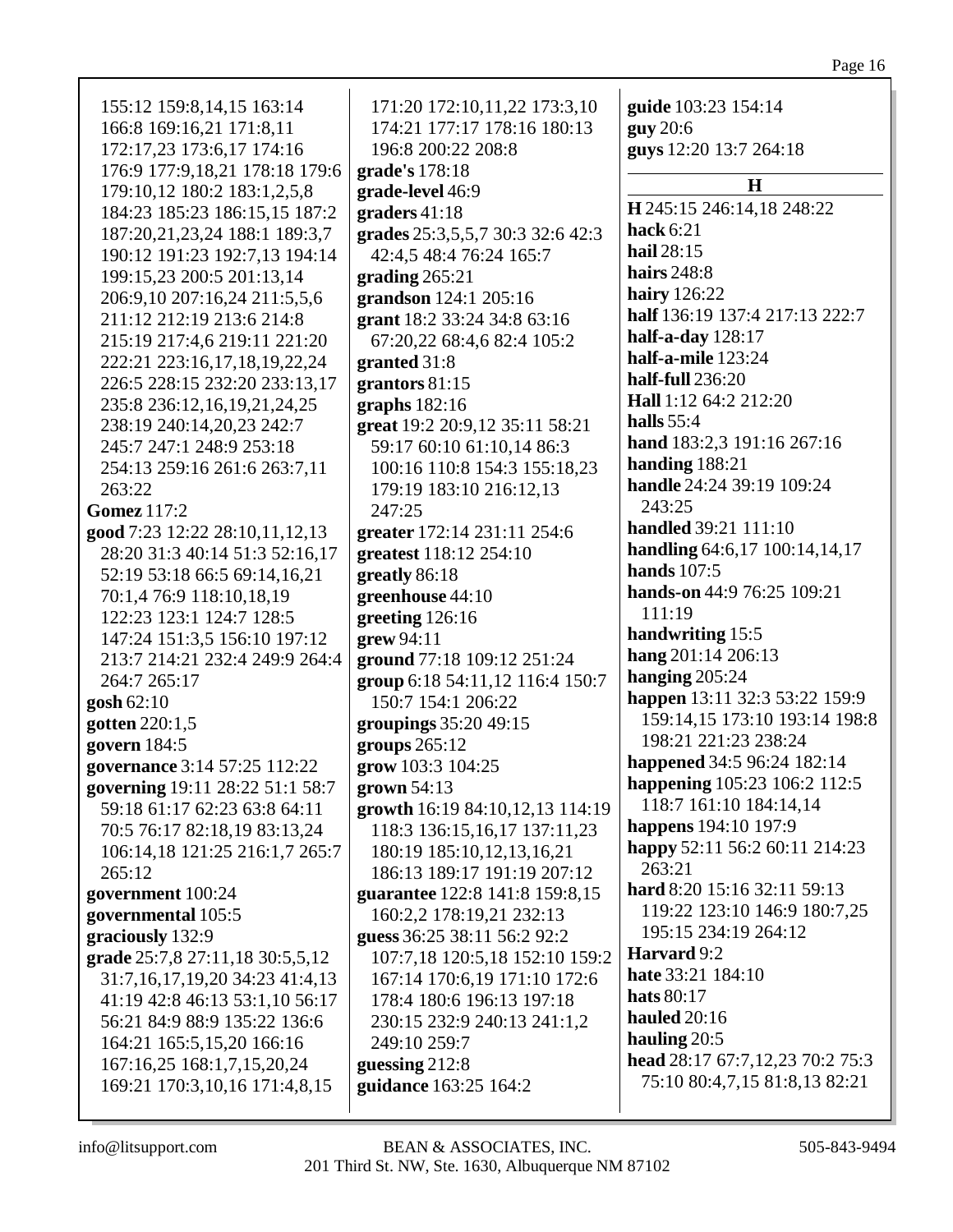85:25 91:21 103:18,20 104:7 105:17,22 109:10,16 110:25 112:22 114:16 123:12 127:24 142:24 151:8 169:9 179:6 226:13 240:1 **health** 8:4 9:14,18 77:5 82:18 **hear** 12:20 54:25 75:11,14 84:4 96:8 151:2 176:8 223:19 238:17 **heard** 71:20 **hearing** 3:16 7:11 22:10 23:2,19 63:20,21 64:2,4 65:25 71:6 99:19,20 174:24 203:1 208:15 257:17,19 **hearings** 128:16 129:2 257:25 258:5,9,16,19 259:1 260:1 261:7 **hearsay** 64:8 **heart-to-hearts** 110:20 **heavy** 122:17 130:25 **height-challenged** 20:17 **Heinrich** 16:12 **held** 7:25 110:3 198:1 211:3 217:11 230:5 246:2,7 267:12 **hello** 76:9 79:11 **help** 9:12,13 10:7,9 18:15 36:19 102:19 103:23 105:12,12 131:3 133:7 155:23 179:23 207:17 228:11 235:3 247:20 **helped** 85:20 107:12 **helpful** 128:22 155:17,22 **helping** 137:19 179:23 181:3 **helps** 10:11 15:21 17:12 62:3 **Henderson** 12:19 13:2 **herbs** 85:10 **hereunto** 267:15 **Hi** 28:20 **high** 13:3,12 16:6 17:12 19:9,25 52:8 53:1,5,11 54:21,23 171:9 171:10 **high-school** 55:20 **higher** 9:10,11 60:8 143:18 **highlight** 80:13 83:25 **highlights** 84:7 **highly** 21:14 72:12 81:19 83:8 117:15 **hikes** 85:15 **Hill-Clapp** 28:20,21

**hinky** 173:10 **hire** 30:4,21 115:23 121:16 216:20 **hired** 30:12,15 31:2,6 75:9 83:6 93:3 107:9,24 108:9 109:23 121:1 140:5 174:9 235:19 **hiring** 31:14 82:21 122:1 **Hispanic** 14:15 **historical** 146:24 218:22,22 **history** 30:9 82:10 **Hobbs** 21:11 **hold** 95:4,6 151:6 160:14 161:7 161:12,20 162:22 164:17 174:24 198:5 262:4 **holding** 54:2 235:14 **holds** 82:19 **Holy** 134:3 **home** 79:25 94:4,16 124:20 130:22,23 256:20 **hometown** 21:1 **homework** 206:5 **honest** 144:18 153:9 **honestly** 39:6 **honesty** 182:8 201:12 **honoring** 170:6 **hope** 24:3 28:14 40:6 88:5 111:21 121:22 127:24 145:25 190:7,14 194:9 221:24 **hopeful** 207:9 **hopefully** 128:10 208:1 211:18 **hoping** 6:7 87:23 128:12 213:5 213:21 263:3 **horticulture** 84:25 **HOSA** 8:4,25 9:1,16 16:22 **hospital** 86:13 **hours** 14:10 64:1 87:14,15 178:8 205:4 212:2 221:22 **house** 124:21 **housing** 31:15 122:4,8 123:15 124:22 **huge** 55:12 63:1 98:25 102:14 **husband** 6:7 **hypothetical** 168:17 **hysterical** 218:22 219:1 **I i's** 49:12

**IAIA** 78:9 **ICDC** 13:18,19 **ice** 122:17 **Icela** 144:2 160:16 **idea** 102:18 113:10 168:17 196:15 198:10 229:5 245:3,4 261:3 **ideal** 145:20 241:3,7 **ideally** 114:23 255:25 **ideals** 113:3 **identical** 157:7,13 158:20 209:16 **identification** 144:4 **identified** 26:21 27:25 68:18 140:4 143:25 150:2 250:8 251:20 **identifies** 27:11 **identify** 65:2 93:15 143:21 144:15 192:7 226:6 230:8 250:7 **identifying** 26:25 **IEP** 137:22 **ignored** 68:8 **II** 90:14 102:5 **ill** 6:7 **immediate** 167:3 200:16 **immediately** 97:21 179:9 194:21 200:17 **immersion** 109:13 **impact** 3:22 15:14 16:18 17:1,23 78:23 80:14 211:10,14,25 212:5 212:13 245:23 **imperative** 256:22 **implement** 120:13 145:4,6 **implementation** 145:7 149:25 **implemented** 67:24 **importance** 9:21,23 114:15 **important** 19:12 39:14 51:6 60:3 70:21 77:13 78:21 81:4,21 97:12,18,19 113:9,24 119:16 122:24 149:17 150:6 157:1 187:13 229:25 230:4 249:21 251:3 256:24 **importantly** 254:7 **impossible** 173:8 **impressed** 101:11 **improper** 72:5 **improve** 47:20,25 77:10 83:5 **improvement** 96:3 145:4,9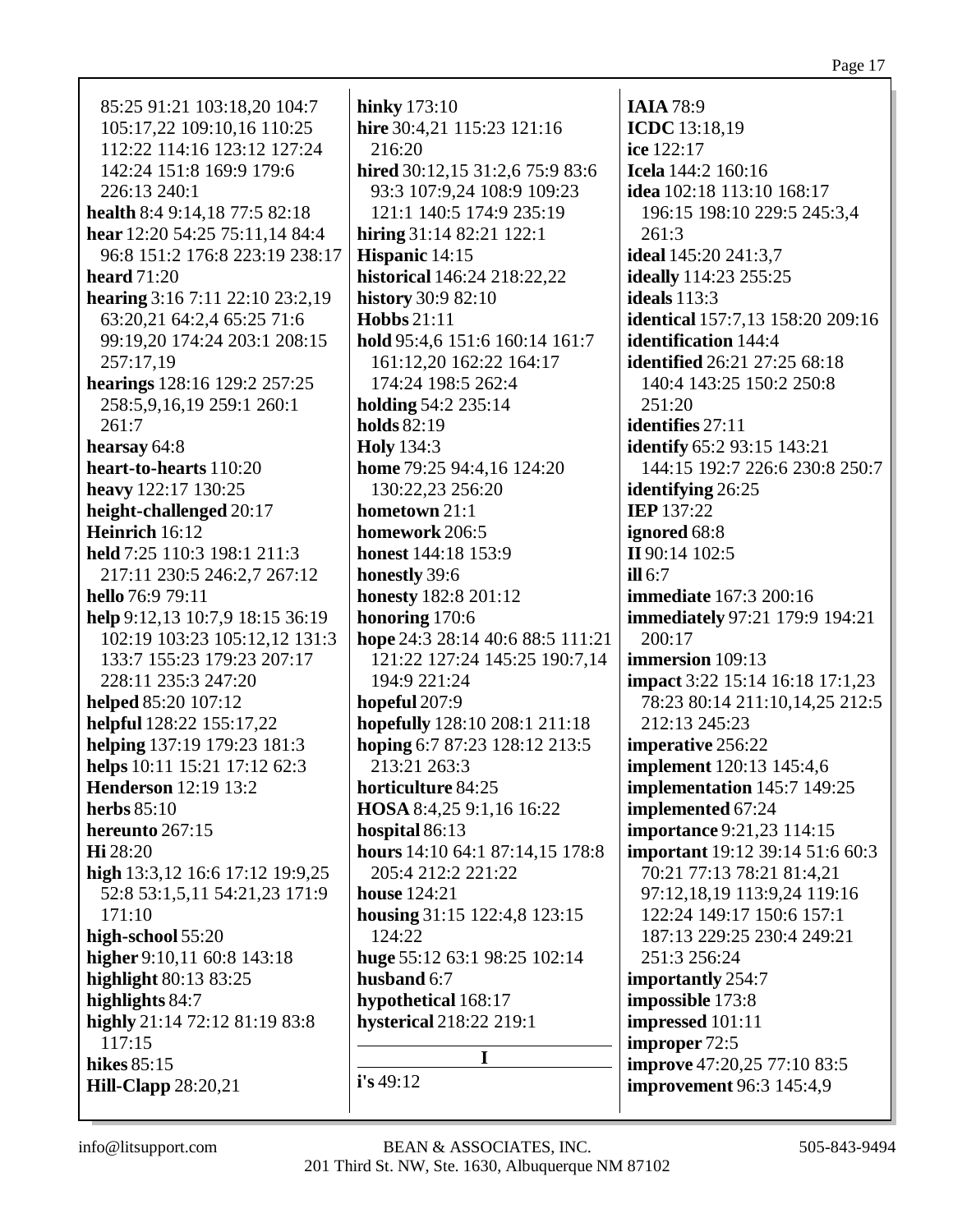152:17 172:15 209:3 **improvements** 149:25 **improving** 82:13 **in-depth** 18:11 **inappropriate** 73:15 **include** 25:16 69:3 81:7,11 130:16 144:16 255:23 **included** 11:22 27:16 69:8 85:6 125:14 149:19 255:7 **includes** 47:21 48:2 86:1 **including** 70:16 83:12 85:3,7 145:15 **inclusion** 143:12 **incorporate** 29:11 **incorporated** 26:14 62:8 **incorporates** 25:14 80:22 **incorrect** 184:3 **increase** 14:4 52:14 54:2 83:17 84:15 88:15 110:1 186:7 223:16 **increased** 85:14 86:23 97:2 **increasing** 88:14 **incredible** 16:18 **independent** 72:14 74:5,8 199:8 **independently** 116:22 **index** 185:13 **Indian** 79:24 86:11 94:8 **indicate** 7:8 19:21 22:7,24 23:16 58:11 160:24 175:17 227:12 266:10 **indicated** 67:8 148:20 163:24 172:9 212:1 226:22 **indicates** 7:4 21:25 22:3,17,20 23:9,12 42:11 111:7 127:14 131:17 145:17 151:22 191:19 209:19 212:16 **indicator** 137:13 138:3 167:7 174:18 **indicators** 135:25 166:20,21 169:24 170:11,17 174:21 192:8 196:9 **indigenous** 80:19,23 85:9,10 113:13 114:11,11,25 116:4 119:12 121:19 **individual** 20:15 60:20 66:15 67:11,14,16 141:7 222:18  $241:11.15$ **individuals** 7:18 18:17 109:23

124:3 **industrial-sized** 85:23 **industry** 17:8 **inform** 82:18 **informal** 81:5 **informally** 181:25 **information** 11:5 39:2 59:14 61:13,17 63:11 64:5,18 70:16 71:9,16,24 73:4,5 74:5,7 87:24 91:14 112:19 137:7 138:9 156:6 161:3 162:19 175:15 182:11,22 183:24 184:7 186:14 189:2 190:18 220:1 226:7 230:12 237:6 242:9,24 246:2,7 250:14 250:23 251:8 261:12 263:4 **informed** 87:11 98:4 105:18 106:17 160:18 **informs** 98:10 **infrastructure** 102:20 **inglorious** 219:20 **initial** 133:7 217:3 233:8,9 250:22 **initially** 102:18 103:5,11 148:19 149:8 172:8 **initiated** 75:15 83:19 **initiative** 75:13 76:8 **innovative** 8:9 11:25 77:17 80:14 **input** 56:6 60:17 105:19 133:7 144:17 212:3 252:9 257:2,17,19 257:25 258:5,8,16,18 259:1 260:1 261:7,17 **inroads** 235:10 **inserting** 195:22 **Inspired** 66:20 77:21 82:2 107:11 108:11 **instance** 200:23 227:1 252:18  $253:2$ **instances** 36:15 155:25 **instruction** 28:1,4 44:8 49:14,15 97:23,24,25 **instructional** 87:13,14 **instructors** 262:16 **insufficient** 48:4 **integrated** 47:20 48:1 **integrity** 15:13 **intend** 88:9 172:8 230:8 **intended** 172:7

**intent** 53:2 82:15 166:13 179:14 227:8 **intention** 247:15 **intentional** 110:16 150:4 **intentionally** 112:3 **intents** 161:8,12 **inter-** 29:22 **interact** 97:7,17 **interaction** 93:25 **interacts** 97:6 **interest** 124:3 227:7 **interested** 9:17 30:7 36:15 73:12 **interesting** 265:25 **interfere** 241:23 **interim** 138:4 180:8 193:18,25 **internal** 64:16 68:19,21 183:7 **internally** 60:8 **interpret** 249:5 **interpretation** 29:22,23 139:13 177:15 186:16,19 187:10 188:18 208:20 **interrupt** 32:9 255:4 **interview** 260:7 **interviews** 260:3 **introduce** 7:24 13:1 69:25 **introduced** 79:18 **introducing** 29:8 **invaluable** 14:1 **invested** 86:7 **investigating** 246:19 **investigation** 72:8 73:16,20 **invisible** 113:8 **invitation** 100:12 101:14 **invite** 12:10,12 **involved** 8:24 9:6 19:10 96:1 106:17 109:10 128:1 132:18 163:19 177:21 **involvement** 181:2 188:17 **involves** 8:16 **iron** 254:7 **issue** 37:8 56:4 74:1 121:15 123:16 124:15 136:11 142:22 148:14 156:16 158:6,8 159:11 169:16 178:15 181:4 192:5 193:21 199:12,21 200:13 215:11 223:14,21 237:9 238:13 239:19 245:10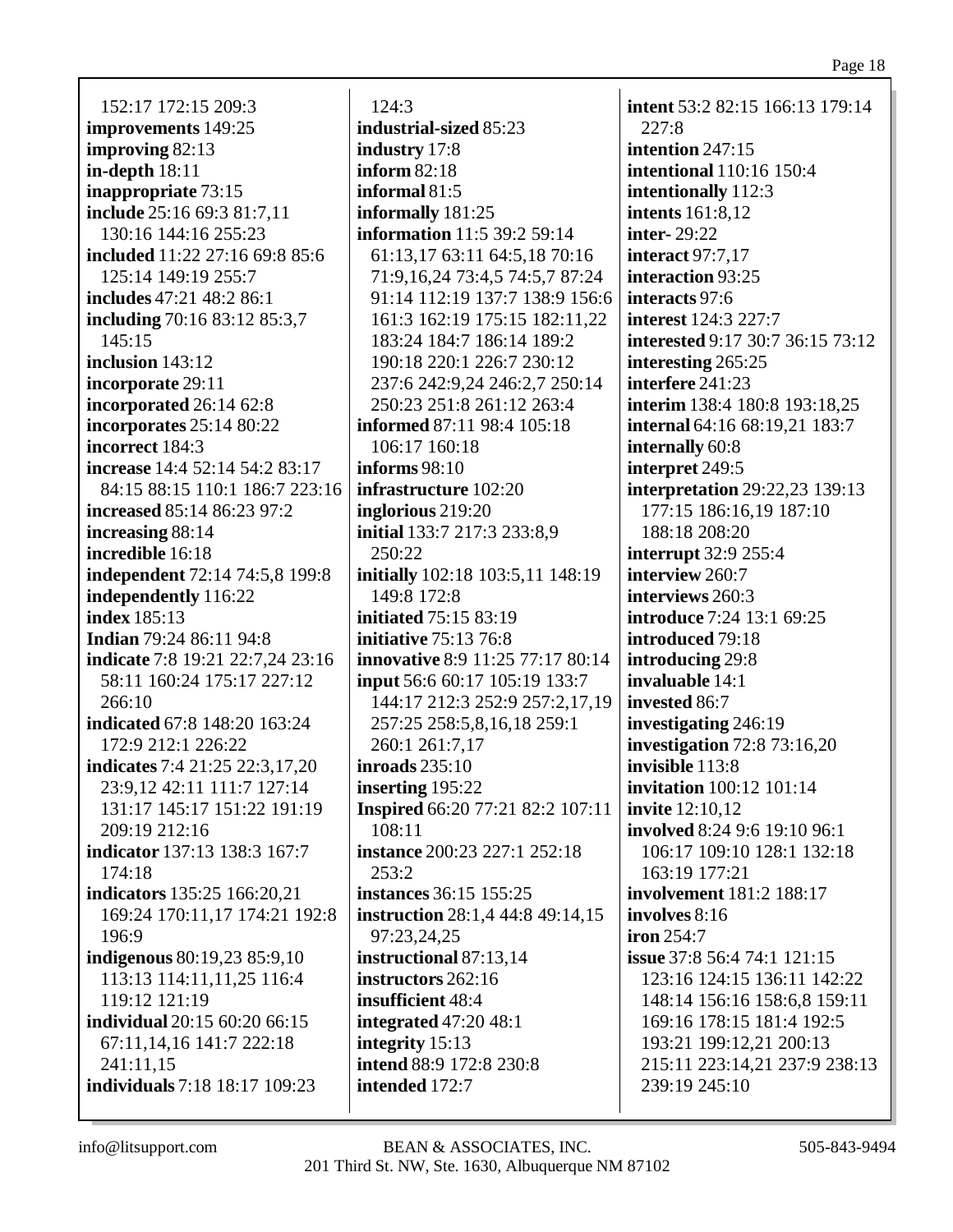| <b>issued</b> 72:17                     | 34:15 43:9,10 45:15,16 48:12         | <b>Josh 228:25</b>               |
|-----------------------------------------|--------------------------------------|----------------------------------|
| issues 26:2 71:19 74:9 77:3,6,16        | 48:13 50:3,4 57:17,18 60:25          | journey 60:22                    |
| 101:9 105:24 111:11 123:17              | 61:3 62:13 89:19,22,23 90:11         | judgment 180:21                  |
| 150:2 160:4 234:22 235:3                | 90:16,22 91:1,5,8,13,18,24 92:3      | Julia 134:10 139:9               |
| 237:18 245:22                           | 92:7,14,19,22 93:2,7,11,21,24        | <b>Julie 28:20,21</b>            |
| it'll 35:11 222:11                      | 94:2, 10, 14, 17, 20 95:2, 8, 12, 19 | July 90:14 107:24 121:3 169:22   |
| <b>item</b> 18:12 21:19 22:12 23:4 24:5 | 95:22 96:15 97:15 98:17,24           | 175:13,13 178:11,16,17 183:16    |
| 40:21 47:11 59:6 60:13 65:23            | 99:3,7 100:3,11 101:4 108:22         | 195:12 200:2 203:19 214:9,20     |
| 66:10 76:3 87:12 99:13,19,22            | 112:21 115:5, 10, 12, 15, 21, 25     | 257:1,5 258:24                   |
| 99:23 126:7 127:8 131:10,13             | 116:24 117:3 121:4 127:19,21         | July-August 178:2                |
| 145:16 149:7,11 162:11 216:15           | 130:7,8 131:23 133:18,19 134:2       | June 18:8,14 63:21,22,22 107:15  |
| 218:4,7 256:17 264:2                    | 134:7,12 135:15,18 136:12,22         | 120:12,20 135:21 144:10,11       |
|                                         |                                      |                                  |
| items 131:20,21,24 143:10               | 137:2, 12, 16 138:2, 6, 14, 21       | 164:15,22 165:4 166:15 167:16    |
| iteration 183:22                        | 139:4,11,15 140:2,9 141:2,10         | 167:25 168:9,14 174:24 175:4,4   |
| ${\bf J}$                               | 141:17,25 142:17,23 146:20,23        | 175:10,10,10,12 176:14 177:2,7   |
| J 224:6 241:20                          | 148:5,22 149:2 150:20,23 151:4       | 178:9,10,19 183:12 193:13        |
| J-K 239:20                              | 151:5, 12, 18 152:9, 13 153:2, 3, 8  | 194:15,25 195:3,5 198:1 200:1    |
| <b>James</b> 2:4 7:21 8:3               | 153:18 154:4,19 155:15 156:4,9       | 200:6 213:7,22 214:10,11 216:6   |
|                                         | 168:25 169:3,8 183:19 184:18         | 260:17 261:1,6 263:17            |
| January 62:10 69:8 74:2 147:19          | 184:21,24 185:6,9,17 187:5           | $\mathbf K$                      |
| Jennie 70:1,2 79:15,18 88:2,8           | 188:9,13 190:1,5,16 192:21           |                                  |
| 89:14,17 91:23 92:1,5,13 93:6           | 193:1,17 195:13 201:9 202:5          | K 25:3,5,5 26:8 39:20 241:21     |
| 93:18,23 94:6,11,15,19 95:1             | 204:7,10,18 207:18 210:9,10,22       | K-642:547:5                      |
| 98:6,18 99:2,6 100:19 104:9             | 218:21,24 219:2,6,19,23 220:16       | K-742:447:18                     |
| 105:23 111:23 112:1 115:24              | 220:21,24 224:15,17 225:3,10         | <b>K-through-647:24</b>          |
| 120:22 130:12                           | 225:15, 19, 22, 24 226: 12, 19       | K-through- $830:4$               |
| <b>Jerry</b> 1:12                       | 227:15,21 228:2,7,12,19 229:3        | <b>KARYL</b> 2:3                 |
| Jim 128:23 131:7 244:19                 | 229:12,15,18 231:16,19 232:8         | Katie 2:8 52:21 263:15           |
| Jimenez 70:1,2 79:15,19 86:17           | 233:1,5,11,19 234:4,7 237:11         | Kay 71:22 106:10,12 107:24       |
| 88:2,8 89:14,17 91:21,23 92:1,5         | 238:6, 9, 16 239:1, 9, 15, 18, 25    | 108:9                            |
| 92:13 93:6,14,18,23 94:4,6,11           | 240:5 242:12,19,21 245:15,18         | Kayla 93:9,10,19 95:6,10,18,21   |
| 94:15,19 95:1 96:6 97:16 98:6           | 246:13 247:11 248:17 251:18          | 101:24,25,25 102:3 105:17        |
| 98:18 99:2,6 100:19 102:15              | 252:6, 11, 22 253:1 254:1, 22        | 108:14 117:10 125:13,20          |
| 111:23 112:1 115:23,24 116:10           | 255:3,6 256:8,9 258:11 264:11        | 126:19                           |
| 116:15 123:22 124:5 130:12              | 264:15,19,20 266:14                  | Keegan $69:23$                   |
| JoAnn 52:17 54:22 55:15 56:7            | join $261:14$                        | keep 6:23 7:19,25 40:13 106:16   |
| 58:5,5,21 59:2                          | Jonathan 15:2,6                      | 106:17 178:25 205:7 262:20       |
| job 1:25 8:18 9:13 20:5 30:24           | Jones 134:8,9 142:10 150:23,24       | <b>keeping 54:20 105:18</b>      |
| 59:17 64:17 89:3 102:10 110:8           | 151:3,8,11,18 152:13 153:8,22        | <b>Kelly</b> 261:22              |
| 111:1 112:3 116:14 117:11               | 154:4,18 156:8,14 163:9 168:25       | kept 19:8 213:4                  |
| 121:13 123:19 245:13 267:25             | 169:2,6,10 171:13,21 174:5,9         | key 263:11                       |
| 268:2                                   | 175:21,24 176:18 180:22              | kicks 177:15                     |
| jobs 16:20 17:6,10 19:14 78:16          | 183:21 185:5,8,21 187:7 188:9        | <b>Kiddos</b> 183:9              |
| 222:21                                  | 188:11,15 189:12 190:1,4,7,11        | kids 10:7 13:7,9 14:8 53:8,13,16 |
| Johnson 69:23                           | 191:11 192:4,14 193:21 194:6         | 54:13,20 55:2,5,14,15 123:2      |
| <b>Johnston</b> 2:5 5:19,20 21:25 22:2  | 194:16 201:19 204:15 205:10          | 179:20,21 180:2,9 185:22         |
| 32:7,14,17 33:9,13,20 34:2,11           | 206:7 207:7,18,20 210:22,24          | 205:25 206:3 207:13              |
|                                         |                                      |                                  |
|                                         |                                      |                                  |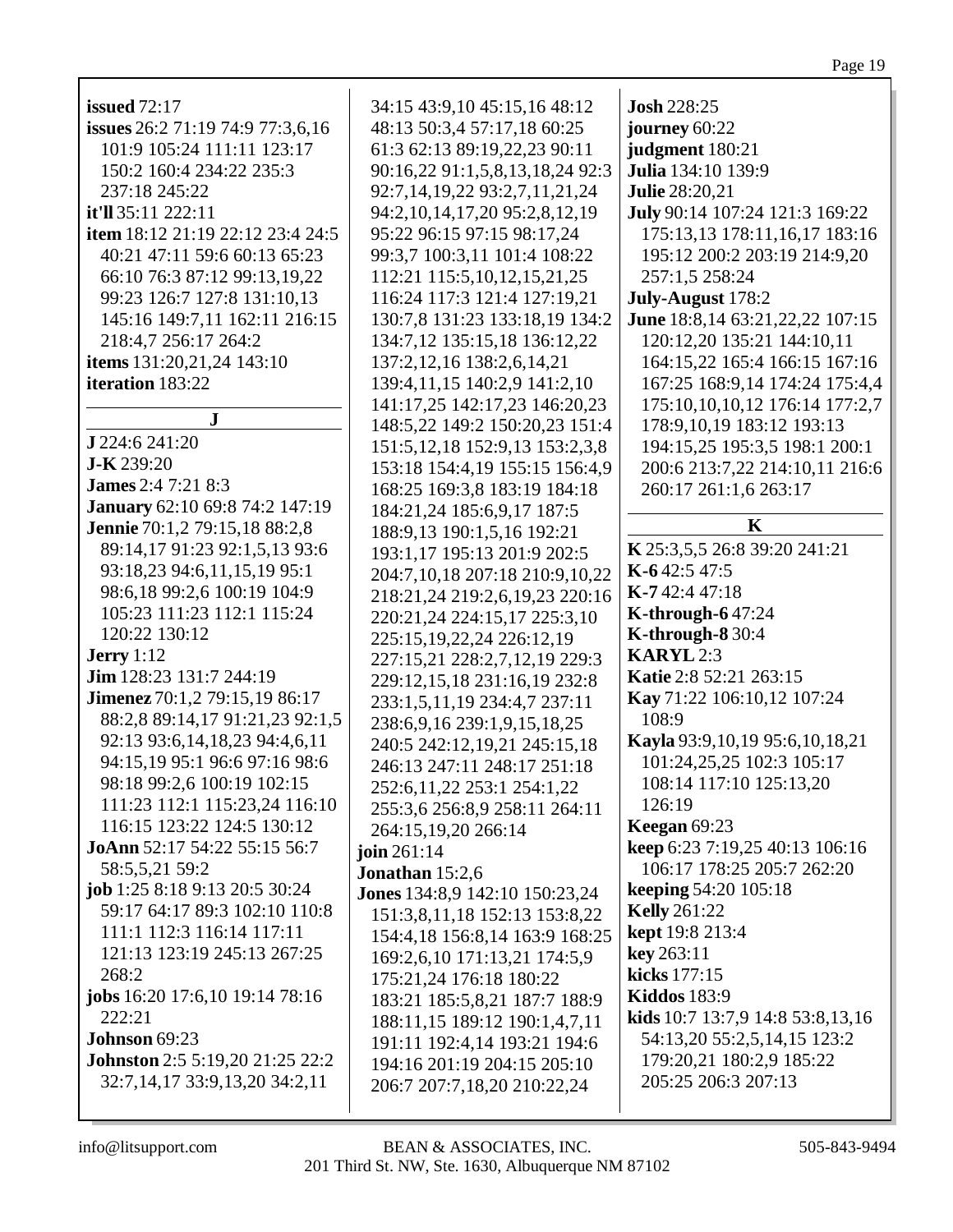| kind 35:3 36:18 52:20 53:6 54:14                             | 185:1                                                   | leave 52:25 54:23 173:5 178:15                      |
|--------------------------------------------------------------|---------------------------------------------------------|-----------------------------------------------------|
| 64:8 105:10,14 107:2,3 141:5                                 | <b>known</b> 10:6                                       | 178:16 193:3 212:4,13                               |
| 146:24 179:6,20,21 213:16<br>219:14 223:23 236:6 240:25      | knows 156:10 263:7                                      | leaving $53:15$                                     |
| 243:1 248:10 249:13,14 253:9                                 | L                                                       | led 16:17 85:2,5<br>left 53:9 87:13 107:16,17 108:6 |
| kindergarten 40:3 130:24                                     | L 224:7,15,16                                           | 131:17 178:17 182:24 257:2                          |
| kinds $243:18$                                               | La 3:9,20 24:10,12 28:18,22 42:2                        | legal 4:3 72:5 216:16 217:19,19                     |
| knew 70:22 130:19 134:4 179:20                               | 44:5 47:15,17,23 49:10 74:3                             | 218:8 219:21 221:13 222:10                          |
| 204:19                                                       | 131:14 134:8 154:13 208:4                               | 223:24 224:1,14,21 226:21,23                        |
| know 8:12 9:5,22 10:9,10 13:7                                | labor $67:19$                                           | 227:4 228:20,23 234:22,23                           |
| 16:21 18:21,22 20:7 21:11,14                                 | lack 3:19 66:4 74:18 75:6 77:3                          | 235:2,13,17 237:5 238:21                            |
| 25:15 36:9,16 37:2 39:2 40:7,9                               | 147:8 151:14 161:13 184:11                              | 239:21 240:2,7,11 244:10                            |
| 40:14,15,17 50:23 52:9 55:17                                 | laid 216:22                                             | 245:22 247:6,7,12,14,16 248:14                      |
| 63:3 64:2 70:20 71:7 73:1 75:1                               | Lake 76:21 114:24                                       | 248:17 249:4,22 250:6,7,10,16                       |
| 78:21 89:6 97:3 101:9 104:4,5                                | <b>Langston</b> 55:14 58:7                              | 250:24 251:21                                       |
| 104:11 106:3,3,5,18 108:19,25                                | language 26:25 27:6,16,22 41:8                          | legally 229:7,9 250:18                              |
| 109:6 110:24 111:15 112:25                                   | 63:5 84:11 113:5 134:15,20                              | <b>Legislature</b> 18:22 26:4,5                     |
| 113:7,20 114:18,25 117:17,23                                 | 145:15 148:12,15 151:24 158:3                           | length 258:2                                        |
| 118:3,10 119:2,13,14,24 121:14                               | 195:9 202:7 203:13,15 204:3                             | lengthy 46:15 154:25                                |
| 121:15 123:13 124:4,12 125:10                                | 230:24 240:18 248:19 250:18                             | let's 112:1 115:21 139:12 164:23                    |
| 128:23 135:19 142:1,7 143:20                                 | $lap$ 120:6                                             | 167:15 172:1 186:12 194:9,23                        |
| 144:12 146:10 154:11,12                                      | large-print 132:12                                      | letter 54:1 84:9 164:21 167:15,25                   |
| 155:15 156:20 157:12,15                                      | larger 55:21 104:25 132:10                              | 168:1,7,20,24 170:3 172:10,11                       |
| 159:11,12 163:10,22,25 166:24                                | Las 60:23 193:23 257:20,21                              | 172:22 173:3 178:16,18 209:5                        |
| 168:7 173:9 175:16 176:23                                    | lastly 68:12 149:21                                     | 221:2 223:21, 23, 23 224: 6, 7                      |
| 177:1,11 178:7,13,13,14 179:1                                | late 65:8 165:19 176:5,13                               | 240:20 243:15 244:6 246:23,24                       |
| 179:21,21 180:1,5,12,12,17,18                                | latest 147:18,22 167:24                                 | 247:3,4,5 249:5 250:18 251:7                        |
| 180:20 181:23 183:5,23 185:3,6                               | Laurel $64:15$                                          | 251:23 252:4,5,8,10,15,24                           |
| 186:24 187:14,19,20,22 188:23                                | law 82:15 148:10 157:22                                 | 253:4                                               |
| 189:8 192:13 194:1,9 195:20                                  | lawyer 64:6 229:10 245:3,11                             | letter-grade 56:20                                  |
| 199:25 200:3,20,24 201:2                                     | lead 81:10 85:21                                        | letters 13:24 53:2 64:24 221:5                      |
| 203:20 205:10,13,14 206:8,11                                 | leader 3:19 66:4 67:3 74:18 75:6                        | 223:15,17 237:8 244:8,20 248:2                      |
| 206:13 213:6 214:2 215:12                                    | 93:14 106:20 154:13<br>leaders 77:16 96:9 108:11 262:17 | 248:5 250:12,12                                     |
| 216:5,25 218:1,2,2 221:6,6                                   | leadership 10:6 70:18 75:15 81:2                        | letting $142:6$                                     |
| 222:2,14,17 223:4,8,11 228:18                                | 81:6,9,11,18 86:11 93:4,22                              | level 9:5 34:12 56:19 60:8 76:12                    |
| 229:20 230:21 231:6 232:3,12                                 | 96:17 106:15 110:13,14 114:2                            | 90:14 95:7 102:5,5 189:17                           |
| 232:19,23,24 233:14 234:10                                   | 160:17 207:19                                           | 207:9 262:15<br>levels 27:12,18 42:8 46:13 56:17    |
| 235:2,12 236:1,11 237:2,20<br>238:20 239:23 240:5 241:2,6,10 | leading $16:16$                                         | 85:14 86:7 186:8                                    |
| 241:11 242:5 243:2,8 244:25                                  | learn 26:22 86:4 98:5 113:16                            | liabilities 120:10                                  |
| 246:14 249:13,19 250:4,17,18                                 | 117:12,17 122:25                                        | <b>Liaison</b> $2:11$                               |
| 250:21 251:11,16,16 253:20                                   | <b>learned</b> 10:19 61:10,14 62:5                      | license 30:6,8,16,20 31:1 90:15                     |
| 258:21 259:6,14 260:22 262:21                                | 71:15                                                   | 95:7 108:5                                          |
| 263:1,14 264:22                                              | Learner 28:17                                           | licensed 59:24,25 60:2 66:17                        |
| knowing 31:19 80:23 144:7                                    | learning 8:12,17,25 44:9 74:3                           | 67:3, 6, 12, 17, 21, 23 75: 10 79: 21               |
| 251:8                                                        | 81:23 94:22,24 102:15 105:13                            | 90:12 95:4                                          |
| knowledge 61:22 80:25 98:21                                  | 107:19 110:23 111:2                                     | licenses 95:5                                       |
|                                                              |                                                         |                                                     |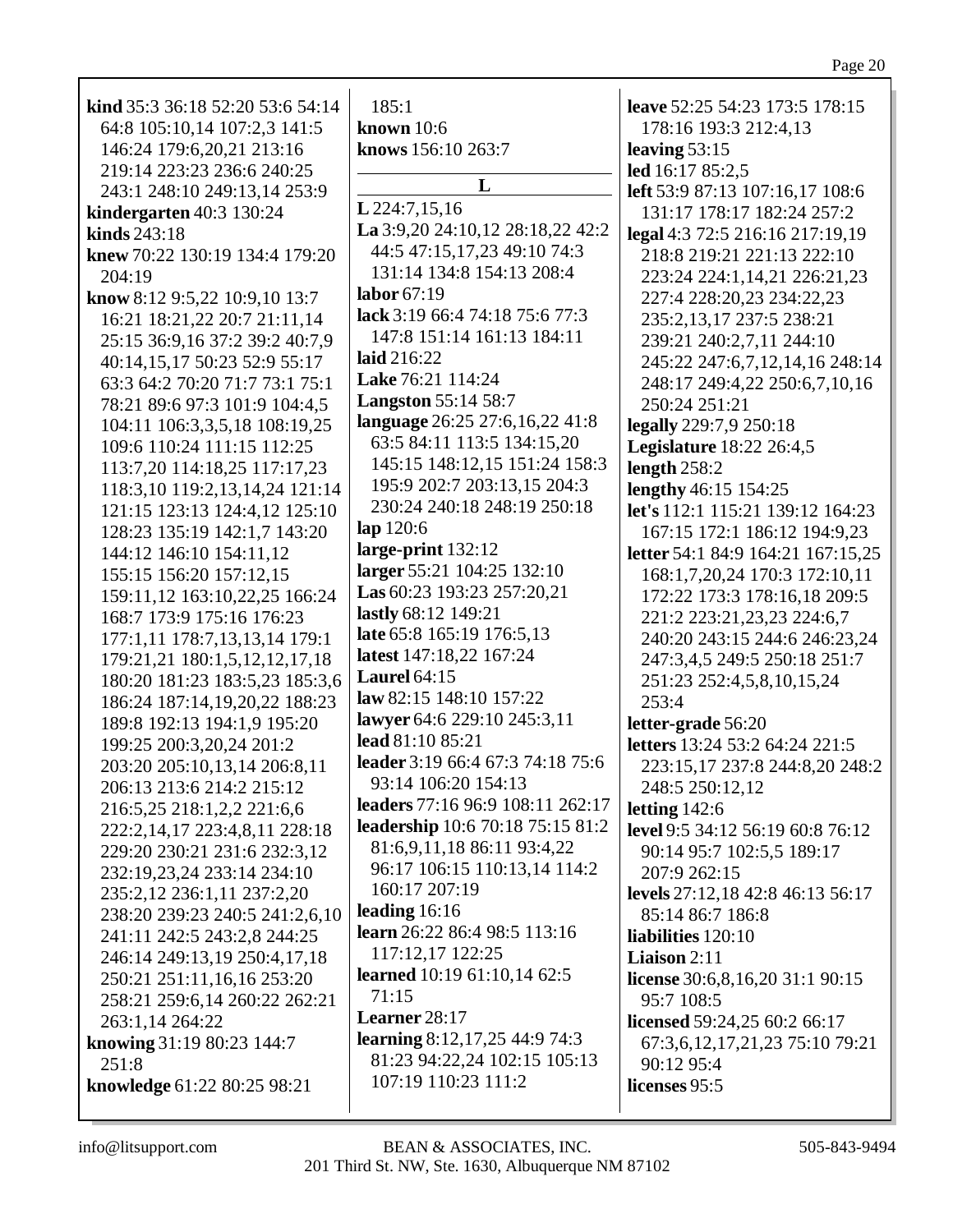| <b>licensure</b> 30:13,14 31:4 38:3,6 | 183:3 185:11 187:15 189:3,17     | 18:16 19:7 24:11 32:7,20 37:7  |
|---------------------------------------|----------------------------------|--------------------------------|
| 155:20                                | 190:23 191:8 193:15 194:23,24    | 38:15 39:15 41:6 43:22 44:24   |
| lies 119:9 188:22 193:21              | 194:24 203:22 231:10 234:9,9     | 46:5 47:14 51:5,17,22 54:17    |
| life 10:10 13:18                      | 253:8 257:2 261:1,5,5 263:25     | 56:13 58:9 59:10 60:25 66:8    |
| life-changing $13:15,18$              | 264:5                            | 69:17,21 76:1 87:5,9 89:19     |
| light 6:11 241:1                      | looked 20:16 53:18 134:17        | 99:10 117:8 125:25 127:6       |
| likes 105:20 245:1 249:25             | 179:16 204:13 258:23             | 128:15 131:25 133:20 135:12    |
| <b>limbo</b> 205:22                   | looking 31:21 39:5 65:4 89:14    | 139:19 140:13 143:9 149:3      |
|                                       |                                  |                                |
| limit 239:21                          | 90:5 103:11,14 104:19 105:2      | 156:22 158:22 160:6 161:16     |
| limited 78:4 104:22 153:25            | 107:6 121:6 124:2 135:4,8        | 163:5,9 164:7,19 165:17 166:3  |
| 221:13 258:1                          | 144:24 164:14 166:14 171:18      | 176:6 179:3 180:22 182:5,12    |
| limiting $35:13$                      | 174:16 181:2 183:10 185:15       | 187:12 189:12 191:20 194:16    |
| line 94:7 110:24 111:5 180:16         | 188:17 200:22 224:20 230:16      | 198:15 201:5 203:21 204:22     |
| 181:20                                | 230:19 233:15 240:6,8,13,14,15   | 212:17 213:25 216:1 219:24     |
| <b>lined</b> 263:17                   | 240:16 241:14,16 242:5,17        | 226:2,18 229:4,19,24 230:22    |
| lines 110:18 111:22                   | 243:2 248:22 252:13 257:5        | 231:24 234:15 235:16 237:11    |
| linesman $17:15$                      | looks 18:19 205:12 246:21        | 240:25 243:12 249:12 251:4     |
| <b>Links</b> 193:23                   | <b>Los</b> $35:4$ $128:25$       | 253:7 259:21 261:22 264:10     |
| list 7:21 10:1 12:18 65:19 142:11     | lose 186:17,19                   | 266:14                         |
| listening 60:16 61:11 101:22          | losing 161:1 169:13 202:16 205:9 | mail 215:21                    |
| 133:1 262:22                          | 245:7                            | main $29:10$                   |
| literally 53:15                       | lost 116:21 117:10 195:20 205:11 | maintain 31:9                  |
|                                       |                                  |                                |
| Literature 36:13                      | 218:20 244:18                    | major 11:2 103:5               |
| little 18:10 20:2 26:11,12,18 28:9    | lot 15:14 20:10 29:8 50:24,25    | majority 123:7 133:13 221:4    |
| 29:3 49:12 64:13 76:15 101:17         | 52:25 55:1 59:11 94:22 98:7      | makeup 176:19 194:2            |
| 106:24 126:15 136:8 152:15            | 102:23,25 105:2,11 109:3 113:3   | making 17:1 46:15 57:24 77:23  |
| 157:6 163:15 192:7 195:9 213:3        | 117:12 118:23 121:22 128:24      | 83:4 120:10 127:23 142:16      |
| 216:17 233:14 248:8 262:9             | 164:9 177:9 190:10 207:11        | 155:6 169:4 179:19 180:9 183:7 |
| live 91:1,3,5 95:14 122:11 124:18     | 211:24 222:14 253:25 262:5,9     | 207:12 226:20 229:9 234:18,19  |
| 124:21 131:6                          | 263:11                           | 235:9 242:5                    |
| lives 14:12 16:4 169:5                | Lots 99:3 154:3                  | management 67:1 98:22 107:10   |
| living 123:17 222:22                  | lottery 37:2                     | Management's 92:9              |
| <b>IIIIAII</b> 146:3                  | love 32:3 36:9                   | manager 59:25 66:11,17,18 67:3 |
| load 144:6                            | low 77:5                         | 67:21 68:5,8,13 75:9 83:1,7    |
| local 78:16 83:16,21 85:5,21,25       | <b>lower</b> 56:21               | 97:11 104:3 106:11 107:12,14   |
| <b>location</b> 31:14 43:20           | Luceros 35:4                     | 107:19 108:1,15,18             |
| locations $27:1$ 29:24 44:11,12       | luck $51:3$                      | managers 71:14 74:12 82:1      |
| logged $184:7$                        | lunch 103:9 211:2                | 103:23 104:1 107:2             |
| long 62:11 79:8 92:23 95:9 113:7      | <b>lurch</b> 182:24              | mandates 29:14                 |
| 156:10 169:24 176:19 188:10           | luxury $14:6,7$                  |                                |
|                                       |                                  | manner 116:9 128:14 247:17,21  |
| 213:14 218:25 232:19 258:1,16         | M                                | manual 189:19                  |
| long-term 31:7 104:12                 | M 241:21                         | manually 176:4 186:13          |
| longer 10:20 35:5                     | ma'am 93:6 195:25                | MAPs 179:20 183:22 184:9       |
| longevity 122:24                      |                                  | 185:1,4                        |
| look 6:25 24:4 53:8 58:1,24 61:5      | Mabry 1:12 64:2 212:20           | March 28:15 72:17 87:7 107:21  |
| 65:7 96:17 106:9 113:11 115:1         | machine 184:1,2,7                | Marjorie 10:1,4                |
| 116:5 131:18 149:24 159:19,22         | Madam 6:17 8:2 10:3 12:22        | mark 191:23 222:3              |
|                                       |                                  |                                |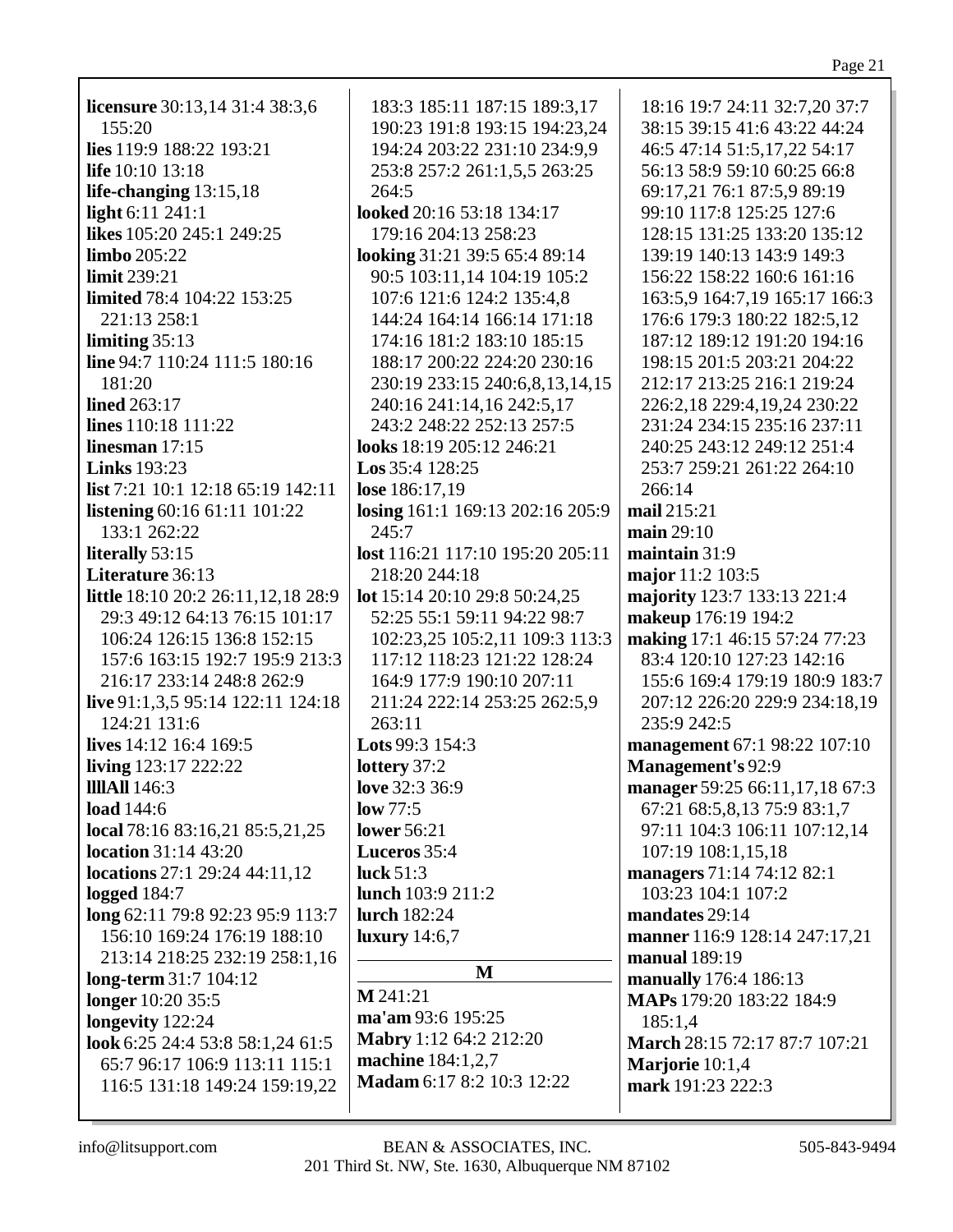| market 8:18 9:13 124:10              | 199:5 202:25 208:15 212:18      | 82:3,7 95:4 96:20 117:20        |
|--------------------------------------|---------------------------------|---------------------------------|
| <b>Martin</b> 16:12                  | 216:2 220:13 253:19             | 122:12 163:11,16,19 261:23      |
| <b>MAS</b> 58:6                      | meeting 1:10 5:2 7:14 10:15,19  | 267:2,9,12,13,21                |
| material 26:17 27:8 32:23            | 11:1,2,20 18:9 22:13 58:20      | microphone 7:25 101:20 151:7    |
| materials 28:3 49:13 76:7            | 63:2 71:4 74:2 98:14 106:13,19  | mid-May 175:25                  |
| math 36:13 84:12 86:10 137:24        | 135:10,17 139:7 160:8 167:1     | middle 30:7,16,25 31:5 71:9     |
| mathematically 172:4 173:7           | 175:11,12 176:14 177:2,7        | 117:9 123:23 167:6 201:3        |
| Matt 263:10,16                       | 182:22 194:15,25 195:3,7 198:1  | middle-school/ 55:19            |
| matter 51:12 70:21 73:15 97:18       | 198:1 200:8 211:21 212:19       | midyear 82:12                   |
| 191:1 197:1 199:16 267:14            | 213:22 214:17 215:24 228:25     | million 18:23                   |
| matters 71:11 81:4,24 82:7 97:13     | 233:6 237:14 238:10 254:5,13    | mind 13:21 129:4 157:3 249:14   |
| 97:18 105:25 154:5 197:5             | 257:13,15,16,24 258:6,8,12,24   | mindset 113:19                  |
| 258:22                               | 259:9,10 260:14 261:1,6 263:16  | mine 98:9 175:25                |
| Matthews 132:21 134:10 153:13        | 265:12,21 268:3,4               | mined 177:22 183:16             |
| 157:11,14,25 158:22 159:17           | meetings 12:11,12 88:16,16      | minimal 154:6                   |
| 161:21 163:4 164:7,14 166:13         | 139:9 230:19 231:4,14 233:21    | minimum $63:2$                  |
| 167:13 168:16 169:18,23 170:2        | 234:13 239:17 249:17 254:9      | mining $180:19$                 |
| 170:19,25 171:5,17 172:19,25         | 255:24                          | minute 108:21 166:9 184:6       |
| 173:4,11 174:8,14 175:1 177:10       | meets 191:24                    | minutes 3:6 7:15,20 21:20,22    |
| 177:25 182:4 183:6 185:20            | member 2:4,4,5,5,6 11:19 13:3,4 | 22:13 23:5 25:11 57:24 58:13    |
| 189:23 193:3,8 195:8,16,22,25        | 13:11 20:3 61:18,21 93:3        | 58:18,19 90:4 122:13 254:15     |
| 196:4, 11, 22 197: 3, 11, 15 198: 13 | 125:14 184:12                   | miracle 168:17                  |
| 198:25 199:10,15,22 200:11           | members 10:4,22 12:22 13:12     | misanswered 184:2               |
| 201:23 202:2,6,11 203:12 214:1       | 60:7,21 62:1 63:8 66:12 79:17   | missed 205:3                    |
| maximum 53:8                         | 80:25 81:6,7,18 85:2 95:3       | misses $171:9$                  |
| <b>McKee</b> 23:24                   | 106:18 151:19 154:20 158:22     | mission 3:10 27:10,11,21 33:6,8 |
| mean 32:9 37:23 44:25 73:9 88:3      | 163:9 220:3 261:16 265:7        | 33:17 34:14 46:10,10,13,17,19   |
| 96:10 102:14 106:25 114:13           | membership 14:4                 | 46:22 47:16 49:19 51:15,23      |
| 119:20 141:18 164:11 171:7           | memo 226:21 228:19              | 56:14 62:7,16 79:2,4 80:5       |
| 173:4 176:19 177:19 178:7            | Memorandum 213:17               | 81:20 123:3                     |
| 179:10 180:4,6 206:4,19 236:22       | <b>Memorial 175:23</b>          | misspeak $125:10$               |
| 244:23 248:7 253:11                  | <b>memory</b> 116:21            | misunderstanding 162:13         |
| meaning $122:24$                     | mention 180:23 189:13 212:18    | moccasins 85:25 86:4            |
| meaningful 76:25 77:17,24 78:23      | mentioned 86:17 123:20 155:3    | <b>model</b> 81:9               |
| meaningless 182:16                   | 261:8                           | modified 136:13 137:21 192:24   |
| means 30:16 114:1 117:23 118:1       | mentored 108:5                  | modify 188:6 193:4 198:9        |
| 121:6 126:17 137:14 140:24           | mentoring 36:19                 | mold 16:3                       |
| 200:16                               | menu 142:14 202:1               | moment 87:24 89:10 159:7 187:3  |
| meant 108:15 135:13 188:19           | met 14:14 82:16,17 93:19 132:19 | 190:20 236:20 253:3 258:22      |
| measure 47:2                         | 132:24 135:22,25 136:2 165:5    | Monday 63:19 66:23 98:14        |
| meat $84:2$                          | 166:20 168:4 170:9,10,13,16,16  | 112:15,16                       |
| Medical 86:12                        | 170:18 174:21,22 177:13         | money 96:19 100:14,17 102:8     |
| meet 10:22 87:14 99:11 100:7         | 182:15 195:17 196:8,10,11       | 118:14 140:6 222:15,17 231:5    |
| 105:21 125:19 132:20 137:24          | 197:21 202:19 208:11 239:23     | 232:1,4 235:8 236:5 247:1       |
| 138:7,25 152:12 164:25 165:1         | methods 28:3,6 49:13            | money's $241:3$                 |
| 168:2 174:17,23 175:13 178:9         | Mexico 1:2,13,21 3:3 6:13,16    | monies 101:2 103:13             |
| 185:22 190:12 197:25 198:4,17        | 9:14 10:14 17:3 19:13 76:13     | monitored 153:4                 |
|                                      |                                 |                                 |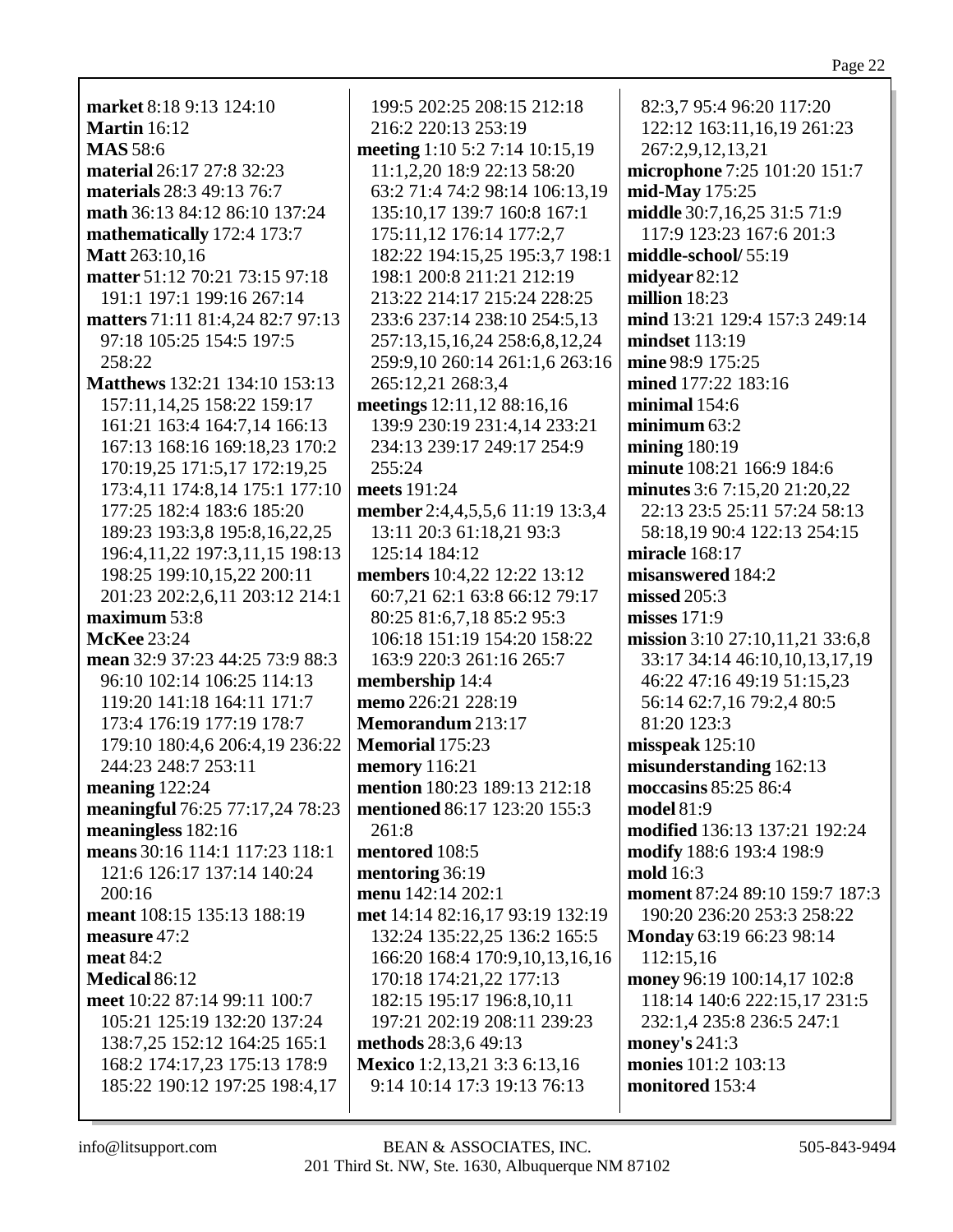**monitoring** 37:16 145:7 **Montessori** 3:9 24:10,12 27:23 28:3,6,18,23 29:10 31:23,25 32:4 36:9 38:25 44:6 47:17,21 47:23 48:2 49:11,13,15,16 65:14 **month** 19:3 21:10 30:24 78:10 107:8 177:3,5 181:6 200:8 235:14 264:6 **month's** 18:4 **months** 23:25 68:13 80:4 86:19 98:13 104:9 121:2 122:14 135:2 135:3,7 235:25 **moot** 174:15 **morally** 37:24 **morning** 7:23 10:23 12:22 21:18 28:10,11,12,13,21,25 52:16,17 52:19,20 66:5,24 69:14,16,21 70:1,4 76:10 132:24 151:3,5 257:13,16,18 259:1,10 261:11 265:3,14 **mother** 76:14 113:4 **motion** 7:1,2,5,12 21:24 22:1,10 22:16,18 23:3,8,10,20 41:8 43:15 46:1 48:6 49:3,5 50:21 56:11 57:21 127:22 128:21 129:14 130:10,11 148:15 207:25 208:2 210:20 255:2,10 255:16,18 266:4 **motions** 41:12 **motivated** 9:17 **MOU** 214:7 215:18 **mountain** 126:21,23,24 **mountains** 85:9 **mouth** 112:2 **move** 20:17 41:14 42:1 44:4 47:15 49:9 56:13 60:12 88:10 98:21 104:17 105:8 127:7 131:10 151:9 206:20 236:21 249:16,18 253:16 254:24 266:3 **moved** 20:7 63:13 142:24 207:13 250:2 253:14 **movement** 55:3 **moving** 27:14 32:2 41:19 98:12 195:7 213:5 216:14 234:18 259:25 **multi-age** 35:19,20,22 36:1,7,18

49:15 **multi-age/cross-age** 36:11 **multiple** 13:23 16:12 86:7 124:23 222:25 **Myers** 52:17 54:22 55:15 56:7 58:5,5,21 59:2 **N N** 2:1 3:1,1 4:1,1 **NACA** 66:19 77:21 82:1 99:11 107:11 108:11,24 115:3 116:21 **name** 8:3 15:3,6 67:8 69:22 70:5 76:10 93:10 111:9 112:12 126:18,20 237:4 244:17 **names** 58:4 92:6 101:23 **narrative** 79:7 **Natasha** 69:22 70:7 86:25 96:13 **Nation** 76:22 84:25 85:1 105:5 **national** 13:14 14:17 16:14,14 21:4,10 86:11 **nations** 95:13 **nationwide** 21:12 **NAU** 78:10 **Navajo** 76:11,11,21,22 79:15,19 79:20 84:24,25 85:4 105:5 114:24 122:2,15,19 123:23 126:20 **navigate** 218:17 234:11 235:3 **nearest** 122:10 **necessari-** 228:9 **necessarily** 25:25 94:7 123:19 145:21 228:10 **necessary** 64:19 83:4 99:22 148:11 183:1 230:12 246:3,8 **need** 7:24 9:14 19:14 27:17 38:9 42:8 47:8,10 48:4 53:20,21 55:10 64:19 84:5 88:24 95:25 98:4 103:3 108:19 110:22 116:6 120:24 125:17 127:12 136:16 138:9,15 139:21 146:22 163:2 164:1,6 176:12,23 177:5 187:17 191:8,22 193:5 199:13 206:17 206:18 211:1 215:5 216:2 223:5 226:8 227:3 228:1,4 229:21 233:13 237:7 240:17 243:21 244:3 247:11,19,24 248:2,14,17 249:14 253:12,16 263:14

265:20 266:7 **needed** 29:18 78:5 87:19 104:6 219:13 227:10 243:22 249:2 **needing** 194:4 **needs** 8:17 9:13 52:8 79:9 80:6 96:2 104:20 109:1 110:21,24 120:23 137:17 152:12 193:6 196:16 205:25 225:9,10 249:25 250:8 253:14 258:24 **negotiate** 33:7 **negotiated** 32:19 33:17 138:18 160:21 **negotiation** 24:18 188:16 189:13 204:25 224:22 **negotiations** 3:24 32:24 33:3,16 34:5 153:11 161:3 162:16,20 189:7 212:25 218:5,8 **neither** 58:3 **nervous** 170:20 **network** 66:20 104:1 107:11 108:12 **Networks** 77:21 82:2 **never** 13:19 16:7 33:16 53:9 121:11 138:10 219:3,4,5,6 222:11 **never-ending** 121:13 **new** 1:2,13,21 3:3 6:13,16 9:14 10:14 17:3 19:13 24:19 59:19 59:20 61:8 62:6,9 75:9 76:13 78:1 80:15 81:16 82:3,7 83:6 95:4 96:20 101:16 117:19 118:21 122:12 126:14 133:10 135:13,14,16 137:13 138:2 144:11 163:11,16,19 183:23 214:12 234:19 261:23 265:3 267:2,9,12,13,21 **newer** 18:1 61:21 **nice** 28:14 111:16 236:5 **night** 117:24 **nine** 41:18 **nine-** 265:4 **ninth** 88:9 **NISN** 77:21 83:8,15 108:16 115:3 **NM** 1:19 267:19 **NMDASH** 144:24,25 145:4,10 162:13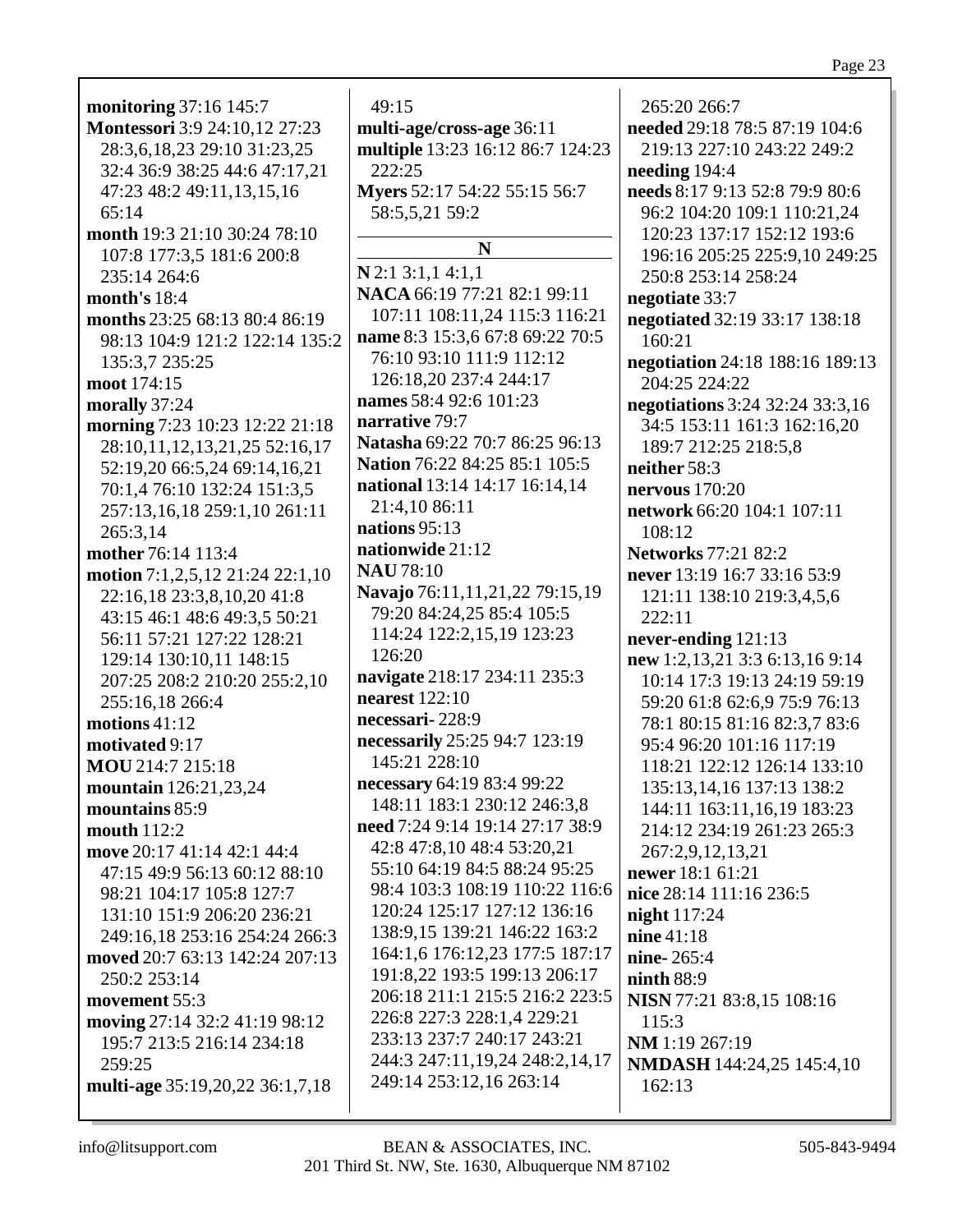**NMPED** 11:18 **non-legal** 249:23 **nonexistent** 126:15 **nonrenewals** 248:4 **normally** 148:7 **north** 76:22 **Northern** 78:11 94:9 **note** 17:2 39:15 69:7 76:5,5 92:8 150:3 199:13 226:21 **noted** 27:5 64:23 72:19 87:10 158:11 **notes** 89:2 163:4 207:23 241:22 257:3 **notice** 63:10 64:7,20 65:1 99:16 199:18 **notification** 63:7 64:3 **notifications** 63:4 134:14 **notified** 90:5 **notifying** 71:3 **noting** 68:20 69:2 **November** 32:13 122:14 **number** 23:24 53:8 54:25 72:4 89:8,9 102:25 104:23 122:6 148:11 176:11 179:5 220:5,7,14 220:17 243:9 268:2 **numbered** 46:2 **numbers** 36:2 53:6 63:2 65:8 89:8 97:3 **NW** 1:20 267:20 **NWEA** 84:9,11,12,14 137:5,6 140:13 176:2 183:21 186:3,21 187:9,10,13 189:16 190:2 191:21 195:18 196:11,13,16,20 197:2,6,18,22 199:2 202:9,17 202:18,22,24 203:23 207:11 208:10,11,14 **NWEA-generated** 197:17,24 **O O** 3:1,1 4:1,1 **obligated** 224:7,10 229:9 **obligation** 82:17 228:5 **obligations** 247:24,25 **observation** 183:20 **observed** 66:24 **obtain** 136:4 166:5,6 192:19

**occasion** 243:20 **occur** 33:5 159:1 **occurring** 107:4 **October** 135:2,10 174:4 **odds** 247:15,16 **offense** 96:7 **offer** 55:21 217:18 219:21 **offered** 60:17 211:15 **offers** 44:9 **office** 23:23 97:11 216:20 231:14 234:2,13 250:10 **officer** 16:15 63:20 64:4 68:25 90:15 92:11 94:8 115:19,23 **official** 64:3,7 90:12 93:25 95:16 96:18 97:16 117:5 128:6 261:10 **oftentimes** 117:5 118:18 122:13 138:23 235:11 **oh** 19:20 35:17 41:13 43:25 92:22 139:5 149:10 160:10 166:10 168:3 170:12 174:12 202:2,13 220:21 225:5 240:4 244:11 257:8 **okay** 12:21 28:8,10 34:2,15,23 35:18 36:22 40:18 41:23 42:18 42:19 45:5 47:6 49:17,24 52:19 57:4 60:14 62:13,18 89:16 91:13,18 93:21 94:10,14 95:2,8 95:12 97:14 98:6,17 99:3 108:13,20 115:25 121:2 122:10 132:13 135:15,18 136:12 137:2 138:6 139:4,11 140:1,18 141:25 143:1 149:2,6,14 157:2,24 160:15 161:20 162:23 170:12 173:13 174:19 175:1 177:4 183:8 189:25 193:1 198:11 203:8,16,17 205:12 207:21 209:3 212:22,22 214:15 215:1,4 215:12 216:9,10 218:11 219:19 220:9,15,21,24 224:17 227:21 231:2,19 232:7 233:17 238:15 246:13 252:6,22,24 254:16 256:1,15,16 259:20 260:15 261:7 **old** 64:13 132:7 **on-call** 234:3 **on-site** 91:9 **once** 12:11 19:18 35:12 51:11

134:23 159:2,25 188:6 236:2 238:23 243:3 261:9,12 **once-in-a-lifetime** 14:21 **one's** 160:3 **ones** 51:7 114:9 **ongoing** 62:20 265:4 **onus** 238:23 **Ooh** 221:19 **open** 29:21,23 104:13 119:20 121:11 122:22 141:23 168:12 221:6,9 231:14 233:21 234:13 **opened** 13:21 35:15 36:6 89:11 110:3 203:3 260:21 **opening** 89:8 **opens** 13:20 231:11 **operate** 84:6 103:2 **operation** 81:7,25 82:24,25 95:24 **operational** 67:15 159:19 **operations** 81:5 92:16 94:25 95:3 98:25 102:12,19 104:18 152:7 **opined** 199:16 **opinion** 72:22 84:2 200:20 251:25 **opportunities** 36:10 44:9 78:13 116:17 124:14 142:12 **opportunity** 6:25 10:22 18:20 37:3 47:19,25 56:9 58:16 60:18 65:2 70:8 71:18 77:4 78:8 80:13,18 108:24 141:12 146:7 147:16 150:7 172:14 192:18 198:23 199:25 201:18 223:1 224:3 239:21 261:16 265:25 **opposed** 7:9 22:25 23:17 46:19 266:11 **opposition** 7:11 22:8 23:2,19 **oppositional** 191:14 **option** 29:25 36:5 78:6 118:18,19 141:22,23 177:24 **options** 3:11 59:7 78:3 245:23 246:5 **order** 3:3 29:17 30:4 40:8 82:8 180:11 185:22 235:20 **organization** 8:24 15:8,10,11,13 15:19,20,21,24 16:10,15 78:20 113:2 **organizational** 3:18 20:10 61:18 66:2 70:17 74:17 75:3 162:12

**obviously** 119:14 143:17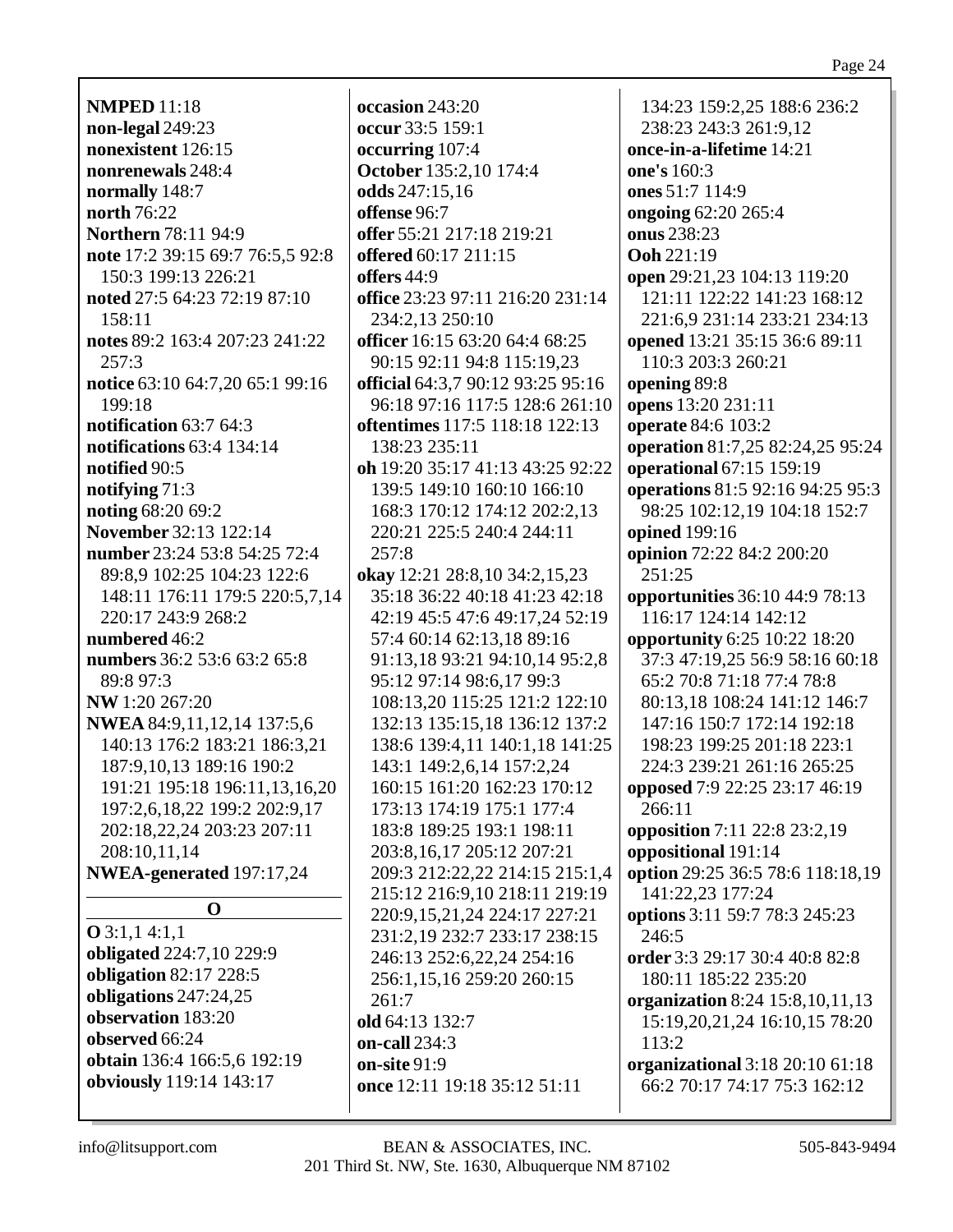| 162:24 163:7 208:22            | part 9:1 31:14,15 35:10 40:1                                     | 215:24 216:16,20 218:11 220:3                      |
|--------------------------------|------------------------------------------------------------------|----------------------------------------------------|
| organizations 9:15 11:22 13:25 | 56:6 59:25 60:2 62:12 63:6                                       | 221:4 223:7,9,15,21 224:7                          |
| 16:21 17:7                     | 64:10,25 90:19 94:12 97:25                                       | 228:23 231:3,12,12 232:2 234:1                     |
| organize 85:21                 | 114:12 115:2 117:19,20 122:9                                     | 234:1 237:4,24 238:22 240:20                       |
| organized 20:11                | 123:20 124:2 126:6 136:14                                        | 245:11,21,25 249:8 251:1,6                         |
| original 67:20 203:5           | 137:19 138:10 146:6 150:5,8                                      | 254:9,13,25 255:23 257:16                          |
| originally 52:23 53:19         | 157:20 167:20 178:23 179:19                                      | 259:8,10 264:2                                     |
| ought 87:20                    | 181:8 186:9, 10, 12 204: 25                                      | PEC's 69:9 177:1 251:5                             |
| out-of-state 262:25            | 223:13 230:20 234:16,25 243:3                                    | PEC-authorized 76:20                               |
| outcomes 47:20 48:1            | 244:10 245:18 249:3 261:15                                       | PED 2:10 11:7,20 12:3 18:17                        |
| outdoor 86:14                  | 265:4                                                            | 25:23,24 29:16 37:10 39:17                         |
| outlined 81:14 154:14          | participate 17:14                                                | 52:9 66:14 70:19 76:2 81:14                        |
| outside 28:15 111:17           | participating 265:24                                             | 83:2,10,11 136:6 140:11 149:22                     |
| outstanding 62:25 256:23       | participation 210:23                                             | 149:24 150:6 154:7 155:15                          |
| overall 106:14 224:12          | particular 29:24 45:4 64:22                                      | 156:3,7 160:22 161:19 162:6                        |
| overlapping 175:3              | 142:19 170:6 223:7 252:21                                        | 219:11 221:4 224:11 226:4,19                       |
| overlay 121:8                  | particularly 54:9 60:23 119:7                                    | 226:24 227:6 244:6 246:3,8                         |
| overly 72:22                   | parties 144:15 198:16 250:21                                     | 247:10,16,17,20 250:6 263:10                       |
| oversee 103:10 105:14          | partly 152:15                                                    | 268:7                                              |
| oversight 10:14 107:25         | partnered 86:10,13                                               | PED's 18:23 66:21 74:4 176:7                       |
| Overson 71:23                  | partnership 17:13 27:2 77:20                                     | 216:20 236:8 249:21 251:1                          |
| ${\bf P}$                      | partnerships 86:9                                                | PED-funded 38:4,5                                  |
| $P$ 2:1,1 3:1 4:1              | parts 241:20                                                     | Pennsylvania 131:7                                 |
| p.m 131:11 211:7,7 266:16      | party 140:4 144:16 203:10                                        | people 7:15 8:10,19 15:25 16:1,8                   |
| packets 106:9                  | passed 49:5                                                      | 16:16 19:13 20:17 30:7,12,21                       |
| pads 118:17                    | passes 22:11 23:20 43:15 46:1,3                                  | 54:22 72:6 80:1,8,19 96:1,16                       |
| page 3:2 43:21,23,23 44:1 46:4 | 49:3 50:19,21 57:21 130:10,11                                    | 100:22 102:14 106:22 111:18                        |
| 56:16 58:11 65:7,9 67:6,6      | 210:20                                                           | 113:13 114:11 116:17 117:10                        |
| 144:23 149:7 215:10 220:20     | passing 55:4                                                     | 122:2,9,18 128:22,25 131:5                         |
| pages 41:7 267:10              | passion 17:20                                                    | 138:25 157:4 169:17 201:10                         |
| Pahl 263:10                    | passionate 15:16<br>pathway 16:2                                 | 206:22 207:1 216:25 222:25<br>260:22 262:10,25     |
| paid 198:20                    | patient 40:24                                                    | Peralta 5:15                                       |
| Pamela 156:8                   | patiently 238:2                                                  | <b>percent</b> 84:10,11                            |
| panel 249:19                   | <b>PATRICIA 2:3</b>                                              | percentages 84:15                                  |
| paper 9:8 245:16 246:15        | Patty 132:21 246:22 254:18                                       | Perea 11:4,6 18:4,8,19                             |
| papers 256:20                  | pay 30:18 118:9 140:6                                            | <b>perfect</b> 104:5 129:1 194:3,6                 |
| paperwork 31:9 64:12 67:19     | payable 68:20                                                    | 241:2                                              |
| 90:3 115:16 116:4              |                                                                  |                                                    |
| paragraph 164:8 209:4          |                                                                  |                                                    |
|                                | paying 100:22 120:9 144:19,20                                    | <b>performance</b> 3:22 56:20,20                   |
| paramount 100:18               | 241:22                                                           | 61:19,20 136:25 137:13 138:1,3                     |
| PARCC 181:6,11,12,15 194:21    | payrolls $120:10$                                                | 138:12,15,18 139:3 143:3,25                        |
| parent 69:3 86:3,7 125:14      | PE-224:8                                                         | 151:22 181:10 192:3 208:18<br>211:11 240:18 263:12 |
| parent-teacher 85:18           | PEC 2:9,11 4:3,5 10:3,13,17,22<br>12:8,22 22:13 23:5 29:16 33:16 | period 24:15 195:17 196:11                         |
| parents 3:11 10:7 31:19 59:7   | 63:19 71:4 75:20 79:8 83:3                                       | 253:15                                             |
| 80:8 88:22 124:22 206:4 207:17 | 133:20 134:10 135:8 149:17                                       | <b>Perkins</b> 10:18 18:2                          |
| 245:23 246:5                   | 174:24 198:4 211:16 214:6,9                                      | permissible 32:8,20                                |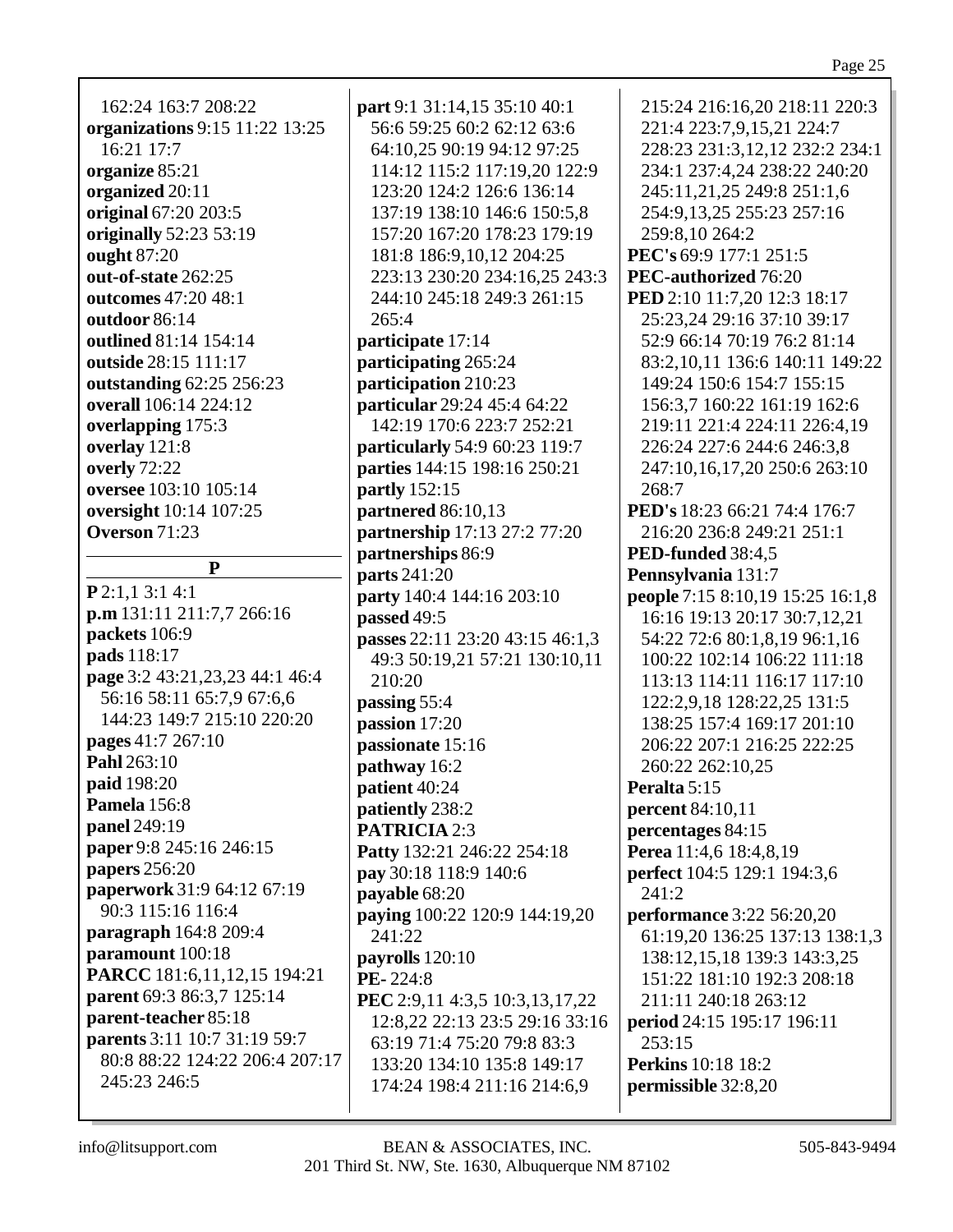**permission** 60:5 **Perseverance** 3:17 66:1 76:19 80:3 **persevere** 79:10 **person** 16:6 31:2,6 108:6 116:11 118:14 121:19 206:22 221:11 221:21 222:21,25 228:8 232:10 232:11 240:15 242:23 **personal** 15:22 96:7 114:3 123:18 130:13 **personalized** 192:17 **personally** 236:4 238:13 253:14 259:16 **personnel** 68:5 81:4 82:6 **perspective** 60:3 73:17 222:24 **pertaining** 81:4 82:15 **phase** 25:6 **phased** 31:18,20 **phasing** 25:7,8 **philosophy** 36:9 **phone** 91:12 97:8 132:16 254:19 **phrasing** 157:5 **physically** 111:19 **pick** 107:3 **picking** 119:4,5 **picture** 14:16 31:22 34:24 38:23 112:4 128:24 160:20 **pictures** 118:11 **pie** 200:4 **piece** 84:18 86:8 188:23 211:20 250:20 254:11 **pieces** 152:1 185:11 237:3 245:16 246:15 **Pierce** 16:13 **piggyback** 121:5 **pike** 166:15 **pin** 20:1,1 **place** 19:15 32:15 35:1 96:3 100:10 106:8 109:13 120:24 122:10 124:21 145:18 158:14 159:6 161:3 165:22 180:7,25 195:21 203:1 208:16 209:6 214:13,22 230:8 **placed** 81:5 84:24 **places** 31:21 207:3 **plan** 3:20 10:18,21 24:24 40:17 74:25 75:2 96:3,3 131:14 133:8

133:11 135:1,4 136:23 137:17 139:1,10 150:14,15 151:13,14 151:17,20,21 152:2,5,8,21 153:6,11 154:15,22 155:1,8 188:22 192:22 194:18 208:4,13 236:15 **planned** 262:3 **planning** 35:9 38:21 98:23 102:25 104:12 106:2 120:19 145:5,5,6 163:12 **plans** 36:17 104:12 134:17 152:16,17 154:23 **plants** 85:9 **play** 119:17 **please** 6:22 12:25 15:4 19:21 21:7 42:15 162:3 209:22 256:23 **pleased** 88:19 **Pledge** 3:3 6:12,15 **plots** 26:23,25 35:8 44:10 **plus** 258:5 **Pogna** 5:7 6:6 263:2 **point** 32:18 38:13 40:10 46:15,24 51:6 60:15 71:25 74:15 99:11 112:15,19 114:19 133:15 147:25 149:17,20 159:25 164:7 168:8,19 170:5 180:21 189:11 200:2 206:21 215:5 219:11 220:12 221:8 223:14 231:23 235:6 236:14 249:24 253:6 255:8 **pointed** 157:4 **points** 171:7,10 185:24 **policies** 68:21 234:18,19 259:23 **policy** 67:25 235:10 **poll** 255:19 **pool** 122:1,22 **poor** 109:14 **popped** 139:8 **populate** 230:12 **populated** 142:11 199:6 217:1 227:20 **populating** 171:19 **population** 52:8 54:9 133:8 175:8 180:3 **portables** 118:1,7 **portion** 7:14 70:10 211:20,20 **posing** 231:23

**position** 11:12 60:8 94:7 147:15 226:19 249:22 **positions** 147:3 **positive** 128:13 **possibility** 129:7 257:6 **possible** 3:7,12,16,20,21,23 4:2 24:6 33:21 65:24 131:13 145:24 147:18 166:15 176:15 211:10 212:25 216:15 231:21 **posted** 262:20 **posting** 60:6 **postpone** 262:5 **postponing** 262:11 **potential** 12:3 46:7 82:11 126:4 172:3 200:25 222:1 **potentially** 27:1 159:13 241:24 259:22 **Poulos** 2:8 18:16,25 24:7,11 27:21 29:7 33:14 35:5 37:7,17 37:19,23 38:2,15 39:14 40:14 41:6 43:22 46:5 51:22 58:9,12 58:15 59:10 61:4 62:8,19 64:10 66:8 76:1 79:17 87:6,9 125:25 135:12 139:19 143:9 146:6,13 147:2 148:9,24 149:3,6,10,13 149:15 156:22 157:3 158:23 160:8,13,16 161:7,16,21,23 162:4 163:24 164:18 166:3,11 167:14,22 168:10 171:25 175:16 176:5,6,23 178:1 182:12 183:13 187:12 191:1,17,20 192:5 196:15 197:1 198:15 201:5 209:13 212:16 213:13 219:24 220:10,19,22 221:5 226:2,18 227:18 229:24 230:22 234:15 249:12 251:3 257:7,22 258:7,15,20 259:21 260:19 **Poulos'** 157:18 168:19 **pour** 118:17 **poverty** 77:5 **power** 82:20 **practical** 177:19 227:5 **practice** 54:19 55:13 **practices** 49:17 82:4 83:5 230:11 **prayers** 6:6,10 **pre-K** 25:14,17,22 26:7,14 31:23 32:1 34:25 35:1 37:1,3,11,14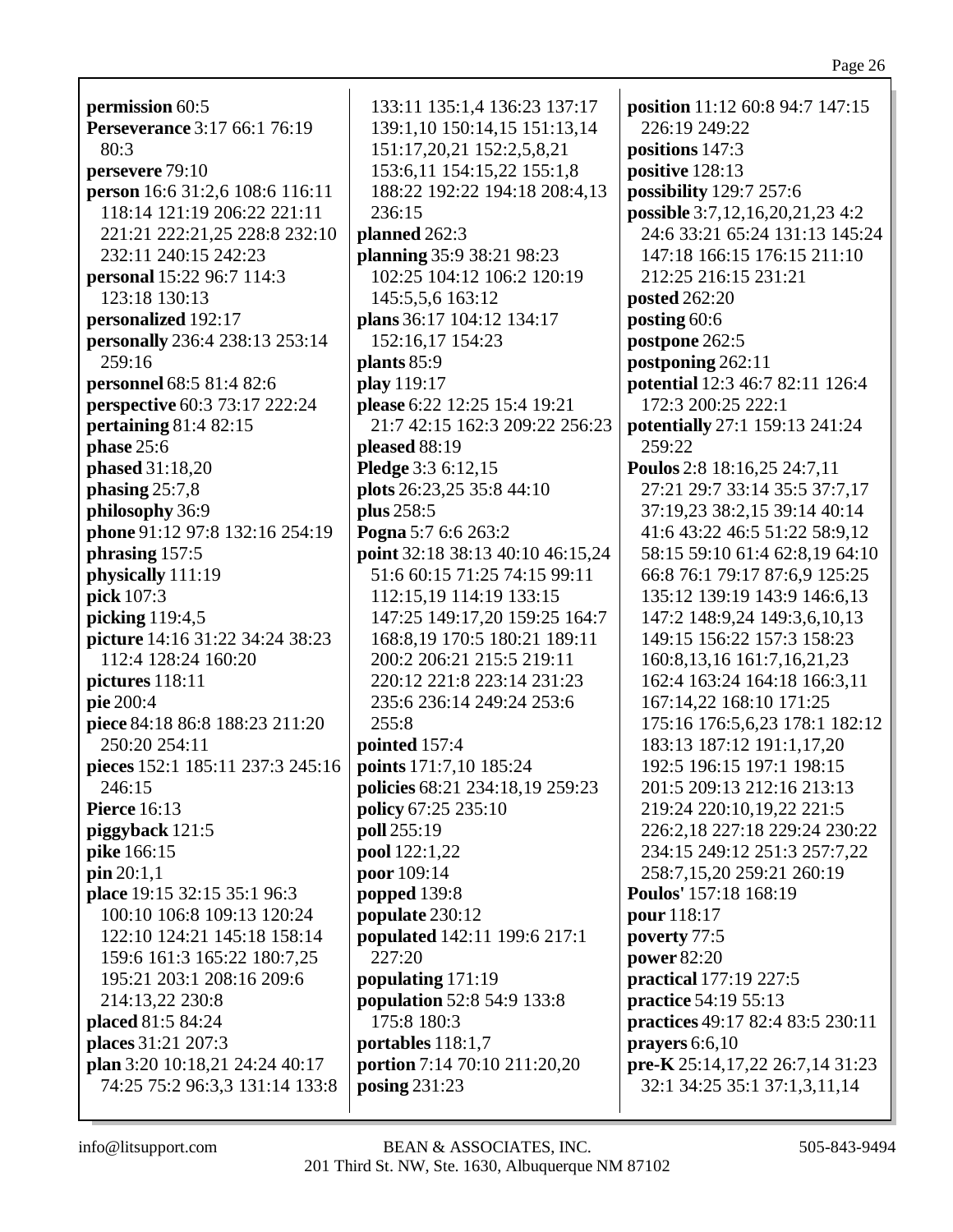38:13,21 39:8,16,24 40:10 41:4  $47:1$ pre-level 102:3 pre-population 153:10 precise 137:9 **prefer** 252:20 preferably 200:19 **preference** 222:24 223:4 preferential 26:8 **preliminary** 213:2 256:25 **premature** 73:15 101:10 166:22 prepare 8:20 9:16 243:24 **prepared** 61:25 73:13 75:2 82:12 **preparing** 151:21 205:17 248:25 presence 254:8 **present** 5:9,13,15,20,24 12:10 33:1 75:4,10 85:11,12,17 88:21 88:24 95:14 98:3 99:14,24 118:23 124:25 144:13,21 217:9 249:17 265:13 **presentation** 19:2 61:22 100:1 211:15,18 212:2,5,13 **presented** 42:2 49:10 56:14 70:12.13 71:18 73:24 86:22 88:17 89:2 218:11 219:13 249:7 presenters 85:6 262:18 presents 11:15 71:13 144:8 president 8:4 19:25 28:22 58:8 121:25 127:25 **Prestene** 81:25 92:18,20,20,25 93:19 94:1 97:9 98:14,21 102:9 102:11,17 105:15 107:7 108:7 108:10 117:11 120:23 Prestene's 98:9 presuming 198:16 **pretty** 63:5 65:8 90:7 163:12  $245:1$ previous  $27:24$  48:4 previously 26:21 79:18 price  $204:16$ primary  $249:15$ **principal** 27:25 58:5 67:8 97:11 97:12,17 141:11 principals  $97:24$  141:11 principals' 141:19 principle 28:2 print  $132:8$ 

**printed** 132:4,5,10 186:1 230:25 prior  $125:1$ priority 8:7 11:7 47:3 116:9 **private** 105:6 119:20 privilege  $241:25$ probably 39:8 63:24 89:15 91:10 92:6 174:16 178:1 180:12 195:2 203:19 212:9 217:6 260:4.22 **problem** 11:15 40:9 53:18 55:6 157:11,20,23 163:21 169:19 188:4.20.21 197:14 205:19  $215:7$ **problematic** 72:3,12 178:7 181:20 207:15 217:25 232:24 **problems** 3:18 66:2 74:17 123:15 **procedural** 148:6 233:21 procedures 68:21 120:13 proceedings 1:10 75:19 266:16 267:11 268:3 proceeds 68:4 process 24:18,18,21,25 32:12 33:7 59:21 60:4 61:12 62:12 65:16 74:22 86:4 104:4 107:14 122:21 123:11 136:7 137:10 145:5.7 152:19 155:24 163:12 163:23 177:16 198:16 199:11 220:4 246:6 250:3 processes 65:11 68:9 81:23 120:13,24 procurement  $68:9,11,24,25$ 90:15 92:11 115:19,23 produced 84:21 producing 246:7 **product** 217:2,11 profession 9:19 **professional** 1:20 142:12 154:2 professionals  $8:49:1517:9$ proficiency 185:20 186:8 191:19 program 11:14 17:15,22,23 20:9 25:19,21,25 26:7,9,10 31:12 37:3, 10, 15 39:3, 4, 8, 20 40:2 47:1 86:12,15 103:10 106:4 145:9 160:17 162:14 191:5,9  $192:2$ programmatically 97:1 programming  $47:55:20$ **programs** 9:7 17:20 19:12 21:13

25:17,22 26:14 37:11 38:4,5,6 39:16,24 55:1,23 83:20 141:7,9  $262:14$ progress  $179:19$ **project** 10:6 86:14 241:11,12,16 projected 51:25 56:17 89:12 **Promesa** 3:20 74:3 131:14 134:8 154:13 208:4 promoted 60:7 promotes 86:15 promotion  $64:16$ prompted 74:12 pronunciation 126:17 proper 68:9 property  $65:18$ **proposal** 216:20 217:3,13 219:8  $231:20$ proposals  $44:20$ propose  $99:20$ proposed 3:20 41:8 99:19 131:14  $200:11$ **protect** 101:1 152:12 **proud** 60:10 78:19 **proven**  $72:1181:20$ **provide** 17:14 21:13 36:15 37:10 47:18,24 62:6 68:16 70:15 76:21 77:23 78:4 80:21 97:25 100:15 103:8 104:23 107:25 139:5,12 140:24 182:1 186:20 189:20 191:4 192:11 194:12 202:9,14,17 208:9,10,19 221:13 224:8, 10, 21 226:8 227:2, 3, 6  $265:5$ **provided** 41:8 62:11 63:19 71:10 73:5,6 74:6 77:22 147:18 148:18 182:21 190:22 192:16 193:7 195:5 196:21 218:12 224:9 226:4 265:10 provides 78:12 139:16 208:21 226:25 227:13 230:10 245:25 providing 76:25 83:15 100:18 116:16 192:5 265:2 provision 65:1 provisions  $20:11$   $227:12$ **prudent** 11:25 232:1 233:2 **PSFA 54:1 public** 1:1,10 3:5,22 4:10 5:2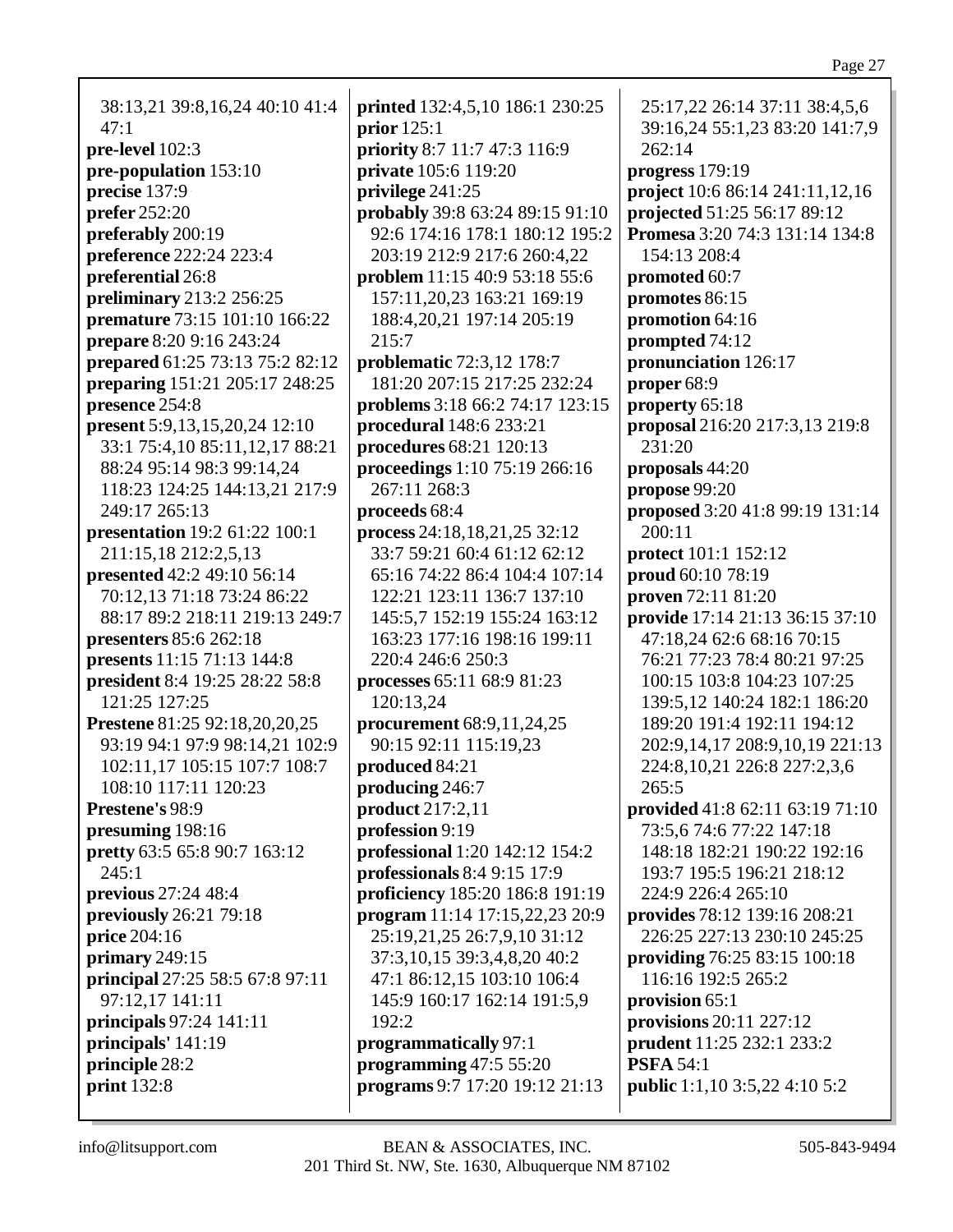| 7:13,16 25:18,25 26:9 37:6,8,12<br>56:6 70:23 73:2 94:23 101:2<br>115:8 116:6 119:17,22 154:8<br>208:3 211:10,14,25 212:5,13<br>224:4 246:2,7 252:14 257:2,14<br>267:1,12 268:3,4,4<br>publicly 242:9<br>published 136:5 166:7<br>pueblo 113:14<br>Pueblos 94:9<br>pull 173:1,6<br>pulled 123:18<br>purchases 68:10<br>purely 194:13<br>purpose 161:9 247:22<br>purposeful 16:4,4<br>purposes 11:5 161:9,12<br>pursuing 9:17 141:11<br>push 14:9 113:11,20 195:12<br>pushed 113:7<br>pushing 53:6 114:22<br>put 14:9 29:2 38:22 47:3 51:6<br>52:22 60:20 103:4 138:9 160:13<br>168:16 170:2 175:2,3 176:3<br>189:18 191:23 193:5 198:23<br>214:9 216:21 220:2 240:2<br>241:10,19<br>putting 34:7 129:10 164:16<br>205:22 241:11 | questioning 251:15<br>questions 11:3 17:25 18:10 41:2<br>41:11 54:4 56:10 60:18 62:15<br>87:3,4 89:20 90:1 95:25 96:4<br>98:3 99:4,5 101:21 133:16<br>134:13,22 142:1,4 143:7 150:10<br>184:1 215:2 221:7 245:19 246:9<br>263:20 265:15<br>quick 211:13 212:23 216:8<br>quicker 176:17 192:8<br>quickly 53:23 117:6 185:7<br>186:10 253:15<br>quiet 16:6<br>quite 54:18 62:11,24 71:7 75:19<br>133:24 137:17<br>quorum 6:3 57:2 211:8 220:11<br>quote $11:8$<br>quoted 204:15<br>$\mathbf R$<br>R2:13:14:1<br>raise 34:11 64:25 67:5 72:19,25<br>105:3 143:11<br>raised 18:1 72:9,10,24 74:19<br>95:25 133:14 164:19<br>raising 107:5<br><b>ranch</b> 26:22<br><b>Rancho</b> 13:3,12<br>range 158:6 | 142:8 151:12 207:22<br>readjust 181:4<br>reads 145:2 196:6<br>ready 98:16 127:7 176:14 205:6<br>263:23<br>real 88:12 97:12,17 105:16,18<br>227:5 236:16 253:5<br>realize $72:10$<br>really 8:17 9:16,22,22 14:9 18:12<br>26:3 28:1 31:24 32:10 35:21<br>38:11 39:5,22 40:9,14 46:18<br>50:24 51:2,6 52:6 53:5 54:8<br>55:9 60:9 61:22,23 64:17 71:7<br>71:25 73:6,18 78:23 84:16,16<br>86:3,20 95:22 96:16 100:11,21<br>103:22 104:10,17,18 109:3<br>111:19 112:16 113:20 118:19<br>119:16 124:6 130:15,17,25<br>141:20 147:23 154:25 155:5,10<br>155:24 172:10,17 180:9,11<br>181:2,12 182:17 184:14 200:7<br>201:8 205:13 207:11 208:24<br>218:8 226:24 230:3 250:21<br>264:25 265:17<br>reason 39:1 51:9 55:1 84:5 127:5<br>219:10 223:20 224:2 230:6<br>reasonable 135:11 146:16 158:9<br>158:24,25 175:9,14 178:23<br>180:20 206:15 223:11 224:2 |
|---------------------------------------------------------------------------------------------------------------------------------------------------------------------------------------------------------------------------------------------------------------------------------------------------------------------------------------------------------------------------------------------------------------------------------------------------------------------------------------------------------------------------------------------------------------------------------------------------------------------------------------------------------------------------------------------------------------------------------|-----------------------------------------------------------------------------------------------------------------------------------------------------------------------------------------------------------------------------------------------------------------------------------------------------------------------------------------------------------------------------------------------------------------------------------------------------------------------------------------------------------------------------------------------------------------------------------------------------------------------------------------------------------------------------------------------------|-------------------------------------------------------------------------------------------------------------------------------------------------------------------------------------------------------------------------------------------------------------------------------------------------------------------------------------------------------------------------------------------------------------------------------------------------------------------------------------------------------------------------------------------------------------------------------------------------------------------------------------------------------------------------------------------------------------------------------------------------------------------------------------------------------------------------------------------------------|
|                                                                                                                                                                                                                                                                                                                                                                                                                                                                                                                                                                                                                                                                                                                                 | rate 20:9 137:11                                                                                                                                                                                                                                                                                                                                                                                                                                                                                                                                                                                                                                                                                    | 235:6                                                                                                                                                                                                                                                                                                                                                                                                                                                                                                                                                                                                                                                                                                                                                                                                                                                 |
| $\mathbf 0$                                                                                                                                                                                                                                                                                                                                                                                                                                                                                                                                                                                                                                                                                                                     | rates $9:11$                                                                                                                                                                                                                                                                                                                                                                                                                                                                                                                                                                                                                                                                                        | reasoning 135:20                                                                                                                                                                                                                                                                                                                                                                                                                                                                                                                                                                                                                                                                                                                                                                                                                                      |
| Q1 207:13<br>qualified 30:19 83:8<br>quality 12:16 83:15 265:9<br>quarterly 91:11<br>question 32:8,9 33:4 36:25 38:8<br>38:12 62:4 87:6 90:17 92:15<br>94:20 106:24 112:21 115:6<br>139:6 146:20 148:6 150:21<br>151:15 152:10 153:23 154:16<br>155:14 157:18,18 158:24<br>160:11 165:9 172:1,6 173:11<br>184:2 185:9 190:14 192:21<br>200:15,23 204:8 207:8 218:22<br>222:3 230:16 231:3,7,11,16,22<br>233:25 237:1 240:6 249:10,16<br>251:13 254:6 255:1                                                                                                                                                                                                                                                                      | rationale 32:6 250:15<br>raw 139:5 140:12,19,22 158:7<br>176:8, 16, 20 182:2, 2 184:8<br>186:20 188:1,21 189:20 190:20<br>190:24 192:6,15,23 193:6,6,10<br>193:12,16 194:13 195:18<br>196:12,15 197:22 199:2 203:23<br>203:25 204:5 208:10<br><b>Ray</b> 12:19 13:2<br>reached 170:4<br>reaching 110:9,11<br>read 15:3 32:22 44:7 49:12 64:23<br>92:3,4 132:8 196:2 207:24<br>214:7<br><b>Readiness 18:7</b><br>reading 84:14 115:16 137:18                                                                                                                                                                                                                                                         | reasons 10:16 51:7,8,12,12 54:20<br>54:25 72:4 227:5 243:16<br><b>REC'D</b> 268:10,15,20,25<br>recall 24:14 52:5 65:11 148:18<br>260:1<br><b>RECEIPT 268:1</b><br>receipts 67:25<br>receive 52:3 82:25 143:14<br>received 53:25 63:4,7,9,18 64:3,5<br>64:16 82:7 90:14 125:5 131:23<br>receiver 98:8<br>receives $71:1$<br>receiving 86:6<br>Recess 59:5 131:11 211:7<br>recognize 18:6 23:22 55:24 104:4<br>114:15 115:4                                                                                                                                                                                                                                                                                                                                                                                                                             |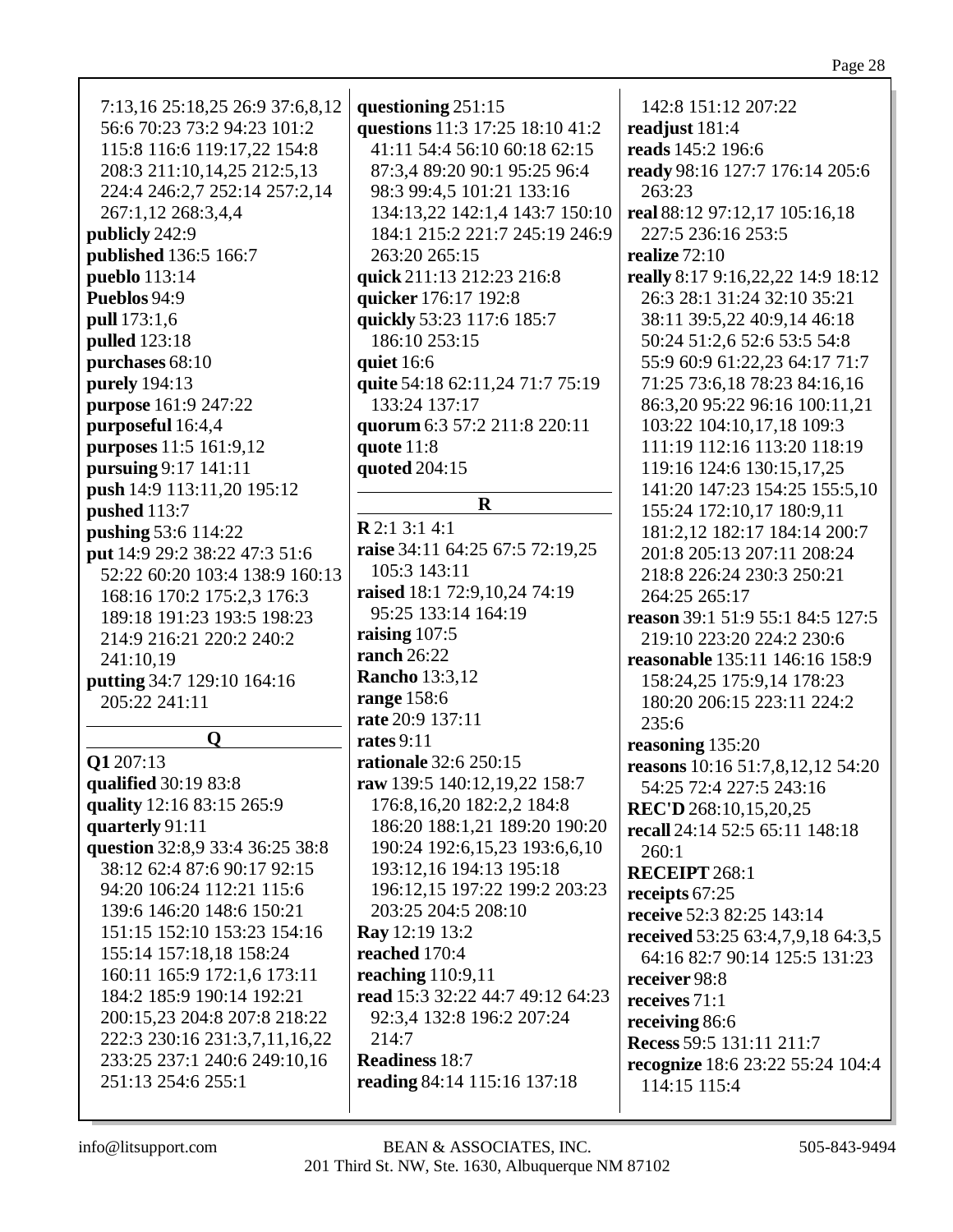| <b>recommend</b> 46:7 52:13 73:22 | regulations 154:9               | replacing 23:24                         |
|-----------------------------------|---------------------------------|-----------------------------------------|
| 100:4 141:3,5 142:22 143:18       | rehashing 177:17                | report 3:11,14,15 4:4 59:7,11           |
| 145:12,14 166:4                   | <b>rehired</b> 166:23           | 64:11,11 65:6,6 66:9,10,13              |
| recommendation 46:25 70:13        | reiterate 10:24 223:8           | 67:20 71:20,21 72:17 73:2               |
| 71:5 72:2,6 74:9 75:7 76:3,6      | rejected 67:21                  | 82:13 87:8,16 109:5 125:7,21            |
| 141:14 149:8 150:5 158:1 160:7    | related 69:1 73:21 74:10 126:14 | 126:7 127:13 135:1 167:16               |
| 161:23 162:1,11 194:18 211:14     | relation 68:9                   | 168:7,15 183:1,4 185:25 186:4           |
| 252:3,19                          | relationship 83:14 150:13       | 186:5,22,24 187:2,9,13,17,20            |
| recommendations 142:16 152:22     | relationships 82:14             | 187:22,22 188:4,5,7 189:1,2,3,7         |
| 153:14 242:6 251:8                | relative $51:20$                | 189:8, 9, 14, 22 190: 3, 22, 23, 25     |
| recommended 90:6 99:12 100:1      | relatively 75:16                | 191:2,4,15,18,21 192:7,17,19            |
|                                   |                                 |                                         |
| 117:2 139:10 149:16,22 162:2      | release 87:16                   | 192:23 193:7 194:12 195:18              |
| 220:5,7,14                        | released 74:14                  | 196:12,13,17,24 197:2,7,7,10            |
| recommending 161:22               | relevant 77:1                   | 197:13,17,20,24 198:6 199:21            |
| reconsideration 148:20            | reliable $182:11$               | 200:22 202:18,23 203:25                 |
| record 2:10 7:24 13:1 19:16,21    | <b>relied</b> 72:22             | 204:11 208:11 224:8,10,10,12            |
| 126:9 144:4 165:2 211:3 214:11    | reluctant 11:11 187:1           | 224:25 225:7 226:1,4,7,8,9,10           |
| 224:4 264:14                      | rely 72:13 81:21 103:22 182:6   | 226:15,17 227:10,11,20 228:4,5          |
| record-keeping 157:1              | 187:2,21 193:10 194:4 238:11    | 228:6, 13, 18, 21 229:6, 7, 21          |
| recover 6:8                       | relying 193:12 194:13           | 230:2,13 251:6 256:17                   |
| recruiting 83:17                  | remainder 209:4                 | reported 1:19 3:17 59:21 66:2           |
| recusing $51:18$                  | remaining 149:4                 | 67:23 68:2                              |
| red 76:21 114:24 218:18 224:20    | remarkable 54:11                | Reporter 267:9                          |
| redefine 80:19 83:14 136:13       | remember 130:18,21 165:23       | <b>REPORTER'S 4:7 267:7</b>             |
| 137:21                            | 203:23 254:14 255:6 257:3       | reporting 1:20 3:19 66:4 67:19          |
| redefining 112:17 137:3           | remember-134:4                  | 69:12 74:9 126:8 134:25 137:7           |
| redlined 218:14 219:25            | remembering 42:18               | 155:12 191:8 230:1,6,9                  |
| redundant 143:13                  | remind 151:6 256:19             | reports 59:13 67:18 82:25 106:19        |
| reference 138:15 229:20           | removal 145:12,14               | 125:5 127:9,12 137:9 164:21             |
| references 46:9 144:24            | removals 63:9                   |                                         |
|                                   |                                 | 182:9,21 184:9 186:13 196:16            |
| referencing 135:24                | remove 26:25 28:2 46:8 145:14   | 196:18,20 228:14                        |
| referred 109:19                   | removed 41:5 74:24 150:3        | represent 96:13,15 100:22 214:1         |
| <b>refined</b> 153:14             | 217:25                          | representation 221:14 224:21            |
| reflect 249:23                    | <b>Removing 166:2</b>           | 234:24 235:2                            |
| reflections 80:17 85:16,17        | renegotiating 205:1             | representative 139:6 219:14             |
| reflects 196:25 249:20,22         | renegotiation 24:18             | <b>representatives</b> 69:25 70:14 71:3 |
| regarding 3:16,22 65:25 181:18    | renew 65:12,13                  | 75:24 95:17 214:4 237:25                |
| 211:10                            | renewal 3:24 32:12,19 52:3,4,5  | represented 133:20 265:11               |
| regardless 179:7 180:13           | 52:23 62:15 63:14,16 148:13,15  | representing 263:6                      |
| regards 66:25 68:19 69:5 70:25    | 213:1                           | request 12:8 25:10,12 26:12,16          |
| 73:1 74:16 143:24 144:5 162:8     | renewals $135:9,13$             | 33:25 34:6 41:4 42:2 43:19              |
| 162:11 219:24 223:17 227:9        | renewed 24:14 214:2             | 44:5 47:15 49:7,10 51:25 53:20          |
| region 21:8 47:19,25              | repeat 121:7 157:7,9,10 158:21  | 53:25 56:14 58:18 69:9 74:4             |
| regular 9:11 30:18 54:13 111:13   | 209:17                          | 148:19 188:10 214:9 217:12,25           |
| 149:23 159:1 211:20,20 212:7      | repeated 101:1                  | 219:8, 17, 17 223: 20 259: 23           |
| 231:4,13 234:2 258:6              | repetition 135:20               | requested 27:9 31:7 36:14 61:9          |
| regularly $125:19$                | replaced 209:17                 | 187:5 224:21,22 230:19,24               |
|                                   |                                 |                                         |
|                                   |                                 |                                         |

Г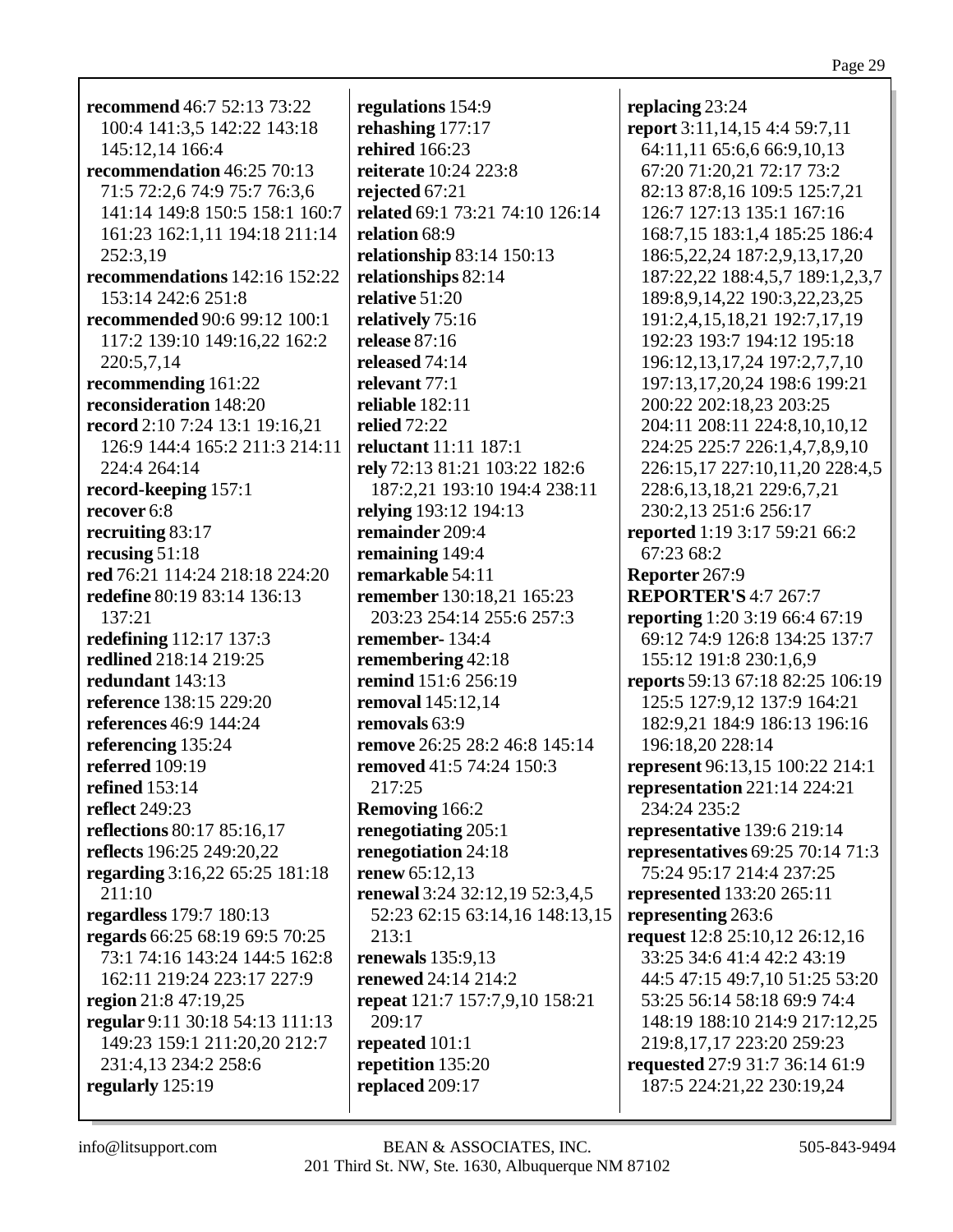| requesting 25:4 29:24 31:17        | r  |
|------------------------------------|----|
| 34:25 51:25 191:4 246:6            | r  |
| requests 24:13,16 41:9,12 83:11    |    |
|                                    | r  |
| 212:10 217:23 223:11,18            | r  |
| require $190:20$                   | r  |
| required 10:20 33:18 69:4,12       | r  |
| 100:16 102:24 147:4 148:10,17      |    |
| 148:21 149:25 222:11 224:24        |    |
| requirement 38:7                   |    |
| requirements 38:3 61:23            |    |
| requires 80:16 81:2 104:25         |    |
| rescheduled 147:19,25              | r  |
| research 163:15 207:11             | r  |
| researched 163:11                  | R  |
| <b>reservation</b> 77:2 78:2 80:16 | r  |
| 100:9 102:23 128:24                | r  |
| reservations 256:4,5               |    |
| residents 96:20                    |    |
|                                    |    |
| resignation 64:24                  |    |
| resignations $62:23,2563:3$        | r  |
| resigned 63:8 68:13                | r  |
| resist 55:11                       | r  |
| resolution 170:7 177:16 199:11     | R  |
| resolutions 81:10                  | r  |
| resolved 11:16                     | ri |
| resources 102:24                   | r  |
| respect 96:21 100:12,16 141:20     |    |
| 151:8 155:9 182:4                  |    |
| respond 59:15 71:18 73:7,8,13      |    |
| 73:18,25 75:22 80:6,11 100:20      |    |
| 237:20 243:23                      |    |
| response 7:10 22:9 23:1,18 73:14   |    |
| 92:9 111:24 178:4 266:12           |    |
| responses 116:6                    |    |
| responsibility 81:14 95:20         |    |
| 109:16 112:14 156:25               |    |
| responsible 82:23 92:10 96:22      |    |
| 107:18 110:18 111:4 112:6,9,13     |    |
| 112:17 115:22 154:10 251:22        |    |
| responsive 70:18                   |    |
|                                    |    |
| rest 88:12 170:23 258:4            |    |
| <b>restate</b> 116:16              |    |
| restricted 36:20                   |    |
| result 68:10 106:13 128:3,10       |    |
| results 140:3,4,7 181:24 197:8,13  |    |
| 202:22,23,25 203:7 204:1           |    |
| 208:14                             |    |
|                                    |    |

**retain** 169:17 **retained** 65:17 **retakes** 186:11 **retired** 94:15 124:5 **returning** 88:13 **review** 59:21 60:1,2 140:6 177:12 184:13 185:2,2 203:10,14,17 208:17 220:3,23 223:23 224:14 225:11,12 231:21 240:2,7 242:13 248:18 250:24 251:1,21 253:6 **reviewed** 32:23 229:8 249:6 **reviewing** 10:17 177:12 240:23 **Revise** 149:12 **revised** 10:18 **revocation** 3:16 65:25 90:6 126:5 136:11 167:3 174:24 197:25 198:5 200:16 201:19 203:1 206:14 208:15 **revoke** 75:8 **revoked** 179:9 200:17 **revoking** 71:6 206:12 **RFP** 220:3,7,22 249:18 250:2 **rhetorical** 150:21 151:15 **rid** 117:25 212:6 **right** 19:5 21:4 26:12 27:20 30:4 31:4 32:16 35:18,19 37:17,18 37:22,25 38:1,10 39:6 40:1,4,5 40:12,23 41:22 42:1 44:1,19 45:3 47:6 53:6 54:3,16,16 55:13,15 57:22 58:22 64:8 71:8 84:1,3 86:8 87:22 90:10 91:16 91:18 93:9 98:9 104:22 109:3 113:8,23 114:1,5 117:3 120:8 122:3,15 123:14 124:8 126:10 128:19 131:4 134:1,1,3 137:16 141:1 143:14 146:12 159:24 160:15 166:17 167:13 170:1 171:16 177:2,6 180:24 185:4,23 187:18,18 191:1,10,10 193:22 197:3 198:22 206:18 207:7 208:2 209:15 213:5 215:1,3 216:4 217:1,7,8 219:7 220:1,2 220:18 221:22 222:20 224:19 225:14 229:3 231:22 232:21 234:4 235:7 238:1 239:3,4,18 240:11,22 241:23 242:2,20

246:18,25 251:15 254:12 258:13 260:11,20 **rights** 82:16 **rigor** 144:22 **rigorous** 143:18 144:3 **Rio** 13:3,12 **risk** 124:7 **RMR** 267:8 **RMR-CRR** 1:19 267:19 **road** 40:21 96:25 122:15 **rock** 180:7,25 **role** 82:11 97:22 109:15,18 110:25 223:16 238:8 **Roll** 3:3 **roll-call** 5:5 42:14 129:14 209:22 **roller-coaster** 205:11 **room** 96:8 98:3 **rooms** 104:23 **Roots** 90:24 **roughly** 107:8 126:21 **Roundhouse** 212:19 **routine** 211:24 **rubric** 123:5 **Ruiz** 2:5 5:23,24 7:2,6 20:22,23 21:6,11 22:17,19 43:3,4 44:13 44:16 45:12,13 47:13,14 48:9 48:10 49:20,22 50:12,13 56:12 56:13 57:14,15 127:14,18 130:4 130:5 133:2,21 160:6 210:6,7 225:12 228:17 254:3 256:12,13 265:23 266:5,8 **Ruiz's** 133:24 **run** 117:12 120:10 197:13 **running** 21:9 105:10 106:6 109:11 111:9 114:4 169:15 **runs** 85:15 **ruralness** 124:13 **rusty** 126:15 127:3 **S S** 2:1 3:1 4:1

**sacred** 116:18 **safe** 214:19,21 266:13 **Sage** 65:13 **said/she** 73:11 **salary** 222:19 **Salute** 3:3 6:13,15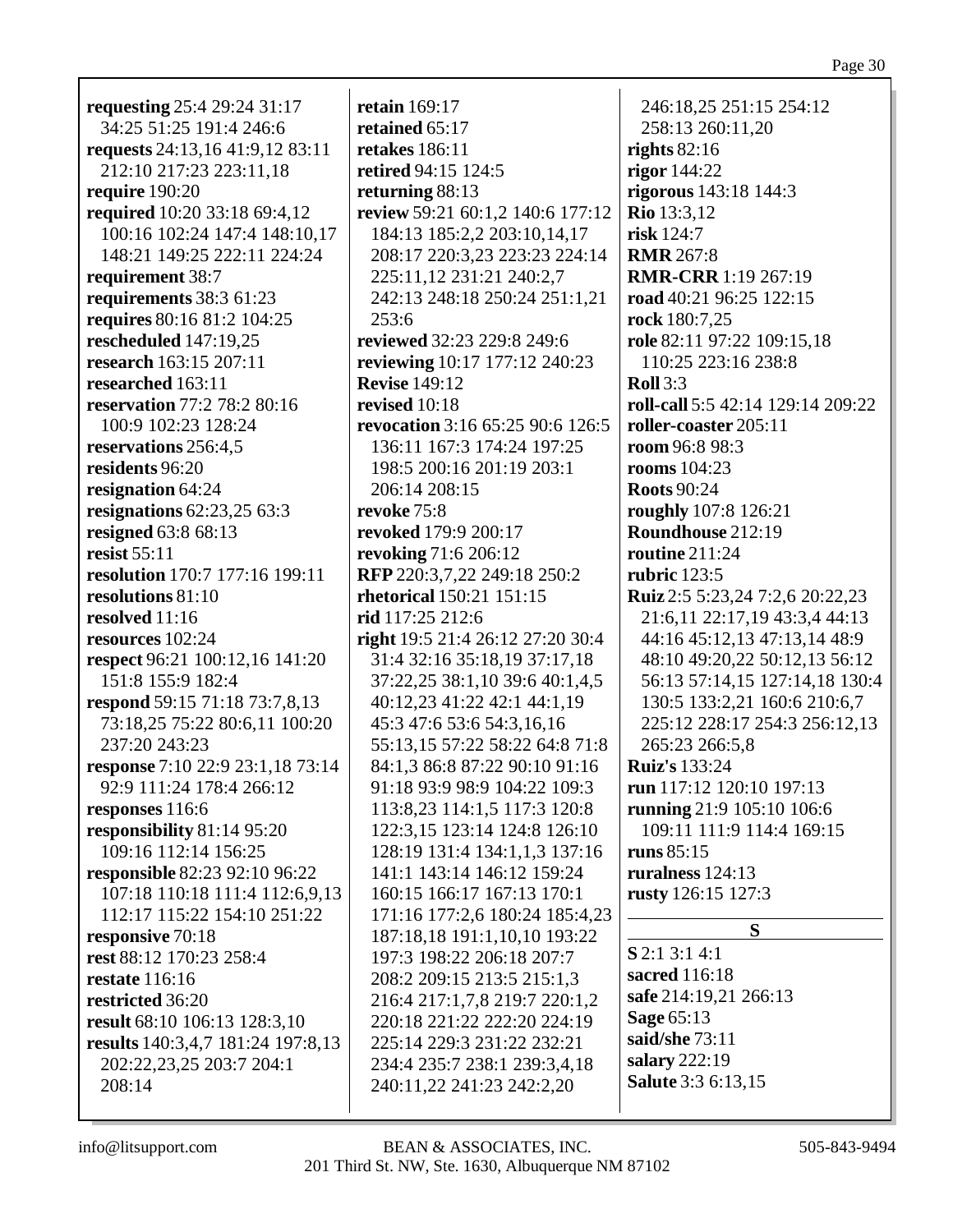| <b>SAM 263:10</b>                     |                                                                   |                                                          |
|---------------------------------------|-------------------------------------------------------------------|----------------------------------------------------------|
| Santa 1:13 30:25 267:13               | 104:13,19 105:11 106:7,21<br>107:13 109:11,25 111:10 112:4        | 214:1 226:25 234:23 235:4<br>237:19 242:7 260:2,2 261:24 |
| <b>Sarmiento</b> 15:6 21:1            |                                                                   |                                                          |
| satisfied 202:19 208:12               | 112:5, 12 114:13 115:6 116:8, 12<br>117:5 119:17,21 120:12 121:12 | 262:6,7 263:6 265:11<br>science 30:17 36:12,12           |
|                                       |                                                                   |                                                          |
| Saturday 10:20                        | 123:2,3,4,9,23,24 124:2 126:2,6                                   | sciences 28:19,23 47:18,22,23                            |
| saw 117:24 118:11 179:18 221:19       | 127:12,24 128:18 130:17,18,20                                     | 48:3                                                     |
| saying 35:5 114:8,9,10 143:12         | 131:4 135:22,22 136:4 137:24                                      | scope 217:20 228:22 229:2 237:1                          |
| 157:6 167:19 168:6 170:5              | 138:7 139:4,16 140:4,9,14,16                                      | 239:11 241:13 246:4 248:22                               |
| 171:11 173:7,15 177:1 183:8           | 140:20,21 143:2,14 144:19                                         | 249:20,23 250:1,1 253:10,11                              |
| 185:17 186:20 188:2 192:15            | 145:2,3,9 146:7 147:7,10,16,24                                    | 255:8,9,22                                               |
| 197:8,19 199:24 206:16 221:12         | 149:12 151:9 152:17 153:5,12                                      | score 136:5 166:7                                        |
| 225:5 227:24,25 228:15,17             | 153:15,25 155:12,22 159:13                                        | scores 9:10 84:9                                         |
| 237:12 238:17 244:24 248:9,11         | 161:18,25 162:4,14 165:5,5,7                                      | screen 123:5                                             |
| 248:13,16 251:2,12 262:23             | 166:4, 16, 16, 19 167: 6, 6 169: 9                                | se 135:7                                                 |
| says 29:21 35:7,19,22 92:9 97:17      | 169:12,14,20 170:9,10,14,15,16                                    | second 7:6 22:4,21 23:13 42:10                           |
| 99:19 112:12 135:24 166:6             | 172:22,24 173:3,10,16,23,23,25                                    | 42:12 44:13,15 48:5 49:20,21                             |
| 178:1 185:18 191:24 199:5             | 174:4, 18, 20, 20, 23 175: 22                                     | 55:1 56:22,23,24 61:16 76:19                             |
| 240:13                                | 178:22 179:11,11,18 180:6                                         | 84:7,18 96:9 99:17 102:4                                 |
| scale 30:18                           | 181:19 182:6,18 183:12 184:17                                     | 127:17 148:2,4,17,21 150:12                              |
| schedule 62:2 147:6 211:18            | 184:20 187:16 188:22 189:16                                       | 157:5 167:10 185:2 195:4                                 |
| 213:3,21 235:21                       | 190:9 191:24 195:14,18 196:7,8                                    | 207:23 209:18,20 219:16                                  |
| scheduled 63:21 147:14,20             | 196:12,20,25 197:25 198:2,3,4                                     | 257:19 266:5,6,7,8                                       |
| 193:18 194:1 212:18 260:3             | 198:20 199:4,5,18 200:19,25                                       | second-year 76:20 173:23                                 |
| schedules 145:23                      | 201:1,3,4,13,16,24 202:8,9,14                                     | secondary 30:20                                          |
| school 2:8 3:8,11,13,15,17 8:11       | 202:16,17,18,19,19,25 205:12                                      | secret 16:23,25,25                                       |
| 8:23 13:3,12 16:1,6 17:12,22          | 206:21,23 207:2,14 208:6,7,8,9                                    | Secretaries 221:18                                       |
| 19:9,25 20:15 24:6,7,9,14 25:3        | 208:11,12,14,21,23,24 209:10                                      | Secretary 2:3 14:15 217:3,16                             |
| 25:8,9,18,25 26:6,7,10,24 27:9        | 213:7,17 214:4,22 226:1,3,14                                      | 224:11                                                   |
| 28:1,8,18,23 29:10 30:4,8,9,11        | 227:16 237:16,25 238:14                                           | section 44:7 49:12 56:16 65:8                            |
| 30:16,19,25 31:5,12 32:4 34:6         | 239:23 240:8 245:24 248:24                                        | 154:21 155:7,11                                          |
| 35:21 36:10 37:6,9,13,20 39:3,3       | 249:3 251:8,9,19,22 252:13                                        | see 6:8 20:18 25:11 28:14 32:3,25                        |
| 42:3,3,4,5,6,7 44:6,25 46:8           | 262:8,16 265:2                                                    | 33:1,21 37:20 41:7 61:6 62:24                            |
| 47:16,17,22,23 48:3 49:11,14          | school's 25:14 44:10 56:16 66:11                                  | 65:10 66:9 67:5 73:20 86:3,20                            |
| 49:17,18 51:4,10,18,20,24 52:3        | 68:12,14 73:17 148:19 171:8                                       | 99:24 100:7 107:5 112:1 115:21                           |
| 52:6,10 53:5,11 54:8,21,24            | 177:14                                                            | 116:12 121:14 128:11 138:15                              |
| 55:21 56:15,18 59:8,9 61:4            | school,' 179:13                                                   | 139:12 181:23 183:17 184:13                              |
| 65:6, 13, 14 66:1, 14, 18, 22 67:1, 3 | schools 3:24 14:1,1,2,4,5,6 27:15                                 | 186:5,24 187:3 192:18 234:21                             |
| 67:7,11,24 68:10,20,25 69:8,9         | 29:15 38:5 39:16,24 46:17                                         | 236:16 241:18,19 245:14 264:4                            |
| 69:10,24 70:3 71:17 73:23 74:5        | 52:11 53:1 54:15 55:18 59:12                                      | seeing 21:24 35:16 52:19 56:10                           |
| 75:9, 10, 17, 18, 22 76: 5, 18, 20    | 59:15,15 63:1,7,10 64:18 66:20                                    | 86:5 96:19 209:25                                        |
| 78:2 79:14 80:2,16 81:16,19           | 74:22,23 77:21 78:1 84:4 90:21                                    | seek 77:15                                               |
| 82:2,19,24 83:18 84:8 86:8            | 90:21,23 92:8 107:11 108:11                                       | seeking 28:1                                             |
| 87:18 88:19,20,24 90:12,19,25         | 109:18,22,24 118:20 122:7                                         | seen 15:18,24 118:3 173:9 182:1                          |
| 90:25 91:2,9 92:24 93:1,1,25          | 124:1,10 128:17 142:6 145:1                                       | 182:9 185:3 189:5,8 234:19                               |
| 94:23 95:15,15,23 96:9,12 97:5        | 148:12 152:23 153:20 158:1                                        | 262:15 264:7                                             |
| 97:21 98:22 99:23 100:4,5,8           | 180:3 182:10 184:13 187:14                                        | select 88:21 147:17 198:18                               |
| 101:12 102:21,24 103:8,13,21          | 191:3,4 194:17 213:1,20,22                                        | selected 147:18,22,24 246:4                              |
|                                       |                                                                   |                                                          |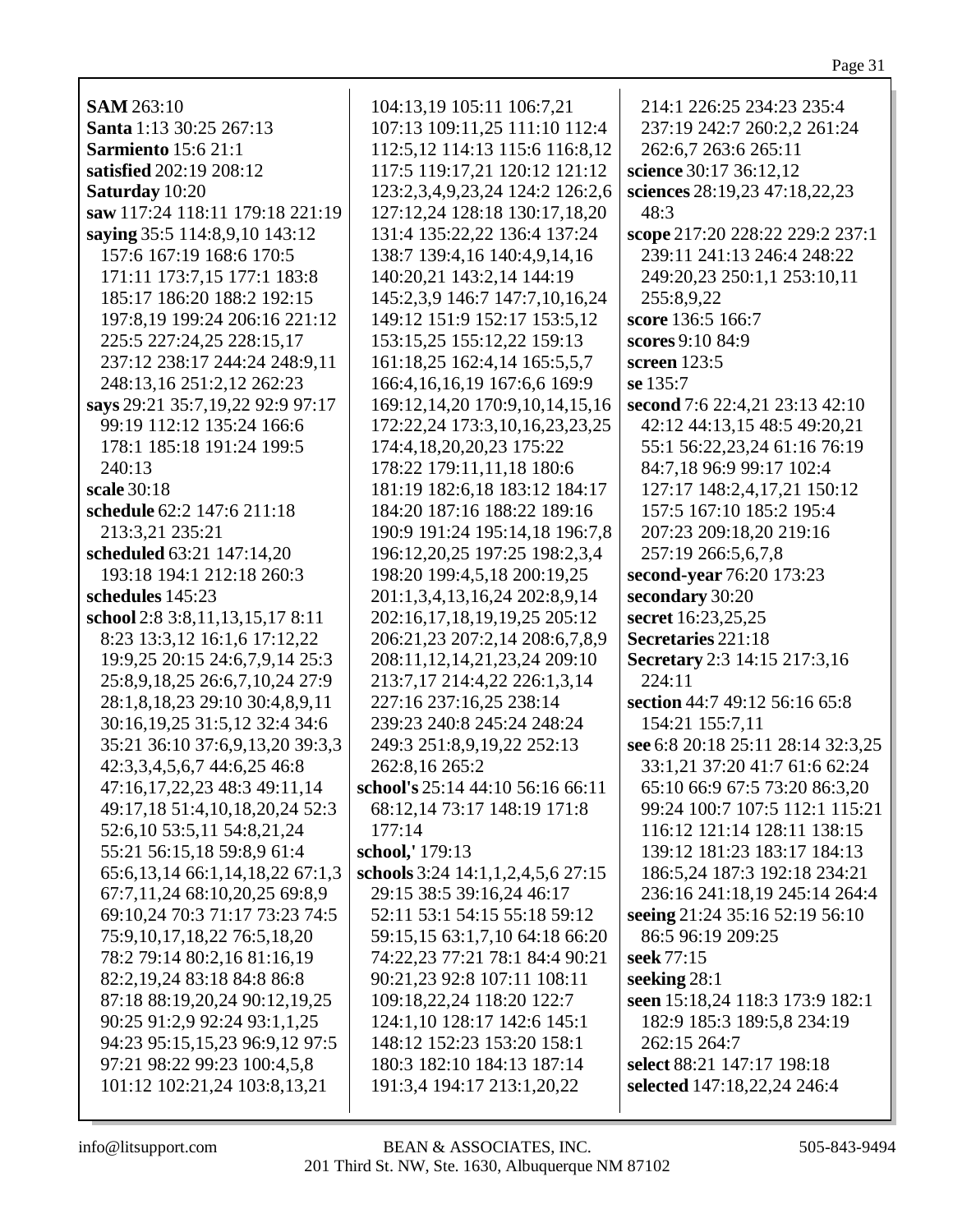self-contained 30:23 semantics 29:18,20 35:4,18 semester 184:5 200:18 201:14,22 Senator 16:12 send 6:5 11:4 183:11,12 223:17 244:7 261:13 sense 90:1 127:22 164:9 168:18 sensing  $184:11$ sent 106:10 132:1,1 190:21,25 195:18 196:12 197:19,23 237:8 sentence 137:13 140:15 145:15 164:10 170:22,24 195:17,22,23 196:3,6 203:22 separate 41:9 108:17 150:15,18 154:23 155:2 218:13 separately 216:21 **September 135:10.17** serious 72:11 99:15 101:9 104:20 110:16 116:2 seriously 96:5 99:4 seriousness 99:13 100:2 serve 25:3 26:15 42:4,4,5 76:24 79:25 94:13 served  $27:12\,97:20$ serves 25:19 52:7 service 1:20 21:13 77:19 85:20 services 4:3 76:21 79:23 103:7 107:10 108:16 216:16 217:19 219:21 222:10 226:21,23 227:5 228:20,24 241:23 244:10 servicing  $110:11$ serving  $25:5,5$ session 5:1,2 21:22 27:5 40:22 61:9 163:17 211:17 217:2,10 229:2 236:17 257:1 259:9 260:12 263:5 set 8:19 63:25 199:7,8 226:22 230:13 253:9 267:15 setting  $252:2$ settle 66:6 seven 43:13,13 49:2 50:18 169:15  $210:18265:10$ seven-to-zero 130:10 seven-zero 43:15.17 45:25 49:5 50:21 130:11 210:20 seventh 25:8 31:16,20 41:18 seventh-graders 88:4

shame  $118:20$ shape 118:12 247:17,21 share 59:22 61:14 121:20 262:1 shared 81:9 84:22 114:1 Shayla 70:4,5 76:9,10 83:24 84:1 106:17 112:24 117:12 121:24  $125:4.22$ she'll 19:2 183:14 Sheet  $4:10$ Sheets 4:11 shifted  $53:3$ shock  $71:8$ short 78:22 111:23 143:4 175:8 178:18 194:11 206:12 222:4 short-cycle 136:20 140:12,19 174:17 175:5 177:20 178:5,15 180:8 181:15 shorter  $20:6$ shortly 6:9 shot 232:19 shout-out  $21:1$ show 9:10 34:6 166:20 169:21 174:20 180:8 186:25 188:3.7  $196:7208:7$ showed 207:1,2 showing 110:9 129:4 197:20 206:5 shown  $117:16$ shows 9:5 54:1 135:22 165:5 169:12,14,20 170:9,15 197:24 202:18 208:11 shredding  $67:25$ shutdown 166:22 side  $8:12$  $sign 216:2 246:21$ **Sign-In**  $4:10,11$ signatories 83:12 signature  $249:8$   $252:15$ signed  $7:15$  143:2 significant 68:18 142:9 235:10 signing  $247:5$ similar 106:4 217:13 simplify  $200:12$ simply 51:8,10 58:18 126:7 145:24 158:12 176:14 177:8  $250:12$ single  $106:20$ 

single-grade 36:8 sisters 130:20,21 sit 33:1 87:20 112:16 121:25 184:12,16 235:18 243:24 site 59:13 72:15,16,18 78:19 84:20 87:7,8 95:15 127:13 145:17 146:4.19.23.25.25 147:2 147:4,17 148:7,9,11 149:23 150:8 154:2 156:17,20 157:19 157:21 158:13,14,17,25 159:1,6 159:12,18,22,23 161:17 209:6,9 sits  $183:25$ sitting 112:25 119:3 151:16 187:19 238:20 situation 75:8 168:11 214:6  $\sin 6:2 12:10,11,14 57:2 135:2,3$ 135:7 190:2 265:10  $Six-to-zero 57:21$ sixth-graders 88:4 size 104:21 **Sizes** 56:17 Skandera 14:15 skill  $8:19$ **skills** 8:20 15:22 16:14 19:14  $20:10$ **SkillsUSA** 15:9,20 16:21 17:7,12 19:10 21:3 skipping  $204:25$ sky 200:4 slash  $135:9$ small 14:1,5 101:12 132:6,8 206:22 small-print  $132:15$ snap  $66:23$ snapped 167:8 264:11 snow  $28:16$  122:17 snowed 122:14 social  $36:12$ soft 8:20 141:5 software 91:14 solely 167:11 187:2 197:13 solid 8:18 251:24 solidified 214:17 solution  $200:21$ solutions  $77:17$ solve  $40.9$ somebody 122:22,25 123:10,12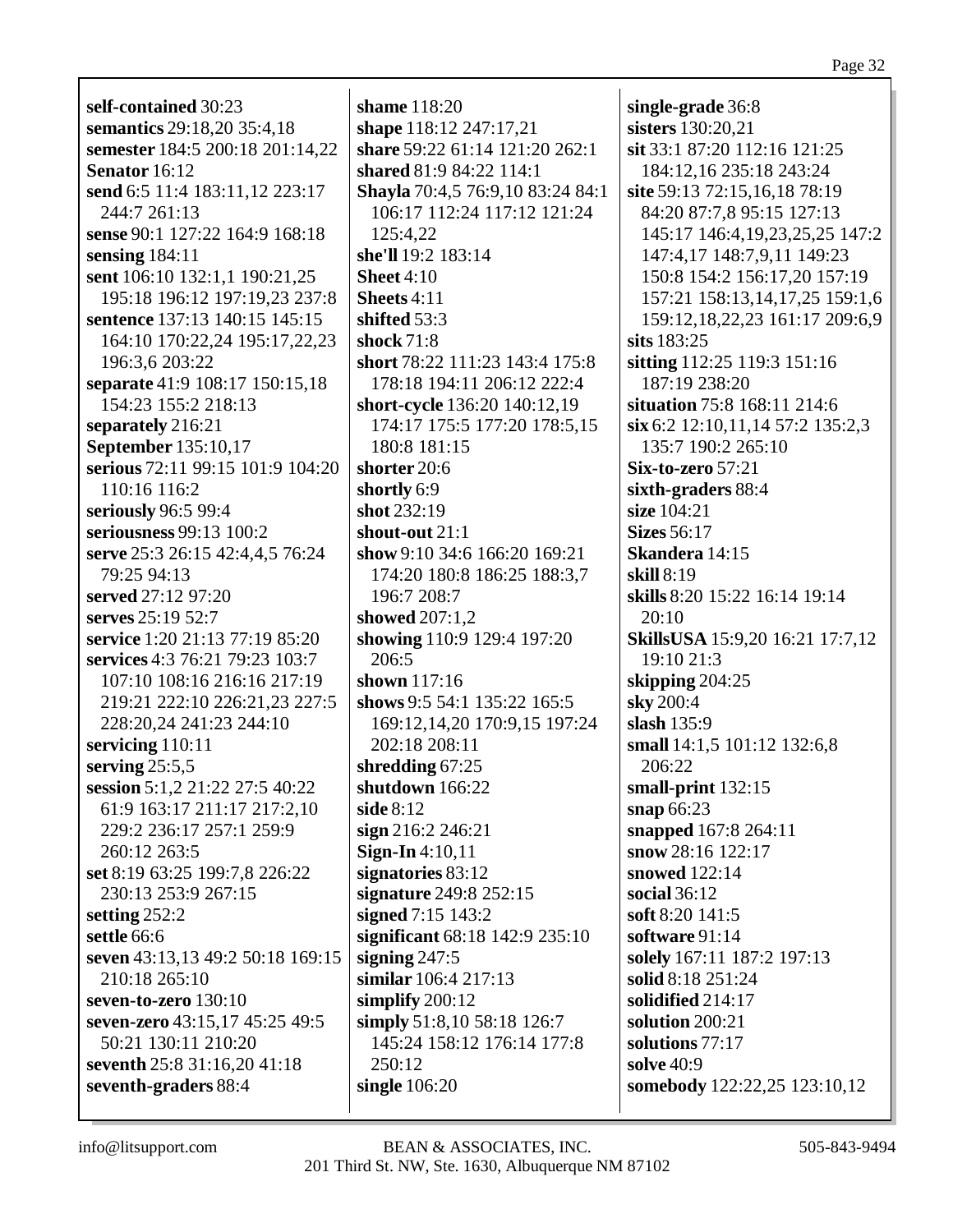124:6 192:1 243:22 something's  $232:19$ somewhat 143:13 153:25 232:18 soon 40:20 180:18 186:11 253:19 261:13 262:9 sooner 176:21,24 190:14 253:23 sorry 12:6,25 13:2 14:19 15:3 17:16 19:20 27:21 29:1 34:16 34:21 54:6 57:25 58:25 86:23 101:22 115:10 135:14 149:10 159:23.23 169:13 172:19 179:11 184:16 202:11 209:10 225:11 228:3 255:4 257:9  $264:11$ sort 9:9 67:9 76:22 103:12,14,19 112:19 135:11 162:7 166:21 239:2 240:23 **sound** 177:19 sounded 126:3 sounds 58:21 97:1 178:1 **Southern** 130:25 sovereignty 84:19 space 55:7 104:18,24 **Spanish 193:23** speak 8:5 16:7 17:21 70:8 75:4 76:15 97:12 107:8,17 112:23 119:18 125:6 150:24 151:1 157:15.16 159:9 184:23 223:13  $251:2$ speaker 69:20 127:5 speaking 15:8 237:16 speaks 86:6 136:11 238:14 special 54:13 76:13 82:15 113:1 216:8 236:17 263:5 specialist  $9:365:10$ specific 26:19,22,22,25 44:11 61:15,16 125:6 141:18 154:14 191:15 196:14 252:17 specifically 25:19 26:15 27:11 31:23 34:24 72:21 108:1 125:8 138:24 139:2 149:24 251:25 specificity 134:15 142:5,18 151:14 152:12 161:13 248:19 specify  $137:8$ specs 156:5 spectrum  $98:25$ spend 65:4 105:2 221:20

spending  $82:5232:1$ spent 82:9 134:20 142:2,9 spirit  $114:2$ split 258:25 splitting 248:8 257:23 spoke 18:18 20:24 130:25 spoken 16:12,15 76:11,11 79:15 79:19.20 sports  $55:1,12,23$ spouses  $124:15$ spreadsheet 176:3 189:18 191:6 spring 12:14 54:19 66:12 84:16 99:1 163:17 193:18,24 squeeze 212:5 staff 2:7 16:13 51:1 65:17 67:7 67:11 78:3 87:12 92:24 93:1,3 132:9 178:20.24 180:21 181:17 182:1 184:20 190:18 191:25 200:1 201:17 226:11,25 227:6 227:13,17 230:10 245:25 248:6  $251:5,21$ staffing  $36:342:767:15$ stance 104:15 stand  $87:3$  247:14 standard 143:19 161:4,11,11,14 standards 17:8 29:12 **Standing 247:9** standpoint 72:5 stands  $218:10$ start 6:11 26:9 30:2 39:8 52:18 78:1 85:25 102:24 103:21 112:16 134:25 184:8 202:12 start-up  $117:13.14$ started 8:25 79:1 92:25 102:18 103:6 104:9 107:21 130:20 starting 145:13 209:2 211:19 starts 31:25 43:25 65:8 184:3 state 1:2 8:7 10:18 11:13,21,23 12:4, 13, 16 13:8, 25 17:3 19:8 28:3 29:12,13 70:11 77:13 82:3 94:5 96:20,21 100:22 106:12 113:10 117:19 144:15 158:13 160:12,25 161:4,10,11,14 236:7 251:25 267:2,9,13 **State's 68:11** State-designated 160:25 stated 74:13,20 138:23 139:2

143:6 267:14 statement 25:13 26:17 27:10,11 27:24 28:2 33:6,8,17 34:14 46:11,20,23 62:16 87:1 94:21 126:1,3 130:13,13 136:10 231:17 statements  $46:1762:773:20$ 74:11 135:20 states 17:4 19:12 statewide 21:12 stating 106:10 239:22 station  $124:10$ stationed 94:9 status  $62:22$ statute 26:1 37:9.12 69:4 148:9 159:18 214:7 224:7 227:12 statutorily 224:9.24 statutory 10:13 40:8,20 228:5 stay  $121:16$ stayed 130:22 **STEAM 86:10** steamed 85:4 step 130:17 249:11 steps 75:12 83:4 249:13 **Steve** 16:13 **Stevens** 2:9 23:22 24:2 233:20,20 255:17 264:20 stick  $202:7$ stop 36:18 77:8 stops  $111:6$ story 8:22 9:4 76:16 straight  $53:11$ straw  $255:19$ street 1:20 123:25 267:20 strength 114:13 119:9 strengthen 83:14 strengths 114:3 strenuous 262:11 stress  $9:20$ stringent  $181:12$ strive  $80:24$ strived  $77:25$ strong 13:12 42:8 60:9 81:2 90:7 113:13 238:19 stronger 32:5 strongly 20:13 141:3,4 142:22 structural 124:23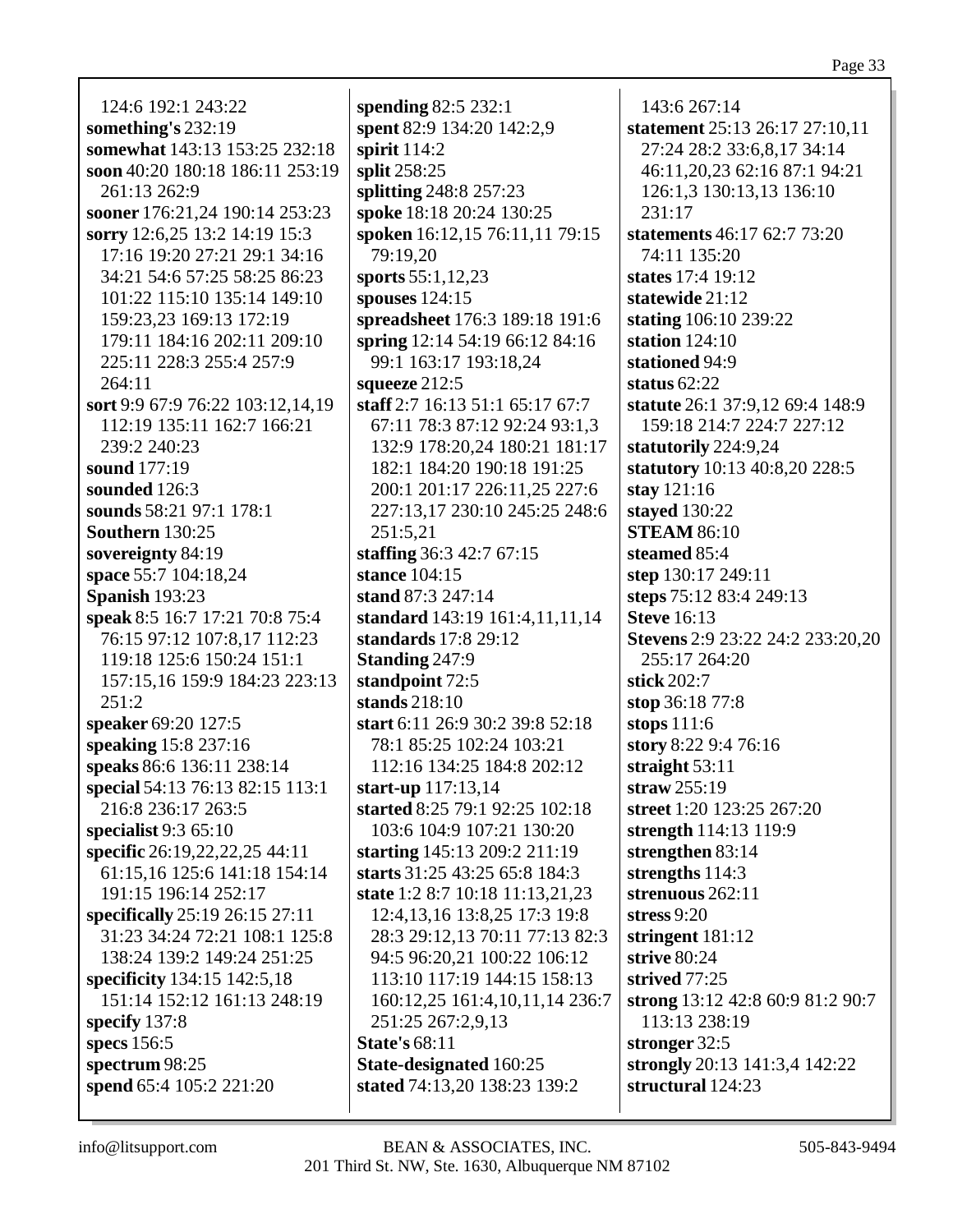**T**

**table** 40:11 73:23 74:4 113:23 127:7 146:8 153:7 162:10 235:4 **take** 6:25 15:25 16:2 17:2 29:1

**T** 3:1 4:1

| structure 3:18 55:3,10 66:3 69:2 | successful 84:4 88:25        |
|----------------------------------|------------------------------|
| 70:17 74:17 75:3                 | sufficient 75:22 141:4 167:2 |
| structured 55:3                  | 176:22 182:5 183:5 241:6     |
| struggle $77:3$                  | sufficiently 243:15 244:21   |
| struggled 78:1                   | suggest 12:9 38:20 128:17    |
| struggles 77:7 103:18,25         | suggested 195:9              |
| struggling 15:25 16:1 173:24     | suggestion 128:21 129:12     |
| 180:15                           | <b>Suite 1:20 267:20</b>     |
| student 26:8 37:9 65:16 82:9,13  | <b>Summary</b> 23:5          |
| 82:16 88:1 136:14 145:3 169:4    | summer 107:23 128:16 129:    |
| 183:25 184:1 196:18 197:18,22    | 136:5 165:8,9 166:8          |
| 208:25                           | Superintendent 92:6 109:19   |
| student's 185:15                 | supervised 67:13             |
| student-led 15:21 85:17,19       | support 10:14,25 12:8,16 19  |
| student-level 140:12,19,22       | 19:24 20:12 21:15 59:18 7    |
| students 8:9 9:10,12,16 10:9     | 77:22 79:10 80:25 108:25     |
| 12:17 13:14,17 14:16 15:19,21    | 154:9 155:19 163:16 164:5    |
| 17:8,14 20:24 21:14 25:20 26:6   | 182:11,17 187:16 191:25      |
| 26:20,21 37:6,11,13 39:25        | 226:25 227:2,3,7,13,16 23    |
| 47:18,24 52:2,2,7 53:8 54:18     | 245:25 250:5 263:25          |
| 56:1 76:24 77:24 78:6,9,12       | support's 74:8               |
| 79:3,5,6,10 80:6,24 83:17,21     | supportive 52:10             |
| 84:10,11,13,16,19,21,24 85:2,7   | supports $250:14$            |
| 85:13,15,20,24,25 86:4 88:3,11   | supposed 107:19 134:5 186:   |
| 88:17,21 89:1 97:20 101:12       | 224:11 230:3 244:9,15        |
| 103:4,9,16 104:22,24 114:6,14    | sure 24:9 27:7,15 57:24 61:6 |
| 114:22 137:21 181:7,13,18        | 64:19 87:23 88:12 99:25 1    |
| 185:24 190:17 194:4 205:8,18     | 119:21 120:10,13 121:18 1    |
| 205:25 206:1,10                  | 129:3 139:24 149:5 150:4,    |
| students' 10:11 14:12 31:25      | 155:6 157:16 162:10 163:5    |
| studying 9:1                     | 169:2,8 178:10 183:14 192    |
| stuff 105:7 117:17 173:10 211:24 | 194:7 200:13 204:3 206:1,    |
| 235:23 236:1,1,11                | 207:12,20 213:24 214:22      |
| subcommittee 34:7 132:19         | 218:23 226:7 229:6,8 230:    |
| 152:20 153:24 173:19 253:10      | 238:24 242:7 250:16 262:2    |
| 253:19 254:8,11 255:11,15        | 263:1,17                     |
| submit 24:16 69:11 115:17        | surprise 75:20               |
| submitted 10:21 131:19           | surprised 236:4              |
| subsequent 189:21 200:18         | surrounding 114:25           |
| substantial 260:18               | survive 110:2 113:6,18,22    |
| substantiate 72:9,24             | <b>Susan 213:25</b>          |
| substitute 31:7                  | <b>Suspension</b> 155:4      |
| succeed 10:10 55:9               | SY 208:24                    |
| succeeding 79:10                 | system 39:17 113:22 114:17   |
| success 3:10 8:22 10:12 51:16,23 | 131:3                        |
| 56:15 89:4                       | systematic 124:24            |
| successes 83:25                  |                              |

| suggested 195:9                            | 58:24 59:4,15 75:21 77:9 80:13    |
|--------------------------------------------|-----------------------------------|
| suggestion 128:21 129:12                   | 81:13 96:4 97:21 98:16 99:4       |
| Suite 1:20 267:20                          | 101:10 107:3 109:13 110:25        |
| <b>Summary 23:5</b>                        | 120:24 124:7 128:17 129:13        |
| summer 107:23 128:16 129:3                 | 145:18 156:1,24 158:14 159:6      |
| 136:5 165:8,9 166:8                        | 163:4, 14 173: 13 178: 14 186: 15 |
| <b>Superintendent 92:6 109:19</b>          | 190:2 201:23 203:1,11 205:17      |
| supervised 67:13                           | 208:16 209:6 211:2 216:5 249:4    |
| support 10:14,25 12:8,16 19:8,17           | 261:1,5                           |
| 19:24 20:12 21:15 59:18 70:13              | taken 59:5 65:20 69:13 75:12      |
| 77:22 79:10 80:25 108:25 111:5             | 131:11 180:17 181:7 186:11        |
| 154:9 155:19 163:16 164:5                  | 211:7 218:15,18 223:7 224:6,18    |
| 182:11,17 187:16 191:25                    | 225:3                             |
| 226:25 227:2,3,7,13,16 230:11              | takes 80:21 104:14 184:2          |
| 245:25 250:5 263:25                        | talk 15:15 18:20 84:3 95:25       |
| support's 74:8                             | 105:22 106:17,18 146:7 150:11     |
| supportive 52:10                           | 157:25 200:14 220:22 224:20       |
| supports $250:14$                          | 241:25 242:3 259:12               |
| supposed 107:19 134:5 186:6,23             | talked 88:11 144:1 169:23         |
| 224:11 230:3 244:9,15                      | 211:16 231:25 262:7 263:2         |
| sure 24:9 27:7,15 57:24 61:6               | 264:25                            |
| 64:19 87:23 88:12 99:25 116:5              | talking 30:2 62:1 89:25 93:5      |
| 119:21 120:10,13 121:18 126:8              | 100:13 125:8 142:10,17,19         |
| 129:3 139:24 149:5 150:4,22                | 168:19,24 172:11 201:10           |
| 155:6 157:16 162:10 163:5,6,22             | 248:19                            |
| 169:2,8 178:10 183:14 192:14               | tardies 86:18,24                  |
| 194:7 200:13 204:3 206:1,7                 | target $173:12$                   |
| 207:12,20 213:24 214:22                    | targets 137:25,25                 |
| 218:23 226:7 229:6,8 230:16                | task 112:18 113:6 114:12          |
| 238:24 242:7 250:16 262:22                 | <b>tasked</b> 96:22               |
| 263:1,17                                   | tasks 103:5,19                    |
| surprise 75:20                             | taught 15:12 17:21                |
| surprised 236:4                            | taxes 100:23                      |
| surrounding $114:25$                       | teach 30:19 82:8 95:18            |
| survive 110:2 113:6,18,22                  | teacher 21:3 31:3,10 60:2 76:13   |
| <b>Susan 213:25</b>                        | 82:8 95:9,10 102:4 113:1          |
| <b>Suspension</b> 155:4                    | 134:21,21                         |
| SY 208:24                                  | teachers 10:8 20:3 30:5 36:11,14  |
| system 39:17 113:22 114:17                 | 49:16 124:16 166:23 179:21        |
| 131:3                                      | 180:1 262:16                      |
| systematic 124:24                          | teaching $30:795:7$               |
|                                            | team $60:1,7,10,17,20$ 64:15,15   |
|                                            |                                   |
|                                            |                                   |
| BEAN & ASSOCIATES, INC.                    | 505-843-949                       |
| rd St. NW, Ste. 1630, Albuquerque NM 87102 |                                   |

**sufficient** 75:22 141:4 167:23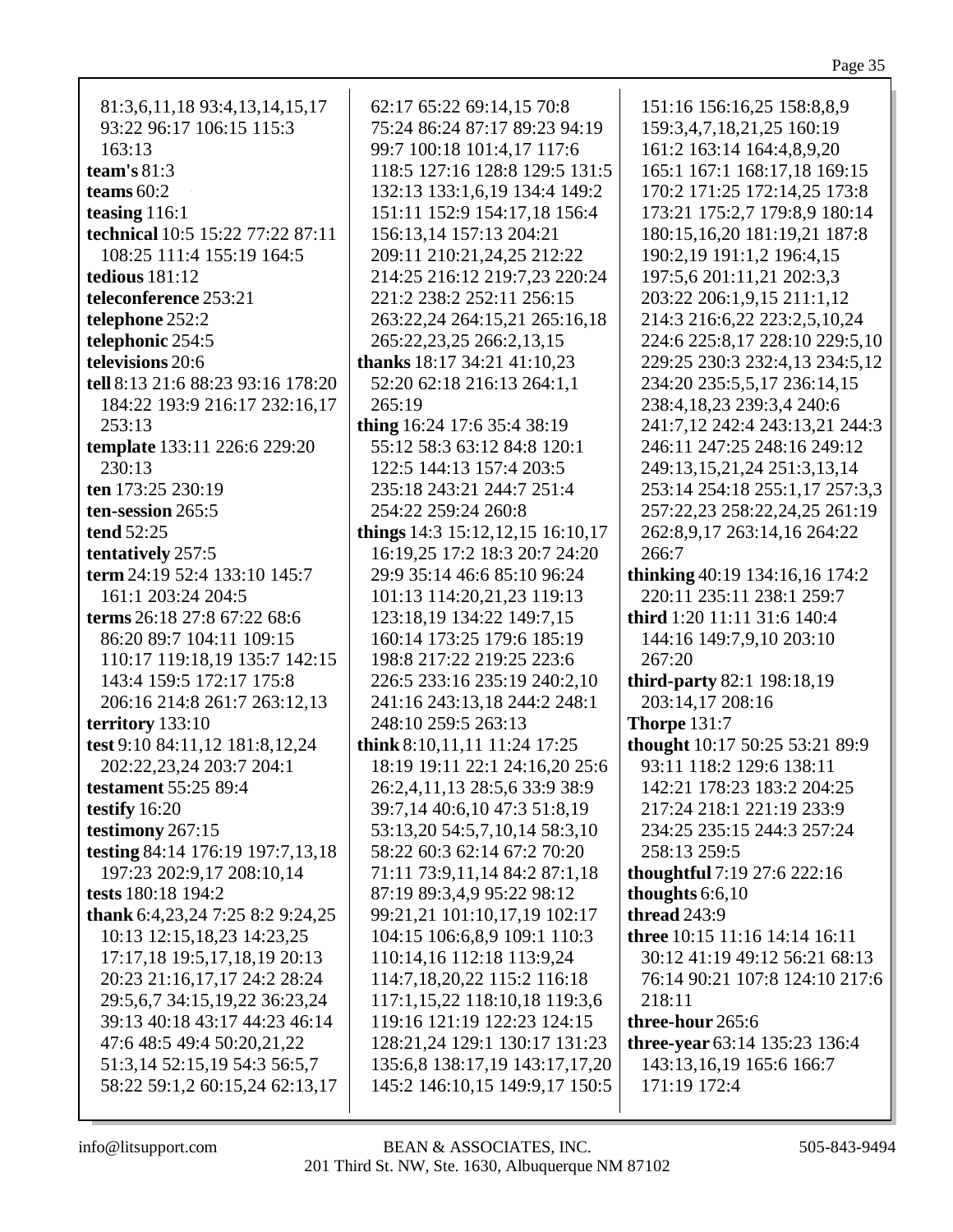| . .  |     |
|------|-----|
| 'aσe | - 3 |
|      |     |

thriving  $84:20$ throw  $118:2$ Thursday 58:22 71:2,12 211:21 211:25 212:7.12 tier 54:10 102:2 Tierra 3:9 24:10,12 28:18,22 42:2 44:5 47:15,17,23 49:10 **tighten** 11:23 19:1 till 178:16,17  $Tim 2:4 128:23$ time 7:16.19 11:8 12:1.5.23 14:19.24 17:16 18:9 19:19 24:15,24 28:25 38:13 40:10 44:22 46:22,25 50:23 55:20 60:15.19 62:11 63:23 64:4 65:4 66:6 67:19 69:12 71:12,15 74:3 75:22 82:9 83:23 87:25 89:10 91:8,11 99:17,24 103:17 105:2 107:6 122:8 126:2 128:18 129:2 130:19,23 133:15 135:6,11 142:10 145:19 146:5,17 147:15 158:15 159:1,6,8,9,25 161:5 176:12.22 177:9 178:2.3 179:1 180:21 181:19 186:15 187:4 188:15 189:11,12 190:20 193:15 199:18 200:2,10 205:4 206:21 209:7 212:3.8 213:7.15 213:22 215:6,16 217:1,9,17 220:2 221:8 223:14 226:4 231:23 232:3 235:6 236:14,20 243:24 253:3,6,16 258:17,22 260:6, 20, 23 261:3, 10 265: 20 268:10,15,20,25 timely 69:11 116:9 times 16:11 25:16 105:21 121:15 235:1 243:10 timid 16:7 timing 70:20 139:24 190:18 tired 262:10 264:12 tires  $85:22$ title 92:2 114:16 **titled** 216:19 today 8:5,13 9:1,20 10:15 12:23 18:5, 11, 13, 18 51: 24 70: 9, 12 72:1,2 73:7,22 75:2,4,10,11 76:15 79:1 87:2,15 93:16 116:13 131:17 132:10 154:16

164:12 187:24 192:22 211:13 254:23 255:14 today's 8:14 62:14 71:4 **token 237:22** told 11:6,10 68:3 115:19 116:21 182:23 213:7 tomorrow  $179:12$ ton  $241:21$  $top 9:12 43:23$ total 88:2 98:19 totally 206:2 touch 188:14 215:2 216:11 tough 195:11 234:10 Toulouse 2:6 5:8,9 6:14,17 19:6 19:7 42:22.23 44:24 45:21.22 48:16,17 49:25 50:1 51:5,17 54:17 87:5,17 99:9,10 117:7,8 118:13 127:4,6,11,16 128:15,20 129:10,22,23 132:14 165:17 172:9 204:22,24 205:5,15 206:8 206:25 207:8 210:3,4 217:5,8 219:10 229:4,13,16 235:16 236:10 243:11.12 244:18 245:2 245:13 253:7,20,24 254:4 255:12 256:2,3 264:9,10,21  $266:3$ tour 60:16 133:1 257:2 town  $190:13$ track  $7:19$ tracker 62:21 tradition 113:5 **traditional** 30:25 53:1 54:23 55:21 85:3 109:17,22,24 train  $59:18$ trained 31:10 49:16 92:11 training 61:8,18 62:2,6,9,11 82:7 110:17 163:18,25 265:3,5,6,9  $265:17$ trainings  $61:5265:1$ transcript 1:10 22:13 267:11 268:8,13,18,23 **Transcripts** 3:6 21:20 22:13 transferring 83:12 transform  $81:1$ transformed 84:19 transforming 78:15 transition 183:23

transitioning 176:3 translates 126:21 translating 240:1 transportation 103:12,13 transporting 118:8 trap  $239:4$ trash  $85:23$ travel 67:25 256:23 257:20 258:3 258:9,19 260:23 261:3 traveling 21:18 101:15 213:10 258:14 260:23 travels 263:21 266:13 **tremendous** 13:8 21:13 116:14  $118:3$ trend 52:24 53:3,10 trends  $82:10$ tribal 117:18 118:14 trip  $13:17$ triple  $44:7$ Trish 2:5 254:17 trouble 121:18 262:5 truancy  $82:13$ true 72:11 119:6 267:10 truly 27:7 95:23 96:16,25 143:22  $207:10$ trust 10:7 88:7 184:11 truthfully  $172:15$ try 6:22 7:19 9:16 14:7 55:7 63:10 186:12 200:5 211:5 212:4 214:24 243:25 262:19 trying 24:19 61:15 87:15 105:8 113:25 117:24 138:25 162:22 163:4 166:18 178:2,9,22 192:6 192:6 194:24 195:10 196:22 197:4,11,15 222:16 226:13  $239:1$ Tsehootsooi 86:12 Tuesday 132:3,22,24 257:9,10 turn 70:14 75:23 139:22 157:15 **Turnaround** 145:3.17 146:8 **turned** 155:25 turning  $256:20$ tutoring 36:19 TV 117:24  $TVs 20:16$ **twenty** 169:15 twice 32:21 33:22,24 34:1,16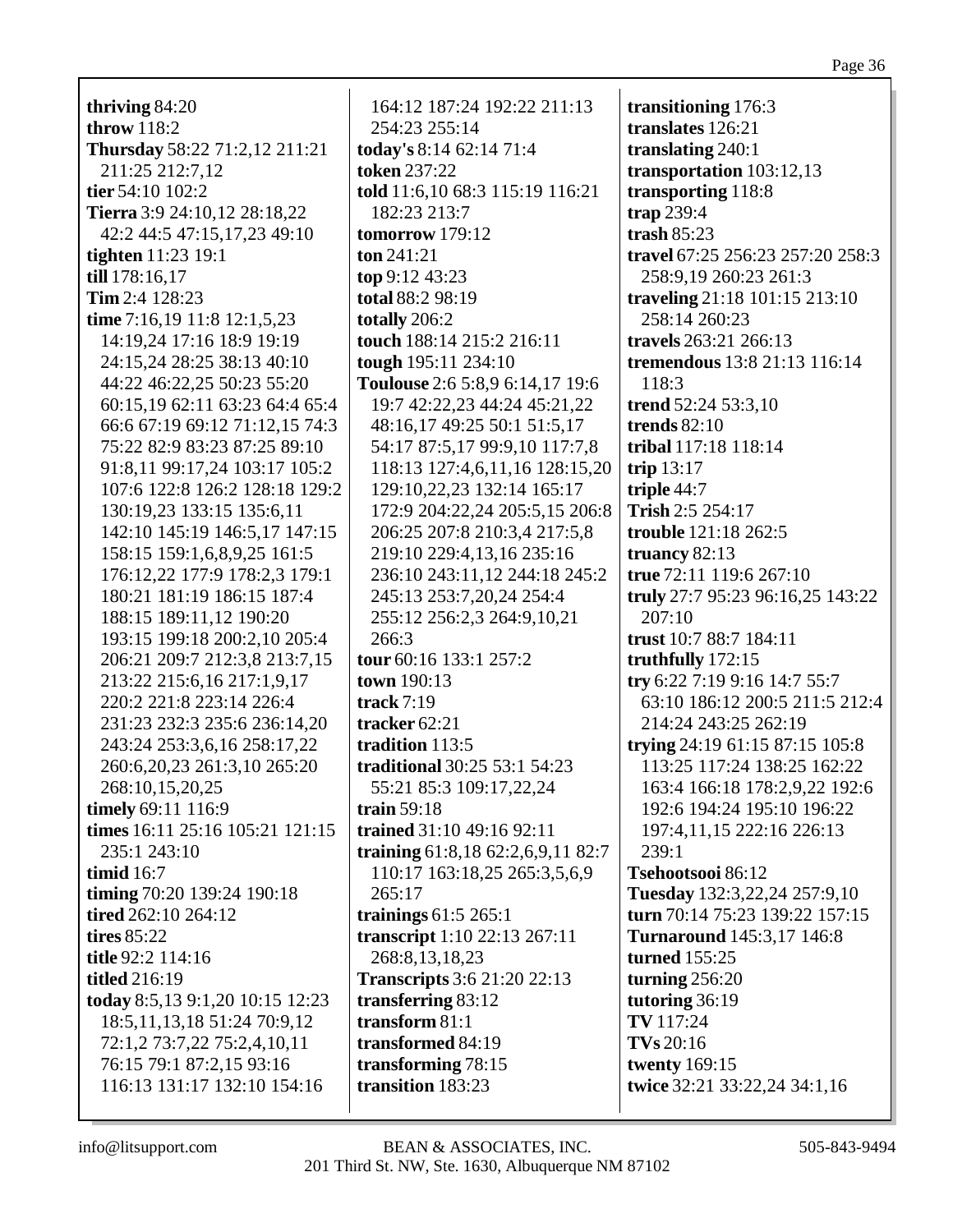| two 7:20 17:13,14 25:4 35:3     | 248:10,21                        | various 81:23 85:6 147:3 156:3  |
|---------------------------------|----------------------------------|---------------------------------|
| 40:21 61:3 71:13,21 72:2 73:9   | understanding 32:11 37:4 61:18   | vast 95:14 96:21                |
| 78:22 81:17 86:1 88:21 102:4    | 80:24 82:3 107:23 137:5 138:18   | Venture 86:14                   |
| 103:1 104:1 117:10,13,21 118:3  | 138:20,22,24 152:5 160:11        | veracity 112:8                  |
| 121:2 122:6,14 123:1 144:24     | 162:17 165:11,18 171:3 173:18    | verbal 35:6                     |
| 145:22 146:25 147:4 154:23      | 187:23 197:6 203:18 213:17       | verbatim 15:13 77:18 84:13      |
| 155:2 161:16,22 162:5 164:21    | 261:11                           | 107:22                          |
|                                 |                                  |                                 |
| 165:7 166:11 172:20 185:10.18   | understood 11:20 94:22 136:14    | verbiage 46:3 47:11 49:7        |
| 188:11 199:23 212:1 215:19,20   | 156:5                            | verified 147:23                 |
| 217:8, 12, 13, 22 218:13 221:18 | unequivocally 187:21             | <b>verify</b> 191:22            |
| 231:8 237:23 239:5 243:6        | unfortunate 78:25 87:22 262:21   | Veronica 115:9,11,12,13         |
| 250:21 258:2,2,5,8,17 260:2,2   | unfortunately 40:5 51:19 109:4   | version 132:12,15 154:25 230:18 |
| 264:25 265:1,12                 | 110:23 118:7 131:8,17 142:11     | versus 169:25                   |
| two-way 239:5                   | 160:16 161:5 262:2               | vested 81:19 124:3              |
| tying $46:17$                   | United 17:4                      | vibrant $17:22$                 |
| type 180:8                      | <b>University 9:2 78:11</b>      | violate 68:6                    |
| types $86:21$                   | unlicensed 67:11,14 68:2,7       | violation 35:23 36:4 68:11      |
| typically 59:24 162:6 258:1,16  | <b>UNM 78:10</b>                 | vision 81:3 123:4               |
| 258:23                          | unnecessary 44:11                | visit 66:23 72:15,16,18 87:7,8  |
| typo $221:3$                    | $up-to-date 226:10$              | 100:4 101:15 120:12,23 127:13   |
|                                 |                                  |                                 |
| $\mathbf U$                     | upcoming 188:22                  | 128:18 146:25 147:2,11,17       |
| Uh-huh 40:23 41:24 125:20       | update 3:13 59:9 63:12 65:10,21  | 148:4,7,10,17,21,23 149:1,23    |
|                                 | 261:19                           | 150:8,12 154:2,3 155:17 156:17  |
| 238:9,16                        | updated 62:22                    | 156:20 157:19,21 158:17,25      |
| ultimate 82:19                  | updates 62:22                    | 159:1,6,18,22 161:18,24 162:7   |
| ultimately 108:14 123:2 143:20  | Uplift 65:12 123:13              | 209:9                           |
| 148:4 191:7,8 231:21 237:9      | upper $54:10$                    | visited 78:9 79:12 100:5        |
| 250:15                          | urgency 90:2 127:22 128:6        | visiting $78:10$                |
| unable $227:1,2$                | use 27:23 35:8 49:14 69:18 91:15 | visitors 4:11 79:13             |
| unanticipated 232:23            | 99:14 133:11 136:24 141:2        | visits 59:13 145:17 146:4,19,23 |
| unavailable 261:4               | 154:7 159:4 188:19 203:13,15     | 147:1,4 148:11 158:13,14        |
| unclear 26:11 144:15 150:5      | 222:6,7,9,15,16 232:5            | 159:12 209:6                    |
| 164:23 167:15                   | usually 97:10,10,12 232:16       | vital $62:14$                   |
| uncomfortable 153:9             | 235:20                           | vocational 8:11,17              |
| unconditional 63:16             | utilized 49:13                   |                                 |
| undergoing 70:22                |                                  | voice 16:7 98:2,2 223:3 238:12  |
| underlines 218:15               | utilizing 47:20 48:1 49:18       | 238:21                          |
| understand 9:23 12:2 17:23 19:3 | $\bf{V}$                         | voices 238:19                   |
| 38:24 54:18 82:10 83:2 96:24    | vacancy 60:6                     | void 104:6                      |
|                                 |                                  | volunteer 69:3                  |
| 97:4,16 98:13 100:21 101:2      | vague 148:16                     | vote 5:5 42:14 44:20 45:25 47:9 |
| 102:15 117:20 119:11 122:3      | <b>Valerio 7:22 8:3</b>          | 47:10,12 57:21 58:11 65:12,13   |
| 134:23 159:11 163:20 168:6      | <b>valid</b> 223:10              | 129:14 130:10 192:12 209:22     |
| 180:23 183:13,18 184:10         | Valley 63:13 213:4               | 214:10,18 221:4 245:8,9 249:25  |
| 190:16 193:14 199:22 206:16     | value 113:17                     | voted 58:1,24 74:4 167:2 172:8  |
| 206:18 207:4 214:5 226:12       | values 113:4,4 114:10 121:21     | 192:22 250:2                    |
| 235:9 237:12 238:18,25 239:13   | 123:3 171:14                     | votes 43:12 45:24 48:15 50:18   |
| 240:17 242:24,25 244:24         | variety 147:9                    | 129:25 210:12                   |
|                                 |                                  |                                 |
|                                 |                                  |                                 |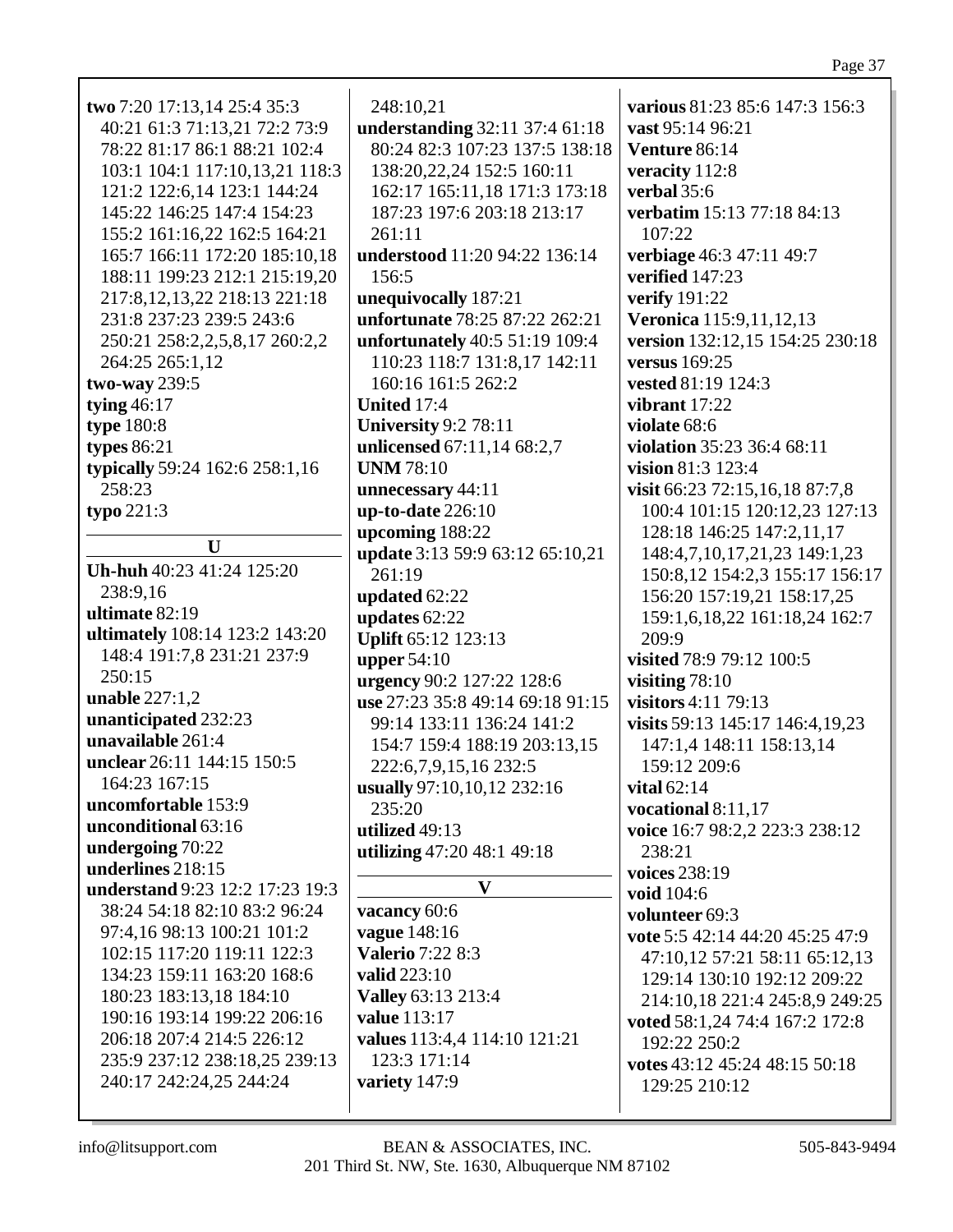| voting 42:17 51:18 57:3 255:13  | waters 234:11                         | 214:23 222:14 226:11 258:2       |
|---------------------------------|---------------------------------------|----------------------------------|
| W                               | way 6:21 15:5 21:18 29:3 32:5         | weather 28:15                    |
| wait 40:13 139:22 166:9         | 36:19,21 37:15 53:9,17 65:18          | <b>Web 59:14</b>                 |
| waiting 103:20 104:7 148:25     | 90:7 96:11 105:24 107:14 116:2        | <b>Wednesday</b> 132:4 257:8,12  |
| 236:6                           | 132:5 143:15 159:15,16 166:24         | week 35:10 63:18 71:2 160:17     |
| waiver 31:8                     | 166:25 168:2 178:11 180:4             | 177:6 195:4,7 260:22             |
| walk 37:24                      | 194:18 199:6 206:1 222:13             | weekly 81:6 105:21               |
| walks 85:15                     | 235:24 237:20 243:16,19 245:5         | weeks 13:13 107:9 188:12 190:2   |
|                                 | 253:11                                | 190:2,3 215:20,20                |
| want 6:5,9 10:7,13 12:24 13:24  | ways 11:24 80:23 105:11               | weight 114:17                    |
| 14:23 18:5 19:8,24 20:14,23,25  | we'll 28:8 33:2 53:13 60:1 63:10      | welcome 23:22 24:1 79:12         |
| 21:14 24:1,23 27:6 29:1,9       | 125:16 129:7,8,13 181:16              | 261:15 264:21                    |
| 31:11 33:1 34:16 35:2 38:23     | 186:18 201:23 207:9 213:16            | well-maintained 122:16           |
| 39:1 52:18 54:15 55:2,3,4 56:1  | 215:2,4 216:11 222:9 256:15           | wellness 77:18 83:19 85:13,16    |
| 56:5 58:2 60:12 69:18 76:2      | 260:25 261:5 263:17                   | 86:15                            |
| 79:8,11 80:8 83:3 84:4 99:11    | we're 6:7 16:24 17:10 18:25           | went 14:17 31:8 32:12 53:9 58:24 |
| 102:8 104:15,21,24 108:23       | 27:19 29:19 31:24 35:9,21 36:4        | 132:25 140:18 162:18 169:6       |
| 114:23 115:4 117:9,9 118:24     | 36:20 38:25 40:23 41:1,3 51:7         | 264:24 265:3,6                   |
| 119:1,23 121:19 122:8 124:6,17  | 51:8 53:14,24 59:20 60:4,6,10         | weren't 53:16 87:23 179:19       |
| 125:9,9 128:4 133:1,6 135:19    | 89:14 103:3,14 104:10,22              | 213:11,12                        |
| 143:21,25 144:4 157:14,15,16    | 105:25 106:2 112:15 113:20,25         | Western 80:22 119:13             |
| 157:17,22,25 158:2 159:14       | 113:25 114:6,6,8,22 118:8             | Western-dominant 113:3           |
| 163:6 164:20 165:2 167:24       | 127:7,23 135:4 137:3 148:24           | whatnot 122:17                   |
| 169:8 175:2,3 176:11 178:14     | 155:10 158:16,17 159:2 164:14         | whereof $267:15$                 |
| 188:7 191:7 197:21 200:14       | 165:24 166:18,21 167:5 169:15         | whispering $39:10$               |
| 203:10 206:6,13 212:4,14        | 171:11 172:11 174:14,16 176:2         | whoever's 144:20                 |
| 216:24 220:13 221:1 224:13      | 177:1 178:1 179:2,22,23 180:24        | WIDA 138:8 140:22 143:24         |
| 225:15 231:3,12 232:11 233:5    | 181:14 182:19,24,24 183:9,12          | 160:8,12 161:5                   |
| 235:1 239:20 241:15,25 242:7    | 185:14, 16, 18, 19, 19 186: 4, 11, 15 | willing 105:7 122:2,25 124:7     |
| 242:12,19,23 245:9 247:16,18    | 187:2,19,20 191:3 192:6,11            | 253:25 254:2                     |
| 249:15,16,18 251:14 252:20      | 193:12 195:2,10,11,13 197:12          | willingness 154:11               |
| 253:8,8,17 255:22 256:19 259:9  | 197:19 198:15 199:15 200:1,5,8        | window 141:24                    |
| 262:22 264:13,24                | 201:2,10 203:24,25 205:1,22           | <b>Wings 90:24</b>               |
| wanted 9:20 19:16 21:2 31:5     | 207:16 211:5,6 212:19,24 213:5        | winter 84:11,12,14 122:13        |
| 45:1 59:22 86:20 87:1 114:19    | 214:16 215:9 216:14 219:22            | wish 18:24 112:9 252:15 261:14   |
| 116:19 120:1 121:14 126:1,8     | 221:20 222:16,18,18 223:17,19         | woman 113:4 124:20               |
| 143:11 149:16,20 152:1 162:9    | 226:16 231:5 235:8,11 237:8           | women 114:11 118:4 119:9         |
| 163:22 180:23 204:3,20 212:2    | 240:14 242:5 247:5,15,16              | won $21:4$                       |
| 234:1 258:25 260:8 261:25       | 253:11 255:13 256:21 262:21           | wonderful 54:8 89:3 94:18        |
| 262:8,25 263:1                  | 262:22 263:15,16,17 264:17            | wonderfully 51:20                |
| wanting 173:13 263:3            | we've 6:24 17:1 25:15 26:18 28:7      | wondering 107:3                  |
| wants 26:24 44:21 112:23 150:25 | 33:18 37:1 41:8 51:11 53:25           | word 90:7 127:23 162:19,25       |
| 215:13                          | 61:19 87:10 99:18 103:12,17           | 188:18 203:11 209:16             |
| <b>Washington 16:11</b>         | 104:2,2 105:16 121:21 123:8           | worded 166:25 174:18 193:3       |
| wasn't 31:4 106:10 131:19       | 142:5 163:8 168:4 176:25              | wording 109:7,8 141:5 142:6      |
| 133:24 134:2 174:2 201:25       | 177:22 181:21 186:3 187:14            | 158:12,19 166:4 209:1            |
| 219:11                          | 191:2 201:3 203:3 204:4 205:11        | words 52:20 72:6 112:7 141:3     |
|                                 |                                       |                                  |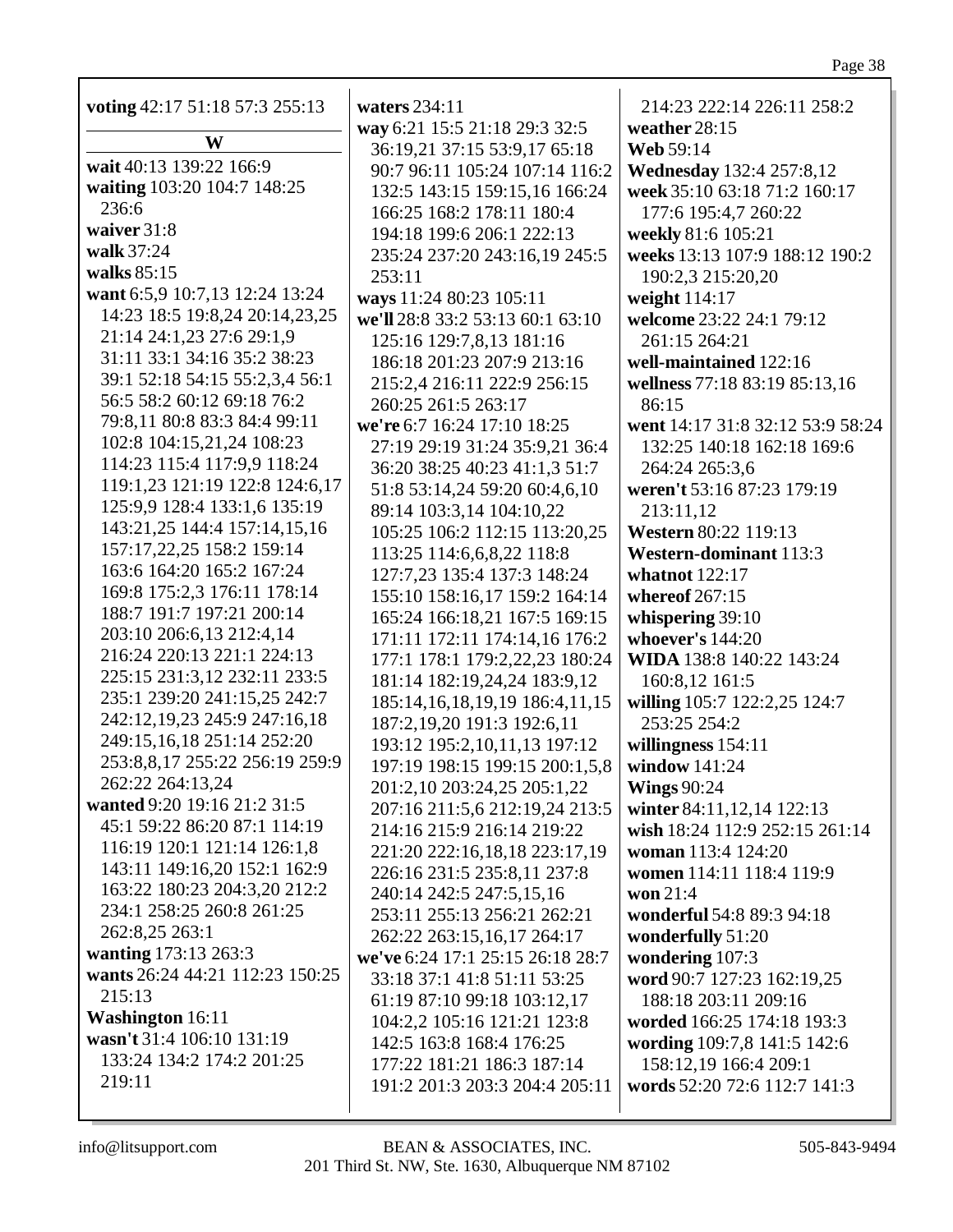wrapped  $226:13$ 168:22 179:13 156:11 164:24,24 165:20,21 write 202:21 244:6 246:23 249:5 work 11:14 21:22 27:5,15 32:25 204:12,13,16 33:2 34:16 50:23,24 52:10,12  $252:15$   $254:14$ year-and-a-half 180:19 55:24,25 60:10 62:4 63:11 writing 62:7 89:24 252:5,9 years 8:24 11:16 14:14 15:7,11 64:15 77:9 90:18 97:10 103:6  $265:13$ 15:11,18 16:9 17:13 24:15 25:4 106:21 108:16 109:1 112:2 written 148:13 164:11 202:8 38:22 40:21 56:21 78:22 79:24 113:21 115:13 116:22 122:4 215:18 245:5 95:11 102:4 104:1 118:4 169:13 124:18 142:5 144:6 145:2 wrong 156:18 164:17 230:17 174:1 185:10 186:13 189:18 151:20 154:12,15 156:2 162:7 wrote 13:17 89:2 245:3 251:1 191:14 205:14 217:6,12,13 170:12 173:24 176:12 178:3 218:2,11 245:4 X 196:23 208:24 211:17 213:16 **vears'** 79:22.22  $X$ 3:14:1240:21 **Yellowhair** 70:4,5 76:9,10 84:1 217:2,2,10,11,20 223:1 226:6 228:23 229:2,2 236:2 237:1 112:24 121:24 125:4,22  ${\bf Y}$ 239:12 241:13 242:10,16 veoman's 117:11  $Y$  240:21 245:24 246:4 248:22 249:3,20 vesterday 27:5,13 46:7,16 59:22 vards  $86:2$ 249:22,23,24 250:1,1,8,21 62:1,5 134:14 141:4 211:17 veah 32:16 34:21 41:22 43:25 253:10,10,11 255:8,9,22 257:1 216:22 218:13 221:18 222:5 46:14 62:12 92:8 102:6,7 119:1 259:9 260:11 263:9,11,15,25 256:24 257:1 264:25 121:24 127:2 132:14 159:24 worked 32:10 117:13 123:25 **Yield** 108:20 171:13 193:2 194:2,7 195:1,2 132:18 151:9 153:23 155:20,21 voung 8:19 15:25 19:13 80:8 202:5 206:7 214:14 215:8.8.11 211:17 216:7 217:21 220:1 116:17 215:25 225:14 231:1 238:6 228:13 250:16 253:24 **Youth 86:11** 243:7.7 248:7 249:9 254:3 workers 17:5 veah-buts  $119:25$  $\mathbf{Z}$ working 17:9 24:4 59:12 60:6 vear 12:12 16:6 18:23 21:9,10  $Z$  240:21 61:12 64:17 66:17 70:24 83:9 25:8,9 26:5 31:18,19,20 35:10 zero 49:2 50:18 210:19 222:11 84:17 94:5 97:2,3 102:5 103:20 35:25 39:4 42:5.6 47:16.22 107:22 108:1 113:2 119:22  $\mathbf{0}$ 51:4 53:3,14,15 54:14 60:1 120:9.22 123:23 133:25 138:19 68:17 74:2 76:19 83:18 84:8,8 138:22 139:16 144:5,9 145:23  $\mathbf{1}$ 85:1 88:9 99:18 102:2,5 104:13 152:19 156:11 186:4 214:16 1 3:3 4:10 41:12 44:1 46:3 67:6 107:15 117:13,14 120:3,18 250:5,10 251:5,19,23 262:15 209:8 214:9 125:2 128:3 136:16,17,19 137:3 workings 98:20 1,140 52:2 53:12 56:18 140:14,16,20,21,23,25 141:21 workplace 15:22 1.5 136:16,17 185:10,16,20 141:23 143:22,23 146:25 works  $215:20$ 186:12 189:18 191:14 155:17 159:18 161:25 164:25 worksheets 224:22  $1:35211:7$ 165:1,14,19 166:8 167:6 168:3 Workshop 66:13 99:1 163:18 10 3:23 7:15 53:16 139:15 144:5 168:4 171:20,22,23 172:1,2,9 world 13:21,21 81:1,17 113:7,18 212:24 172:12 173:16 174:3,7,18 119:10 194:3,6 241:3  $10:0059:5$ 175:23 179:16,17 181:19 worlds 111:16  $10:1359:5$ 188:23 190:10 191:12 195:12 worrisome 111:7 100 86:2 196:19 199:19 200:19 201:1,4 worry 205:20 237:22 114:2 58:11 216:15 201:16,20,24 202:16 205:11,12 worst 16:19 11:41 131:11 205:24 206:13 207:14 208:8,23 wouldn't 31:18 34:4,4 129:3 11:55 131:11 212:9 217:12 222:5,7,12,14 151:16 175:12 180:6 221:24 11th  $260:4$ 225:20 230:7 235:20 256:21 224:13 225:15 235:7,13 240:9 12 1:11 4:4 88:4 185:23 186:7  $262:11$  $244:25$  $256:17$ year's 89:13 115:15,18 128:2 wow 212:23 221:20 120 53:16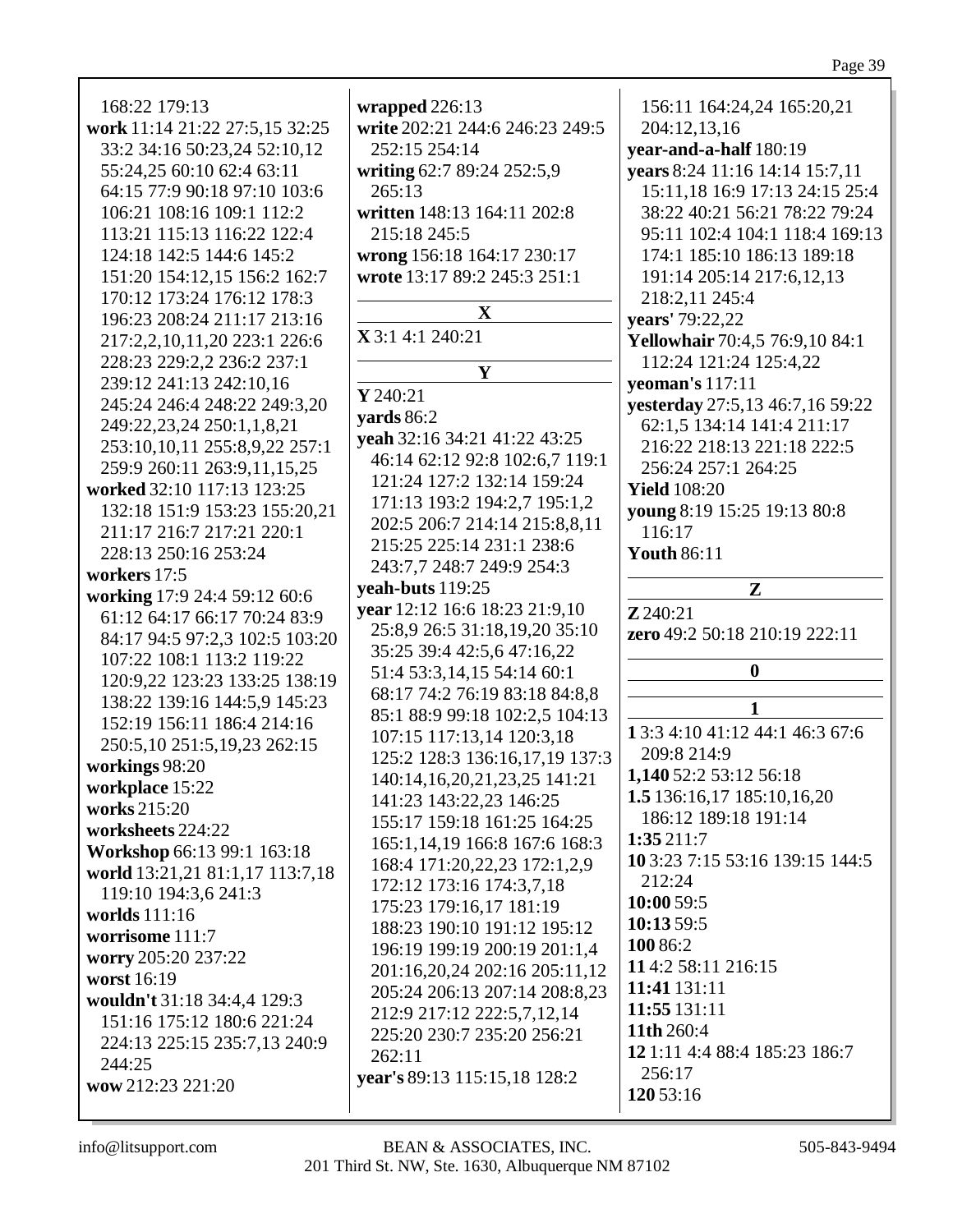| 12th 5:3 155:4                                  | 70:21 136:5 166:8 167:11,22    | 41 13:14                               |
|-------------------------------------------------|--------------------------------|----------------------------------------|
| 134:5 264:2                                     | 170:15 171:24 173:14 195:19    | 44 89:15                               |
| 1313:20                                         | 196:13 197:19 267:16           | 4A 21:21                               |
| 144:6                                           | 2017-'18 47:16 164:11 168:23   | 4B 22:12                               |
| 14th 87:7 195:3 213:22 260:5                    | 170:15                         | 4C 23:4                                |
| 15 144:9 175:4 198:5,11,20,24                   | 2017-2018 42:5 83:18 169:12,14 | 4th 71:1                               |
| 199:9,10 203:1 208:16,20                        | 169:20 170:9 172:13,17,22      |                                        |
| 15-'16 174:8                                    | 173:2,16                       | 5                                      |
| 15-to-20-day 158:7                              | 2018 135:21 164:23 165:4,10,10 | 5 3:3,7 21:8 24:5 49:7                 |
| 15th 72:17 74:2 194:20 211:22                   | 165:12,16 166:14,15,21 167:12  | 5/12/17 268:2                          |
| 211:23 212:20                                   | 167:16,20,23,25 168:9,14       | 5/20202:14                             |
| 16 68:17 155:3 174:13                           | 174:25 194:25 202:15,17 208:9  | 5/20/18 202:17                         |
| 16,000 16:16                                    | 2018-'1947:22                  | 50 55:14,15 122:13                     |
| 1630 1:20 267:20                                | 2018-2019 42:6                 | 513:10                                 |
| 16th 212:20                                     | 20th 58:13 193:8,10,12 197:8,9 | 59 3:11,13                             |
| 17 167:16 168:21                                | 202:10 208:9 257:18 258:8,14   | 5th 177:1                              |
| 17-'18 25:7 196:7 208:8,24                      | 258:19 259:3                   | 6                                      |
| 17-'8 174:20                                    | 213:6                          |                                        |
| 17th 61:7                                       | 2113:21                        | 63:4,11 21:21 25:6 59:6 76:24<br>149:8 |
| 18 15:6 167:17 194:24                           | 212 3:23                       |                                        |
| 18-'19 25:9 169:18,19                           | 2164:2                         | 60-day 40:22<br>643:14                 |
| 1865 20:2                                       | 219 1:19 267:8,19              |                                        |
| 18th 257:9,11 260:24                            | 21st 111:13 257:20 260:24      | 65 3:15,16 20:2                        |
| 19 257:5                                        | 220 65:9                       | 6784:12                                |
| 1960s 20:6                                      | 24 3:7,9 88:3,6 89:8 267:16    | 6th 177:2,7                            |
| 1965 20:2                                       | 24/7 121:13                    | $\overline{7}$                         |
| 19th 257:13,23 258:7,12 259:7                   | 24th 70:21 75:16               | 73:5,1630:541:743:2365:23              |
| 259:22 260:1                                    | 2564:4                         | 127:8                                  |
| 1st 90:14 144:10,11 214:20                      | 25th 132:21,23 177:7           | 7156:16                                |
| 263:16                                          | 2644:5                         | 7284:11                                |
|                                                 | 2664:6                         | 7832L 1:25 267:25 268:2                |
| $\boldsymbol{2}$                                | 2674:7                         | <b>7th</b> 22:14 23:5                  |
| 2 3:4 4:11 41:3,12 56:16 67:6                   | 26th 10:19 190:12              |                                        |
| 145:16 158:12 162:11,24                         | $\overline{\mathbf{3}}$        | 8                                      |
| 208:22 209:16                                   |                                | 8 3:20 25:3,5 30:5 41:7 43:21,23       |
| 2:00 211:4                                      | 33:541:12                      | 44:6 46:4 49:11 131:13 185:22          |
| 2:30211:5,6                                     | 3/16 107:21                    | 186:6                                  |
| 2:44211:7                                       | 3:56 266:16                    | <b>8-point</b> 186:7                   |
| 20 18:23 144:10 195:19 196:13                   | 30 79:22,22 175:4              | 8.01A 44:7 49:12                       |
| 197:19 208:20 211:4                             | 300 1:12                       | 85,000 221:14,20,20 226:22             |
| 20,000 18:24                                    | 30th 214:11                    | 87102 1:21 267:21                      |
| 200 85:22                                       | 330 13:12                      | 89 84:10                               |
| 201 1:20 267:20                                 | 37 14:16                       |                                        |
| 2015-'16 140:20                                 | 3Y-4Y 25:20 26:15 37:5         | 9                                      |
| 2015-16 140:16                                  | 4                              | 9 3:21 41:7 211:9                      |
| 2016 107:25<br>2017 1:11 13:18 21:22 22:14 23:6 | 4 3:6 21:19 41:12 46:2 47:11   | 9:001:1163:24                          |
|                                                 |                                | 9:025:4                                |
|                                                 |                                |                                        |

info@litsupport.com